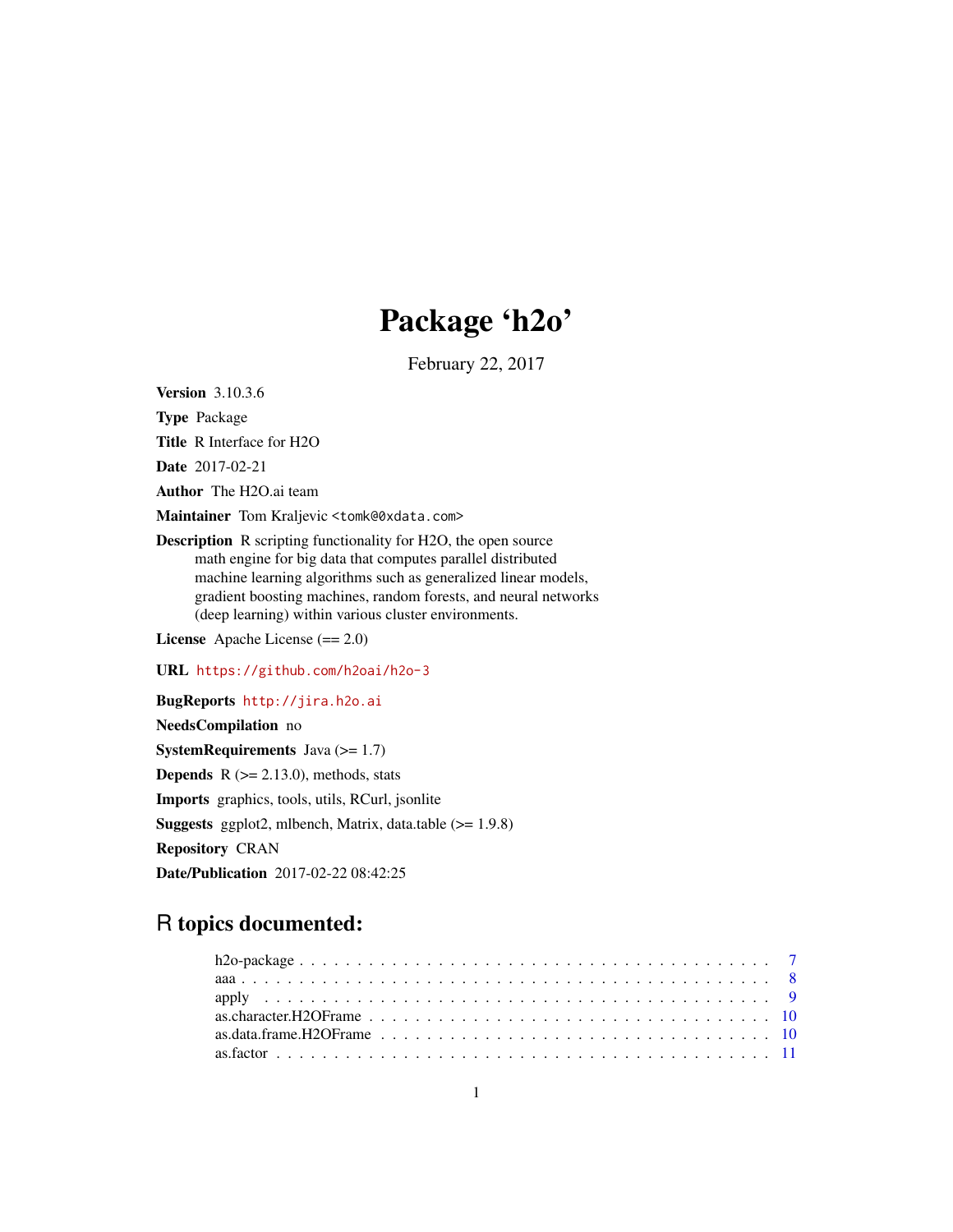|                       | 12 |
|-----------------------|----|
|                       | 13 |
|                       | 14 |
|                       | 14 |
|                       | 15 |
|                       | 15 |
|                       | 15 |
|                       | 16 |
|                       | 16 |
|                       | 17 |
|                       | 17 |
|                       | 18 |
|                       | 18 |
|                       | 19 |
|                       | 19 |
|                       | 20 |
|                       | 20 |
|                       | 21 |
|                       | 21 |
|                       | 22 |
|                       | 22 |
|                       | 23 |
|                       | 24 |
|                       | 24 |
|                       | 25 |
|                       | 25 |
|                       | 26 |
|                       | 26 |
|                       | 27 |
|                       | 27 |
|                       | 28 |
|                       | 28 |
|                       | 29 |
|                       | 29 |
|                       | 30 |
|                       |    |
|                       | 30 |
|                       | 30 |
| $h2o.columns_by_type$ | 31 |
| h2o.computeGram       | 32 |
|                       | 32 |
|                       | 34 |
| h2o.cor               | 35 |
| h2o.co                | 36 |
| $h2o.cosh$ .          | 36 |
|                       | 37 |
|                       | 38 |
|                       | 39 |
|                       | 39 |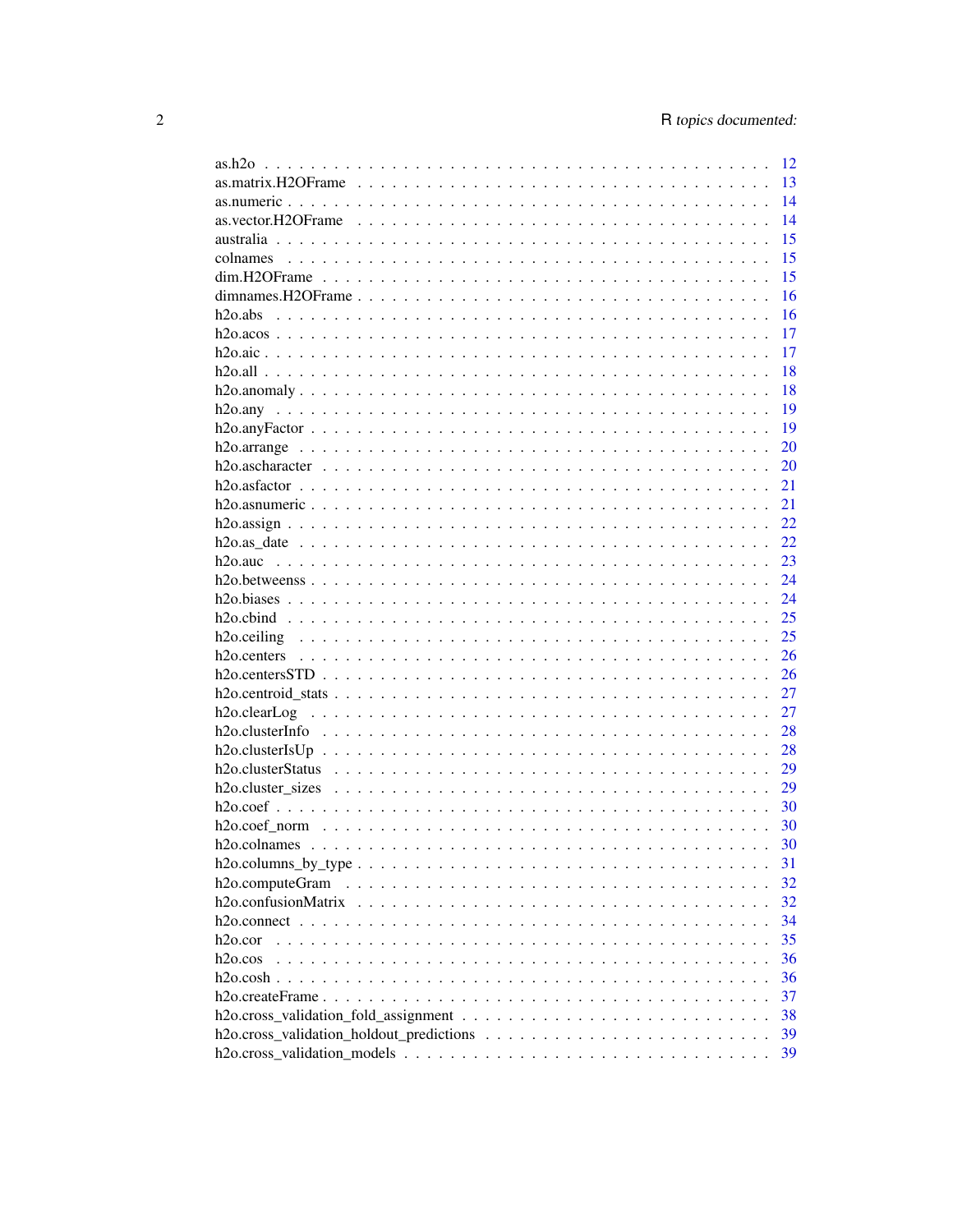|                                                                                                                      | 40 |
|----------------------------------------------------------------------------------------------------------------------|----|
|                                                                                                                      | 40 |
|                                                                                                                      | 41 |
|                                                                                                                      | 41 |
|                                                                                                                      | 42 |
|                                                                                                                      | 42 |
|                                                                                                                      | 43 |
|                                                                                                                      | 44 |
|                                                                                                                      | 44 |
|                                                                                                                      | 45 |
|                                                                                                                      | 46 |
|                                                                                                                      | 47 |
|                                                                                                                      | 53 |
|                                                                                                                      | 58 |
|                                                                                                                      | 58 |
|                                                                                                                      | 59 |
|                                                                                                                      | 59 |
|                                                                                                                      | 60 |
| $h2o.$ download $AllLogs \ldots \ldots \ldots \ldots \ldots \ldots \ldots \ldots \ldots \ldots \ldots \ldots \ldots$ | 60 |
|                                                                                                                      | 61 |
|                                                                                                                      | 61 |
|                                                                                                                      | 62 |
|                                                                                                                      | 63 |
|                                                                                                                      | 63 |
|                                                                                                                      |    |
|                                                                                                                      | 64 |
| h2o.exportHDFS $\ldots \ldots \ldots \ldots \ldots \ldots \ldots \ldots \ldots \ldots \ldots \ldots \ldots$          | 65 |
|                                                                                                                      | 65 |
|                                                                                                                      | 66 |
|                                                                                                                      | 66 |
|                                                                                                                      | 67 |
|                                                                                                                      | 67 |
|                                                                                                                      | 68 |
|                                                                                                                      | 69 |
|                                                                                                                      | 73 |
|                                                                                                                      | 73 |
|                                                                                                                      | 74 |
|                                                                                                                      | 74 |
|                                                                                                                      | 75 |
| h <sub>2</sub> o.getId<br>.<br>$\mathbf{r}$ . $\mathbf{r}$ . $\mathbf{r}$                                            | 76 |
|                                                                                                                      | 76 |
| h <sub>2</sub> o.getTimezone                                                                                         | 77 |
| h2o.getTypes<br>$\cdots$                                                                                             | 77 |
| h <sub>2o.get</sub> Version                                                                                          | 77 |
| h <sub>2</sub> o.giniCoef<br>$\cdot$ $\cdot$ $\cdot$                                                                 | 78 |
| $h2o$ .glm                                                                                                           | 79 |
| $h2o.$ gl $rm.$ .                                                                                                    | 83 |
|                                                                                                                      | 86 |
|                                                                                                                      | 87 |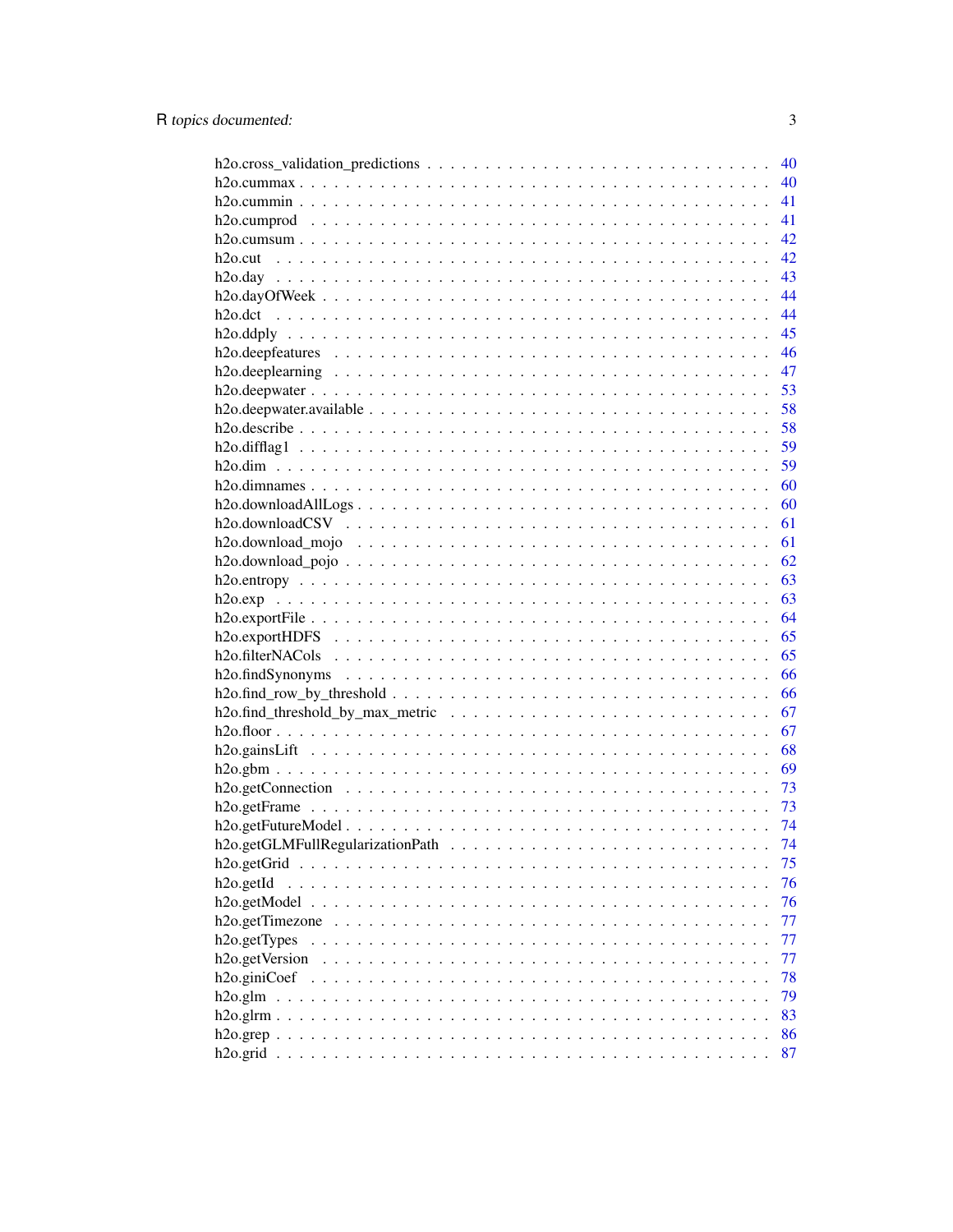|                          | 88 |
|--------------------------|----|
|                          | 89 |
|                          | 89 |
|                          | 90 |
|                          | 91 |
|                          | 91 |
|                          | 92 |
|                          | 93 |
|                          |    |
|                          |    |
|                          |    |
|                          |    |
|                          |    |
|                          |    |
|                          |    |
|                          |    |
|                          |    |
|                          |    |
|                          |    |
|                          |    |
|                          |    |
|                          |    |
|                          |    |
|                          |    |
|                          |    |
|                          |    |
|                          |    |
|                          |    |
|                          |    |
|                          |    |
|                          |    |
|                          |    |
|                          |    |
|                          |    |
|                          |    |
|                          |    |
|                          |    |
|                          |    |
|                          |    |
|                          |    |
|                          |    |
|                          |    |
| h <sub>20</sub> . median |    |
|                          |    |
|                          |    |
| h2o.min                  |    |
|                          |    |
|                          |    |
|                          |    |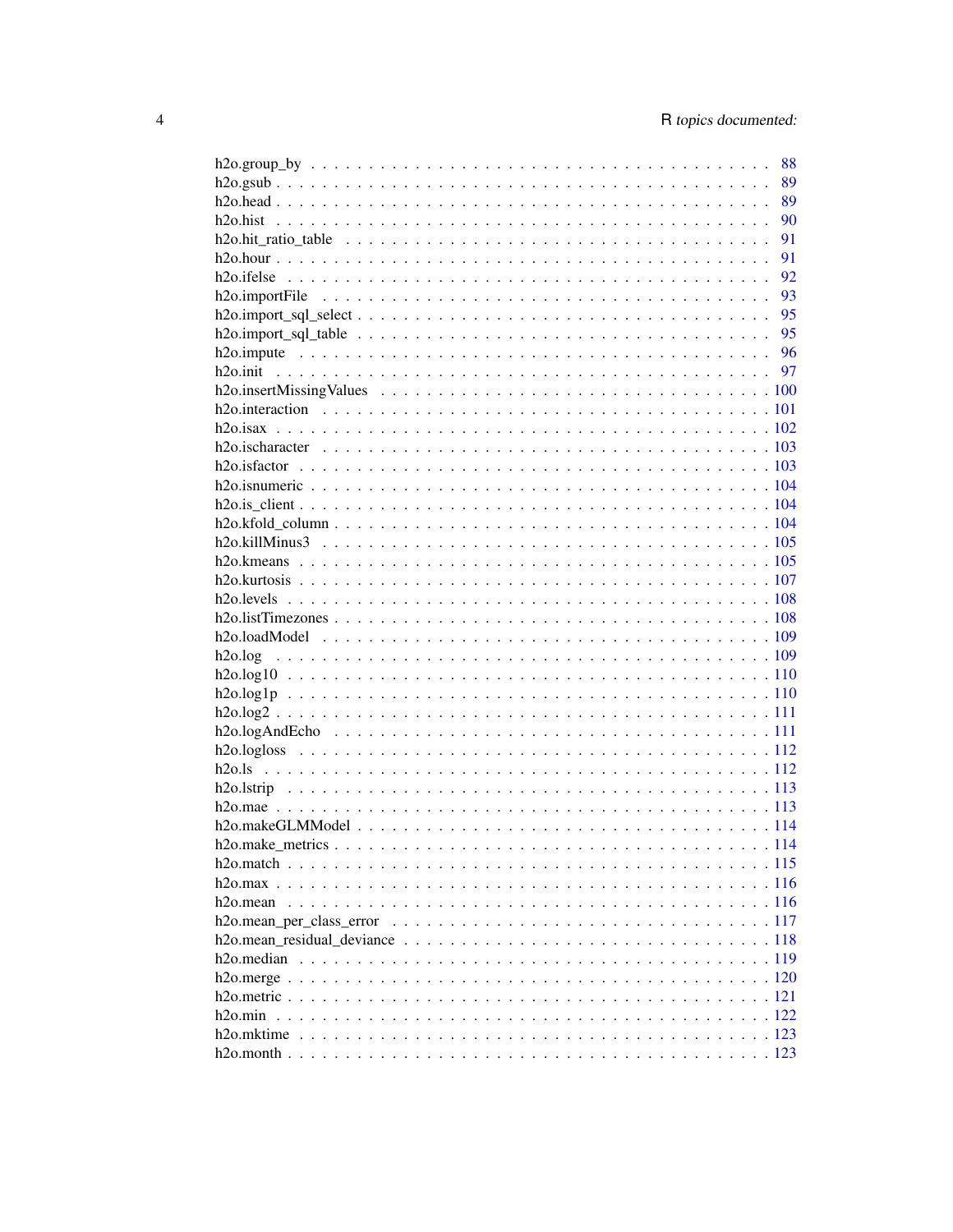| h <sub>20</sub> .rmsle  |  |
|-------------------------|--|
|                         |  |
| h <sub>2</sub> o.rstrip |  |
|                         |  |
|                         |  |
|                         |  |
| h <sub>2</sub> o.scale  |  |
|                         |  |
|                         |  |
|                         |  |
|                         |  |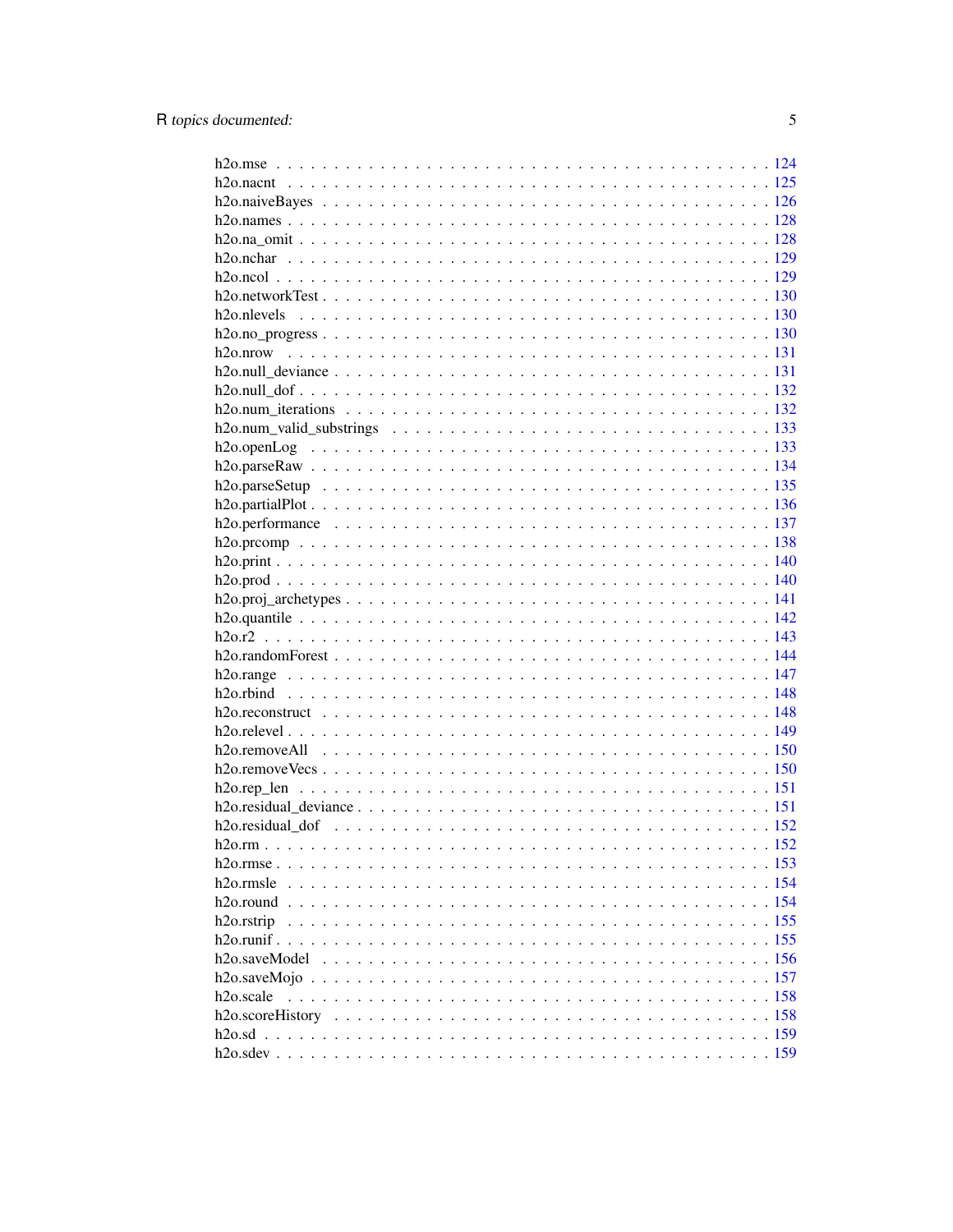| H <sub>2</sub> OGrid-class  |  |
|-----------------------------|--|
| H <sub>2</sub> OModel-class |  |
|                             |  |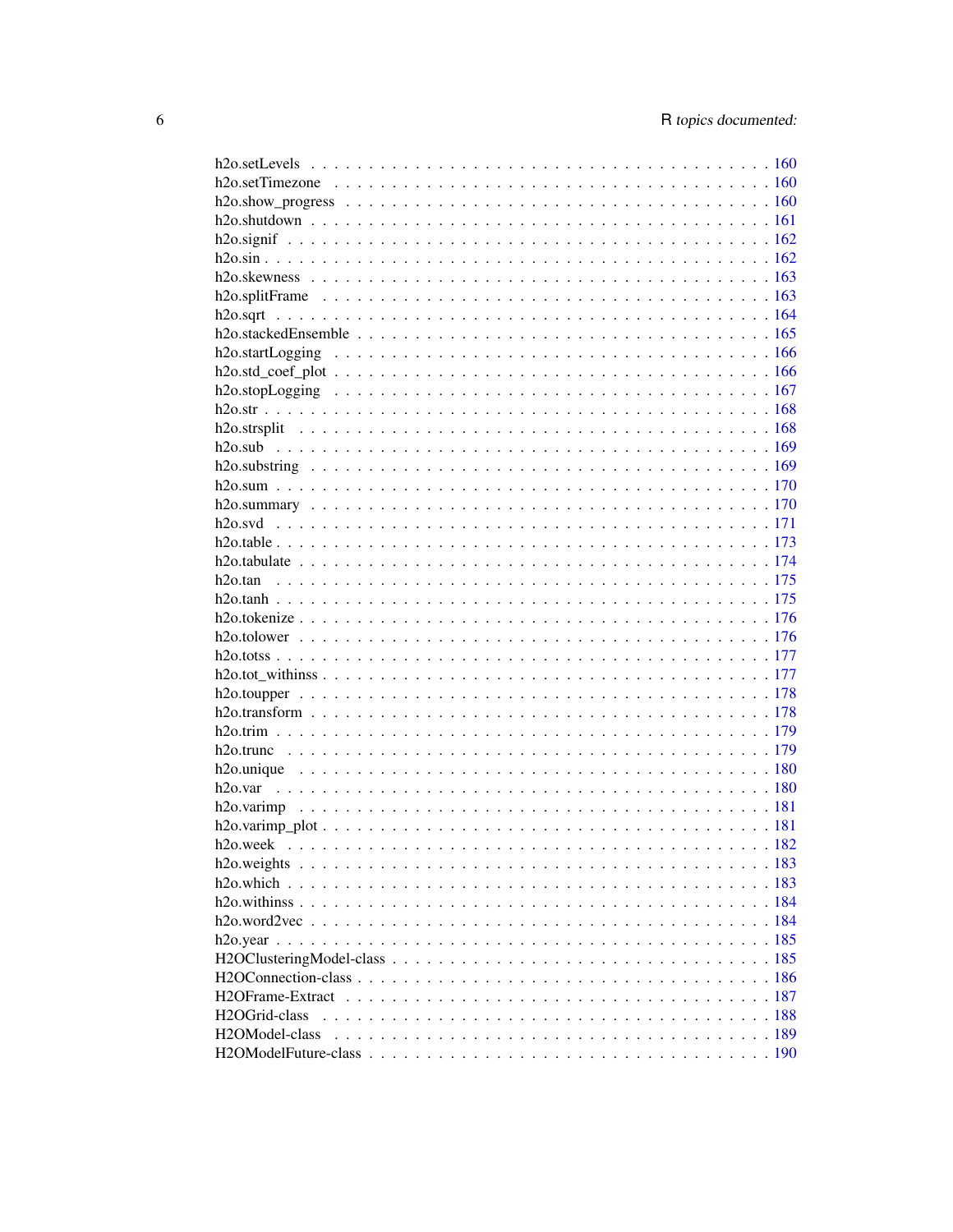<span id="page-6-0"></span>

| Index | 207 |
|-------|-----|

h2o-package *H2O R Interface*

# Description

This is a package for running H2O via its REST API from within R. To communicate with a H2O instance, the version of the R package must match the version of H2O. When connecting to a new H2O cluster, it is necessary to re-run the initializer.

# Details

| Package: | h2o                                                                  |
|----------|----------------------------------------------------------------------|
| Type:    | Package                                                              |
| Version: | 3.10.3.6                                                             |
| Branch:  | rel-tverberg                                                         |
| Date:    | Tue Feb 21 16:47:17 PST 2017                                         |
| License: | Apache License $(== 2.0)$                                            |
| Depends: | $R$ ( $>= 2.13.0$ ), RCurl, jsonlite, statmod, tools, methods, utils |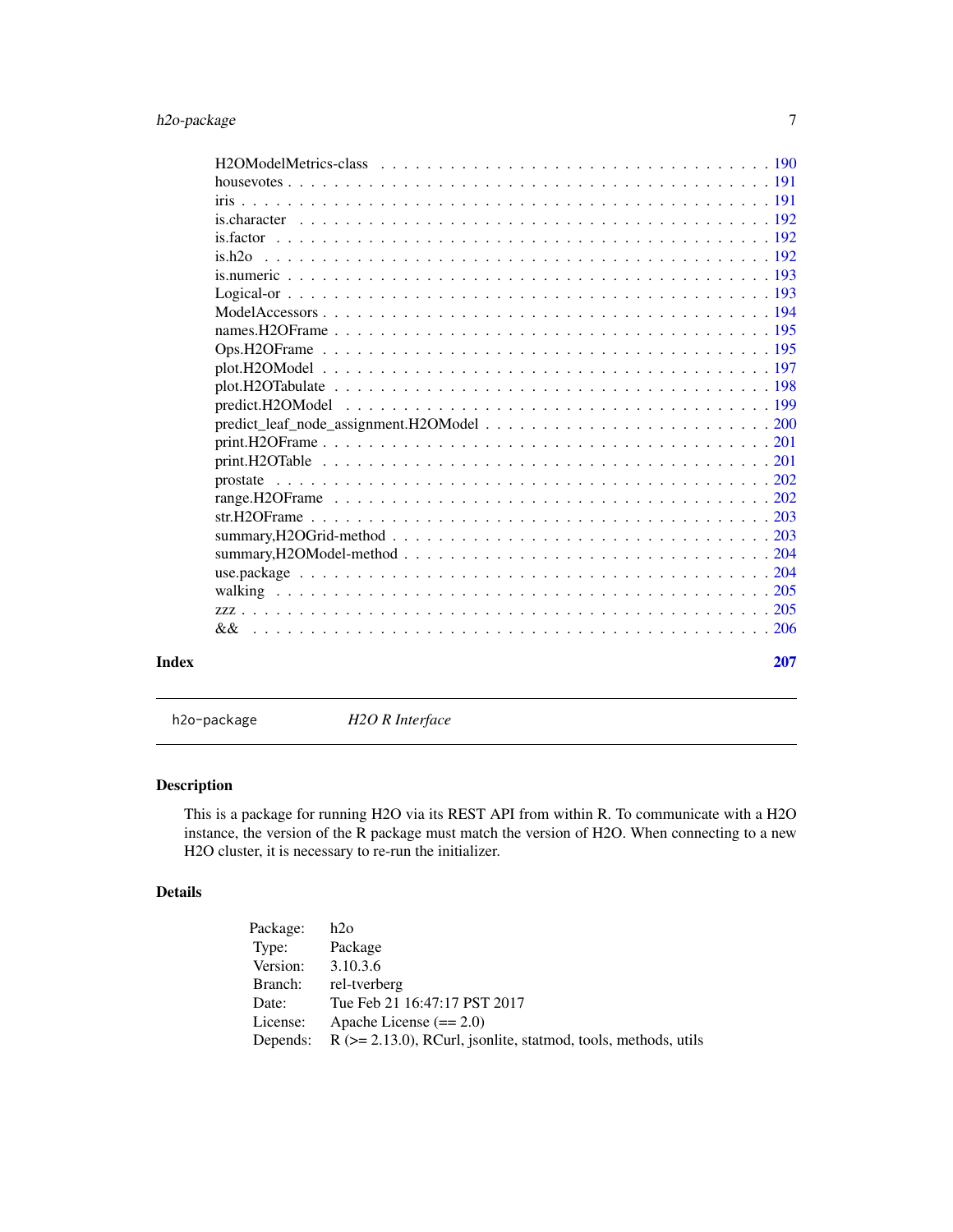<span id="page-7-0"></span>This package allows the user to run basic H2O commands using R commands. In order to use it, you must first have H2O running. To run H2O on your local machine, call h2o.init without any arguments, and H2O will be automatically launched at localhost:54321, where the IP is "127.0.0.1" and the port is 54321. If H2O is running on a cluster, you must provide the IP and port of the remote machine as arguments to the h2o.init() call.

H2O supports a number of standard statistical models, such as GLM, K-means, and Random Forest. For example, to run GLM, call [h2o.glm](#page-78-1) with the H2O parsed data and parameters (response variable, error distribution, etc...) as arguments. (The operation will be done on the server associated with the data object where H2O is running, not within the R environment).

Note that no actual data is stored in the R workspace; and no actual work is carried out by R. R only saves the named objects, which uniquely identify the data set, model, etc on the server. When the user makes a request, R queries the server via the REST API, which returns a JSON file with the relevant information that R then displays in the console.

If you are using an older version of H2O, use the following porting guide to update your scripts: [Porting Scripts](https://github.com/h2oai/h2o-dev/blob/master/h2o-docs/src/product/upgrade/H2ODevPortingRScripts.md)

#### Author(s)

Anqi Fu, Tom Kraljevic and Petr Maj, with contributions from the H2O.ai team

Maintainer: Tom Kraljevic <tomk@0xdata.com>

# References

- [H2O.ai Homepage](http://www.h2o.ai)
- [H2O Documentation](http://docs.h2o.ai)
- H<sub>2</sub>O on GitHub

aaa *Starting H2O For examples*

#### Description

Starting H2O For examples

#### Examples

h2o.init()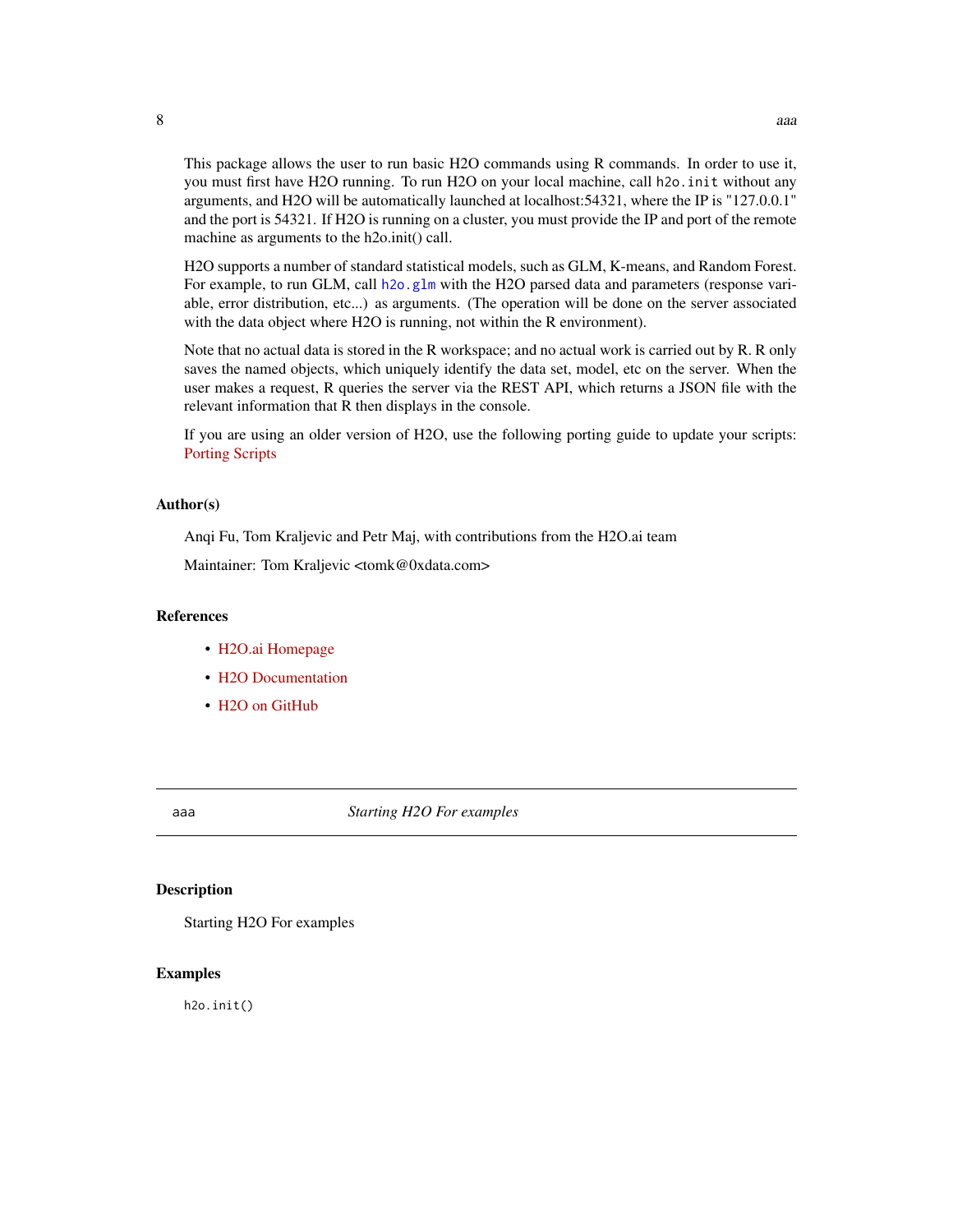<span id="page-8-1"></span><span id="page-8-0"></span>

Method for apply on H2OFrame objects.

#### Usage

apply(X, MARGIN, FUN, ...)

# Arguments

| X          | an H2OF rame object on which apply will operate.                                              |
|------------|-----------------------------------------------------------------------------------------------|
| MARGIN     | the vector on which the function will be applied over, either 1 for rows or 2 for<br>columns. |
| <b>FUN</b> | the function to be applied.                                                                   |
| $\ddotsc$  | optional arguments to FUN.                                                                    |

#### Value

Produces a new H2OFrame of the output of the applied function. The output is stored in H2O so that it can be used in subsequent H2O processes.

# See Also

[apply](#page-8-1) for the base generic

```
h2o.init()
irisPath = system.file("extdata", "iris.csv", package="h2o")
iris.hex = h2o.importFile(path = irisPath, destination_frame = "iris.hex")
summary(apply(iris.hex, 2, sum))
```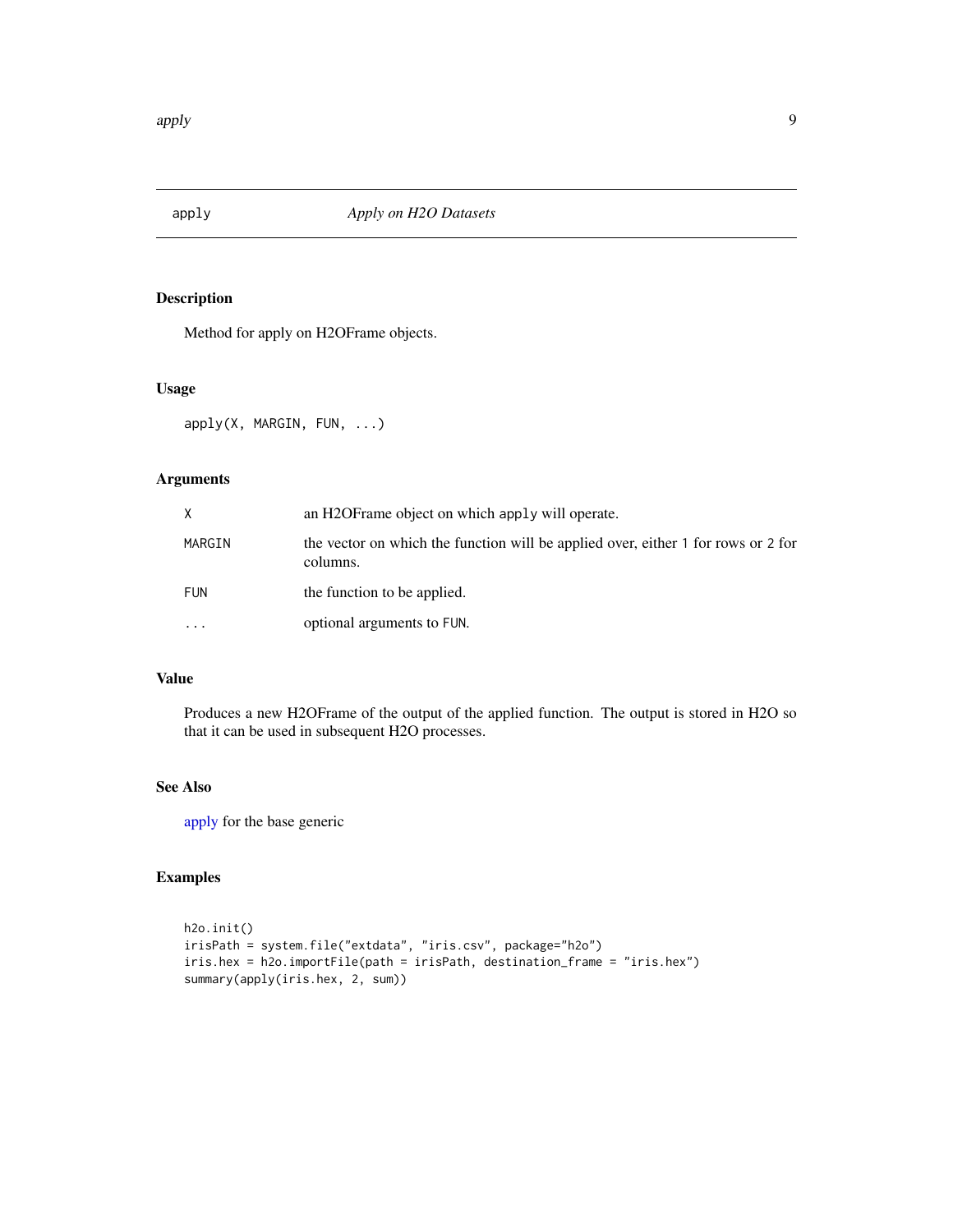<span id="page-9-0"></span>as.character.H2OFrame *Convert an H2OFrame to a String*

# Description

Convert an H2OFrame to a String

#### Usage

## S3 method for class 'H2OFrame' as.character(x, ...)

#### Arguments

| x                       | An H2OFrame object                                       |
|-------------------------|----------------------------------------------------------|
| $\cdot$ $\cdot$ $\cdot$ | Further arguments to be passed from or to other methods. |

as.data.frame.H2OFrame

*Converts parsed H2O data into an R data frame*

# Description

Downloads the H2O data and then scans it in to an R data frame.

# Usage

```
## S3 method for class 'H2OFrame'
as.data.frame(x, ...)
```
# Arguments

|          | An H2OFrame object.                                     |
|----------|---------------------------------------------------------|
| $\cdots$ | Further arguments to be passed down from other methods. |

# Details

Method as.data.frame.H2OFrame will use [fread](#page-0-0) if data.table package is installed in required version.

# See Also

[use.package](#page-203-1)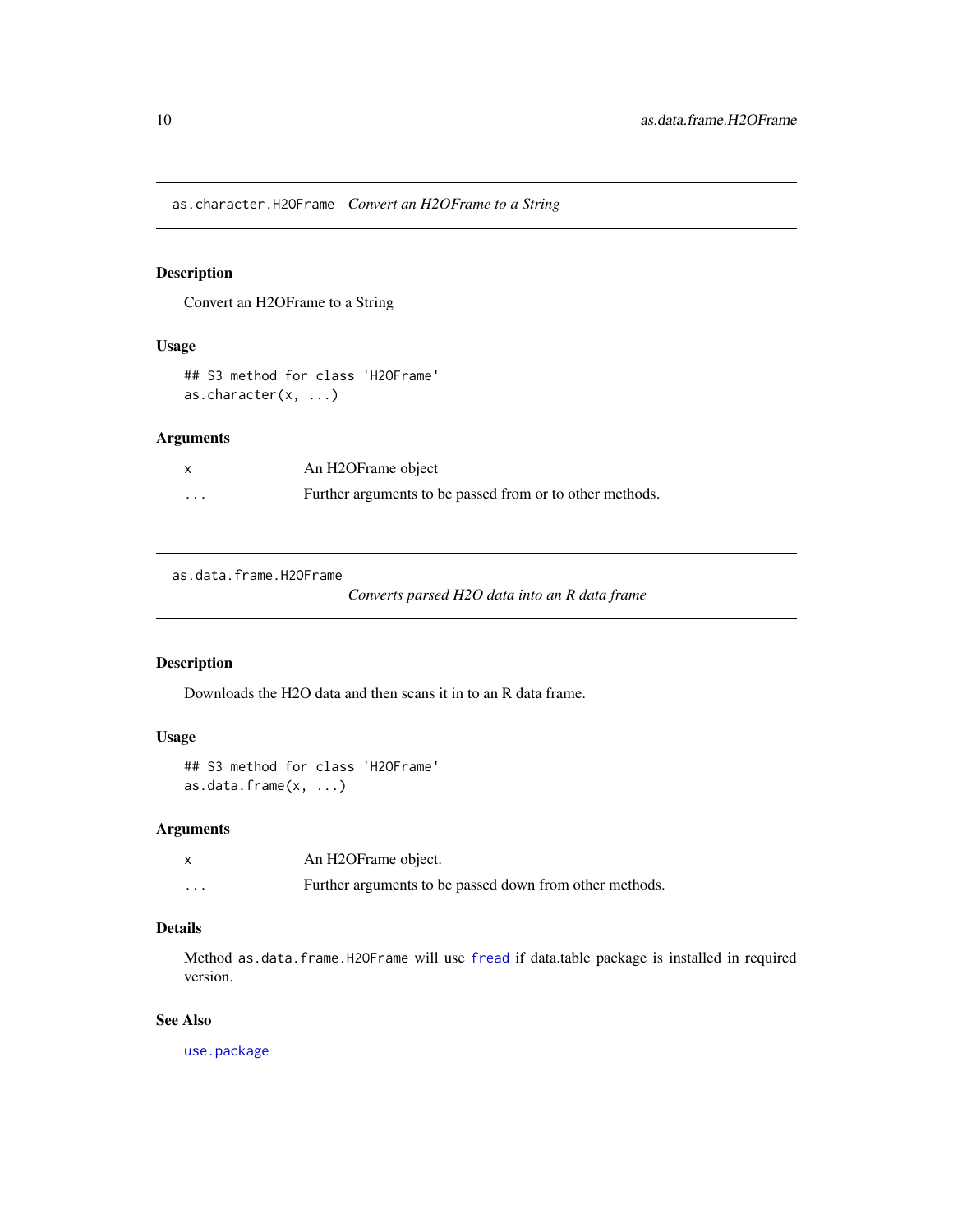#### <span id="page-10-0"></span>as.factor 11

# Examples

```
h2o.init()
prosPath <- system.file("extdata", "prostate.csv", package="h2o")
prostate.hex <- h2o.uploadFile(path = prosPath)
as.data.frame(prostate.hex)
```
#### <span id="page-10-1"></span>as.factor *Convert H2O Data to Factors*

#### Description

Convert a column into a factor column.

#### Usage

as.factor(x)

# Arguments

x a column from an H2OFrame data set.

# See Also

[as.factor](#page-10-1).

```
h2o.init()
prosPath <- system.file("extdata", "prostate.csv", package="h2o")
prostate.hex <- h2o.uploadFile(path = prosPath)
prostate.hex[,2] <- as.factor(prostate.hex[,2])
summary(prostate.hex)
```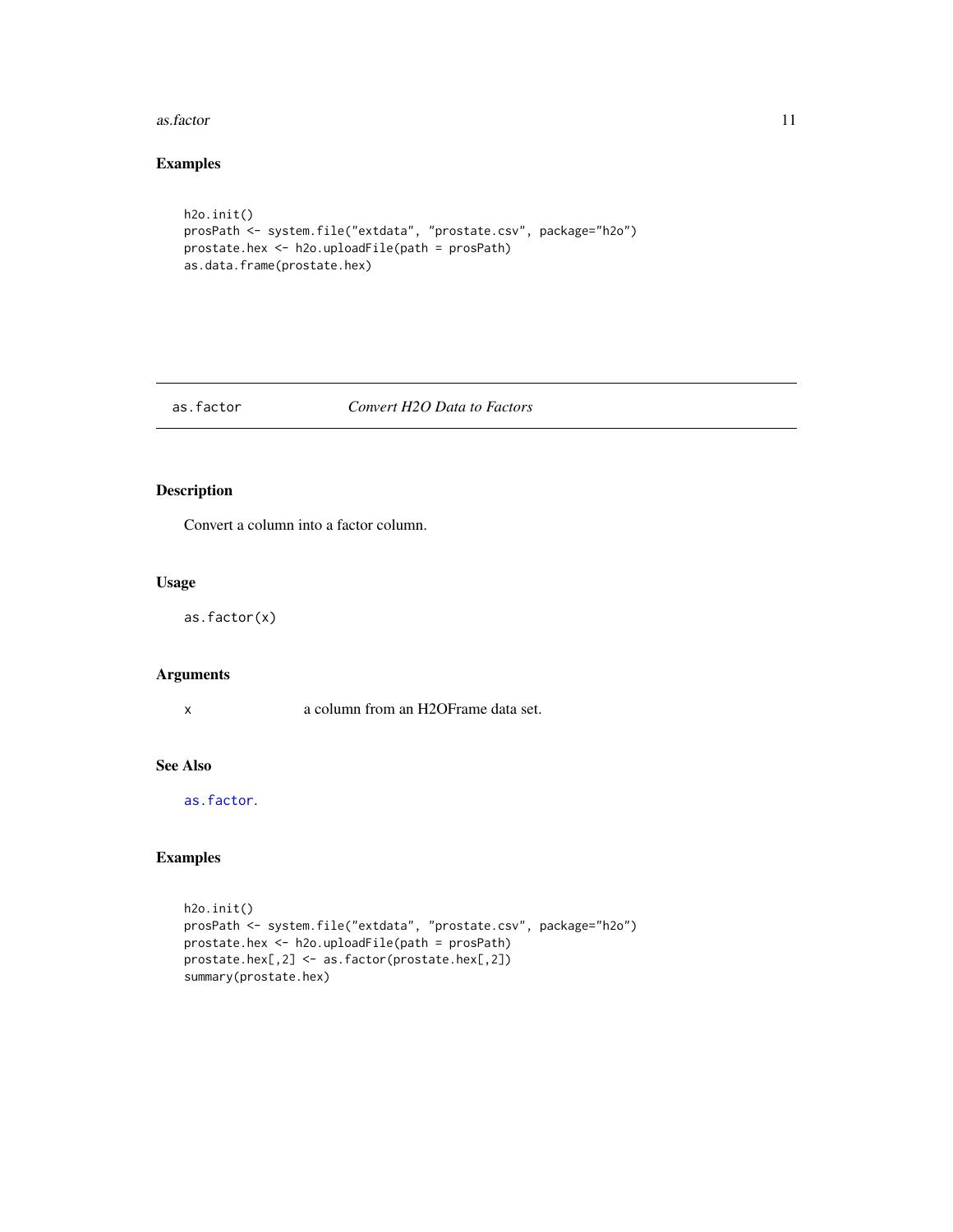<span id="page-11-0"></span>

Import R object to the H2O cloud.

#### Usage

```
as.h2o(x, destination_frame = ", ...)
## Default S3 method:
as.h2o(x, destination_frame = ", ...)
## S3 method for class 'H2OFrame'
as.h2o(x, destination_frame = ", ...)
## S3 method for class 'data.frame'
as.h2o(x, destination_frame = ", ...)
## S3 method for class 'Matrix'
as.h2o(x, destination_frame = ", ...)
```
# Arguments

| X                 | An R object.                                      |  |
|-------------------|---------------------------------------------------|--|
| destination frame |                                                   |  |
|                   | A string with the desired name for the H2OF rame. |  |
|                   | arguments passed to method arguments.             |  |

# Details

Method as.h2o.data.frame will use [fwrite](#page-0-0) if data.table package is installed in required version.

# References

<http://blog.h2o.ai/2016/04/fast-csv-writing-for-r/>

#### See Also

[use.package](#page-203-1)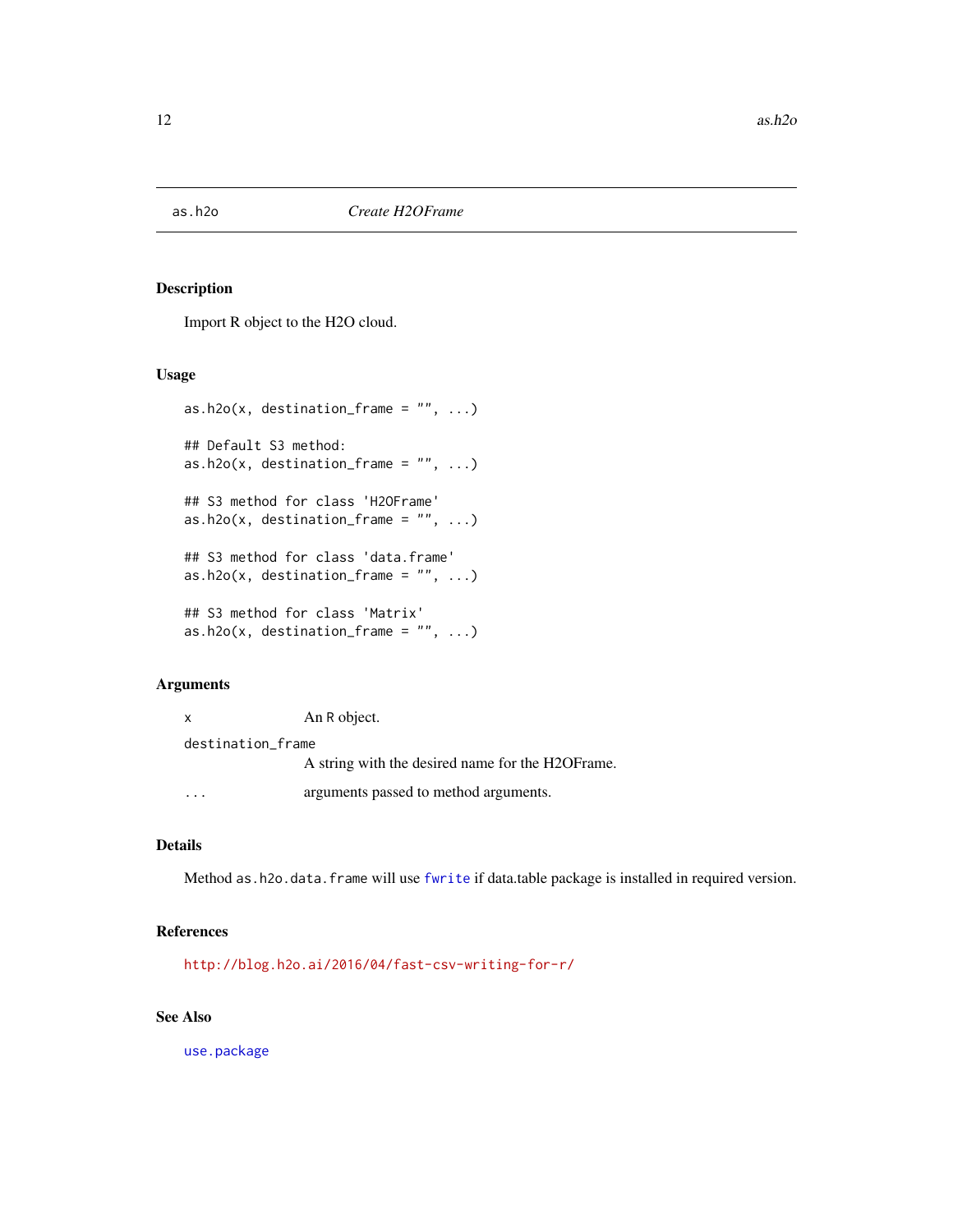#### <span id="page-12-0"></span>as.matrix.H2OFrame 13

# Examples

```
h2o.init()
hi <- as.h2o(iris)
he <- as.h2o(euro)
hl <- as.h2o(letters)
hm <- as.h2o(state.x77)
hh \leftarrow as.h2o(hi)stopifnot(is.h2o(hi), dim(hi)==dim(iris),
          is.h2o(he), dim(he)==c(length(euro),1L),
          is.h2o(hl), dim(hl)==c(length(letters),1L),
          is.h2o(hm), dim(hm)==dim(state.x77),
          is.h2o(hh), dim(hh)==dim(hi))
if (requireNamespace("Matrix", quietly=TRUE)) {
  data <- rep(0, 100)
  data[(1:10)^2] <- 1:10 * pi
  m <- matrix(data, ncol = 20, byrow = TRUE)
  m <- Matrix::Matrix(m, sparse = TRUE)
  hs \leq as.h2o(m)
  stopifnot(is.h2o(hs), dim(hs)==dim(m))
}
```
as.matrix.H2OFrame *Convert an H2OFrame to a matrix*

# Description

Convert an H2OFrame to a matrix

#### Usage

```
## S3 method for class 'H2OFrame'
as.matrix(x, ...)
```
# Arguments

| $\mathsf{x}$ | An H2OFrame object                                      |
|--------------|---------------------------------------------------------|
| $\cdots$     | Further arguments to be passed down from other methods. |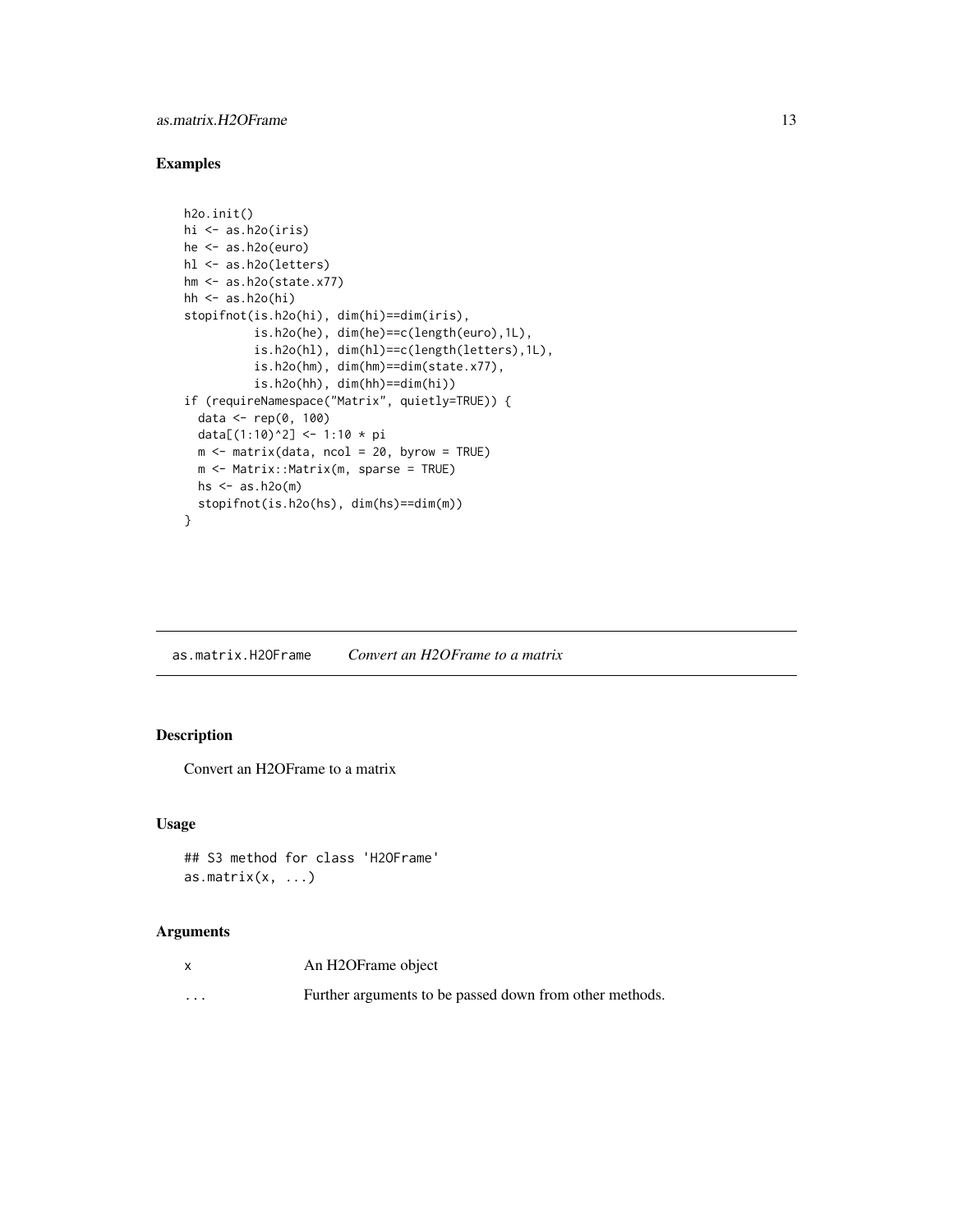<span id="page-13-1"></span><span id="page-13-0"></span>

Converts an H2O column into a numeric value column.

#### Usage

as.numeric(x)

#### Arguments

|   | a column from an H2OFrame data set.                      |
|---|----------------------------------------------------------|
| . | Further arguments to be passed from or to other methods. |

# Examples

```
h2o.init()
prosPath <- system.file("extdata", "prostate.csv", package="h2o")
prostate.hex <- h2o.uploadFile(path = prosPath)
prostate.hex[,2] <- as.factor (prostate.hex[,2])
prostate.hex[,2] <- as.numeric(prostate.hex[,2])
```
as.vector.H2OFrame *Convert an H2OFrame to a vector*

#### Description

Convert an H2OFrame to a vector

#### Usage

## S3 method for class 'H2OFrame' as.vector(x,mode)

#### Arguments

| An H2OFrame object |
|--------------------|
|                    |

mode Mode to coerce vector to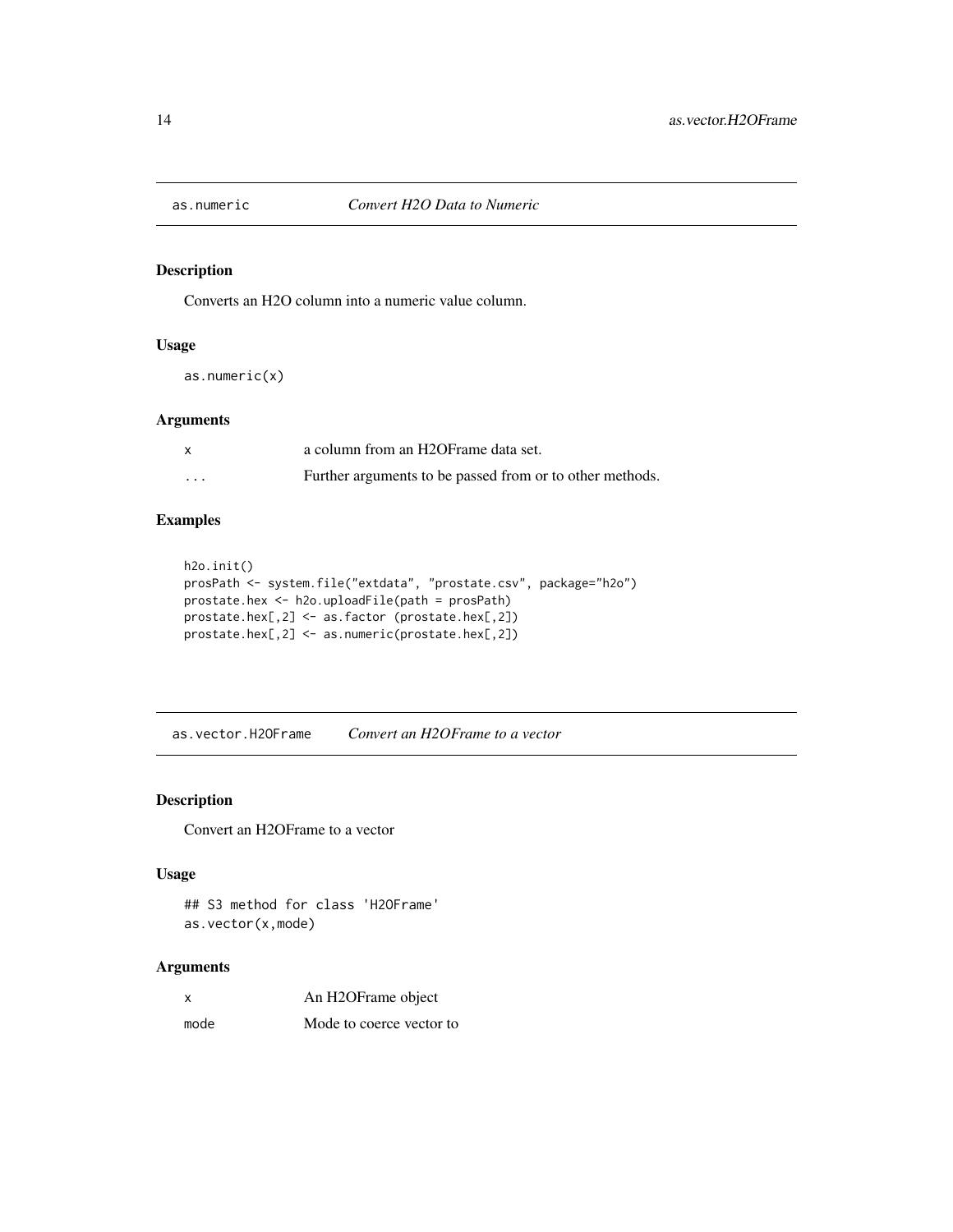<span id="page-14-0"></span>

Temperature, soil moisture, runoff, and other environmental measurements from the Australia coast. The data is available from [http://cs.colby.edu/courses/S11/cs251/labs/lab07/AustraliaS](http://cs.colby.edu/courses/S11/cs251/labs/lab07/AustraliaSubset.csv)ubset. [csv](http://cs.colby.edu/courses/S11/cs251/labs/lab07/AustraliaSubset.csv).

#### Format

A data frame with 251 rows and 8 columns

<span id="page-14-1"></span>colnames *Returns the column names of an H2OFrame*

# Description

Returns the column names of an H2OFrame

#### Usage

```
colnames(x, do.NULL = TRUE, prefix = "col")
```
# Arguments

|         | An H2OFrame object.                                      |
|---------|----------------------------------------------------------|
| do.NULL | logical. If FALSE and names are NULL, names are created. |
| prefix  | for created names.                                       |

| dim.H2OFrame | Returns the Dimensions of an H2OFrame |
|--------------|---------------------------------------|
|--------------|---------------------------------------|

# Description

Returns the number of rows and columns for an H2OFrame object.

# Usage

## S3 method for class 'H2OFrame' dim(x)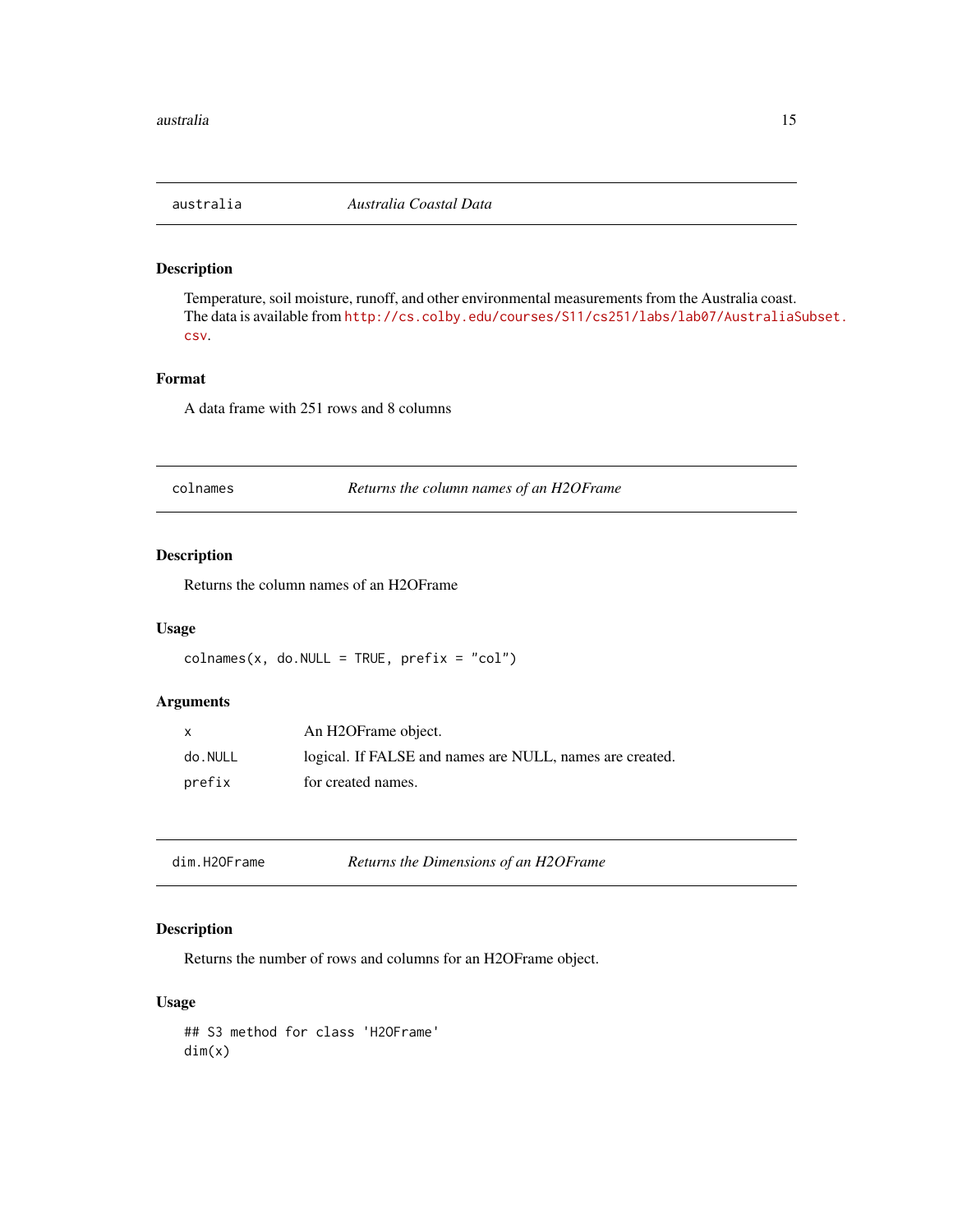#### <span id="page-15-0"></span>Arguments

x An H2OFrame object.

#### See Also

[dim](#page-0-0) for the base R method.

# Examples

```
h2o.init()
iris.hex <- as.h2o(iris)
dim(iris.hex)
```
dimnames.H2OFrame *Column names of an H2OFrame*

# Description

Column names of an H2OFrame

#### Usage

## S3 method for class 'H2OFrame' dimnames(x)

#### Arguments

x An H2OFrame

h2o.abs *Compute the absolute value of x*

# Description

Compute the absolute value of x

#### Usage

h2o.abs(x)

#### Arguments

x An H2OFrame object.

# See Also

[abs](#page-0-0) for the base R implementation.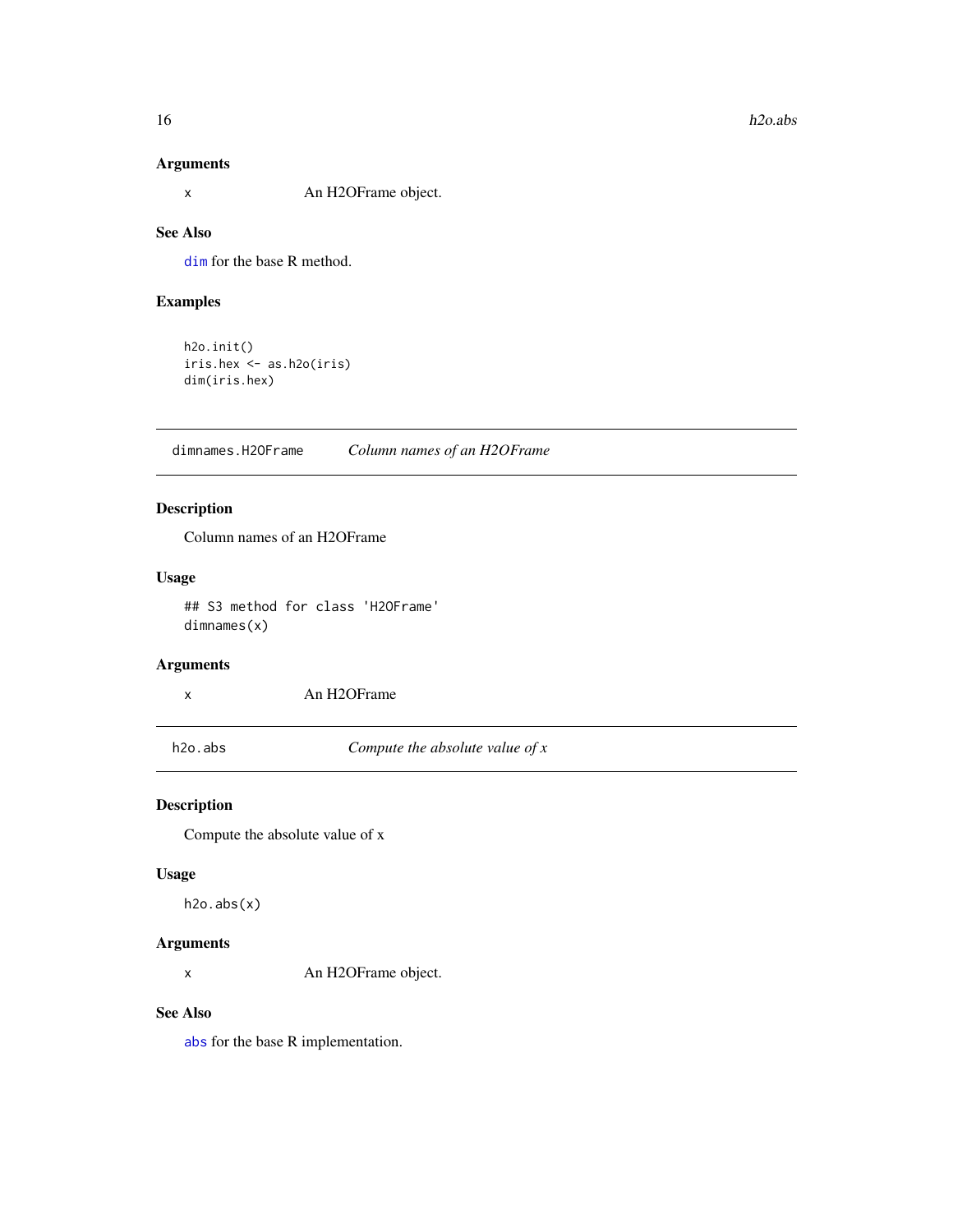<span id="page-16-0"></span>

Compute the arc cosine of x

#### Usage

h2o.acos(x)

#### Arguments

x An H2OFrame object.

# See Also

[acos](#page-0-0) for the base R implementation.

| h2o.aic | Retrieve the AIC. If "train", "valid", and "xval" parameters are FALSE |
|---------|------------------------------------------------------------------------|
|         | (default), then the training AIC value is returned. If more than one   |
|         | parameter is set to TRUE, then a named vector of AICs are returned,    |
|         | where the names are "train". "valid" or "xval".                        |

# Description

Retrieve the AIC. If "train", "valid", and "xval" parameters are FALSE (default), then the training AIC value is returned. If more than one parameter is set to TRUE, then a named vector of AICs are returned, where the names are "train", "valid" or "xval".

# Usage

```
h2o.aic(object, train = FALSE, valid = FALSE, xval = FALSE)
```
#### Arguments

| object | An H2OModel or H2OModelMetrics.   |
|--------|-----------------------------------|
| train  | Retrieve the training AIC         |
| valid  | Retrieve the validation AIC       |
| xval   | Retrieve the cross-validation AIC |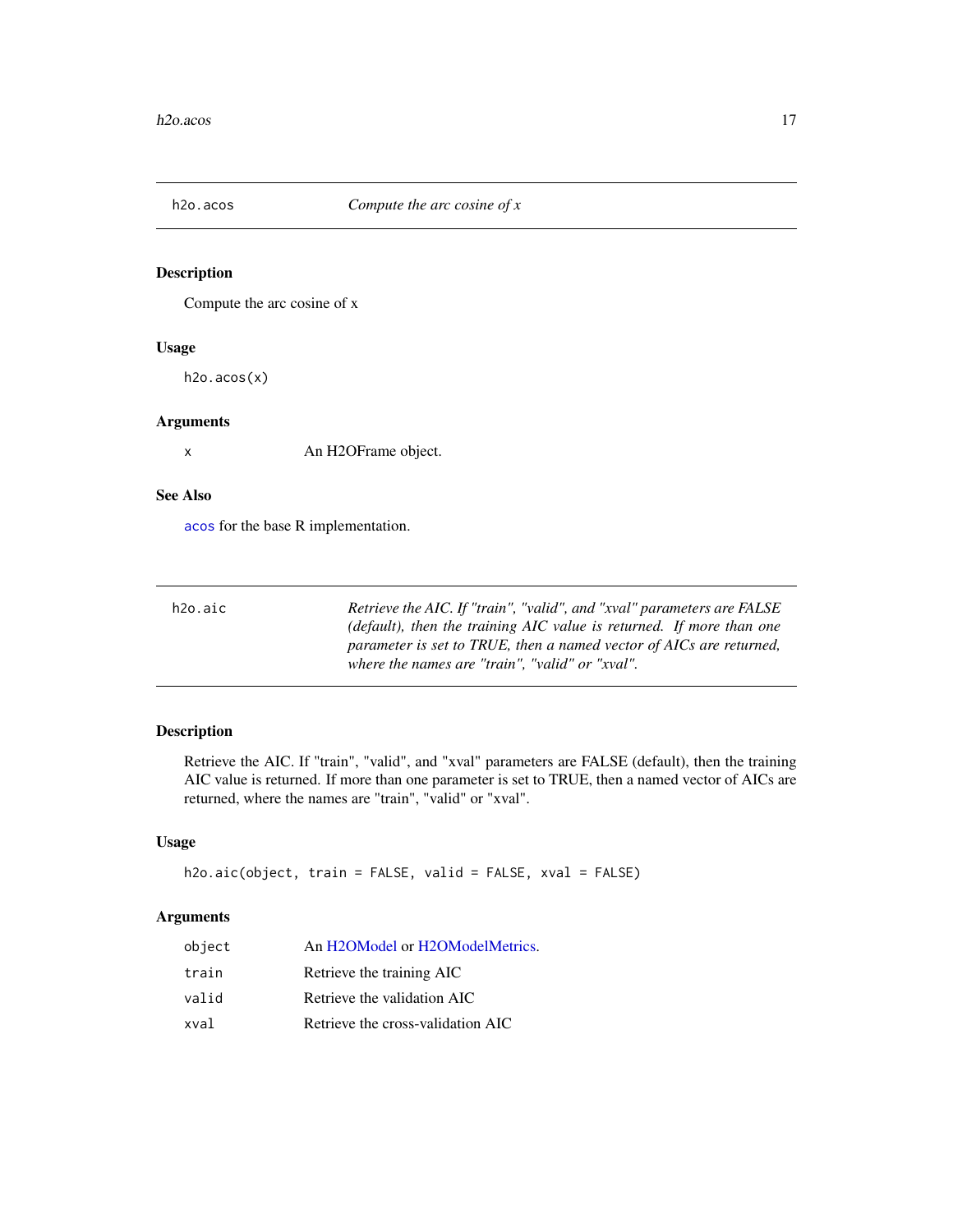<span id="page-17-0"></span>

Given a set of logical vectors, are all of the values true?

# Usage

h2o.all(x)

#### Arguments

x An H2OFrame object.

#### See Also

[all](#page-0-0) for the base R implementation.

h2o.anomaly *Anomaly Detection via H2O Deep Learning Model*

# Description

Detect anomalies in an H2O dataset using an H2O deep learning model with auto-encoding.

#### Usage

```
h2o.anomaly(object, data, per_feature = FALSE)
```
#### Arguments

| object      | An H2OAutoEncoderModel object that represents the model to be used for<br>anomaly detection. |
|-------------|----------------------------------------------------------------------------------------------|
| data        | An H2OFrame object.                                                                          |
| per_feature | Whether to return the per-feature squared reconstruction error                               |

#### Value

Returns an H2OFrame object containing the reconstruction MSE or the per-feature squared error.

#### See Also

[h2o.deeplearning](#page-46-1) for making an H2OAutoEncoderModel.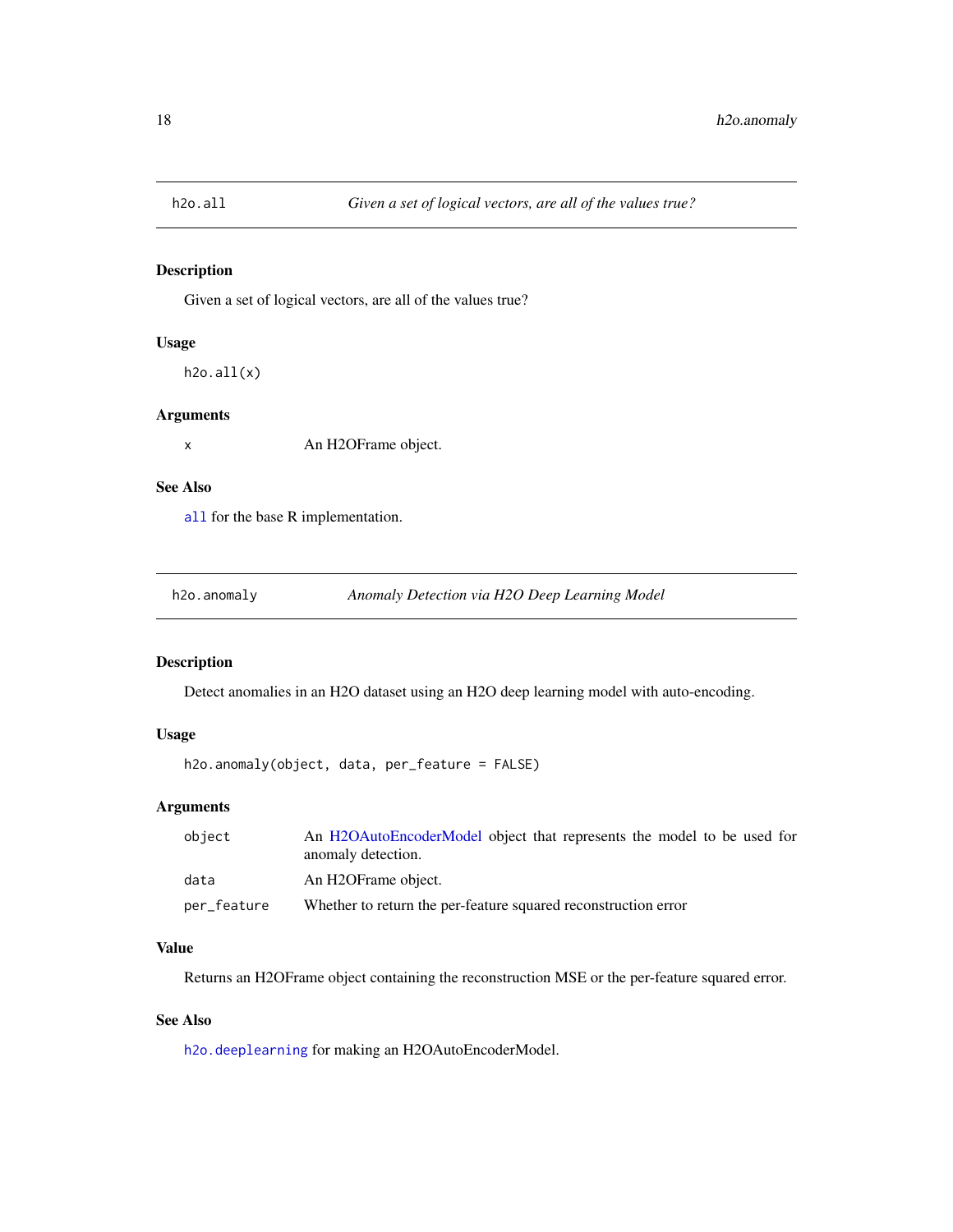#### <span id="page-18-0"></span>h2o.any 19

# Examples

```
library(h2o)
h2o.init()
prosPath = system.file("extdata", "prostate.csv", package = "h2o")
prostate.hex = h2o.importFile(path = prosPath)
prostate.dl = h2o.deeplearning(x = 3:9, training_fram = prostate.hex, autoencoder = TRUE,hidden = c(10, 10), epochs = 5)
prostate.anon = h2o.anomaly(prostate.dl, prostate.hex)
head(prostate.anon)
prostate.anon.per.feature = h2o.anomaly(prostate.dl, prostate.hex, per_feature=TRUE)
head(prostate.anon.per.feature)
```
h2o.any *Given a set of logical vectors, is at least one of the values true?*

#### Description

Given a set of logical vectors, is at least one of the values true?

#### Usage

 $h2o.$ any $(x)$ 

#### Arguments

x An H2OFrame object.

#### See Also

[all](#page-0-0) for the base R implementation.

h2o.anyFactor *Check H2OFrame columns for factors*

# Description

Determines if any column of an H2OFrame object contains categorical data.

# Usage

```
h2o.anyFactor(x)
```
#### Arguments

x An H2OFrame object.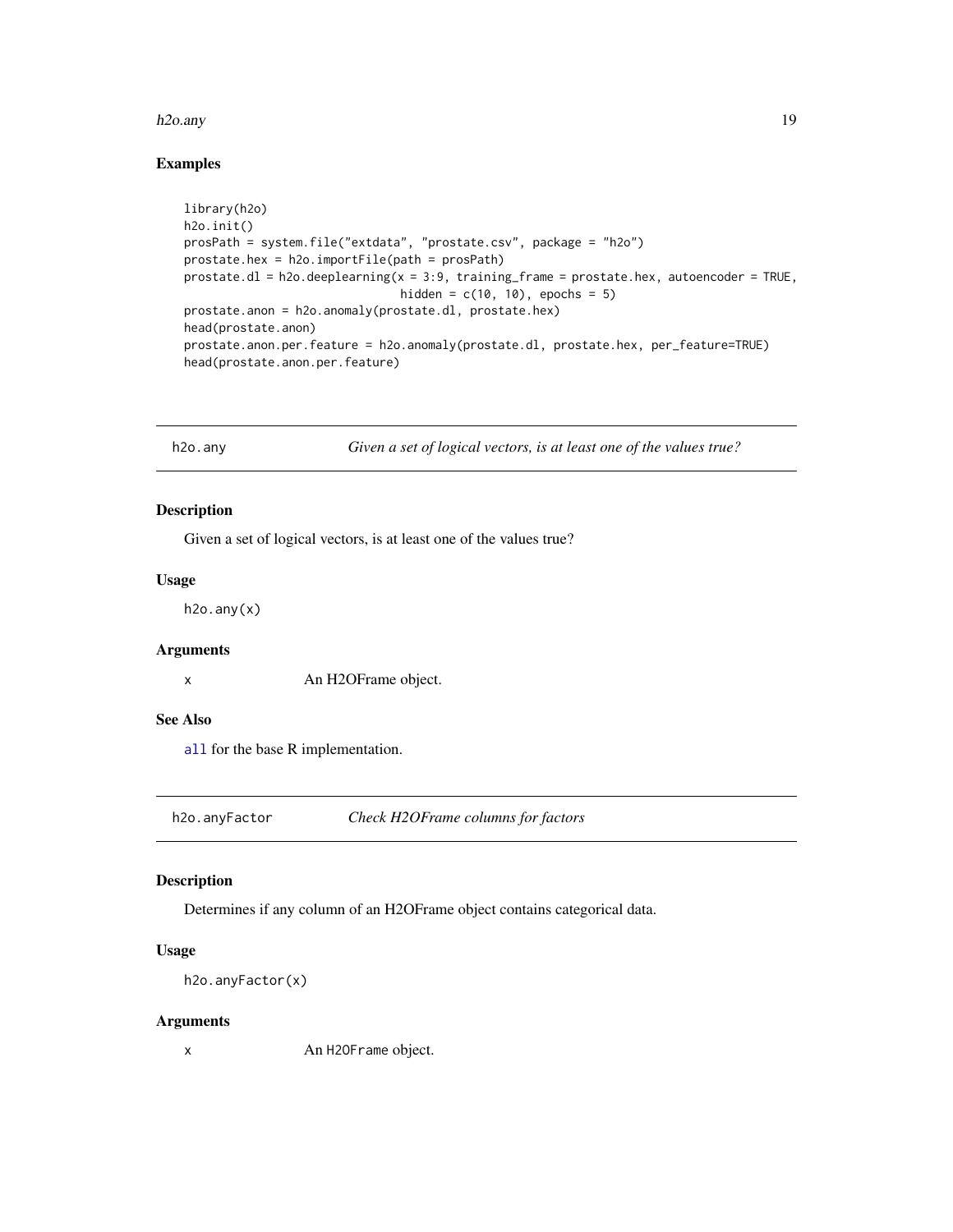# Value

Returns a logical value indicating whether any of the columns in x are factors.

# Examples

```
library(h2o)
h2o.init()
irisPath <- system.file("extdata", "iris_wheader.csv", package="h2o")
iris.hex <- h2o.importFile(path = irisPath)
h2o.anyFactor(iris.hex)
```

| h2o.arrange | Sorts H2OFrame by the columns specified. Returns a new H2OFrame, |
|-------------|------------------------------------------------------------------|
|             | like dplyr::arrange.                                             |

# Description

Sorts H2OFrame by the columns specified. Returns a new H2OFrame, like dplyr::arrange.

#### Usage

h2o.arrange(x, ...)

# Arguments

| x        | The H2OFrame input to be sorted. |
|----------|----------------------------------|
| $\cdots$ | The column names to sort by.     |

h2o.ascharacter *Convert H2O Data to Characters*

#### Description

Convert H2O Data to Characters

#### Usage

h2o.ascharacter(x)

#### Arguments

x An H2OFrame object.

# See Also

[as.character](#page-0-0) for the base R implementation.

<span id="page-19-0"></span>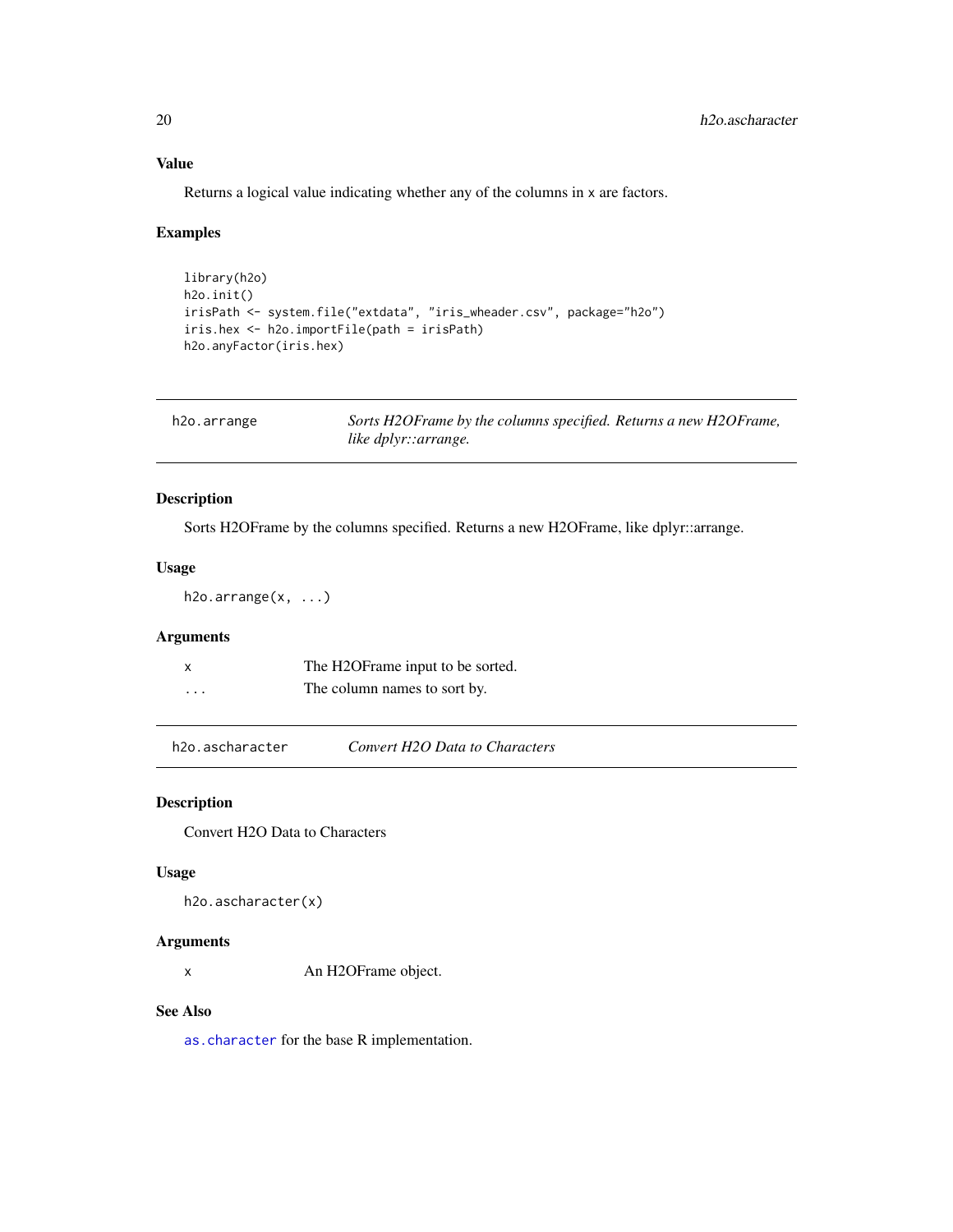<span id="page-20-0"></span>

Convert H2O Data to Factors

# Usage

h2o.asfactor(x)

# Arguments

x An H2OFrame object.

#### See Also

[as.factor](#page-10-1) for the base R implementation.

h2o.asnumeric *Convert H2O Data to Numerics*

# Description

Convert H2O Data to Numerics

# Usage

h2o.asnumeric(x)

# Arguments

x An H2OFrame object.

# See Also

[as.numeric](#page-13-1) for the base R implementation.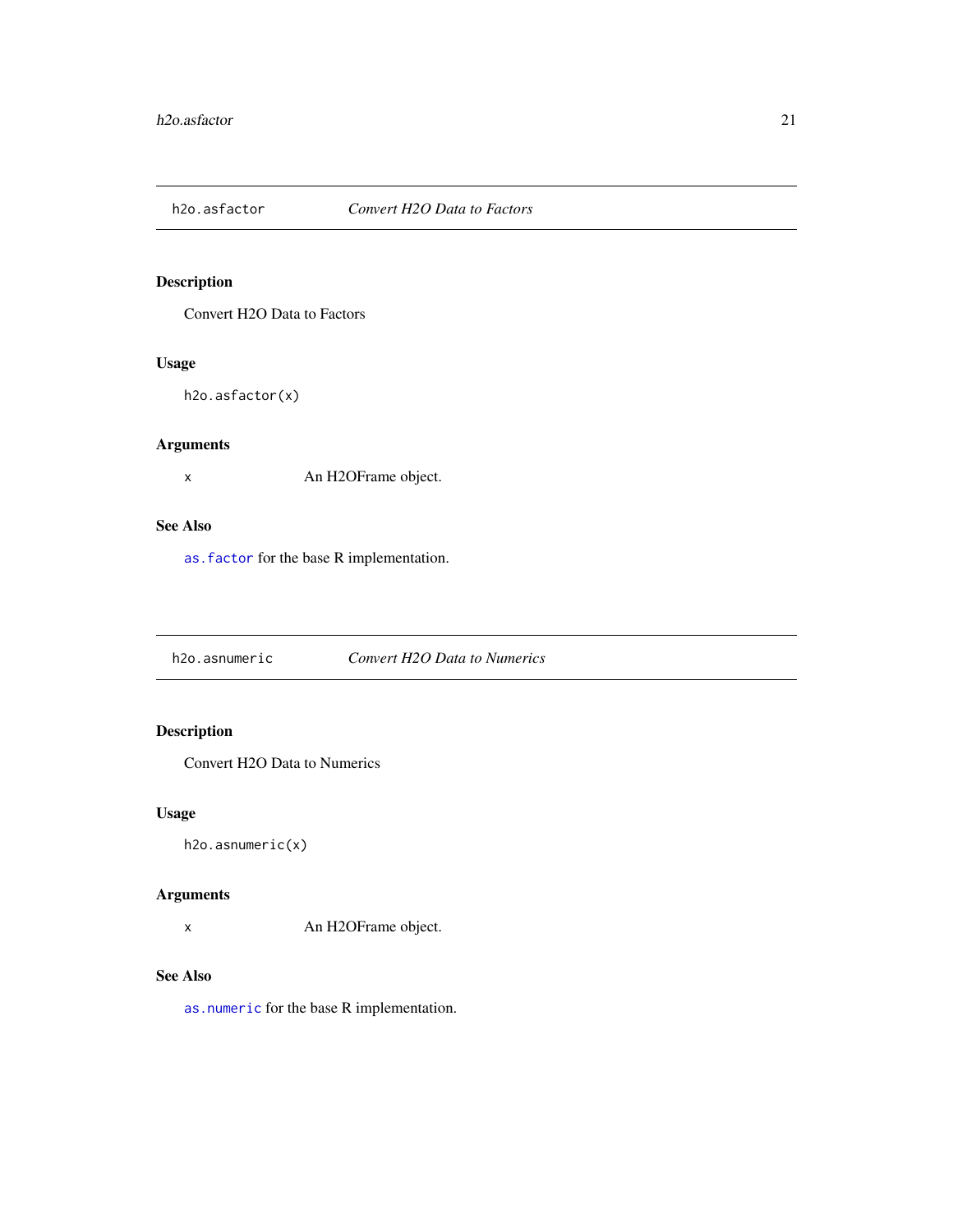<span id="page-21-0"></span>

Makes a copy of the data frame and gives it the desired the key.

# Usage

h2o.assign(data, key)

# Arguments

| data | An H2OFrame object                                           |
|------|--------------------------------------------------------------|
| kev  | The hex key to be associated with the H2O parsed data object |

| h2o.as date | Functions to convert between character representations and objects of |
|-------------|-----------------------------------------------------------------------|
|             | class "Date" representing calendar dates.                             |

# Description

Functions to convert between character representations and objects of class "Date" representing calendar dates.

# Usage

```
h2o.as_date(x, format, ...)
```
# Arguments

|                         | H <sub>2</sub> OF rame column of strings or factors to be converted |
|-------------------------|---------------------------------------------------------------------|
| format                  | A character string indicating date pattern                          |
| $\cdot$ $\cdot$ $\cdot$ | Further arguments to be passed from or to other methods.            |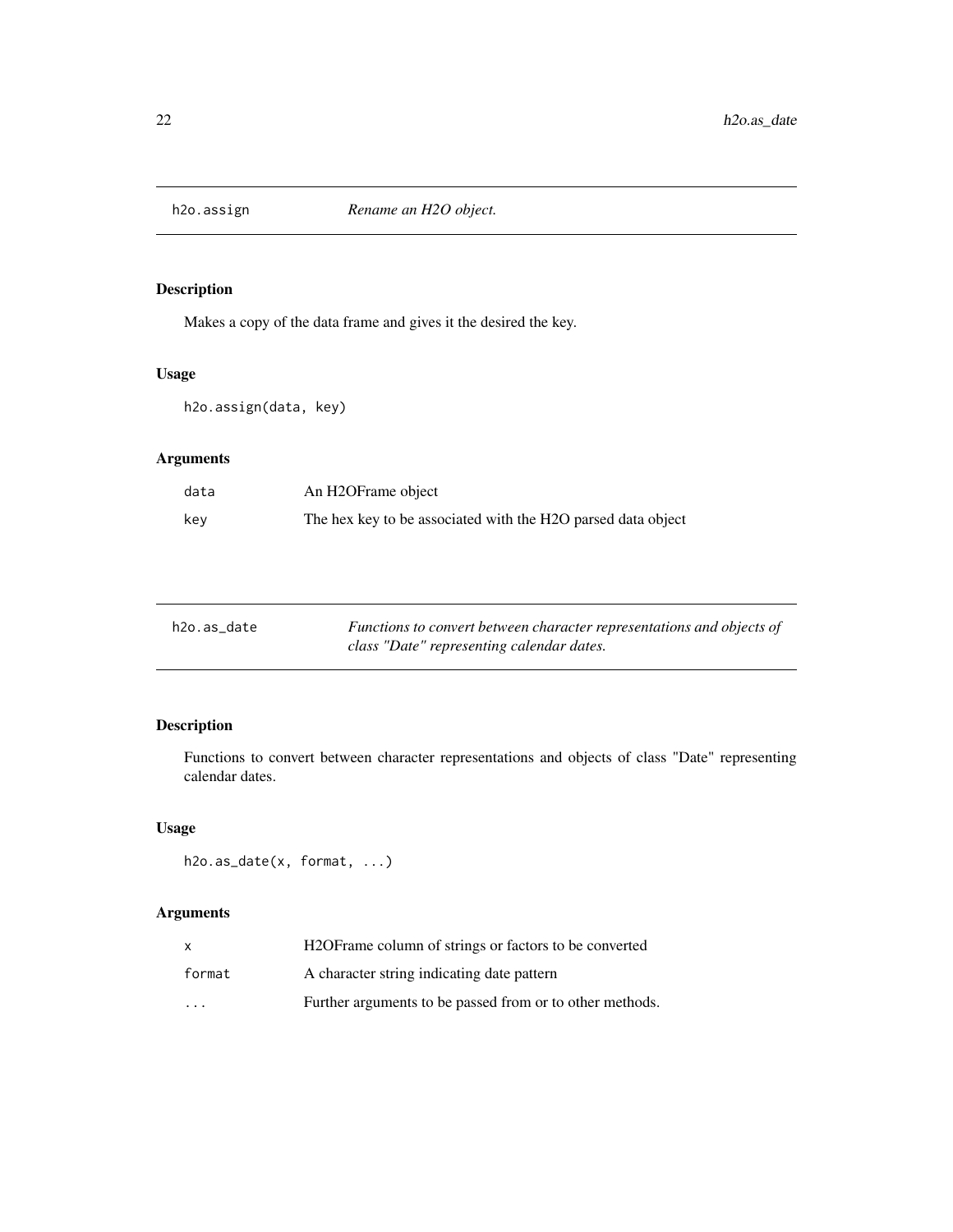<span id="page-22-0"></span>

Retrieves the AUC value from an [H2OBinomialMetrics.](#page-189-2) If "train", "valid", and "xval" parameters are FALSE (default), then the training AUC value is returned. If more than one parameter is set to TRUE, then a named vector of AUCs are returned, where the names are "train", "valid" or "xval".

#### Usage

```
h2o.auc(object, train = FALSE, valid = FALSE, xval = FALSE)
```
#### Arguments

| object | An H <sub>2</sub> OBinomialMetrics object. |
|--------|--------------------------------------------|
| train  | Retrieve the training AUC                  |
| valid  | Retrieve the validation AUC                |
| xval   | Retrieve the cross-validation AUC          |

#### See Also

[h2o.giniCoef](#page-77-1) for the Gini coefficient, [h2o.mse](#page-123-1) for MSE, and [h2o.metric](#page-120-1) for the various threshold metrics. See [h2o.performance](#page-136-1) for creating H2OModelMetrics objects.

#### Examples

```
library(h2o)
h2o.init()
```
prosPath <- system.file("extdata", "prostate.csv", package="h2o") hex <- h2o.uploadFile(prosPath)

```
hex[, 2] \leq -as.factor(hex[, 2])model \leq h2o.gbm(x = 3:9, y = 2, training_frame = hex, distribution = "bernoulli")
perf <- h2o.performance(model, hex)
h2o.auc(perf)
```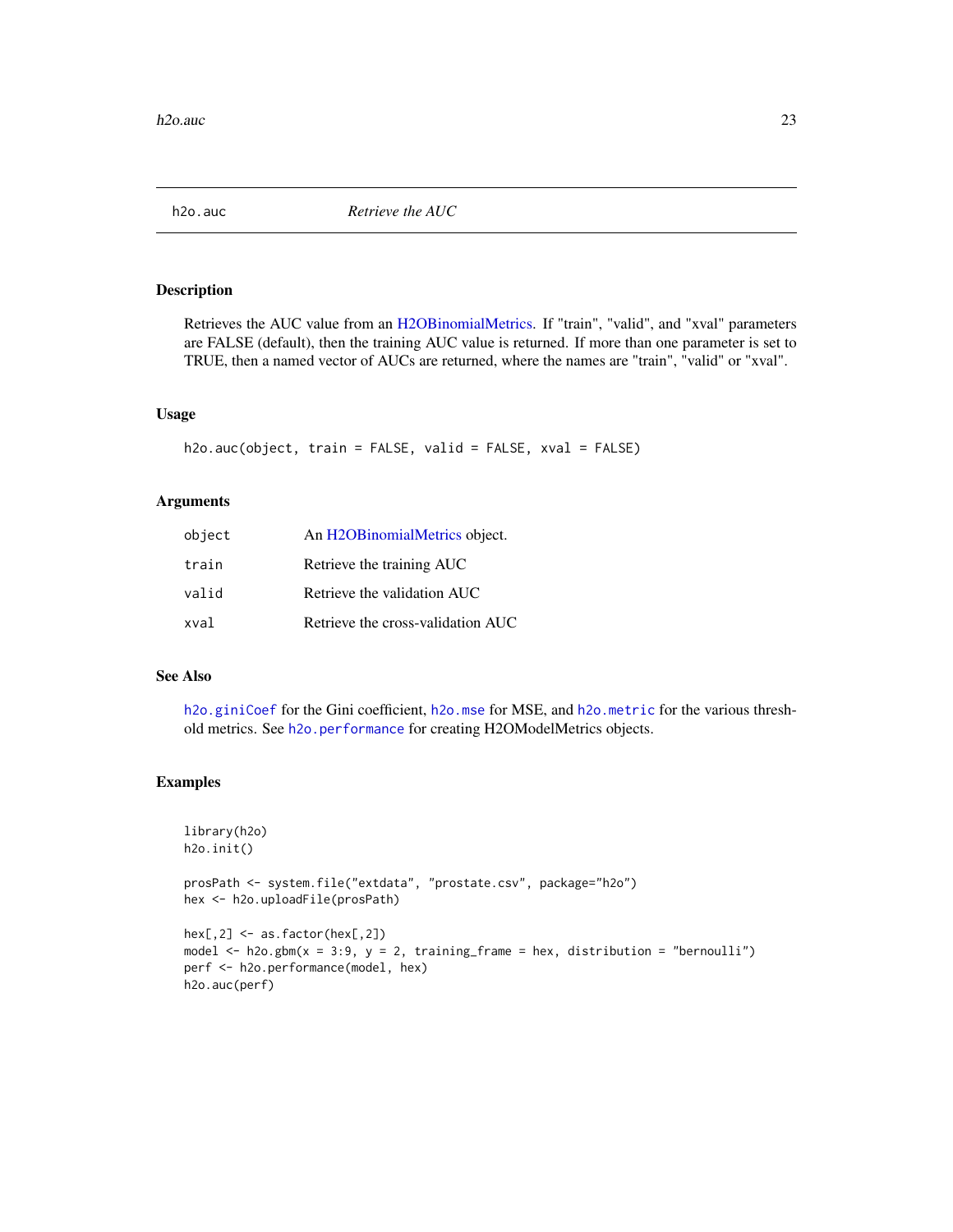<span id="page-23-0"></span>h2o.betweenss *Get the between cluster sum of squares. If "train", "valid", and "xval" parameters are FALSE (default), then the training betweenss value is returned. If more than one parameter is set to TRUE, then a named vector of betweenss' are returned, where the names are "train", "valid" or "xval".*

# Description

Get the between cluster sum of squares. If "train", "valid", and "xval" parameters are FALSE (default), then the training betweenss value is returned. If more than one parameter is set to TRUE, then a named vector of betweenss' are returned, where the names are "train", "valid" or "xval".

#### Usage

```
h2o.betweenss(object, train = FALSE, valid = FALSE, xval = FALSE)
```
#### Arguments

| object | An H2OClusteringModel object.                                |
|--------|--------------------------------------------------------------|
| train  | Retrieve the training between cluster sum of squares         |
| valid  | Retrieve the validation between cluster sum of squares       |
| xval   | Retrieve the cross-validation between cluster sum of squares |

h2o.biases *Return the respective bias vector*

#### Description

Return the respective bias vector

#### Usage

```
h2o.biases(object, vector_id = 1)
```
#### Arguments

| object    | An H2OModel or H2OModelMetrics                                                       |
|-----------|--------------------------------------------------------------------------------------|
| vector id | An integer, ranging from 1 to number of layers $+1$ , that specifies the bias vector |
|           | to return.                                                                           |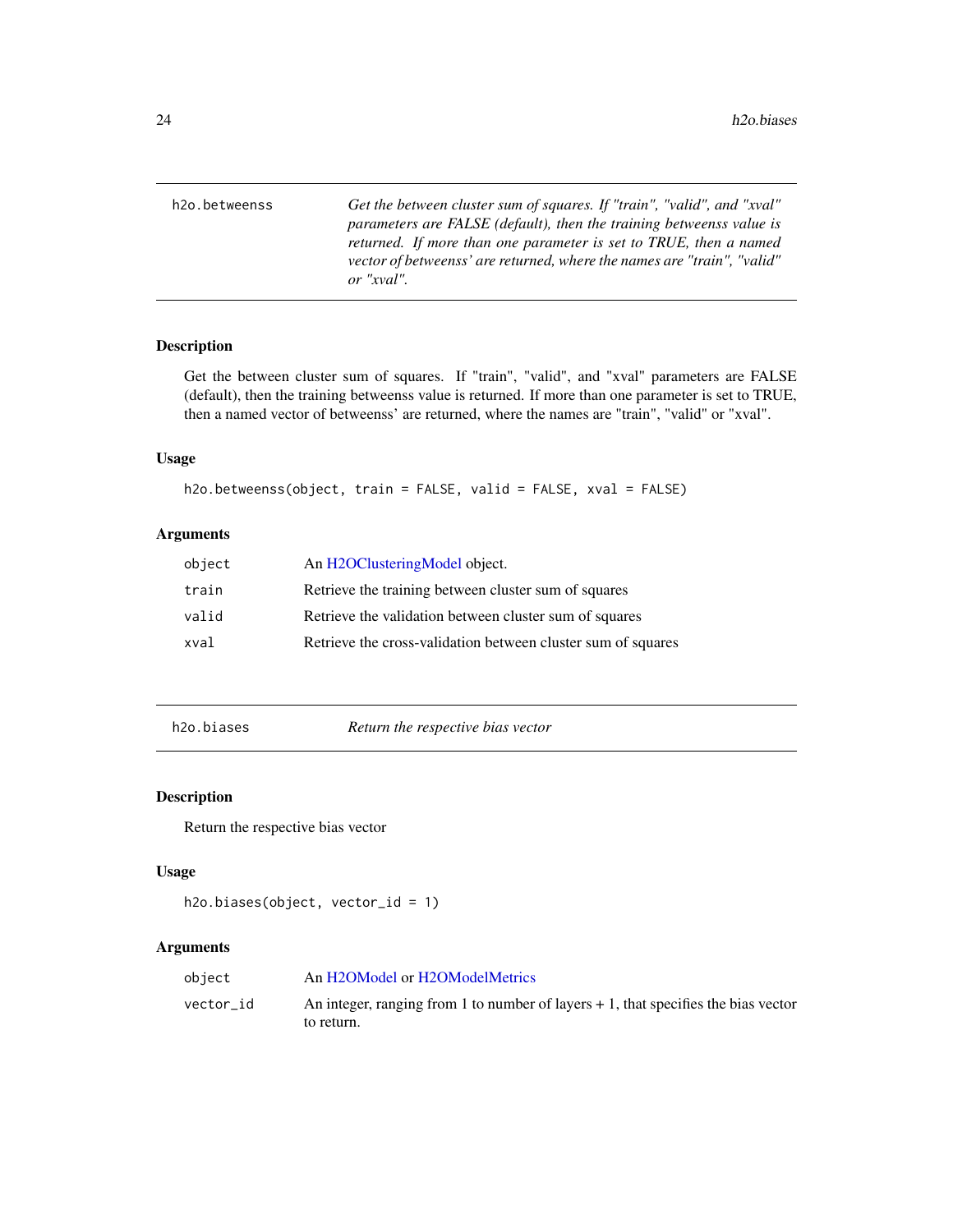<span id="page-24-0"></span>

Takes a sequence of H2O data sets and combines them by column

#### Usage

h2o.cbind(...)

#### Arguments

... A sequence of H2OFrame arguments. All datasets must exist on the same H2O instance (IP and port) and contain the same number of rows.

#### Value

An H2OFrame object containing the combined . . . arguments column-wise.

#### See Also

[cbind](#page-0-0) for the base R method.

#### Examples

```
library(h2o)
h2o.init()
prosPath <- system.file("extdata", "prostate.csv", package="h2o")
prostate.hex <- h2o.uploadFile(path = prosPath)
prostate.cbind <- h2o.cbind(prostate.hex, prostate.hex)
head(prostate.cbind)
```

| h2o.ceiling |  |
|-------------|--|
|             |  |
|             |  |
|             |  |

ceiling takes a single numeric argument x and returns a numeric vec*tor containing the smallest integers not less than the corresponding elements of x.*

#### Description

ceiling takes a single numeric argument x and returns a numeric vector containing the smallest integers not less than the corresponding elements of x.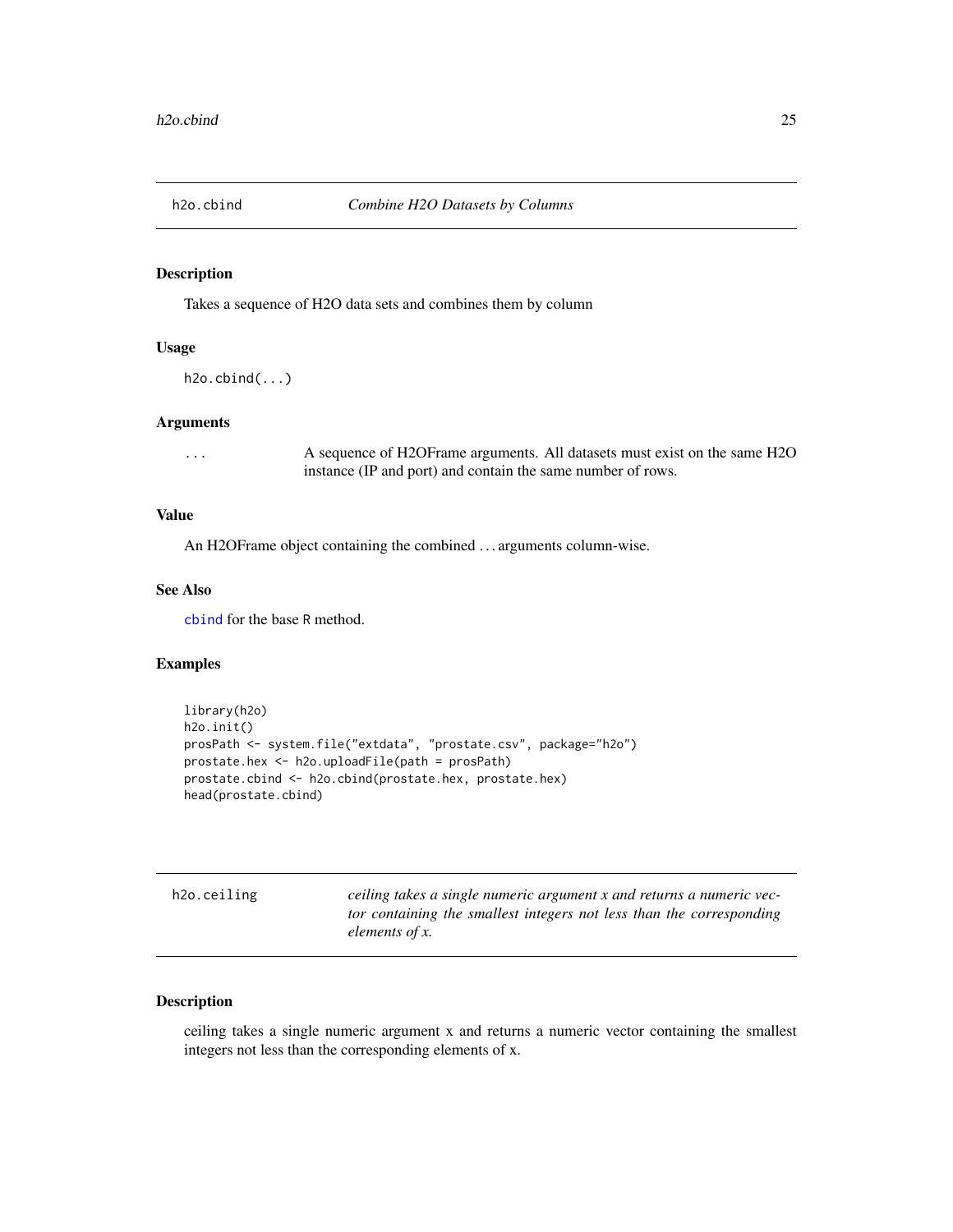# Usage

h2o.ceiling(x)

# Arguments

x An H2OFrame object.

#### See Also

[ceiling](#page-0-0) for the base R implementation.

h2o.centers *Retrieve the Model Centers*

# Description

Retrieve the Model Centers

#### Usage

h2o.centers(object)

# Arguments

object An [H2OClusteringModel](#page-184-1) object.

h2o.centersSTD *Retrieve the Model Centers STD*

# Description

Retrieve the Model Centers STD

# Usage

h2o.centersSTD(object)

# Arguments

object An [H2OClusteringModel](#page-184-1) object.

<span id="page-25-0"></span>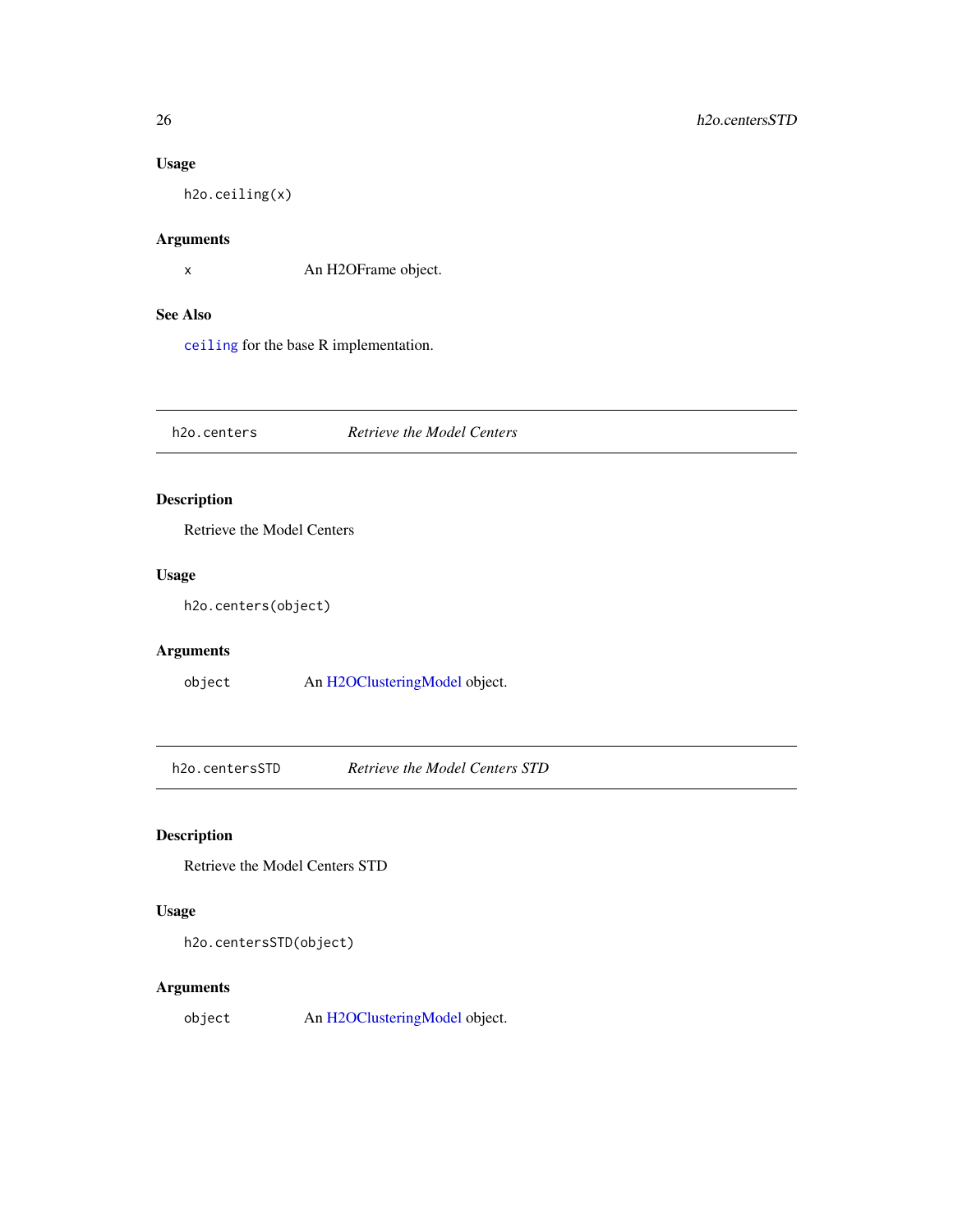<span id="page-26-0"></span>h2o.centroid\_stats *Retrieve the centroid statistics If "train", "valid", and "xval" parameters are FALSE (default), then the training centroid stats value is returned. If more than one parameter is set to TRUE, then a named list of centroid stats data frames are returned, where the names are "train", "valid" or "xval".*

#### Description

Retrieve the centroid statistics If "train", "valid", and "xval" parameters are FALSE (default), then the training centroid stats value is returned. If more than one parameter is set to TRUE, then a named list of centroid stats data frames are returned, where the names are "train", "valid" or "xval".

#### Usage

```
h2o.centroid_stats(object, train = FALSE, valid = FALSE, xval = FALSE)
```
#### Arguments

| object | An H2OClusteringModel object.                     |
|--------|---------------------------------------------------|
| train  | Retrieve the training centroid statistics         |
| valid  | Retrieve the validation centroid statistics       |
| xval   | Retrieve the cross-validation centroid statistics |

h2o.clearLog *Delete All H2O R Logs*

#### Description

Clear all H2O R command and error response logs from the local disk. Used primarily for debugging purposes.

#### Usage

h2o.clearLog()

#### See Also

[h2o.startLogging,](#page-165-1) [h2o.stopLogging,](#page-166-1) [h2o.openLog](#page-132-1)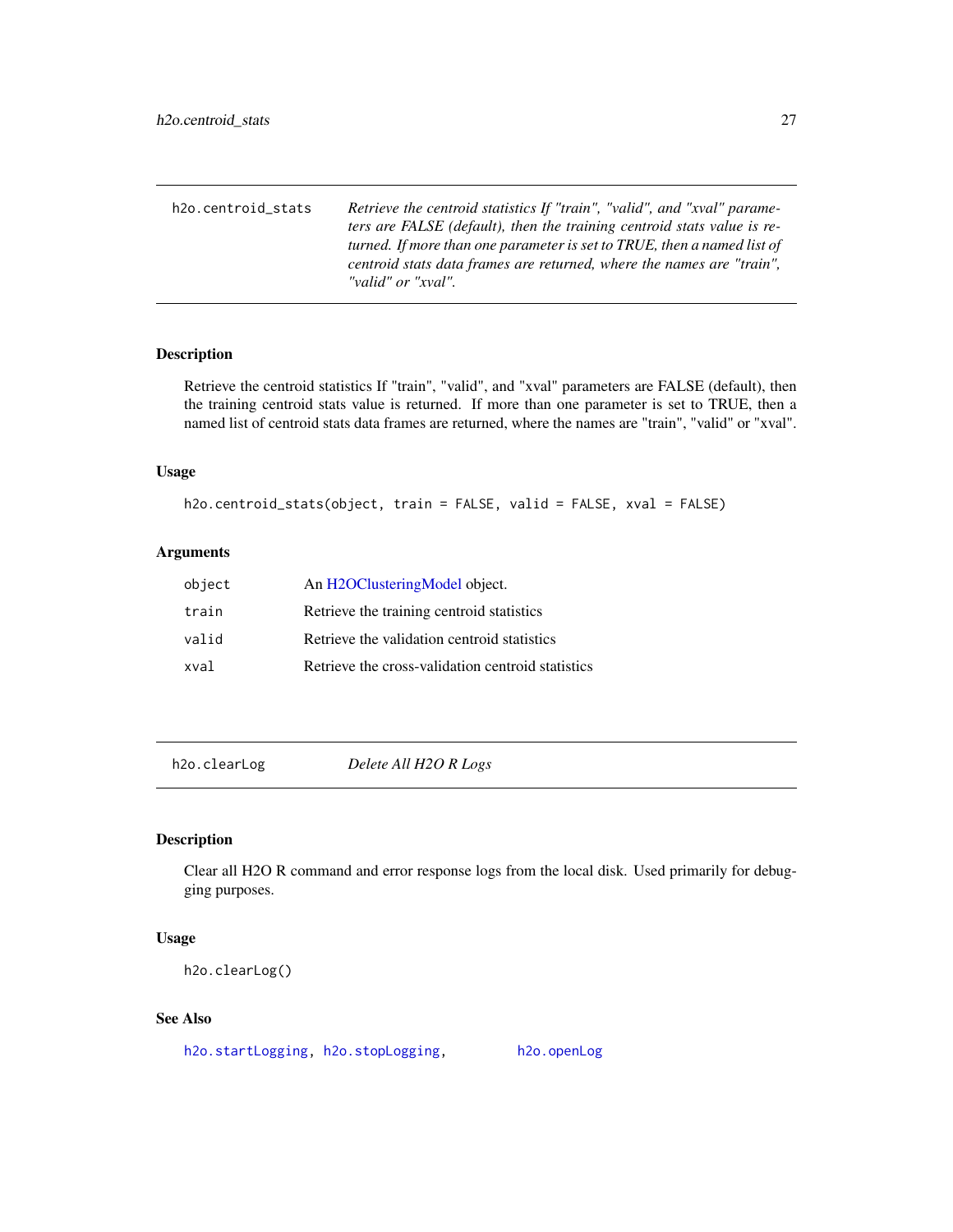# Examples

```
library(h2o)
h2o.init()
h2o.startLogging()
ausPath = system.file("extdata", "australia.csv", package="h2o")
australia.hex = h2o.importFile(path = ausPath)
h2o.stopLogging()
h2o.clearLog()
```
h2o.clusterInfo *Print H2O cluster info*

# Description

Print H2O cluster info

# Usage

h2o.clusterInfo()

h2o.clusterIsUp *Determine if an H2O cluster is up or not*

# Description

Determine if an H2O cluster is up or not

#### Usage

```
h2o.clusterIsUp(conn = h2o.getConnection())
```
#### Arguments

conn H2OConnection object

#### Value

TRUE if the cluster is up; FALSE otherwise

<span id="page-27-0"></span>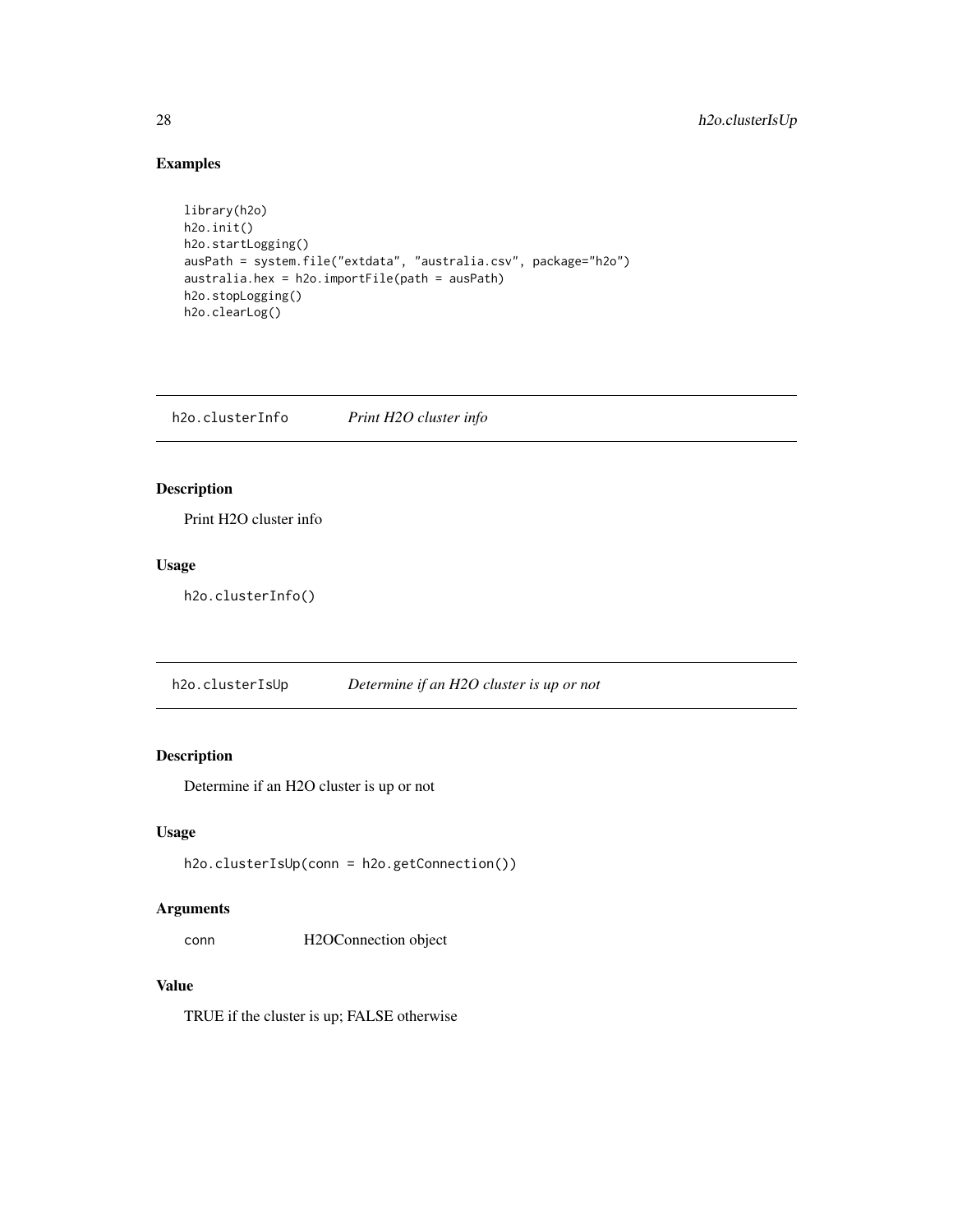<span id="page-28-0"></span>h2o.clusterStatus *Return the status of the cluster*

# Description

Retrieve information on the status of the cluster running H2O.

#### Usage

h2o.clusterStatus()

# See Also

[H2OConnection,](#page-185-1) [h2o.init](#page-96-1)

#### Examples

h2o.init() h2o.clusterStatus()

| h2o.cluster_sizes | Retrieve the cluster sizes If "train", "valid", and "xval" parameters are |
|-------------------|---------------------------------------------------------------------------|
|                   | FALSE (default), then the training cluster sizes value is returned. If    |
|                   | more than one parameter is set to TRUE, then a named list of clus-        |
|                   | ter size vectors are returned, where the names are "train", "valid" or    |
|                   | $''$ xval".                                                               |

#### Description

Retrieve the cluster sizes If "train", "valid", and "xval" parameters are FALSE (default), then the training cluster sizes value is returned. If more than one parameter is set to TRUE, then a named list of cluster size vectors are returned, where the names are "train", "valid" or "xval".

#### Usage

```
h2o.cluster_sizes(object, train = FALSE, valid = FALSE, xval = FALSE)
```
#### Arguments

| object | An H2OClusteringModel object.               |
|--------|---------------------------------------------|
| train  | Retrieve the training cluster sizes         |
| valid  | Retrieve the validation cluster sizes       |
| xval   | Retrieve the cross-validation cluster sizes |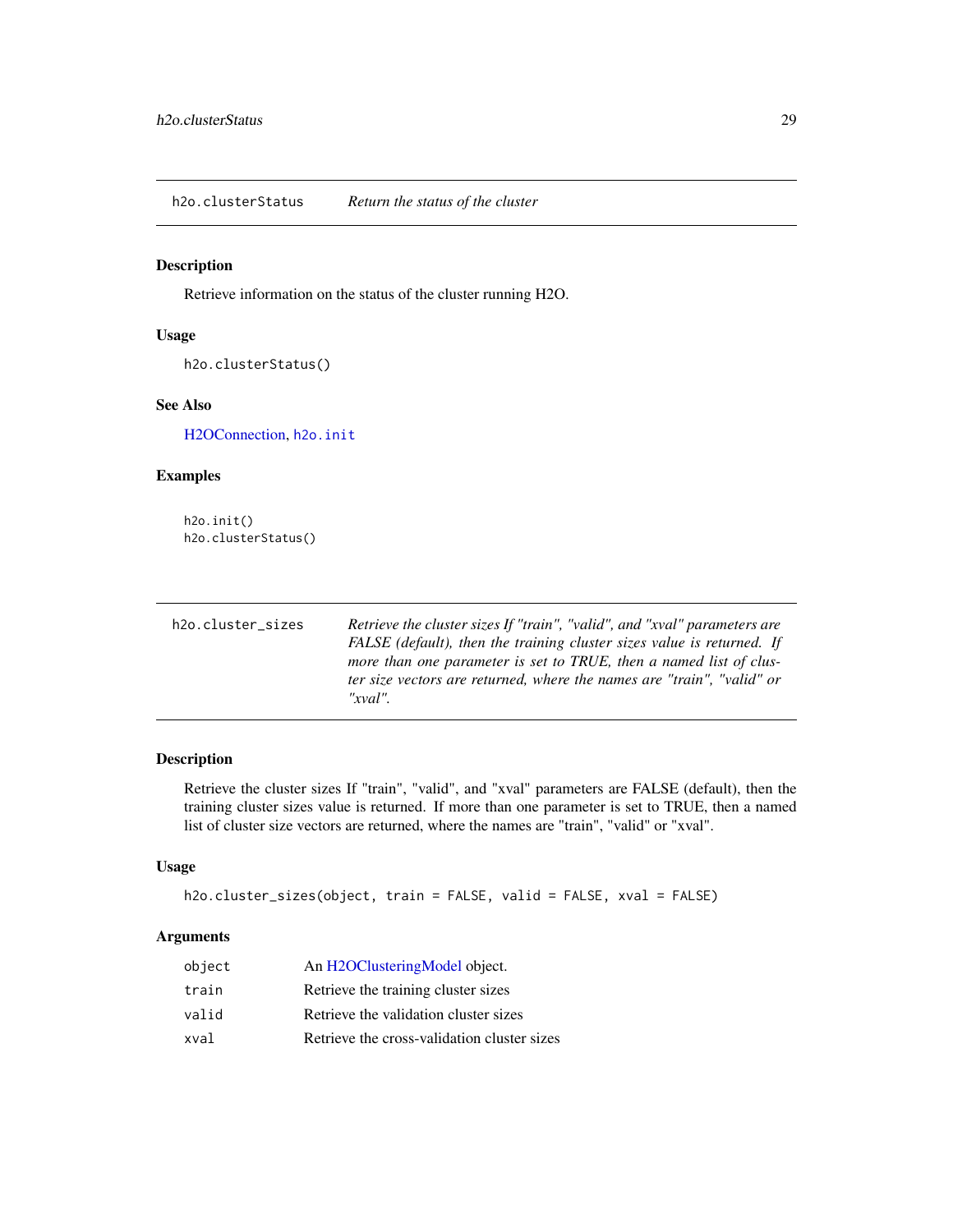<span id="page-29-0"></span>

Retrieve the model coefficeints

# Usage

h2o.coef(object)

# Arguments

object an [H2OModel](#page-188-1) object.

h2o.coef\_norm *Retrieve the normalized coefficients*

# Description

Retrieve the normalized coefficients

#### Usage

h2o.coef\_norm(object)

# Arguments

object an [H2OModel](#page-188-1) object.

h2o.colnames *Return column names of an H2OFrame*

# Description

Return column names of an H2OFrame

# Usage

h2o.colnames(x)

#### Arguments

x An H2OFrame object.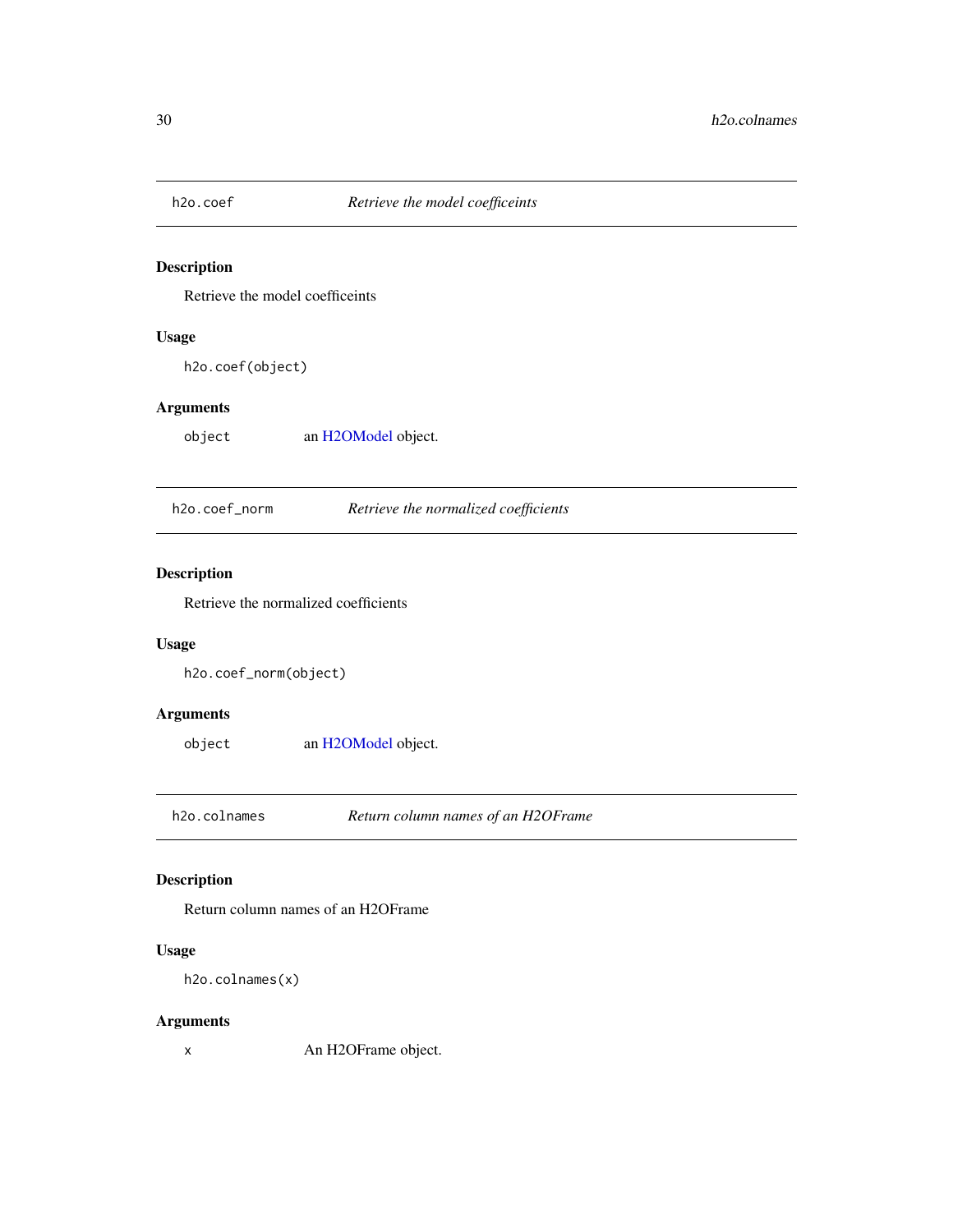# <span id="page-30-0"></span>See Also

[colnames](#page-14-1) for the base R implementation.

h2o.columns\_by\_type *Obtain a list of columns that are specified by 'coltype'*

# Description

Obtain a list of columns that are specified by 'coltype'

#### Usage

```
h2o.columns_by_type(object, coltype = "numeric", ...)
```
# Arguments

| object  | H2OFrame object                                                                                                                                                                                                                                                                                                                                                                                                          |
|---------|--------------------------------------------------------------------------------------------------------------------------------------------------------------------------------------------------------------------------------------------------------------------------------------------------------------------------------------------------------------------------------------------------------------------------|
| coltype | A character string indicating which column type to filter by. This must be one of<br>the following: "numeric" - Numeric, but not categorical or time "categorical" -<br>Integer, with a categorical/factor String mapping "string" - String column "time"<br>- Long msec since the Unix Epoch - with a variety of display/parse options<br>"uuid" - UUID "bad" - No none-NA rows (triple negative! all NAs or zero rows) |
| .       | Ignored                                                                                                                                                                                                                                                                                                                                                                                                                  |

#### Value

A list of column indices that correspond to "type"

```
h2o.init()
prosPath <- system.file("extdata", "prostate.csv", package="h2o")
prostate.hex <- h2o.uploadFile(path = prosPath)
h2o.columns_by_type(prostate.hex,coltype="numeric")
```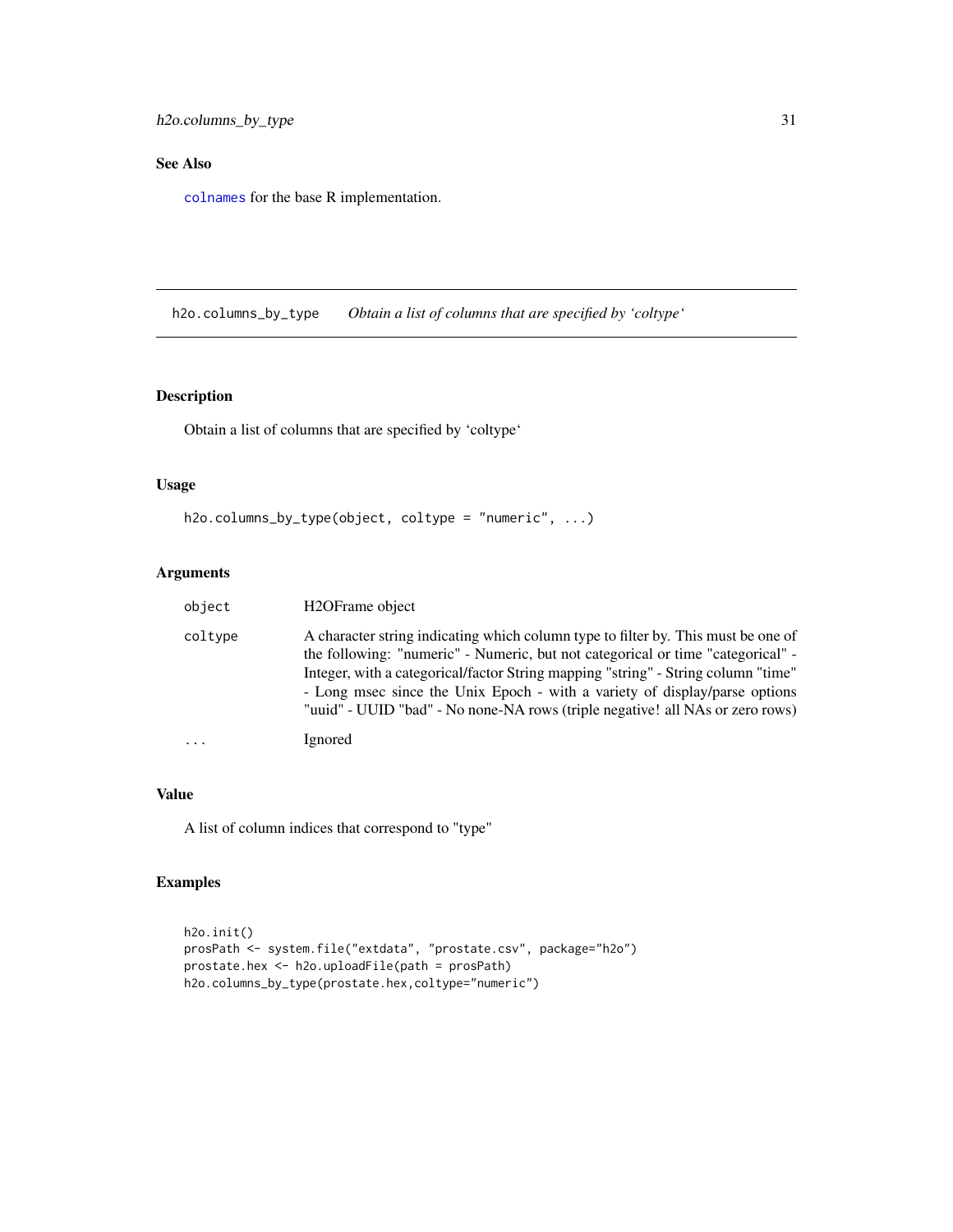<span id="page-31-0"></span>

Compute weighted gram matrix.

# Usage

```
h2o.computeGram(X, weights = "", use_all_factor_levels = FALSE,
  standardize = TRUE, skip_missing = FALSE)
```
# Arguments

| X                     | an H2OModel corresponding to H2O framel.                                                                                      |  |
|-----------------------|-------------------------------------------------------------------------------------------------------------------------------|--|
| weights               | character corresponding to name of weight vector in frame.                                                                    |  |
| use_all_factor_levels |                                                                                                                               |  |
|                       | logical flag telling h <sub>2</sub> o whether or not to skip first level of categorical variables<br>during one-hot encoding. |  |
| standardize           | logical flag telling h <sub>20</sub> whether or not to standardize data                                                       |  |
| skip_missing          | logical flag telling h <sub>20</sub> whether skip rows with missing data or impute them with<br>mean                          |  |
|                       |                                                                                                                               |  |

h2o.confusionMatrix *Access H2O Confusion Matrices*

#### Description

Retrieve either a single or many confusion matrices from H2O objects.

# Usage

```
h2o.confusionMatrix(object, ...)
## S4 method for signature 'H2OModel'
h2o.confusionMatrix(object, newdata, valid = FALSE, ...)
## S4 method for signature 'H2OModelMetrics'
h2o.confusionMatrix(object, thresholds = NULL,
 metrics = NULL)
```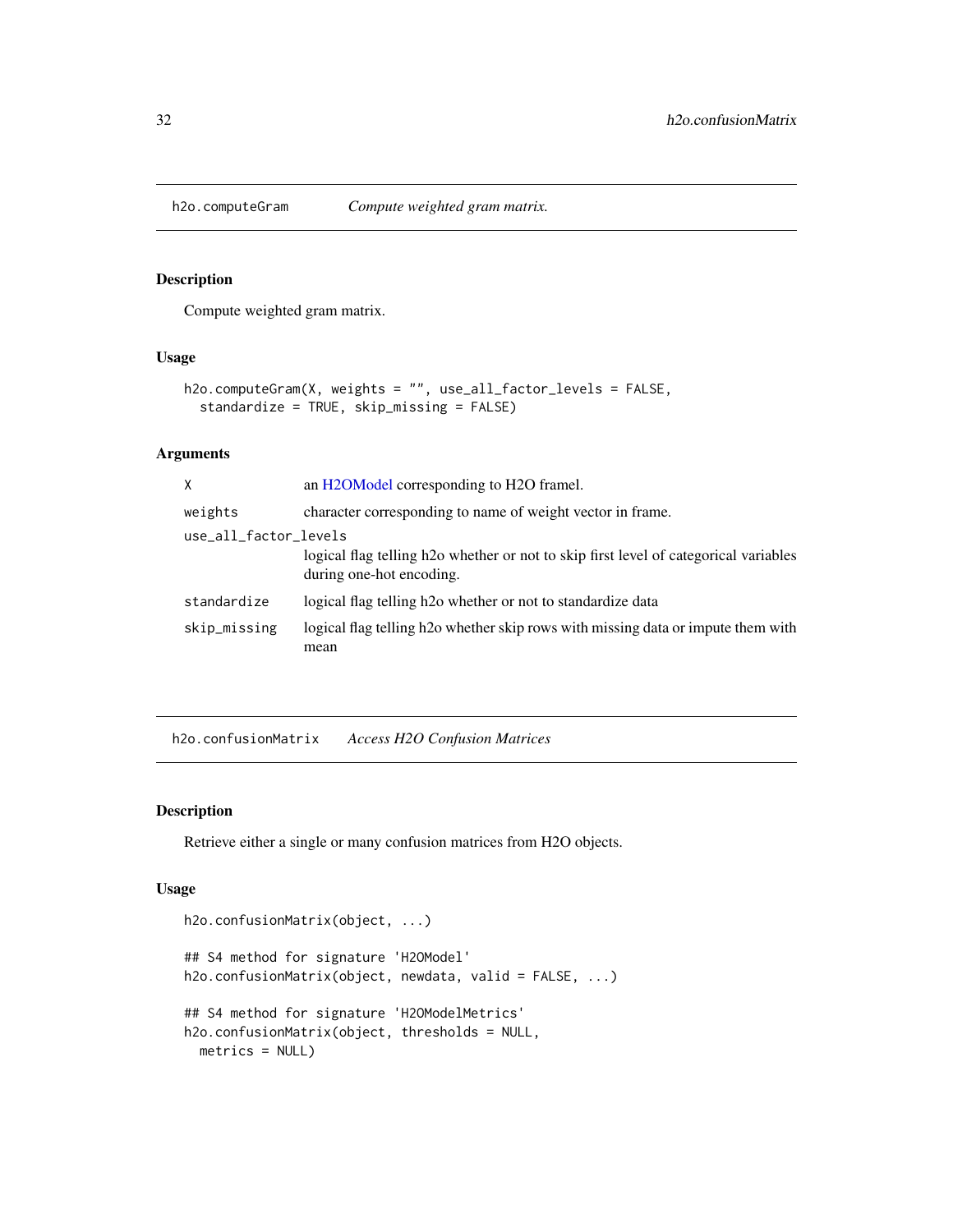#### h2o.confusionMatrix 33

#### Arguments

| object     | Either an H2OModel object or an H2OModelMetrics object.                                                                                                                                                                                            |
|------------|----------------------------------------------------------------------------------------------------------------------------------------------------------------------------------------------------------------------------------------------------|
| $\ddots$   | Extra arguments for extracting train or valid confusion matrices.                                                                                                                                                                                  |
| newdata    | An H2OF rame object that can be scored on. Requires a valid response column.                                                                                                                                                                       |
| valid      | Retrieve the validation metric.                                                                                                                                                                                                                    |
| thresholds | (Optional) A value or a list of valid values between 0.0 and 1.0. This value is<br>only used in the case of H2OB inomialMetrics objects.                                                                                                           |
| metrics    | (Optional) A metric or a list of valid metrics ("min_per_class_accuracy", "ab-<br>solute_mcc", "tnr", "fnr", "fpr", "tpr", "precision", "accuracy", "f0point5", "f2",<br>"f1"). This value is only used in the case of H2OBinomialMetrics objects. |

#### Details

The [H2OModelMetrics](#page-189-1) version of this function will only take [H2OBinomialMetrics](#page-189-2) or [H2OMultinomialMetrics](#page-189-2) objects. If no threshold is specified, all possible thresholds are selected.

# Value

Calling this function on [H2OModel](#page-188-1) objects returns a confusion matrix corresponding to the [predict](#page-0-0) function. If used on an [H2OBinomialMetrics](#page-189-2) object, returns a list of matrices corresponding to the number of thresholds specified.

#### See Also

[predict](#page-0-0) for generating prediction frames, [h2o.performance](#page-136-1) for creating [H2OModelMetrics.](#page-189-1)

```
library(h2o)
h2o.init()
prosPath <- system.file("extdata", "prostate.csv", package="h2o")
hex <- h2o.uploadFile(prosPath)
hex[,2] <- as.factor(hex[,2])
model \leq h2o.gbm(x = 3:9, y = 2, training_frame = hex, distribution = "bernoulli")
h2o.confusionMatrix(model, hex)
# Generating a ModelMetrics object
perf <- h2o.performance(model, hex)
h2o.confusionMatrix(perf)
```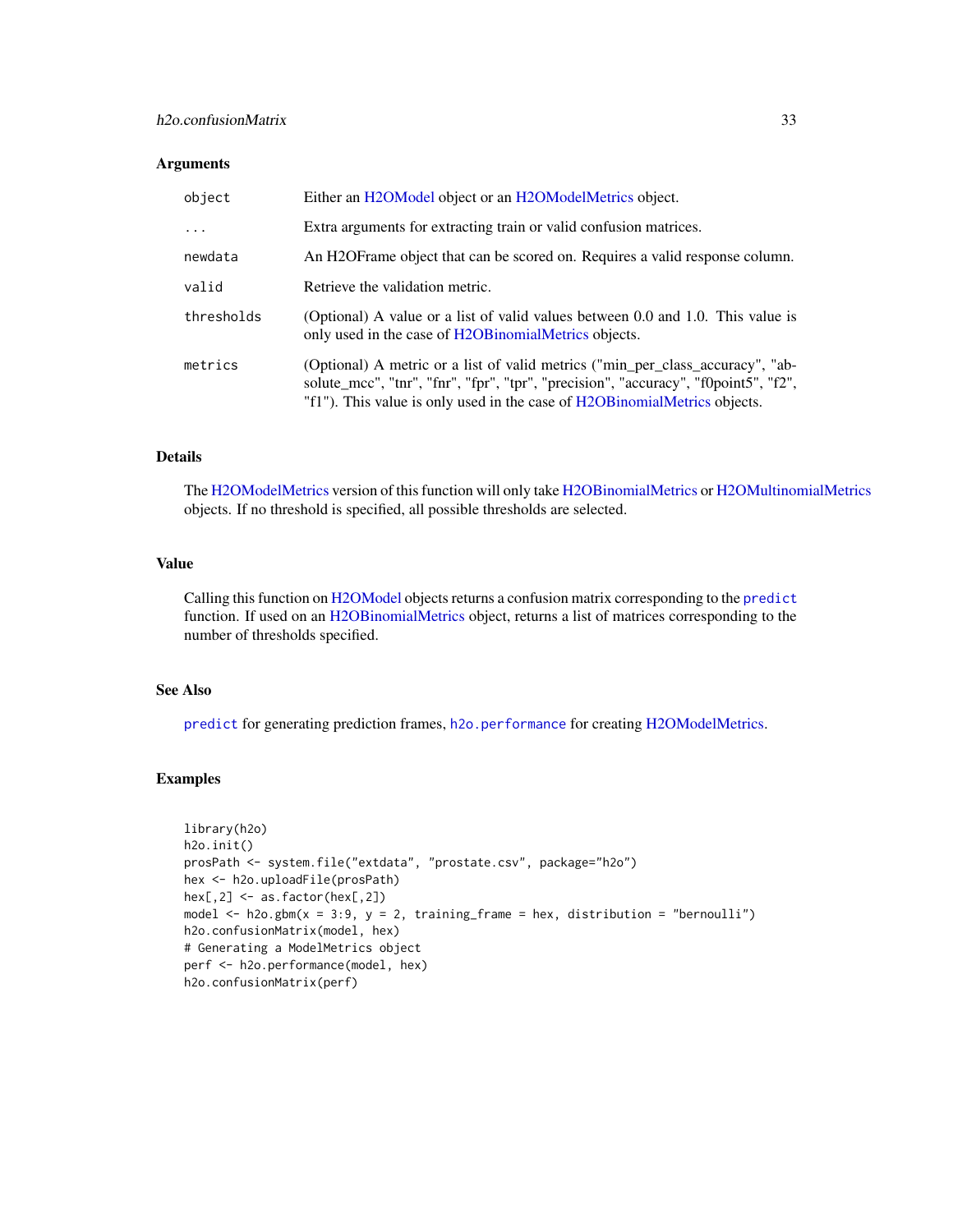<span id="page-33-0"></span>

Connect to a running H2O instance.

#### Usage

```
h2o.connect(ip = "localhost", port = 54321, strict_version_check = TRUE,
  proxy = NA_character_, https = FALSE, insecure = FALSE,
  username = NA_character_, password = NA_character_,
  cookies = NA_character_, context_path = NA_character_, config = NULL)
```
#### Arguments

| ip                   | Object of class character representing the IP address of the server where H2O<br>is running.                  |
|----------------------|---------------------------------------------------------------------------------------------------------------|
| port                 | Object of class numeric representing the port number of the H2O server.                                       |
| strict_version_check |                                                                                                               |
|                      | (Optional) Setting this to FALSE is unsupported and should only be done when<br>advised by technical support. |
| proxy                | (Optional) A character string specifying the proxy path.                                                      |
| https                | (Optional) Set this to TRUE to use https instead of http.                                                     |
| insecure             | (Optional) Set this to TRUE to disable SSL certificate checking.                                              |
| username             | (Optional) Username to login with.                                                                            |
| password             | (Optional) Password to login with.                                                                            |
| cookies              | (Optional) Vector (or list) of cookies to add to request.                                                     |
| context_path         | (Optional) The last part of connection URL: http:// <ip>:<port>/<context_path></context_path></port></ip>     |
| config               | (Optional) A list describing connection parameters.                                                           |

#### Value

an instance of H2OConnection object representing a connection to the running H2O instance.

```
## Not run:
library(h2o)
# Try to connect to a H2O instance running at http://localhost:54321/cluster_X
# If not found, start a local H2O instance from R with the default settings.
#h2o.connect(ip = "localhost", port = 54321, context_path = "cluster_X")
# Or
#config = list(ip = "localhost", port = 54321, context_path = "cluster_X")
#h2o.connect(config = config)
```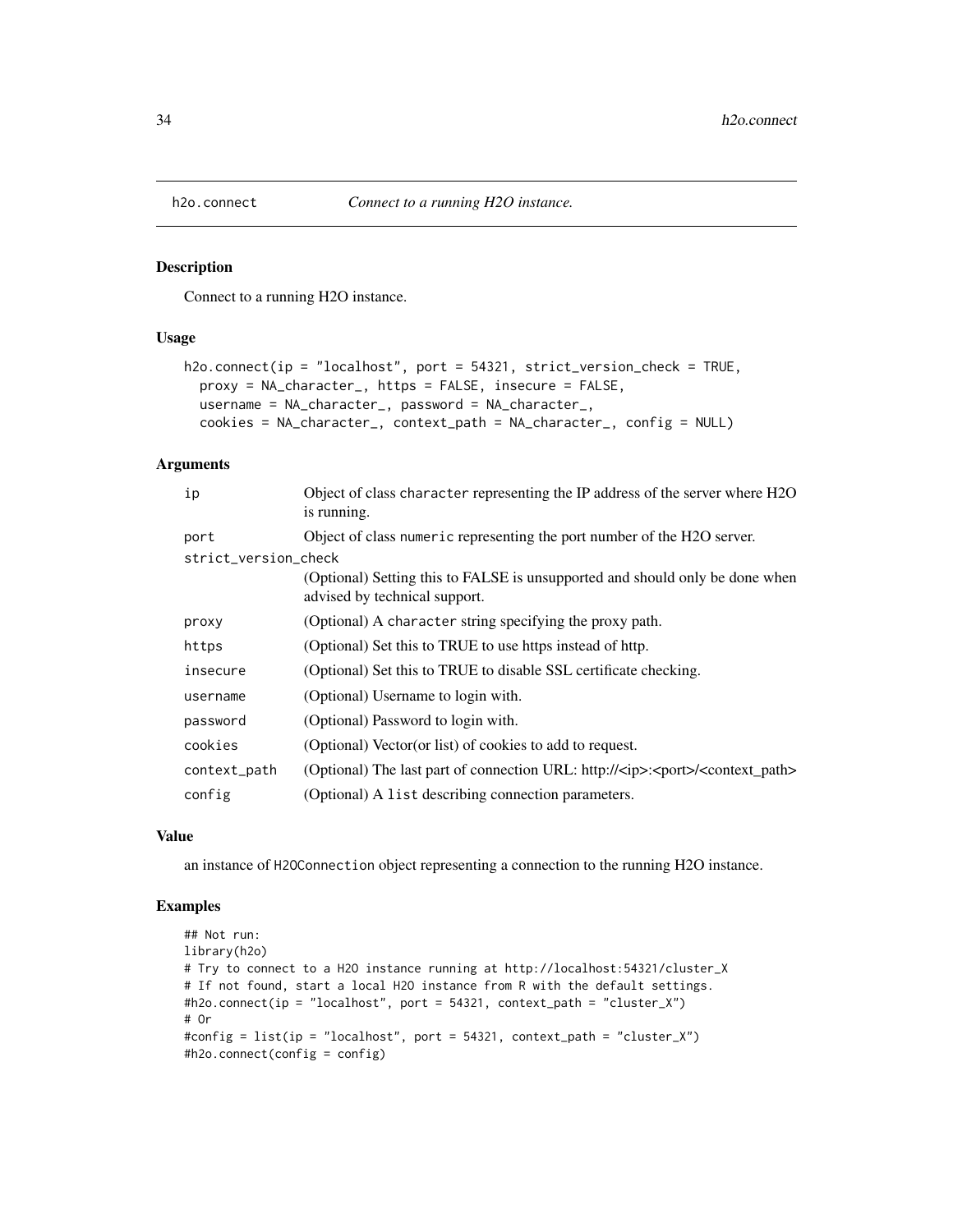#### <span id="page-34-0"></span>h2o.cor 35

```
# Skip strict version check during connecting to the instance
#h2o.connect(config = c(strict_version_check = FALSE, config))
```
## End(Not run)

h2o.cor *Correlation of columns.*

# Description

Compute the correlation matrix of one or two H2OFrames.

#### Usage

 $h2o.cor(x, y = NULL, na.rm = FALSE, use)$ 

 $cor(x, \ldots)$ 

# Arguments

| $\mathsf{x}$ | An H <sub>2</sub> OFrame object.                                                                                                                                                                                                                                                                                                                                                                              |
|--------------|---------------------------------------------------------------------------------------------------------------------------------------------------------------------------------------------------------------------------------------------------------------------------------------------------------------------------------------------------------------------------------------------------------------|
| y            | NULL (default) or an H2OF rame. The default is equivalent to $y = x$ .                                                                                                                                                                                                                                                                                                                                        |
| na.rm        | logical. Should missing values be removed?                                                                                                                                                                                                                                                                                                                                                                    |
| use          | An optional character string indicating how to handle missing values. This must<br>be one of the following: "everything" - outputs NaNs whenever one of its con-<br>tributing observations is missing "all.obs" - presence of missing observations<br>will throw an error "complete.obs" - discards missing values along with all ob-<br>servations in their rows so that only complete observations are used |
| $\ddotsc$    | Further arguments to be passed down from other methods.                                                                                                                                                                                                                                                                                                                                                       |

```
h2o.init()
prosPath <- system.file("extdata", "prostate.csv", package="h2o")
prostate.hex <- h2o.uploadFile(path = prosPath)
cor(prostate.hex$AGE)
```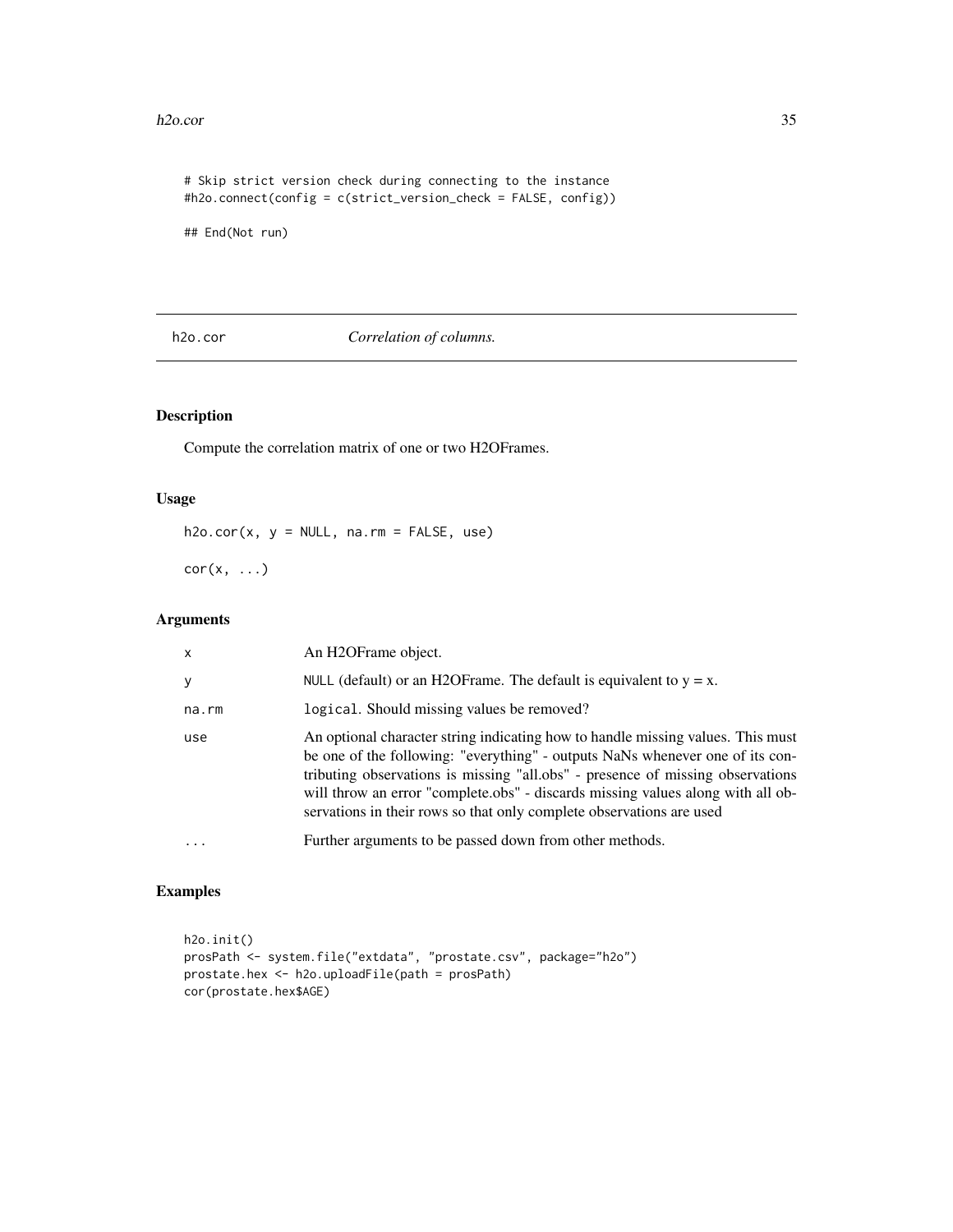<span id="page-35-0"></span>

Compute the cosine of x

# Usage

h2o.cos(x)

# Arguments

x An H2OFrame object.

#### See Also

[cos](#page-0-0) for the base R implementation.

# h2o.cosh *Compute the hyperbolic cosine of x*

# Description

Compute the hyperbolic cosine of x

# Usage

h2o.cosh(x)

# Arguments

x An H2OFrame object.

#### See Also

[cosh](#page-0-0) for the base R implementation.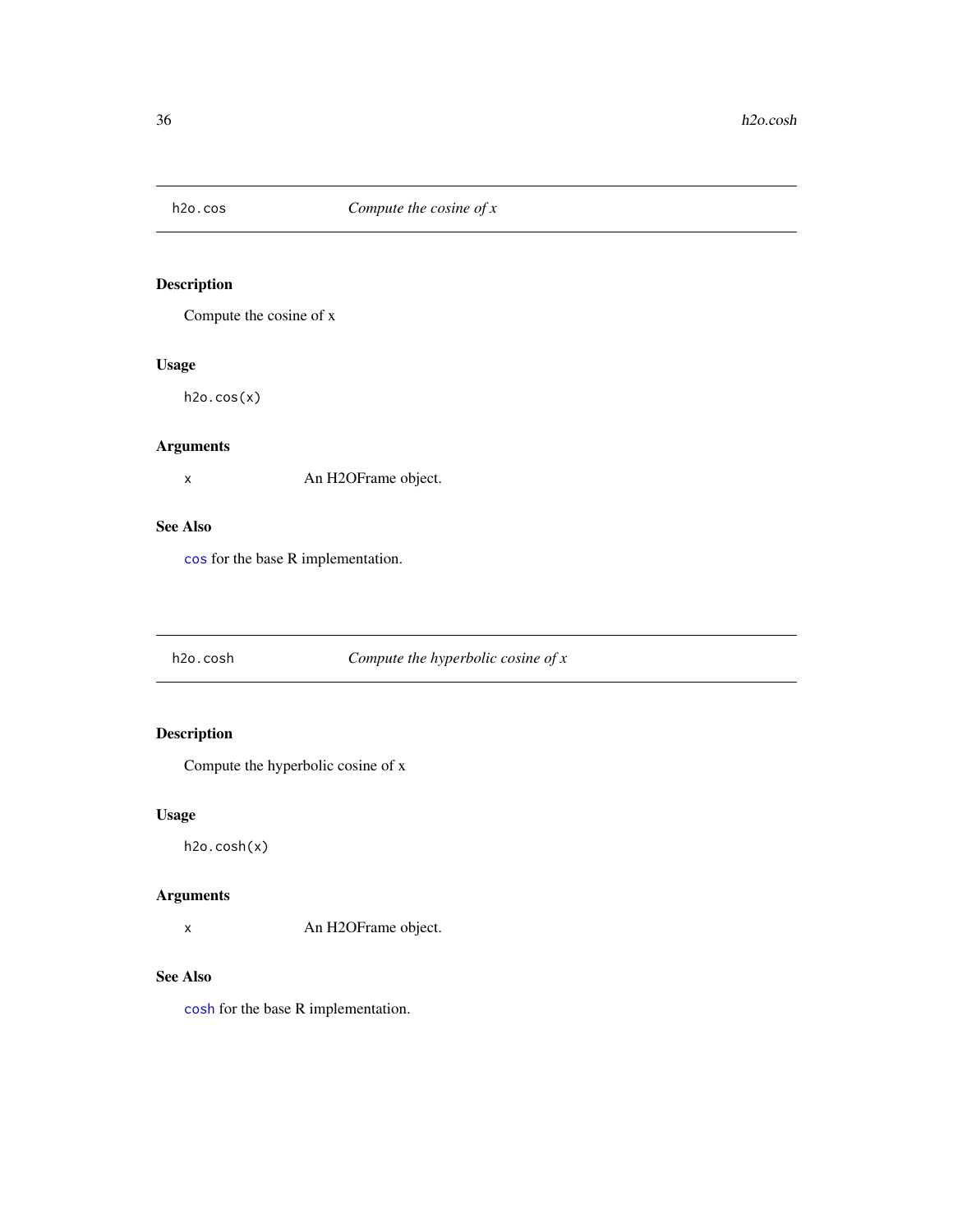h2o.createFrame *Data H2OFrame Creation in H2O*

## Description

Creates a data frame in H2O with real-valued, categorical, integer, and binary columns specified by the user.

### Usage

```
h2o.createFrame(rows = 10000, cols = 10, randomize = TRUE, value = 0,
  real_range = 100, categorical_fraction = 0.2, factors = 100,
  integer_fraction = 0.2, integer_range = 100, binary_fraction = 0.1,
 binary_ones_fraction = 0.02, time_fraction = 0, string_fraction = 0,
 missing_fraction = 0.01, response_factors = 2, has_response = FALSE,
  seed, seed_for_column_types)
```

| rows                 | The number of rows of data to generate.                                                                                                                              |  |
|----------------------|----------------------------------------------------------------------------------------------------------------------------------------------------------------------|--|
| cols                 | The number of columns of data to generate. Excludes the response column if<br>has_response = TRUE.                                                                   |  |
| randomize            | A logical value indicating whether data values should be randomly generated.<br>This must be TRUE if either categorical_fraction or integer_fraction is<br>non-zero. |  |
| value                | If randomize $=$ FALSE, then all real-valued entries will be set to this value.                                                                                      |  |
| real_range           | The range of randomly generated real values.                                                                                                                         |  |
| categorical_fraction |                                                                                                                                                                      |  |
|                      | The fraction of total columns that are categorical.                                                                                                                  |  |
| factors              | The number of (unique) factor levels in each categorical column.                                                                                                     |  |
| integer_fraction     |                                                                                                                                                                      |  |
|                      | The fraction of total columns that are integer-valued.                                                                                                               |  |
| integer_range        | The range of randomly generated integer values.                                                                                                                      |  |
| binary_fraction      |                                                                                                                                                                      |  |
|                      | The fraction of total columns that are binary-valued.                                                                                                                |  |
| binary_ones_fraction |                                                                                                                                                                      |  |
|                      | The fraction of values in a binary column that are set to 1.                                                                                                         |  |
| time_fraction        | The fraction of randomly created date/time columns.                                                                                                                  |  |
| string_fraction      |                                                                                                                                                                      |  |
|                      | The fraction of randomly created string columns.                                                                                                                     |  |
| missing_fraction     |                                                                                                                                                                      |  |
|                      | The fraction of total entries in the data frame that are set to NA.                                                                                                  |  |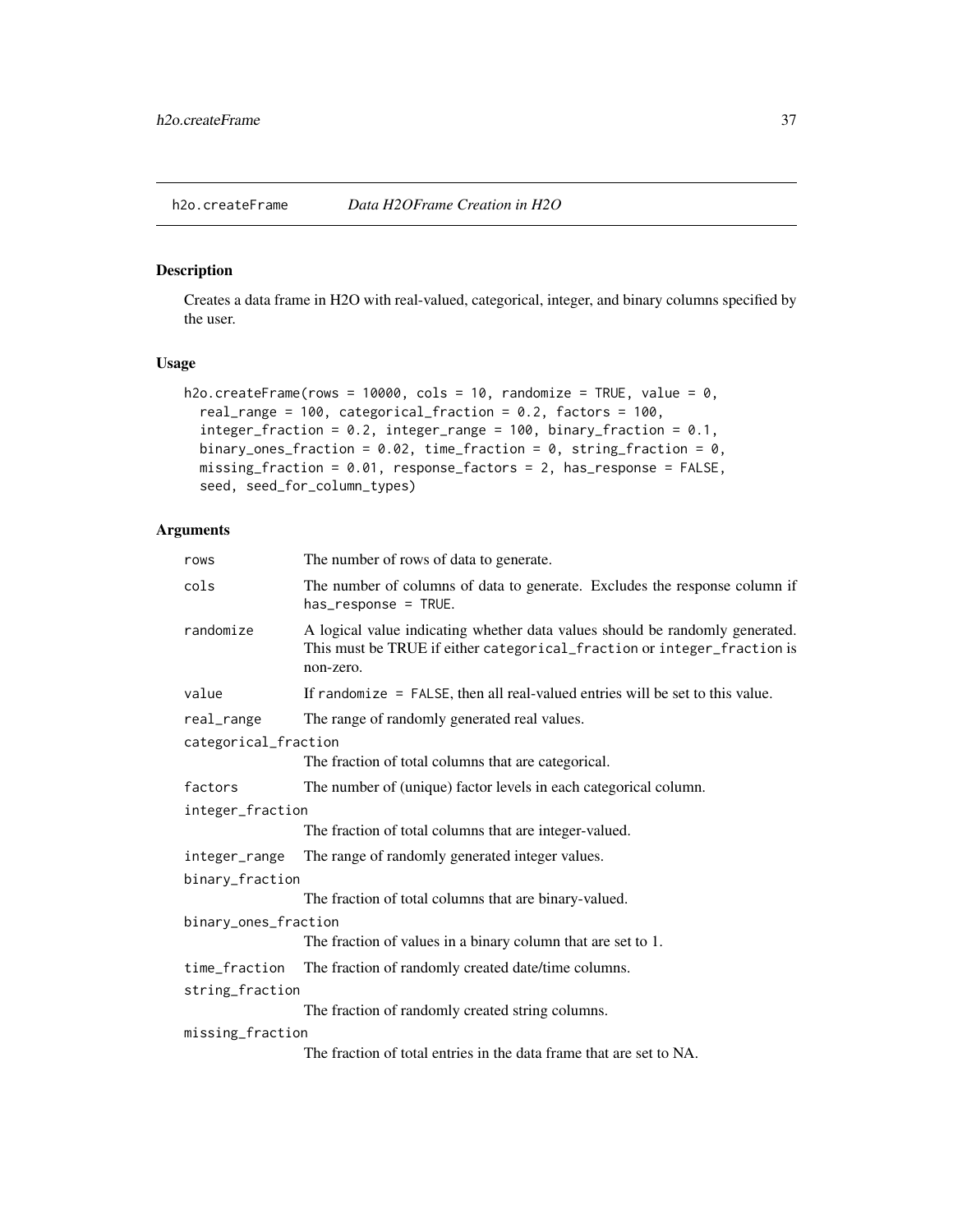| response_factors      |                                                                                                                                                                                       |
|-----------------------|---------------------------------------------------------------------------------------------------------------------------------------------------------------------------------------|
|                       | If has response = TRUE, then this is the number of factor levels in the response<br>column.                                                                                           |
| has_response          | A logical value indicating whether an additional response column should be pre-<br>pended to the final H2O data frame. If set to TRUE, the total number of columns<br>will be cols+1. |
| seed                  | A seed used to generate random values when randomize $=$ TRUE.                                                                                                                        |
| seed_for_column_types |                                                                                                                                                                                       |
|                       | A seed used to generate random column types when randomize $=$ TRUE.                                                                                                                  |

### Value

Returns an H2OFrame object.

#### Examples

```
library(h2o)
h2o.init()
hex <- h2o.createFrame(rows = 1000, cols = 100, categorical_fraction = 0.1,
                       factors = 5, integer_fraction = 0.5, integer_range = 1,
                       has_response = TRUE)
head(hex)
summary(hex)
hex2 <- h2o.createFrame(rows = 100, cols = 10, randomize = FALSE, value = 5,
                        categorical_fraction = 0, integer_fraction = 0)
summary(hex2)
```
h2o.cross\_validation\_fold\_assignment *Retrieve the cross-validation fold assignment*

## Description

Retrieve the cross-validation fold assignment

#### Usage

```
h2o.cross_validation_fold_assignment(object)
```
#### Arguments

object An [H2OModel](#page-188-0) object.

#### Value

Returns a H2OFrame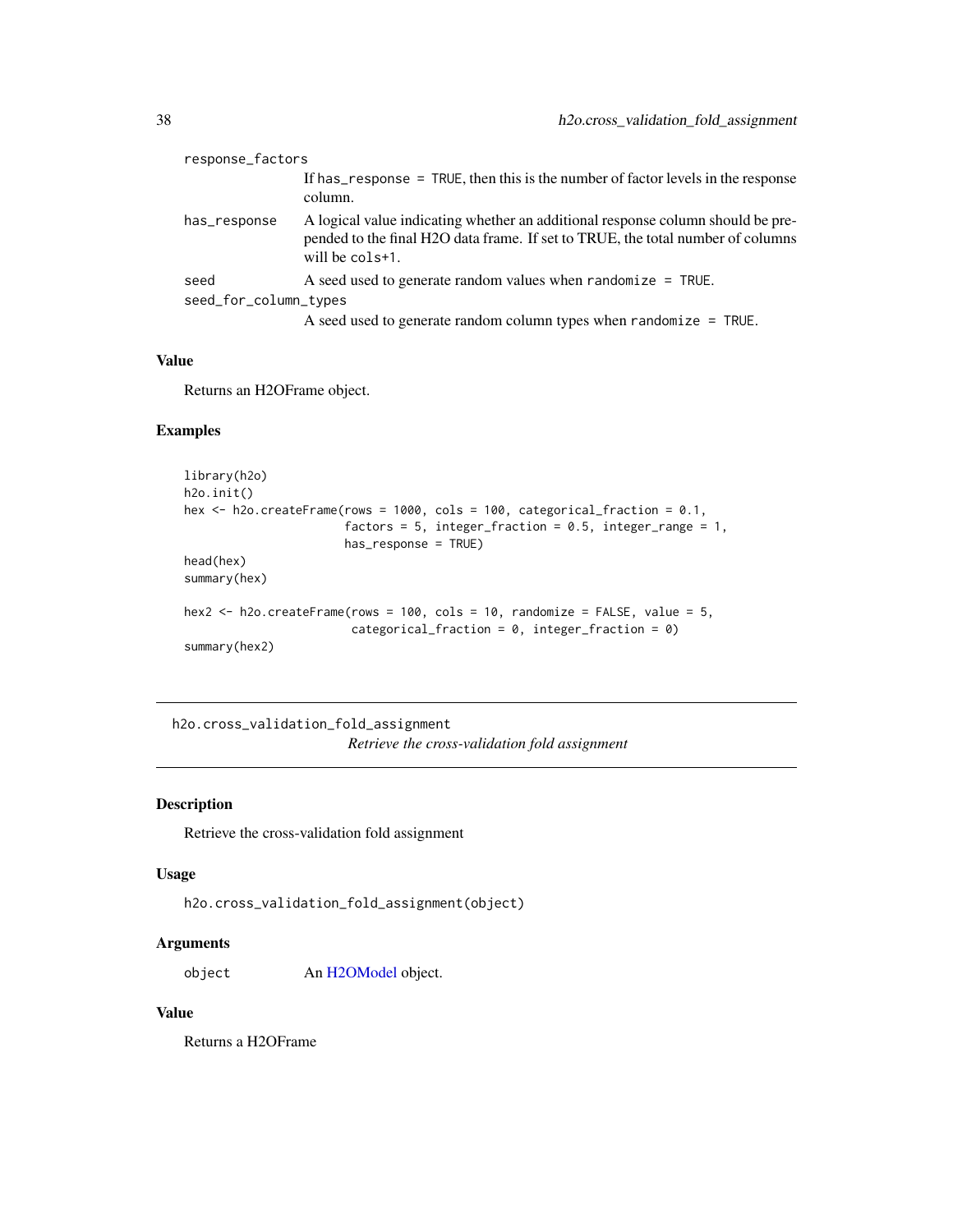h2o.cross\_validation\_holdout\_predictions *Retrieve the cross-validation holdout predictions*

## Description

Retrieve the cross-validation holdout predictions

## Usage

h2o.cross\_validation\_holdout\_predictions(object)

## Arguments

object An [H2OModel](#page-188-0) object.

#### Value

Returns a H2OFrame

h2o.cross\_validation\_models *Retrieve the cross-validation models*

## Description

Retrieve the cross-validation models

#### Usage

h2o.cross\_validation\_models(object)

## Arguments

object An [H2OModel](#page-188-0) object.

#### Value

Returns a list of H2OModel objects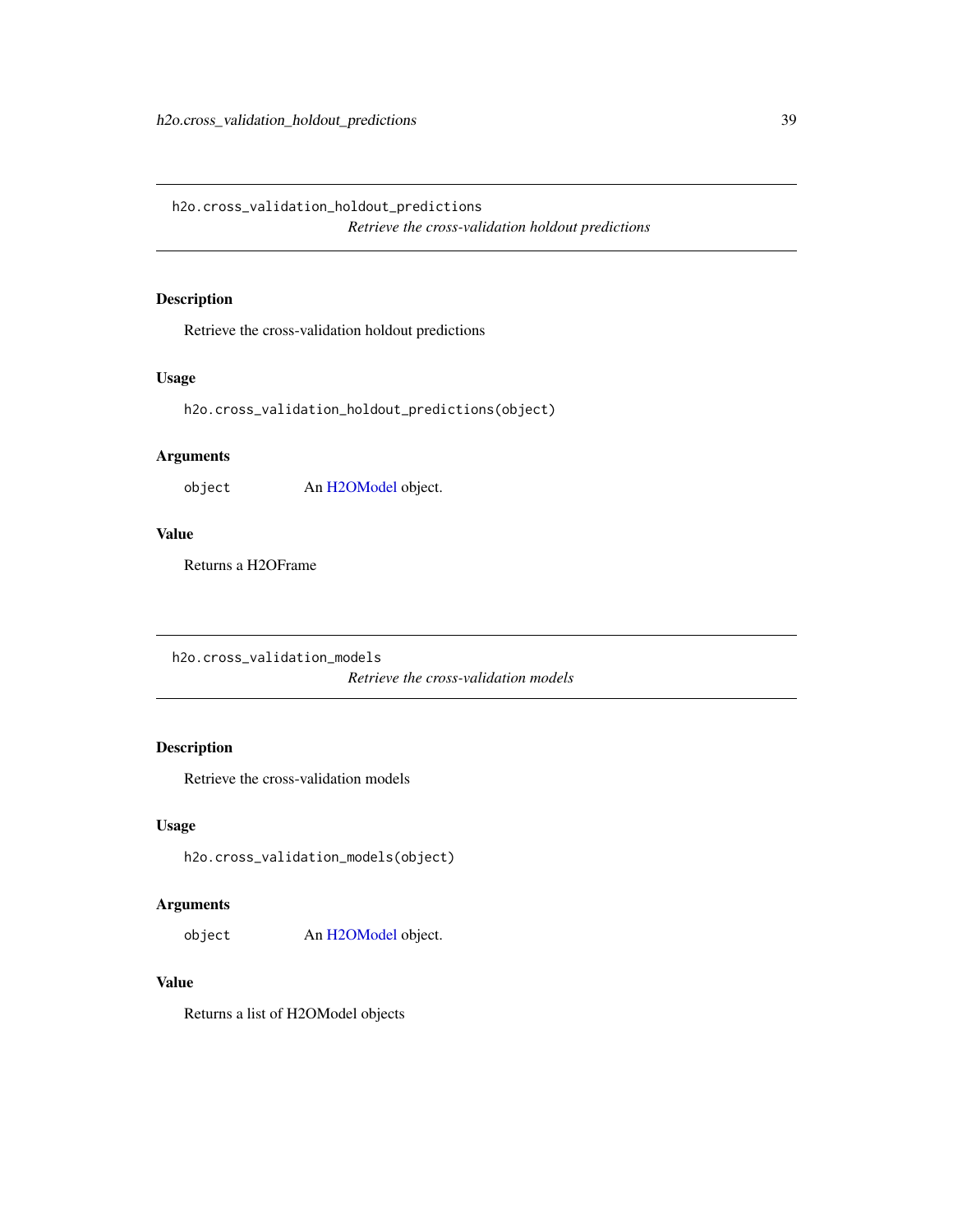h2o.cross\_validation\_predictions

*Retrieve the cross-validation predictions*

## Description

Retrieve the cross-validation predictions

## Usage

h2o.cross\_validation\_predictions(object)

## Arguments

object An [H2OModel](#page-188-0) object.

## Value

Returns a list of H2OFrame objects

h2o.cummax *Return the cumulative max over a column or across a row*

## Description

Return the cumulative max over a column or across a row

## Usage

 $h2o.cummax(x, axis = 0)$ 

## Arguments

|      | An H2OFrame object.                                                             |
|------|---------------------------------------------------------------------------------|
| axis | An int that indicates whether to do down a column $(0)$ or across a row $(1)$ . |

#### See Also

[cummax](#page-0-0) for the base R implementation.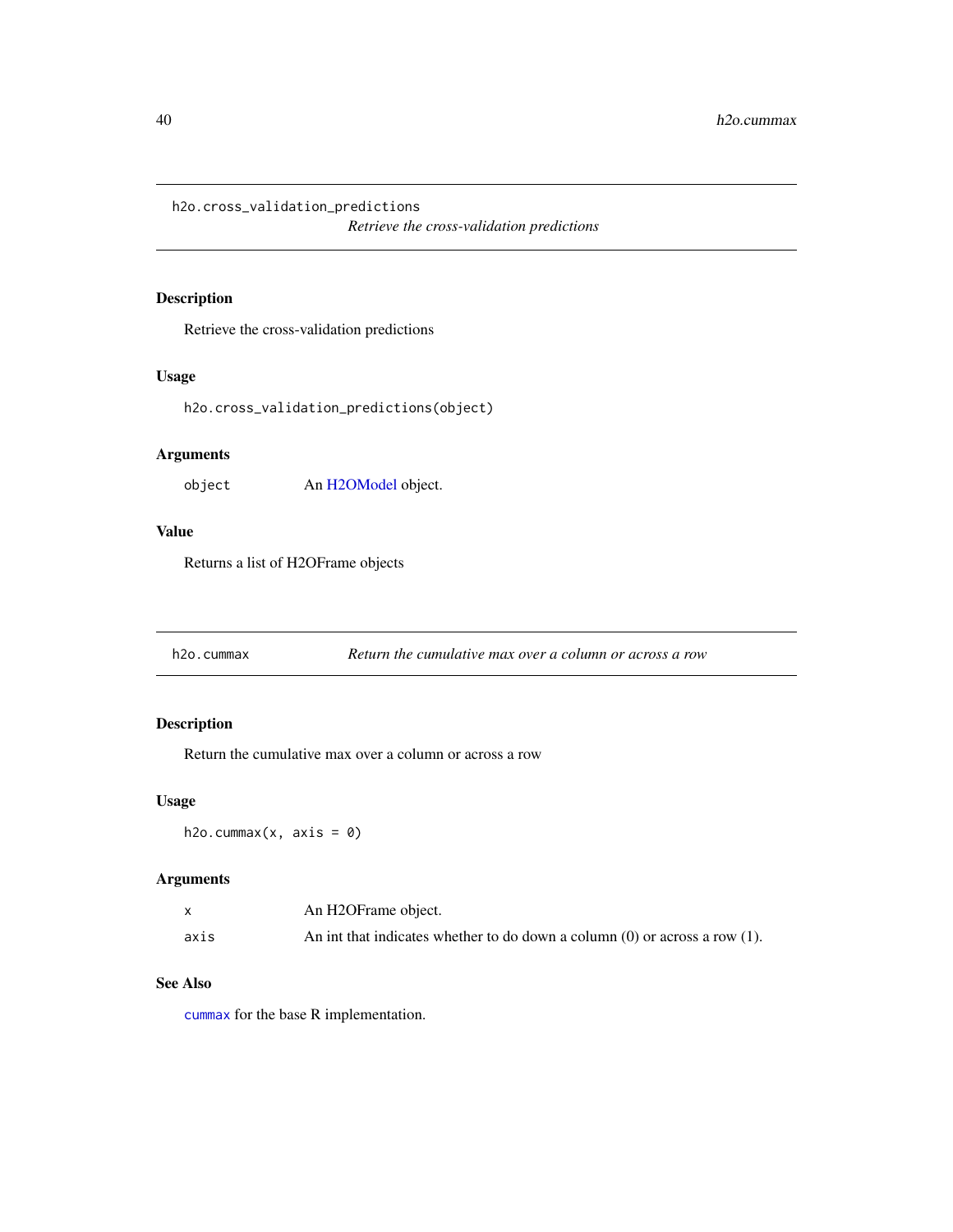Return the cumulative min over a column or across a row

## Usage

 $h2o.cummin(x, axis = 0)$ 

## Arguments

|      | An H2OFrame object.                                                             |
|------|---------------------------------------------------------------------------------|
| axis | An int that indicates whether to do down a column $(0)$ or across a row $(1)$ . |

#### See Also

[cummin](#page-0-0) for the base R implementation.

|  | h2o.cumprod | Return the cumulative product over a column or across a row |
|--|-------------|-------------------------------------------------------------|
|--|-------------|-------------------------------------------------------------|

## Description

Return the cumulative product over a column or across a row

#### Usage

 $h2o.cumprod(x, axis = 0)$ 

## Arguments

|      | An H2OFrame object.                                                             |
|------|---------------------------------------------------------------------------------|
| axis | An int that indicates whether to do down a column $(0)$ or across a row $(1)$ . |

## See Also

[cumprod](#page-0-0) for the base R implementation.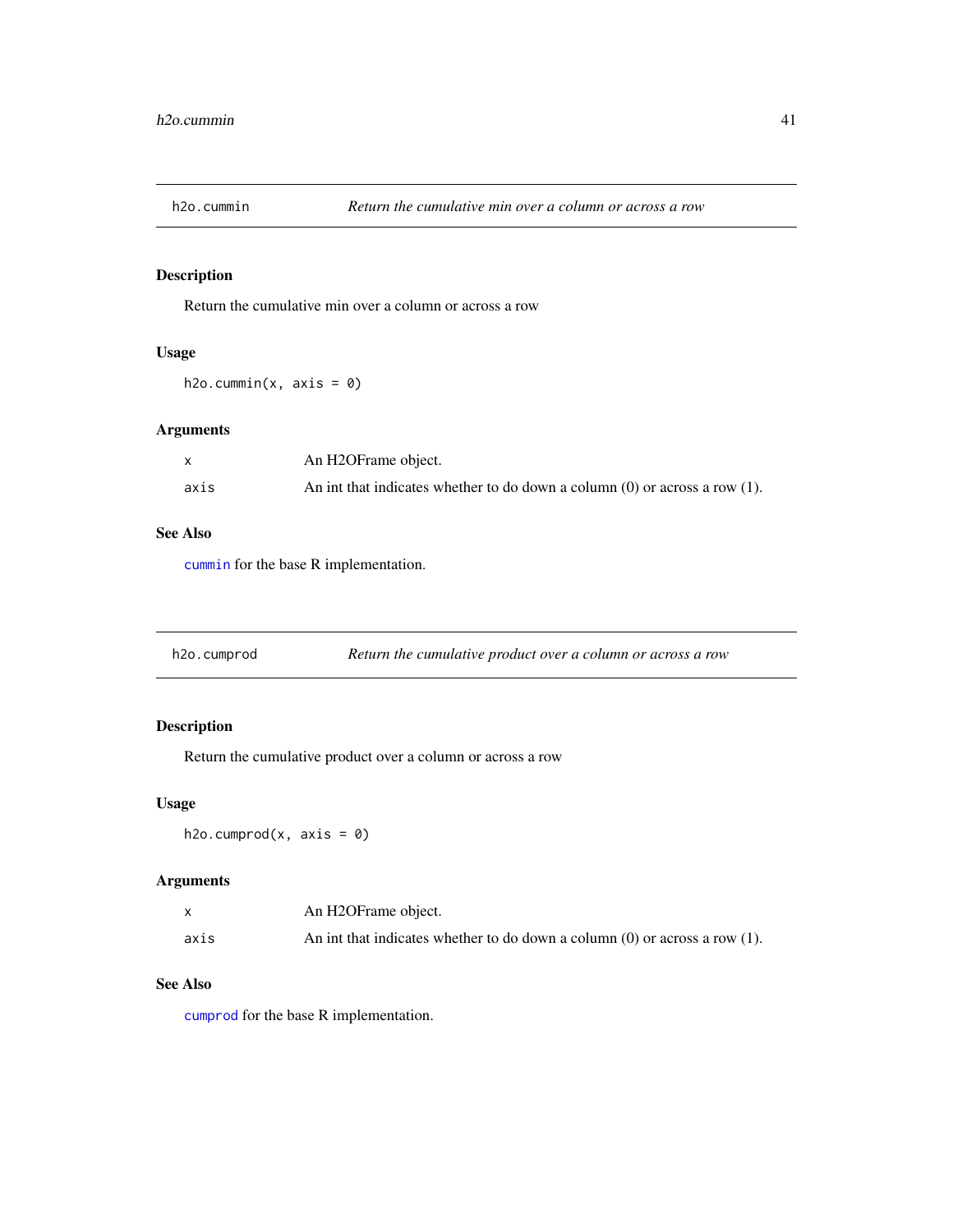Return the cumulative sum over a column or across a row

## Usage

h2o.cumsum $(x, axis = 0)$ 

#### Arguments

|      | An H2OFrame object.                                                             |
|------|---------------------------------------------------------------------------------|
| axis | An int that indicates whether to do down a column $(0)$ or across a row $(1)$ . |

## See Also

[cumsum](#page-0-0) for the base R implementation.

| h2o.cut | Cut H2O Numeric Data to Factor |
|---------|--------------------------------|
|         |                                |

## Description

Divides the range of the H2O data into intervals and codes the values according to which interval they fall in. The leftmost interval corresponds to the level one, the next is level two, etc.

#### Usage

```
h2o.cut(x, breaks, labels = NULL, include.lowest = FALSE, right = TRUE,
 dig.lab = 3, ...)
## S3 method for class 'H2OFrame'
cut(x, breaks, labels = NULL, include.lowest = FALSE,
  right = TRUE, dig.lab = 3, ...)
```

| x.     | An H2OF rame object with a single numeric column.                                                                                        |  |
|--------|------------------------------------------------------------------------------------------------------------------------------------------|--|
| breaks | A numeric vector of two or more unique cut points.                                                                                       |  |
| labels | Labels for the levels of the resulting category. By default, labels are constructed<br>$\sin g$ " $(a,b)$ " interval notation.           |  |
|        | include lowest Logical, indicationg if an $x[i]$ equal to the lowest (or highest, for right =<br>FALSE 'breaks' value should be included |  |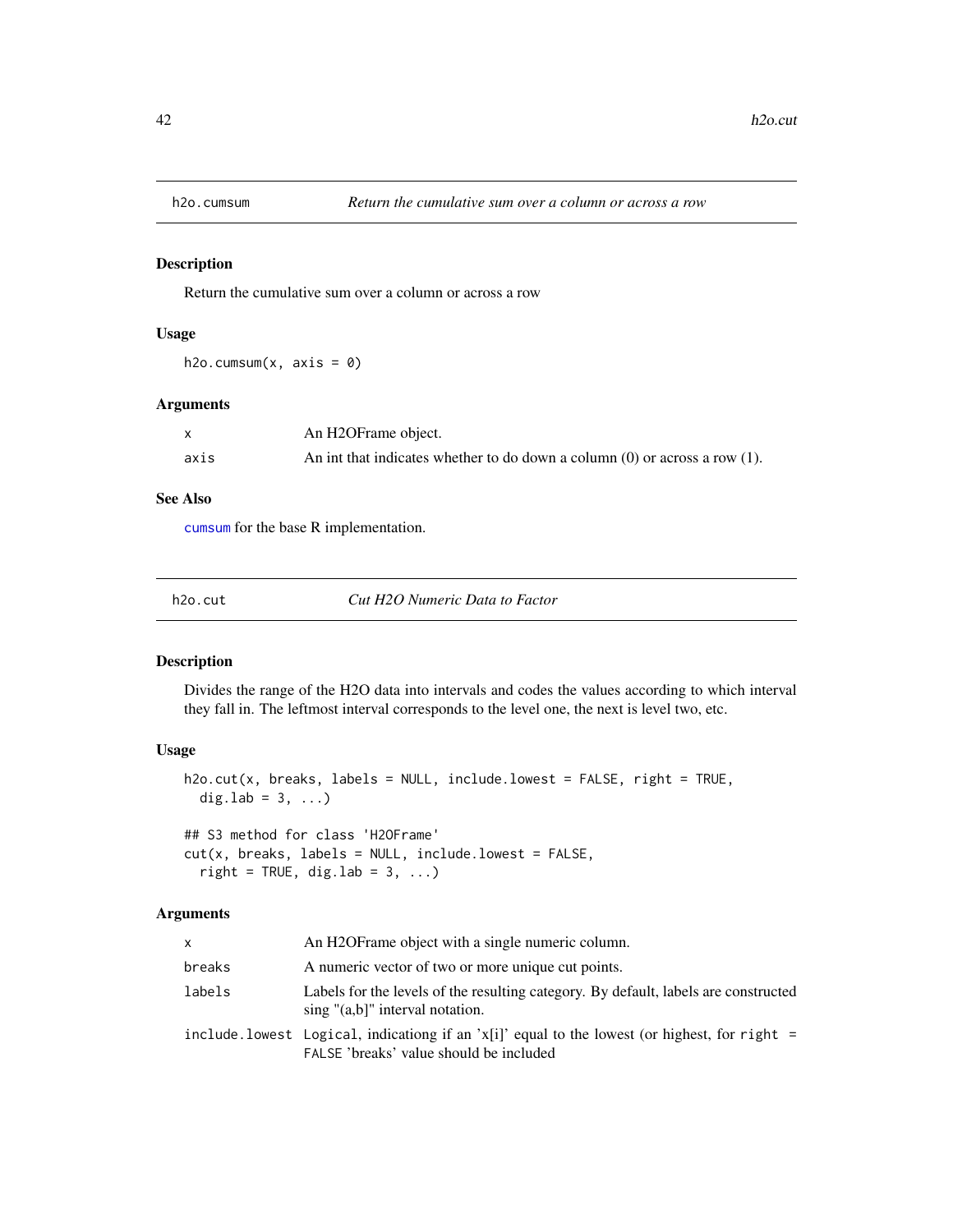#### h2o.day 43

| right     | code Logical, indicating if the intervals should be closed on the right (opened<br>on the left) or vice versa.            |
|-----------|---------------------------------------------------------------------------------------------------------------------------|
| dig.lab   | Integer which is used when labels are not given, determines the number of digits<br>used in formatting the break numbers. |
| $\ddotsc$ | Further arguments passed to or from other methods.                                                                        |

## Value

Returns an H2OFrame object containing the factored data with intervals as levels.

## Examples

```
library(h2o)
h2o.init()
irisPath <- system.file("extdata", "iris_wheader.csv", package="h2o")
iris.hex <- h2o.uploadFile(path = irisPath, destination_frame = "iris.hex")
summary(iris.hex)
# Cut sepal length column into intervals determined by min/max/quantiles
sepal_len.cut = cut(iris.hex$sepal_len, c(4.2, 4.8, 5.8, 6, 8))
head(sepal_len.cut)
summary(sepal_len.cut)
```
<span id="page-42-0"></span>

h2o.day *Convert Milliseconds to Day of Month in H2O Datasets*

## Description

Converts the entries of an H2OFrame object from milliseconds to days of the month (on a 1 to 31 scale).

#### Usage

```
h2o.day(x)day(x)
## S3 method for class 'H2OFrame'
day(x)
```
## Arguments

x An H2OFrame object.

## Value

An H2OFrame object containing the entries of x converted to days of the month.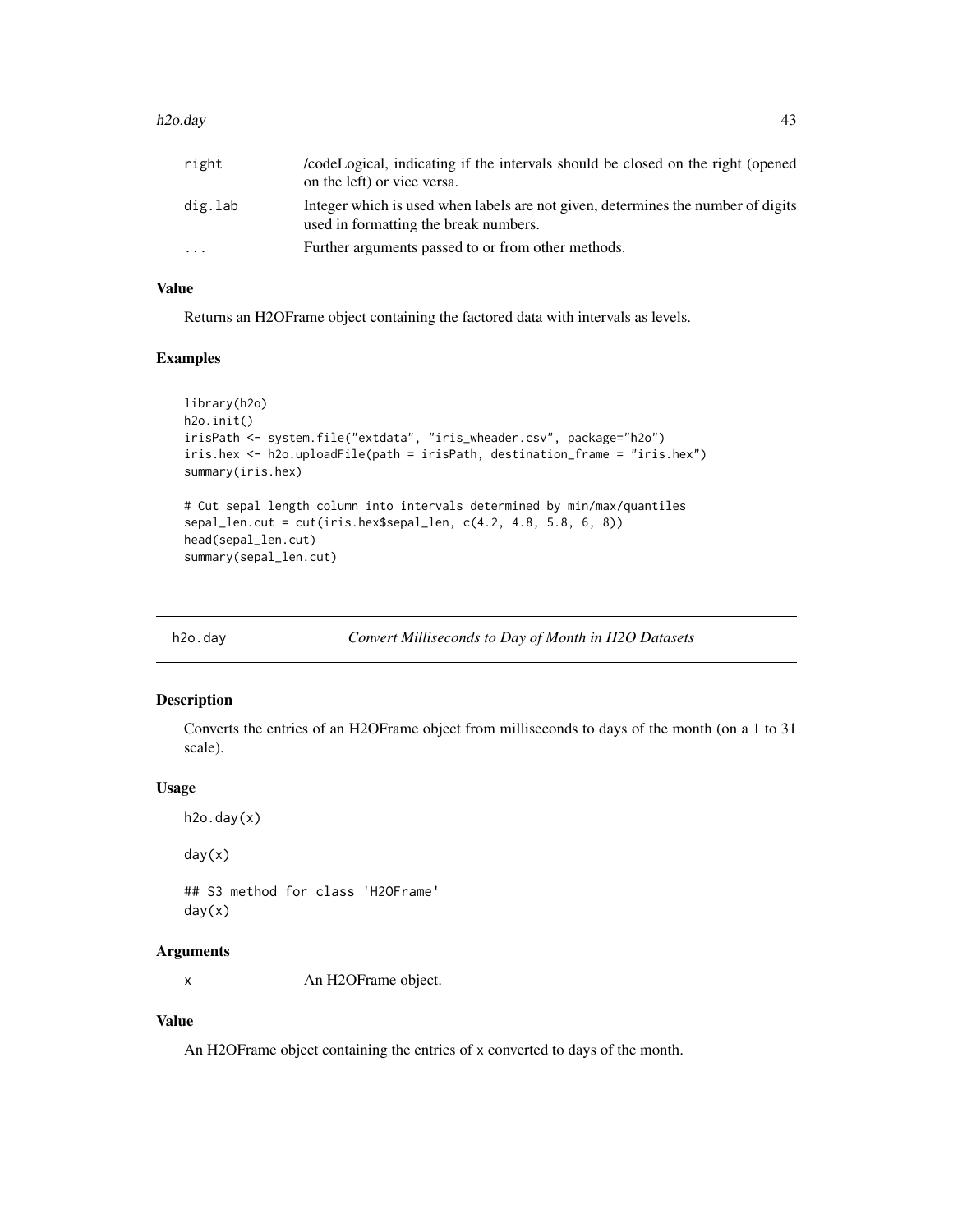## See Also

[h2o.month](#page-122-0)

h2o.dayOfWeek *Convert Milliseconds to Day of Week in H2O Datasets*

#### Description

Converts the entries of an H2OFrame object from milliseconds to days of the week (on a 0 to 6 scale).

### Usage

```
h2o.dayOfWeek(x)
```
dayOfWeek(x)

## S3 method for class 'H2OFrame' dayOfWeek(x)

### Arguments

x An H2OFrame object.

### Value

An H2OFrame object containing the entries of x converted to days of the week.

### See Also

[h2o.day,](#page-42-0) [h2o.month](#page-122-0)

h2o.dct *Compute DCT of an H2OFrame*

#### Description

Compute the Discrete Cosine Transform of every row in the H2OFrame

### Usage

```
h2o.dct(data, destination_frame, dimensions, inverse = FALSE)
```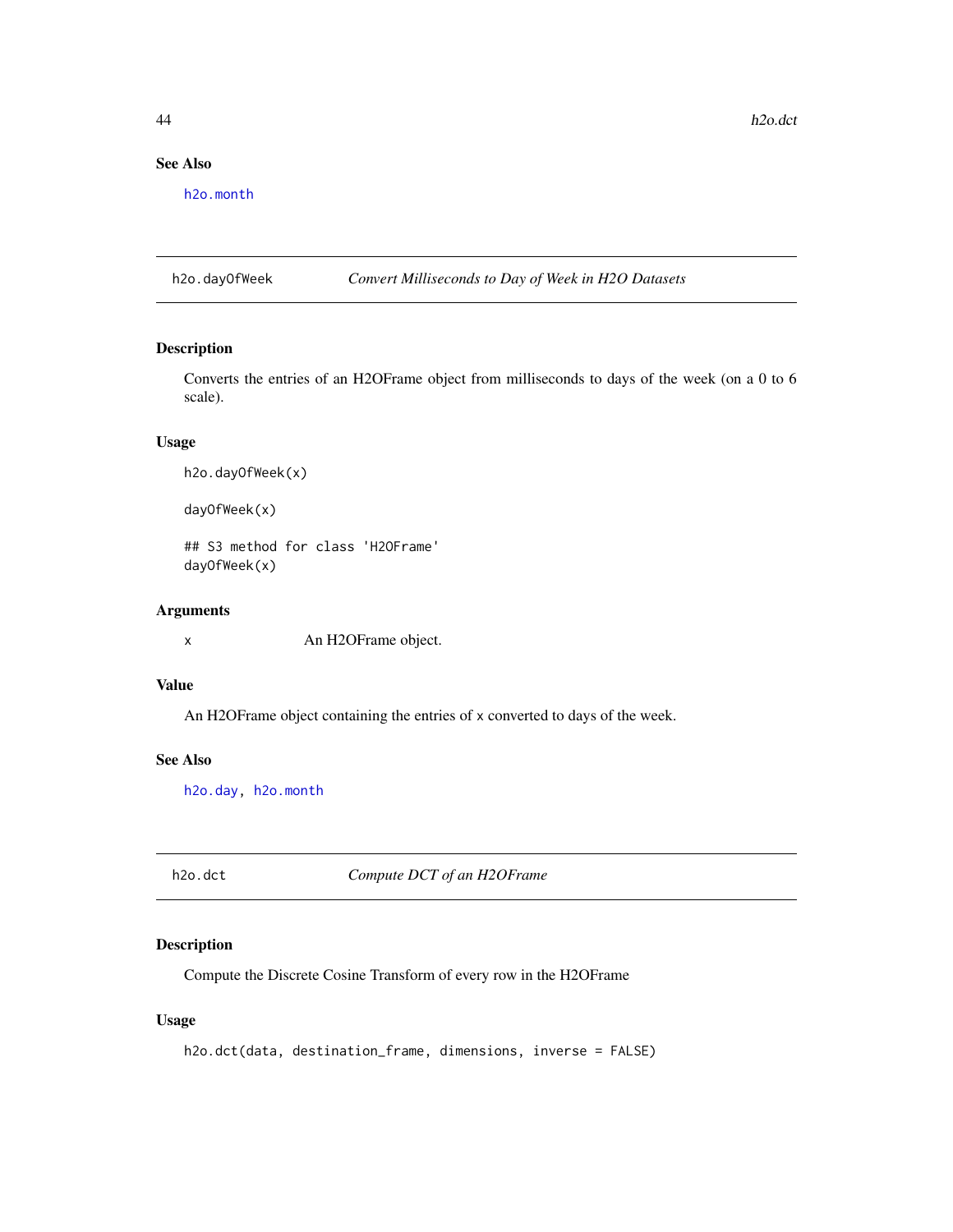#### h2o.ddply 45

### Arguments

| data              | An H2OFrame object representing the dataset to transform                                                                                                                                                         |  |
|-------------------|------------------------------------------------------------------------------------------------------------------------------------------------------------------------------------------------------------------|--|
| destination_frame |                                                                                                                                                                                                                  |  |
|                   | A frame ID for the result                                                                                                                                                                                        |  |
| dimensions        | An array containing the 3 integer values for height, width, depth of each sample.<br>The product of HxWxD must total up to less than the number of columns. For<br>1D, use $c(L,1,1)$ , for 2D, use $C(N,M,1)$ . |  |
| inverse           | Whether to perform the inverse transform                                                                                                                                                                         |  |
|                   |                                                                                                                                                                                                                  |  |

## Examples

```
library(h2o)
h2o.init()
df <- h2o.createFrame(rows = 1000, cols = 8*16*24,
                  categorical_fraction = 0, integer_fraction = 0, missing_fraction = 0)
df1 <- h2o.dct(data=df, dimensions=c(8*16*24,1,1))
df2 <- h2o.dct(data=df1,dimensions=c(8*16*24,1,1),inverse=TRUE)
max(abs(df1-df2))
df1 <- h2o.dct(data=df, dimensions=c(8*16,24,1))
df2 <- h2o.dct(data=df1,dimensions=c(8*16,24,1),inverse=TRUE)
max(abs(df1-df2))
df1 <- h2o.dct(data=df, dimensions=c(8,16,24))
df2 <- h2o.dct(data=df1,dimensions=c(8,16,24),inverse=TRUE)
max(abs(df1-df2))
```
h2o.ddply *Split H2O Dataset, Apply Function, and Return Results*

#### Description

For each subset of an H2O data set, apply a user-specified function, then combine the results. This is an experimental feature.

### Usage

```
h2o.ddply(X, .variables, FUN, ..., .progress = "none")
```

| An H2OFrame object to be processed.                                       |
|---------------------------------------------------------------------------|
| Variables to split X by, either the indices or names of a set of columns. |
| Function to apply to each subset grouping.                                |
| Additional arguments passed on to FUN.                                    |
| Name of the progress bar to use. #TODO: (Currently unimplemented)         |
|                                                                           |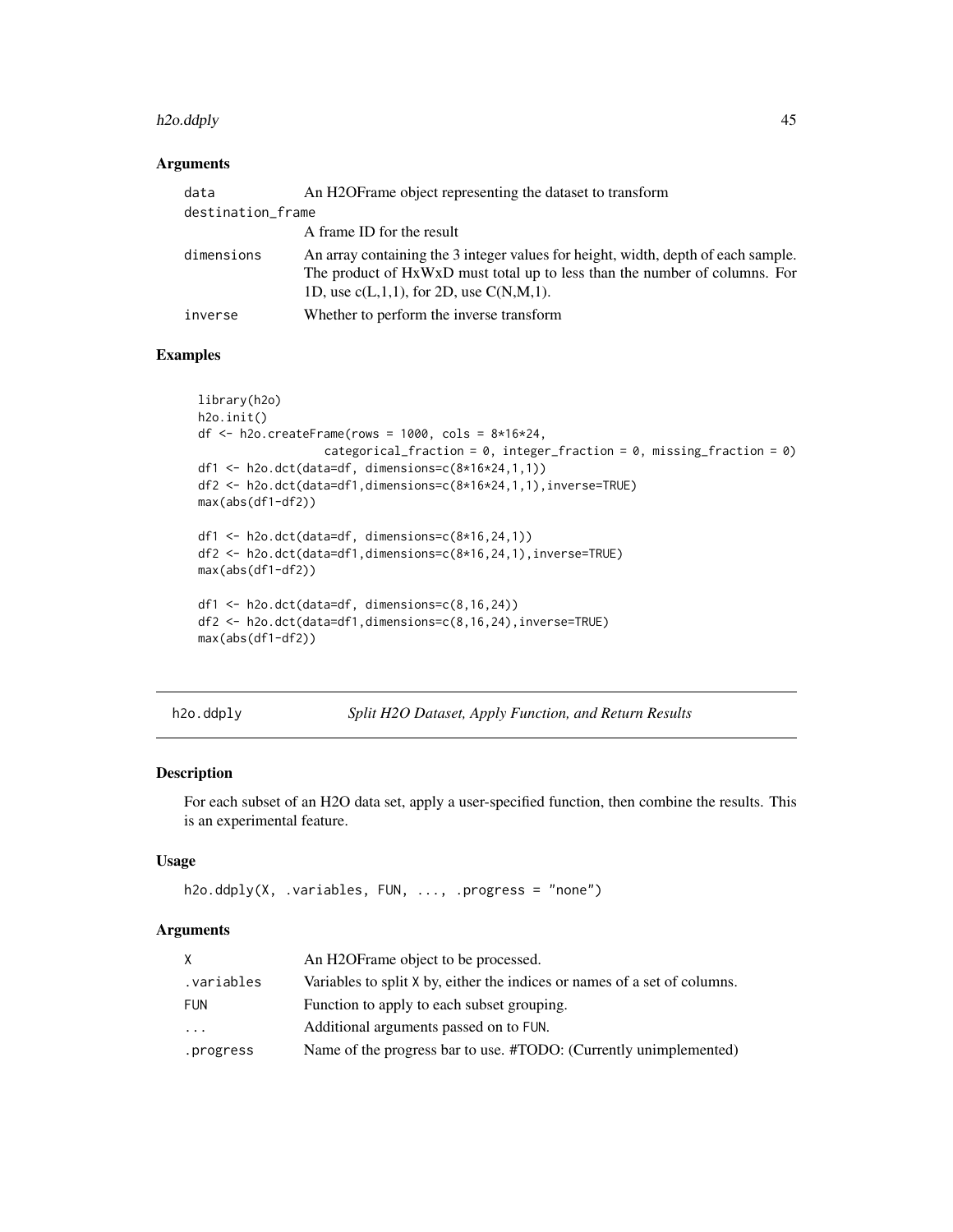## Value

Returns an H2OFrame object containing the results from the split/apply operation, arranged

#### See Also

[ddply](#page-0-0) for the plyr library implementation.

#### Examples

```
library(h2o)
h2o.init()
# Import iris dataset to H2O
irisPath <- system.file("extdata", "iris_wheader.csv", package = "h2o")
iris.hex <- h2o.uploadFile(path = irisPath, destination_frame = "iris.hex")
# Add function taking mean of sepal_len column
fun = function(df) { sum(df[,1], na.rm = TRUE)/nrow(df) }
# Apply function to groups by class of flower
# uses h2o's ddply, since iris.hex is an H2OFrame object
res = h2o.ddply(iris.hex, "class", fun)
head(res)
```
h2o.deepfeatures *Feature Generation via H2O Deep Learning Model*

#### Description

Extract the non-linear feature from an H2O data set using an H2O deep learning model.

#### Usage

```
h2o.deepfeatures(object, data, layer = 1)
```
#### Arguments

| object | An H2OModel object that represents the deep learning model to be used for<br>feature extraction. |
|--------|--------------------------------------------------------------------------------------------------|
| data   | An H2OFrame object.                                                                              |
| laver  | Index of the hidden layer to extract.                                                            |

## Value

Returns an H2OFrame object with as many features as the number of units in the hidden layer of the specified index.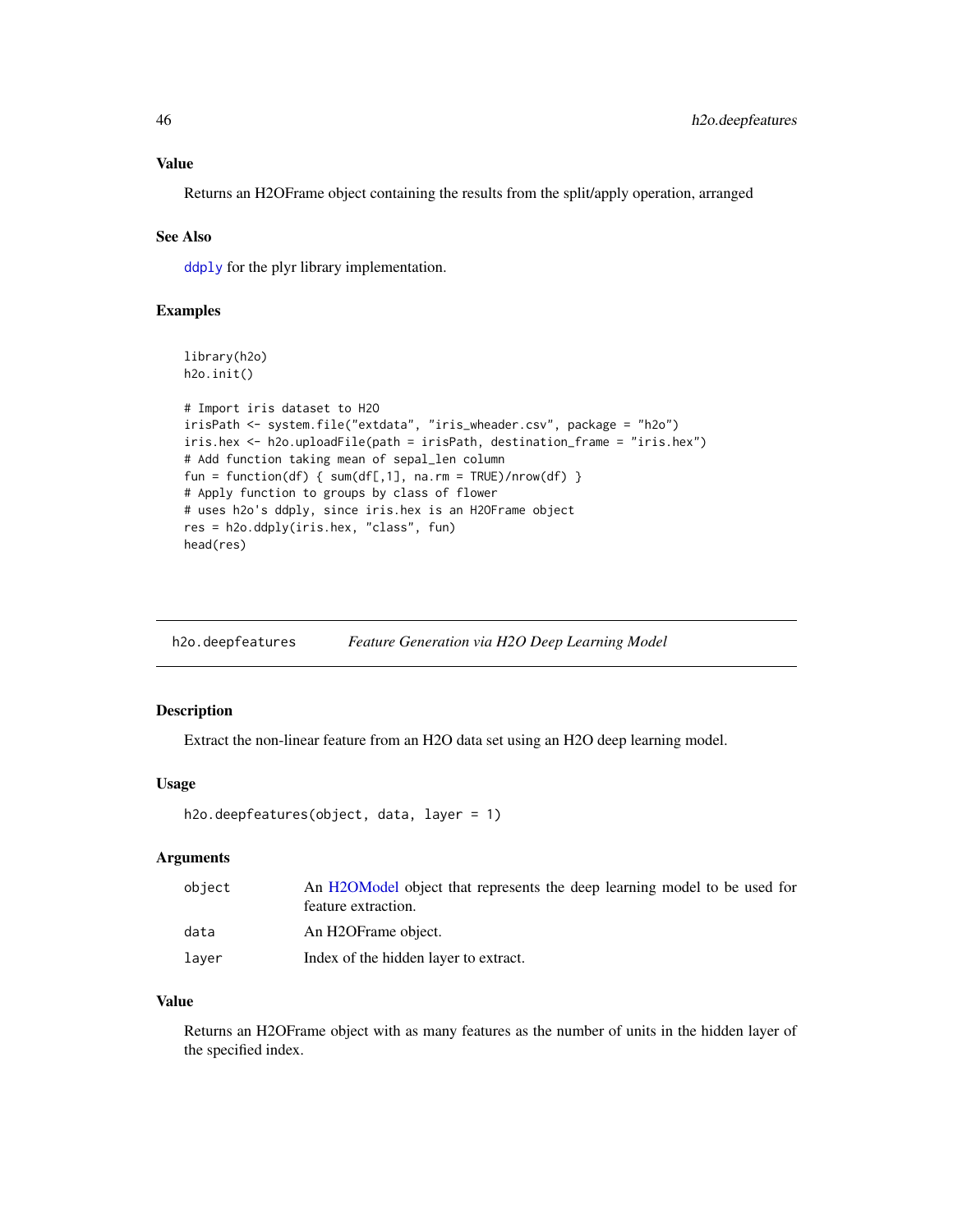#### h2o.deeplearning 47

#### See Also

link{h2o.deeplearning} for making deep learning models.

#### Examples

```
library(h2o)
h2o.init()
prosPath = system.file("extdata", "prostate.csv", package = "h2o")
prostate.hex = h2o.importFile(path = prosPath)
prostate.dl = h2o.deeplearning(x = 3:9, y = 2, training_frame = prostate.hex,
                               hidden = c(100, 200), epochs = 5)
prostate.deepfeatures_layer1 = h2o.deepfeatures(prostate.dl, prostate.hex, layer = 1)
prostate.deepfeatures_layer2 = h2o.deepfeatures(prostate.dl, prostate.hex, layer = 2)
head(prostate.deepfeatures_layer1)
head(prostate.deepfeatures_layer2)
```
h2o.deeplearning *Build a Deep Neural Network model using CPUs Builds a feedforward multilayer artificial neural network on an H2OFrame*

#### **Description**

Build a Deep Neural Network model using CPUs Builds a feed-forward multilayer artificial neural network on an H2OFrame

#### Usage

```
h2o.deeplearning(x, y, training_frame, model_id = NULL,
  validation_frame = NULL, nfolds = 0,
 keep_cross_validation_predictions = FALSE,
  keep_cross_validation_fold_assignment = FALSE, fold_assignment = c("AUTO",
  "Random", "Modulo", "Stratified"), fold_column = NULL,
  ignore_const_cols = TRUE, score_each_iteration = FALSE,
  weights_column = NULL, offset_column = NULL, balance_classes = FALSE,
  class_sampling_factors = NULL, max_after_balance_size = 5,
  max_hit_ratio_k = 0, checkpoint = NULL, pretrained_autoencoder = NULL,
  overwrite_with_best_model = TRUE, use_all_factor_levels = TRUE,
  standardize = TRUE, activation = c("Tanh", "TanhWithDropout", "Rectifier",
  "RectifierWithDropout", "Maxout", "MaxoutWithDropout"), hidden = c(200,
  200), epochs = 10, train_samples_per_iteration = -2,
  target_ratio_comm_to_comp = 0.05, seed = -1, adaptive_rate = TRUE,
  rho = 0.99, epsilon = 1e-08, rate = 0.005, rate_annealing = 1e-06,
  rate_decay = 1, momentum_start = 0, momentum_ramp = 1e+06,
  momentum_stable = 0, nesterov_accelerated_gradient = TRUE,
  input_dropout_ratio = 0, hidden_dropout_ratios = NULL, 11 = 0, 12 = 0,
  max_w2 = 3.4028235e+38, initial_weight_distribution = c("UniformAdaptive",
```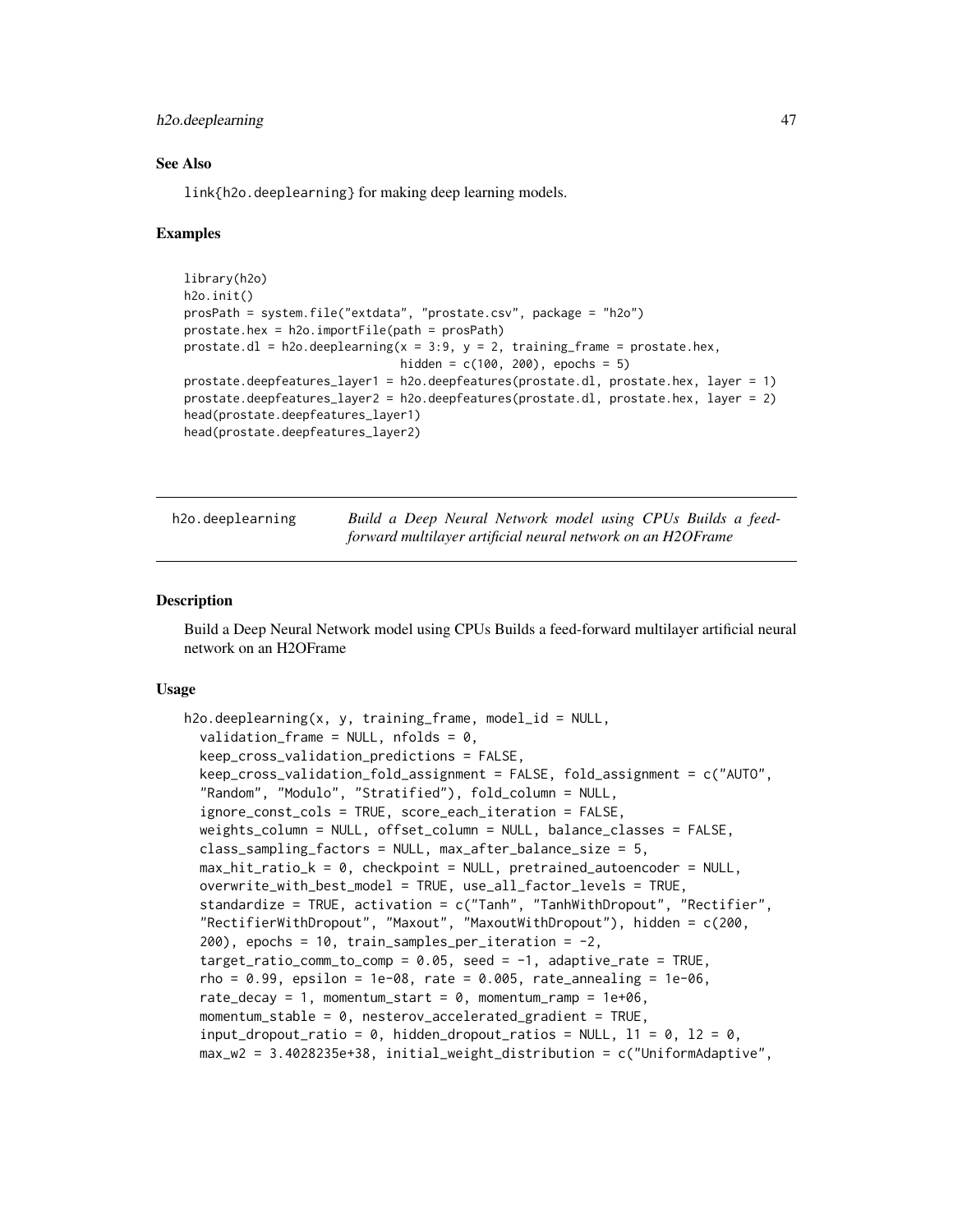```
"Uniform", "Normal"), initial_weight_scale = 1, initial_weights = NULL,
initial_biases = NULL, loss = c("Automatic", "CrossEntropy", "Quadratic",
"Huber", "Absolute", "Quantile"), distribution = c("AUTO", "bernoulli",
"multinomial", "gaussian", "poisson", "gamma", "tweedie", "laplace",
"quantile", "huber"), quantile_alpha = 0.5, tweedie_power = 1.5,
huber_alpha = 0.9, score_interval = 5, score_training_samples = 10000,
score_validation_samples = 0, score_duty_cycle = 0.1,
classification_stop = 0, regression_stop = 1e-06, stopping_rounds = 5,
stopping_metric = c("AUTO", "deviance", "logloss", "MSE", "RMSE", "MAE",
"RMSLE", "AUC", "lift_top_group", "misclassification",
"mean_per_class_error"), stopping_tolerance = 0, max_runtime_secs = 0,
score_validation_sampling = c("Uniform", "Stratified"),
diagnostics = TRUE, fast_mode = TRUE, force_load_balance = TRUE,
variable_importances = FALSE, replicate_training_data = TRUE,
single_node_mode = FALSE, shuffle_training_data = FALSE,
missing_values_handling = c("MeanImputation", "Skip"), quiet_mode = FALSE,
autoencoder = FALSE, sparse = FALSE, col_major = FALSE,
average\_activation = 0, sparsity\_beta = 0,
max_categorical_features = 2147483647, reproducible = FALSE,
export_weights_and_biases = FALSE, mini_batch_size = 1,
categorical_encoding = c("AUTO", "Enum", "OneHotInternal", "OneHotExplicit",
"Binary", "Eigen"), elastic_averaging = FALSE,
elastic_averaging_moving_rate = 0.9,
elastic_averaging_regularization = 0.001)
```

| $\boldsymbol{\mathsf{x}}$ | A vector containing the names or indices of the predictor variables to use in<br>building the model. If x is missing, then all columns except y are used.                                                                                          |
|---------------------------|----------------------------------------------------------------------------------------------------------------------------------------------------------------------------------------------------------------------------------------------------|
| У                         | The name of the response variable in the model. If the data does not contain a<br>header, this is the column index number starting at 0, and increasing from left to<br>right. (The response must be either an integer or a categorical variable). |
|                           | training_frame Id of the training data frame (Not required, to allow initial validation of model<br>parameters).                                                                                                                                   |
| model_id                  | Destination id for this model; auto-generated if not specified.                                                                                                                                                                                    |
| validation_frame          |                                                                                                                                                                                                                                                    |
|                           | Id of the validation data frame.                                                                                                                                                                                                                   |
| nfolds                    | Number of folds for N-fold cross-validation (0 to disable or $\geq$ 2). Defaults to<br>$\Omega$ .                                                                                                                                                  |
|                           | keep_cross_validation_predictions                                                                                                                                                                                                                  |
|                           | Logical. Whether to keep the predictions of the cross-validation models. De-<br>faults to FALSE.                                                                                                                                                   |
|                           | keep_cross_validation_fold_assignment                                                                                                                                                                                                              |
|                           | Logical. Whether to keep the cross-validation fold assignment. Defaults to<br>FALSE.                                                                                                                                                               |
| fold_assignment           |                                                                                                                                                                                                                                                    |
|                           | Cross-validation fold assignment scheme, if fold_column is not specified. The<br>'Stratified' option will stratify the folds based on the response variable, for clas-                                                                             |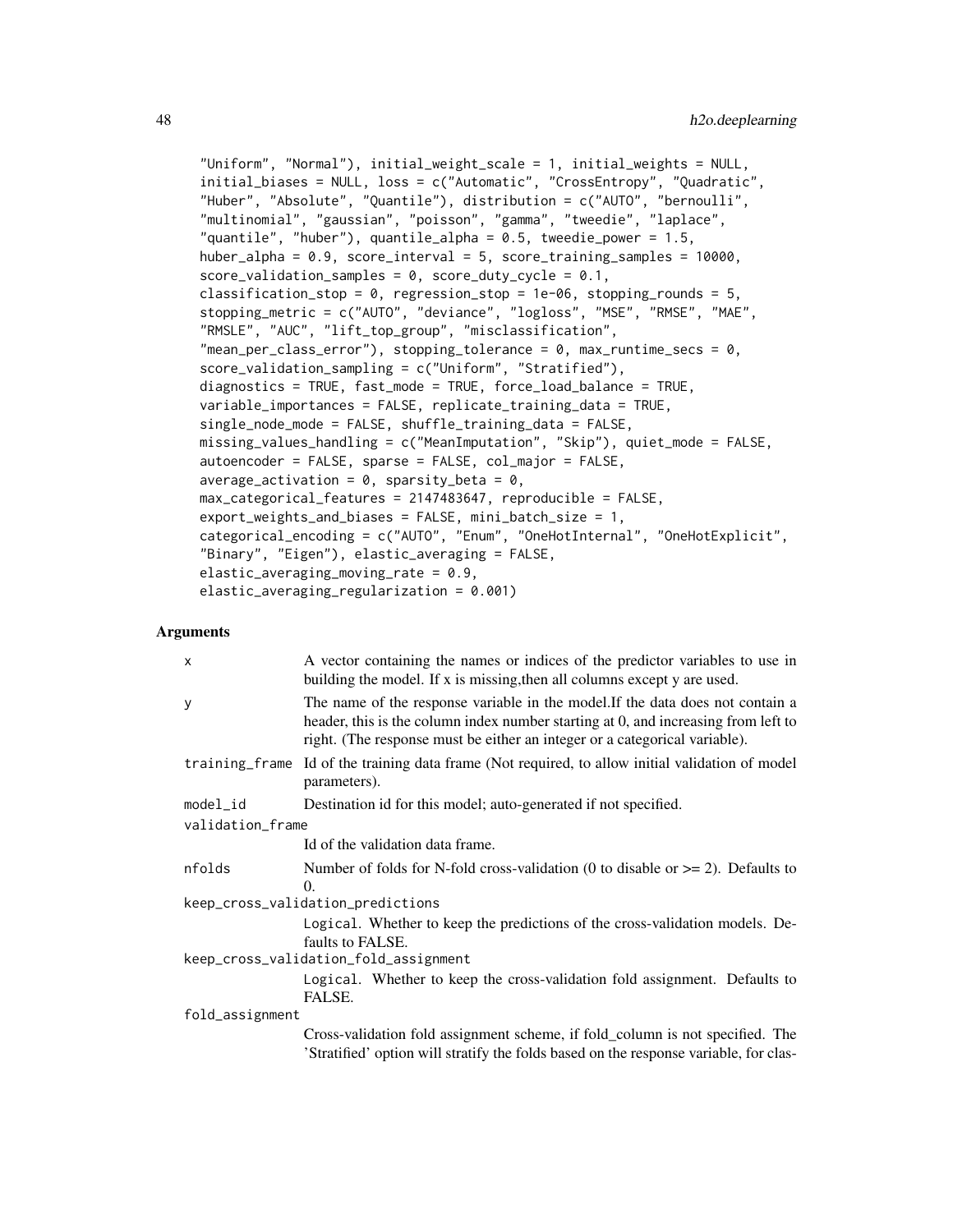|                           | sification problems. Must be one of: "AUTO", "Random", "Modulo", "Strati-<br>fied". Defaults to AUTO.                                                                                                                                                                       |
|---------------------------|-----------------------------------------------------------------------------------------------------------------------------------------------------------------------------------------------------------------------------------------------------------------------------|
| fold_column               | Column with cross-validation fold index assignment per observation.                                                                                                                                                                                                         |
| ignore_const_cols         |                                                                                                                                                                                                                                                                             |
|                           | Logical. Ignore constant columns. Defaults to TRUE.                                                                                                                                                                                                                         |
| score_each_iteration      |                                                                                                                                                                                                                                                                             |
|                           | Logical. Whether to score during each iteration of model training. Defaults to<br>FALSE.                                                                                                                                                                                    |
|                           | weights_column Column with observation weights. Giving some observation a weight of zero<br>is equivalent to excluding it from the dataset; giving an observation a relative<br>weight of 2 is equivalent to repeating that row twice. Negative weights are not<br>allowed. |
| offset_column             | Offset column. This will be added to the combination of columns before apply-<br>ing the link function.                                                                                                                                                                     |
| balance_classes           |                                                                                                                                                                                                                                                                             |
|                           | Logical. Balance training data class counts via over/under-sampling (for im-<br>balanced data). Defaults to FALSE.                                                                                                                                                          |
| class_sampling_factors    |                                                                                                                                                                                                                                                                             |
|                           | Desired over/under-sampling ratios per class (in lexicographic order). If not<br>specified, sampling factors will be automatically computed to obtain class bal-<br>ance during training. Requires balance_classes.                                                         |
| max_after_balance_size    |                                                                                                                                                                                                                                                                             |
|                           | Maximum relative size of the training data after balancing class counts (can be<br>less than 1.0). Requires balance_classes. Defaults to 5.0.                                                                                                                               |
| max_hit_ratio_k           |                                                                                                                                                                                                                                                                             |
|                           | Max. number (top $K$ ) of predictions to use for hit ratio computation (for multi-<br>class only, 0 to disable). Defaults to 0.                                                                                                                                             |
| checkpoint                | Model checkpoint to resume training with.                                                                                                                                                                                                                                   |
| pretrained_autoencoder    |                                                                                                                                                                                                                                                                             |
| overwrite_with_best_model | Pretrained autoencoder model to initialize this model with.                                                                                                                                                                                                                 |
|                           | Logical. If enabled, override the final model with the best model found during<br>training. Defaults to TRUE.                                                                                                                                                               |
| use_all_factor_levels     |                                                                                                                                                                                                                                                                             |
|                           | Logical. Use all factor levels of categorical variables. Otherwise, the first factor<br>level is omitted (without loss of accuracy). Useful for variable importances and<br>auto-enabled for autoencoder. Defaults to TRUE.                                                 |
| standardize               | Logical. If enabled, automatically standardize the data. If disabled, the user<br>must provide properly scaled input data. Defaults to TRUE.                                                                                                                                |
| activation                | Activation function. Must be one of: "Tanh", "TanhWithDropout", "Rectifier",<br>"RectifierWithDropout", "Maxout", "MaxoutWithDropout". Defaults to Recti-<br>fier.                                                                                                          |
| hidden                    | Hidden layer sizes (e.g. [100, 100]). Defaults to [200, 200].                                                                                                                                                                                                               |
| epochs                    | How many times the dataset should be iterated (streamed), can be fractional.<br>Defaults to 10.                                                                                                                                                                             |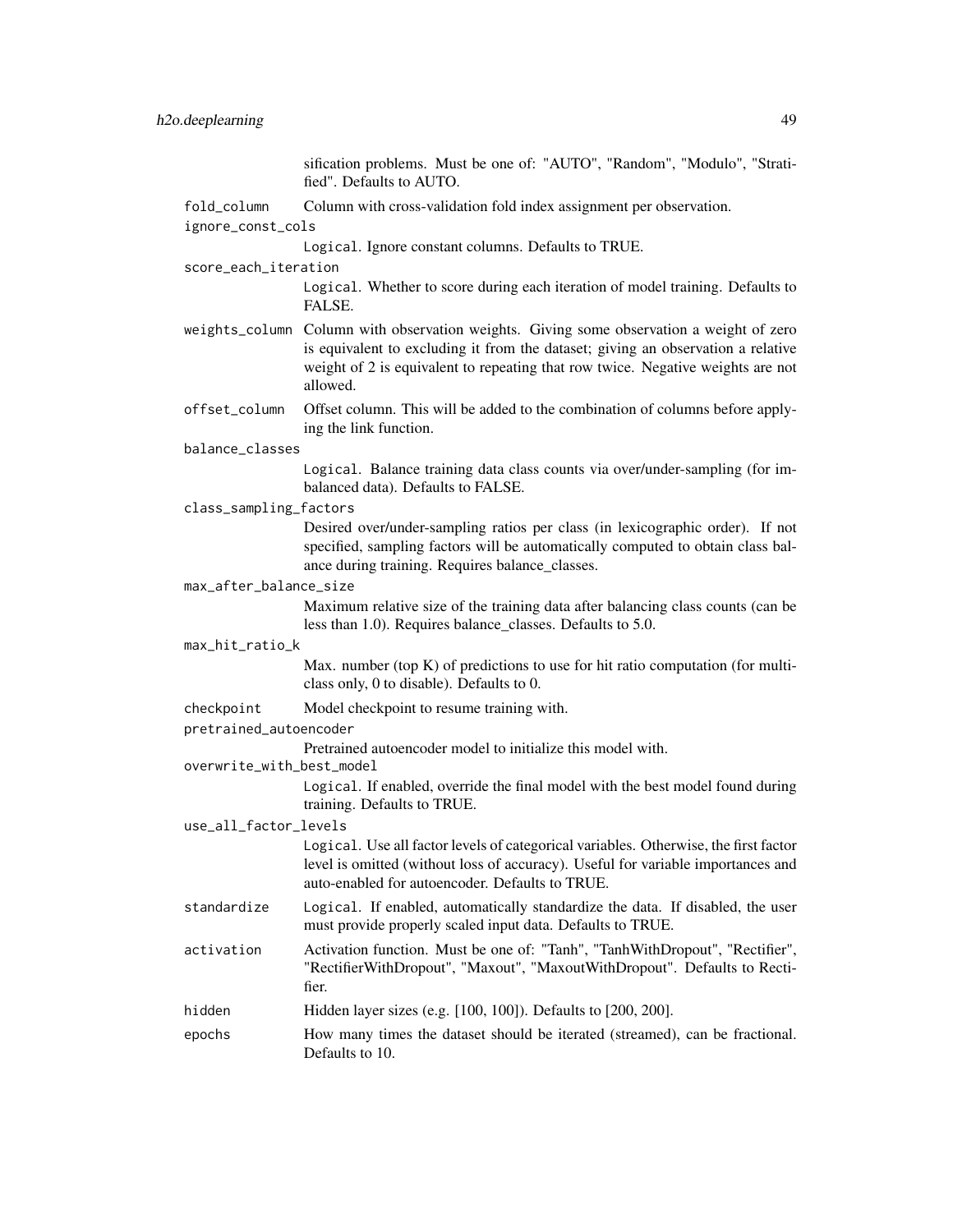| train_samples_per_iteration      |                                                                                                                                                                                                                                           |  |
|----------------------------------|-------------------------------------------------------------------------------------------------------------------------------------------------------------------------------------------------------------------------------------------|--|
|                                  | Number of training samples (globally) per MapReduce iteration. Special val-<br>ues are 0: one epoch, -1: all available data (e.g., replicated training data), -2:                                                                         |  |
|                                  | automatic. Defaults to -2.                                                                                                                                                                                                                |  |
| target_ratio_comm_to_comp        |                                                                                                                                                                                                                                           |  |
|                                  | Target ratio of communication overhead to computation. Only for multi-node<br>operation and train_samples_per_iteration = $-2$ (auto-tuning). Defaults to 0.05.                                                                           |  |
| seed                             | Seed for random numbers (affects certain parts of the algo that are stochastic<br>and those might or might not be enabled by default) Note: only reproducible<br>when running single threaded. Defaults to -1 (time-based random number). |  |
| adaptive_rate                    | Logical. Adaptive learning rate. Defaults to TRUE.                                                                                                                                                                                        |  |
| rho                              | Adaptive learning rate time decay factor (similarity to prior updates). Defaults<br>to 0.99.                                                                                                                                              |  |
| epsilon                          | Adaptive learning rate smoothing factor (to avoid divisions by zero and allow<br>progress). Defaults to 1e-08.                                                                                                                            |  |
| rate                             | Learning rate (higher $\Rightarrow$ less stable, lower $\Rightarrow$ slower convergence). Defaults to<br>0.005.                                                                                                                           |  |
|                                  | rate_annealing Learning rate annealing: rate $/(1 + rate$ _annealing * samples). Defaults to 1e-<br>06.                                                                                                                                   |  |
| rate_decay                       | Learning rate decay factor between layers (N-th layer: rate * rate_decay ^ (n -<br>1). Defaults to 1.                                                                                                                                     |  |
|                                  | momentum_start Initial momentum at the beginning of training (try 0.5). Defaults to 0.                                                                                                                                                    |  |
| momentum_ramp<br>momentum_stable | Number of training samples for which momentum increases. Defaults to 1000000.                                                                                                                                                             |  |
|                                  | Final momentum after the ramp is over (try $0.99$ ). Defaults to 0.                                                                                                                                                                       |  |
| nesterov_accelerated_gradient    |                                                                                                                                                                                                                                           |  |
|                                  | Logical. Use Nesterov accelerated gradient (recommended). Defaults to TRUE.                                                                                                                                                               |  |
| input_dropout_ratio              |                                                                                                                                                                                                                                           |  |
|                                  | Input layer dropout ratio (can improve generalization, try 0.1 or 0.2). Defaults<br>to $0$ .                                                                                                                                              |  |
| hidden_dropout_ratios            |                                                                                                                                                                                                                                           |  |
|                                  | Hidden layer dropout ratios (can improve generalization), specify one value per<br>hidden layer, defaults to 0.5.                                                                                                                         |  |
| 11                               | L1 regularization (can add stability and improve generalization, causes many<br>weights to become 0). Defaults to 0.                                                                                                                      |  |
| 12                               | L2 regularization (can add stability and improve generalization, causes many<br>weights to be small. Defaults to 0.                                                                                                                       |  |
| $max_w2$                         | Constraint for squared sum of incoming weights per unit (e.g. for Rectifier).<br>Defaults to 3.4028235e+38.                                                                                                                               |  |
| initial_weight_distribution      |                                                                                                                                                                                                                                           |  |
|                                  | Initial weight distribution. Must be one of: "UniformAdaptive", "Uniform",<br>"Normal". Defaults to UniformAdaptive.                                                                                                                      |  |
| initial_weight_scale             |                                                                                                                                                                                                                                           |  |
|                                  | Uniform: -valuevalue, Normal: stddev. Defaults to 1.                                                                                                                                                                                      |  |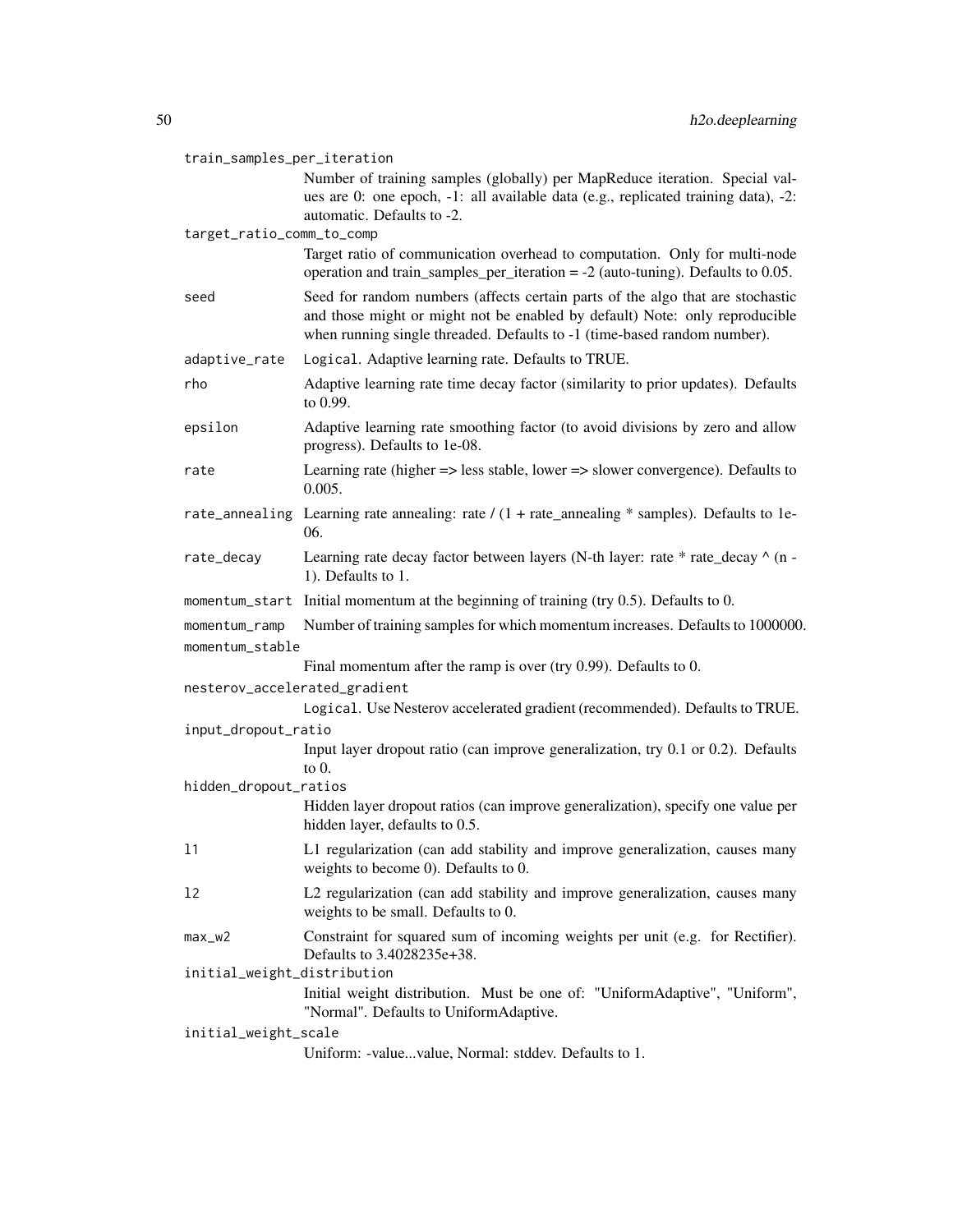| initial_weights           |                                                                                                                                                                                                                                                                            |
|---------------------------|----------------------------------------------------------------------------------------------------------------------------------------------------------------------------------------------------------------------------------------------------------------------------|
|                           | A list of H2OFrame ids to initialize the weight matrices of this model with.                                                                                                                                                                                               |
|                           | initial_biases A list of H2OFrame ids to initialize the bias vectors of this model with.                                                                                                                                                                                   |
| loss                      | Loss function. Must be one of: "Automatic", "CrossEntropy", "Quadratic", "Hu-<br>ber", "Absolute", "Quantile". Defaults to Automatic.                                                                                                                                      |
| distribution              | Distribution function Must be one of: "AUTO", "bernoulli", "multinomial",<br>"gaussian", "poisson", "gamma", "tweedie", "laplace", "quantile", "huber". De-<br>faults to AUTO.                                                                                             |
|                           | quantile_alpha Desired quantile for Quantile regression, must be between 0 and 1. Defaults to<br>0.5.                                                                                                                                                                      |
| tweedie_power             | Tweedie power for Tweedie regression, must be between 1 and 2. Defaults to<br>1.5.                                                                                                                                                                                         |
| huber_alpha               | Desired quantile for Huber/M-regression (threshold between quadratic and lin-<br>ear loss, must be between 0 and 1). Defaults to 0.9.                                                                                                                                      |
|                           | score_interval Shortest time interval (in seconds) between model scoring. Defaults to 5.                                                                                                                                                                                   |
| score_training_samples    | Number of training set samples for scoring (0 for all). Defaults to 10000.                                                                                                                                                                                                 |
| score_validation_samples  |                                                                                                                                                                                                                                                                            |
|                           | Number of validation set samples for scoring (0 for all). Defaults to 0.                                                                                                                                                                                                   |
| score_duty_cycle          |                                                                                                                                                                                                                                                                            |
|                           | Maximum duty cycle fraction for scoring (lower: more training, higher: more<br>scoring). Defaults to 0.1.                                                                                                                                                                  |
| classification_stop       |                                                                                                                                                                                                                                                                            |
|                           | Stopping criterion for classification error fraction on training data (-1 to disable).<br>Defaults to 0.                                                                                                                                                                   |
| regression_stop           |                                                                                                                                                                                                                                                                            |
|                           | Stopping criterion for regression error (MSE) on training data (-1 to disable).<br>Defaults to 1e-06.                                                                                                                                                                      |
| stopping_rounds           |                                                                                                                                                                                                                                                                            |
|                           | Early stopping based on convergence of stopping_metric. Stop if simple moving<br>average of length k of the stopping_metric does not improve for k:=stopping_rounds<br>scoring events (0 to disable) Defaults to 5.                                                        |
| stopping_metric           |                                                                                                                                                                                                                                                                            |
|                           | Metric to use for early stopping (AUTO: logloss for classification, deviance for<br>regression) Must be one of: "AUTO", "deviance", "logloss", "MSE", "RMSE"<br>"MAE", "RMSLE", "AUC", "lift_top_group", "misclassification", "mean_per_class_error".<br>Defaults to AUTO. |
| stopping_tolerance        |                                                                                                                                                                                                                                                                            |
|                           | Relative tolerance for metric-based stopping criterion (stop if relative improve-<br>ment is not at least this much) Defaults to 0.                                                                                                                                        |
| max_runtime_secs          |                                                                                                                                                                                                                                                                            |
|                           | Maximum allowed runtime in seconds for model training. Use 0 to disable.<br>Defaults to 0.                                                                                                                                                                                 |
| score_validation_sampling |                                                                                                                                                                                                                                                                            |
|                           | Method used to sample validation dataset for scoring. Must be one of: "Uni-<br>form", "Stratified". Defaults to Uniform.                                                                                                                                                   |
|                           |                                                                                                                                                                                                                                                                            |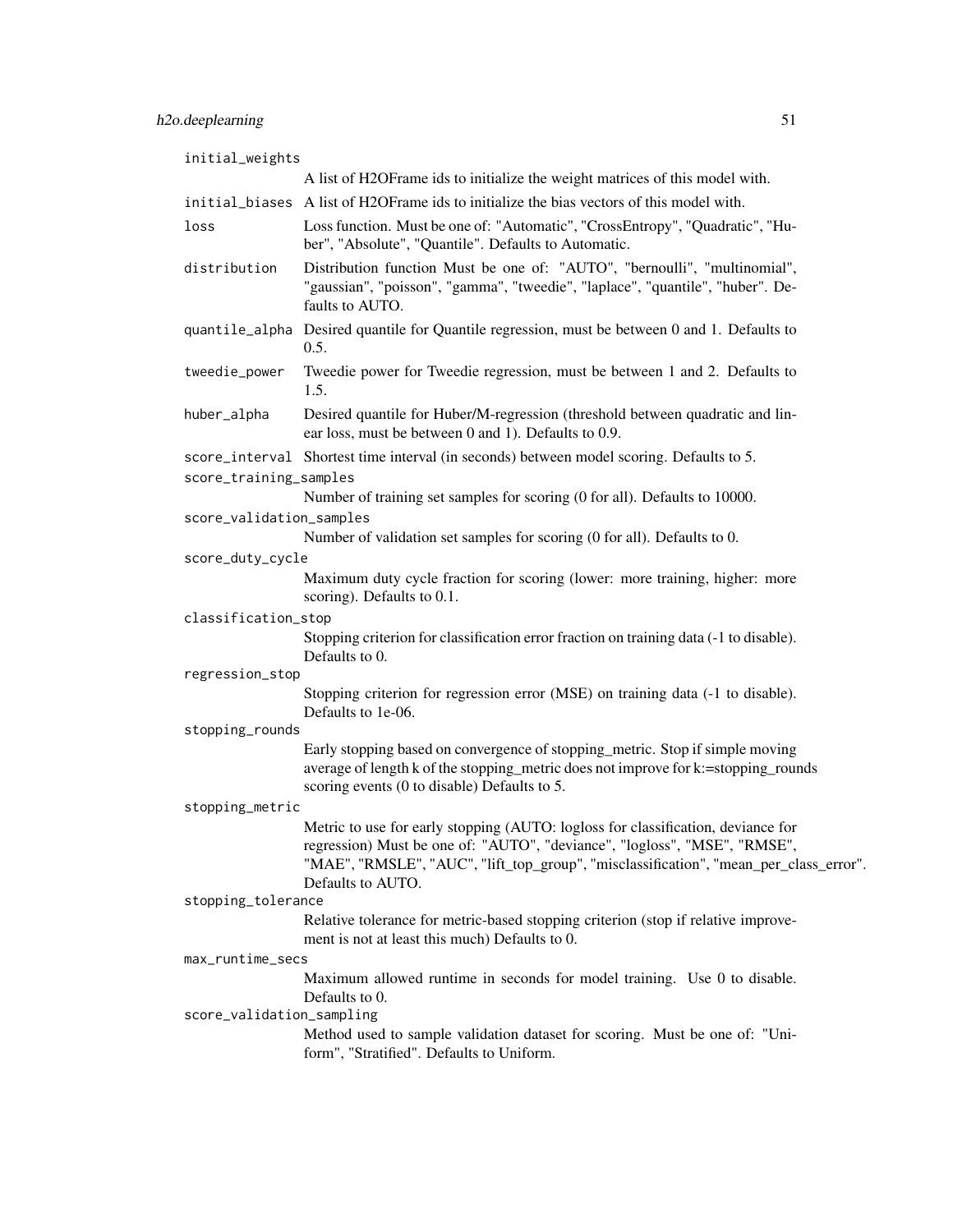| diagnostics               | Logical. Enable diagnostics for hidden layers. Defaults to TRUE.                                                                                                                                          |
|---------------------------|-----------------------------------------------------------------------------------------------------------------------------------------------------------------------------------------------------------|
| fast_mode                 | Logical. Enable fast mode (minor approximation in back-propagation). De-<br>faults to TRUE.                                                                                                               |
| force_load_balance        |                                                                                                                                                                                                           |
|                           | Logical. Force extra load balancing to increase training speed for small datasets<br>(to keep all cores busy). Defaults to TRUE.                                                                          |
| variable_importances      |                                                                                                                                                                                                           |
|                           | Logical. Compute variable importances for input features (Gedeon method) -<br>can be slow for large networks. Defaults to FALSE.                                                                          |
| replicate_training_data   |                                                                                                                                                                                                           |
|                           | Logical. Replicate the entire training dataset onto every node for faster training<br>on small datasets. Defaults to TRUE.                                                                                |
| single_node_mode          |                                                                                                                                                                                                           |
|                           | Logical. Run on a single node for fine-tuning of model parameters. Defaults to<br>FALSE.                                                                                                                  |
| shuffle_training_data     |                                                                                                                                                                                                           |
|                           | Logical. Enable shuffling of training data (recommended if training data is<br>replicated and train_samples_per_iteration is close to #nodes x #rows, of if using<br>balance_classes). Defaults to FALSE. |
| missing_values_handling   |                                                                                                                                                                                                           |
|                           | Handling of missing values. Either MeanImputation or Skip. Must be one of:<br>"MeanImputation", "Skip". Defaults to MeanImputation.                                                                       |
| quiet_mode                | Logical. Enable quiet mode for less output to standard output. Defaults to<br>FALSE.                                                                                                                      |
| autoencoder               | Logical. Auto-Encoder. Defaults to FALSE.                                                                                                                                                                 |
| sparse                    | Logical. Sparse data handling (more efficient for data with lots of 0 values).<br>Defaults to FALSE.                                                                                                      |
| col_major                 | Logical. #DEPRECATED Use a column major weight matrix for input layer.<br>Can speed up forward propagation, but might slow down backpropagation. De-<br>faults to FALSE.                                  |
| average_activation        |                                                                                                                                                                                                           |
|                           | Average activation for sparse auto-encoder. #Experimental Defaults to 0.                                                                                                                                  |
| sparsity_beta             | Sparsity regularization. #Experimental Defaults to 0.                                                                                                                                                     |
| max_categorical_features  |                                                                                                                                                                                                           |
|                           | Max. number of categorical features, enforced via hashing. #Experimental De-<br>faults to 2147483647.                                                                                                     |
| reproducible              | Logical. Force reproducibility on small data (will be slow - only uses 1 thread).<br>Defaults to FALSE.                                                                                                   |
| export_weights_and_biases |                                                                                                                                                                                                           |
|                           | Logical. Whether to export Neural Network weights and biases to H2O Frames.<br>Defaults to FALSE.                                                                                                         |
| mini_batch_size           |                                                                                                                                                                                                           |
|                           | Mini-batch size (smaller leads to better fit, larger can speed up and generalize<br>better). Defaults to 1.                                                                                               |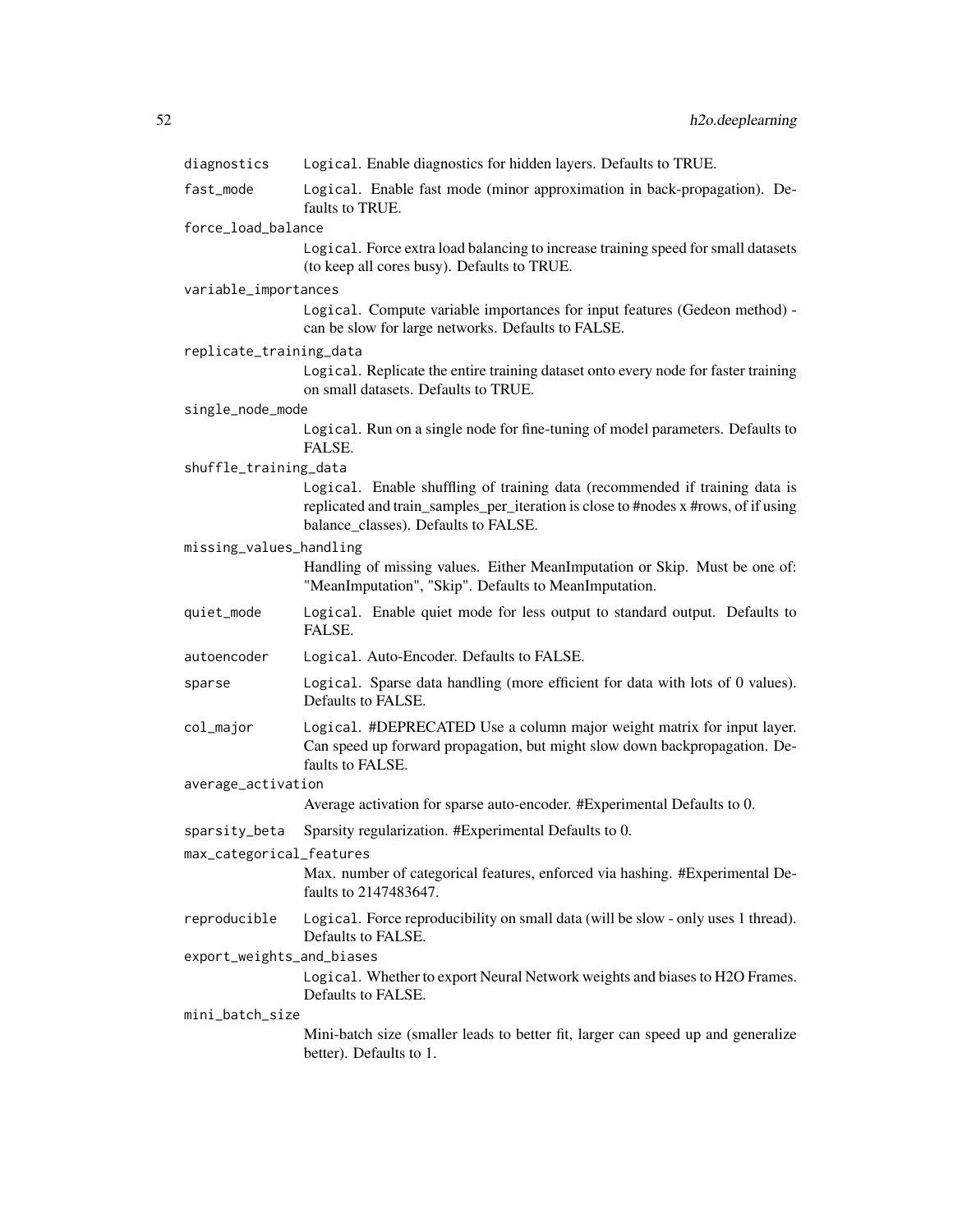## h2o.deepwater 53

| categorical_encoding                                                                                                            |
|---------------------------------------------------------------------------------------------------------------------------------|
| Encoding scheme for categorical features Must be one of: "AUTO", "Enum",                                                        |
| "OneHotInternal", "OneHotExplicit", "Binary", "Eigen". Defaults to AUTO.                                                        |
| elastic_averaging                                                                                                               |
| Logical. Elastic averaging between compute nodes can improve distributed<br>model convergence. #Experimental Defaults to FALSE. |
| elastic_averaging_moving_rate                                                                                                   |
| Elastic averaging moving rate (only if elastic averaging is enabled). Defaults to                                               |
| 0.9.                                                                                                                            |
| elastic_averaging_regularization                                                                                                |
| Elastic averaging regularization strength (only if elastic averaging is enabled).                                               |
| Defaults to 0.001.                                                                                                              |
|                                                                                                                                 |

#### See Also

[predict.H2OModel](#page-198-0) for prediction

## Examples

```
library(h2o)
h2o.init()
iris.hex <- as.h2o(iris)
iris.dl \leq h2o.deeplearning(x = 1:4, y = 5, training_frame = iris.hex)
# now make a prediction
```
predictions <- h2o.predict(iris.dl, iris.hex)

| h2o.deepwater | Build a Deep Learning model using multiple native GPU backends |
|---------------|----------------------------------------------------------------|
|               | Builds a deep neural network on an H2OFrame containing various |
|               | data sources                                                   |

### Description

Build a Deep Learning model using multiple native GPU backends Builds a deep neural network on an H2OFrame containing various data sources

#### Usage

```
h2o.deepwater(x, y, training_frame, model_id = NULL, checkpoint = NULL,
  autoencoder = FALSE, validation_frame = NULL, nfolds = 0,
  balance_classes = FALSE, max_after_balance_size = 5,
  class_sampling_factors = NULL, keep_cross_validation_predictions = FALSE,
  keep_cross_validation_fold_assignment = FALSE, fold_assignment = c("AUTO",
  "Random", "Modulo", "Stratified"), fold_column = NULL,
  offset_column = NULL, weights_column = NULL,
```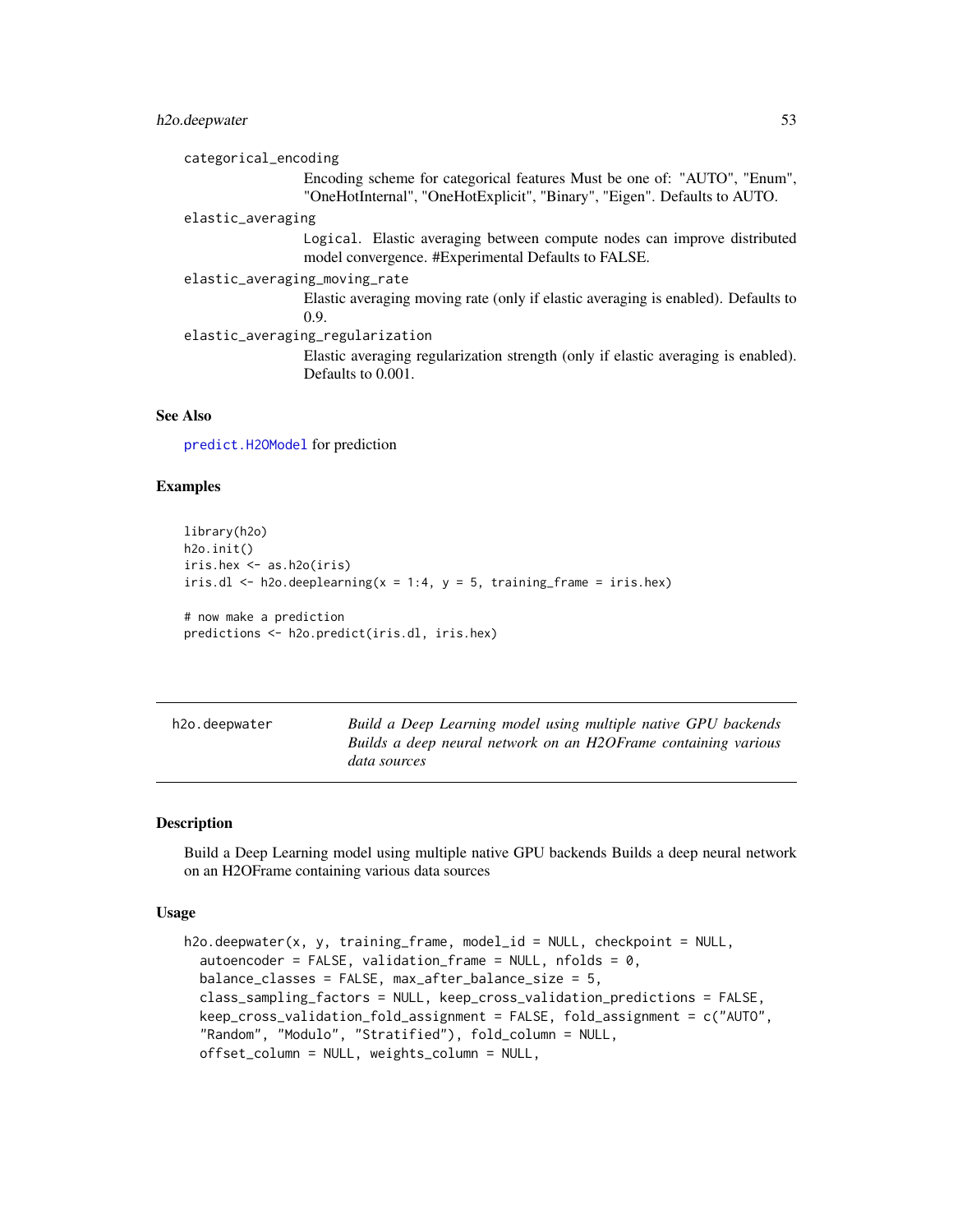```
score_each_iteration = FALSE, categorical_encoding = c("AUTO", "Enum",
"OneHotInternal", "OneHotExplicit", "Binary", "Eigen"),
overwrite\_with\_best\_model = TRUE, epochs = 10,train_samples_per_iteration = -2, target_ratio_comm_to_comp = 0.05,
seed = -1, standardize = TRUE, learning_rate = 0.005,
learning_rate_annealing = 1e-06, momentum_start = 0.9,
momentum_ramp = 10000, momentum_stable = 0.99, distribution = c("AUTO",
"bernoulli", "multinomial", "gaussian", "poisson", "gamma", "tweedie",
"laplace", "quantile", "huber"), score_interval = 5,
score_training_samples = 10000, score_validation_samples = 0,
score_duty_cycle = 0.1, classification_stop = 0, regression_stop = 0,
stopping_rounds = 5, stopping_metric = c("AUTO", "deviance", "logloss",
"MSE", "RMSE", "MAE", "RMSLE", "AUC", "lift_top_group", "misclassification",
"mean_per_class_error"), stopping_tolerance = 0, max_runtime_secs = 0,
ignore_const_cols = TRUE, shuffle_training_data = TRUE,
min\_batch\_size = 32, clip\_gradient = 10, network = c("auto", "user","lenet", "alexnet", "vgg", "googlenet", "inception_bn", "resnet"),
backend = c("mxnet", "caffe", "tensorflow"), image\_shape = <math>c(0, 0)</math>,channels = 3, sparse = FALSE, gpu = TRUE, device_id = c(\emptyset),
network_definition_file = NULL, network_parameters_file = NULL,
mean_image_file = NULL, export_native_parameters_prefix = NULL,
activation = c("Rectifier", "Tanh"), hidden = NULL,
input_dropout_ratio = 0, hidden_dropout_ratios = NULL,
problem_type = c("auto", "image", "dataset"))
```

| $\times$               | A vector containing the names or indices of the predictor variables to use in<br>building the model. If x is missing, then all columns except y are used.                                                                                          |
|------------------------|----------------------------------------------------------------------------------------------------------------------------------------------------------------------------------------------------------------------------------------------------|
| y                      | The name of the response variable in the model. If the data does not contain a<br>header, this is the column index number starting at 0, and increasing from left to<br>right. (The response must be either an integer or a categorical variable). |
|                        | training_frame Id of the training data frame (Not required, to allow initial validation of model<br>parameters).                                                                                                                                   |
| $model_id$             | Destination id for this model; auto-generated if not specified.                                                                                                                                                                                    |
| checkpoint             | Model checkpoint to resume training with.                                                                                                                                                                                                          |
| autoencoder            | Logical. Auto-Encoder. Defaults to FALSE.                                                                                                                                                                                                          |
| validation_frame       |                                                                                                                                                                                                                                                    |
|                        | Id of the validation data frame.                                                                                                                                                                                                                   |
| nfolds                 | Number of folds for N-fold cross-validation (0 to disable or $\geq$ 2). Defaults to<br>$\Omega$ .                                                                                                                                                  |
| balance_classes        |                                                                                                                                                                                                                                                    |
|                        | Logical. Balance training data class counts via over/under-sampling (for im-<br>balanced data). Defaults to FALSE.                                                                                                                                 |
| max_after_balance_size |                                                                                                                                                                                                                                                    |
|                        | Maximum relative size of the training data after balancing class counts (can be<br>less than 1.0). Requires balance classes. Defaults to 5.0.                                                                                                      |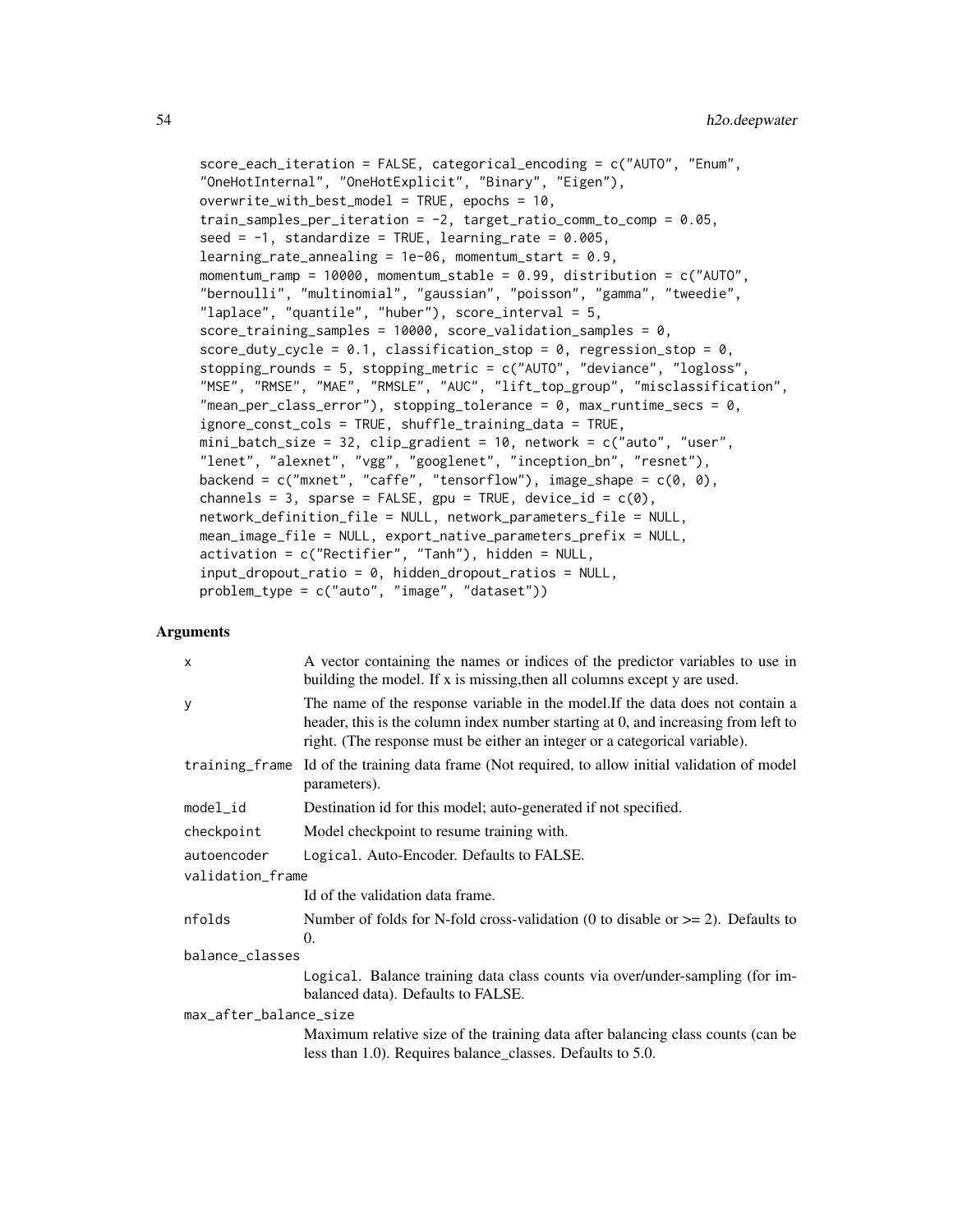class\_sampling\_factors

Desired over/under-sampling ratios per class (in lexicographic order). If not specified, sampling factors will be automatically computed to obtain class balance during training. Requires balance\_classes.

keep\_cross\_validation\_predictions

Logical. Whether to keep the predictions of the cross-validation models. Defaults to FALSE.

keep\_cross\_validation\_fold\_assignment

Logical. Whether to keep the cross-validation fold assignment. Defaults to FALSE.

fold\_assignment

Cross-validation fold assignment scheme, if fold\_column is not specified. The 'Stratified' option will stratify the folds based on the response variable, for classification problems. Must be one of: "AUTO", "Random", "Modulo", "Stratified". Defaults to AUTO.

fold\_column Column with cross-validation fold index assignment per observation.

- offset\_column Offset column. This will be added to the combination of columns before applying the link function.
- weights\_column Column with observation weights. Giving some observation a weight of zero is equivalent to excluding it from the dataset; giving an observation a relative weight of 2 is equivalent to repeating that row twice. Negative weights are not allowed.
- score\_each\_iteration

Logical. Whether to score during each iteration of model training. Defaults to FALSE.

categorical\_encoding

Encoding scheme for categorical features Must be one of: "AUTO", "Enum", "OneHotInternal", "OneHotExplicit", "Binary", "Eigen". Defaults to AUTO.

overwrite\_with\_best\_model

Logical. If enabled, override the final model with the best model found during training. Defaults to TRUE.

epochs How many times the dataset should be iterated (streamed), can be fractional. Defaults to 10.

train\_samples\_per\_iteration

Number of training samples (globally) per MapReduce iteration. Special values are 0: one epoch, -1: all available data (e.g., replicated training data), -2: automatic. Defaults to -2.

target\_ratio\_comm\_to\_comp

Target ratio of communication overhead to computation. Only for multi-node operation and train\_samples\_per\_iteration = -2 (auto-tuning). Defaults to 0.05.

- seed Seed for random numbers (affects certain parts of the algo that are stochastic and those might or might not be enabled by default) Note: only reproducible when running single threaded. Defaults to  $-1$  (time-based random number).
- standardize Logical. If enabled, automatically standardize the data. If disabled, the user must provide properly scaled input data. Defaults to TRUE.
- learning\_rate Learning rate (higher => less stable, lower => slower convergence). Defaults to 0.005.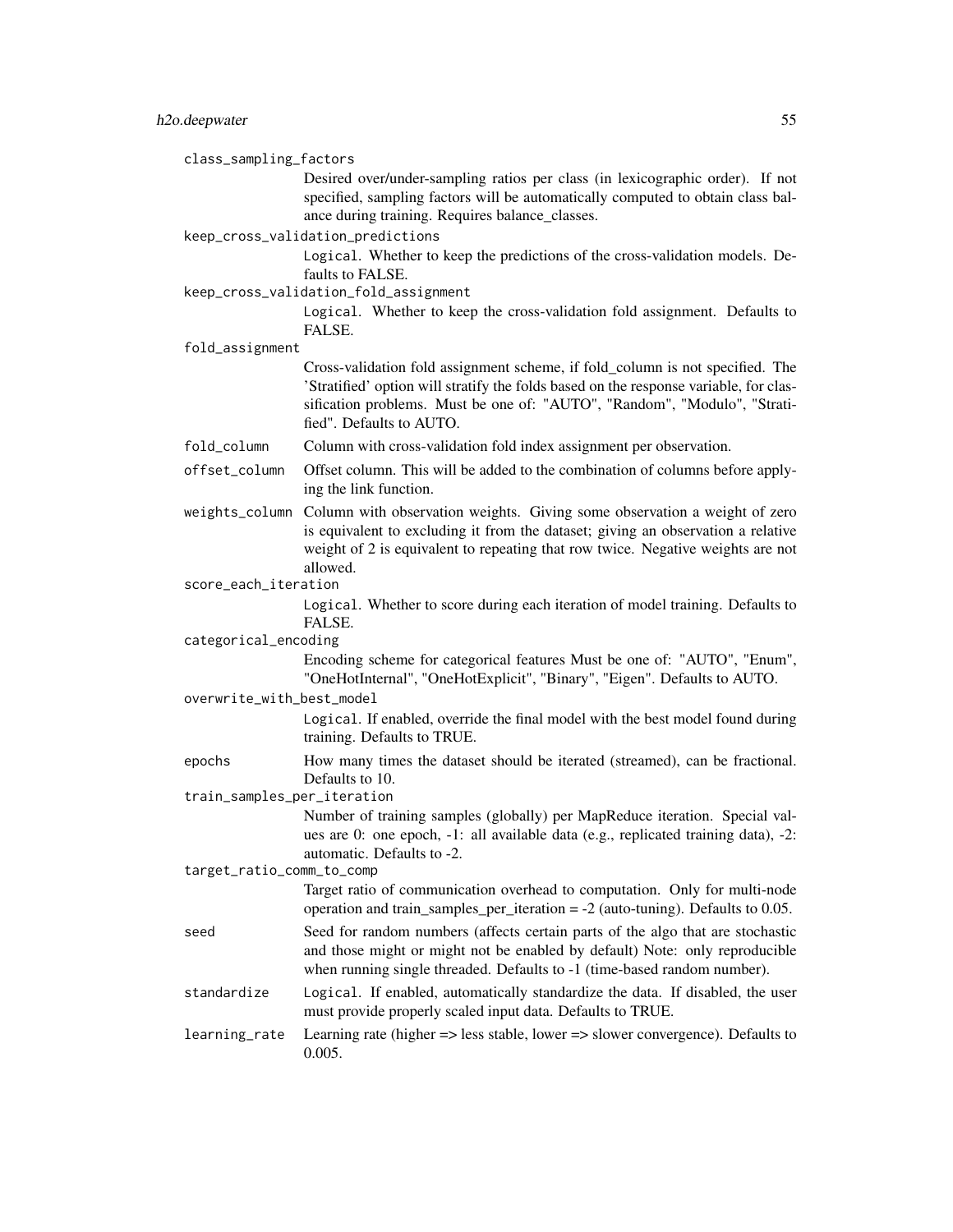| learning_rate_annealing          |                                                                                                                                                                                                                                                                             |  |
|----------------------------------|-----------------------------------------------------------------------------------------------------------------------------------------------------------------------------------------------------------------------------------------------------------------------------|--|
|                                  | Learning rate annealing: rate $/(1 + \text{rate\_annealing} * \text{samples})$ . Defaults to 1e-<br>06.                                                                                                                                                                     |  |
|                                  | momentum_start Initial momentum at the beginning of training (try 0.5). Defaults to 0.9.                                                                                                                                                                                    |  |
| momentum_ramp<br>momentum_stable | Number of training samples for which momentum increases. Defaults to 10000.                                                                                                                                                                                                 |  |
|                                  | Final momentum after the ramp is over (try 0.99). Defaults to 0.99.                                                                                                                                                                                                         |  |
| distribution                     | Distribution function Must be one of: "AUTO", "bernoulli", "multinomial",<br>"gaussian", "poisson", "gamma", "tweedie", "laplace", "quantile", "huber". De-<br>faults to AUTO.                                                                                              |  |
|                                  | score_interval Shortest time interval (in seconds) between model scoring. Defaults to 5.                                                                                                                                                                                    |  |
| score_training_samples           |                                                                                                                                                                                                                                                                             |  |
|                                  | Number of training set samples for scoring (0 for all). Defaults to 10000.                                                                                                                                                                                                  |  |
| score_validation_samples         |                                                                                                                                                                                                                                                                             |  |
|                                  | Number of validation set samples for scoring (0 for all). Defaults to 0.                                                                                                                                                                                                    |  |
| score_duty_cycle                 |                                                                                                                                                                                                                                                                             |  |
|                                  | Maximum duty cycle fraction for scoring (lower: more training, higher: more<br>scoring). Defaults to 0.1.                                                                                                                                                                   |  |
| classification_stop              |                                                                                                                                                                                                                                                                             |  |
|                                  | Stopping criterion for classification error fraction on training data (-1 to disable).<br>Defaults to 0.                                                                                                                                                                    |  |
| regression_stop                  |                                                                                                                                                                                                                                                                             |  |
|                                  | Stopping criterion for regression error (MSE) on training data (-1 to disable).<br>Defaults to 0.                                                                                                                                                                           |  |
| stopping_rounds                  |                                                                                                                                                                                                                                                                             |  |
|                                  | Early stopping based on convergence of stopping_metric. Stop if simple moving<br>average of length k of the stopping_metric does not improve for k:=stopping_rounds<br>scoring events (0 to disable) Defaults to 5.                                                         |  |
| stopping_metric                  |                                                                                                                                                                                                                                                                             |  |
|                                  | Metric to use for early stopping (AUTO: logloss for classification, deviance for<br>regression) Must be one of: "AUTO", "deviance", "logloss", "MSE", "RMSE",<br>"MAE", "RMSLE", "AUC", "lift_top_group", "misclassification", "mean_per_class_error".<br>Defaults to AUTO. |  |
| stopping_tolerance               |                                                                                                                                                                                                                                                                             |  |
|                                  | Relative tolerance for metric-based stopping criterion (stop if relative improve-<br>ment is not at least this much) Defaults to 0.                                                                                                                                         |  |
| max_runtime_secs                 |                                                                                                                                                                                                                                                                             |  |
|                                  | Maximum allowed runtime in seconds for model training. Use 0 to disable.<br>Defaults to 0.                                                                                                                                                                                  |  |
| ignore_const_cols                |                                                                                                                                                                                                                                                                             |  |
|                                  | Logical. Ignore constant columns. Defaults to TRUE.                                                                                                                                                                                                                         |  |
| shuffle_training_data            |                                                                                                                                                                                                                                                                             |  |
|                                  | Logical. Enable global shuffling of training data. Defaults to TRUE.                                                                                                                                                                                                        |  |
| mini_batch_size                  |                                                                                                                                                                                                                                                                             |  |
|                                  | Mini-batch size (smaller leads to better fit, larger can speed up and generalize<br>better). Defaults to 32.                                                                                                                                                                |  |
|                                  |                                                                                                                                                                                                                                                                             |  |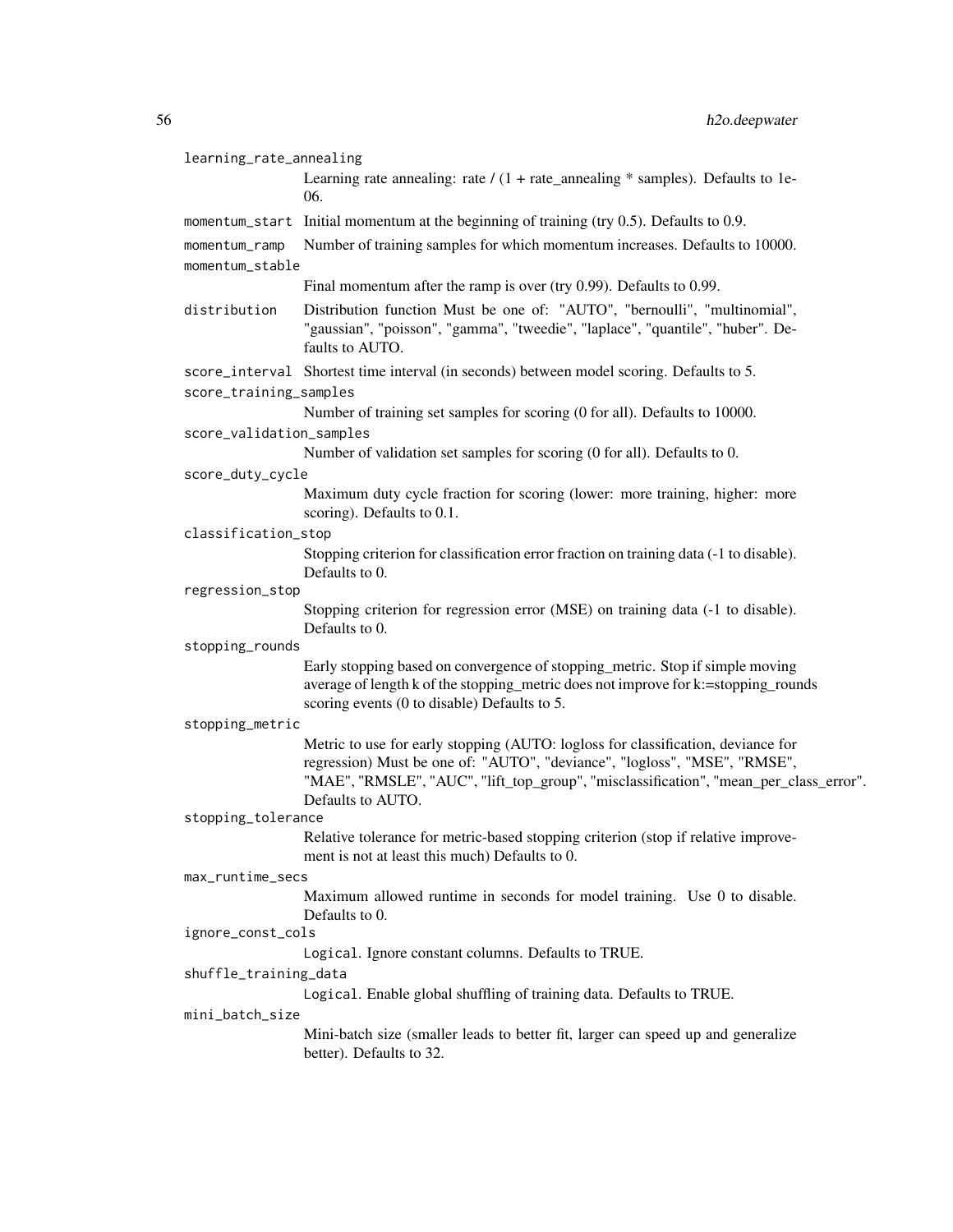| clip_gradient           | Clip gradients once their absolute value is larger than this value. Defaults to 10.                                                                                                                                                                                                                                                                                                                                                                                                             |  |
|-------------------------|-------------------------------------------------------------------------------------------------------------------------------------------------------------------------------------------------------------------------------------------------------------------------------------------------------------------------------------------------------------------------------------------------------------------------------------------------------------------------------------------------|--|
| network                 | Network architecture. Must be one of: "auto", "user", "lenet", "alexnet", "vgg",<br>"googlenet", "inception_bn", "resnet". Defaults to auto.                                                                                                                                                                                                                                                                                                                                                    |  |
| backend                 | Deep Learning Backend. Must be one of: "mxnet", "caffe", "tensorflow". De-<br>faults to mxnet.                                                                                                                                                                                                                                                                                                                                                                                                  |  |
| image_shape             | Width and height of image. Defaults to $[0, 0]$ .                                                                                                                                                                                                                                                                                                                                                                                                                                               |  |
| channels                | Number of (color) channels. Defaults to 3.                                                                                                                                                                                                                                                                                                                                                                                                                                                      |  |
| sparse                  | Logical. Sparse data handling (more efficient for data with lots of 0 values).<br>Defaults to FALSE.                                                                                                                                                                                                                                                                                                                                                                                            |  |
| gpu                     | Logical. Whether to use a GPU (if available). Defaults to TRUE.                                                                                                                                                                                                                                                                                                                                                                                                                                 |  |
| device_id               | Device IDs (which GPUs to use). Defaults to [0].                                                                                                                                                                                                                                                                                                                                                                                                                                                |  |
| network_definition_file | Path of file containing network definition (graph, architecture).                                                                                                                                                                                                                                                                                                                                                                                                                               |  |
| network_parameters_file | Path of file containing network (initial) parameters (weights, biases).                                                                                                                                                                                                                                                                                                                                                                                                                         |  |
| mean_image_file         | Path of file containing the mean image data for data normalization.                                                                                                                                                                                                                                                                                                                                                                                                                             |  |
|                         | export_native_parameters_prefix<br>Path (prefix) where to export the native model parameters after every iteration.                                                                                                                                                                                                                                                                                                                                                                             |  |
| activation              | Activation function. Only used if no user-defined network architecture file is<br>provided, and only for problem_type=dataset. Must be one of: "Rectifier",<br>"Tanh".                                                                                                                                                                                                                                                                                                                          |  |
| hidden                  | Hidden layer sizes (e.g. [200, 200]). Only used if no user-defined network<br>architecture file is provided, and only for problem_type=dataset.                                                                                                                                                                                                                                                                                                                                                 |  |
| input_dropout_ratio     |                                                                                                                                                                                                                                                                                                                                                                                                                                                                                                 |  |
|                         | Input layer dropout ratio (can improve generalization, try 0.1 or 0.2). Defaults<br>to $0$ .                                                                                                                                                                                                                                                                                                                                                                                                    |  |
| hidden_dropout_ratios   | Hidden layer dropout ratios (can improve generalization), specify one value per<br>hidden layer, defaults to 0.5.                                                                                                                                                                                                                                                                                                                                                                               |  |
| problem_type            | Problem type, auto-detected by default. If set to image, the H2OFrame must<br>contain a string column containing the path (URI or URL) to the images in<br>the first column. If set to text, the H2OFrame must contain a string column<br>containing the text in the first column. If set to dataset, Deep Water behaves<br>just like any other H2O Model and builds a model on the provided H2OFrame<br>(non-String columns). Must be one of: "auto", "image", "dataset". Defaults to<br>auto. |  |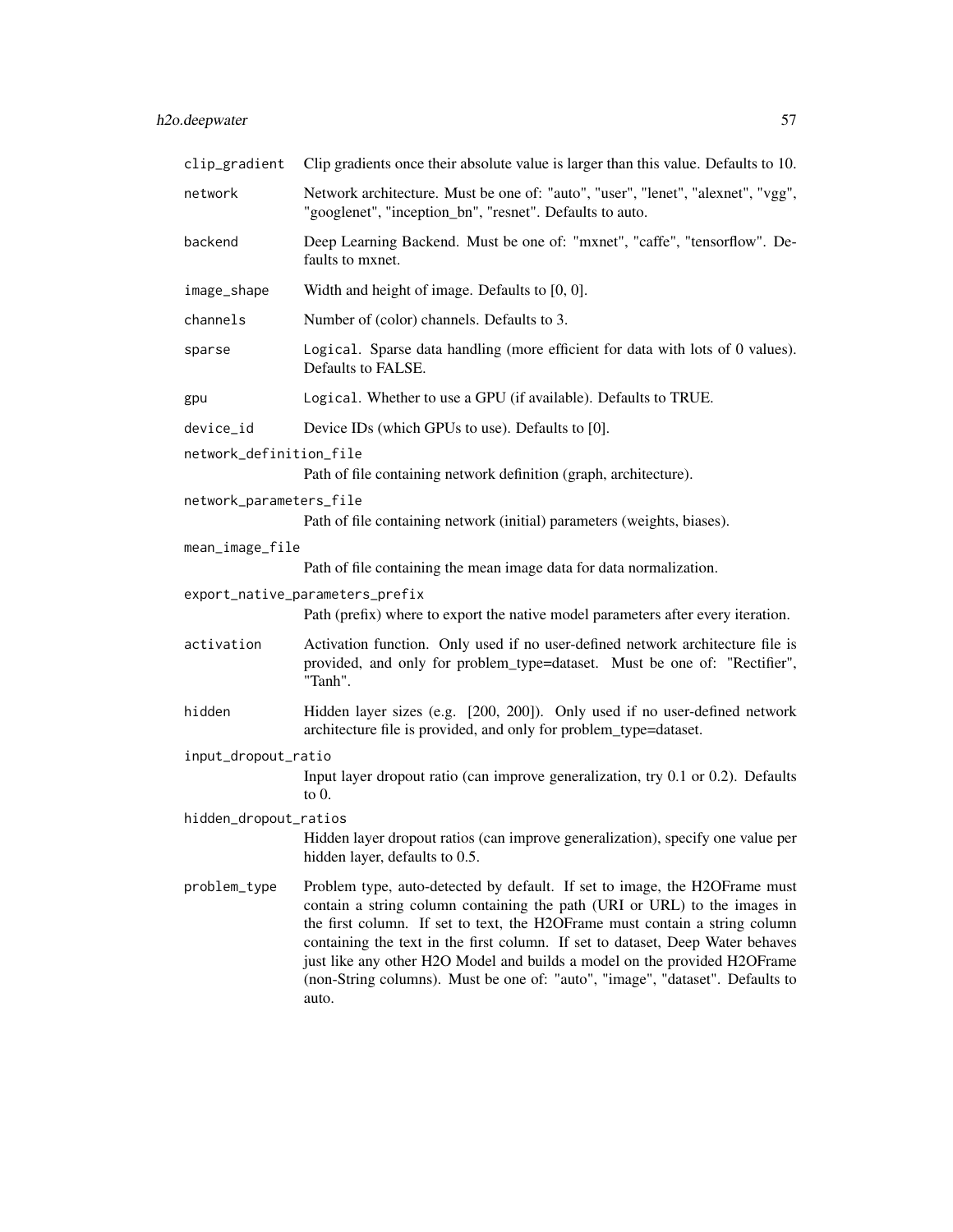h2o.deepwater.available

*Ask the H2O server whether a Deep Water model can be built (depends on availability of native backends) Returns True if a deep water model can be built, or False otherwise.*

### Description

Ask the H2O server whether a Deep Water model can be built (depends on availability of native backends) Returns True if a deep water model can be built, or False otherwise.

#### Usage

```
h2o.deepwater.available(h2oRestApiVersion = .h2o.__REST_API_VERSION)
```
#### Arguments

h2oRestApiVersion

(Optional) Specific version of the REST API to use

| h2o.describe | H2O Description of A Dataset |
|--------------|------------------------------|
|--------------|------------------------------|

#### Description

Reports the "Flow" style summary rollups on an instance of H2OFrame. Includes information about column types, mins/maxs/missing/zero counts/stds/number of levels

#### Usage

h2o.describe(frame)

## Arguments

frame An H2OFrame object.

### Value

A table with the Frame stats.

## Examples

```
library(h2o)
h2o.init()
prosPath = system.file("extdata", "prostate.csv", package="h2o")
prostate.hex = h2o.importFile(path = prosPath)
h2o.describe(prostate.hex)
```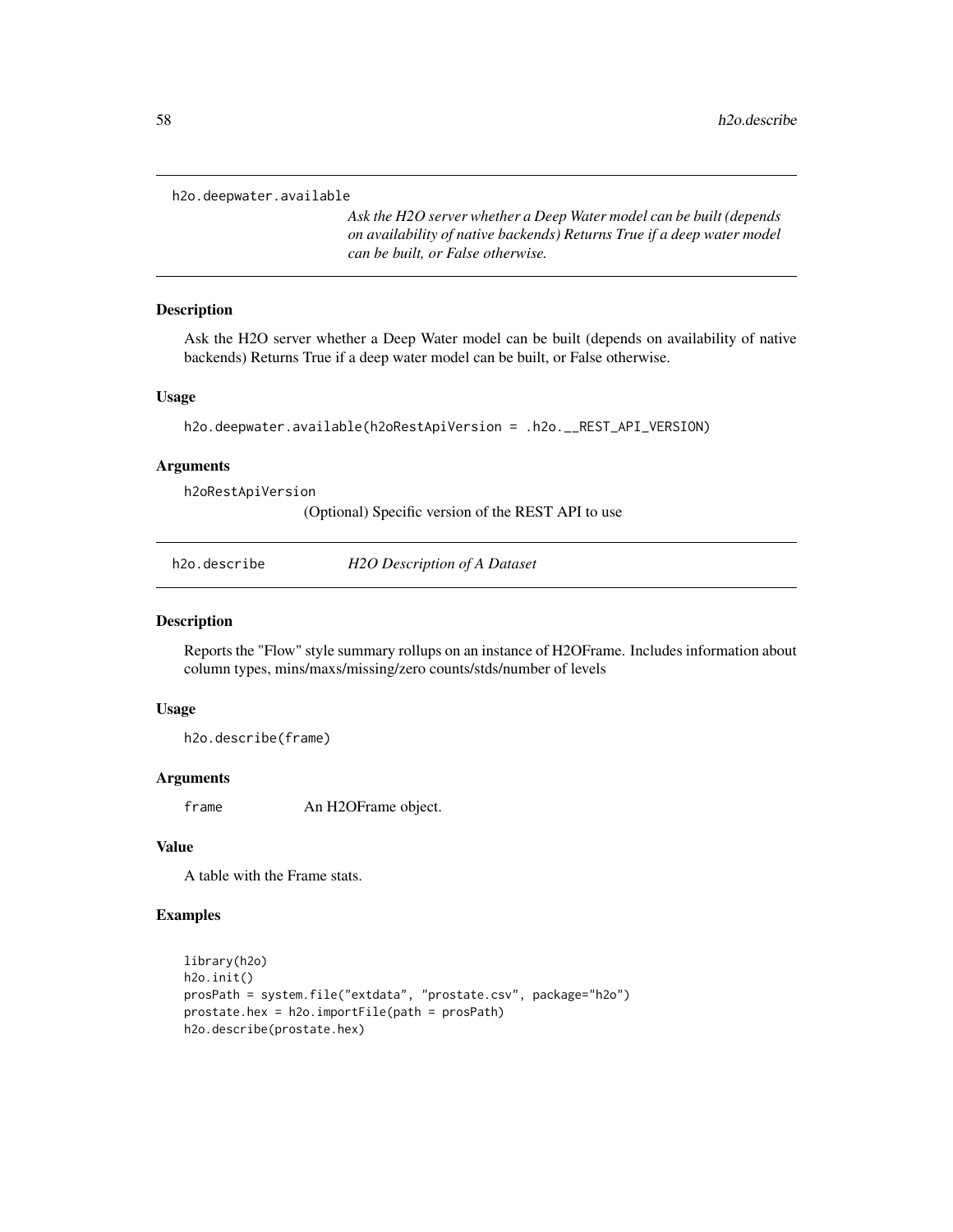Conduct a lag 1 transform on a numeric H2OFrame column

#### Usage

h2o.difflag1(object)

## Arguments

object H2OFrame object

h2o.dim *Returns the number of rows and columns for an H2OFrame object.*

## Description

Returns the number of rows and columns for an H2OFrame object.

#### Usage

h2o.dim(x)

## Arguments

x An H2OFrame object.

## See Also

[dim](#page-0-0) for the base R implementation.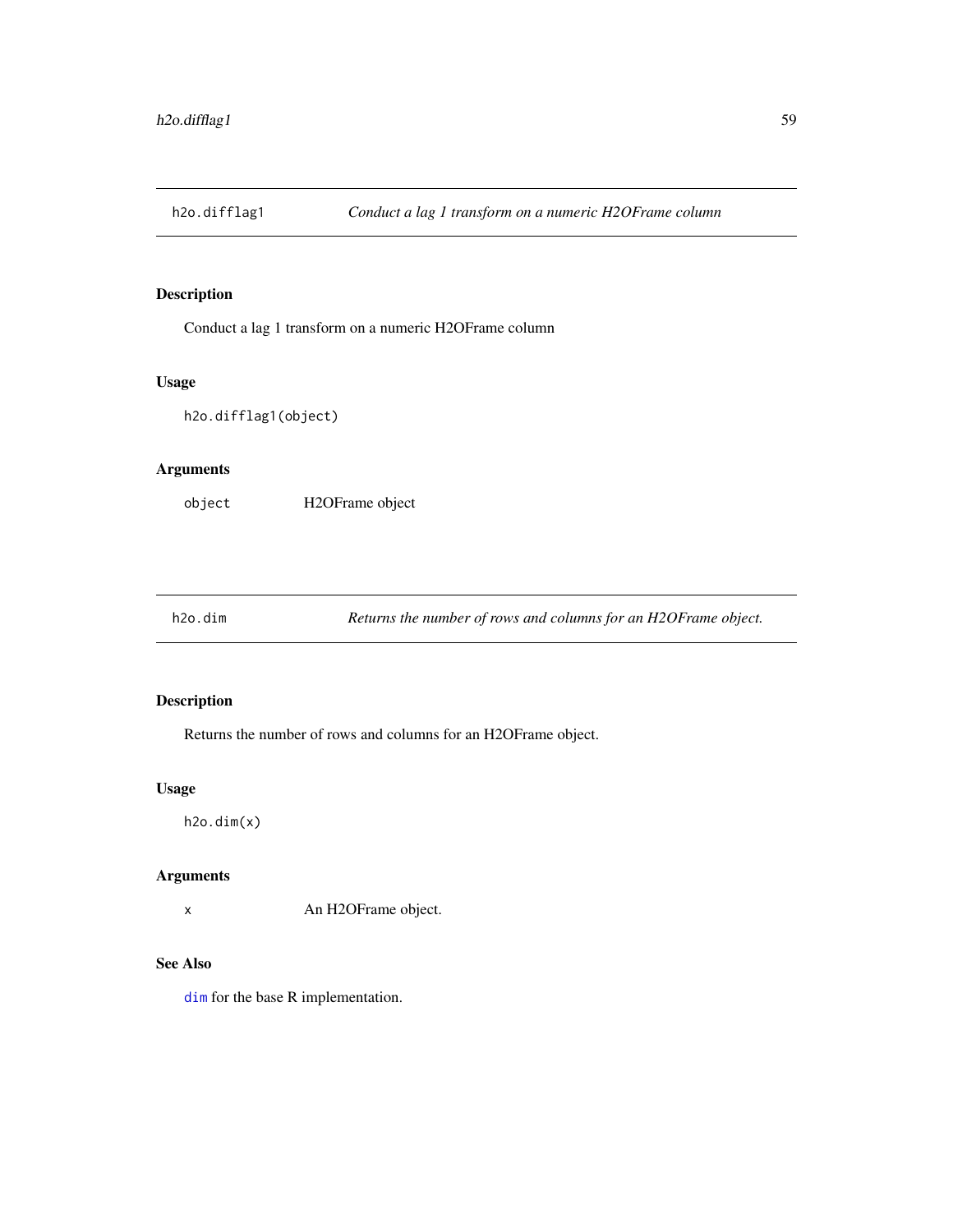Column names of an H2OFrame

#### Usage

h2o.dimnames(x)

## Arguments

x An H2OFrame object.

### See Also

[dimnames](#page-0-0) for the base R implementation.

h2o.downloadAllLogs *Download H2O Log Files to Disk*

## Description

h2o.downloadAllLogs downloads all H2O log files to local disk. Generally used for debugging purposes.

## Usage

```
h2o.downloadAllLogs(dirname = ".", filename = NULL)
```

| dirname  | (Optional) A character string indicating the directory that the log file should be<br>saved in. |
|----------|-------------------------------------------------------------------------------------------------|
| filename | (Optional) A character string indicating the name that the log file should be<br>saved to.      |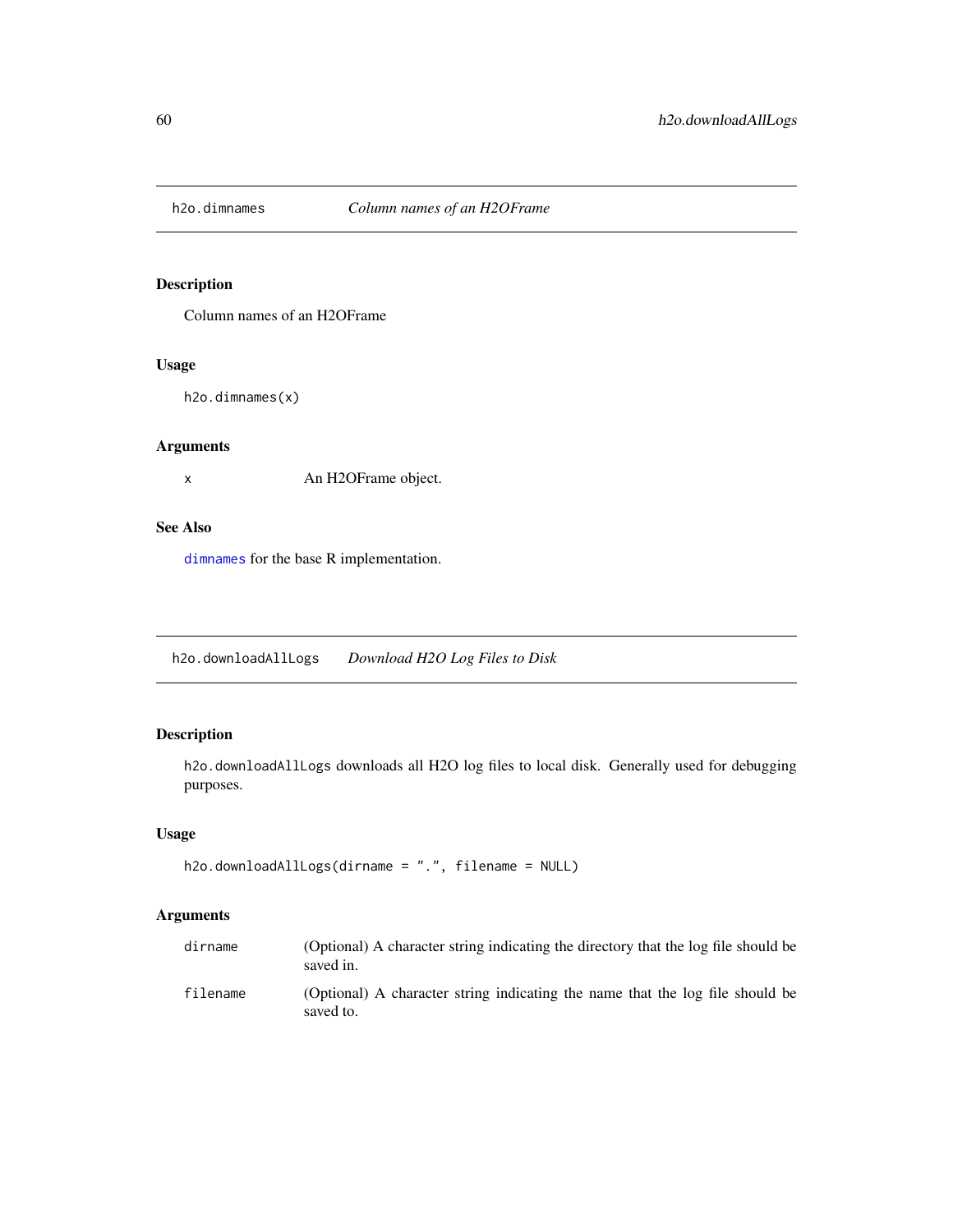h2o.downloadCSV *Download H2O Data to Disk*

#### Description

Download an H2O data set to a CSV file on the local disk

## Usage

```
h2o.downloadCSV(data, filename)
```
### Arguments

| data     | an H2OFrame object to be downloaded.                                         |
|----------|------------------------------------------------------------------------------|
| filename | A string indicating the name that the CSV file should be should be saved to. |

### Warning

Files located on the H2O server may be very large! Make sure you have enough hard drive space to accomodate the entire file.

#### Examples

```
library(h2o)
h2o.init()
irisPath <- system.file("extdata", "iris_wheader.csv", package = "h2o")
iris.hex <- h2o.uploadFile(path = irisPath)
myFile <- paste(getwd(), "my_iris_file.csv", sep = .Platform$file.sep)
h2o.downloadCSV(iris.hex, myFile)
file.info(myFile)
file.remove(myFile)
```
h2o.download\_mojo *Download the model in MOJO format.*

#### Description

Download the model in MOJO format.

### Usage

```
h2o.download_mojo(model, path = getwd(), get_genmodel_jar = FALSE)
```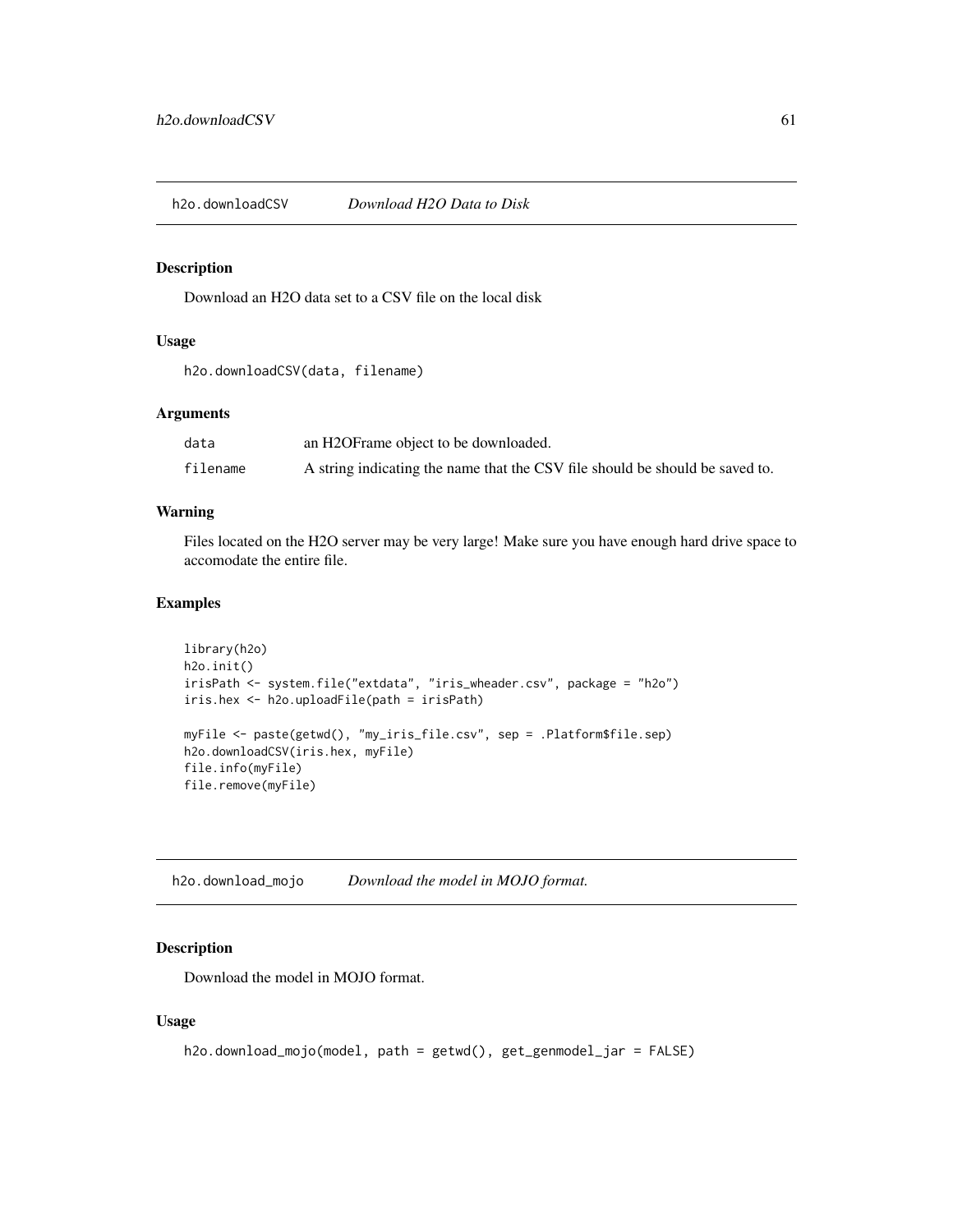## Arguments

| model            | An H2OModel                                                                           |
|------------------|---------------------------------------------------------------------------------------|
| path             | The path where MOJO file should be saved. Saved to current directory by de-<br>fault. |
| get_genmodel_jar |                                                                                       |
|                  | If TRUE, then also download h2o-genmodel.jar and store it in folder "path".           |

#### Value

Name of the MOJO file written to the path.

#### Examples

```
library(h2o)
h <- h2o.init(nthreads=-1)
fr < - as.h2o(iris)
my_model <- h2o.gbm(x=1:4, y=5, training_frame=fr)
h2o.download_mojo(my_model) # save to the current working directory
```

| h2o.download_pojo | Download the Scoring POJO (Plain Old Java Object) of an H2O |  |  |  |  |  |
|-------------------|-------------------------------------------------------------|--|--|--|--|--|
|                   | Model                                                       |  |  |  |  |  |

## Description

Download the Scoring POJO (Plain Old Java Object) of an H2O Model

#### Usage

```
h2o.download_pojo(model, path = NULL, getjar = NULL, get_jar = TRUE)
```
## Arguments

| model   | An H2OModel                                                                                                                                               |
|---------|-----------------------------------------------------------------------------------------------------------------------------------------------------------|
| path    | The path to the directory to store the POJO (no trailing slash). If NULL, then<br>print to to console. The file name will be a compilable java file name. |
| getjar  | (DEPRECATED) Whether to also download the h2o-genmodel.jar file needed<br>to compile the POJO. This argument is now called 'get jar'.                     |
| get_jar | Whether to also download the h2o-genmodel.jar file needed to compile the POJO                                                                             |

## Value

If path is NULL, then pretty print the POJO to the console. Otherwise save it to the specified directory and return POJO file name.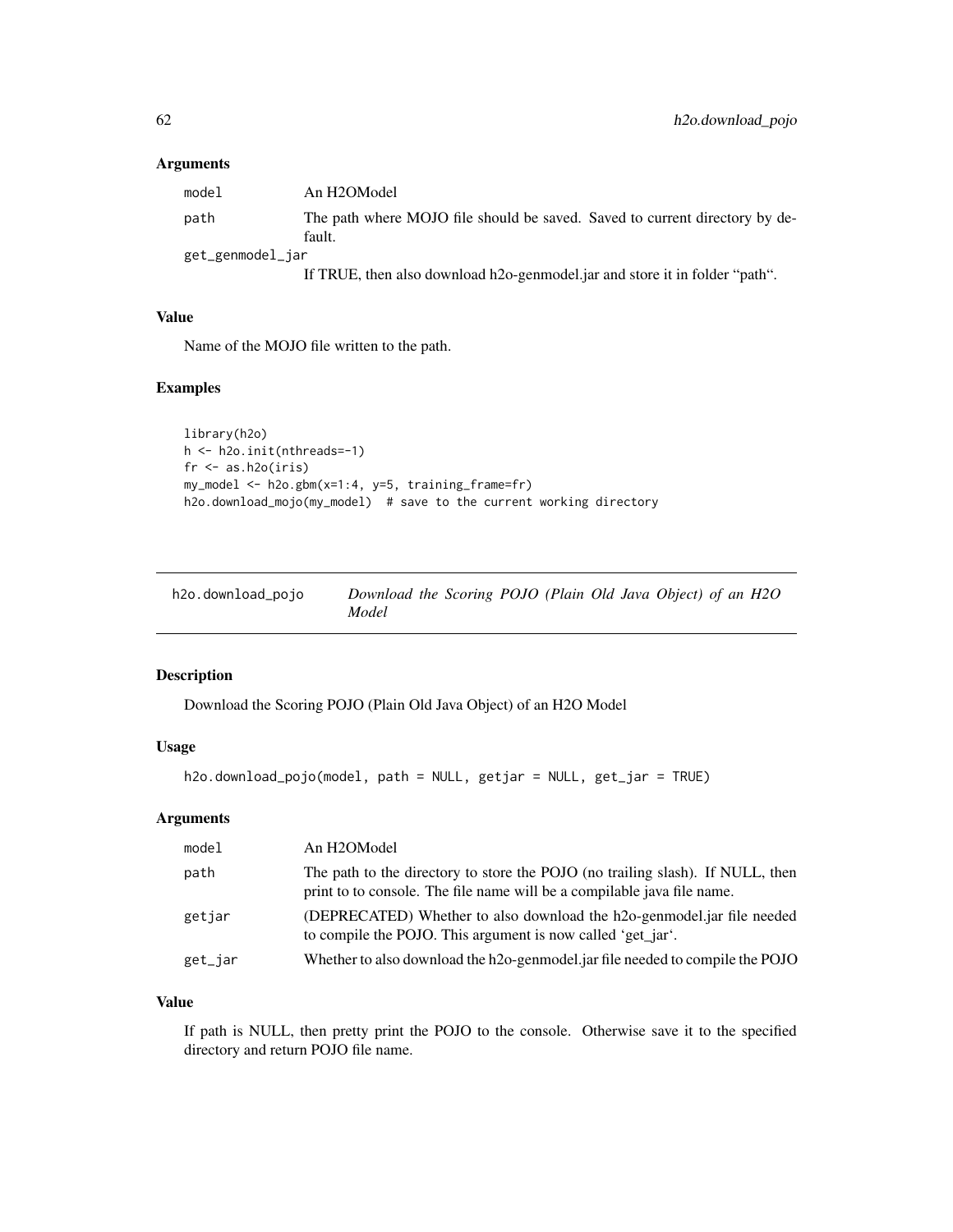## h2o.entropy 63

## Examples

```
library(h2o)
h <- h2o.init(nthreads=-1)
fr < - as.h2o(iris)
my_model <- h2o.gbm(x=1:4, y=5, training_frame=fr)
h2o.download_pojo(my_model) # print the model to screen
# h2o.download_pojo(my_model, getwd()) # save the POJO and jar file to the current working
# directory, NOT RUN
# h2o.download_pojo(my_model, getwd(), get_jar = FALSE ) # save only the POJO to the current
# working directory, NOT RUN
h2o.download_pojo(my_model, getwd()) # save to the current working directory
```
h2o.entropy *Shannon entropy*

### Description

Return the Shannon entropy of a string column. If the string is empty, the entropy is 0.

#### Usage

h2o.entropy(x)

## Arguments

x The column on which to calculate the entropy.

h2o.exp *Compute the exponential function of x*

#### Description

Compute the exponential function of x

#### Usage

 $h2o.exp(x)$ 

## Arguments

x An H2OFrame object.

#### See Also

[exp](#page-0-0) for the base R implementation.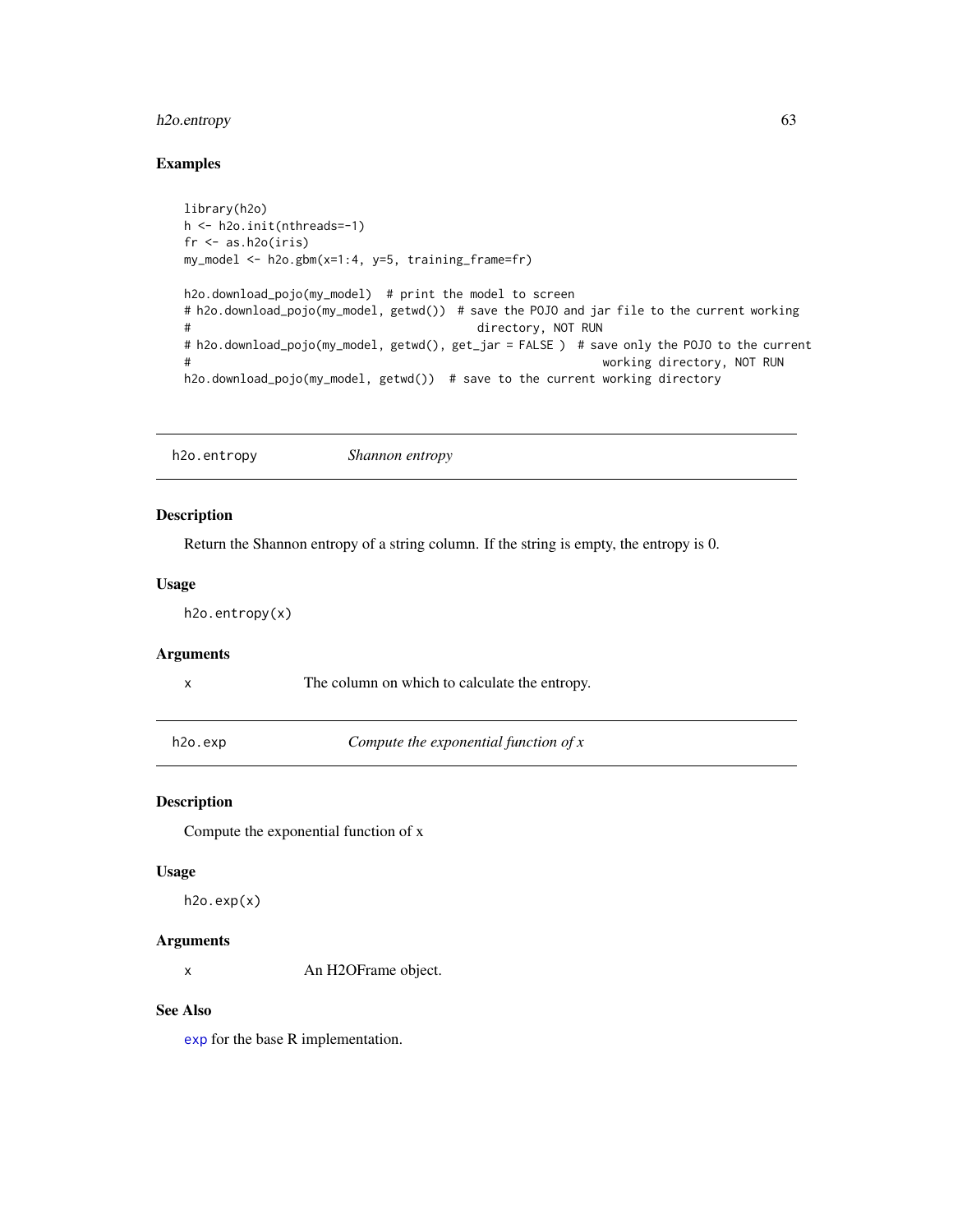Exports an H2OFrame (which can be either VA or FV) to a file. This file may be on the H2O instace's local filesystem, or to HDFS (preface the path with hdfs://) or to S3N (preface the path with s3n://).

#### Usage

```
h2o.exportFile(data, path, force = FALSE, parts = 1)
```
#### Arguments

| data  | An H2OFrame object.                                                                                                                                                                                                                                                                                                                                                                                                                                                                                                |
|-------|--------------------------------------------------------------------------------------------------------------------------------------------------------------------------------------------------------------------------------------------------------------------------------------------------------------------------------------------------------------------------------------------------------------------------------------------------------------------------------------------------------------------|
| path  | The path to write the file to. Must include the directory and also filename if<br>exporting to a single file. May be prefaced with hdfs:// or s3n://. Each row of<br>data appears as line of the file.                                                                                                                                                                                                                                                                                                             |
| force | logical, indicates how to deal with files that already exist.                                                                                                                                                                                                                                                                                                                                                                                                                                                      |
| parts | integer, number of part files to export to. Default is to write to a single file.<br>Large data can be exported to multiple 'part' files, where each part file contains<br>subset of the data. User can specify the maximum number of part files or use<br>value -1 to indicate that H2O should itself determine the optimal number of files.<br>Parameter path will be considered to be a path to a directory if export to multiple<br>part files is desired. Part files conform to naming scheme 'part-m-?????'. |

#### Details

In the case of existing files force = TRUE will overwrite the file. Otherwise, the operation will fail.

#### Examples

```
## Not run:
library(h2o)
h2o.init()
irisPath <- system.file("extdata", "iris.csv", package = "h2o")
iris.hex <- h2o.uploadFile(path = irisPath)
# These aren't real paths
# h2o.exportFile(iris.hex, path = "/path/on/h2o/server/filesystem/iris.csv")
# h2o.exportFile(iris.hex, path = "hdfs://path/in/hdfs/iris.csv")
# h2o.exportFile(iris.hex, path = "s3n://path/in/s3/iris.csv")
```

```
## End(Not run)
```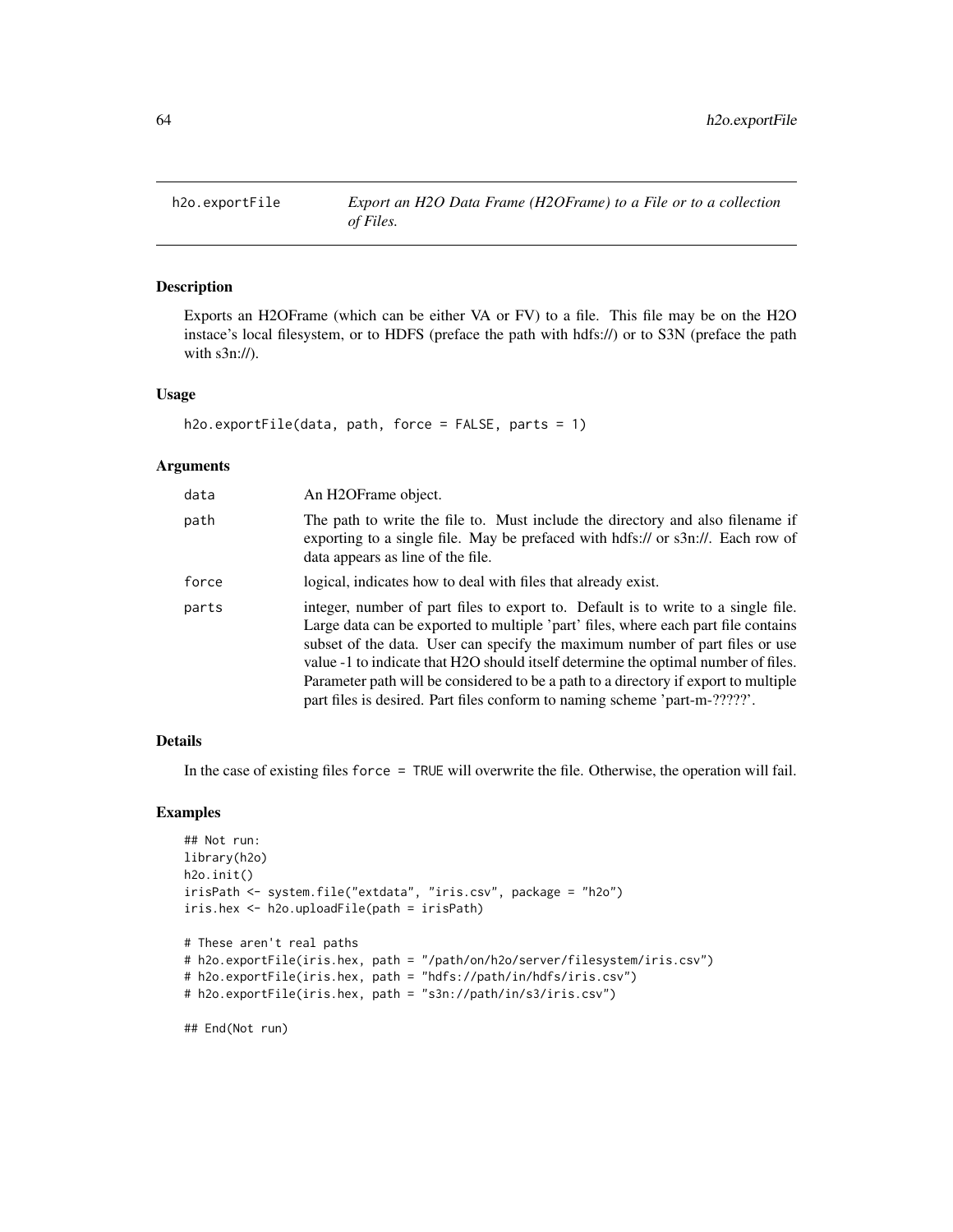h2o.exportHDFS *Export a Model to HDFS*

## Description

Exports an [H2OModel](#page-188-0) to HDFS.

## Usage

```
h2o.exportHDFS(object, path, force = FALSE)
```
## Arguments

| object | an H <sub>2</sub> OM odel class object.                                  |
|--------|--------------------------------------------------------------------------|
| path   | The path to write the model to. Must include the driectory and filename. |
| force  | logical, indicates how to deal with files that already exist.            |

h2o.filterNACols *Filter NA Columns*

# Description

Filter NA Columns

## Usage

h2o.filterNACols(data, frac = 0.2)

| data | A dataset to filter on.                                                                    |
|------|--------------------------------------------------------------------------------------------|
| frac | The threshold of NAs to allow per column (columns $\geq$ this threshold are fil-<br>tered) |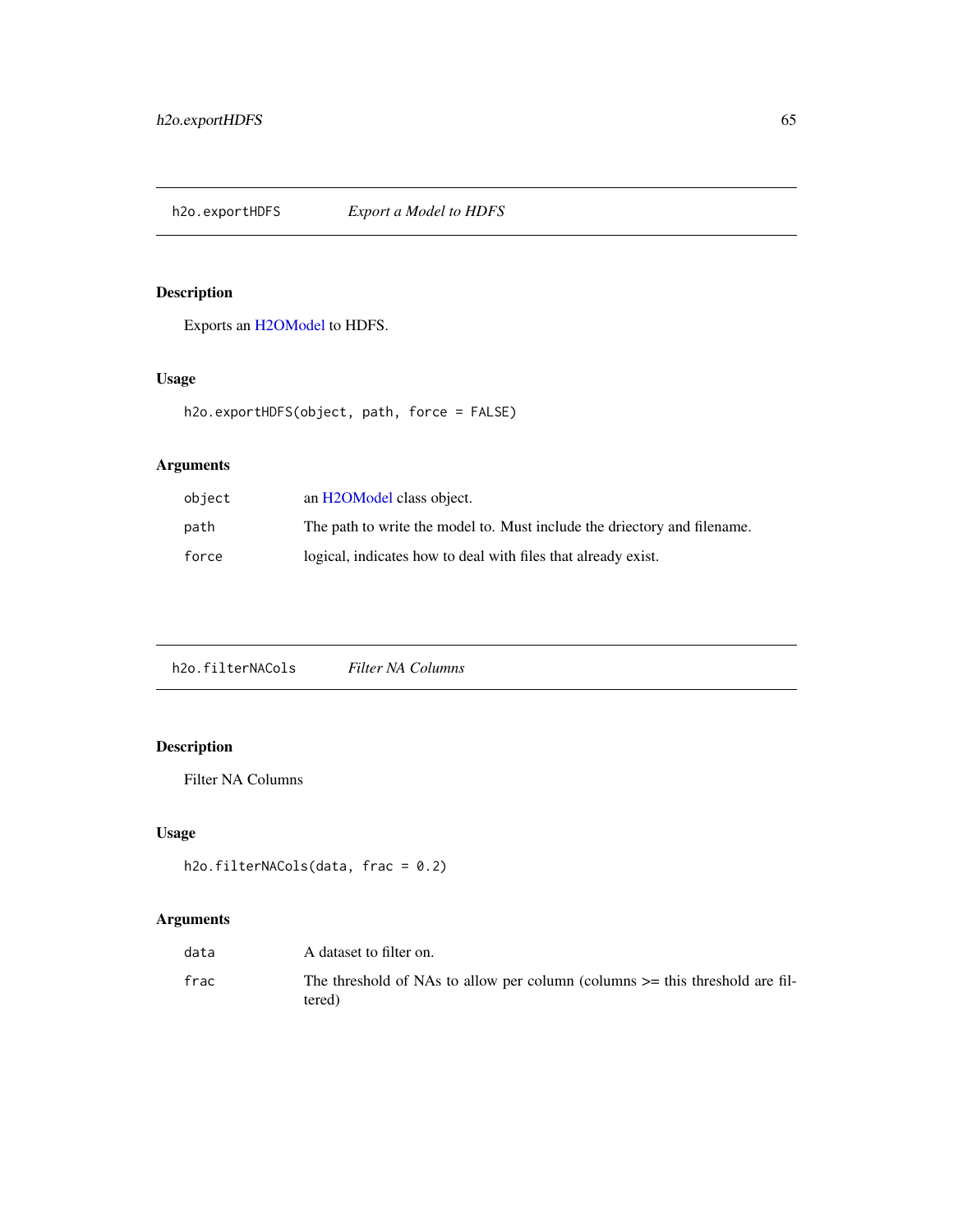h2o.findSynonyms *Find synonyms using a word2vec model.*

## Description

Find synonyms using a word2vec model.

## Usage

h2o.findSynonyms(word2vec, word, count = 20)

## Arguments

| word2vec | A word2vec model.                          |
|----------|--------------------------------------------|
| word     | A single word to find synonyms for.        |
| count    | The top 'count' synonyms will be returned. |

```
h2o.find_row_by_threshold
                          Find the threshold, give the max metric. No duplicate thresholds al-
                          lowed
```
## Description

Find the threshold, give the max metric. No duplicate thresholds allowed

## Usage

```
h2o.find_row_by_threshold(object, threshold)
```

| object    | H <sub>2</sub> OB <sub>inomial</sub> Metrics |
|-----------|----------------------------------------------|
| threshold | number between 0 and 1                       |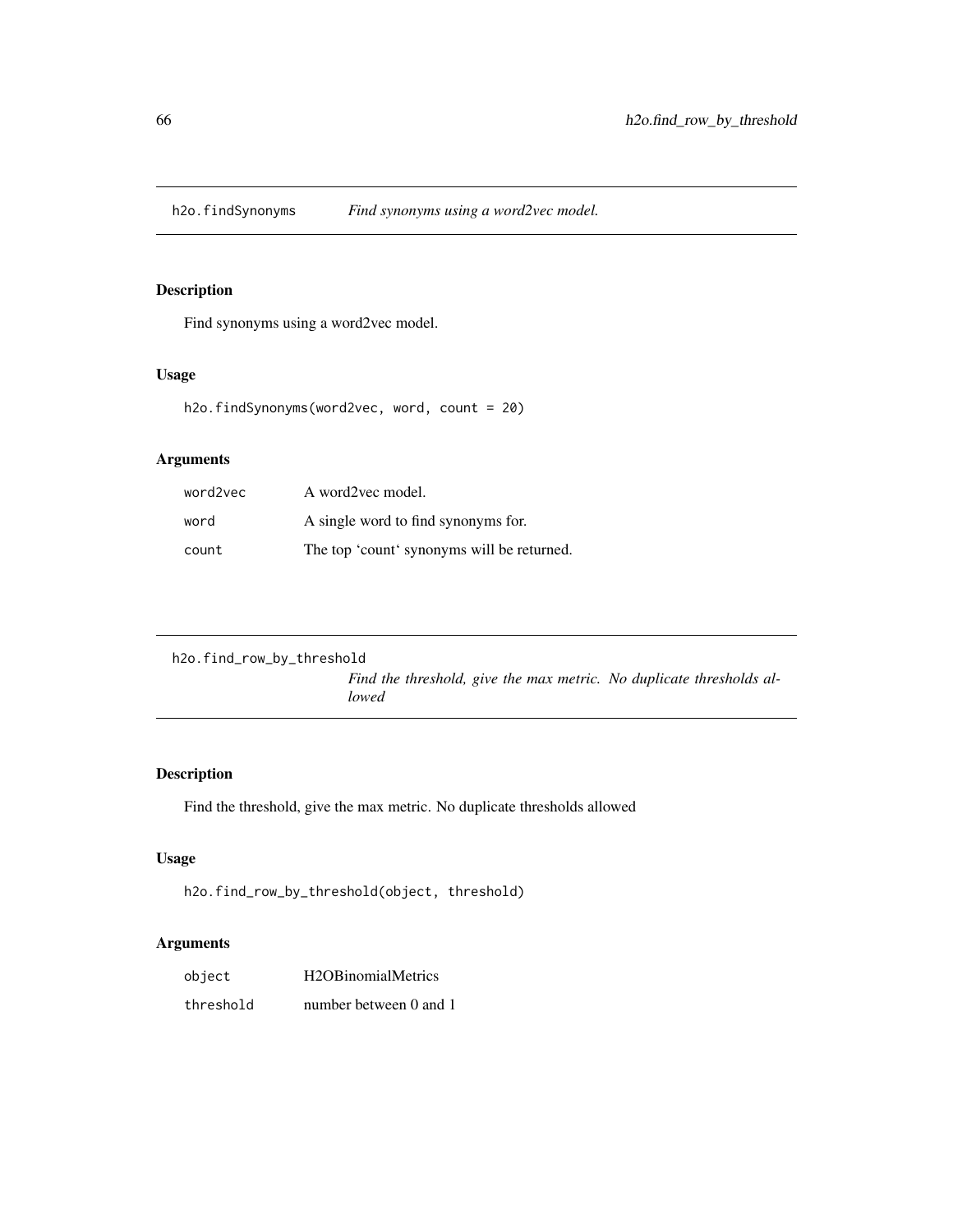h2o.find\_threshold\_by\_max\_metric *Find the threshold, give the max metric*

## Description

Find the threshold, give the max metric

#### Usage

h2o.find\_threshold\_by\_max\_metric(object, metric)

#### Arguments

| object | H <sub>2</sub> OB <sub>inomial</sub> Metrics |
|--------|----------------------------------------------|
| metric | "F1," for example                            |

| h2o.floor | floor takes a single numeric argument x and returns a numeric vec-     |
|-----------|------------------------------------------------------------------------|
|           | tor containing the largest integers not greater than the corresponding |
|           | elements of x.                                                         |

## Description

floor takes a single numeric argument x and returns a numeric vector containing the largest integers not greater than the corresponding elements of x.

#### Usage

h2o.floor(x)

### Arguments

x An H2OFrame object.

### See Also

[floor](#page-0-0) for the base R implementation.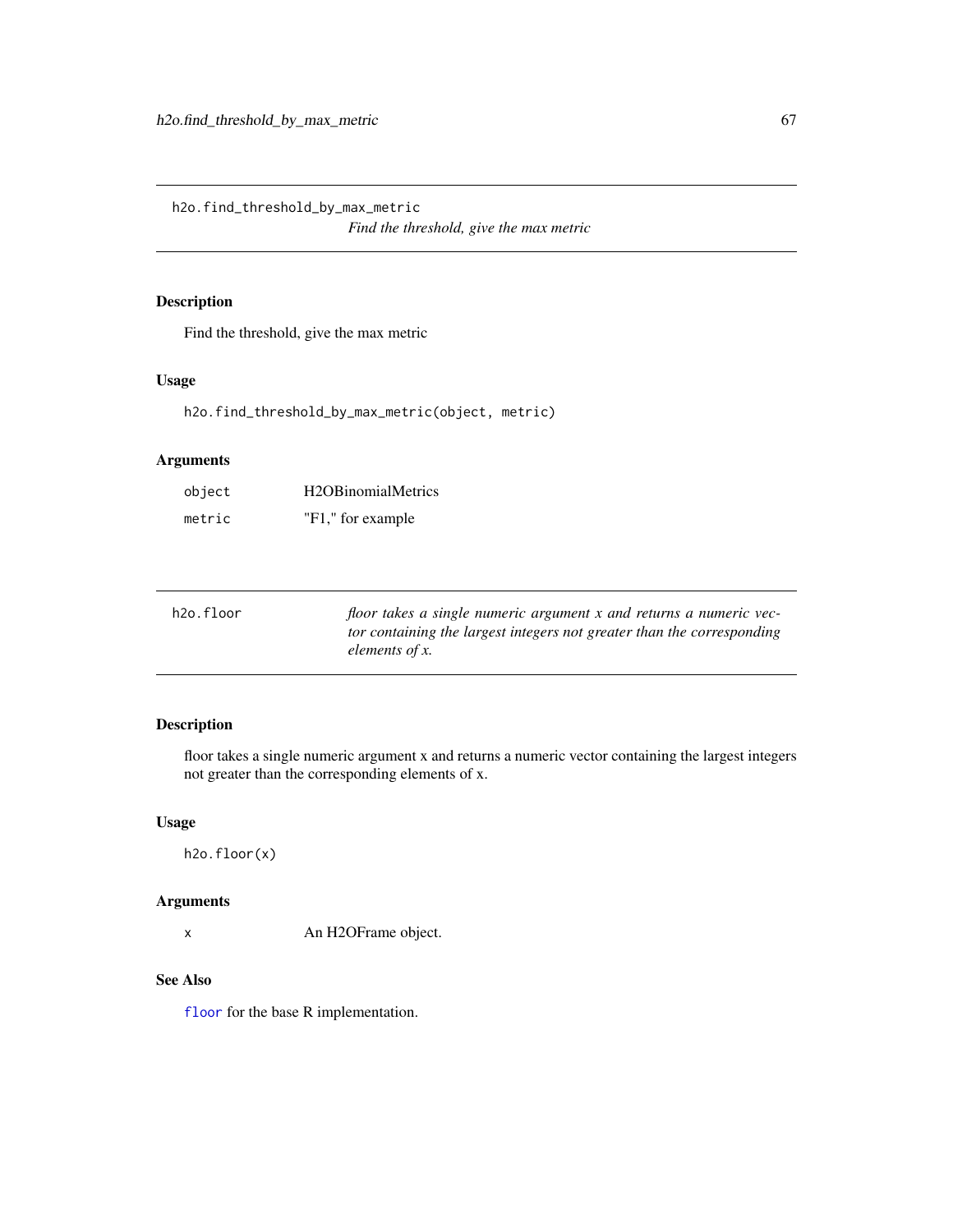Retrieve either a single or many Gains/Lift tables from H2O objects.

#### Usage

```
h2o.gainsLift(object, ...)
## S4 method for signature 'H2OModel'
h2o.gainsLift(object, newdata, valid = FALSE,
 xval = FALSE, ...)## S4 method for signature 'H2OModelMetrics'
```
h2o.gainsLift(object)

## Arguments

| object   | Either an H2OModel object or an H2OModelMetrics object.                     |
|----------|-----------------------------------------------------------------------------|
| newdata  | An H2OFrame object that can be scored on. Requires a valid response column. |
| valid    | Retrieve the validation metric.                                             |
| xval     | Retrieve the cross-validation metric.                                       |
| $\cdots$ | further arguments to be passed to/from this method.                         |

## Details

The [H2OModelMetrics](#page-189-0) version of this function will only take [H2OBinomialMetrics](#page-189-1) objects.

#### Value

Calling this function on [H2OModel](#page-188-0) objects returns a Gains/Lift table corresponding to the [predict](#page-0-0) function.

#### See Also

[predict](#page-0-0) for generating prediction frames, [h2o.performance](#page-136-0) for creating [H2OModelMetrics.](#page-189-0)

## Examples

```
library(h2o)
h2o.init()
prosPath <- system.file("extdata", "prostate.csv", package="h2o")
hex <- h2o.uploadFile(prosPath)
hex[, 2] \leftarrow as.factor(hex[, 2])
```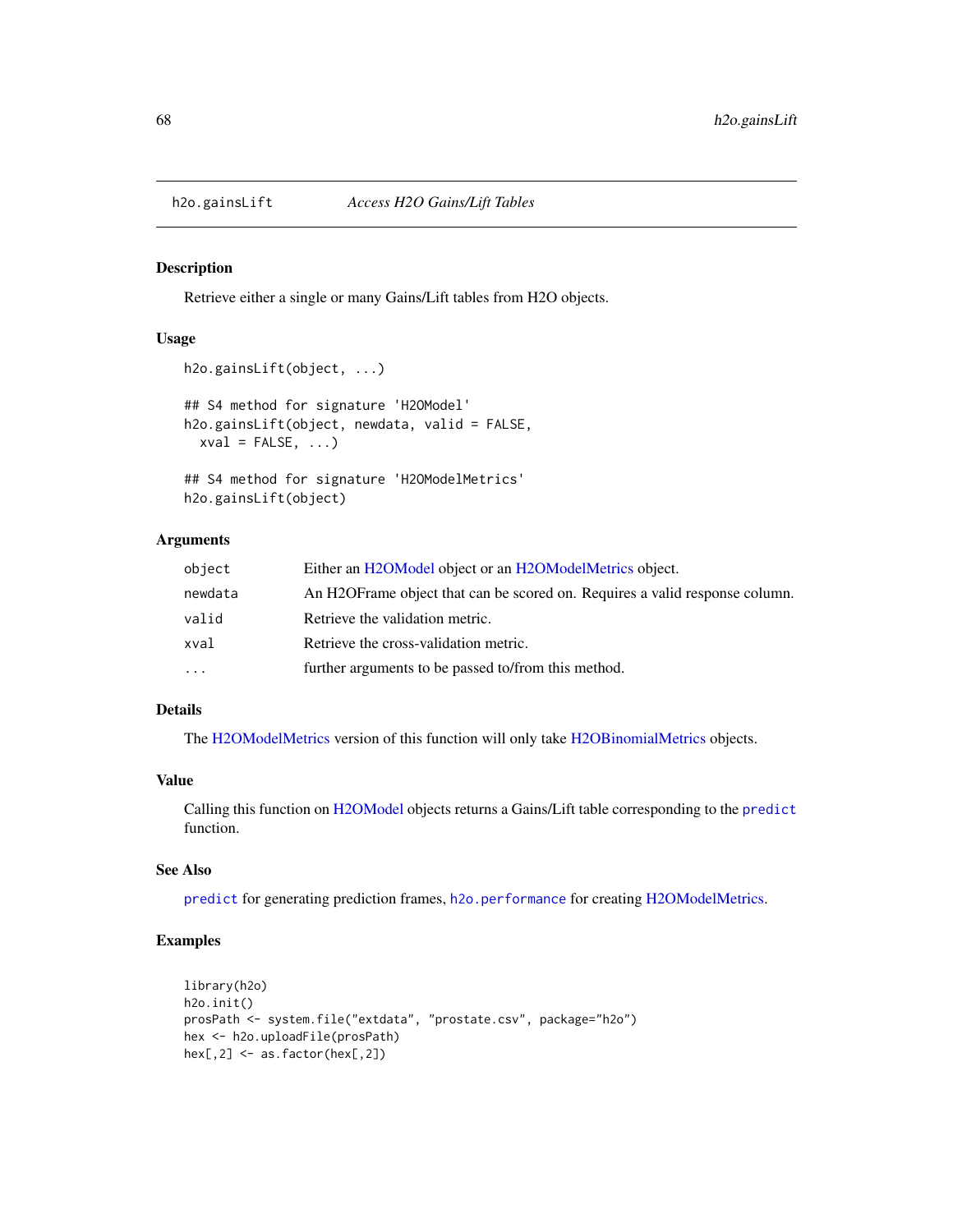#### h2o.gbm 69

```
model \leq h2o.gbm(x = 3:9, y = 2, distribution = "bernoulli",
                training_frame = hex, validation_frame = hex, nfolds=3)
h2o.gainsLift(model) ## extract training metrics
h2o.gainsLift(model, valid=TRUE) ## extract validation metrics (here: the same)
h2o.gainsLift(model, xval =TRUE) ## extract cross-validation metrics
h2o.gainsLift(model, newdata=hex) ## score on new data (here: the same)
# Generating a ModelMetrics object
perf <- h2o.performance(model, hex)
h2o.gainsLift(perf) ## extract from existing metrics object
```
h2o.gbm *Builds gradient boosted classification trees and gradient boosted regression trees on a parsed data set.*

#### **Description**

The default distribution function will guess the model type based on the response column type. In order to run properly, the response column must be an numeric for "gaussian" or an enum for "bernoulli" or "multinomial".

#### Usage

```
h2o.gbm(x, y, training_frame, model_id = NULL, validation_frame = NULL,
  nfolds = 0, keep_cross_validation_predictions = FALSE,
  keep_cross_validation_fold_assignment = FALSE,
  score_each_iteration = FALSE, score_tree_interval = 0,
  fold_assignment = c("AUTO", "Random", "Modulo", "Stratified"),
  fold_column = NULL, ignore_const_cols = TRUE, offset_column = NULL,
  weights_column = NULL, balance_classes = FALSE,
  class_sampling_factors = NULL, max_after_balance_size = 5,
  max\_hit\_ratio\_k = 0, ntrees = 50, max_{def}th = 5, min_{cross} = 10,
  nbins = 20, nbins\_top\_level = 1024, nbins\_cats = 1024,
  r2_stopping = Inf, stopping_rounds = 0, stopping_metric = c("AUTO","deviance", "logloss", "MSE", "RMSE", "MAE", "RMSLE", "AUC", "lift_top_group",
  "misclassification", "mean_per_class_error"), stopping_tolerance = 0.001,
  max_runtime_secs = 0, seed = -1, build_tree_one_node = FALSE,
  learn_rate = 0.1, learn_rate_annealing = 1, distribution = c("AUTO",
  "bernoulli", "multinomial", "gaussian", "poisson", "gamma", "tweedie",
  "laplace", "quantile", "huber"), quantile_alpha = 0.5,
  tweedie_power = 1.5, huber_alpha = 0.9, checkpoint = NULL,
  sample_rate = 1, sample_rate_per_class = NULL, col_sample_rate = 1,
  col_sample_rate_change_per_level = 1, col_sample_rate_per_tree = 1,
  min_split_improvement = 1e-05, histogram_type = c("AUTO",
  "UniformAdaptive", "Random", "QuantilesGlobal", "RoundRobin"),
  max\_abs\_leafnode\_pred = Inf, pred\_noise\_bandwidth = 0,
  categorical_encoding = c("AUTO", "Enum", "OneHotInternal", "OneHotExplicit",
  "Binary", "Eigen"))
```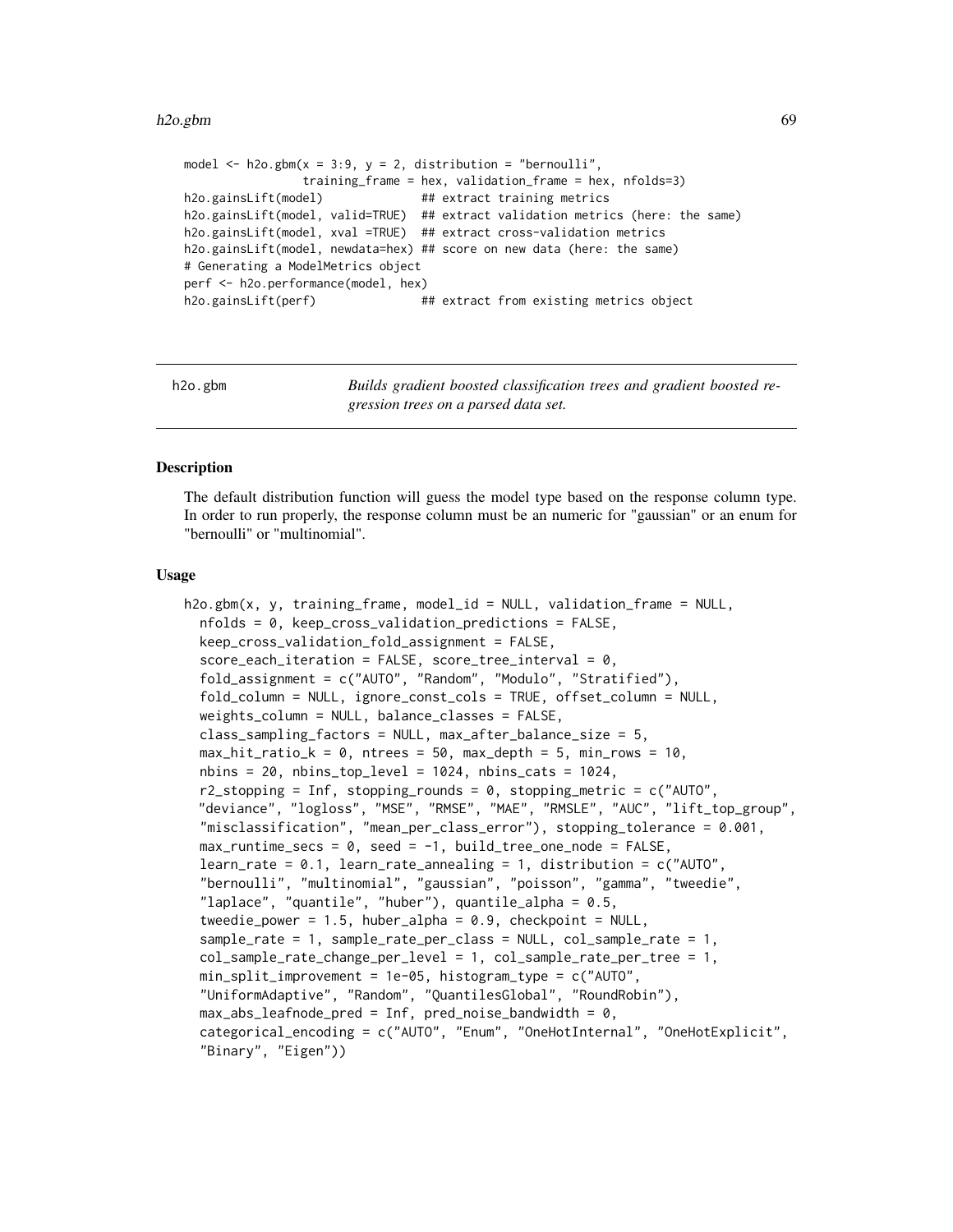| X                      | A vector containing the names or indices of the predictor variables to use in<br>building the model. If x is missing, then all columns except y are used.                                                                                                                       |  |  |  |
|------------------------|---------------------------------------------------------------------------------------------------------------------------------------------------------------------------------------------------------------------------------------------------------------------------------|--|--|--|
| У                      | The name of the response variable in the model. If the data does not contain a<br>header, this is the column index number starting at 0, and increasing from left to<br>right. (The response must be either an integer or a categorical variable).                              |  |  |  |
| training_frame         | Id of the training data frame (Not required, to allow initial validation of model<br>parameters).                                                                                                                                                                               |  |  |  |
| model_id               | Destination id for this model; auto-generated if not specified.                                                                                                                                                                                                                 |  |  |  |
| validation_frame       |                                                                                                                                                                                                                                                                                 |  |  |  |
|                        | Id of the validation data frame.                                                                                                                                                                                                                                                |  |  |  |
| nfolds                 | Number of folds for N-fold cross-validation (0 to disable or $\geq$ = 2). Defaults to<br>$\Omega$ .                                                                                                                                                                             |  |  |  |
|                        | keep_cross_validation_predictions                                                                                                                                                                                                                                               |  |  |  |
|                        | Logical. Whether to keep the predictions of the cross-validation models. De-<br>faults to FALSE.                                                                                                                                                                                |  |  |  |
|                        | keep_cross_validation_fold_assignment                                                                                                                                                                                                                                           |  |  |  |
|                        | Logical. Whether to keep the cross-validation fold assignment. Defaults to<br>FALSE.                                                                                                                                                                                            |  |  |  |
| score_each_iteration   |                                                                                                                                                                                                                                                                                 |  |  |  |
|                        | Logical. Whether to score during each iteration of model training. Defaults to<br>FALSE.                                                                                                                                                                                        |  |  |  |
| score_tree_interval    |                                                                                                                                                                                                                                                                                 |  |  |  |
|                        | Score the model after every so many trees. Disabled if set to 0. Defaults to 0.                                                                                                                                                                                                 |  |  |  |
| fold_assignment        | Cross-validation fold assignment scheme, if fold_column is not specified. The<br>'Stratified' option will stratify the folds based on the response variable, for clas-<br>sification problems. Must be one of: "AUTO", "Random", "Modulo", "Strati-<br>fied". Defaults to AUTO. |  |  |  |
| fold_column            | Column with cross-validation fold index assignment per observation.                                                                                                                                                                                                             |  |  |  |
| ignore_const_cols      |                                                                                                                                                                                                                                                                                 |  |  |  |
|                        | Logical. Ignore constant columns. Defaults to TRUE.                                                                                                                                                                                                                             |  |  |  |
| offset_column          | Offset column. This will be added to the combination of columns before apply-<br>ing the link function.                                                                                                                                                                         |  |  |  |
|                        | weights_column Column with observation weights. Giving some observation a weight of zero<br>is equivalent to excluding it from the dataset; giving an observation a relative<br>weight of 2 is equivalent to repeating that row twice. Negative weights are not<br>allowed.     |  |  |  |
| balance_classes        |                                                                                                                                                                                                                                                                                 |  |  |  |
|                        | Logical. Balance training data class counts via over/under-sampling (for im-<br>balanced data). Defaults to FALSE.                                                                                                                                                              |  |  |  |
| class_sampling_factors |                                                                                                                                                                                                                                                                                 |  |  |  |
|                        | Desired over/under-sampling ratios per class (in lexicographic order). If not<br>specified, sampling factors will be automatically computed to obtain class bal-<br>ance during training. Requires balance_classes.                                                             |  |  |  |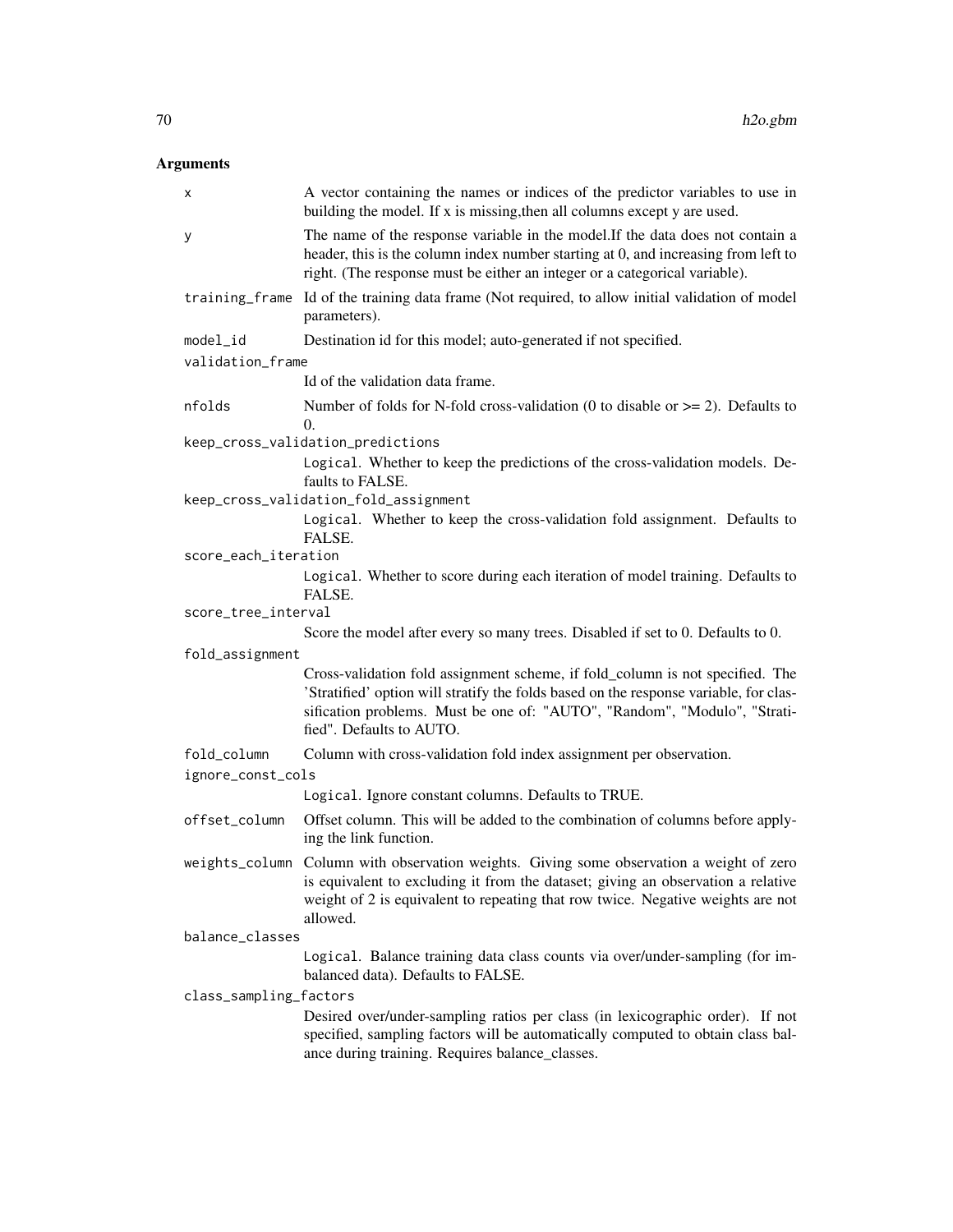#### h2o.gbm 71

| max_after_balance_size |                                                                                                                                                                                                                                                                                 |  |
|------------------------|---------------------------------------------------------------------------------------------------------------------------------------------------------------------------------------------------------------------------------------------------------------------------------|--|
|                        | Maximum relative size of the training data after balancing class counts (can be<br>less than 1.0). Requires balance_classes. Defaults to 5.0.                                                                                                                                   |  |
| max_hit_ratio_k        |                                                                                                                                                                                                                                                                                 |  |
|                        | Max. number (top $K$ ) of predictions to use for hit ratio computation (for multi-<br>class only, 0 to disable) Defaults to 0.                                                                                                                                                  |  |
| ntrees                 | Number of trees. Defaults to 50.                                                                                                                                                                                                                                                |  |
| max_depth              | Maximum tree depth. Defaults to 5.                                                                                                                                                                                                                                              |  |
| min_rows               | Fewest allowed (weighted) observations in a leaf. Defaults to 10.                                                                                                                                                                                                               |  |
| nbins                  | For numerical columns (real/int), build a histogram of (at least) this many bins,<br>then split at the best point Defaults to 20.                                                                                                                                               |  |
| nbins_top_level        |                                                                                                                                                                                                                                                                                 |  |
|                        | For numerical columns (real/int), build a histogram of (at most) this many bins<br>at the root level, then decrease by factor of two per level Defaults to 1024.                                                                                                                |  |
| nbins_cats             | For categorical columns (factors), build a histogram of this many bins, then split<br>at the best point. Higher values can lead to more overfitting. Defaults to 1024.                                                                                                          |  |
| r2_stopping            | r2_stopping is no longer supported and will be ignored if set - please use stop-<br>ping_rounds, stopping_metric and stopping_tolerance instead. Previous version<br>of H2O would stop making trees when the R^2 metric equals or exceeds this<br>Defaults to 1.797693135e+308. |  |
| stopping_rounds        |                                                                                                                                                                                                                                                                                 |  |
|                        | Early stopping based on convergence of stopping_metric. Stop if simple moving<br>average of length k of the stopping_metric does not improve for k:=stopping_rounds<br>scoring events (0 to disable) Defaults to 0.                                                             |  |
| stopping_metric        |                                                                                                                                                                                                                                                                                 |  |
|                        | Metric to use for early stopping (AUTO: logloss for classification, deviance for<br>regression) Must be one of: "AUTO", "deviance", "logloss", "MSE", "RMSE",<br>"MAE", "RMSLE", "AUC", "lift_top_group", "misclassification", "mean_per_class_error".<br>Defaults to AUTO.     |  |
| stopping_tolerance     |                                                                                                                                                                                                                                                                                 |  |
|                        | Relative tolerance for metric-based stopping criterion (stop if relative improve-<br>ment is not at least this much) Defaults to 0.001.                                                                                                                                         |  |
| max_runtime_secs       |                                                                                                                                                                                                                                                                                 |  |
|                        | Maximum allowed runtime in seconds for model training. Use 0 to disable.<br>Defaults to 0.                                                                                                                                                                                      |  |
| seed                   | Seed for random numbers (affects certain parts of the algo that are stochastic<br>and those might or might not be enabled by default) Defaults to -1 (time-based<br>random number).                                                                                             |  |
| build_tree_one_node    |                                                                                                                                                                                                                                                                                 |  |
|                        | Logical. Run on one node only; no network overhead but fewer cpus used.<br>Suitable for small datasets. Defaults to FALSE.                                                                                                                                                      |  |
| learn_rate             | Learning rate (from $0.0$ to $1.0$ ) Defaults to $0.1$ .                                                                                                                                                                                                                        |  |
| learn_rate_annealing   |                                                                                                                                                                                                                                                                                 |  |
|                        | Scale the learning rate by this factor after each tree (e.g., 0.99 or 0.999) Defaults<br>to $1$ .                                                                                                                                                                               |  |
|                        |                                                                                                                                                                                                                                                                                 |  |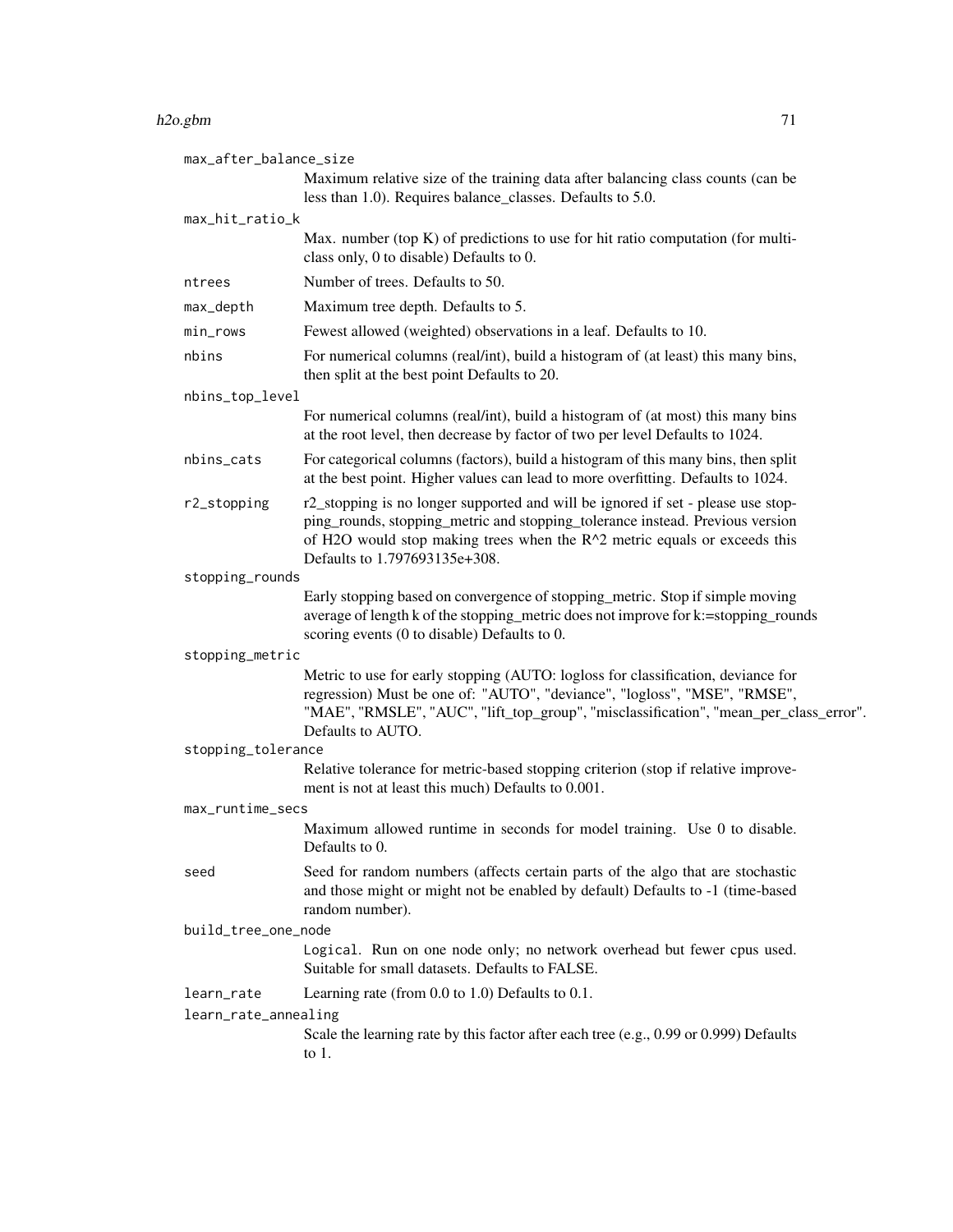| distribution    | Distribution function Must be one of: "AUTO", "bernoulli", "multinomial",<br>"gaussian", "poisson", "gamma", "tweedie", "laplace", "quantile", "huber". De-<br>faults to AUTO.              |
|-----------------|---------------------------------------------------------------------------------------------------------------------------------------------------------------------------------------------|
|                 | quantile_alpha Desired quantile for Quantile regression, must be between 0 and 1. Defaults to<br>0.5.                                                                                       |
| tweedie_power   | Tweedie power for Tweedie regression, must be between 1 and 2. Defaults to<br>1.5.                                                                                                          |
| huber_alpha     | Desired quantile for Huber/M-regression (threshold between quadratic and lin-<br>ear loss, must be between 0 and 1). Defaults to 0.9.                                                       |
| checkpoint      | Model checkpoint to resume training with.                                                                                                                                                   |
| sample_rate     | Row sample rate per tree (from 0.0 to 1.0) Defaults to 1.                                                                                                                                   |
|                 | sample_rate_per_class                                                                                                                                                                       |
|                 | Row sample rate per tree per class (from 0.0 to 1.0)                                                                                                                                        |
| col_sample_rate |                                                                                                                                                                                             |
|                 | Column sample rate (from 0.0 to 1.0) Defaults to 1.                                                                                                                                         |
|                 | col_sample_rate_change_per_level                                                                                                                                                            |
|                 | Relative change of the column sampling rate for every level (from 0.0 to 2.0)<br>Defaults to 1.                                                                                             |
|                 | col_sample_rate_per_tree                                                                                                                                                                    |
|                 | Column sample rate per tree (from 0.0 to 1.0) Defaults to 1.                                                                                                                                |
|                 | min_split_improvement                                                                                                                                                                       |
|                 | Minimum relative improvement in squared error reduction for a split to happen<br>Defaults to 1e-05.                                                                                         |
|                 | histogram_type What type of histogram to use for finding optimal split points Must be one of:<br>"AUTO", "UniformAdaptive", "Random", "QuantilesGlobal", "RoundRobin".<br>Defaults to AUTO. |
|                 | max_abs_leafnode_pred                                                                                                                                                                       |
|                 | Maximum absolute value of a leaf node prediction Defaults to 1.797693135e+308.                                                                                                              |
|                 | pred_noise_bandwidth                                                                                                                                                                        |
|                 | Bandwidth (sigma) of Gaussian multiplicative noise $\sim N(1, sigma)$ for tree node<br>predictions Defaults to 0.                                                                           |
|                 | categorical_encoding                                                                                                                                                                        |
|                 | Encoding scheme for categorical features Must be one of: "AUTO", "Enum",<br>"OneHotInternal", "OneHotExplicit", "Binary", "Eigen". Defaults to AUTO.                                        |
| <b>See Also</b> |                                                                                                                                                                                             |

[predict.H2OModel](#page-198-0) for prediction

# Examples

library(h2o) h2o.init()

# Run regression GBM on australia.hex data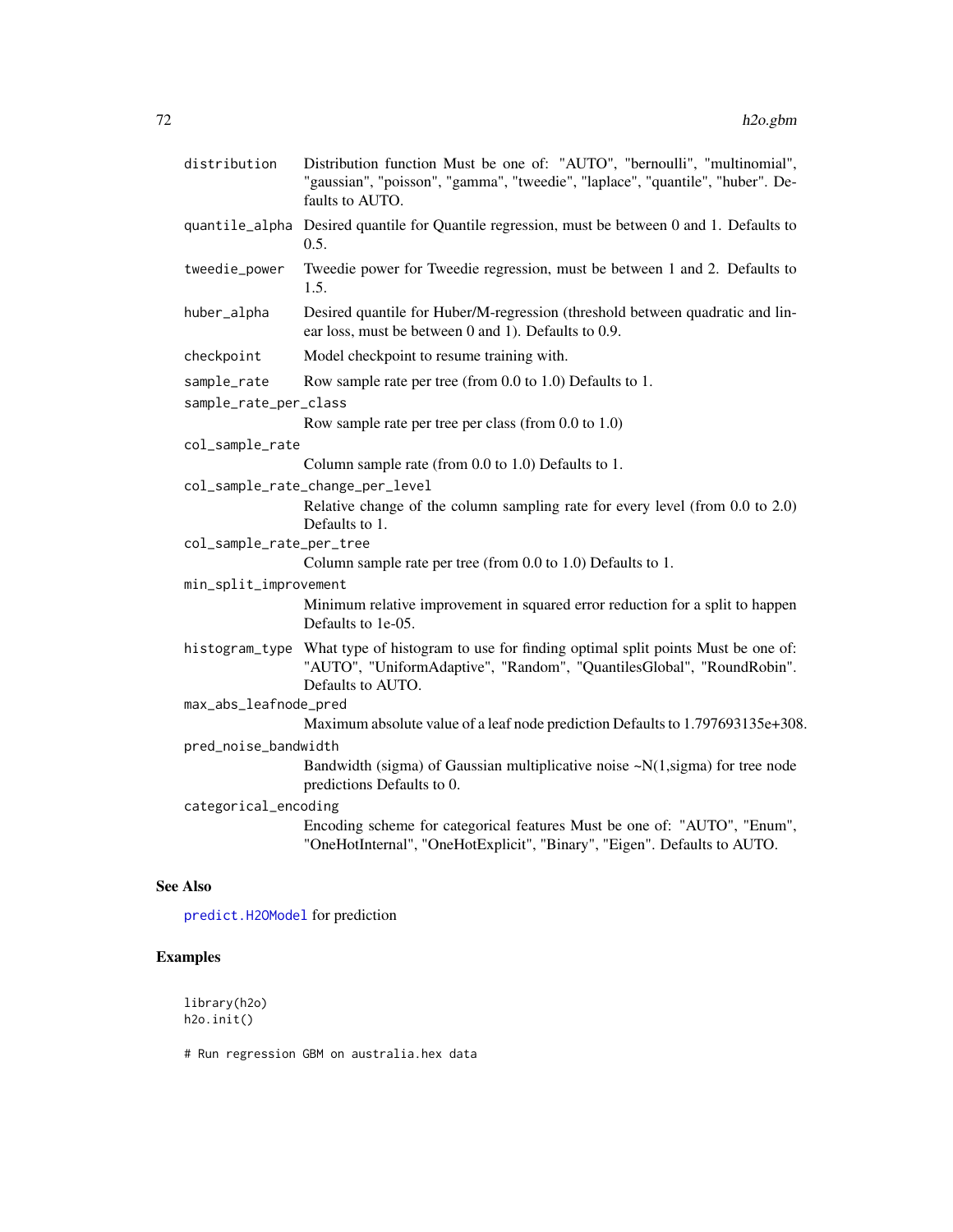# h2o.getConnection 73

```
ausPath <- system.file("extdata", "australia.csv", package="h2o")
australia.hex <- h2o.uploadFile(path = ausPath)
independent <- c("premax", "salmax","minairtemp", "maxairtemp", "maxsst",
"maxsoilmoist", "Max_czcs")
dependent <- "runoffnew"
h2o.gbm(y = dependent, x = independent, training-frame = australia.hex,ntrees = 3, max\_depth = 3, min\_rows = 2)
```
h2o.getConnection *Retrieve an H2O Connection*

# Description

Attempt to recover an h2o connection.

### Usage

h2o.getConnection()

## Value

Returns an [H2OConnection](#page-185-0) object.

| h2o.getFrame | Get an R Reference to an H2O Dataset, that will NOT be GC'd by |  |  |
|--------------|----------------------------------------------------------------|--|--|
|              | default                                                        |  |  |

### Description

Get the reference to a frame with the given id in the H2O instance.

#### Usage

```
h2o.getFrame(id)
```
#### Arguments

id A string indicating the unique frame of the dataset to retrieve.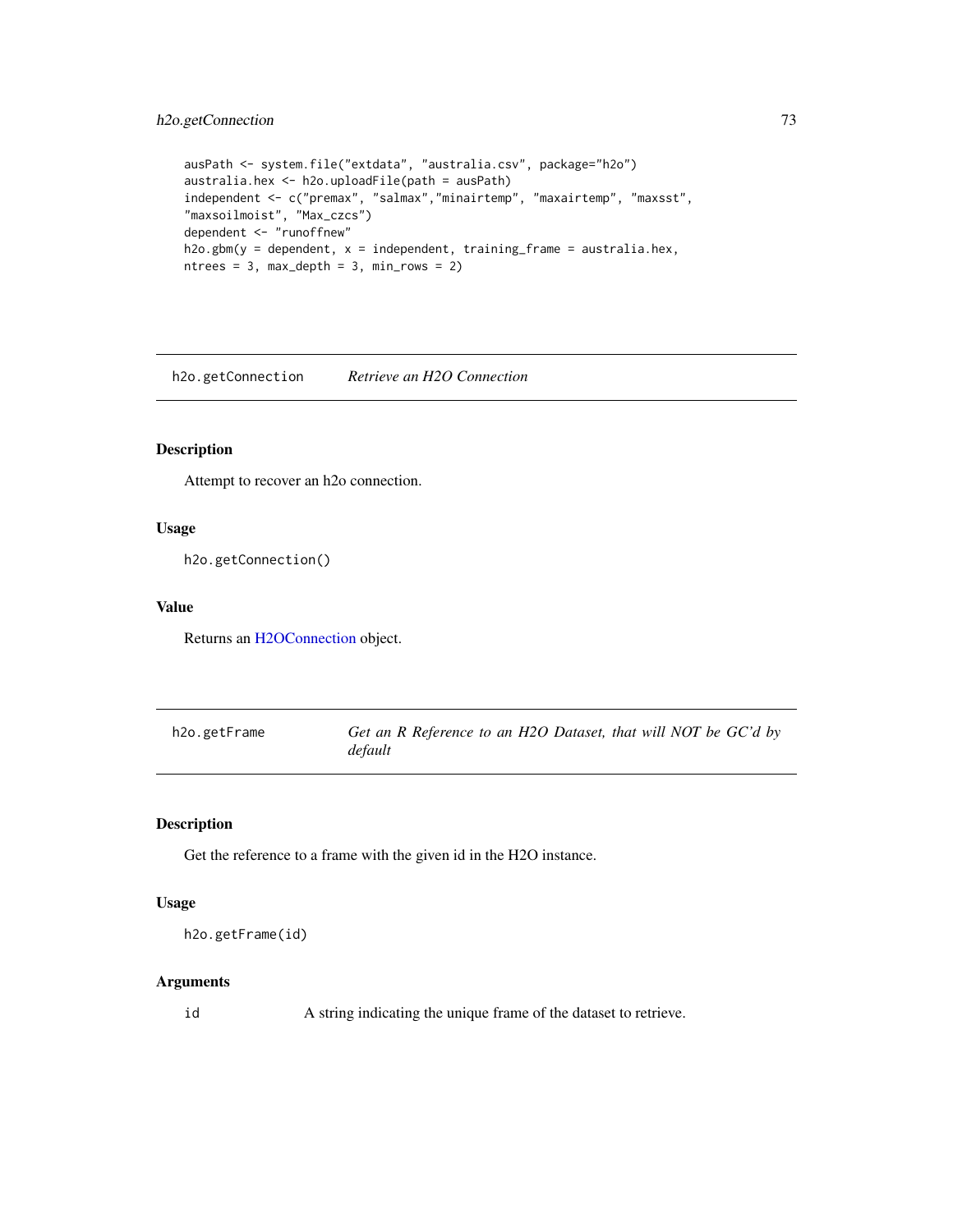h2o.getFutureModel *Get future model*

# Description

Get future model

# Usage

h2o.getFutureModel(object)

# Arguments

object H2OModel

h2o.getGLMFullRegularizationPath *Extract full regularization path from glm model (assuming it was run with lambda search option)*

# Description

Extract full regularization path from glm model (assuming it was run with lambda search option)

# Usage

h2o.getGLMFullRegularizationPath(model)

# Arguments

model an [H2OModel](#page-188-0) corresponding from a h2o.glm call.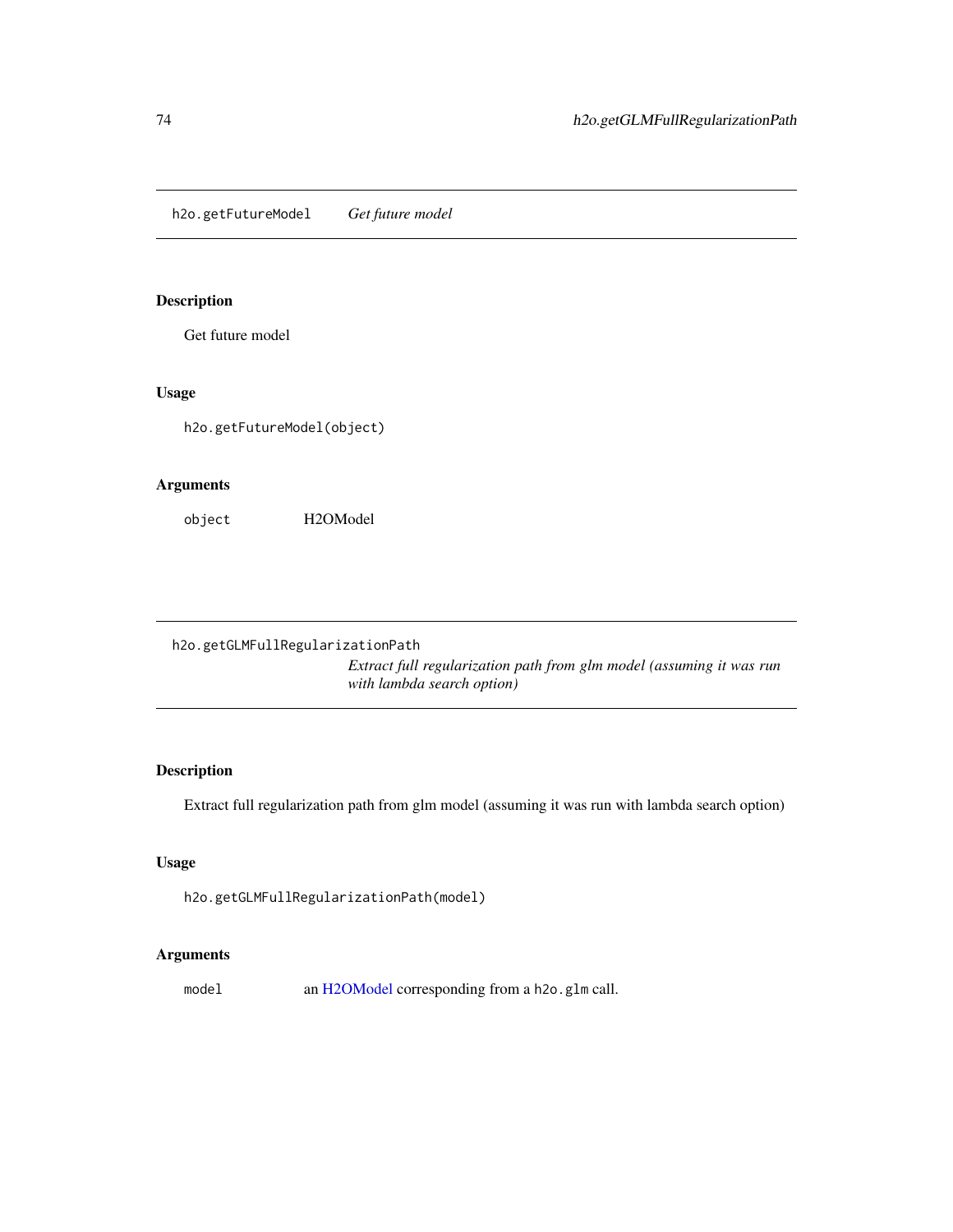h2o.getGrid *Get a grid object from H2O distributed K/V store. Note that if neither cross-validation nor a validation frame is used in the grid search, then the training metrics will display in the "get grid" output. If a validation frame is passed to the grid, and nfolds = 0, then the validation metrics will display. However, if nfolds > 1, then cross-validation metrics will display even if a validation frame is provided.*

## Description

Get a grid object from H2O distributed K/V store. Note that if neither cross-validation nor a validation frame is used in the grid search, then the training metrics will display in the "get grid" output. If a validation frame is passed to the grid, and  $n_{\text{folds}} = 0$ , then the validation metrics will display. However, if nfolds > 1, then cross-validation metrics will display even if a validation frame is provided.

#### Usage

h2o.getGrid(grid\_id, sort\_by, decreasing)

#### Arguments

| grid_id    | ID of existing grid object to fetch                                                                                                                         |
|------------|-------------------------------------------------------------------------------------------------------------------------------------------------------------|
| sort_bv    | Sort the models in the grid space by a metric. Choices are "logloss", "resid-<br>ual_deviance", "mse", "auc", "accuracy", "precision", "recall", "f1", etc. |
| decreasing | Specify whether sort order should be decreasing                                                                                                             |

```
library(h2o)
library(jsonlite)
h2o.init()
iris.hex <- as.h2o(iris)
h2o.grid("gbm", grid_id = "gbm_grid_id", x = c(1:4), y = 5,
         training_frame = iris.hex, hyper_params = list(ntrees = c(1,2,3)))
grid <- h2o.getGrid("gbm_grid_id")
# Get grid summary
summary(grid)
# Fetch grid models
model_ids <- grid@model_ids
models <- lapply(model_ids, function(id) { h2o.getModel(id)})
```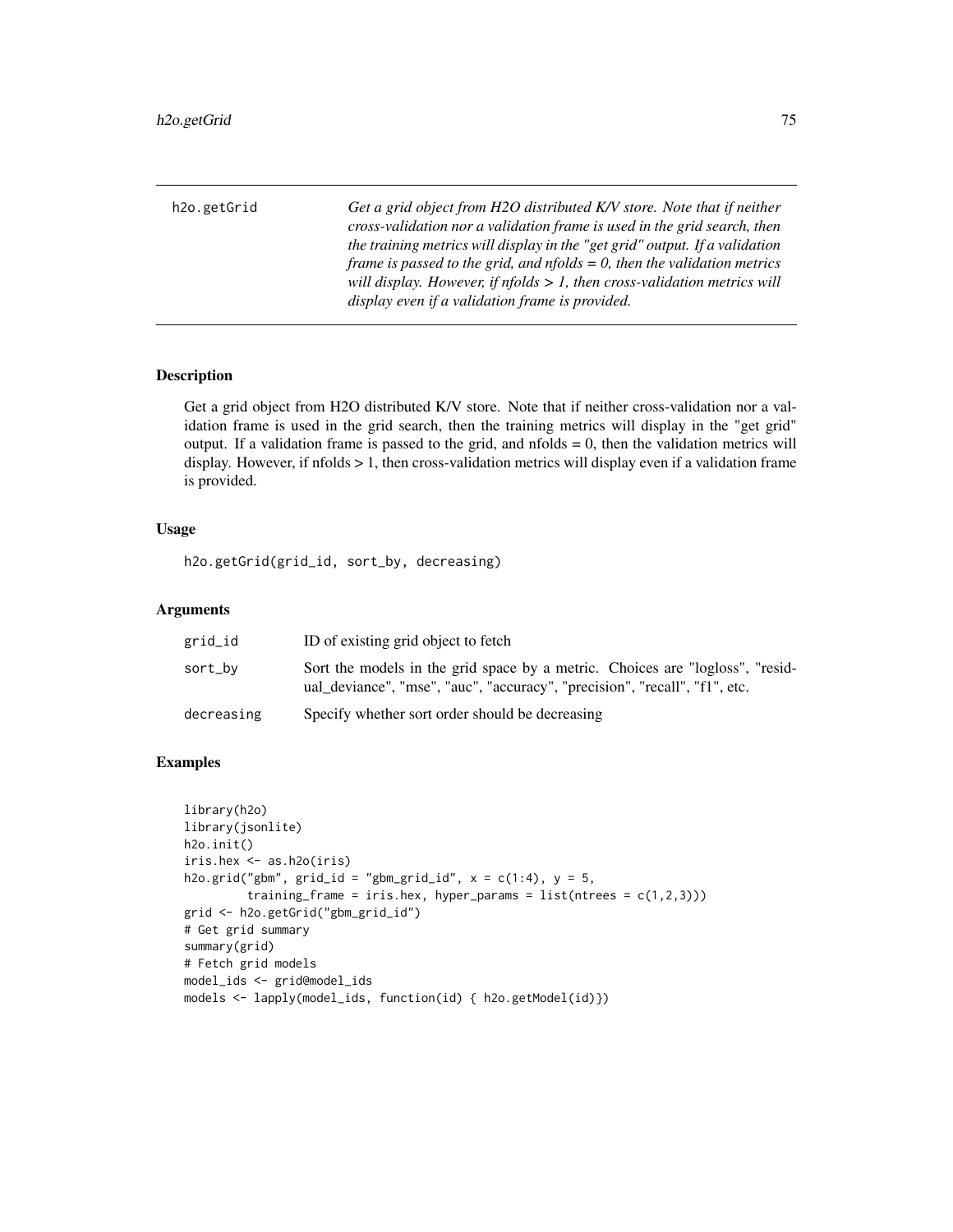Get back-end distributed key/value store id from an H2OFrame.

#### Usage

h2o.getId(x)

### Arguments

x An H2OFrame

#### Value

The id

h2o.getModel *Get an R reference to an H2O model*

### Description

Returns a reference to an existing model in the H2O instance.

# Usage

h2o.getModel(model\_id)

# Arguments

model\_id A string indicating the unique model\_id of the model to retrieve.

#### Value

Returns an object that is a subclass of [H2OModel.](#page-188-0)

```
library(h2o)
h2o.init()
iris.hex <- as.h2o(iris, "iris.hex")
model_id <- h2o.gbm(x = 1:4, y = 5, training_frame = iris.hex)@model_id
model.retrieved <- h2o.getModel(model_id)
```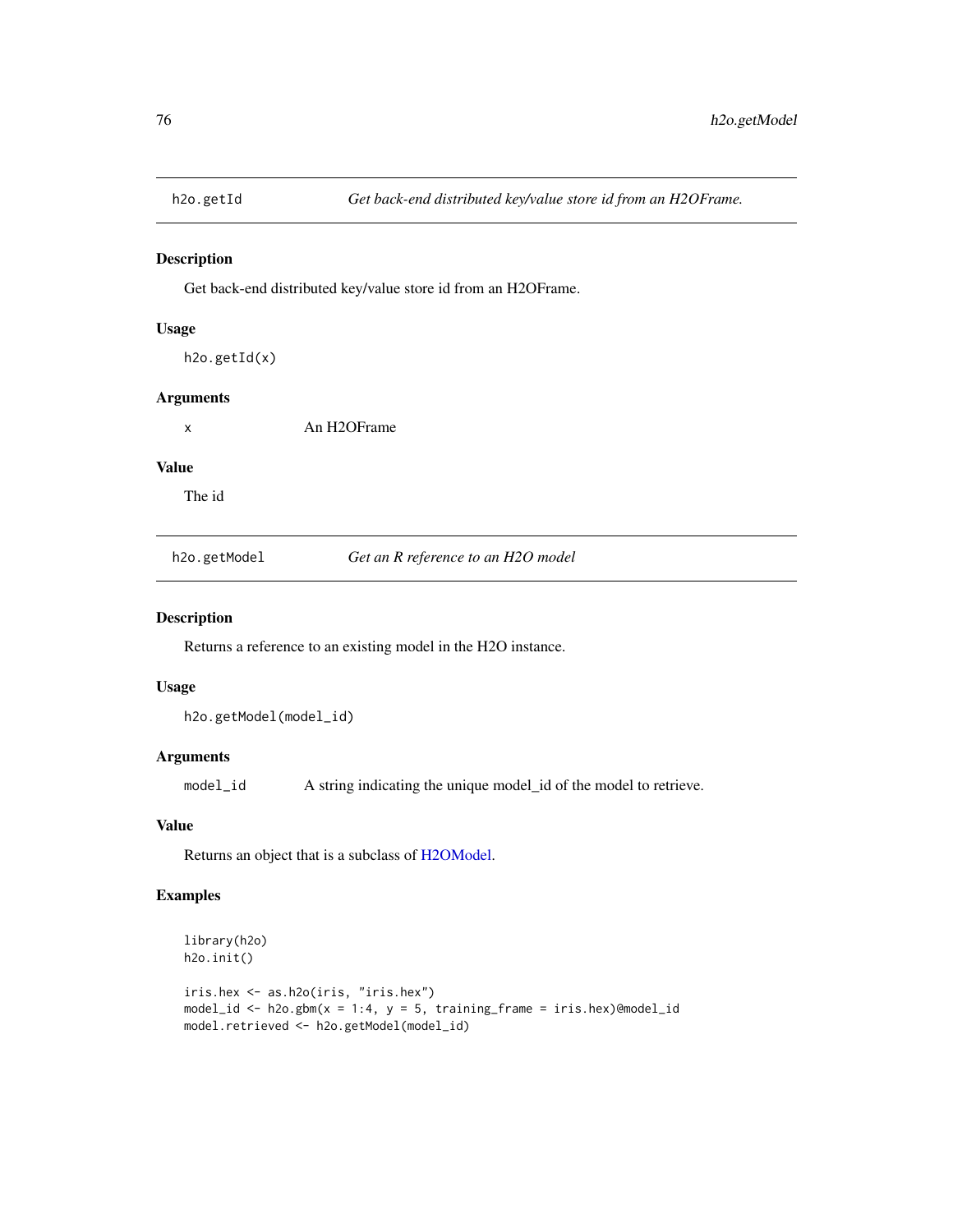h2o.getTimezone *Get the Time Zone on the H2O Cloud Returns a string*

# Description

Get the Time Zone on the H2O Cloud Returns a string

# Usage

h2o.getTimezone()

h2o.getTypes *Get the types-per-column*

# Description

Get the types-per-column

# Usage

h2o.getTypes(x)

# Arguments

x An H2OFrame

### Value

A list of types

h2o.getVersion *Get h2o version*

# Description

Get h2o version

# Usage

h2o.getVersion()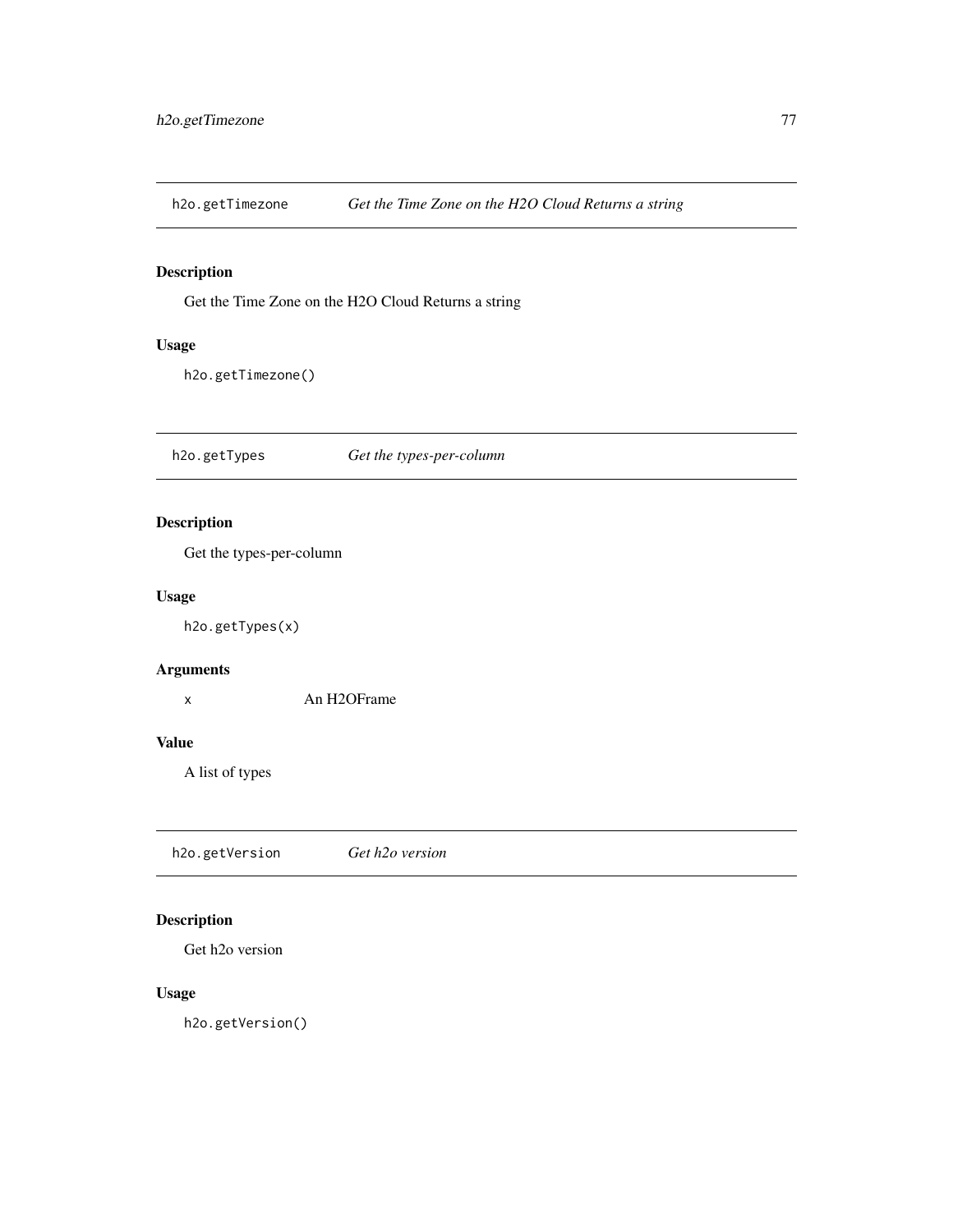<span id="page-77-0"></span>

Retrieves the GINI coefficient from an [H2OBinomialMetrics.](#page-189-0) If "train", "valid", and "xval" parameters are FALSE (default), then the training GINIvalue is returned. If more than one parameter is set to TRUE, then a named vector of GINIs are returned, where the names are "train", "valid" or "xval".

#### Usage

```
h2o.giniCoef(object, train = FALSE, valid = FALSE, xval = FALSE)
```
# Arguments

| object | an H2OBinomialMetrics object.                   |
|--------|-------------------------------------------------|
| train  | Retrieve the training GINI Coefficcient         |
| valid  | Retrieve the validation GINI Coefficcient       |
| xval   | Retrieve the cross-validation GINI Coefficcient |

## See Also

[h2o.auc](#page-22-0) for AUC, [h2o.giniCoef](#page-77-0) for the GINI coefficient, and [h2o.metric](#page-120-0) for the various. See [h2o.performance](#page-136-0) for creating H2OModelMetrics objects. threshold metrics.

### Examples

```
library(h2o)
h2o.init()
```
prosPath <- system.file("extdata", "prostate.csv", package="h2o") hex <- h2o.uploadFile(prosPath)

```
hex[, 2] <- as.factor(hex[, 2])
model \leq h2o.gbm(x = 3:9, y = 2, training_frame = hex, distribution = "bernoulli")
perf <- h2o.performance(model, hex)
h2o.giniCoef(perf)
```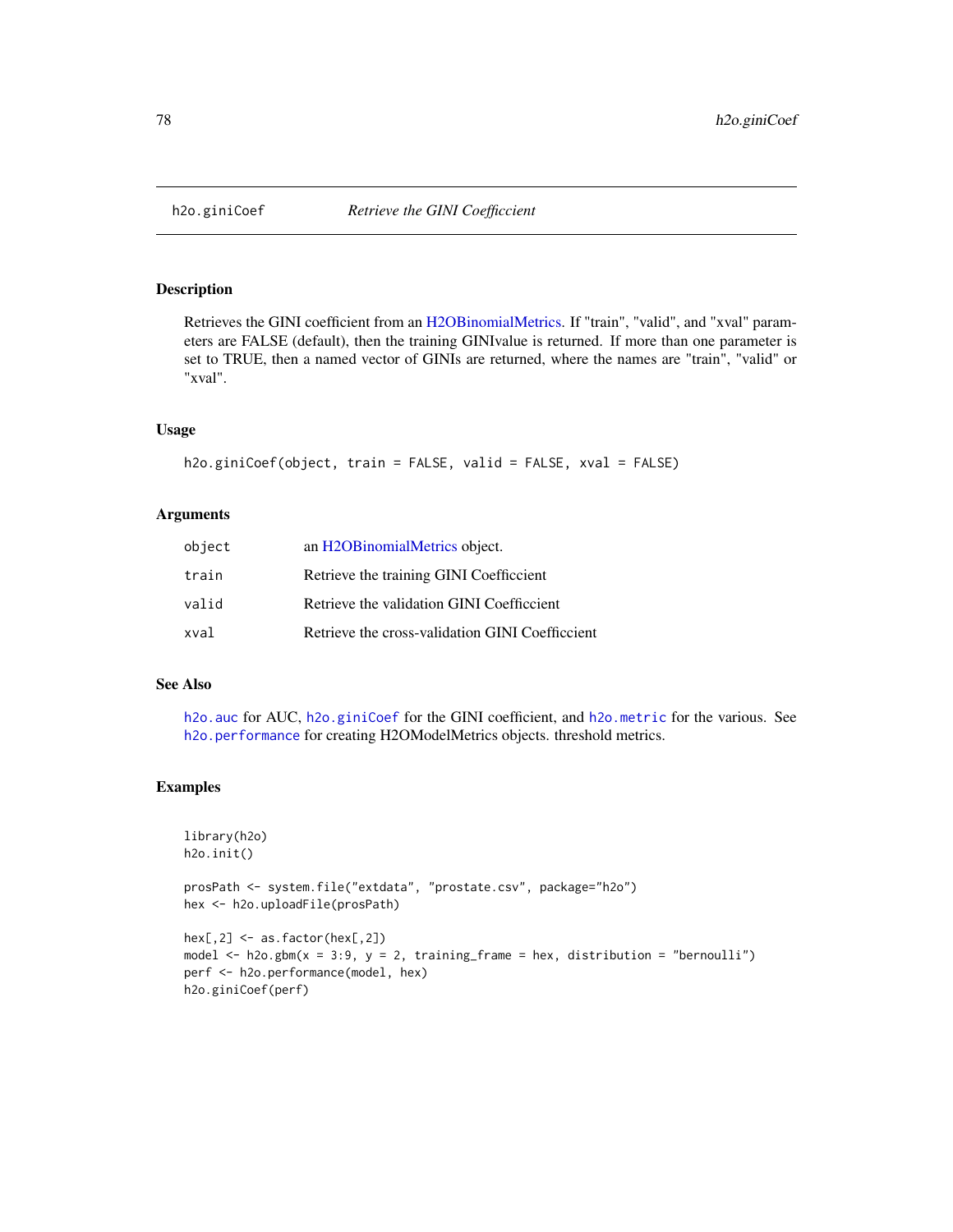h2o.glm *Fits a generalized linear model, specified by a response variable, a set of predictors, and a description of the error distribution.*

## Description

Fits a generalized linear model, specified by a response variable, a set of predictors, and a description of the error distribution.

#### Usage

```
h2o.glm(x, y, training_frame, model_id = NULL, validation_frame = NULL,
  nfolds = 0, seed = -1, keep_cross_validation_predictions = FALSE,
  keep_cross_validation_fold_assignment = FALSE, fold_assignment = c("AUTO",
  "Random", "Modulo", "Stratified"), fold_column = NULL,
  ignore_const_cols = TRUE, score_each_iteration = FALSE,
  offset_column = NULL, weights_column = NULL, family = c("gaussian",
  "binomial", "quasibinomial", "multinomial", "poisson", "gamma", "tweedie"),
  tweedie_variance_power = 0, tweedie_link_power = 1, solver = c("AUTO",
  "IRLSM", "L_BFGS", "COORDINATE_DESCENT_NAIVE", "COORDINATE_DESCENT"),
  alpha = NULL, lambda = NULL, lambda_search = FALSE,
  early_stopping = TRUE, nlambdas = -1, standardize = TRUE,
 missing_values_handling = c("MeanImputation", "Skip"),
  compute_p_values = FALSE, remove_collinear_columns = FALSE,
  intercept = TRUE, non-negative = FALSE, max\_iterations = -1,objective_epsilon = -1, beta_epsilon = 1e-04, gradient_epsilon = -1,
  link = c("family_default", "identity", "logit", "log", "inverse",
  "tweedie"), prior = -1, lambda_min_ratio = -1, beta_constraints = NULL,
  max_active_predictors = -1, interactions = NULL,
  balance_classes = FALSE, class_sampling_factors = NULL,
  max_{a} after_balance_size = 5, max_hit_ratio_k = 0, max_runtime_secs = 0)
```

| X                | A vector containing the names or indices of the predictor variables to use in<br>building the model. If x is missing, then all columns except y are used.                                                                                          |  |
|------------------|----------------------------------------------------------------------------------------------------------------------------------------------------------------------------------------------------------------------------------------------------|--|
| y                | The name of the response variable in the model. If the data does not contain a<br>header, this is the column index number starting at 0, and increasing from left to<br>right. (The response must be either an integer or a categorical variable). |  |
|                  | training frame Id of the training data frame (Not required, to allow initial validation of model<br>parameters).                                                                                                                                   |  |
| model id         | Destination id for this model; auto-generated if not specified.                                                                                                                                                                                    |  |
| validation frame |                                                                                                                                                                                                                                                    |  |
|                  | Id of the validation data frame.                                                                                                                                                                                                                   |  |
| nfolds           | Number of folds for N-fold cross-validation (0 to disable or $\geq$ 2). Defaults to<br>$\Omega$ .                                                                                                                                                  |  |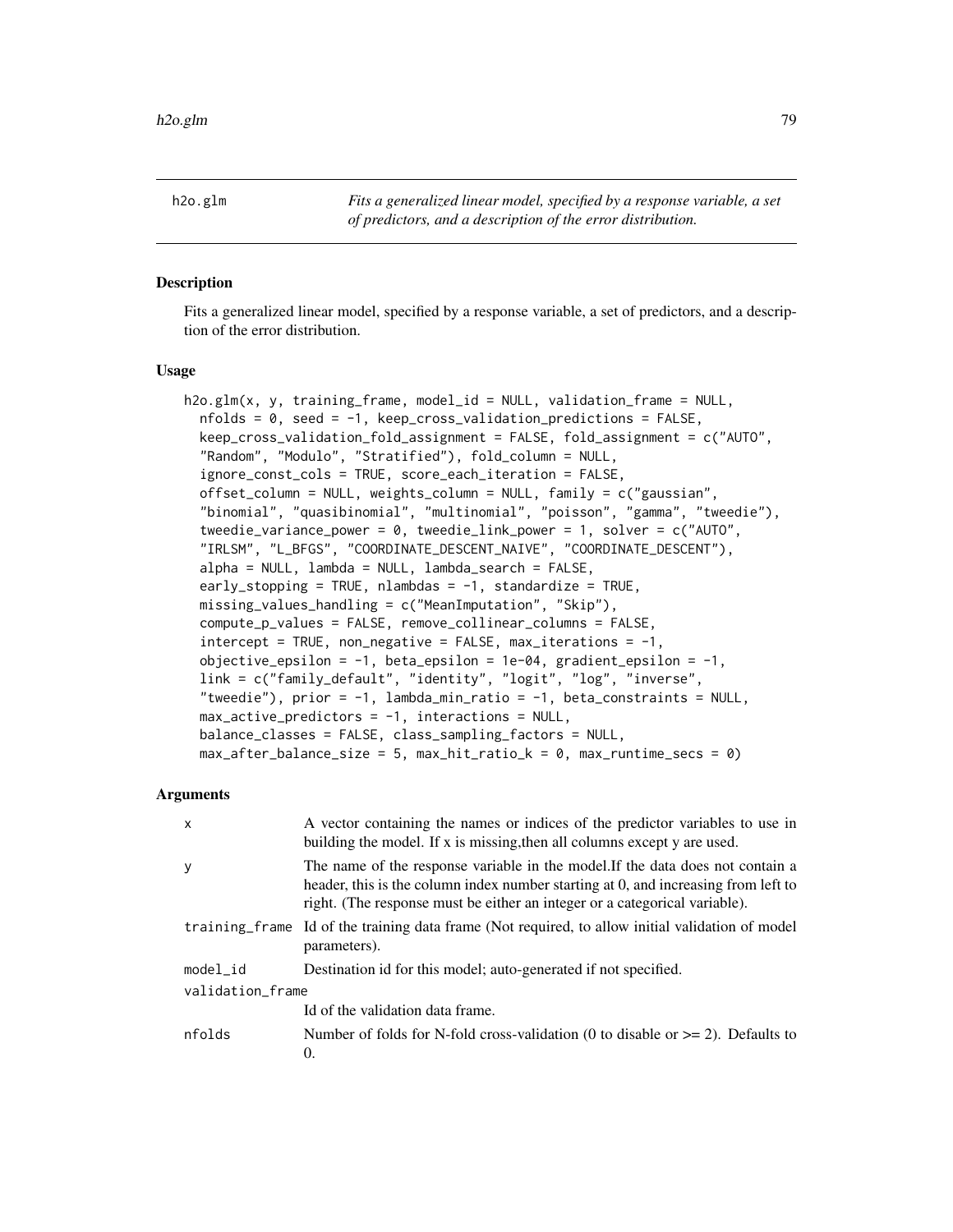| seed                   | Seed for random numbers (affects certain parts of the algo that are stochastic<br>and those might or might not be enabled by default) Defaults to -1 (time-based<br>random number).                                                                                                                                                                                                                        |  |
|------------------------|------------------------------------------------------------------------------------------------------------------------------------------------------------------------------------------------------------------------------------------------------------------------------------------------------------------------------------------------------------------------------------------------------------|--|
|                        | keep_cross_validation_predictions<br>Logical. Whether to keep the predictions of the cross-validation models. De-                                                                                                                                                                                                                                                                                          |  |
|                        | faults to FALSE.                                                                                                                                                                                                                                                                                                                                                                                           |  |
|                        | keep_cross_validation_fold_assignment                                                                                                                                                                                                                                                                                                                                                                      |  |
|                        | Logical. Whether to keep the cross-validation fold assignment. Defaults to<br>FALSE.                                                                                                                                                                                                                                                                                                                       |  |
| fold_assignment        |                                                                                                                                                                                                                                                                                                                                                                                                            |  |
|                        | Cross-validation fold assignment scheme, if fold_column is not specified. The<br>'Stratified' option will stratify the folds based on the response variable, for clas-<br>sification problems. Must be one of: "AUTO", "Random", "Modulo", "Strati-<br>fied". Defaults to AUTO.                                                                                                                            |  |
| fold_column            | Column with cross-validation fold index assignment per observation.                                                                                                                                                                                                                                                                                                                                        |  |
| ignore_const_cols      |                                                                                                                                                                                                                                                                                                                                                                                                            |  |
|                        | Logical. Ignore constant columns. Defaults to TRUE.                                                                                                                                                                                                                                                                                                                                                        |  |
| score_each_iteration   |                                                                                                                                                                                                                                                                                                                                                                                                            |  |
|                        | Logical. Whether to score during each iteration of model training. Defaults to<br>FALSE.                                                                                                                                                                                                                                                                                                                   |  |
| offset_column          | Offset column. This will be added to the combination of columns before apply-<br>ing the link function.                                                                                                                                                                                                                                                                                                    |  |
|                        | weights_column Column with observation weights. Giving some observation a weight of zero<br>is equivalent to excluding it from the dataset; giving an observation a relative<br>weight of 2 is equivalent to repeating that row twice. Negative weights are not<br>allowed.                                                                                                                                |  |
| family                 | Family. Use binomial for classification with logistic regression, others are for<br>regression problems. Must be one of: "gaussian", "binomial", "quasibinomial",<br>"multinomial", "poisson", "gamma", "tweedie". Defaults to gaussian.                                                                                                                                                                   |  |
| tweedie_variance_power |                                                                                                                                                                                                                                                                                                                                                                                                            |  |
|                        | Tweedie variance power Defaults to 0.                                                                                                                                                                                                                                                                                                                                                                      |  |
| tweedie_link_power     |                                                                                                                                                                                                                                                                                                                                                                                                            |  |
|                        | Tweedie link power Defaults to 1.                                                                                                                                                                                                                                                                                                                                                                          |  |
| solver                 | AUTO will set the solver based on given data and the other parameters. IRLSM<br>is fast on on problems with small number of predictors and for lambda-search<br>with L1 penalty, L_BFGS scales better for datasets with many columns. Co-<br>ordinate descent is experimental (beta). Must be one of: "AUTO", "IRLSM",<br>"L_BFGS", "COORDINATE_DESCENT_NAIVE", "COORDINATE_DESCENT".<br>Defaults to AUTO. |  |
| alpha                  | distribution of regularization between L1 and L2. Default value of alpha is 0<br>when $SOLVER = 'L-BFGS', 0.5$ otherwise                                                                                                                                                                                                                                                                                   |  |
| lambda                 | regularization strength                                                                                                                                                                                                                                                                                                                                                                                    |  |
| lambda_search          | Logical. use lambda search starting at lambda max, given lambda is then inter-<br>preted as lambda min Defaults to FALSE.                                                                                                                                                                                                                                                                                  |  |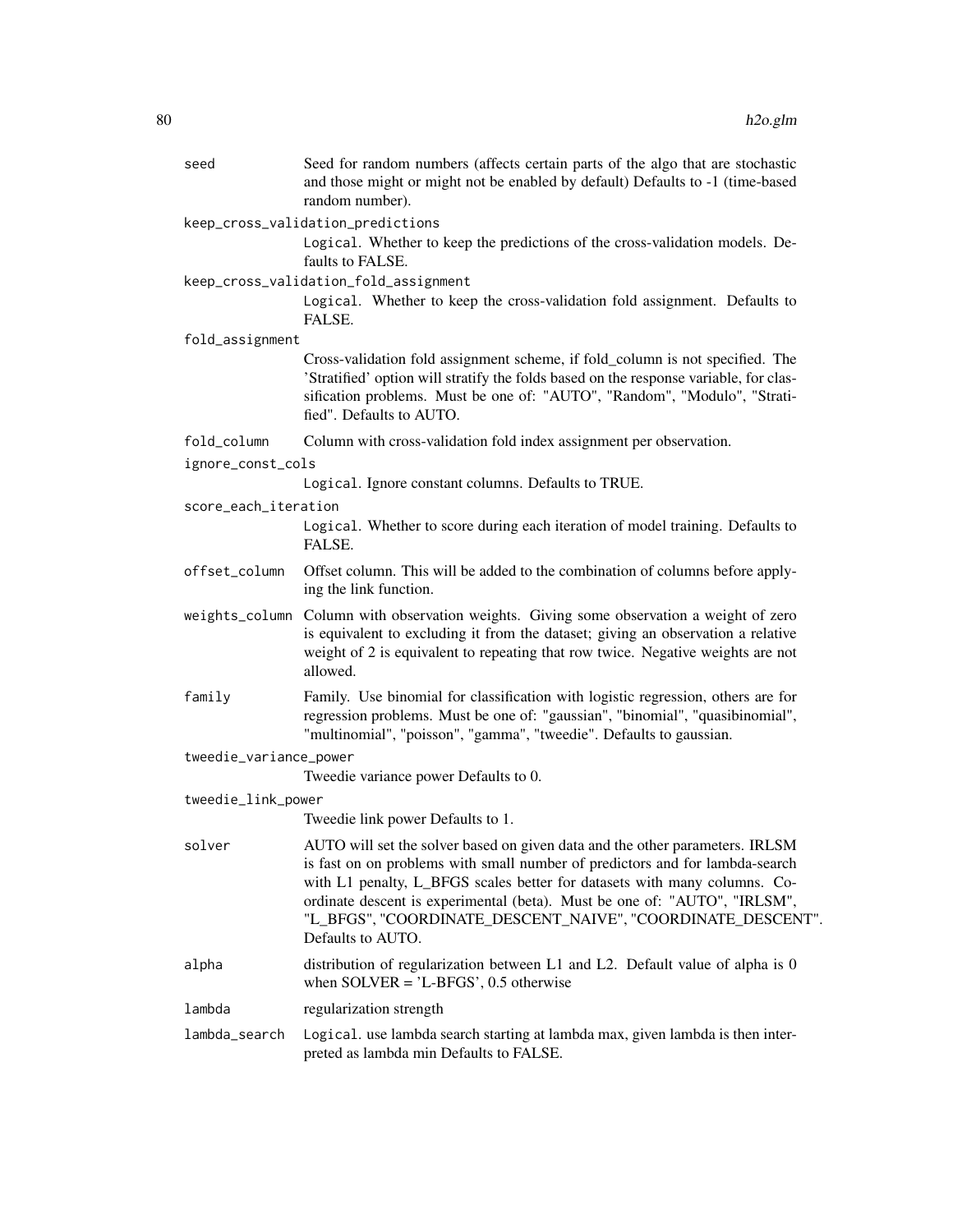|                          | early_stopping Logical. stop early when there is no more relative improvement on train or<br>validation (if provided) Defaults to TRUE.                                                                                                                                                                                                                                                                            |  |
|--------------------------|--------------------------------------------------------------------------------------------------------------------------------------------------------------------------------------------------------------------------------------------------------------------------------------------------------------------------------------------------------------------------------------------------------------------|--|
| nlambdas                 | Number of lambdas to be used in a search. Default indicates: If alpha is zero,<br>with lambda search set to True, the value of nlamdas is set to 30 (fewer lambdas<br>are needed for ridge regression) otherwise it is set to 100. Defaults to -1.                                                                                                                                                                 |  |
| standardize              | Logical. Standardize numeric columns to have zero mean and unit variance<br>Defaults to TRUE.                                                                                                                                                                                                                                                                                                                      |  |
| missing_values_handling  |                                                                                                                                                                                                                                                                                                                                                                                                                    |  |
|                          | Handling of missing values. Either MeanImputation or Skip. Must be one of:<br>"MeanImputation", "Skip". Defaults to MeanImputation.                                                                                                                                                                                                                                                                                |  |
| compute_p_values         |                                                                                                                                                                                                                                                                                                                                                                                                                    |  |
|                          | Logical. request p-values computation, p-values work only with IRLSM solver<br>and no regularization Defaults to FALSE.                                                                                                                                                                                                                                                                                            |  |
| remove_collinear_columns |                                                                                                                                                                                                                                                                                                                                                                                                                    |  |
|                          | Logical. in case of linearly dependent columns remove some of the dependent<br>columns Defaults to FALSE.                                                                                                                                                                                                                                                                                                          |  |
| intercept                | Logical. include constant term in the model Defaults to TRUE.                                                                                                                                                                                                                                                                                                                                                      |  |
| non_negative             | Logical. Restrict coefficients (not intercept) to be non-negative Defaults to<br>FALSE.                                                                                                                                                                                                                                                                                                                            |  |
| objective_epsilon        | max_iterations Maximum number of iterations Defaults to -1.                                                                                                                                                                                                                                                                                                                                                        |  |
|                          | Converge if objective value changes less than this. Default indicates: If lambda_search<br>is set to True the value of objective_epsilon is set to .0001. If the lambda_search<br>is set to False and lambda is equal to zero, the value of objective_epsilon is set<br>to .000001, for any other value of lambda the default value of objective_epsilon<br>is set to .0001. Defaults to -1.                       |  |
| beta_epsilon             | converge if beta changes less (using L-infinity norm) than beta esilon, ONLY<br>applies to IRLSM solver Defaults to 0.0001.                                                                                                                                                                                                                                                                                        |  |
| gradient_epsilon         |                                                                                                                                                                                                                                                                                                                                                                                                                    |  |
|                          | Converge if objective changes less (using L-infinity norm) than this, ONLY ap-<br>plies to L-BFGS solver. Default indicates: If lambda_search is set to False<br>and lambda is equal to zero, the default value of gradient_epsilon is equal to<br>.000001, otherwise the default value is .0001. If lambda_search is set to True,<br>the conditional values above are 1E-8 and 1E-6 respectively. Defaults to -1. |  |
| link                     | Must be one of: "family_default", "identity", "logit", "log", "inverse", "tweedie".<br>Defaults to family_default.                                                                                                                                                                                                                                                                                                 |  |
| prior                    | prior probability for $y = 1$ . To be used only for logistic regression iff the data<br>has been sampled and the mean of response does not reflect reality. Defaults to<br>-1.                                                                                                                                                                                                                                     |  |
| lambda_min_ratio         |                                                                                                                                                                                                                                                                                                                                                                                                                    |  |
|                          | Min lambda used in lambda search, specified as a ratio of lambda_max. Default<br>indicates: if the number of observations is greater than the number of variables<br>then lambda_min_ratio is set to 0.0001; if the number of observations is less<br>than the number of variables then lambda_min_ratio is set to 0.01. Defaults to<br>$-1$ .                                                                     |  |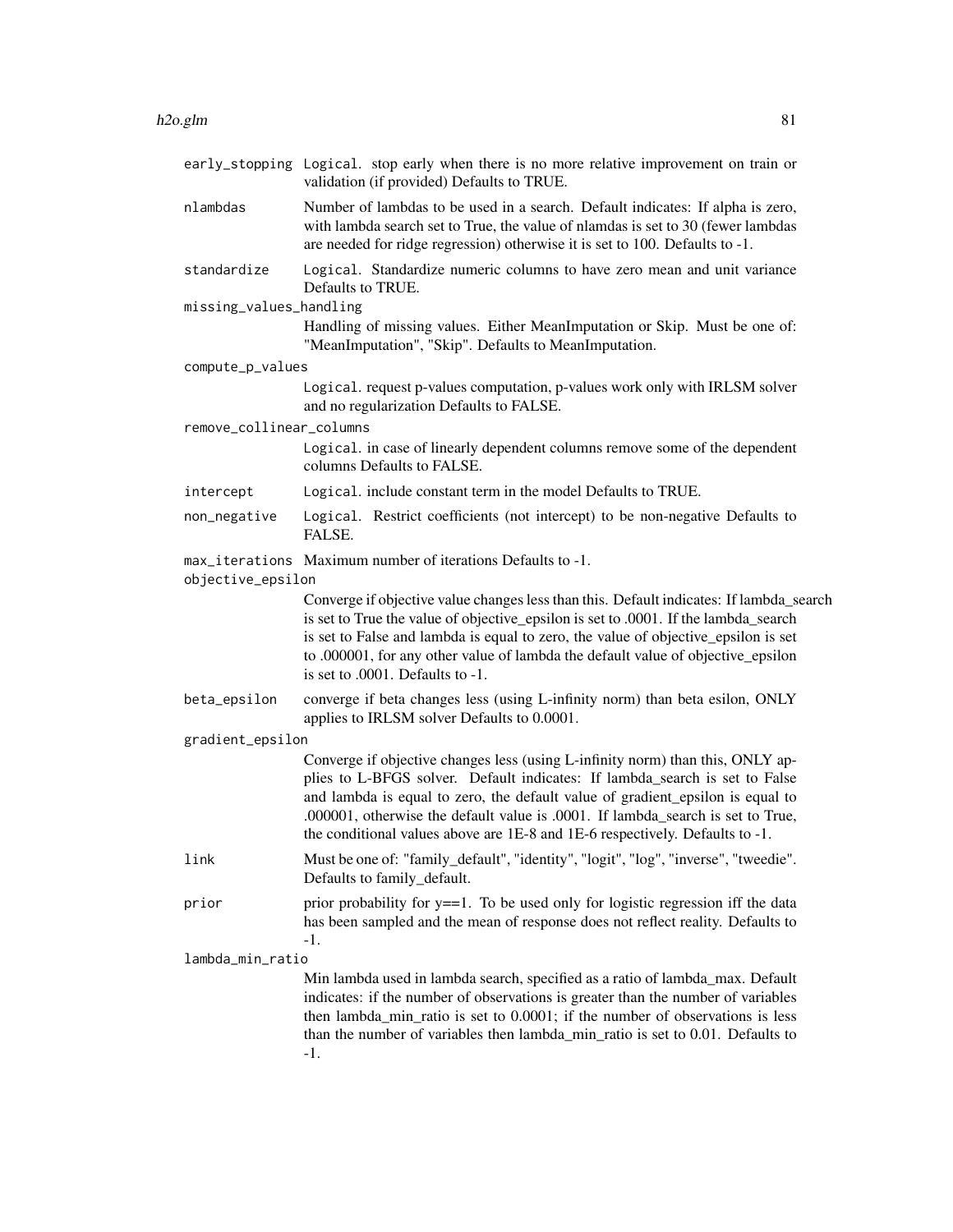|                        | beta constraints                                                                                                                                                                                                                                                                                                 |
|------------------------|------------------------------------------------------------------------------------------------------------------------------------------------------------------------------------------------------------------------------------------------------------------------------------------------------------------|
| max_active_predictors  |                                                                                                                                                                                                                                                                                                                  |
|                        | Maximum number of active predictors during computation. Use as a stopping<br>criterion to prevent expensive model building with many predictors. Default<br>indicates: If the IRLSM solver is used, the value of max_active_predictors is set<br>to 7000 otherwise it is set to $100000000$ . Defaults to $-1$ . |
| interactions           | A list of predictor column indices to interact. All pairwise combinations will be<br>computed for the list.                                                                                                                                                                                                      |
| balance_classes        |                                                                                                                                                                                                                                                                                                                  |
|                        | Logical. Balance training data class counts via over/under-sampling (for im-<br>balanced data). Defaults to FALSE.                                                                                                                                                                                               |
| class_sampling_factors |                                                                                                                                                                                                                                                                                                                  |
|                        | Desired over/under-sampling ratios per class (in lexicographic order). If not<br>specified, sampling factors will be automatically computed to obtain class bal-<br>ance during training. Requires balance_classes.                                                                                              |
| max_after_balance_size |                                                                                                                                                                                                                                                                                                                  |
|                        | Maximum relative size of the training data after balancing class counts (can be<br>less than 1.0). Requires balance_classes. Defaults to 5.0.                                                                                                                                                                    |
| may hit ratio k        |                                                                                                                                                                                                                                                                                                                  |

max\_hit\_ratio\_k

beta\_constraints

Max. number (top K) of predictions to use for hit ratio computation (for multiclass only, 0 to disable) Defaults to 0.

### max\_runtime\_secs

Maximum allowed runtime in seconds for model training. Use 0 to disable. Defaults to 0.

#### Value

A subclass of [H2OModel](#page-188-0) is returned. The specific subclass depends on the machine learning task at hand (if it's binomial classification, then an [H2OBinomialModel](#page-188-1) is returned, if it's regression then a [H2ORegressionModel](#page-188-1) is returned). The default print- out of the models is shown, but further GLM-specifc information can be queried out of the object. To access these various items, please refer to the seealso section below. Upon completion of the GLM, the resulting object has coefficients, normalized coefficients, residual/null deviance, aic, and a host of model metrics including MSE, AUC (for logistic regression), degrees of freedom, and confusion matrices. Please refer to the more in-depth GLM documentation available here: [https://h2o-release.s3.amazonaws.com/](https://h2o-release.s3.amazonaws.com/h2o-dev/rel-shannon/2/docs-website/h2o-docs/index.html#Data+Science+Algorithms-GLM) [h2o-dev/rel-shannon/2/docs-website/h2o-docs/index.html#Data+Science+Algorithms-GLM](https://h2o-release.s3.amazonaws.com/h2o-dev/rel-shannon/2/docs-website/h2o-docs/index.html#Data+Science+Algorithms-GLM)

## See Also

[predict.H2OModel](#page-198-0) for prediction, [h2o.mse](#page-123-0), [h2o.auc](#page-22-0), [h2o.confusionMatrix](#page-31-0), [h2o.performance](#page-136-0), [h2o.giniCoef](#page-77-0), [h2o.logloss](#page-111-0), [h2o.varimp](#page-180-0), [h2o.scoreHistory](#page-157-0)

# Examples

h2o.init()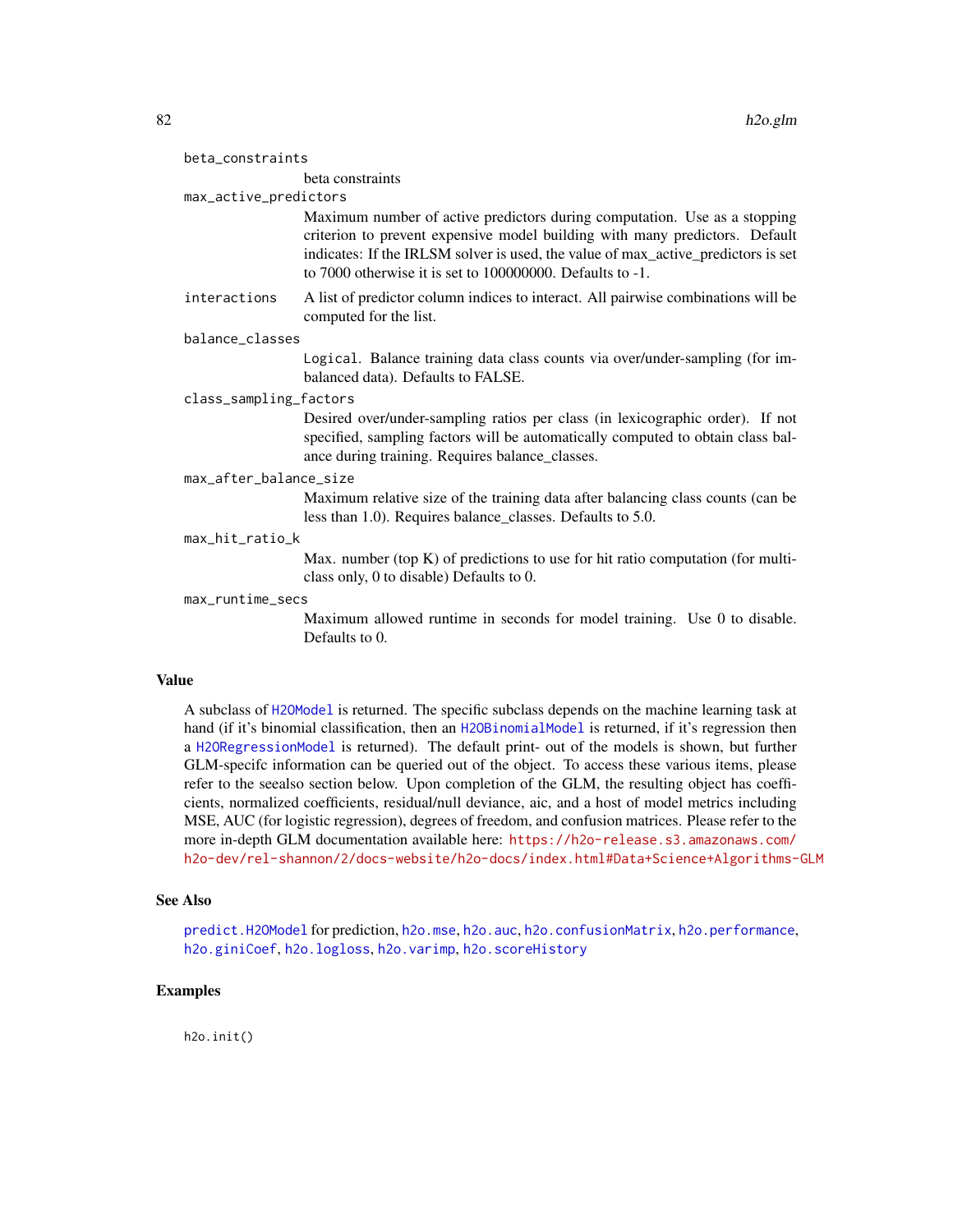```
# Run GLM of CAPSULE ~ AGE + RACE + PSA + DCAPS
prostatePath = system.file("extdata", "prostate.csv", package = "h2o")
prostate.hex = h2o.importFile(path = prostatePath, destination_frame = "prostate.hex")
h2o.glm(y = "CAPSULE", x = c("AGE","RACE","PSA","DCAPS"), training_frame = prostate.hex,
family = "binomial", nfolds = 0, alpha = 0.5, lambda_s = 0 and s = 0.5# Run GLM of VOL ~ CAPSULE + AGE + RACE + PSA + GLEASON
myX = setdiff(colnames(prostate.hex), c("ID", "DPROS", "DCAPS", "VOL"))
h2o.glm(y = "VOL", x = myX, training_frame = prostate.hex, family = "gaussian",
nfolds = 0, alpha = 0.1, lambda_search = FALSE)
# GLM variable importance
# Also see:
# https://github.com/h2oai/h2o/blob/master/R/tests/testdir_demos/runit_demo_VI_all_algos.R
data.hex = h2o.importFile(
path = "https://s3.amazonaws.com/h2o-public-test-data/smalldata/demos/bank-additional-full.csv",
destination_frame = "data.hex")
myX = 1:20myY="y"my.glm = h2o.glm(x=myX, y=myY, training_frame=data.hex, family="binomial", standardize=TRUE,
lambda_search=TRUE)
```
h2o.glrm *Generalized low rank decomposition of an H2O data frame.*

#### **Description**

Generalized low rank decomposition of an H2O data frame.

### Usage

```
h2o.glrm(training_frame, cols = NULL, model_id = NULL,
  validation_frame = NULL, ignore_const_cols = TRUE,
  score_each_iteration = FALSE, loading_name = NULL, transform = c("NONE",
  "STANDARDIZE", "NORMALIZE", "DEMEAN", "DESCALE"), k = 1,
  loss = c("Quadratic", "Absolute", "Huber", "Poisson", "Hinge", "Logistic",
  "Periodic"), loss_by_col = c("Quadratic", "Absolute", "Huber", "Poisson",
  "Hinge", "Logistic", "Periodic", "Categorical", "Ordinal"),
  loss_by_col_idx = NULL, multi_loss = c("Categorical", "Ordinal"),
  period = 1, regularization_x = c("None", "Quadratic", "L2", "L1",
  "NonNegative", "OneSparse", "UnitOneSparse", "Simplex"),
  regularization_y = c("None", "Quadratic", "L2", "L1", "NonNegative",
  "OneSparse", "UnitOneSparse", "Simplex"), gamma_x = 0, gamma_y = 0,
  max_iterations = 1000, max_updates = 2000, init_step_size = 1,
  min_step_size = 1e-04, seed = -1, init = c("Random", "SVD", "PlusPlus",
  "User"), svd_method = c("GramSVD", "Power", "Randomized"), user_y = NULL,
  user_x = NULL, expand_user_y = TRUE, impute_coriginal = FALSE,
  recover\_svd = FALSE, max\_runtime\_secs = 0
```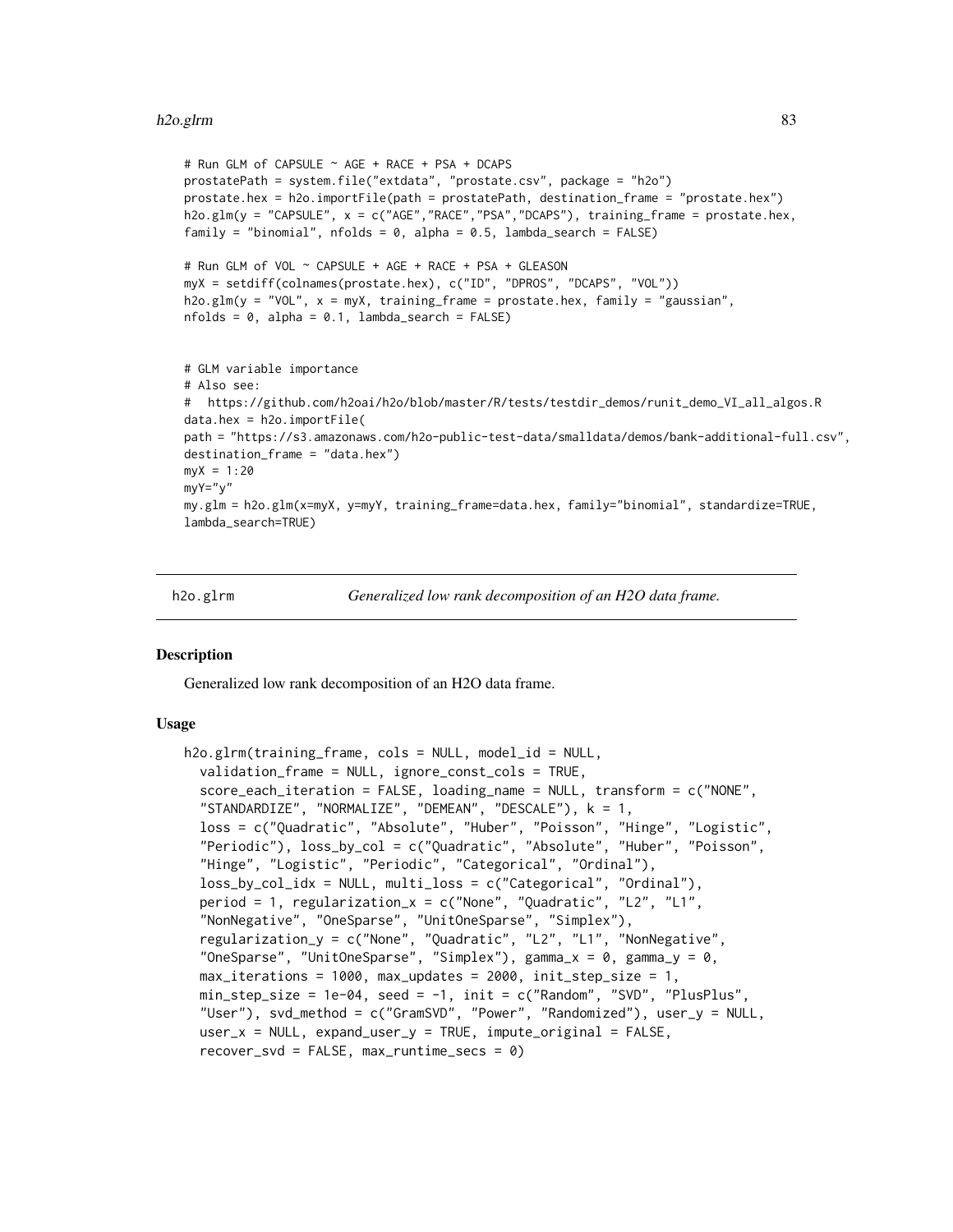|                      | training_frame Id of the training data frame (Not required, to allow initial validation of model<br>parameters).                                                                    |  |
|----------------------|-------------------------------------------------------------------------------------------------------------------------------------------------------------------------------------|--|
| cols                 | (Optional) A vector containing the data columns on which k-means operates.                                                                                                          |  |
| model_id             | Destination id for this model; auto-generated if not specified.                                                                                                                     |  |
| validation_frame     |                                                                                                                                                                                     |  |
|                      | Id of the validation data frame.                                                                                                                                                    |  |
| ignore_const_cols    |                                                                                                                                                                                     |  |
|                      | Logical. Ignore constant columns. Defaults to TRUE.                                                                                                                                 |  |
| score_each_iteration | Logical. Whether to score during each iteration of model training. Defaults to<br>FALSE.                                                                                            |  |
| loading_name         | Frame key to save resulting X                                                                                                                                                       |  |
| transform            | Transformation of training data Must be one of: "NONE", "STANDARDIZE",<br>"NORMALIZE", "DEMEAN", "DESCALE". Defaults to NONE.                                                       |  |
| k                    | Rank of matrix approximation Defaults to 1.                                                                                                                                         |  |
| loss                 | Numeric loss function Must be one of: "Quadratic", "Absolute", "Huber", "Pois-<br>son", "Hinge", "Logistic", "Periodic". Defaults to Quadratic.                                     |  |
| loss_by_col          | Loss function by column (override) Must be one of: "Quadratic", "Absolute",<br>"Huber", "Poisson", "Hinge", "Logistic", "Periodic", "Categorical", "Ordinal".                       |  |
| loss_by_col_idx      |                                                                                                                                                                                     |  |
|                      | Loss function by column index (override)                                                                                                                                            |  |
| multi_loss           | Categorical loss function Must be one of: "Categorical", "Ordinal". Defaults to<br>Categorical.                                                                                     |  |
| period               | Length of period (only used with periodic loss function) Defaults to 1.                                                                                                             |  |
| regularization_x     |                                                                                                                                                                                     |  |
|                      | Regularization function for X matrix Must be one of: "None", "Quadratic",<br>"L2", "L1", "NonNegative", "OneSparse", "UnitOneSparse", "Simplex". De-<br>faults to None.             |  |
| regularization_y     |                                                                                                                                                                                     |  |
|                      | Regularization function for Y matrix Must be one of: "None", "Quadratic",<br>"L2", "L1", "NonNegative", "OneSparse", "UnitOneSparse", "Simplex". De-<br>faults to None.             |  |
| gamma_x              | Regularization weight on X matrix Defaults to 0.                                                                                                                                    |  |
| gamma_y              | Regularization weight on Y matrix Defaults to 0.                                                                                                                                    |  |
| max_iterations       | Maximum number of iterations Defaults to 1000.                                                                                                                                      |  |
| max_updates          | Maximum number of updates, defaults to 2*max_iterations Defaults to 2000.                                                                                                           |  |
| init_step_size       | Initial step size Defaults to 1.                                                                                                                                                    |  |
| min_step_size        | Minimum step size Defaults to 0.0001.                                                                                                                                               |  |
| seed                 | Seed for random numbers (affects certain parts of the algo that are stochastic<br>and those might or might not be enabled by default) Defaults to -1 (time-based<br>random number). |  |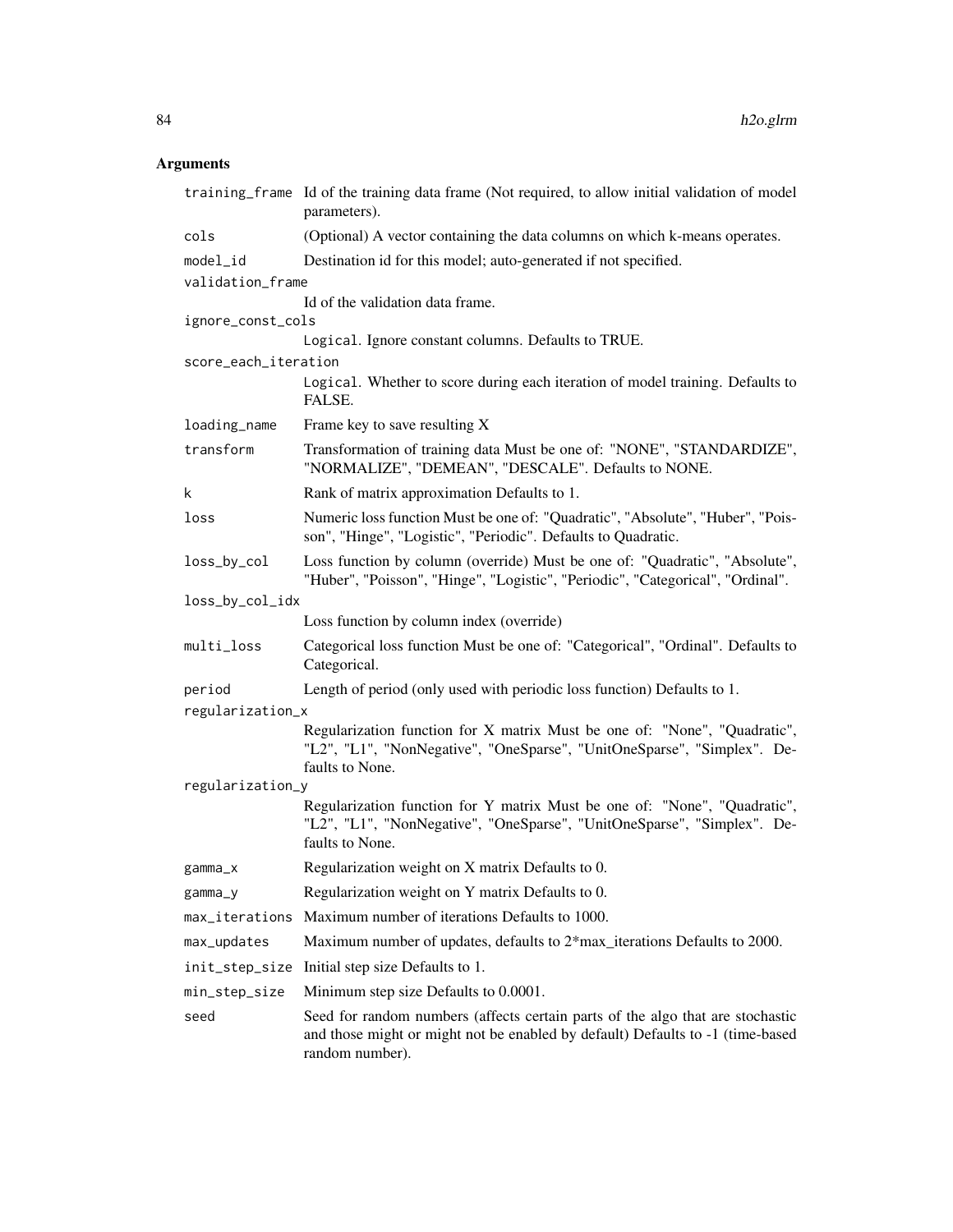#### h2o.glrm 85

| init             | Initialization mode Must be one of: "Random", "SVD", "PlusPlus", "User".<br>Defaults to PlusPlus.                                                                                                        |  |
|------------------|----------------------------------------------------------------------------------------------------------------------------------------------------------------------------------------------------------|--|
| svd_method       | Method for computing SVD during initialization (Caution: Power and Random-<br>ized are currently experimental and unstable) Must be one of: "GramSVD",<br>"Power", "Randomized". Defaults to Randomized. |  |
| user_y           | User-specified initial Y                                                                                                                                                                                 |  |
| $user_x$         | User-specified initial X                                                                                                                                                                                 |  |
| expand_user_y    | Logical. Expand categorical columns in user-specified initial Y Defaults to<br>TRUE.                                                                                                                     |  |
| impute_original  |                                                                                                                                                                                                          |  |
|                  | Logical. Reconstruct original training data by reversing transform Defaults to<br>FALSE.                                                                                                                 |  |
| recover_svd      | Logical. Recover singular values and eigenvectors of XY Defaults to FALSE.                                                                                                                               |  |
| max_runtime_secs |                                                                                                                                                                                                          |  |
|                  | Maximum allowed runtime in seconds for model training. Use 0 to disable.<br>Defaults to 0.                                                                                                               |  |

## Value

Returns an object of class [H2ODimReductionModel.](#page-188-1)

#### References

M. Udell, C. Horn, R. Zadeh, S. Boyd (2014). Generalized Low Rank Models[http://arxiv.org/abs/1410.0342]. Unpublished manuscript, Stanford Electrical Engineering Department N. Halko, P.G. Martinsson, J.A. Tropp. Finding structure with randomness: Probabilistic algorithms for constructing approximate matrix decompositions[http://arxiv.org/abs/0909.4061]. SIAM Rev., Survey and Review section, Vol. 53, num. 2, pp. 217-288, June 2011.

## See Also

[h2o.kmeans,](#page-104-0) [h2o.svd](#page-170-0), [h2o.prcomp](#page-137-0)

```
library(h2o)
h2o.init()
ausPath <- system.file("extdata", "australia.csv", package="h2o")
australia.hex <- h2o.uploadFile(path = ausPath)
h2o.glrm(training_frame = australia.hex, k = 5, loss = "Quadratic", regularization_x = "L1",
gamma_x = 0.5, gamma_y = 0, max_i terations = 1000)
```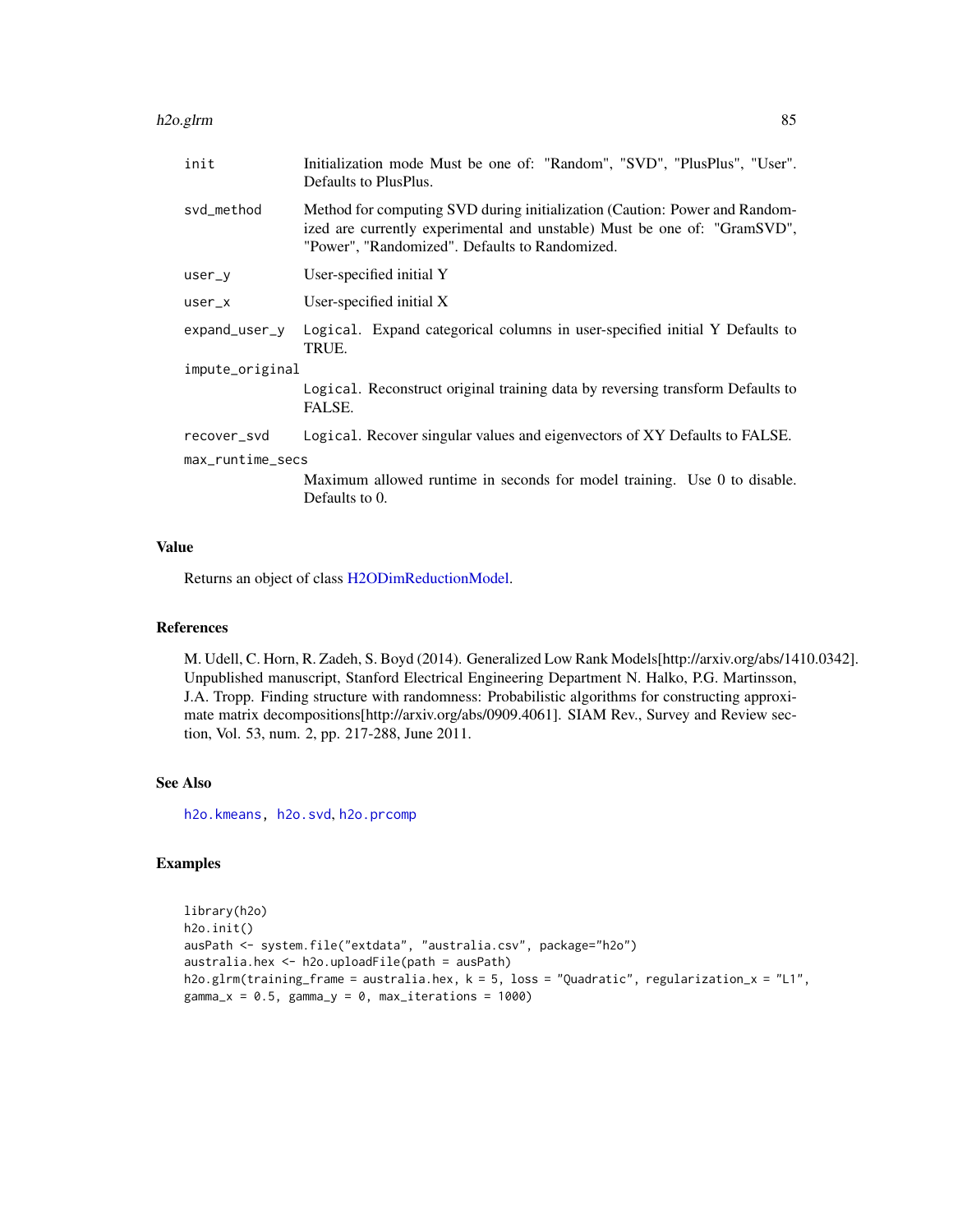This function has similar semantics as R's native grep function and it supports a subset of its parameters. Default behavior is to return indices of the elements matching the pattern. Parameter 'output.logical' can be used to return a logical vector indicating if the element matches the pattern (1) or not (0).

# Usage

```
h2o.grep(pattern, x, ignore.case = FALSE, invert = FALSE,
  output.logical = FALSE)
```
# Arguments

| pattern     | A character string containing a regular expression.                                                |
|-------------|----------------------------------------------------------------------------------------------------|
| <b>X</b>    | An H <sub>2</sub> O frame that wraps a single string column.                                       |
| ignore.case | If TRUE case is ignored during matching.                                                           |
| invert      | Identify elements that do not match the pattern.                                                   |
|             | output. logical If TRUE returns logical vector of indicators instead of list of matching positions |

#### Value

H2OFrame holding the matching positions or a logical vector if 'output.logical' is enabled.

```
library(h2o)
h2o.init()
addresses <- as.h2o(c("2307", "Leghorn St", "Mountain View", "CA", "94043"))
zip.codes <- addresses[h2o.grep("[0-9]{5}", addresses, output.logical = TRUE),]
```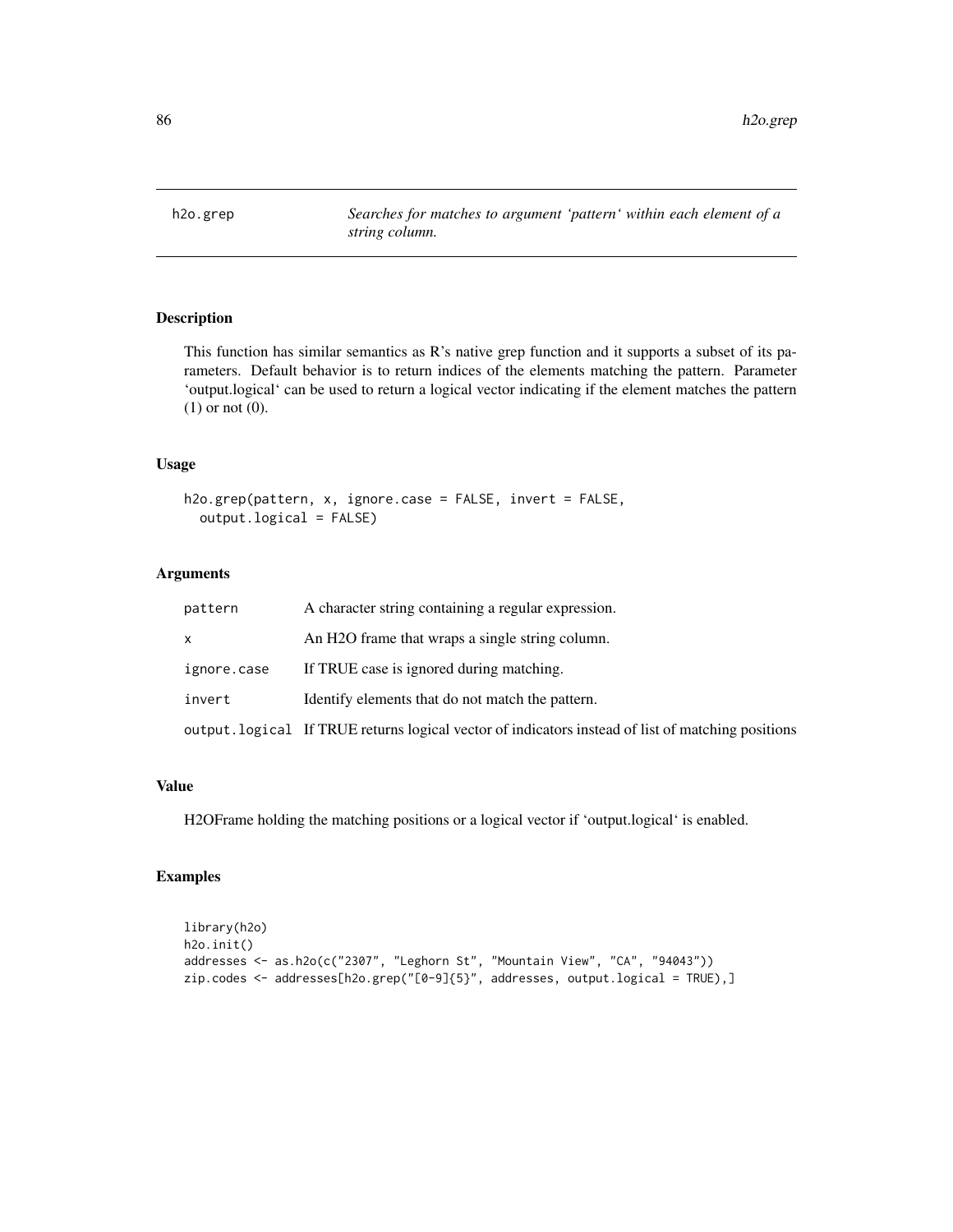Provides a set of functions to launch a grid search and get its results.

# Usage

```
h2o.grid(algorithm, grid_id, ..., hyper_params = list(),
  is_supervised = NULL, do_hyper_params_check = FALSE,
  search_criteria = NULL)
```
# Arguments

| algorithm             | Name of algorithm to use in grid search (gbm, randomForest, kmeans, glm,<br>deeplearning, naivebayes, pca).                                                                                                                                                                                                                                                                                                                                                                                                                                                                                                                                                                              |
|-----------------------|------------------------------------------------------------------------------------------------------------------------------------------------------------------------------------------------------------------------------------------------------------------------------------------------------------------------------------------------------------------------------------------------------------------------------------------------------------------------------------------------------------------------------------------------------------------------------------------------------------------------------------------------------------------------------------------|
| grid_id               | (Optional) ID for resulting grid search. If it is not specified then it is autogener-<br>ated.                                                                                                                                                                                                                                                                                                                                                                                                                                                                                                                                                                                           |
| $\cdots$              | arguments describing parameters to use with algorithm (i.e., x, y, training frame).<br>Look at the specific algorithm - h2o.gbm, h2o.glm, h2o.kmeans, h2o.deepLearning<br>- for available parameters.                                                                                                                                                                                                                                                                                                                                                                                                                                                                                    |
| hyper_params          | List of lists of hyper parameters (i.e., $list(intrees=c(1,2), max\_depth=c(5,7))).$                                                                                                                                                                                                                                                                                                                                                                                                                                                                                                                                                                                                     |
| is_supervised         | (Optional) If specified then override the default heuristic which decides if the<br>given algorithm name and parameters specify a supervised or unsupervised al-<br>gorithm.                                                                                                                                                                                                                                                                                                                                                                                                                                                                                                             |
| do_hyper_params_check |                                                                                                                                                                                                                                                                                                                                                                                                                                                                                                                                                                                                                                                                                          |
|                       | Perform client check for specified hyper parameters. It can be time expensive<br>for large hyper space.                                                                                                                                                                                                                                                                                                                                                                                                                                                                                                                                                                                  |
| search_criteria       |                                                                                                                                                                                                                                                                                                                                                                                                                                                                                                                                                                                                                                                                                          |
|                       | (Optional) List of control parameters for smarter hyperparameter search. The<br>default strategy 'Cartesian' covers the entire space of hyperparameter combi-<br>nations. Specify the 'RandomDiscrete' strategy to get random search of all<br>the combinations of your hyperparameters. RandomDiscrete should be usu-<br>ally combined with at least one early stopping criterion, max_models and/or<br>max_runtime_secs, e.g. list(strategy = "RandomDiscrete", max_models = 42, max_runtime_seq<br>or list(strategy = "RandomDiscrete", stopping_metric = "AUTO", stopping_tolerance = $0$ .<br>orlist(strategy = "RandomDiscrete", stopping_metric = "misclassification", stopping_t |

# Details

Launch grid search with given algorithm and parameters.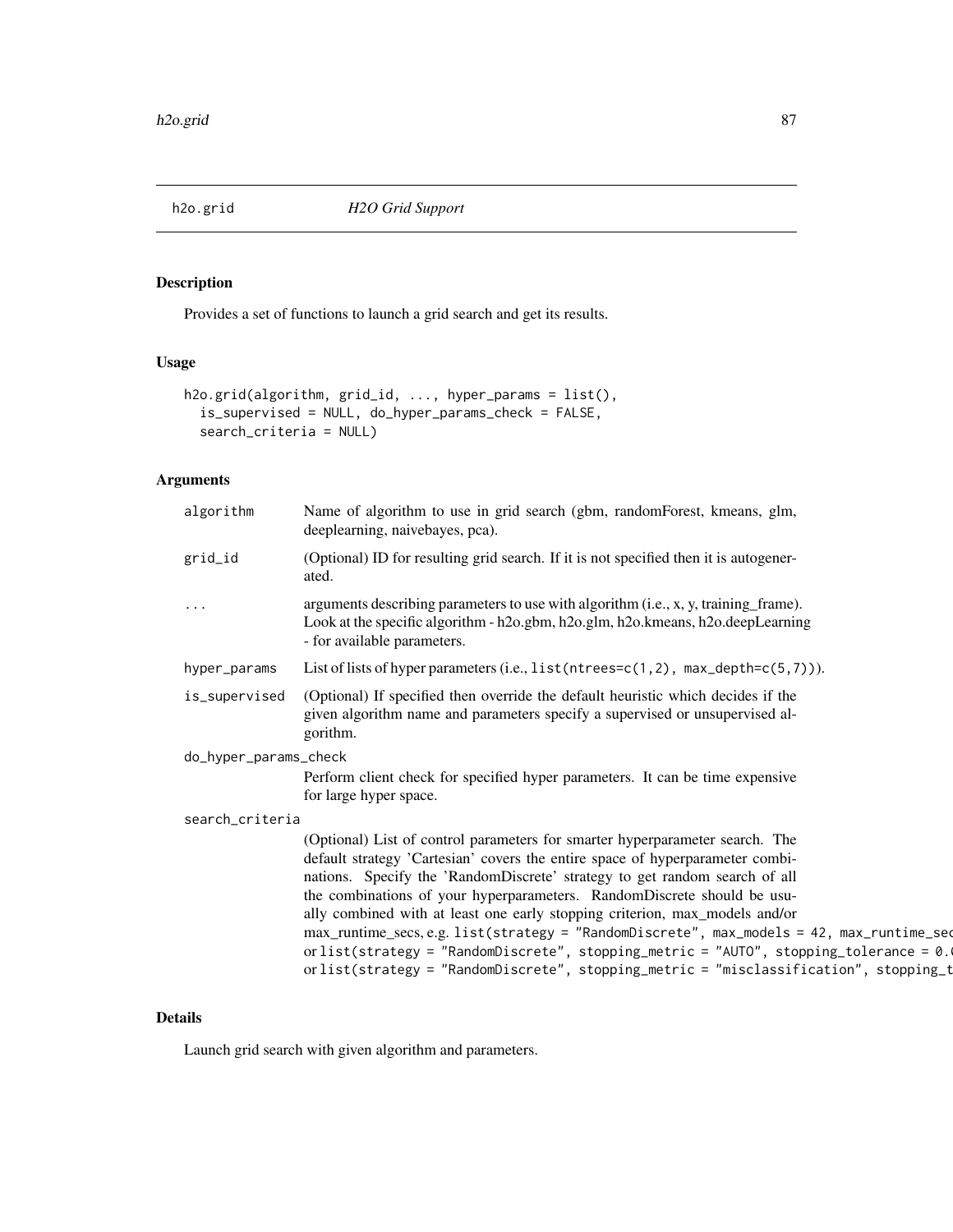## Examples

```
library(h2o)
library(jsonlite)
h2o.init()
iris.hex <- as.h2o(iris)
grid \le h2o.grid("gbm", x = c(1:4), y = 5, training_frame = iris.hex,
                 hyper_params = list(ntrees = c(1,2,3)))# Get grid summary
summary(grid)
# Fetch grid models
model_ids <- grid@model_ids
models <- lapply(model_ids, function(id) { h2o.getModel(id)})
```
h2o.group\_by *Group and Apply by Column*

### Description

Performs a group by and apply similar to ddply.

#### Usage

```
h2o.group_by(data, by, ..., gb.control = list(na.methods = NULL, col.names =
 NULL))
```
#### Arguments

| data       | an H2OFrame object.                                                                                                    |
|------------|------------------------------------------------------------------------------------------------------------------------|
| by         | a list of column names                                                                                                 |
| gb.control | a list of how to handle NA values in the dataset as well as how to name output<br>columns. See Details: for more help. |
| $\cdots$   | any supported aggregate function.                                                                                      |

## Details

In the case of na.methods within gb.control, there are three possible settings. "all" will include NAs in computation of functions. "rm" will completely remove all NA fields. "ignore" will remove NAs from the numerator but keep the rows for computational purposes. If a list smaller than the number of columns groups is supplied, the list will be padded by "ignore".

Similar to na.methods, col.names will pad the list with the default column names if the length is less than the number of colums groups supplied.

## Value

Returns a new H2OFrame object with columns equivalent to the number of groups created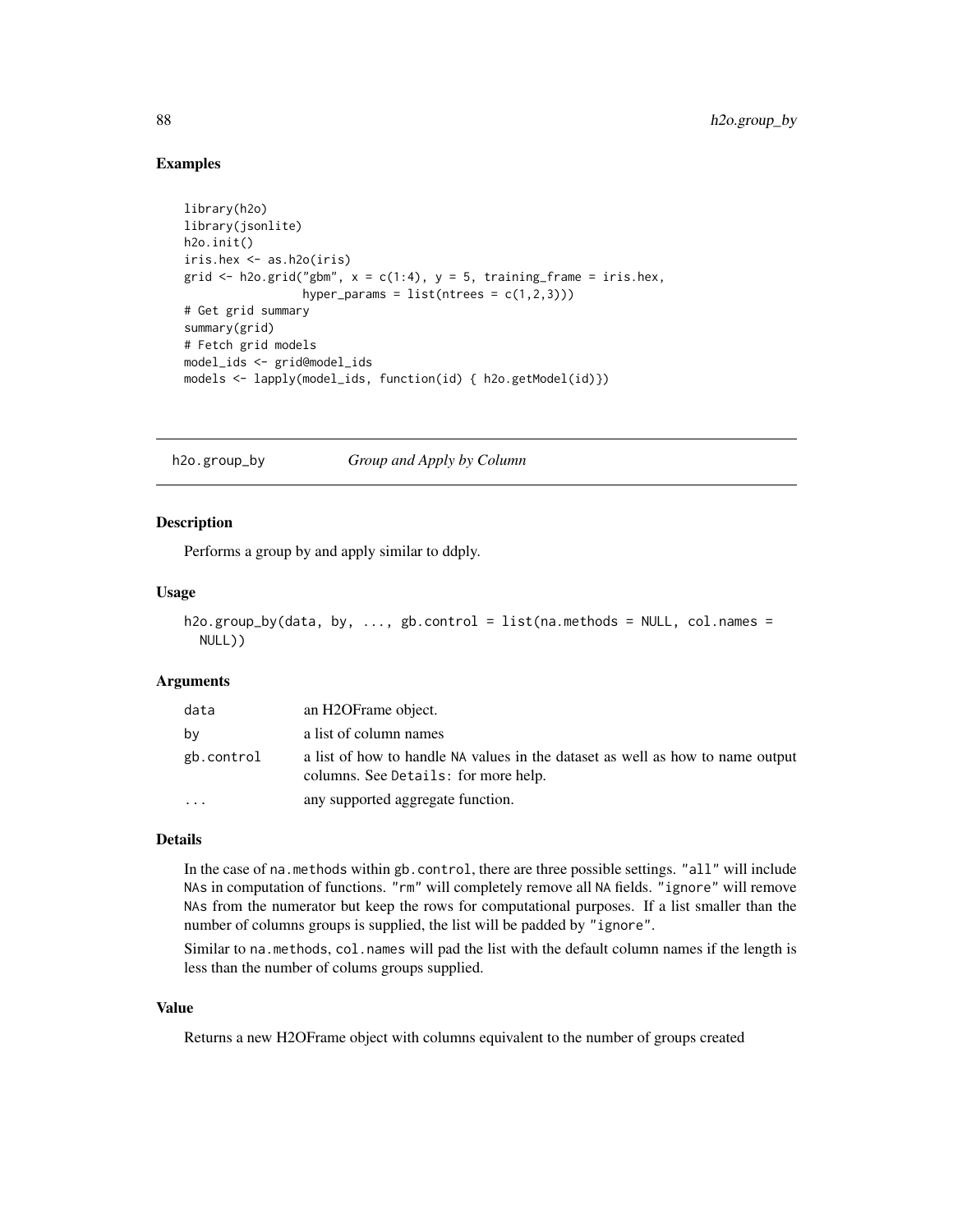Creates a copy of the target column in which each string has all occurence of the regex pattern replaced with the replacement substring.

# Usage

h2o.gsub(pattern, replacement, x, ignore.case = FALSE)

## Arguments

| pattern     | The pattern to replace.         |
|-------------|---------------------------------|
| replacement | The replacement pattern.        |
| X           | The column on which to operate. |
| ignore.case | Case sensitive or not           |

h2o.head *Return the Head or Tail of an H2O Dataset.*

# Description

Returns the first or last rows of an H2OFrame object.

## Usage

```
h2o.head(x, n = 6L, ...)## S3 method for class 'H2OFrame'
head(x, n = 6L, ...)
h2o.tail(x, n = 6L, ...)## S3 method for class 'H2OFrame'
tail(x, n = 6L, ...)
```

|                      | An H2OFrame object.                                                                                                                      |
|----------------------|------------------------------------------------------------------------------------------------------------------------------------------|
|                      | (Optional) A single integer. If positive, number of rows in x to return. If nega-<br>tive, all but the n first/last number of rows in x. |
| $\ddot{\phantom{0}}$ | Ignored.                                                                                                                                 |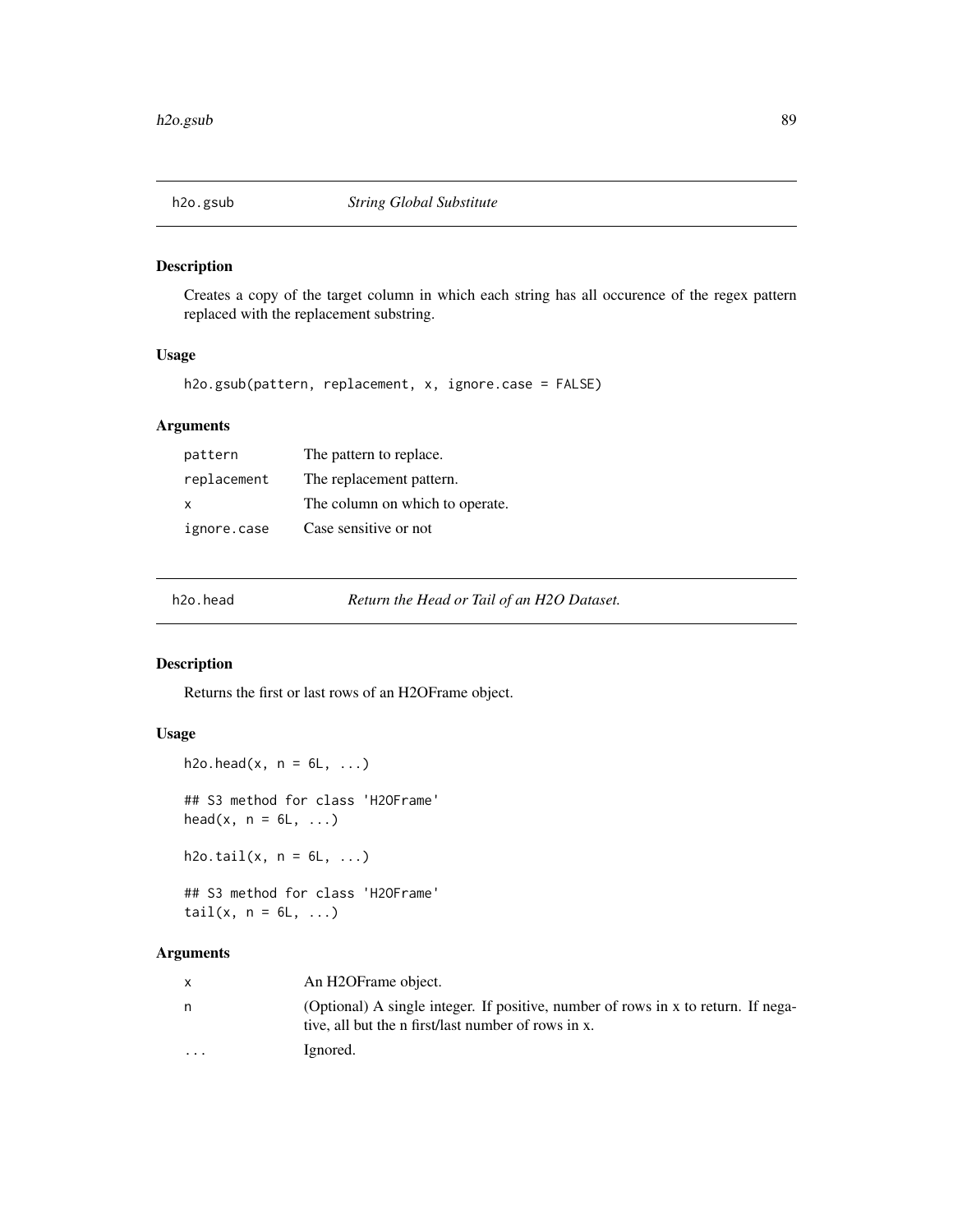# Value

An H2OFrame containing the first or last n rows of an H2OFrame object.

# Examples

```
library(h2o)
h2o.init(ip = "localhost", port = 54321, startH2O = TRUE)
ausPath <- system.file("extdata", "australia.csv", package="h2o")
australia.hex <- h2o.uploadFile(path = ausPath)
head(australia.hex, 10)
tail(australia.hex, 10)
```
h2o.hist *Compute A Histogram*

### Description

Compute a histogram over a numeric column. If breaks=="FD", the MAD is used over the IQR in computing bin width. Note that we do not beautify the breakpoints as R does.

## Usage

 $h2o.hist(x, breaks = "Sturges", plot = TRUE)$ 

| $\mathsf{x}$ | A single numeric column from an H2OF rame.                                                                                                                                                                                                                                                     |
|--------------|------------------------------------------------------------------------------------------------------------------------------------------------------------------------------------------------------------------------------------------------------------------------------------------------|
| breaks       | Can be one of the following: A string: "Sturges", "Rice", "sqrt", "Doane", "FD",<br>"Scott" A single number for the number of breaks splitting the range of the vec<br>into number of breaks bins of equal width A vector of numbers giving the split<br>points, e.g., c(-50,213.2123,9324834) |
| plot         | A logical value indicating whether or not a plot should be generated (default is<br>TRUE).                                                                                                                                                                                                     |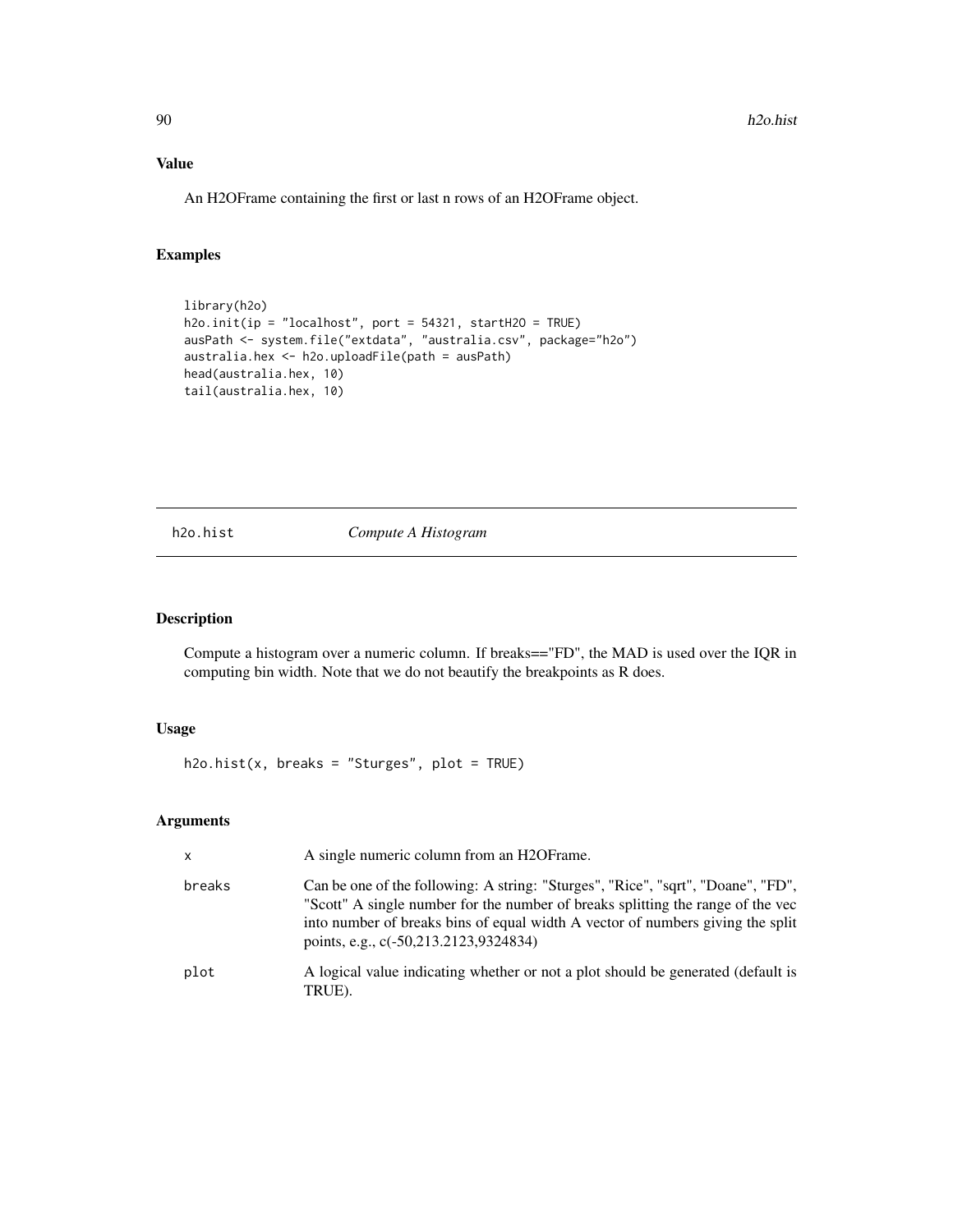| h2o.hit ratio table | Retrieve the Hit Ratios If "train", "valid", and "xval" parameters are   |
|---------------------|--------------------------------------------------------------------------|
|                     | FALSE (default), then the training Hit Ratios value is returned. If more |
|                     | than one parameter is set to TRUE, then a named list of Hit Ratio        |
|                     | tables are returned, where the names are "train", "valid" or "xval".     |

Retrieve the Hit Ratios If "train", "valid", and "xval" parameters are FALSE (default), then the training Hit Ratios value is returned. If more than one parameter is set to TRUE, then a named list of Hit Ratio tables are returned, where the names are "train", "valid" or "xval".

# Usage

```
h2o.hit_ratio_table(object, train = FALSE, valid = FALSE, xval = FALSE)
```
# Arguments

| object | An H <sub>2</sub> OM <sub>odel</sub> object. |
|--------|----------------------------------------------|
| train  | Retrieve the training Hit Ratio              |
| valid  | Retrieve the validation Hit Ratio            |
| xval   | Retrieve the cross-validation Hit Ratio      |

h2o.hour *Convert Milliseconds to Hour of Day in H2O Datasets*

# Description

Converts the entries of an H2OFrame object from milliseconds to hours of the day (on a 0 to 23 scale).

# Usage

h2o.hour(x)

hour(x)

## S3 method for class 'H2OFrame' hour(x)

#### Arguments

x An H2OFrame object.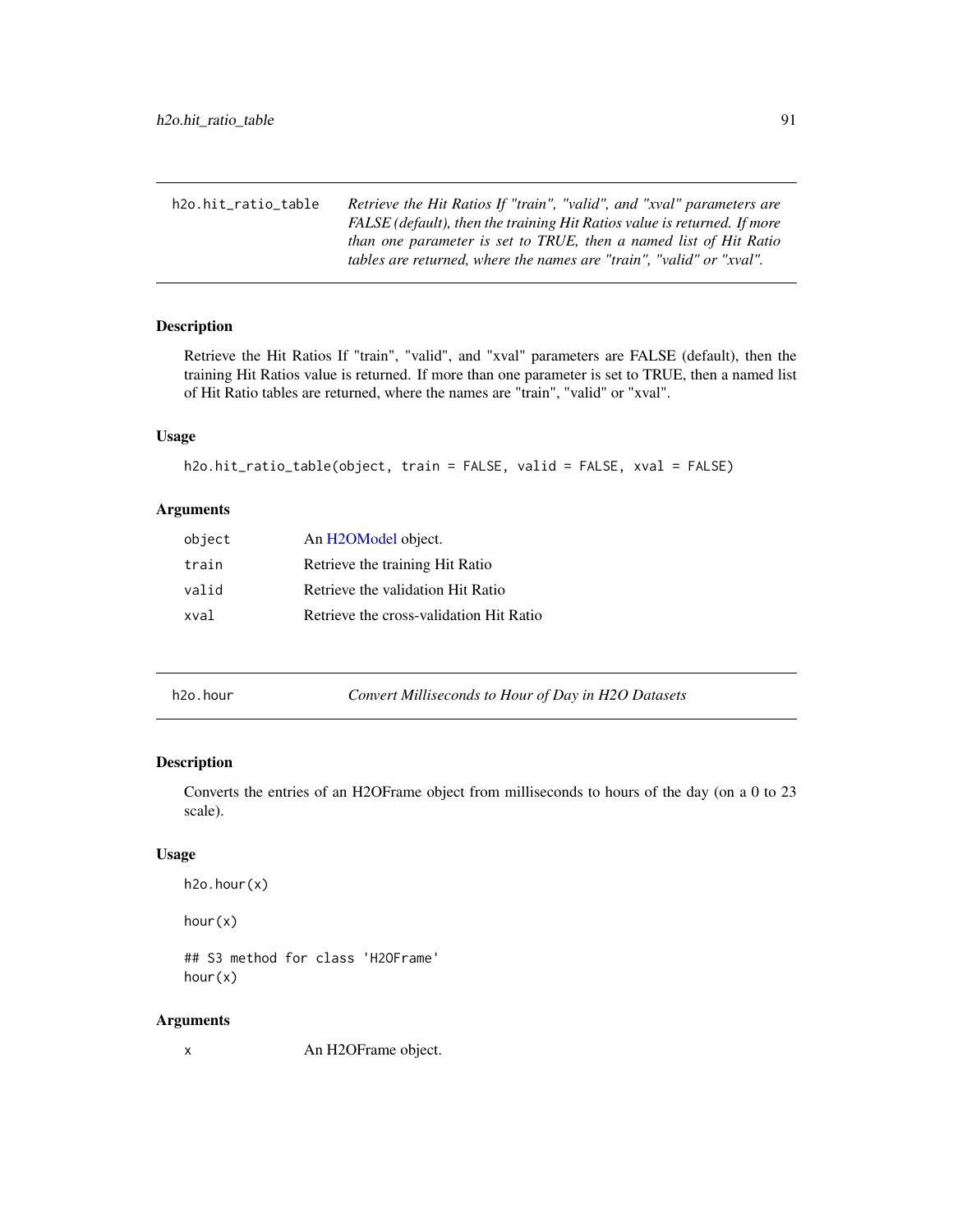## Value

An H2OFrame object containing the entries of x converted to hours of the day.

## See Also

[h2o.day](#page-42-0)

h2o.ifelse *H2O Apply Conditional Statement*

# Description

Applies conditional statements to numeric vectors in H2O parsed data objects when the data are numeric.

#### Usage

h2o.ifelse(test, yes, no)

ifelse(test, yes, no)

#### Arguments

| test | A logical description of the condition to be met $(> , < , = , etc )$ |
|------|-----------------------------------------------------------------------|
| ves  | The value to return if the condition is TRUE.                         |
| no   | The value to return if the condition is FALSE.                        |

## Details

Both numeric and categorical values can be tested. However when returning a yes and no condition both conditions must be either both categorical or numeric.

#### Value

Returns a vector of new values matching the conditions stated in the ifelse call.

```
h2o.init()
ausPath = system.file("extdata", "australia.csv", package="h2o")
australia.hex = h2o.importFile(path = ausPath)
australia.hex[,9] <- ifelse(australia.hex[,3] < 279.9, 1, 0)
summary(australia.hex)
```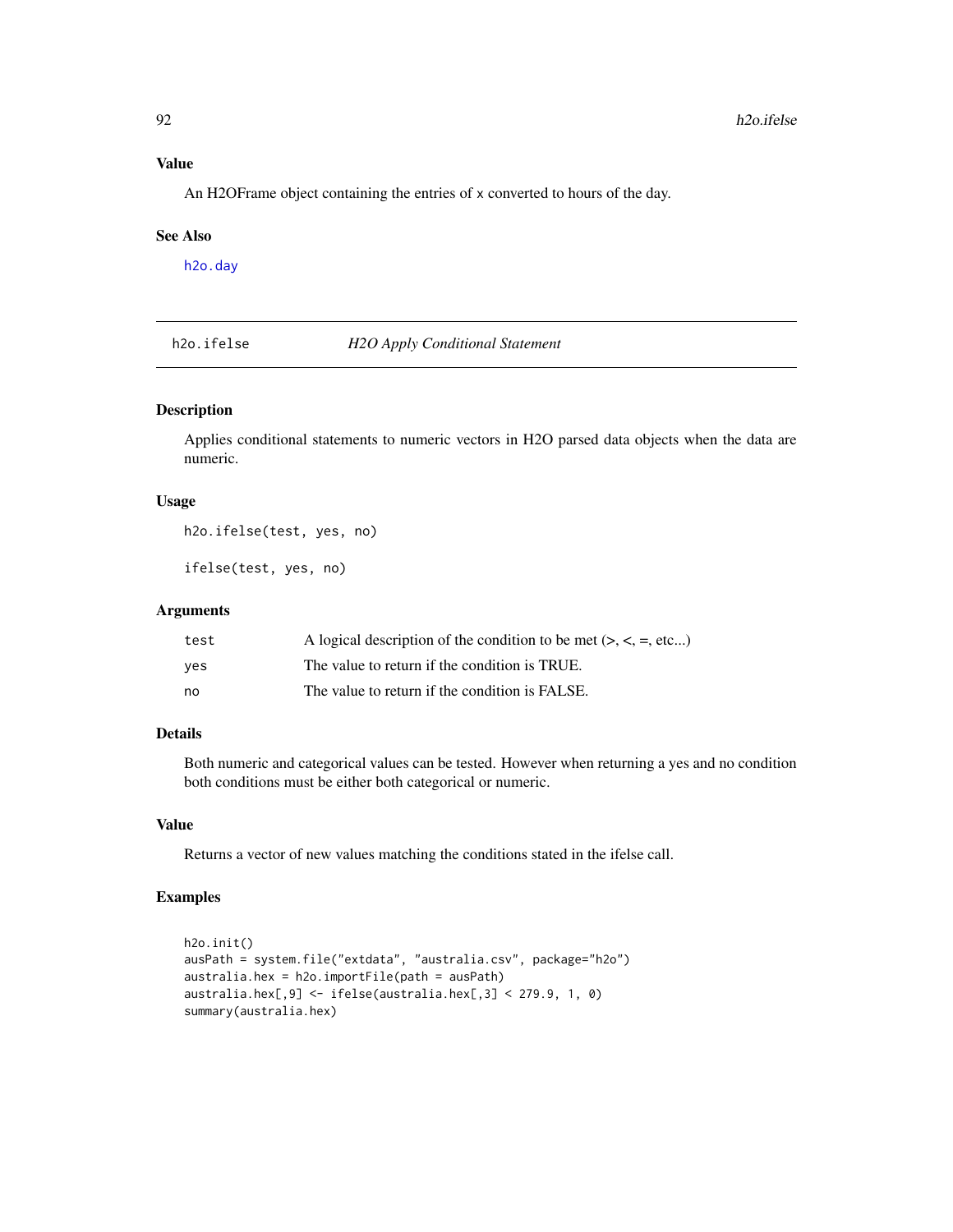Imports files into an H2O cloud. The default behavior is to pass-through to the parse phase automatically.

## Usage

```
h2o.importFile(path, destination_frame = "", parse = TRUE, header = NA,
  sep = "", col.name = NULL, col_type = NULL, na.strings = NULL)h2o.importFolder(path, pattern = "", destination_frame = "", parse = TRUE,
  header = NA, sep = "", col.names = NULL, col.types = NULL,
 na.strings = NULL)
h2o.importURL(path, destination_frame = "", parse = TRUE, header = NA,
  sep = "", col.name = NULL, na.strings = NULL)h2o.importHDFS(path, pattern = "", destination_frame = "", parse = TRUE,
 header = NA, sep = "", col.names = NULL, na.strings = NULL)
h2o.uploadFile(path, destination_frame = "", parse = TRUE, header = NA,
  sep = "", col.names = NULL, col.types = NULL, na.strings = NULL,
  progressBar = FALSE, parse_type = NULL)
```

| path              | The complete URL or normalized file path of the file to be imported. Each row<br>of data appears as one line of the file.                                                             |
|-------------------|---------------------------------------------------------------------------------------------------------------------------------------------------------------------------------------|
| destination_frame |                                                                                                                                                                                       |
|                   | (Optional) The unique hex key assigned to the imported file. If none is given, a<br>key will automatically be generated based on the URL path.                                        |
| parse             | (Optional) A logical value indicating whether the file should be parsed after<br>import, for details see h2o.parseRaw.                                                                |
| header            | (Optional) A logical value indicating whether the first line of the file contains<br>column headers. If left empty, the parser will try to automatically detect this.                 |
| sep               | (Optional) The field separator character. Values on each line of the file are sep-<br>arated by this character. If sep $=$ "", the parser will automatically detect the<br>separator. |
| col.names         | (Optional) An H2OFrame object containing a single delimited line with the col-<br>umn names for the file.                                                                             |
| col.types         | (Optional) A vector to specify whether columns should be forced to a certain<br>type upon import parsing.                                                                             |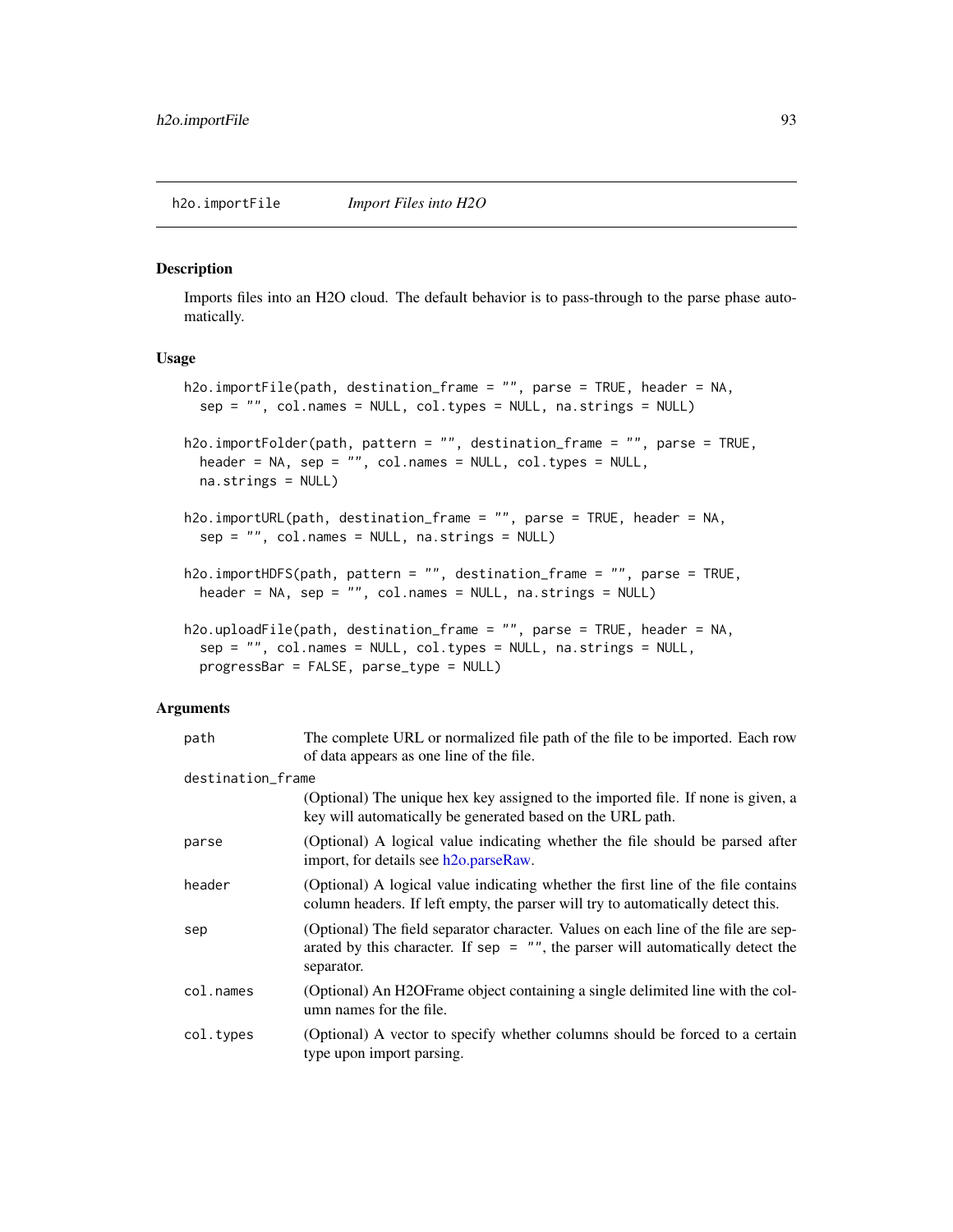| na.strings  | (Optional) H2O will interpret these strings as missing.                                                                                                    |
|-------------|------------------------------------------------------------------------------------------------------------------------------------------------------------|
| pattern     | (Optional) Character string containing a regular expression to match file(s) in<br>the folder.                                                             |
| progressBar | (Optional) When FALSE, tell H2O parse call to block synchronously instead of<br>polling. This can be faster for small datasets but loses the progress bar. |
| parse_type  | (Optional) Specify which parser type H2O will use. Valid types are "ARFF",<br>"XLS", "CSV", "SVMLight"                                                     |

## Details

h2o.importFile is a parallelized reader and pulls information from the server from a location specified by the client. The path is a server-side path. This is a fast, scalable, highly optimized way to read data. H2O pulls the data from a data store and initiates the data transfer as a read operation.

Unlike the import function, which is a parallelized reader, h2o.uploadFile is a push from the client to the server. The specified path must be a client-side path. This is not scalable and is only intended for smaller data sizes. The client pushes the data from a local filesystem (for example, on your machine where R is running) to H2O. For big-data operations, you don't want the data stored on or flowing through the client.

h2o.importFolder imports an entire directory of files. If the given path is relative, then it will be relative to the start location of the H2O instance. The default behavior is to pass-through to the parse phase automatically.

h2o.importURL and h2o.importHDFS are both deprecated functions. Instead, use h2o.importFile

# See Also

[h2o.import\\_sql\\_select,](#page-94-0) [h2o.import\\_sql\\_table,](#page-94-1) [h2o.parseRaw](#page-133-0)

```
h2o.init(ip = "localhost", port = 54321, startH2O = TRUE)prosPath = system.file("extdata", "prostate.csv", package = "h2o")
prostate.hex = h2o.importFile(path = prosPath, destination_frame = "prostate.hex")
class(prostate.hex)
summary(prostate.hex)
```

```
#Import files with a certain regex pattern by utilizing h2o.importFolder()
#In this example we import all .csv files in the directory prostate_folder
prosPath = system.file("extdata", "prostate_folder", package = "h2o")
prostate_pattern.hex = h2o.importFolder(path = prosPath, pattern = ".*.csv",
                        destination_frame = "prostate.hex")
class(prostate_pattern.hex)
summary(prostate_pattern.hex)
```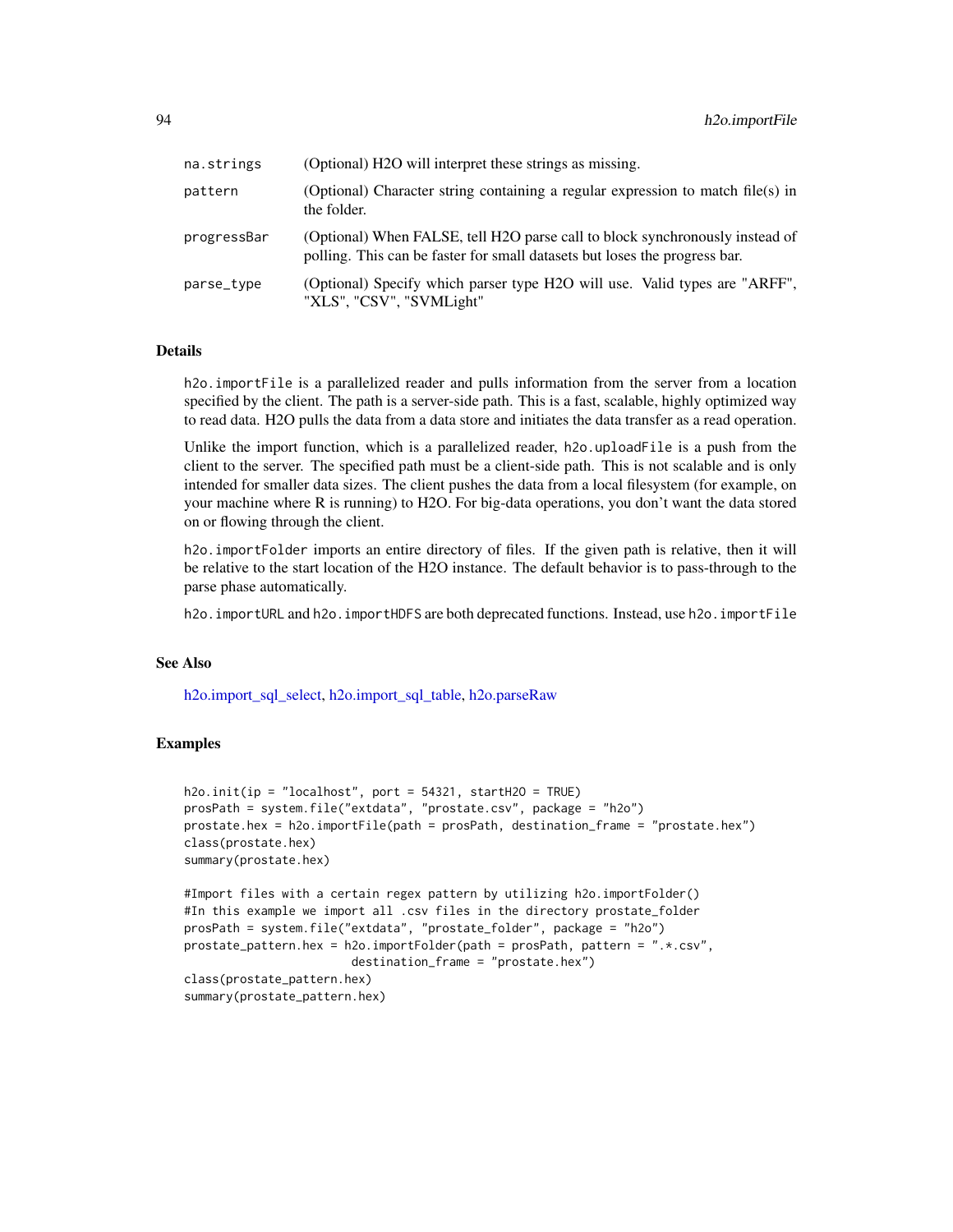<span id="page-94-0"></span>h2o.import\_sql\_select *Import SQL table that is result of SELECT SQL query into H2O*

### **Description**

Creates a temporary SQL table from the specified sql\_query. Runs multiple SELECT SQL queries on the temporary table concurrently for parallel ingestion, then drops the table. Be sure to start the h2o.jar in the terminal with your downloaded JDBC driver in the classpath: 'java -cp <path\_to\_h2o\_jar>:<path\_to\_jdbc\_drive water.H2OApp' Also see h2o.import\_sql\_table. Currently supported SQL databases are MySQL, PostgreSQL, and MariaDB. Support for Oracle 12g and Microsoft SQL Server

## Usage

```
h2o.import_sql_select(connection_url, select_query, username, password,
  optimize = NULL)
```
#### Arguments

|              | connection_url URL of the SQL database connection as specified by the Java Database Connec-<br>tivity (JDBC) Driver. For example, "jdbc:mysql://localhost:3306/menagerie?&useSSL=false" |
|--------------|-----------------------------------------------------------------------------------------------------------------------------------------------------------------------------------------|
| select_query | SQL query starting with 'SELECT' that returns rows from one or more database<br>tables.                                                                                                 |
| username     | Username for SOL server                                                                                                                                                                 |
| password     | Password for SOL server                                                                                                                                                                 |
| optimize     | (Optional) Optimize import of SOL table for faster imports. Experimental. De-<br>fault is true.                                                                                         |

### Details

For example, my sql\_conn\_url <- "jdbc:mysql://172.16.2.178:3306/ingestSQL?&useSSL=false" select\_query <- "SELECT bikeid from citibike20k" username <- "root" password <- "abc123" my\_citibike\_data <- h2o.import\_sql\_select(my\_sql\_conn\_url, select\_query, username, password)

<span id="page-94-1"></span>h2o.import\_sql\_table *Import SQL Table into H2O*

#### **Description**

Imports SQL table into an H2O cloud. Assumes that the SQL table is not being updated and is stable. Runs multiple SELECT SQL queries concurrently for parallel ingestion. Be sure to start the h2o.jar in the terminal with your downloaded JDBC driver in the classpath: 'java -cp <path\_to\_h2o\_jar>:<path\_to\_jdbc\_driver\_jar> water.H2OApp' Also see h2o.import\_sql\_select. Currently supported SQL databases are MySQL, PostgreSQL, and MariaDB. Support for Oracle 12g and Microsoft SQL Server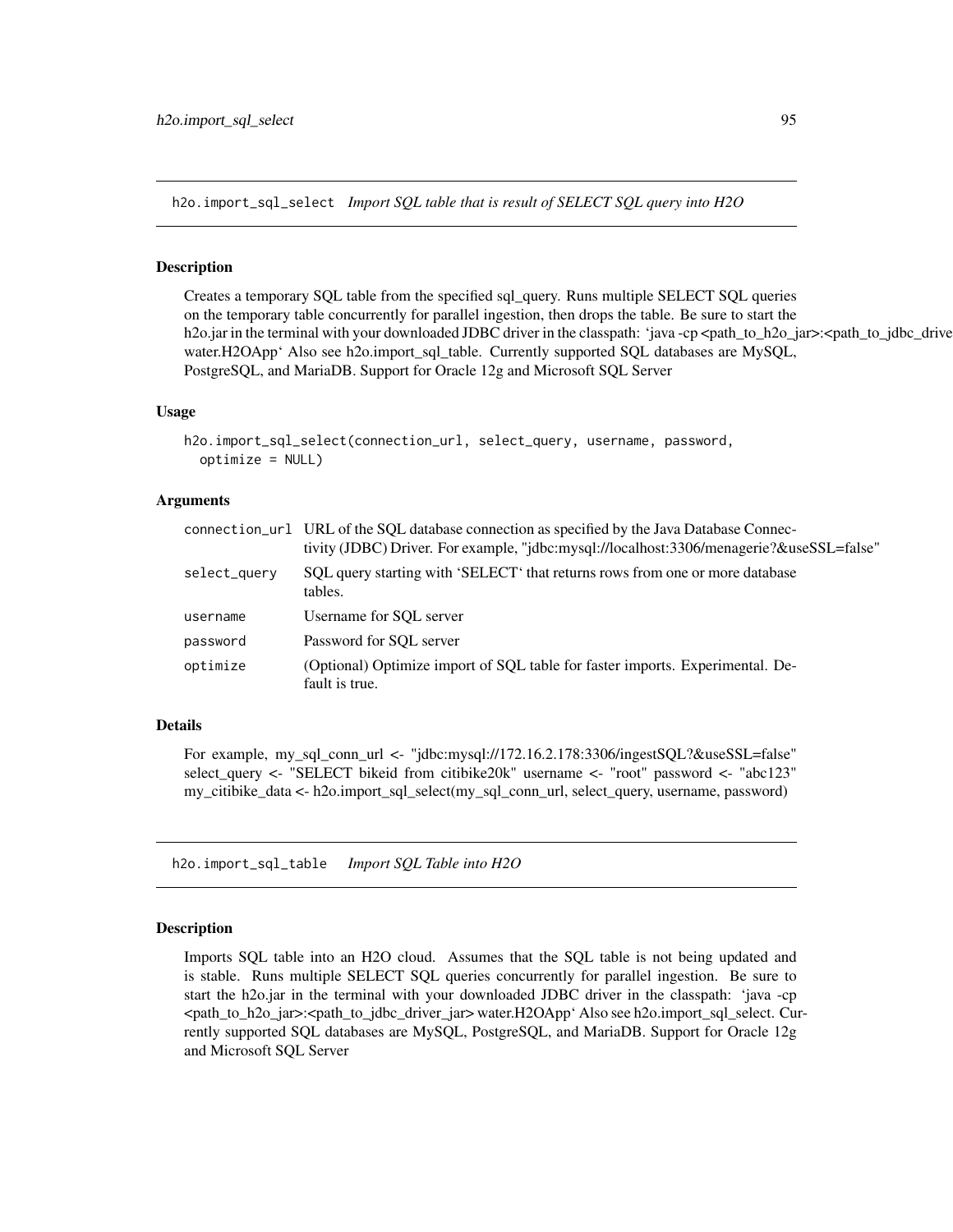#### Usage

```
h2o.import_sql_table(connection_url, table, username, password,
  columns = NULL, optimize = NULL)
```
## Arguments

|          | connection_url URL of the SQL database connection as specified by the Java Database Connec-<br>tivity (JDBC) Driver. For example, "jdbc:mysql://localhost:3306/menagerie?&useSSL=false" |
|----------|-----------------------------------------------------------------------------------------------------------------------------------------------------------------------------------------|
| table    | Name of SOL table                                                                                                                                                                       |
| username | Username for SOL server                                                                                                                                                                 |
| password | Password for SOL server                                                                                                                                                                 |
| columns  | (Optional) Character vector of column names to import from SOL table. Default<br>is to import all columns.                                                                              |
| optimize | (Optional) Optimize import of SQL table for faster imports. Experimental. De-<br>fault is true.                                                                                         |

### Details

For example, my\_sql\_conn\_url <- "jdbc:mysql://172.16.2.178:3306/ingestSQL?&useSSL=false" table <- "citibike20k" username <- "root" password <- "abc123" my\_citibike\_data <- h2o.import\_sql\_table(my\_sql\_conn\_url, table, username, password)

h2o.impute *Basic Imputation of H2O Vectors*

## Description

Perform inplace imputation by filling missing values with aggregates computed on the "na.rm'd" vector. Additionally, it's possible to perform imputation based on groupings of columns from within data; these columns can be passed by index or name to the by parameter. If a factor column is supplied, then the method must be "mode".

## Usage

```
h2o.impute(data, column = 0, method = c("mean", "model", "mode"),
  combine_method = c("interpolate", "average", "lo", "hi"), by = NULL,
  groupByFrame = NULL, values = NULL)
```

| data   | The dataset containing the column to impute.                                                                                                                         |
|--------|----------------------------------------------------------------------------------------------------------------------------------------------------------------------|
| column | A specific column to impute, default of 0 means impute the whole frame.                                                                                              |
| method | "mean" replaces NAs with the column mean; "median" replaces NAs with the<br>column median; "mode" replaces with the most common factor (for factor columns<br>only); |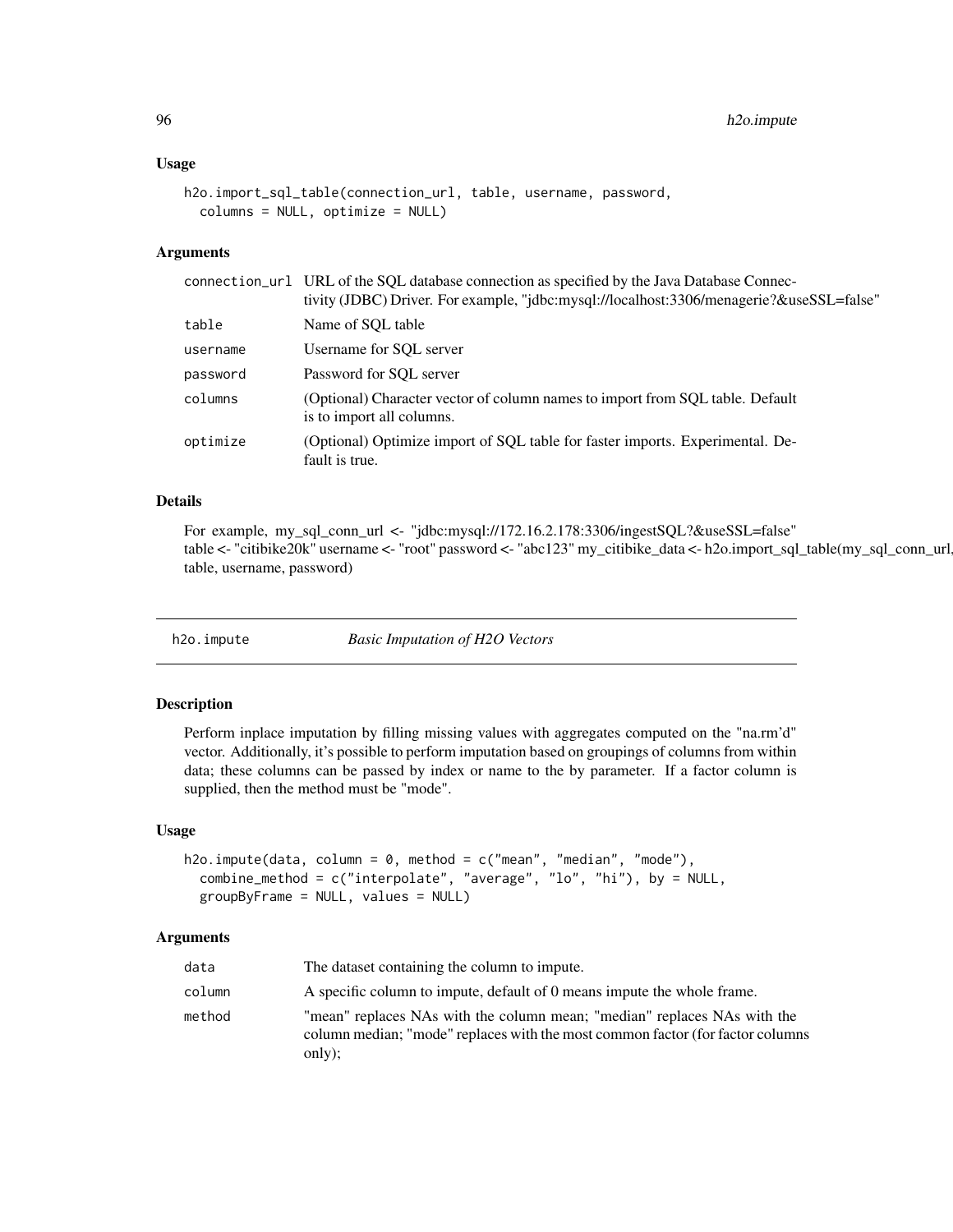#### h2o.init 97

|              | combine_method If method is "median", then choose how to combine quantiles on even sample<br>sizes. This parameter is ignored in all other cases. |
|--------------|---------------------------------------------------------------------------------------------------------------------------------------------------|
| bν           | group by columns                                                                                                                                  |
| groupByFrame | Impute the column col with this pre-computed grouped frame.                                                                                       |
| values       | A vector of impute values (one per column). NaN indicates to skip the column                                                                      |

## Details

The default method is selected based on the type of the column to impute. If the column is numeric then "mean" is selected; if it is categorical, then "mode" is selected. Other column types (e.g. String, Time, UUID) are not supported.

## Value

an H2OFrame with imputed values

#### Examples

```
h2o.init()
fr <- as.h2o(iris, destination_frame="iris")
fr[sample(nrow(fr),40),5] \leq NA # randomly replace 50 values with NA
# impute with a group by
fr <- h2o.impute(fr, "Species", "mode", by=c("Sepal.Length", "Sepal.Width"))
```
h2o.init *Initialize and Connect to H2O*

#### Description

Attempts to start and/or connect to and H2O instance.

### Usage

```
h2o.init(ip = "localhost", port = 54321, startH2O = TRUE,forceDL = FALSE, enable_assertions = TRUE, license = NULL,
  nthreads = -2, max_mem_size = NULL, min_mem_size = NULL,
  ice_root = tempdir(), strict_version_check = TRUE,
  proxy = NA_character_, https = FALSE, insecure = FALSE,
  username = NA_character_, password = NA_character_,
  cluster_id = NA_integer_, cookies = NA_character_,
  context_path = NA_character_)
```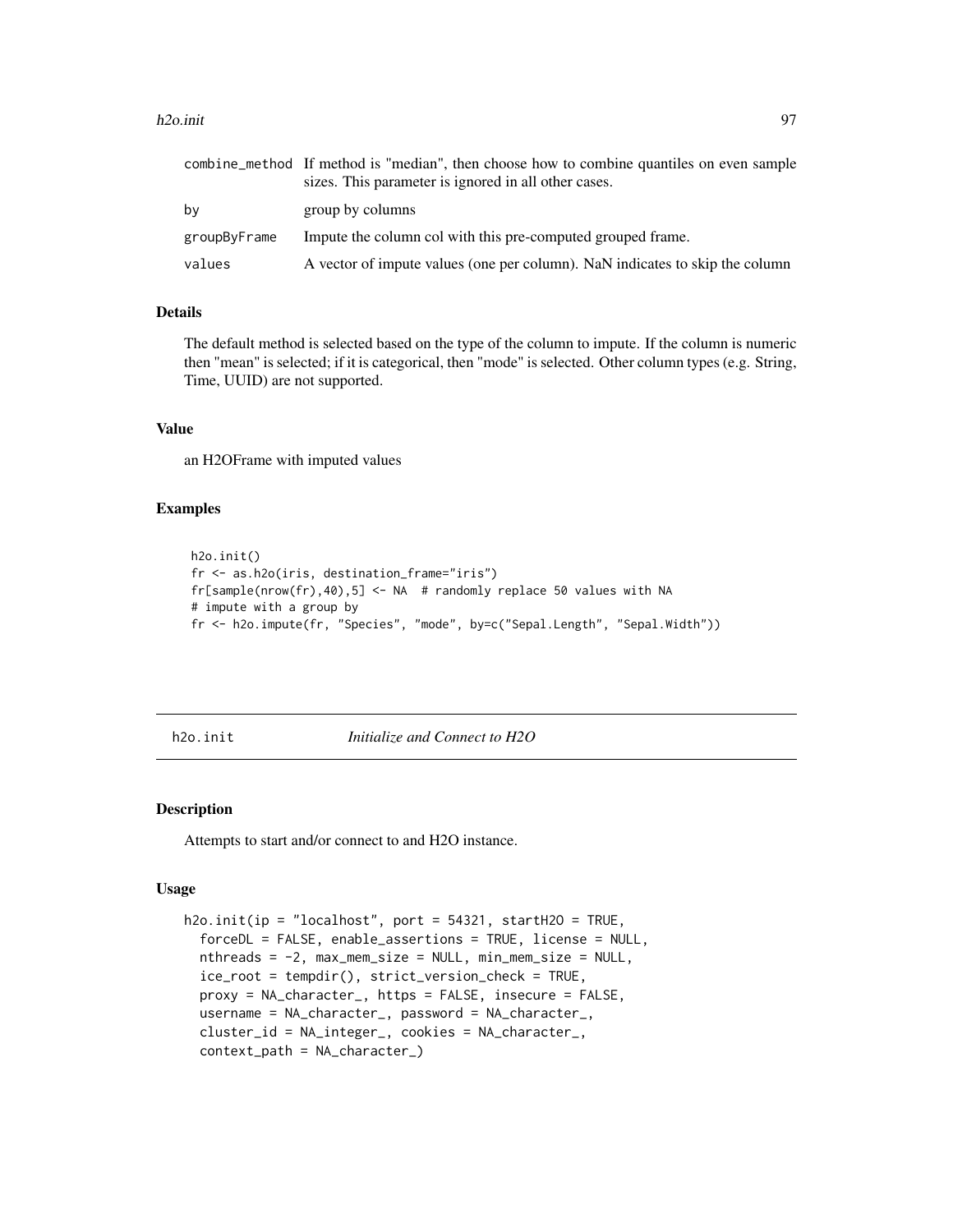| ip                   | Object of class character representing the IP address of the server where H2O<br>is running.                                                                                                                                                                                                         |
|----------------------|------------------------------------------------------------------------------------------------------------------------------------------------------------------------------------------------------------------------------------------------------------------------------------------------------|
| port                 | Object of class numeric representing the port number of the H2O server.                                                                                                                                                                                                                              |
| startH20             | (Optional) A logical value indicating whether to try to start H2O from R if no<br>connection with H2O is detected. This is only possible if $ip = "localhost"$<br>or ip = $"127.0.0.1"$ . If an existing connection is detected, R does not start<br>H2O.                                            |
| forceDL              | (Optional) A logical value indicating whether to force download of the H2O<br>executable. Defaults to FALSE, so the executable will only be downloaded if it<br>does not already exist in the h2o R library resources directory h2o/java/h2o.jar.<br>This value is only used when R starts H2O.      |
| enable_assertions    |                                                                                                                                                                                                                                                                                                      |
|                      | (Optional) A logical value indicating whether H2O should be launched with<br>assertions enabled. Used mainly for error checking and debugging purposes.<br>This value is only used when R starts H2O.                                                                                                |
| license              | (Optional) A character string value specifying the full path of the license file.<br>This value is only used when R starts H2O.                                                                                                                                                                      |
| nthreads             | (Optional) Number of threads in the thread pool. This relates very closely to the<br>number of CPUs used. -2 means use the CRAN default of 2 CPUs. -1 means use<br>all CPUs on the host. A positive integer specifies the number of CPUs directly.<br>This value is only used when R starts H2O.     |
| max_mem_size         | (Optional) A character string specifying the maximum size, in bytes, of the<br>memory allocation pool to H2O. This value must a multiple of 1024 greater<br>than 2MB. Append the letter m or M to indicate megabytes, or g or G to indicate<br>gigabytes. This value is only used when R starts H2O. |
| min_mem_size         | (Optional) A character string specifying the minimum size, in bytes, of the<br>memory allocation pool to H2O. This value must a multiple of 1024 greater<br>than 2MB. Append the letter m or M to indicate megabytes, or g or G to indicate<br>gigabytes. This value is only used when R starts H2O. |
| ice_root             | (Optional) A directory to handle object spillage. The defaul varies by OS.                                                                                                                                                                                                                           |
| strict_version_check |                                                                                                                                                                                                                                                                                                      |
|                      | (Optional) Setting this to FALSE is unsupported and should only be done when<br>advised by technical support.                                                                                                                                                                                        |
| proxy                | (Optional) A character string specifying the proxy path.                                                                                                                                                                                                                                             |
| https                | (Optional) Set this to TRUE to use https instead of http.                                                                                                                                                                                                                                            |
| insecure             | (Optional) Set this to TRUE to disable SSL certificate checking.                                                                                                                                                                                                                                     |
| username             | (Optional) Username to login with.                                                                                                                                                                                                                                                                   |
| password             | (Optional) Password to login with.                                                                                                                                                                                                                                                                   |
| cluster_id           | (Optional) Cluster to login to. Used for Steam connections.                                                                                                                                                                                                                                          |
| cookies              | (Optional) Vector(or list) of cookies to add to request.                                                                                                                                                                                                                                             |
| context_path         | (Optional) The last part of connection URL: http:// <ip>:<port>/<context_path></context_path></port></ip>                                                                                                                                                                                            |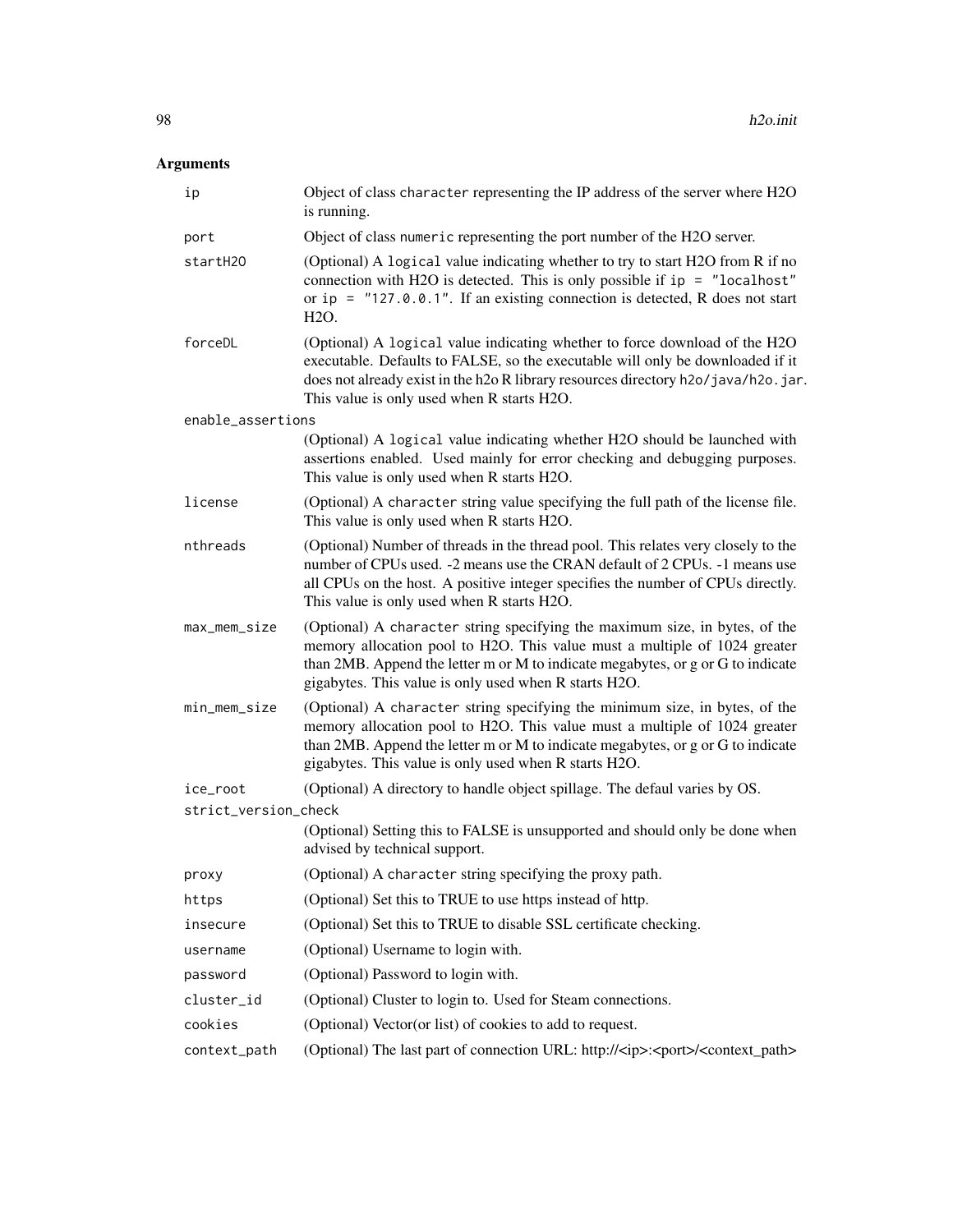#### h2o.init 999

## Details

By default, this method first checks if an H2O instance is connectible. If it cannot connect and start = TRUE with ip = "localhost", it will attempt to start and instance of H2O at localhost:54321. If an open ip & port of your choice are passed in, then this method will attempt to start an H2O instance at that specified ip & port.

When initializing H2O locally, this method searches for h2o.jar in the R library resources (system.file("java", "h2o.jar and if the file does not exist, it will automatically attempt to download the correct version from Amazon S3. The user must have Internet access for this process to be successful.

Once connected, the method checks to see if the local H2O R package version matches the version of H2O running on the server. If there is a mismatch and the user indicates she wishes to upgrade, it will remove the local H2O R package and download/install the H2O R package from the server.

### Value

this method will load it and return a H2OConnection object containing the IP address and port number of the H2O server.

## Note

Users may wish to manually upgrade their package (rather than waiting until being prompted), which requires that they fully uninstall and reinstall the H2O package, and the H2O client package. You must unload packages running in the environment before upgrading. It's recommended that users restart R or R studio after upgrading

#### See Also

[H2O R package documentation](http://h2o-release.s3.amazonaws.com/h2o-dev/rel-shannon/2/docs-website/h2o-r/h2o_package.pdf) for more details. h2o. shutdown for shutting down from R.

#### Examples

```
## Not run:
# Try to connect to a local H2O instance that is already running.
# If not found, start a local H2O instance from R with the default settings.
h2o.init()
# Try to connect to a local H2O instance.
# If not found, raise an error.
h2o.init(startH2O = FALSE)
# Try to connect to a local H2O instance that is already running.
# If not found, start a local H2O instance from R with 5 gigabytes of memory.
h2o.init(max_mem_size = "5g")
# Try to connect to a local H2O instance that is already running.
# If not found, start a local H2O instance from R that uses 5 gigabytes of memory.
h2o.init(max_mem_size = "5g")
```
## End(Not run)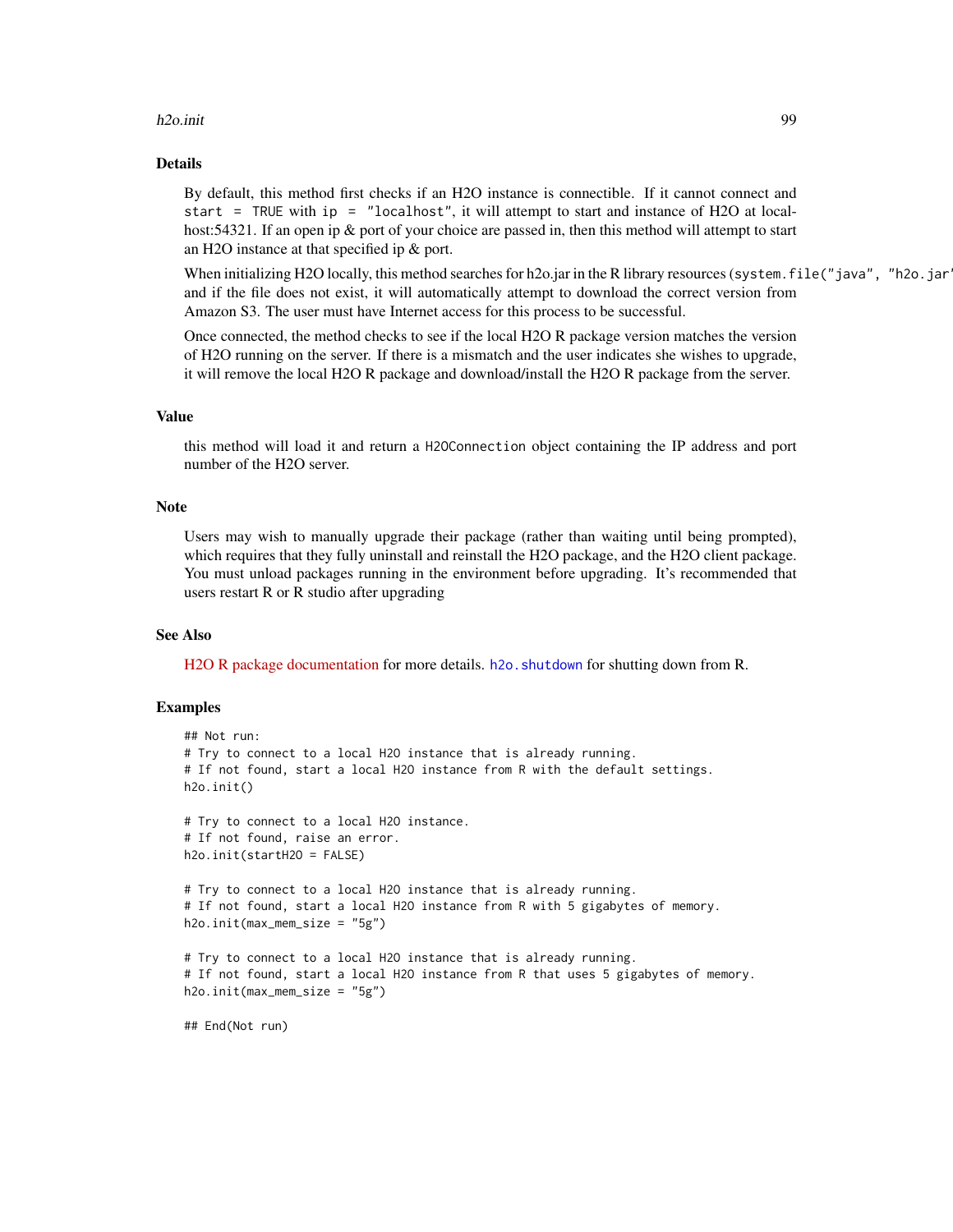h2o.insertMissingValues

*Inserting Missing Values to an H2O DataH2OFrame*

## Description

\*This is primarily used for testing\*. Randomly replaces a user-specified fraction of entries in an H2O dataset with missing values.

#### Usage

```
h2o.insertMissingValues(data, fraction = 0.1, seed = -1)
```
## Arguments

| data     | An H <sub>2</sub> OF rame object representing the dataset.                                                                                        |
|----------|---------------------------------------------------------------------------------------------------------------------------------------------------|
| fraction | A number between 0 and 1 indicating the fraction of entries to replace with<br>missing.                                                           |
| seed     | A random number used to select which entries to replace with missing values.<br>Default of seed $= -1$ will automatically generate a seed in H2O. |

## WARNING

This will modify the original dataset. Unless this is intended, this function should only be called on a subset of the original.

```
library(h2o)
h2o.init()
irisPath <- system.file("extdata", "iris.csv", package = "h2o")
iris.hex <- h2o.importFile(path = irisPath)
summary(iris.hex)
irismiss.hex <- h2o.insertMissingValues(iris.hex, fraction = 0.25)
head(irismiss.hex)
summary(irismiss.hex)
```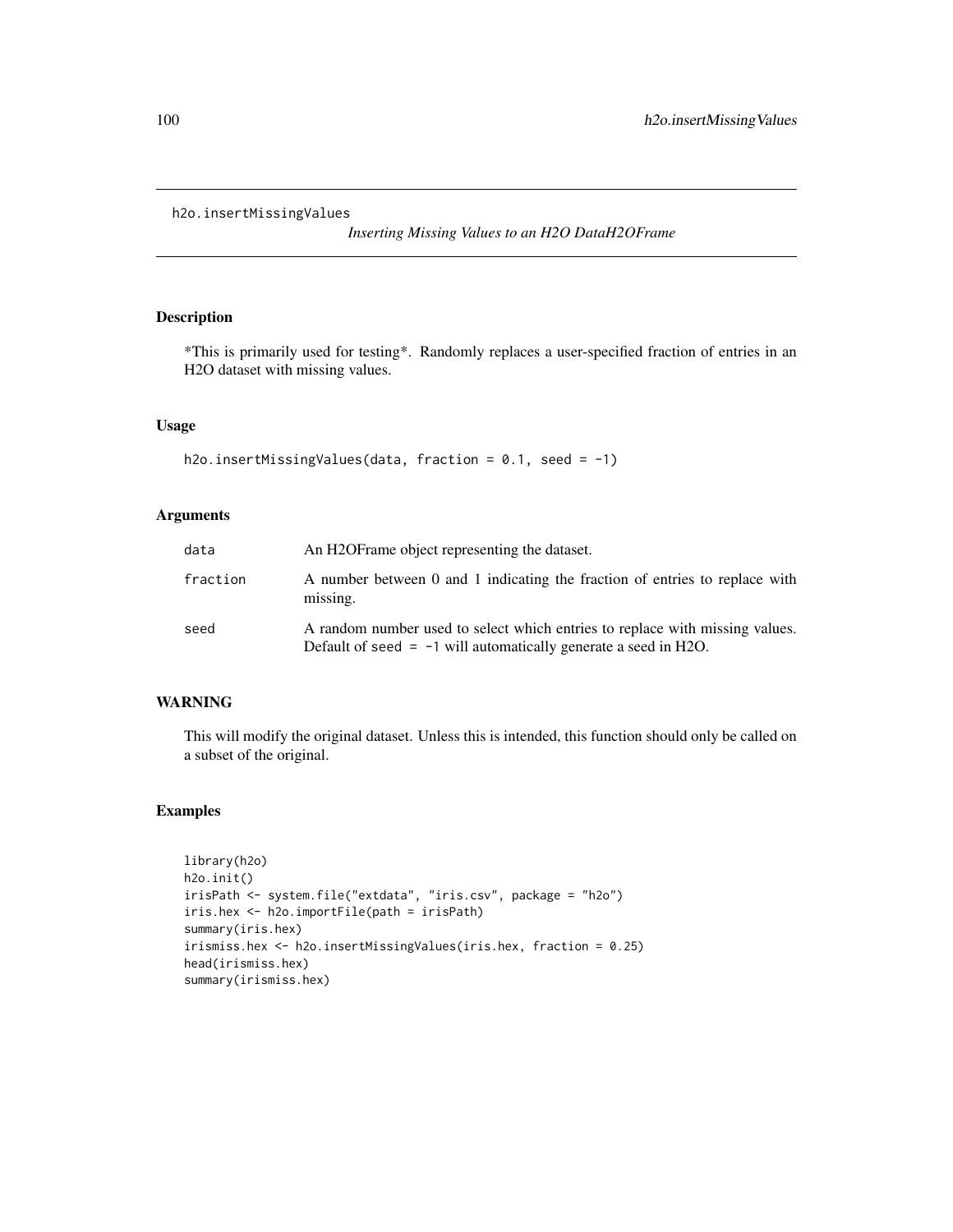h2o.interaction *Categorical Interaction Feature Creation in H2O*

## Description

Creates a data frame in H2O with n-th order interaction features between categorical columns, as specified by the user.

## Usage

```
h2o.interaction(data, destination_frame, factors, pairwise, max_factors,
 min_occurrence)
```
### Arguments

| data              | An H2OF rame object containing the categorical columns.                                                                                                     |
|-------------------|-------------------------------------------------------------------------------------------------------------------------------------------------------------|
| destination_frame |                                                                                                                                                             |
|                   | A string indicating the destination key. If empty, this will be auto-generated by<br>H <sub>2</sub> O.                                                      |
| factors           | Factor columns (either indices or column names).                                                                                                            |
| pairwise          | Whether to create pairwise interactions between factors (otherwise create one<br>higher-order interaction). Only applicable if there are 3 or more factors. |
| max_factors       | Max. number of factor levels in pair-wise interaction terms (if enforced, one<br>extra catch-all factor will be made)                                       |
|                   | min_occurrence Min. occurrence threshold for factor levels in pair-wise interaction terms                                                                   |

## Value

Returns an H2OFrame object.

```
library(h2o)
h2o.init()
# Create some random data
myframe = h2o.createFrame(rows = 20, cols = 5,
                         seed = -12301283, randomize = TRUE, value = 0,
                         categorical_fraction = 0.8, factors = 10, real_range = 1,
                         integer_fraction = 0.2, integer_range = 10,
                         binary_fraction = 0, binary_ones_fraction = 0.5,
                         missing_fraction = 0.2,
                         response_factors = 1)
# Turn integer column into a categorical
myframe[,5] <- as.factor(myframe[,5])
head(myframe, 20)
```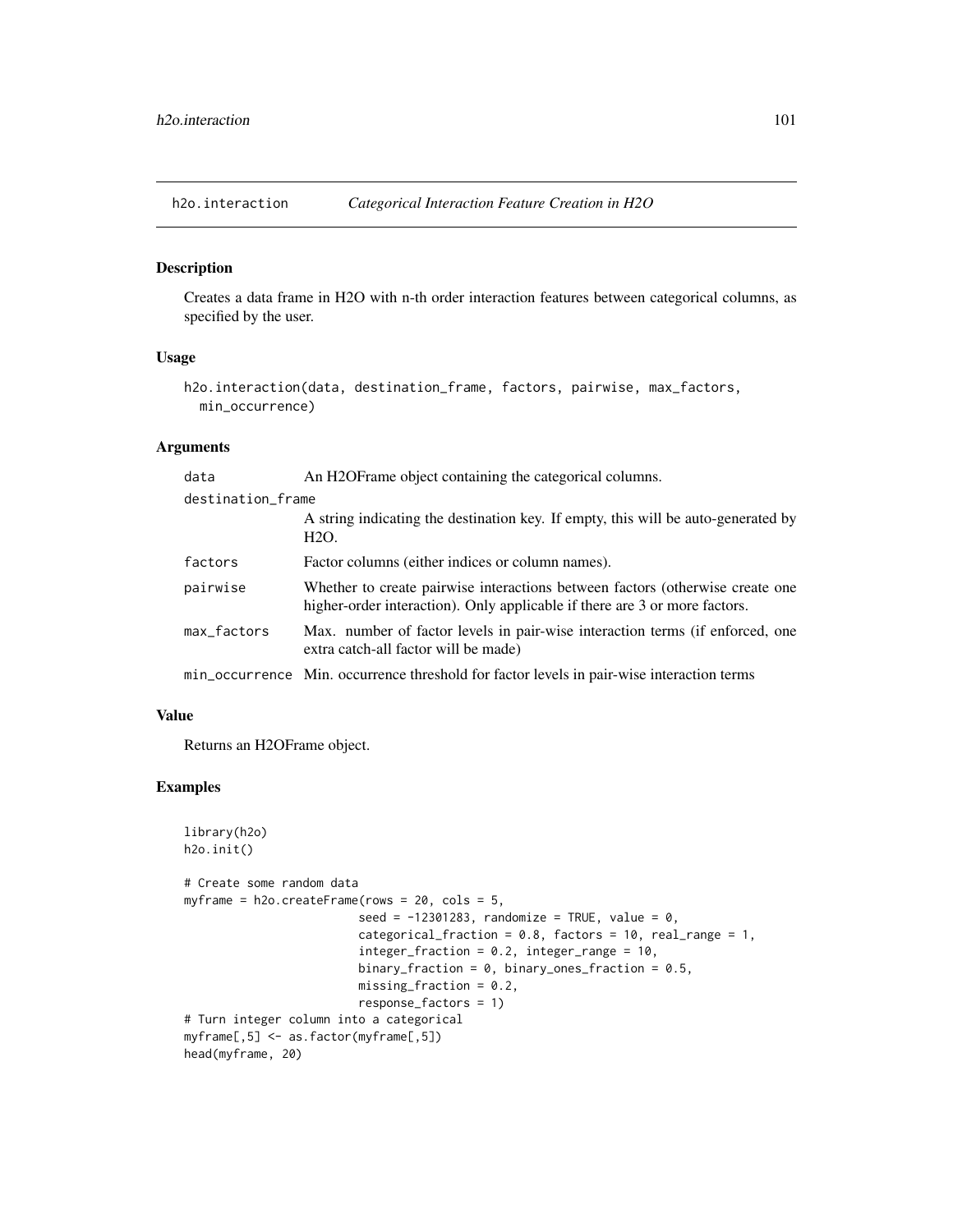```
# Create pairwise interactions
pairwise <- h2o.interaction(myframe, destination_frame = 'pairwise',
                            factors = list(c(1, 2), c("C2", "C3", "C4")),
                            pairwise=TRUE, max_factors = 10, min_occurrence = 1)
head(pairwise, 20)
h2o.levels(pairwise,2)
# Create 5-th order interaction
higherorder <- h2o.interaction(myframe, destination_frame = 'higherorder', factors = c(1,2,3,4,5),
                               pairwise=FALSE, max_factors = 10000, min_occurrence = 1)
head(higherorder, 20)
# Limit the number of factors of the "categoricalized" integer column
# to at most 3 factors, and only if they occur at least twice
head(myframe[,5], 20)
trim_integer_levels <- h2o.interaction(myframe, destination_frame = 'trim_integers', factors = "C5",
                                   pairwise = FALSE, max_factors = 3, min_occurrence = 2)
head(trim_integer_levels, 20)
# Put all together
myframe <- h2o.cbind(myframe, pairwise, higherorder, trim_integer_levels)
myframe
head(myframe,20)
summary(myframe)
```

| $\sim$<br>h2o.isax | iSAX |  |  |
|--------------------|------|--|--|
|--------------------|------|--|--|

Compute the iSAX index for a DataFrame which is assumed to be numeric time series data

#### Usage

```
h2o.isax(x, num_words, max_cardinality, optimize_card = FALSE)
```

| <b>X</b>        | an H2OFrame                                                                                                     |
|-----------------|-----------------------------------------------------------------------------------------------------------------|
| num_words       | Number of iSAX words for the timeseries, ie granularity along the time series                                   |
| max_cardinality |                                                                                                                 |
|                 | Maximum cardinality of the iSAX word. Each word can have less than the max                                      |
| optimize_card   | An optimization flag that will find the max cardinality regardless of what is<br>passed in for max_cardinality. |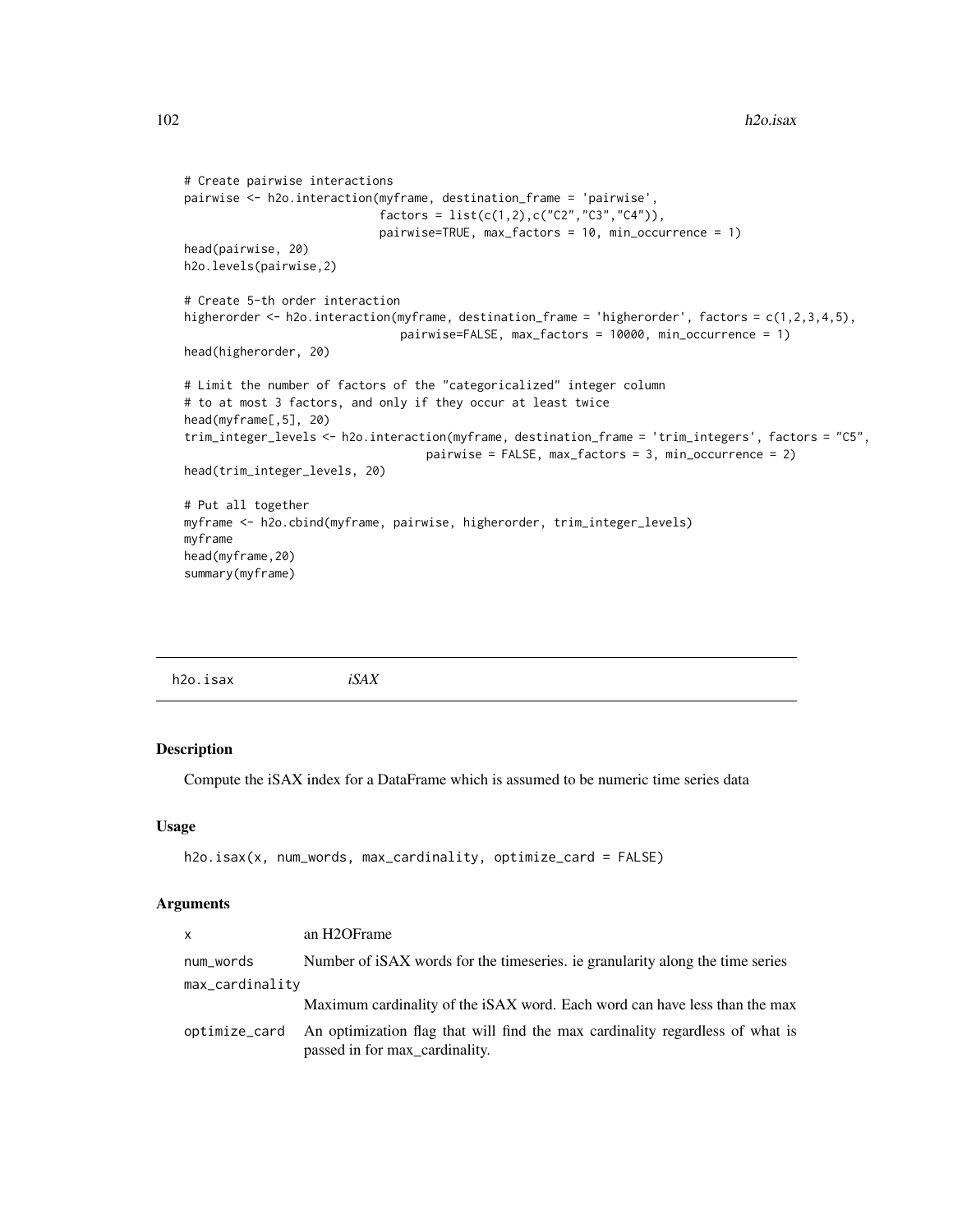## h2o.ischaracter 103

# Value

An H2OFrame with the name of time series, string representation of iSAX word, followed by binary representation

## References

http://www.cs.ucr.edu/~eamonn/iSAX\_2.0.pdf http://www.cs.ucr.edu/~eamonn/SAX.pdf

h2o.ischaracter *Check if character*

# Description

Check if character

# Usage

h2o.ischaracter(x)

# Arguments

x An H2OFrame object.

# See Also

[is.character](#page-191-0) for the base R implementation.

h2o.isfactor *Check if factor*

# Description

Check if factor

## Usage

h2o.isfactor(x)

## Arguments

x An H2OFrame object.

# See Also

[is.factor](#page-191-1) for the base R implementation.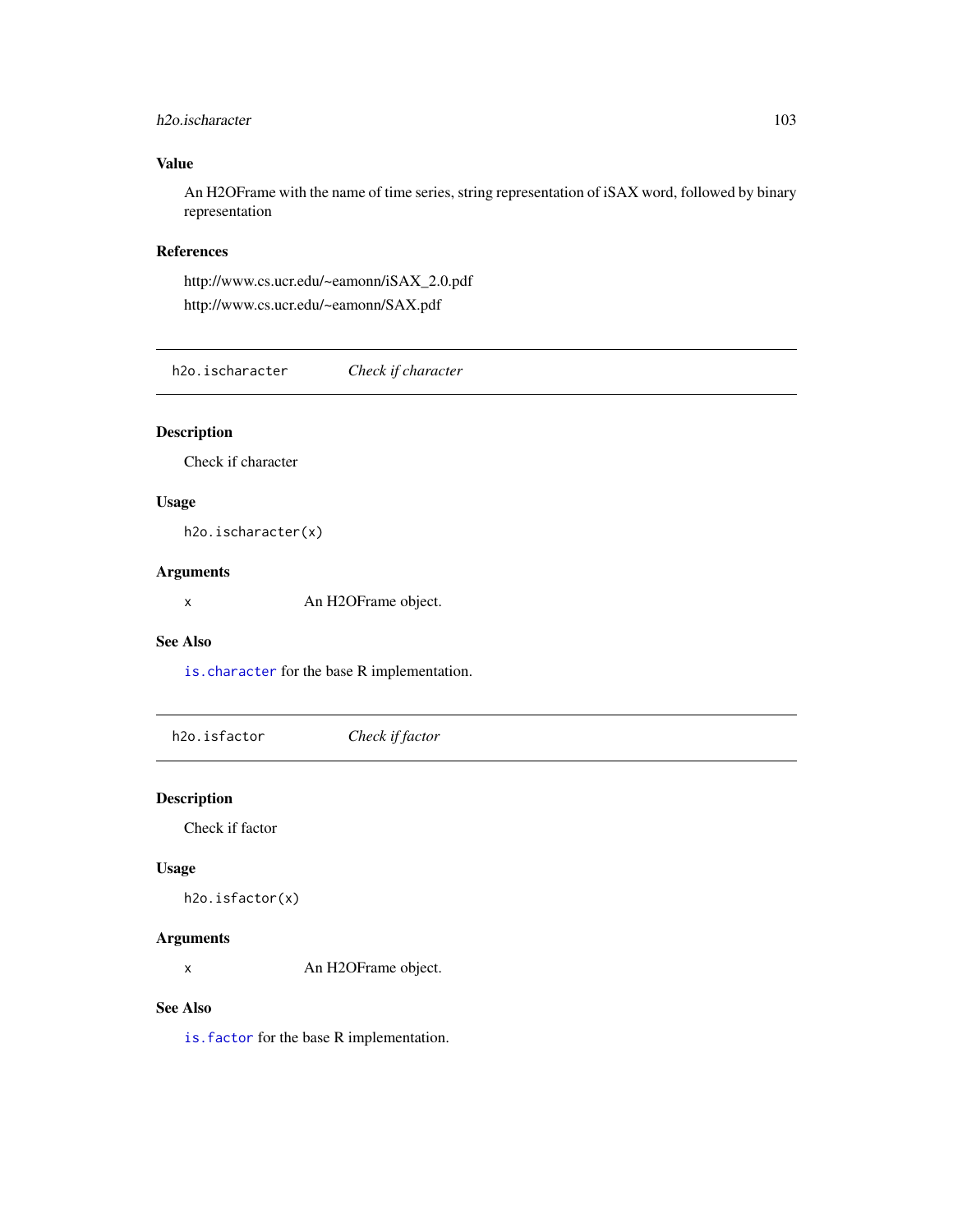h2o.isnumeric *Check if numeric*

# Description

Check if numeric

# Usage

h2o.isnumeric(x)

## Arguments

x An H2OFrame object.

#### See Also

[is.numeric](#page-192-0) for the base R implementation.

h2o.is\_client *Check Client Mode Connection*

### Description

Check Client Mode Connection

#### Usage

h2o.is\_client()

h2o.kfold\_column *Produce a k-fold column vector.*

# Description

Create a k-fold vector useful for H2O algorithms that take a fold\_assignments argument.

# Usage

h2o.kfold\_column(data, nfolds, seed = -1)

| data   | A data frame against which to create the fold column. |
|--------|-------------------------------------------------------|
| nfolds | The number of desired folds.                          |
| seed   | A random seed. -1 indicates that H2O will choose one. |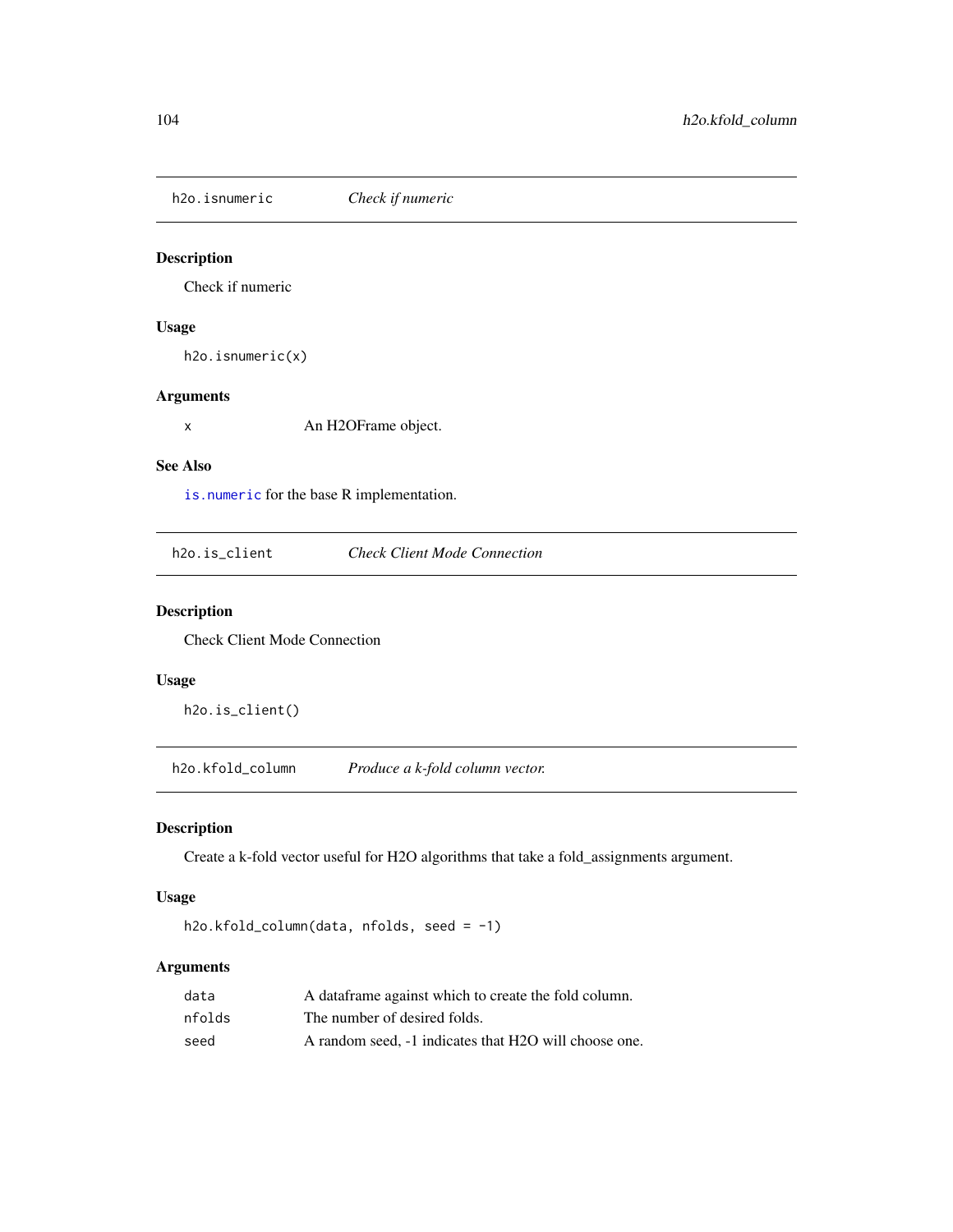A poor man's profiler, but effective.

#### Usage

h2o.killMinus3()

<span id="page-104-0"></span>h2o.kmeans *Performs k-means clustering on an H2O dataset.*

# Description

Performs k-means clustering on an H2O dataset.

#### Usage

```
h2o.kmeans(training_frame, x, model_id = NULL, validation_frame = NULL,
  nfolds = 0, keep_cross_validation_predictions = FALSE,
  keep_cross_validation_fold_assignment = FALSE, fold_assignment = c("AUTO",
  "Random", "Modulo", "Stratified"), fold_column = NULL,
  ignore_const_cols = TRUE, score_each_iteration = FALSE, k = 1,
  estimate_k = FALSE, user_points = NULL, max_iterations = 10,
  standardize = TRUE, seed = -1, init = c("Random", "PlusPlus",
  "Furthest", "User"), max\_runtime\_secs = 0,
  categorical_encoding = c("AUTO", "Enum", "OneHotInternal", "OneHotExplicit",
  "Binary", "Eigen"))
```

| training frame Id of the training data frame (Not required, to allow initial validation of model<br>parameters). |  |  |
|------------------------------------------------------------------------------------------------------------------|--|--|
| A vector containing the character names of the predictors in the model.                                          |  |  |
| Destination id for this model; auto-generated if not specified.                                                  |  |  |
| validation_frame                                                                                                 |  |  |
| Id of the validation data frame.                                                                                 |  |  |
| Number of folds for N-fold cross-validation (0 to disable or $\geq$ 2). Defaults to<br>$\Omega$ .                |  |  |
| keep_cross_validation_predictions                                                                                |  |  |
| Logical. Whether to keep the predictions of the cross-validation models. De-<br>faults to FALSE.                 |  |  |
|                                                                                                                  |  |  |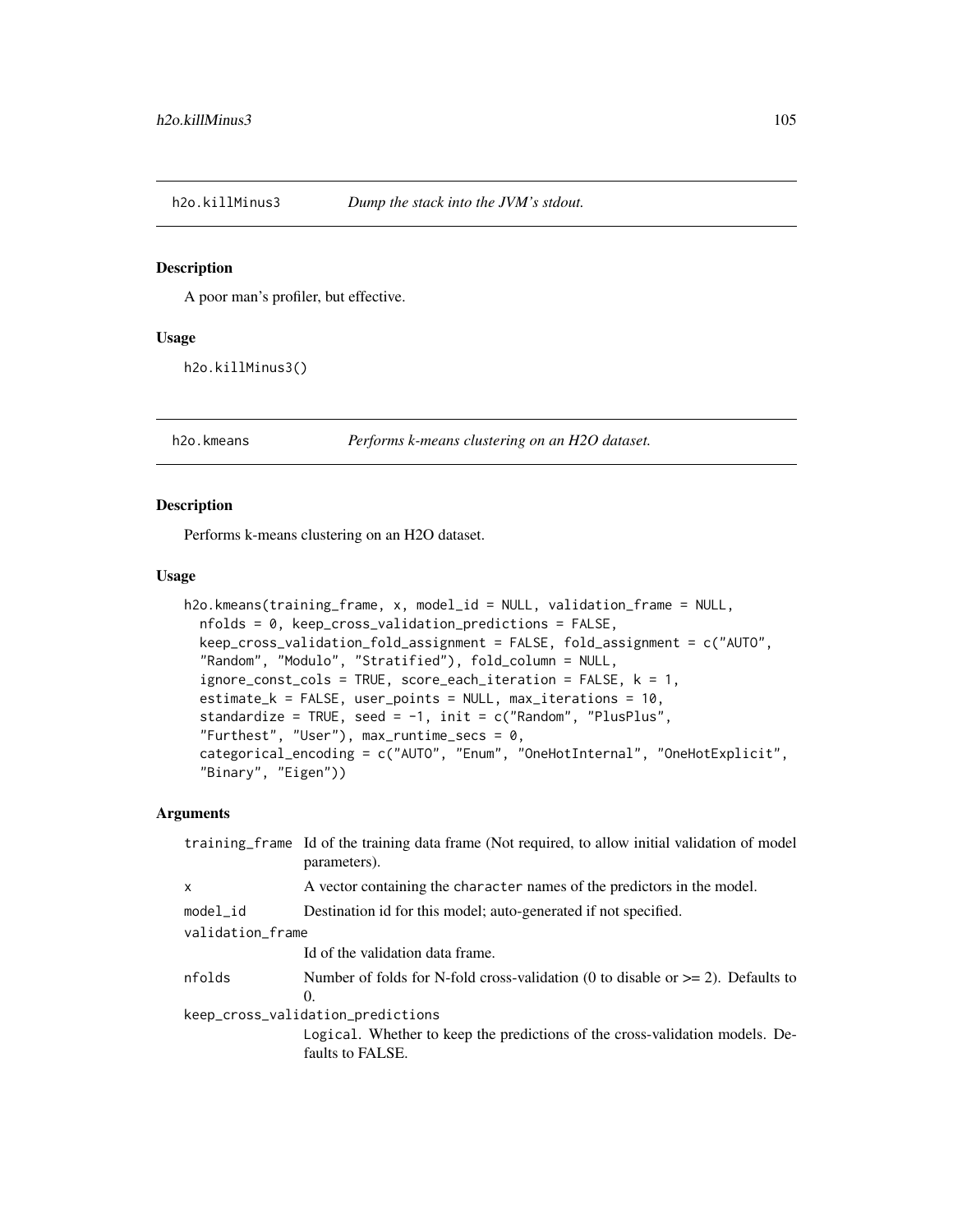| keep_cross_validation_fold_assignment |                                                                                                                                                                                                                                                                                 |  |
|---------------------------------------|---------------------------------------------------------------------------------------------------------------------------------------------------------------------------------------------------------------------------------------------------------------------------------|--|
|                                       | Logical. Whether to keep the cross-validation fold assignment. Defaults to<br>FALSE.                                                                                                                                                                                            |  |
| fold_assignment                       |                                                                                                                                                                                                                                                                                 |  |
|                                       | Cross-validation fold assignment scheme, if fold_column is not specified. The<br>'Stratified' option will stratify the folds based on the response variable, for clas-<br>sification problems. Must be one of: "AUTO", "Random", "Modulo", "Strati-<br>fied". Defaults to AUTO. |  |
| fold_column                           | Column with cross-validation fold index assignment per observation.                                                                                                                                                                                                             |  |
| ignore_const_cols                     |                                                                                                                                                                                                                                                                                 |  |
|                                       | Logical. Ignore constant columns. Defaults to TRUE.                                                                                                                                                                                                                             |  |
| score_each_iteration                  |                                                                                                                                                                                                                                                                                 |  |
|                                       | Logical. Whether to score during each iteration of model training. Defaults to<br>FALSE.                                                                                                                                                                                        |  |
| k                                     | The max. number of clusters. If estimate k is disabled, the model will find k<br>centroids, otherwise it will find up to k centroids. Defaults to 1.                                                                                                                            |  |
| estimate_k                            | Logical. Whether to estimate the number of clusters $(\leq=k)$ iteratively and de-<br>terministically. Defaults to FALSE.                                                                                                                                                       |  |
| user_points                           | User-specified points                                                                                                                                                                                                                                                           |  |
|                                       | max_iterations Maximum training iterations (if estimate_k is enabled, then this is for each inner<br>Lloyds iteration) Defaults to 10.                                                                                                                                          |  |
| standardize                           | Logical. Standardize columns before computing distances Defaults to TRUE.                                                                                                                                                                                                       |  |
| seed                                  | Seed for random numbers (affects certain parts of the algo that are stochastic<br>and those might or might not be enabled by default) Defaults to -1 (time-based<br>random number).                                                                                             |  |
| init                                  | Initialization mode Must be one of: "Random", "PlusPlus", "Furthest", "User".<br>Defaults to Furthest.                                                                                                                                                                          |  |
| max_runtime_secs                      |                                                                                                                                                                                                                                                                                 |  |
|                                       | Maximum allowed runtime in seconds for model training. Use 0 to disable.<br>Defaults to 0.                                                                                                                                                                                      |  |
| categorical_encoding                  |                                                                                                                                                                                                                                                                                 |  |
|                                       | Encoding scheme for categorical features Must be one of: "AUTO", "Enum",<br>"OneHotInternal", "OneHotExplicit", "Binary", "Eigen". Defaults to AUTO.                                                                                                                            |  |

# Value

Returns an object of class [H2OClusteringModel.](#page-184-0)

# See Also

[h2o.cluster\\_sizes](#page-28-0), [h2o.totss](#page-176-0), [h2o.num\\_iterations](#page-131-0), [h2o.betweenss](#page-23-0), [h2o.tot\\_withinss](#page-176-1), [h2o.withinss](#page-183-0), [h2o.centersSTD](#page-25-0), [h2o.centers](#page-25-1)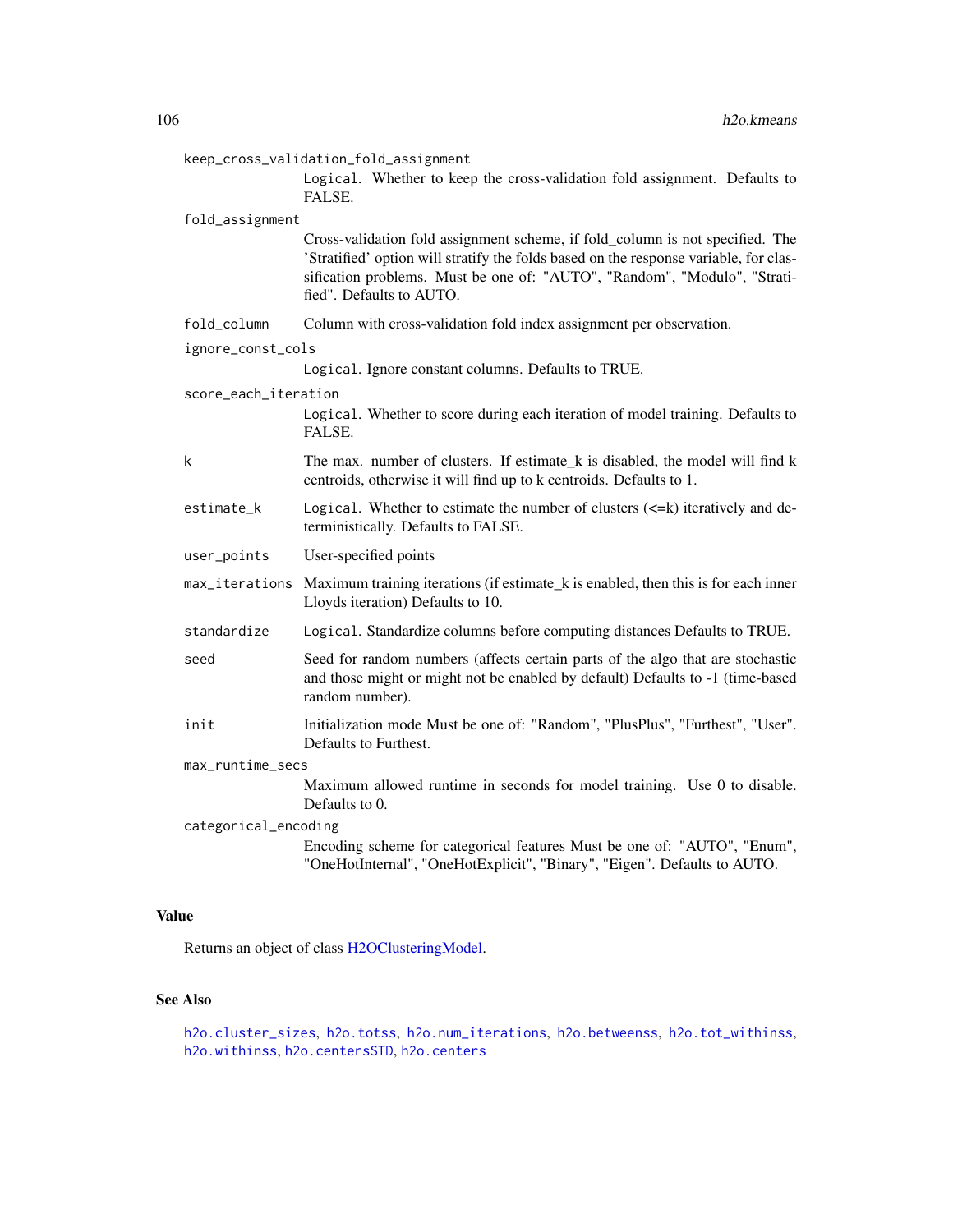#### h2o.kurtosis 107

# Examples

```
library(h2o)
h2o.init()
prosPath <- system.file("extdata", "prostate.csv", package="h2o")
prostate.hex <- h2o.uploadFile(path = prosPath)
h2o.kmeans(training_frame = prostate.hex, k = 10, x = c("AGE", "RACE", "VOL", "GLEASON"))
```
h2o.kurtosis *Kurtosis of a column*

## Description

Obtain the kurtosis of a column of a parsed H2O data object.

# Usage

h2o.kurtosis(x, ..., na.rm = TRUE)

kurtosis.H2OFrame(x, ..., na.rm = TRUE)

### Arguments

|                         | An H2OFrame object.                                                                                     |
|-------------------------|---------------------------------------------------------------------------------------------------------|
| $\cdot$ $\cdot$ $\cdot$ | Further arguments to be passed from or to other methods.                                                |
| na.rm                   | A logical value indicating whether NA or missing values should be stripped be-<br>fore the computation. |

# Value

Returns a list containing the kurtosis for each column (NaN for non-numeric columns).

```
h2o.init()
prosPath <- system.file("extdata", "prostate.csv", package="h2o")
prostate.hex <- h2o.uploadFile(path = prosPath)
h2o.kurtosis(prostate.hex$AGE)
```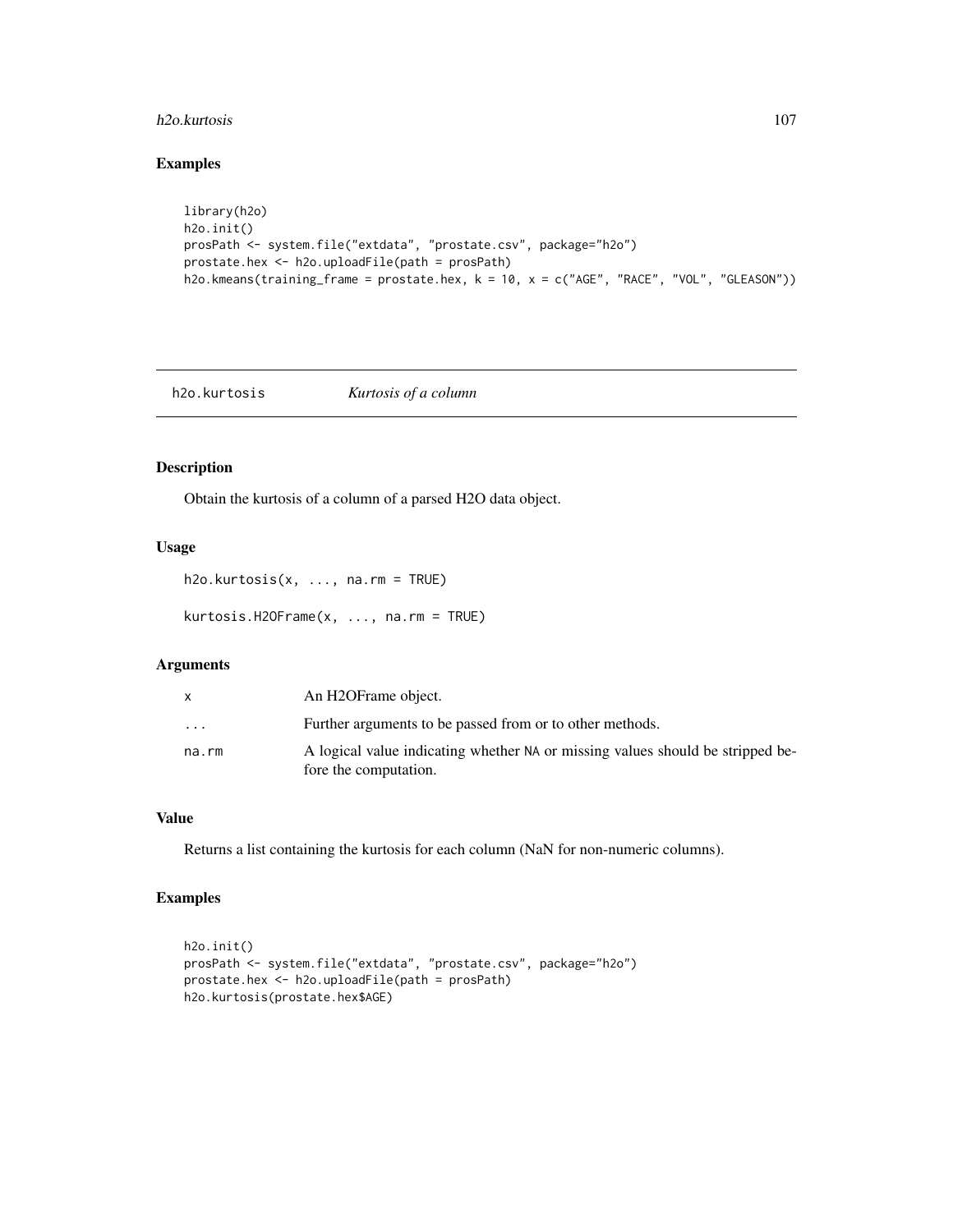Return the levels from the column requested column.

### Usage

```
h2o.levels(x, i)
```
# Arguments

| An H2OFrame object.                                               |
|-------------------------------------------------------------------|
| Optional, the index of the column whose domain is to be returned. |

# See Also

[levels](#page-0-0) for the base R method.

# Examples

```
iris.hex <- as.h2o(iris)
h2o.levels(iris.hex, 5) # returns "setosa" "versicolor" "virginica"
```
h2o.listTimezones *List all of the Time Zones Acceptable by the H2O Cloud.*

# Description

List all of the Time Zones Acceptable by the H2O Cloud.

# Usage

h2o.listTimezones()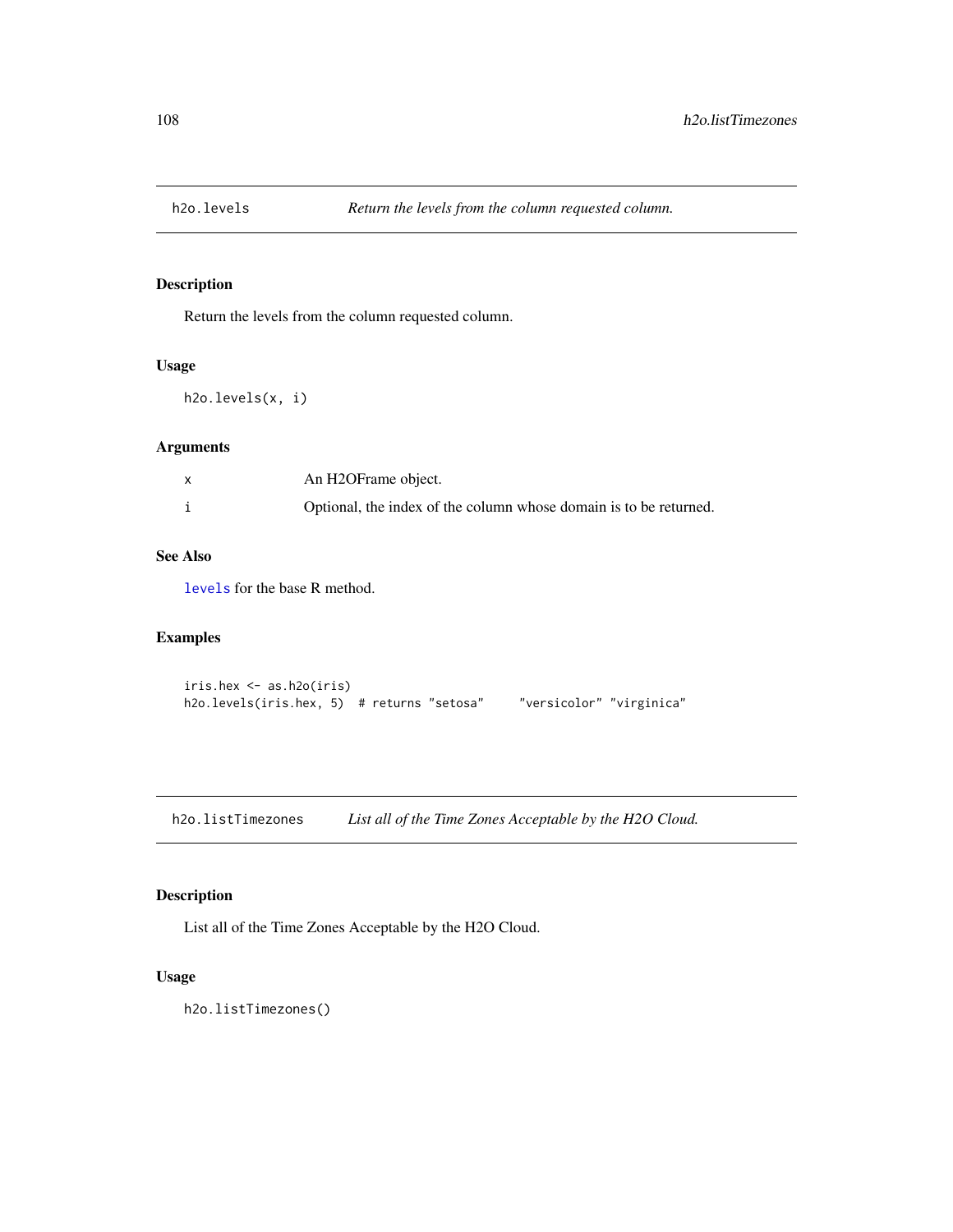Load a saved H2O model from disk.

#### Usage

h2o.loadModel(path)

#### Arguments

path The path of the H2O Model to be imported. and port of the server running H2O.

#### Value

Returns a [H2OModel](#page-188-0) object of the class corresponding to the type of model built.

#### See Also

[h2o.saveModel,](#page-155-0) [H2OModel](#page-188-0)

## Examples

```
## Not run:
# library(h2o)
# h2o.init()
# prosPath = system.file("extdata", "prostate.csv", package = "h2o")
# prostate.hex = h2o.importFile(path = prosPath, destination_frame = "prostate.hex")
# prostate.glm = h2o.glm(y = "CAPSULE", x = c("AGE","RACE","PSA","DCAPS"),
# training_frame = prostate.hex, family = "binomial", alpha = 0.5)
# glmmodel.path = h2o.saveModel(prostate.glm, dir = "/Users/UserName/Desktop")
# glmmodel.load = h2o.loadModel(glmmodel.path)
```
## End(Not run)

h2o.log *Compute the logarithm of x*

#### Description

Compute the logarithm of x

#### Usage

 $h2o.log(x)$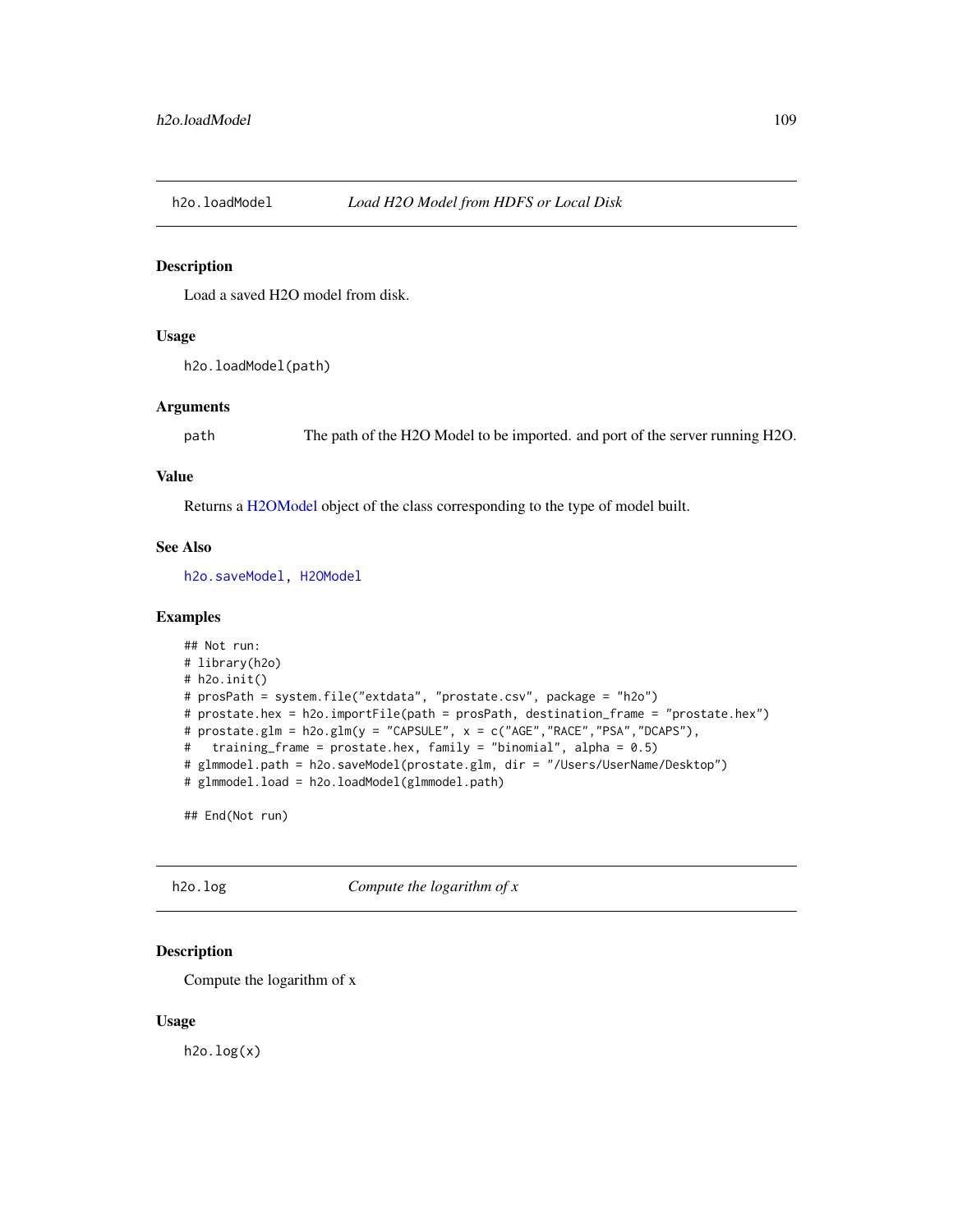# Arguments

x An H2OFrame object.

## See Also

[log](#page-194-0) for the base R implementation.

# h2o.log10 *Compute the log10 of x*

# Description

Compute the log10 of x

# Usage

h2o.log10(x)

# Arguments

x An H2OFrame object.

## See Also

[log10](#page-194-0) for the base R implementation.

h2o.log1p *Compute the log1p of x*

## Description

Compute the log1p of x

# Usage

h2o.log1p(x)

# Arguments

x An H2OFrame object.

# See Also

[log1p](#page-194-0) for the base R implementation.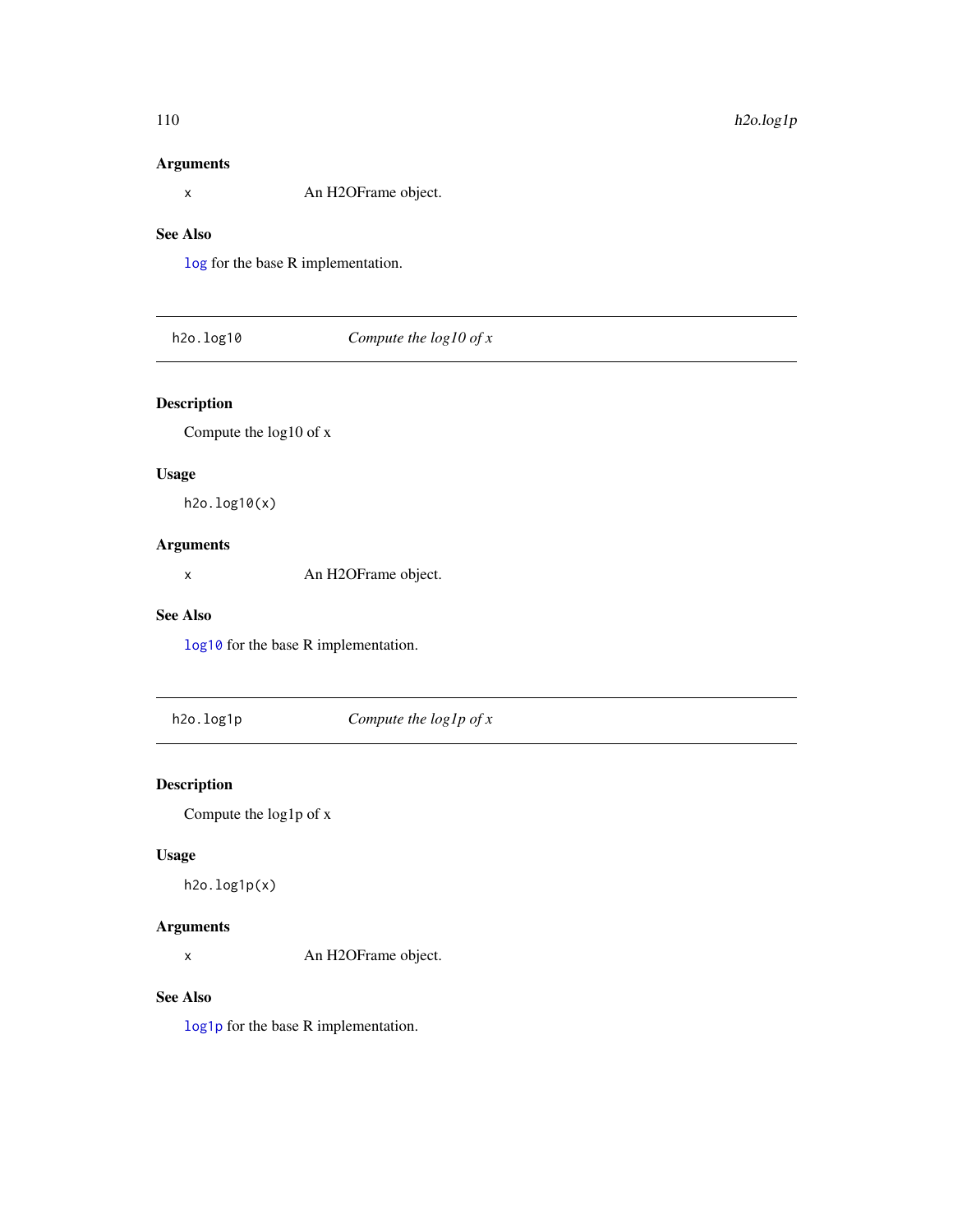Compute the log2 of x

## Usage

h2o.log2(x)

## Arguments

x An H2OFrame object.

## See Also

[log2](#page-194-0) for the base R implementation.

h2o.logAndEcho *Log a message on the server-side logs*

## Description

This is helpful when running several pieces of work one after the other on a single H2O cluster and you want to make a notation in the H2O server side log where one piece of work ends and the next piece of work begins.

#### Usage

```
h2o.logAndEcho(message)
```
#### Arguments

message A character string with the message to write to the log.

#### Details

h2o.logAndEcho sends a message to H2O for logging. Generally used for debugging purposes.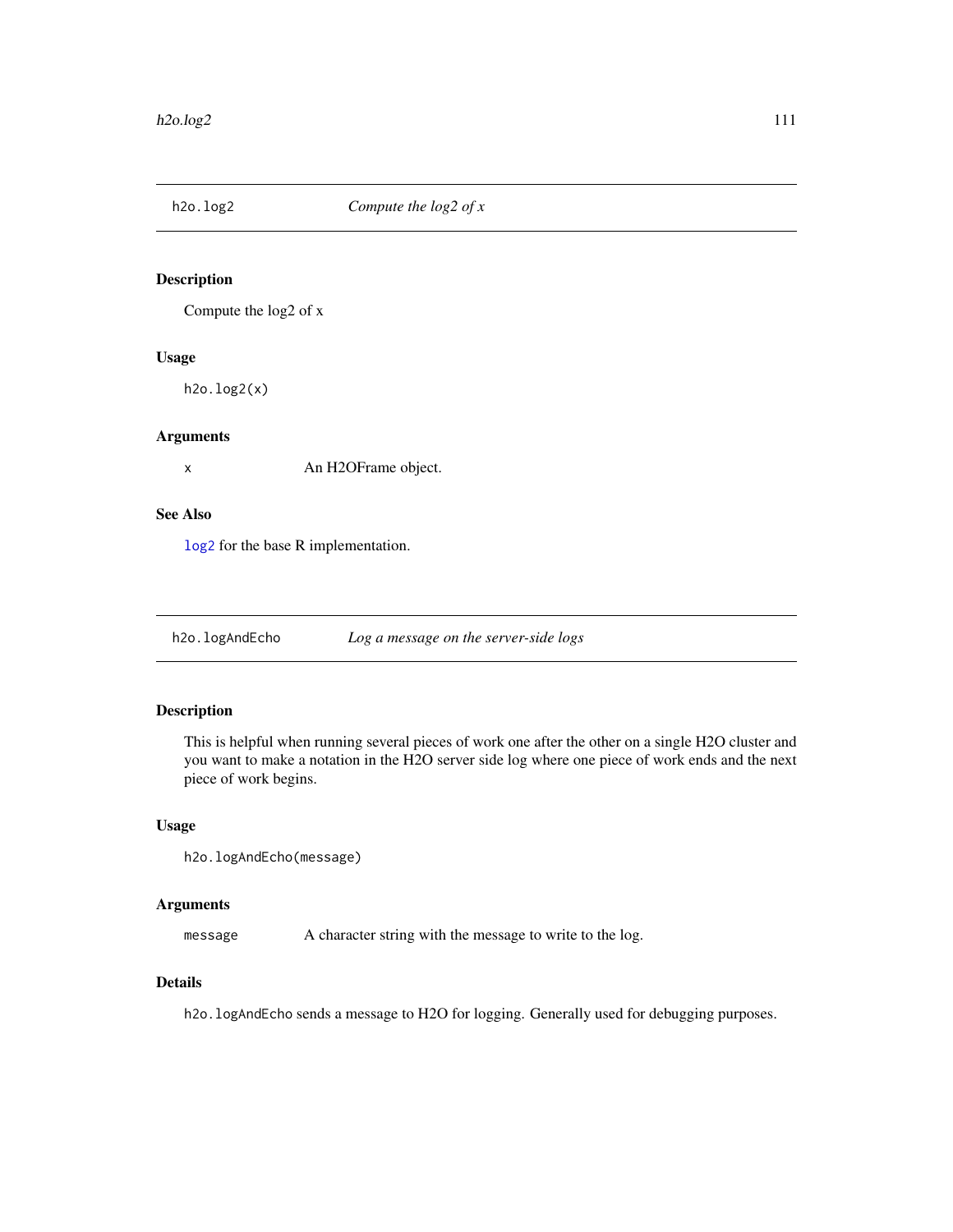Retrieves the log loss output for a [H2OBinomialMetrics](#page-189-0) or [H2OMultinomialMetrics](#page-189-0) object If "train", "valid", and "xval" parameters are FALSE (default), then the training Log Loss value is returned. If more than one parameter is set to TRUE, then a named vector of Log Losses are returned, where the names are "train", "valid" or "xval".

#### Usage

```
h2o.logloss(object, train = FALSE, valid = FALSE, xval = FALSE)
```
## Arguments

| a H2OModelMetrics object of the correct type. |
|-----------------------------------------------|
| Retrieve the training Log Loss                |
| Retrieve the validation Log Loss              |
| Retrieve the cross-validation Log Loss        |
|                                               |

| h2o.ls | List Keys on an H2O Cluster |  |
|--------|-----------------------------|--|
|--------|-----------------------------|--|

#### Description

Accesses a list of object keys in the running instance of H2O.

#### Usage

h2o.ls()

## Value

Returns a list of hex keys in the current H2O instance.

```
library(h2o)
h2o.init()
prosPath <- system.file("extdata", "prostate.csv", package="h2o")
prostate.hex <- h2o.uploadFile(path = prosPath)
h2o.ls()
```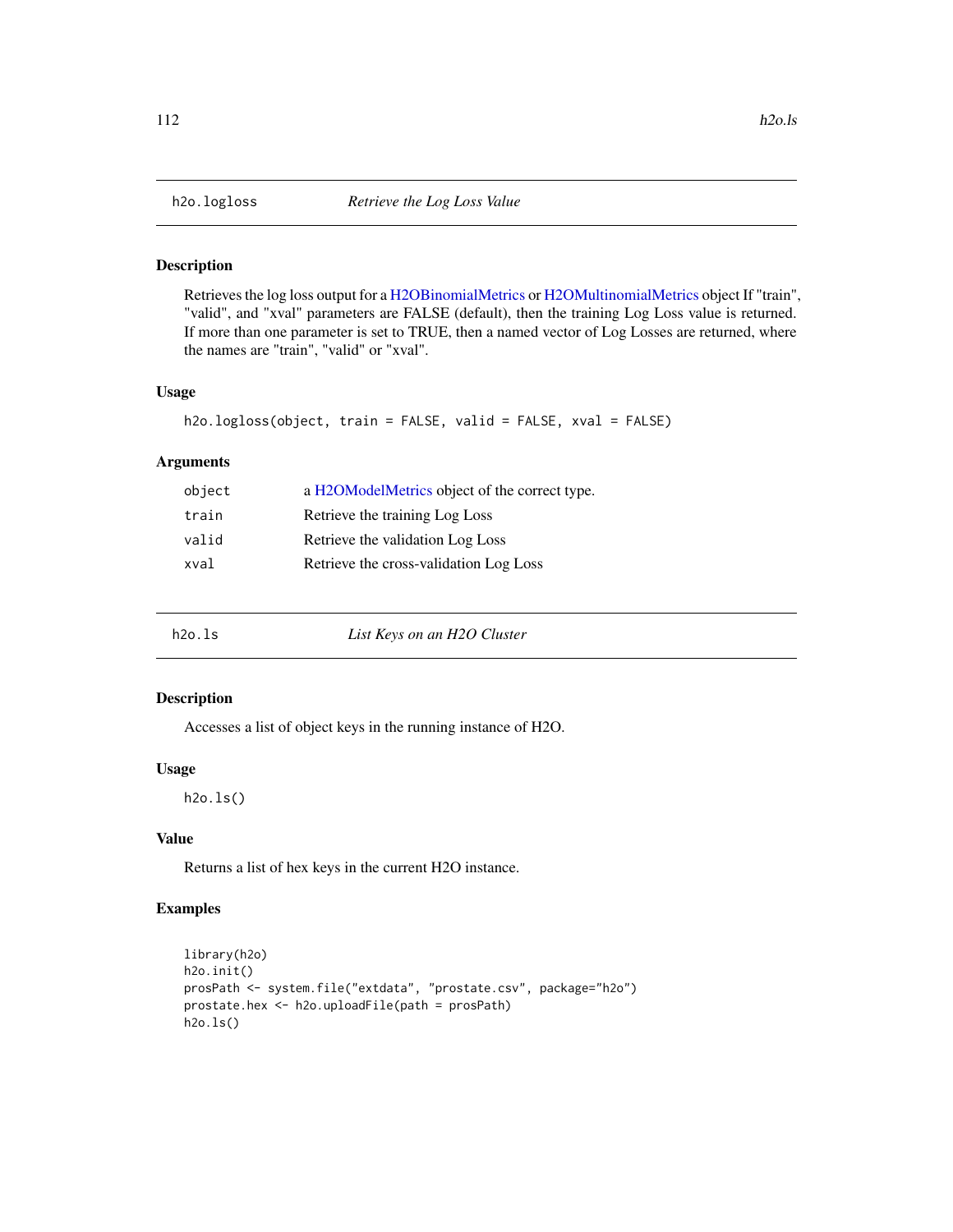Return a copy of the target column with leading characters removed. The set argument is a string specifying the set of characters to be removed. If omitted, the set argument defaults to removing whitespace.

#### Usage

h2o.lstrip(x, set =  $"$ ")

## Arguments

| x   | The column whose strings should be latrip-ed. |
|-----|-----------------------------------------------|
| set | string of characters to be removed            |

h2o.mae *Retrieve the Mean Absolute Error Value*

## Description

Retrieves the mean absolute error (MAE) value from an H2O model. If "train", "valid", and "xval" parameters are FALSE (default), then the training MAE value is returned. If more than one parameter is set to TRUE, then a named vector of MAEs are returned, where the names are "train", "valid" or "xval".

## Usage

```
h2o.mae(object, train = FALSE, valid = FALSE, xval = FALSE)
```

| object | An H2OModel object.                                                                           |
|--------|-----------------------------------------------------------------------------------------------|
| train  | Retrieve the training MAE                                                                     |
| valid  | Retrieve the validation set MAE if a validation set was passed in during model<br>build time. |
| xval   | Retrieve the cross-validation MAE                                                             |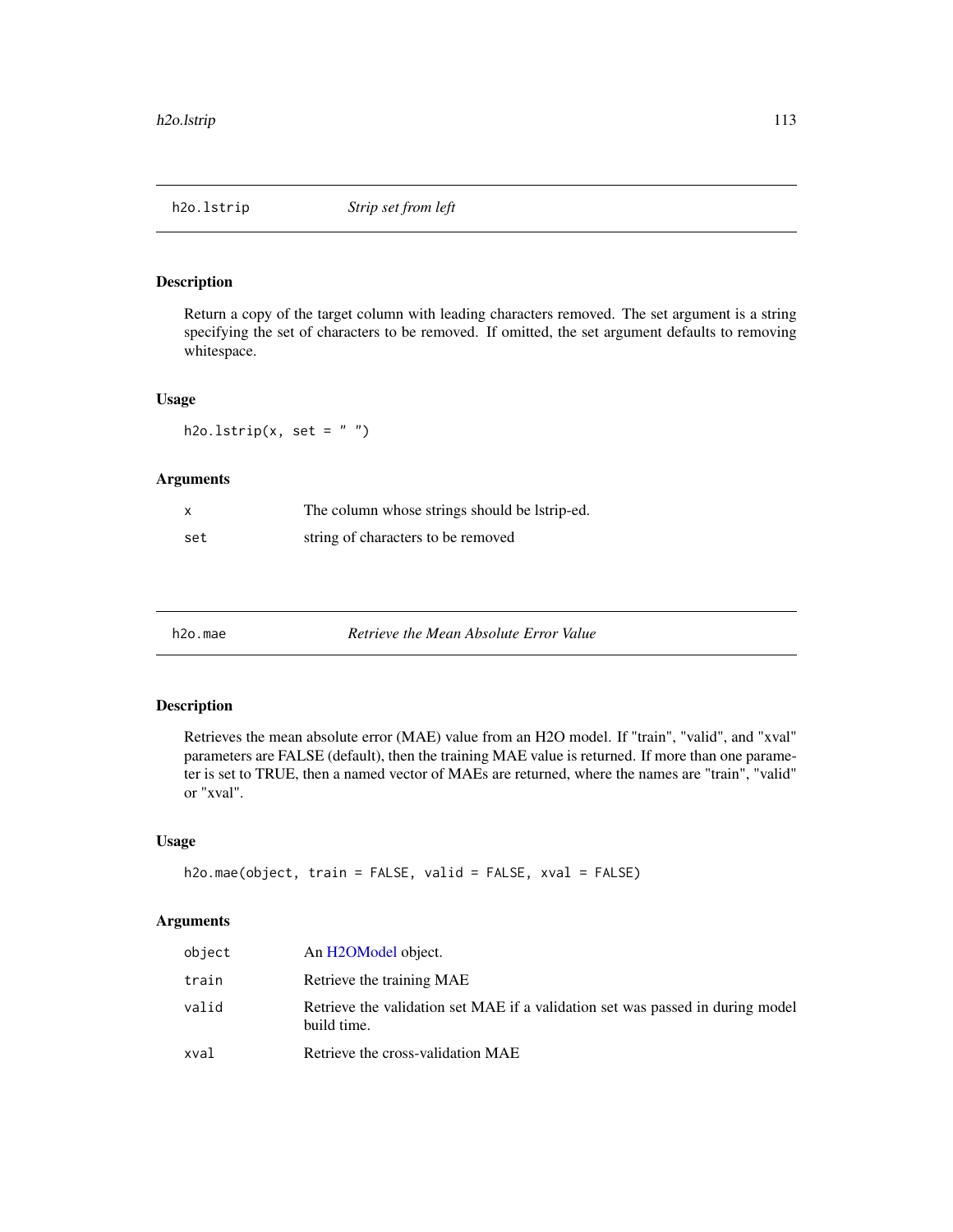## Examples

```
library(h2o)
h \leftarrow h20.init()fr < -as.h2o(iris)m <- h2o.deeplearning(x=2:5,y=1,training_frame=fr)
h2o.mae(m)
```
h2o.makeGLMModel *Set betas of an existing H2O GLM Model*

## Description

This function allows setting betas of an existing glm model.

## Usage

h2o.makeGLMModel(model, beta)

#### Arguments

| model | an H2OModel corresponding from a h2o. g1m call. |
|-------|-------------------------------------------------|
| beta  | a new set of betas (a named vector)             |

h2o.make\_metrics *Create Model Metrics from predicted and actual values in H2O*

#### Description

Given predicted values (target for regression, class-1 probabilities or binomial or per-class probabilities for multinomial), compute a model metrics object

## Usage

```
h2o.make_metrics(predicted, actuals, domain = NULL, distribution = NULL)
```

| predicted    | An H2OFrame containing predictions                 |
|--------------|----------------------------------------------------|
| actuals      | An H <sub>2</sub> OF rame containing actual values |
| domain       | Vector with response factors for classification.   |
| distribution | Distribution for regression.                       |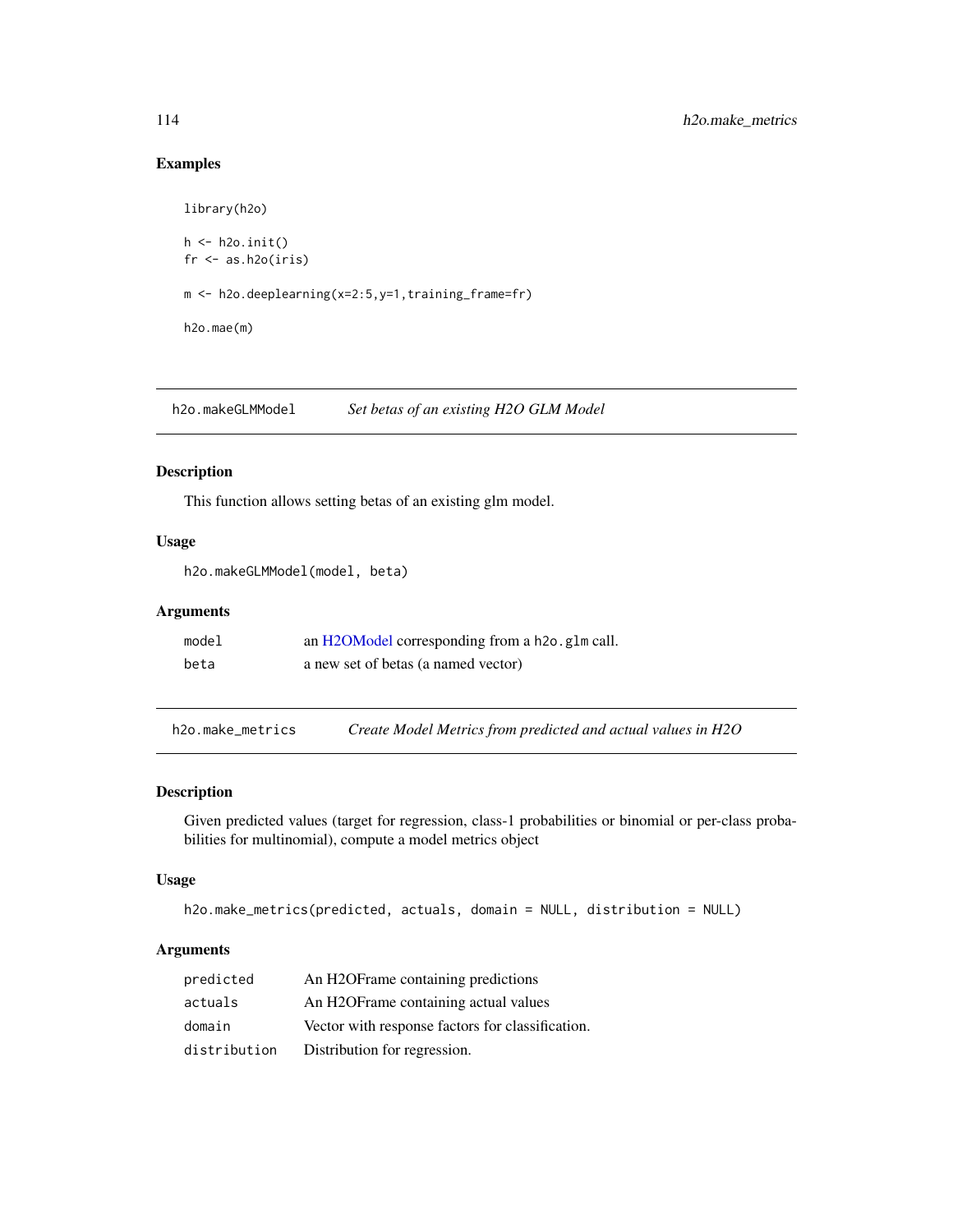#### h2o.match 115

# Value

Returns an object of the [H2OModelMetrics](#page-189-1) subclass.

## Examples

```
library(h2o)
h2o.init()
prosPath <- system.file("extdata", "prostate.csv", package="h2o")
prostate.hex <- h2o.uploadFile(path = prosPath)
prostate.hex$CAPSULE <- as.factor(prostate.hex$CAPSULE)
prostate.gbm <- h2o.gbm(3:9, "CAPSULE", prostate.hex)
pred <- h2o.predict(prostate.gbm, prostate.hex)[,3] ## class-1 probability
h2o.make_metrics(pred,prostate.hex$CAPSULE)
```
h2o.match *Value Matching in H2O*

## Description

match and %in% return values similar to the base R generic functions.

#### Usage

```
h2o.match(x, table, nomatch = 0, incomparable = NULL)match.H2OFrame(x, table, nomatch = 0, incomparables = NULL)
x %in% table
```
#### Arguments

| X             | a categorical vector from an H2OF rame object with values to be matched.                                                    |
|---------------|-----------------------------------------------------------------------------------------------------------------------------|
| table         | an R object to match x against.                                                                                             |
| nomatch       | the value to be returned in the case when no match is found.                                                                |
| incomparables | a vector of calues that cannot be matched. Any value in x matching a value in<br>this vector is assigned the nomatch value. |

## See Also

[match](#page-0-0) for base R implementation.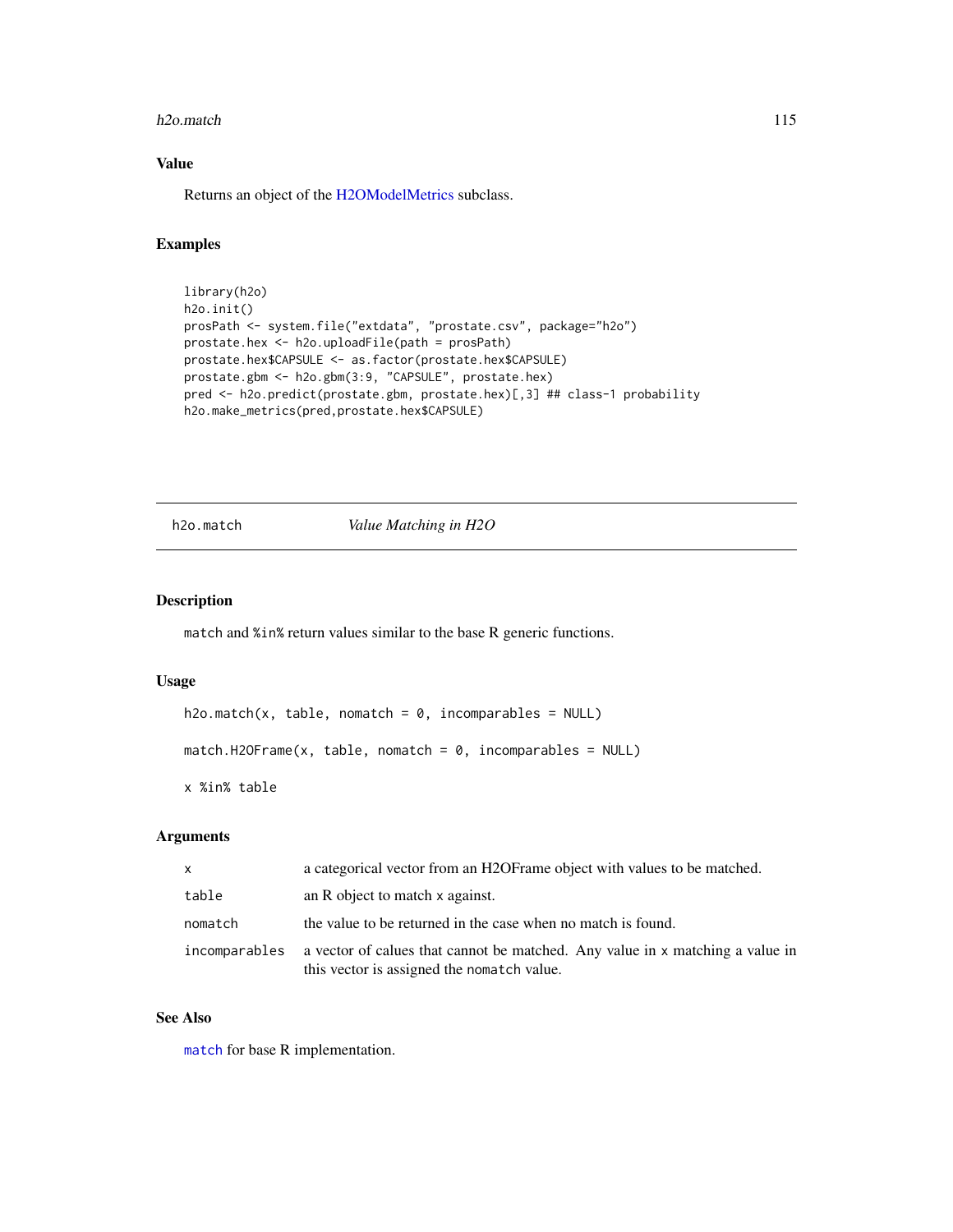## Examples

```
h2o.init()
hex <- as.h2o(iris)
h2o.match(hex[,5], c("setosa", "versicolor"))
```
h2o.max *Returns the maxima of the input values.*

# Description

Returns the maxima of the input values.

#### Usage

 $h2o.max(x, na.rm = FALSE)$ 

## Arguments

|       | An H2OFrame object.                                           |
|-------|---------------------------------------------------------------|
| na.rm | logical, indicating whether missing values should be removed. |

#### See Also

[max](#page-0-0) for the base R implementation.

h2o.mean *Compute the frame's mean by-column (or by-row).*

## Description

Compute the frame's mean by-column (or by-row).

#### Usage

```
h2o.mean(x, na.rm = FALSE, axis = 0, return_frame = FALSE, ...)
## S3 method for class 'H2OFrame'
mean(x, na.rm = FALSE, axis = 0, return_frame = FALSE,
  ...)
```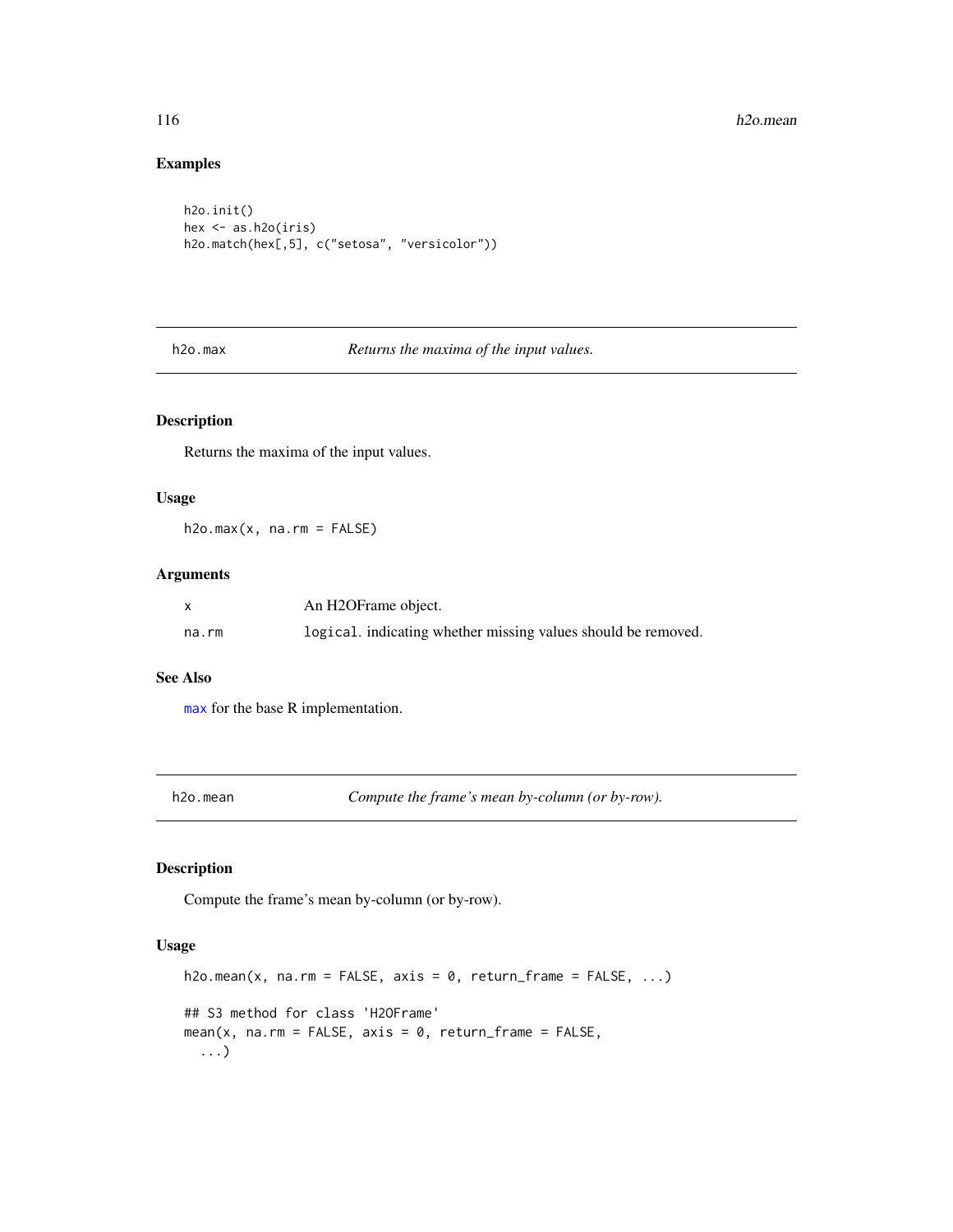#### **Arguments**

| $\times$     | An H <sub>2</sub> OFrame object.                                                                                                                                                                  |
|--------------|---------------------------------------------------------------------------------------------------------------------------------------------------------------------------------------------------|
| na.rm        | logical. Indicate whether missing values should be removed.                                                                                                                                       |
| axis         | integer. Indicate whether to calculate the mean down a column (0) or across a<br>row (1). NOTE: This is only applied when return_frame is set to TRUE. Other-<br>wise, this parameter is ignored. |
| return_frame | logical. Indicate whether to return an H2O frame or a list. Default is FALSE<br>(returns a list).                                                                                                 |
| $\ddotsc$    | Further arguments to be passed from or to other methods.                                                                                                                                          |

#### Value

Returns a list containing the mean for each column (NaN for non-numeric columns) if return\_frame is set to FALSE. If return\_frame is set to TRUE, then it will return an H2O frame with means per column or row (depends on axis argument).

#### See Also

[mean](#page-0-0) , [rowMeans](#page-0-0), or [colMeans](#page-0-0) for the base R implementation

## Examples

```
h2o.init()
prosPath <- system.file("extdata", "prostate.csv", package="h2o")
prostate.hex <- h2o.uploadFile(path = prosPath)
# Default behavior. Will return list of means per column.
h2o.mean(prostate.hex$AGE)
# return_frame set to TRUE. This will return an H2O Frame
# with mean per row or column (depends on axis argument)
h2o.mean(prostate.hex,na.rm=TRUE,axis=1,return_frame=TRUE)
```
h2o.mean\_per\_class\_error

*Retrieve the mean per class error*

#### Description

Retrieves the mean per class error from an [H2OBinomialMetrics.](#page-189-0) If "train", "valid", and "xval" parameters are FALSE (default), then the training mean per class error value is returned. If more than one parameter is set to TRUE, then a named vector of mean per class errors are returned, where the names are "train", "valid" or "xval".

#### Usage

```
h2o.mean_per_class_error(object, train = FALSE, valid = FALSE,
  xval = FALSE)
```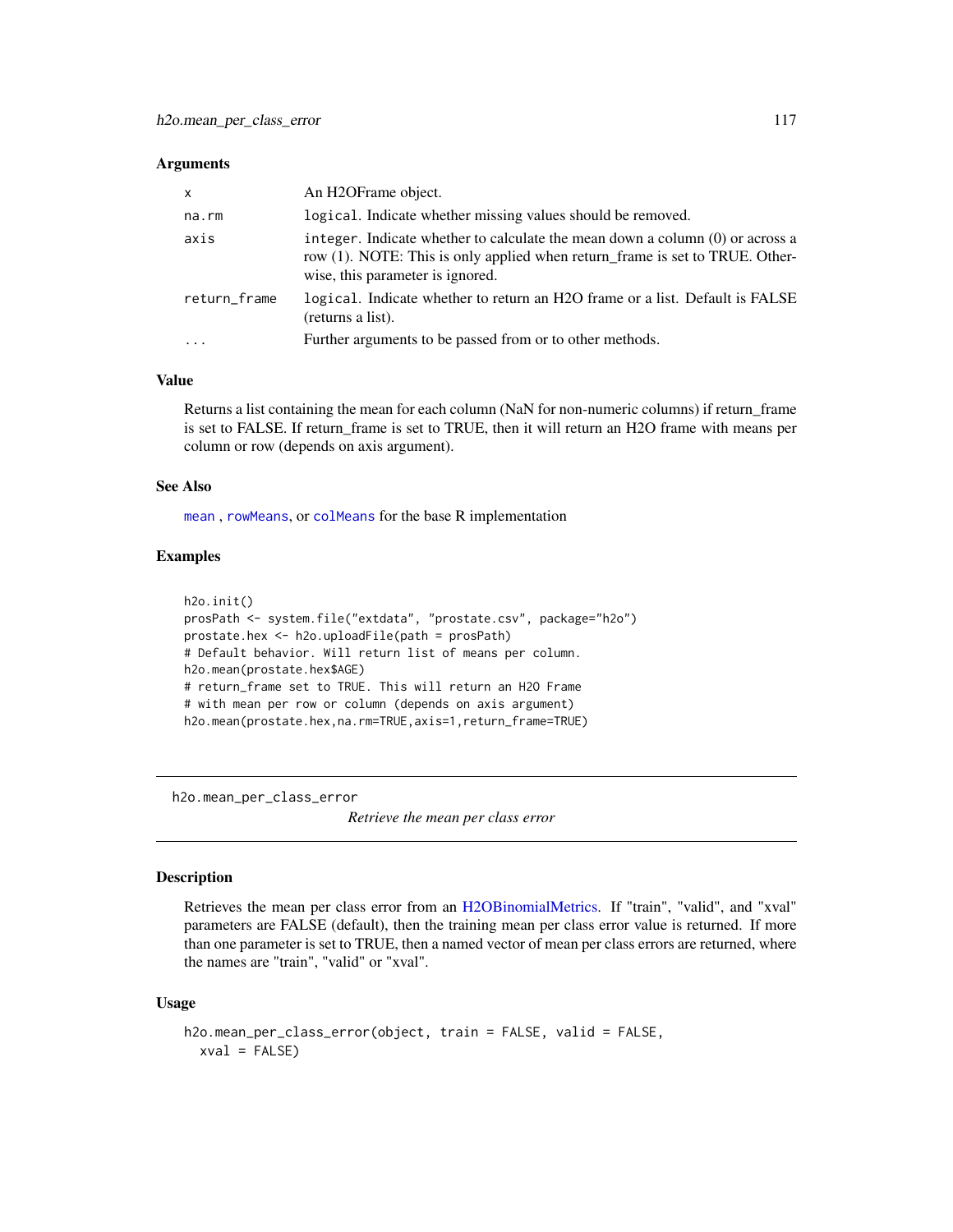#### **Arguments**

| An H2OBinomialMetrics object.                      |
|----------------------------------------------------|
| Retrieve the training mean per class error         |
| Retrieve the validation mean per class error       |
| Retrieve the cross-validation mean per class error |
|                                                    |

# See Also

[h2o.mse](#page-123-0) for MSE, and [h2o.metric](#page-120-0) for the various threshold metrics. See [h2o.performance](#page-136-0) for creating H2OModelMetrics objects.

#### Examples

```
library(h2o)
h2o.init()
prosPath <- system.file("extdata", "prostate.csv", package="h2o")
hex <- h2o.uploadFile(prosPath)
hex[, 2] <- as. factor(hex[, 2])
model \leq h2o.gbm(x = 3:9, y = 2, training_frame = hex, distribution = "bernoulli")
perf <- h2o.performance(model, hex)
h2o.mean_per_class_error(perf)
h2o.mean_per_class_error(model, train=TRUE)
```
h2o.mean\_residual\_deviance

*Retrieve the Mean Residual Deviance value*

#### Description

Retrieves the Mean Residual Deviance value from an H2O model. If "train", "valid", and "xval" parameters are FALSE (default), then the training Mean Residual Deviance value is returned. If more than one parameter is set to TRUE, then a named vector of Mean Residual Deviances are returned, where the names are "train", "valid" or "xval".

## Usage

```
h2o.mean_residual_deviance(object, train = FALSE, valid = FALSE,
  xval = FALSE)
```

| object | An H2OModel object.                                  |
|--------|------------------------------------------------------|
| train  | Retrieve the training Mean Residual Deviance         |
| valid  | Retrieve the validation Mean Residual Deviance       |
| xval   | Retrieve the cross-validation Mean Residual Deviance |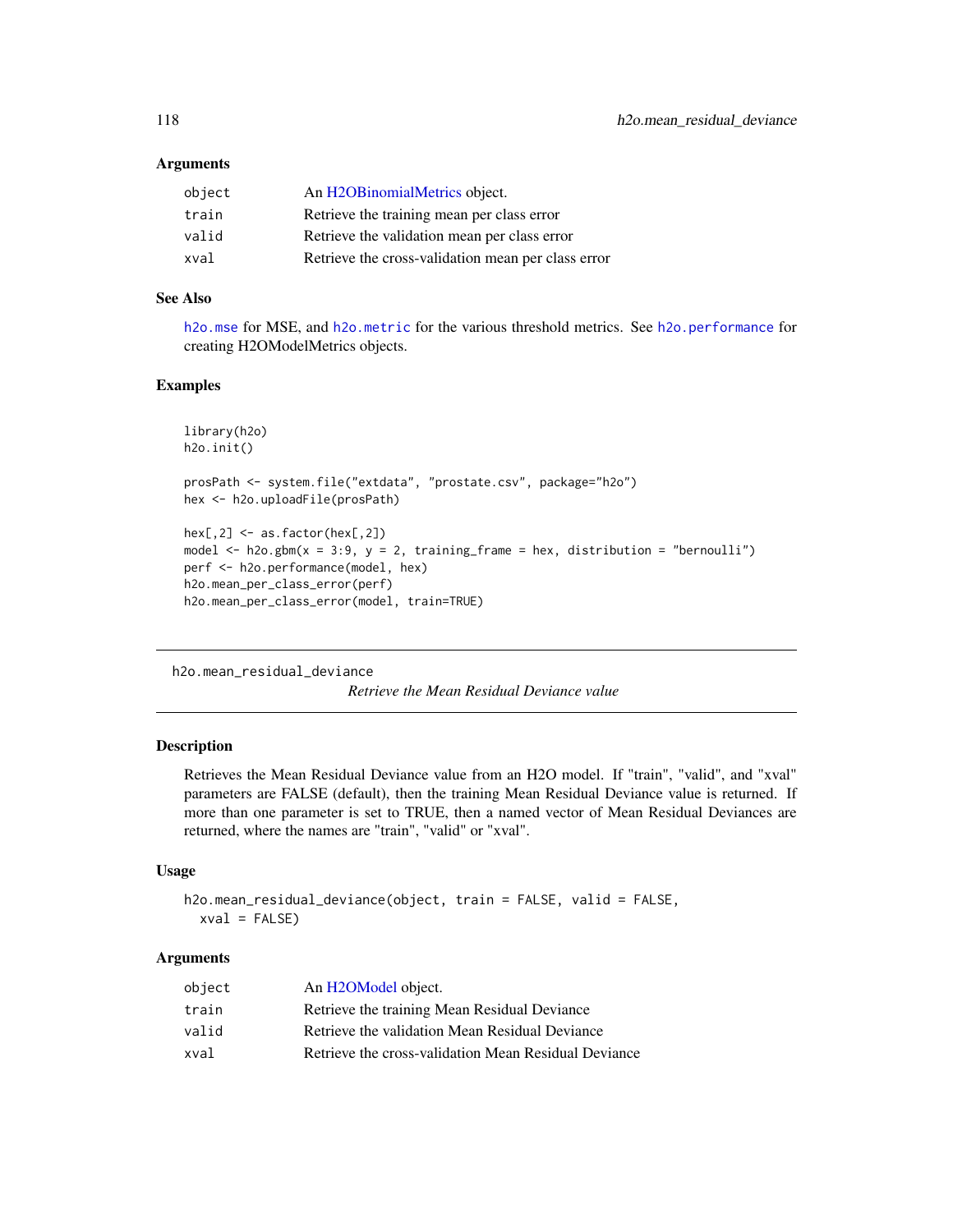#### h2o.median 119

# Examples

```
library(h2o)
h \leftarrow h20.init()fr <- as.h2o(iris)
m <- h2o.deeplearning(x=2:5,y=1,training_frame=fr)
h2o.mean_residual_deviance(m)
```
h2o.median *H2O Median*

# Description

Compute the median of an H2OFrame.

## Usage

h2o.median(x, na.rm = TRUE)

## S3 method for class 'H2OFrame' median(x, na.rm = TRUE)

# Arguments

|       | An H2OFrame object.                             |
|-------|-------------------------------------------------|
| na.rm | a logical, indicating whether na's are omitted. |

```
h2o.init()
prosPath <- system.file("extdata", "prostate.csv", package="h2o")
prostate.hex <- h2o.uploadFile(path = prosPath, destination_frame = "prostate.hex")
h2o.median(prostate.hex)
```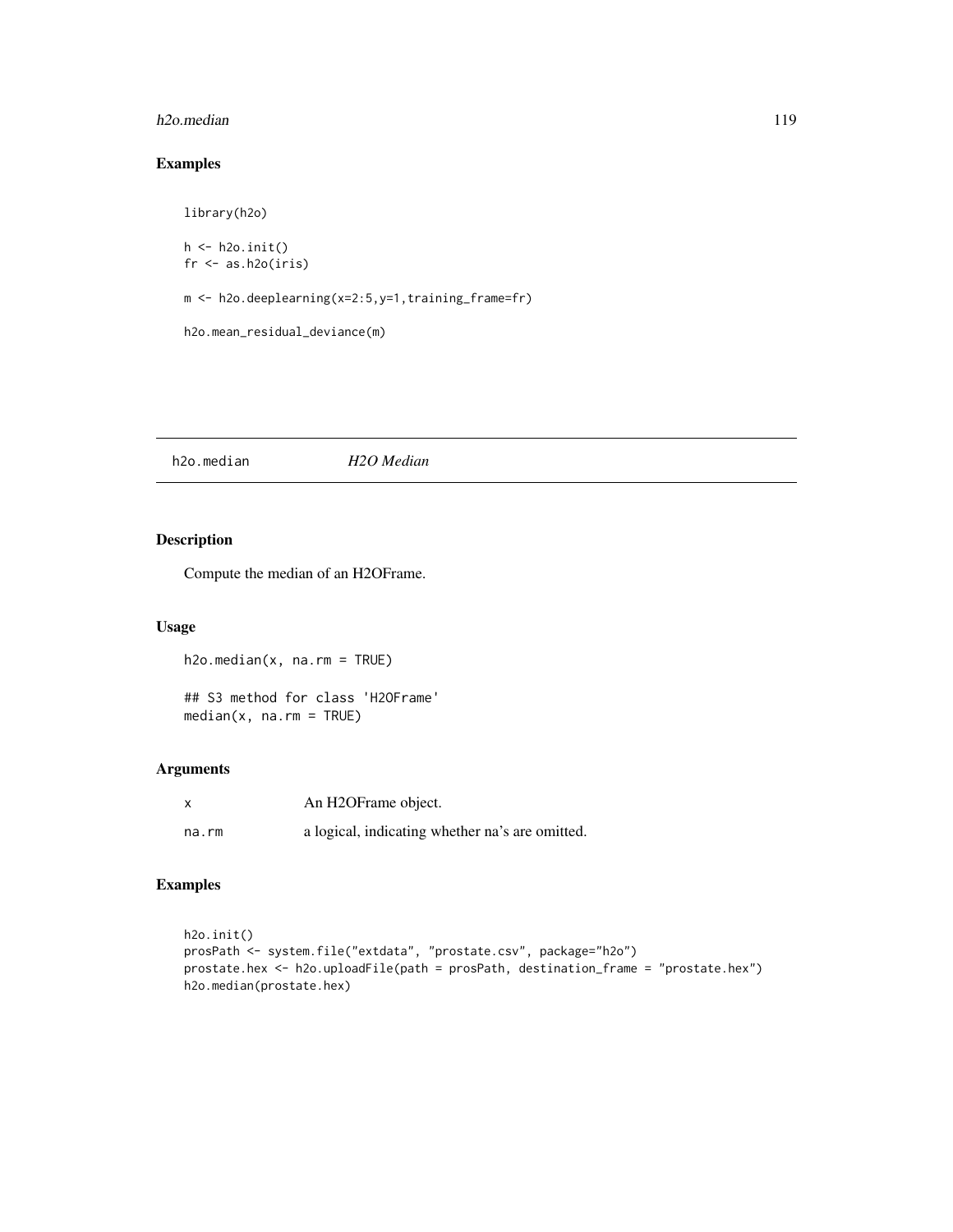Merges two H2OFrame objects with the same arguments and meanings as merge() in base R.

#### Usage

```
h2o.merge(x, y, by = intersect(names(x), names(y)), by.x = by, by.y = by,
  all = FALSE, all.x = all, all.y = all, method = "hash")
```
## Arguments

| H <sub>2</sub> OFrame objects                                                                                             |
|---------------------------------------------------------------------------------------------------------------------------|
| columns used for merging by default the common names                                                                      |
| x columns used for merging by name or number                                                                              |
| y columns used for merging by name or number                                                                              |
| TRUE includes all rows in x and all rows in y even if there is no match to the<br>other                                   |
| If all x is true, all rows in the x will be included, even if there is no matching<br>row in y, and vice-versa for all.y. |
| see all.x                                                                                                                 |
| auto, radix, or hash (default)                                                                                            |
|                                                                                                                           |

```
h2o.init()
left <- data.frame(fruit = c('apple', 'orange', 'banana', 'lemon', 'strawberry', 'blueberry'),
color = c('red', 'orange', 'yellow', 'yellow', 'red', 'blue'))
right <- data.frame(fruit = c('apple', 'orange', 'banana', 'lemon', 'strawberry', 'watermelon'),
citrus = c(FALSE, TRUE, FALSE, TRUE, FALSE, FALSE))
l.hex <- as.h2o(left)
r.hex <- as.h2o(right)
left.hex \leq h2o.merge(l.hex, r.hex, all.x = TRUE)
```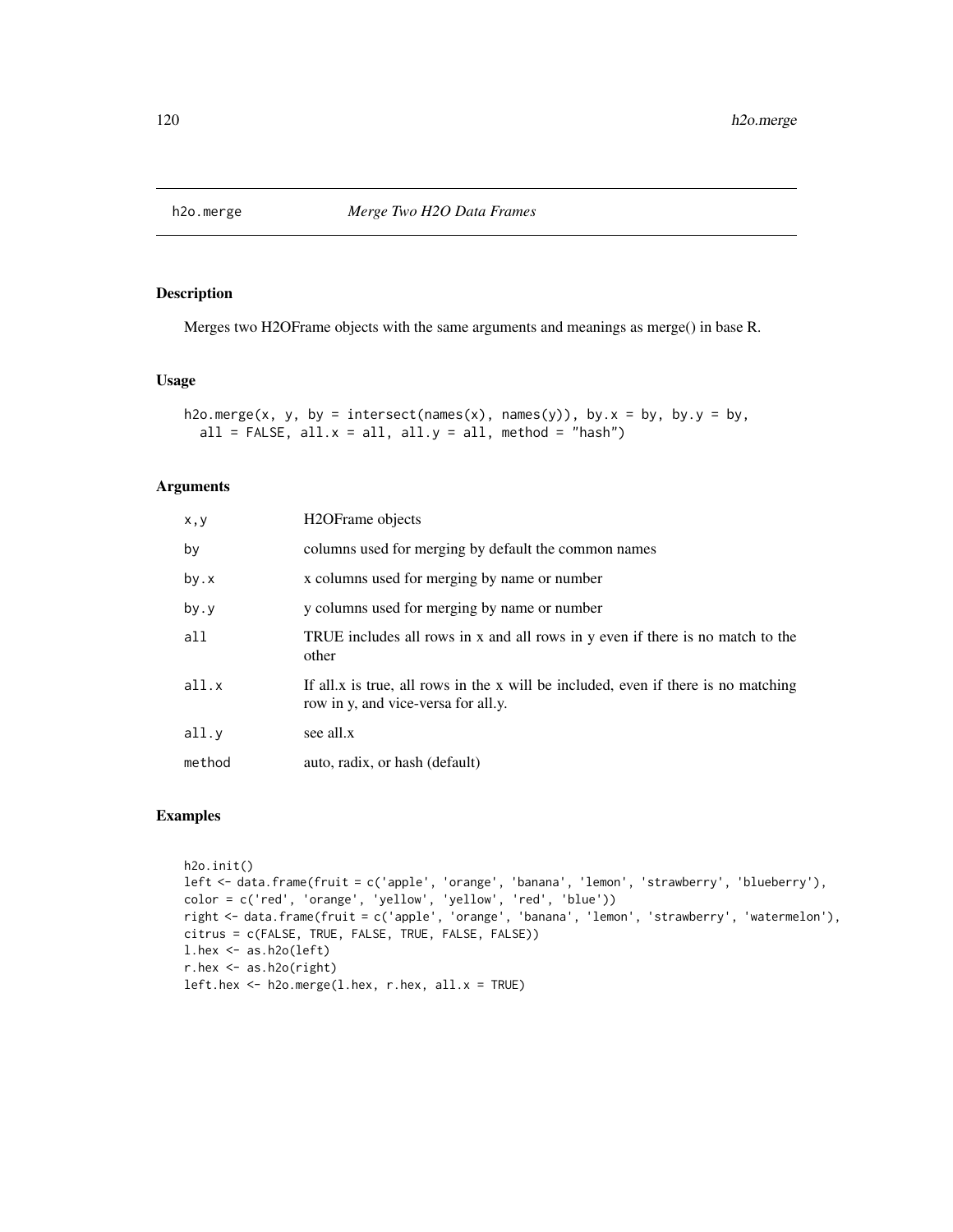<span id="page-120-0"></span>

A series of functions that retrieve model metric details.

#### Usage

h2o.metric(object, thresholds, metric) h2o.F0point5(object, thresholds) h2o.F1(object, thresholds) h2o.F2(object, thresholds) h2o.accuracy(object, thresholds) h2o.error(object, thresholds) h2o.maxPerClassError(object, thresholds) h2o.mean\_per\_class\_accuracy(object, thresholds) h2o.mcc(object, thresholds) h2o.precision(object, thresholds) h2o.tpr(object, thresholds) h2o.fpr(object, thresholds) h2o.fnr(object, thresholds) h2o.tnr(object, thresholds) h2o.recall(object, thresholds) h2o.sensitivity(object, thresholds) h2o.fallout(object, thresholds) h2o.missrate(object, thresholds) h2o.specificity(object, thresholds)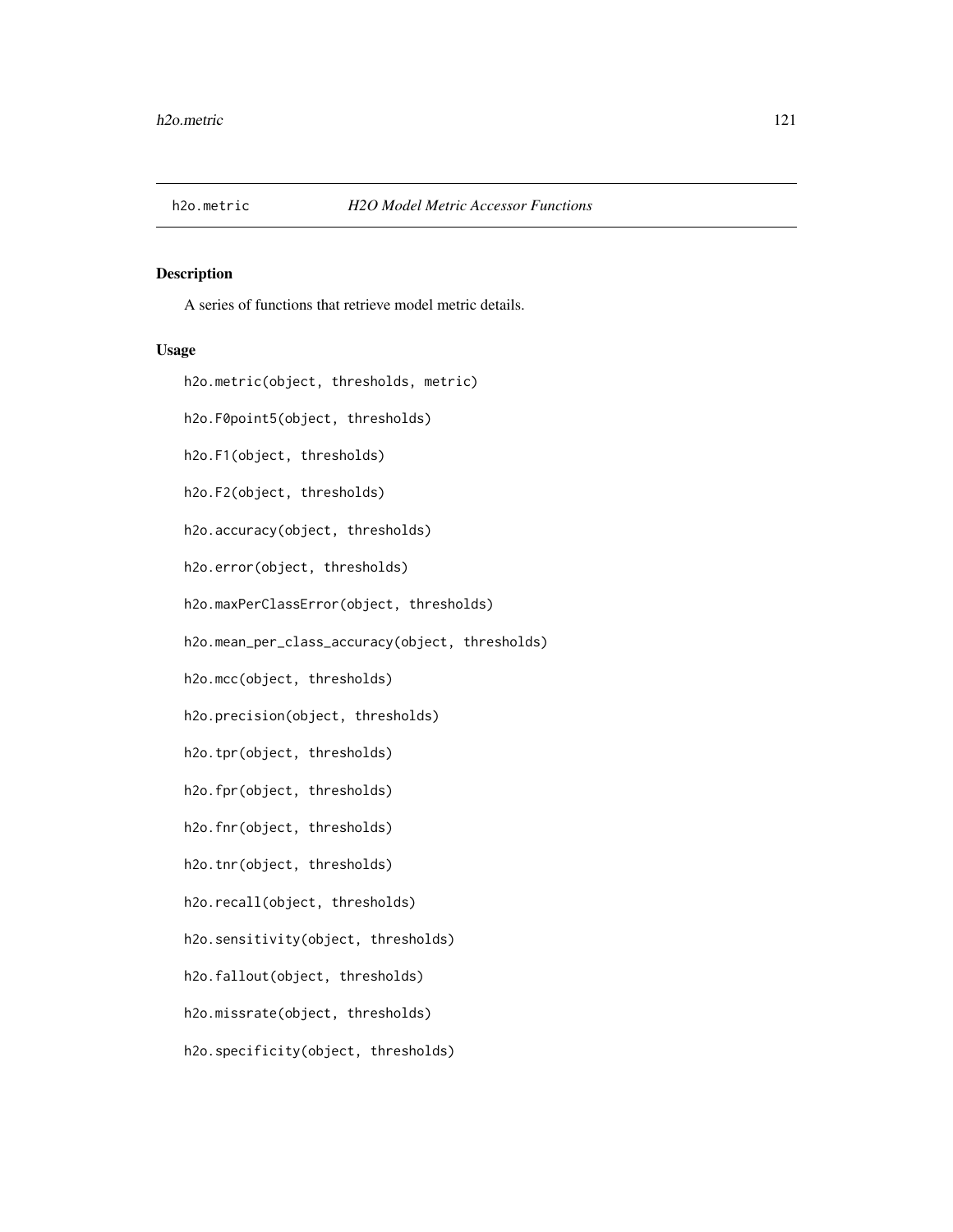#### Arguments

| object     | An H2OModelMetrics object of the correct type.                   |
|------------|------------------------------------------------------------------|
| thresholds | (Optional) A value or a list of values between $0.0$ and $1.0$ . |
| metric     | (Optional) A specified paramter to retrieve.                     |

#### Details

Many of these functions have an optional thresholds parameter. Currently only increments of 0.1 are allowed. If not specified, the functions will return all possible values. Otherwise, the function will return the value for the indicated threshold.

Currently, the these functions are only supported by [H2OBinomialMetrics](#page-189-0) objects.

## Value

Returns either a single value, or a list of values.

## See Also

h2o. auc for AUC, [h2o.giniCoef](#page-77-0) for the GINI coefficient, and [h2o.mse](#page-123-0) for MSE. See [h2o.performance](#page-136-0) for creating H2OModelMetrics objects.

#### Examples

```
library(h2o)
h2o.init()
prosPath <- system.file("extdata", "prostate.csv", package="h2o")
hex <- h2o.uploadFile(prosPath)
hex[, 2] \leftarrow as.factor(hex[, 2])model \leq h2o.gbm(x = 3:9, y = 2, training_frame = hex, distribution = "bernoulli")
perf <- h2o.performance(model, hex)
h2o.F1(perf)
```

| h2o.min |  |
|---------|--|

Returns the minima of the input values.

#### Description

Returns the minima of the input values.

#### Usage

 $h2o.min(x, na.rm = FALSE)$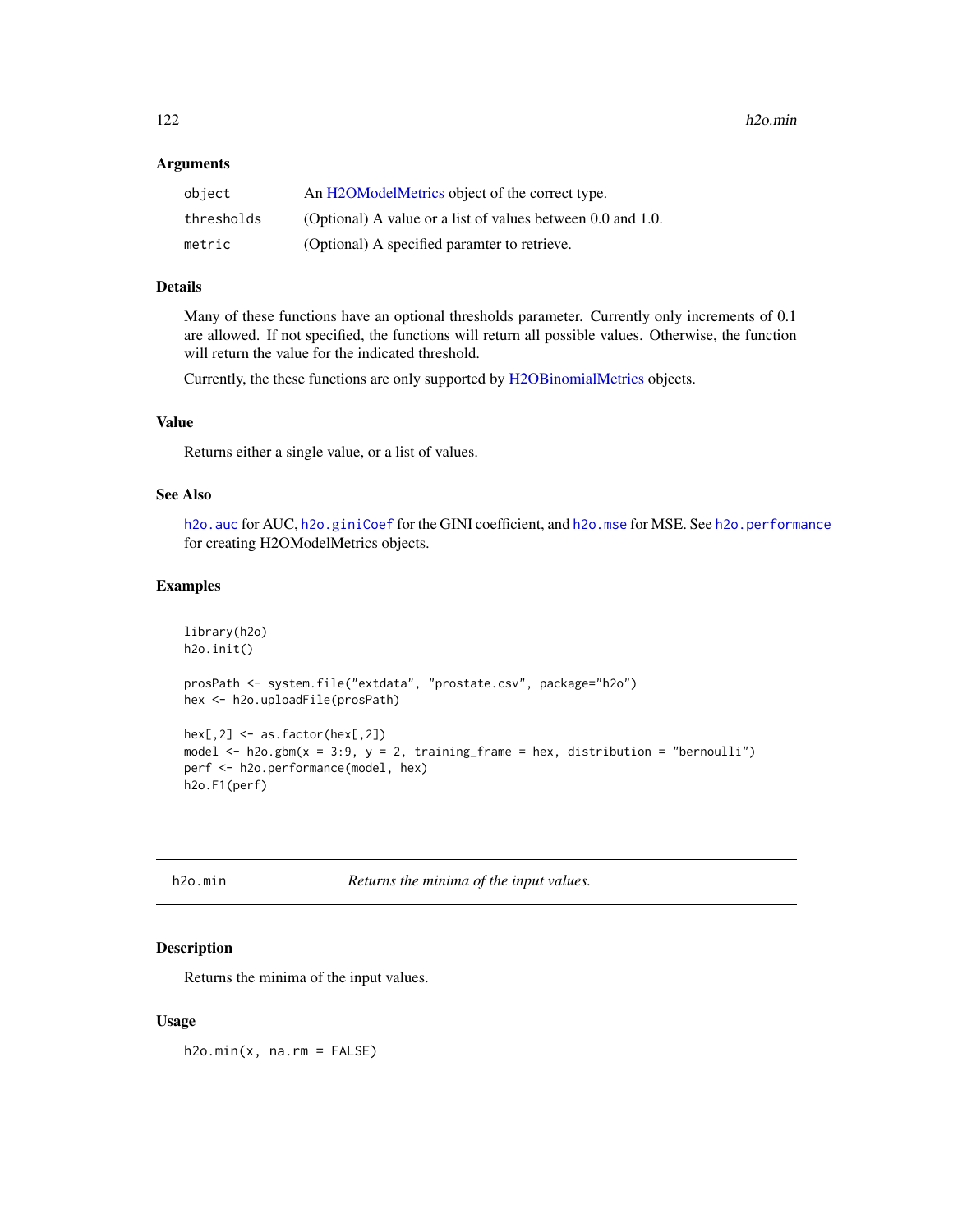#### h2o.mktime 123

#### Arguments

|       | An H2OFrame object.                                           |
|-------|---------------------------------------------------------------|
| na.rm | logical. indicating whether missing values should be removed. |

# See Also

[min](#page-0-0) for the base R implementation.

h2o.mktime *Compute msec since the Unix Epoch*

## Description

Compute msec since the Unix Epoch

## Usage

h2o.mktime(year = 1970, month =  $0$ , day =  $0$ , hour =  $0$ , minute =  $0$ , second =  $0$ , msec =  $0$ )

#### Arguments

| year   | Defaults to 1970                |
|--------|---------------------------------|
| month  | zero based (months are 0 to 11) |
| day    | zero based (days are 0 to 30)   |
| hour   | hour                            |
| minute | minute                          |
| second | second                          |
| msec   | msec                            |
|        |                                 |

h2o.month *Convert Milliseconds to Months in H2O Datasets*

## Description

Converts the entries of an H2OFrame object from milliseconds to months (on a 1 to 12 scale).

## Usage

```
h2o.month(x)
month(x)
## S3 method for class 'H2OFrame'
month(x)
```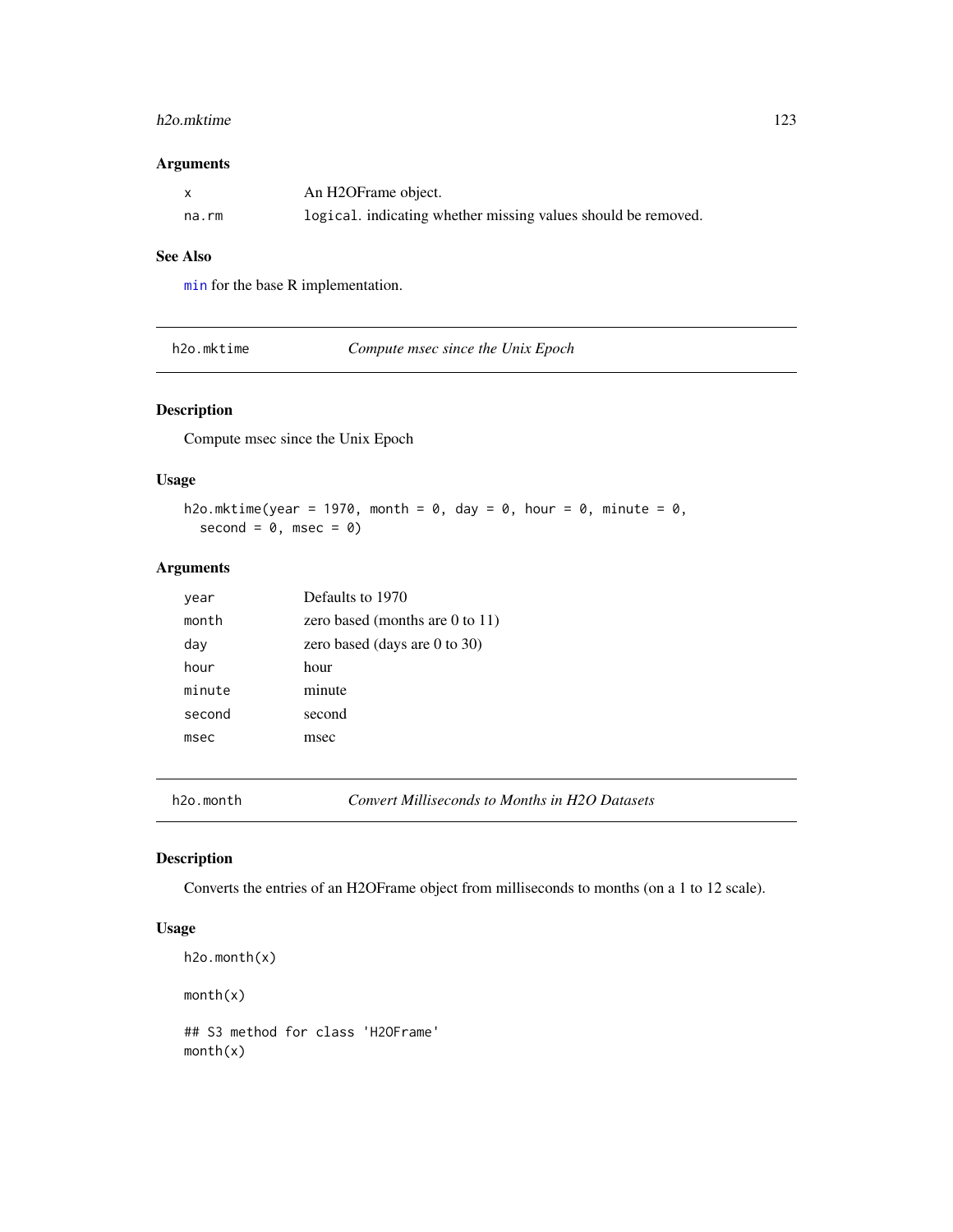#### Arguments

x An H2OFrame object.

# Value

An H2OFrame object containing the entries of x converted to months of the year.

## See Also

[h2o.year](#page-184-0)

<span id="page-123-0"></span>h2o.mse *Retrieves Mean Squared Error Value*

#### Description

Retrieves the mean squared error value from an [H2OModelMetrics](#page-189-1) object. If "train", "valid", and "xval" parameters are FALSE (default), then the training MSEvalue is returned. If more than one parameter is set to TRUE, then a named vector of MSEs are returned, where the names are "train", "valid" or "xval".

## Usage

```
h2o.mse(object, train = FALSE, valid = FALSE, xval = FALSE)
```
#### Arguments

| object | An H2OModelMetrics object of the correct type. |
|--------|------------------------------------------------|
| train  | Retrieve the training MSE                      |
| valid  | Retrieve the validation MSE                    |
| xval   | Retrieve the cross-validation MSE              |

## Details

This function only supports [H2OBinomialMetrics,](#page-189-0) [H2OMultinomialMetrics,](#page-189-0) and [H2ORegressionMetrics](#page-189-0) objects.

## See Also

[h2o.auc](#page-22-0) for AUC, [h2o.mse](#page-123-0) for MSE, and [h2o.metric](#page-120-0) for the various threshold metrics. See [h2o.performance](#page-136-0) for creating H2OModelMetrics objects.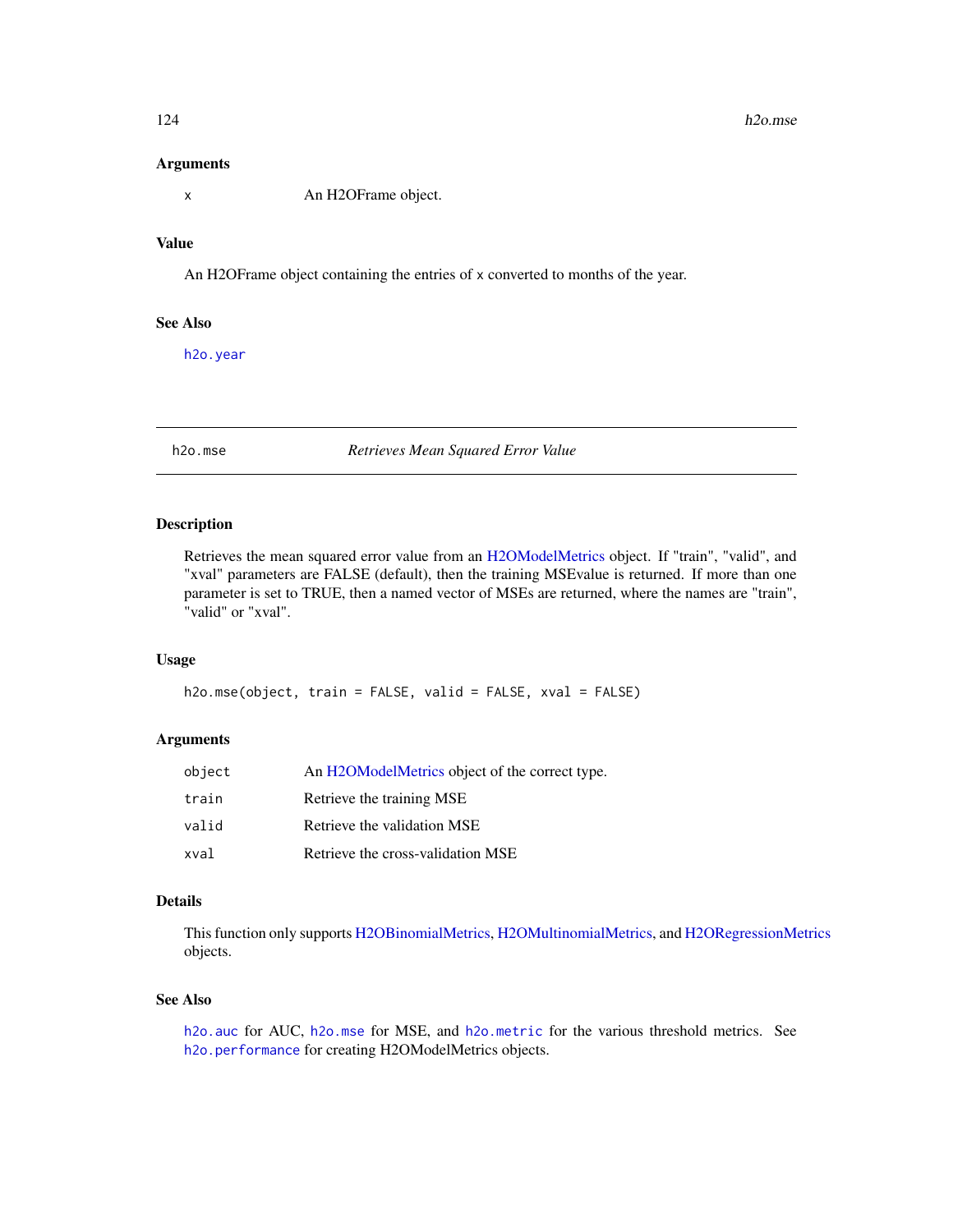#### h2o.nacnt 125

## Examples

```
library(h2o)
h2o.init()
prosPath <- system.file("extdata", "prostate.csv", package="h2o")
hex <- h2o.uploadFile(prosPath)
hex[,2] <- as.factor(hex[,2])
model \leq h2o.gbm(x = 3:9, y = 2, training_frame = hex, distribution = "bernoulli")
perf <- h2o.performance(model, hex)
h2o.mse(perf)
```
## h2o.nacnt *Count of NAs per column*

# Description

Gives the count of NAs per column.

#### Usage

h2o.nacnt(x)

## Arguments

x An H2OFrame object.

## Examples

h2o.init() iris.hex <- as.h2o(iris) h2o.nacnt(iris.hex) # should return all 0s h2o.insertMissingValues(iris.hex) h2o.nacnt(iris.hex)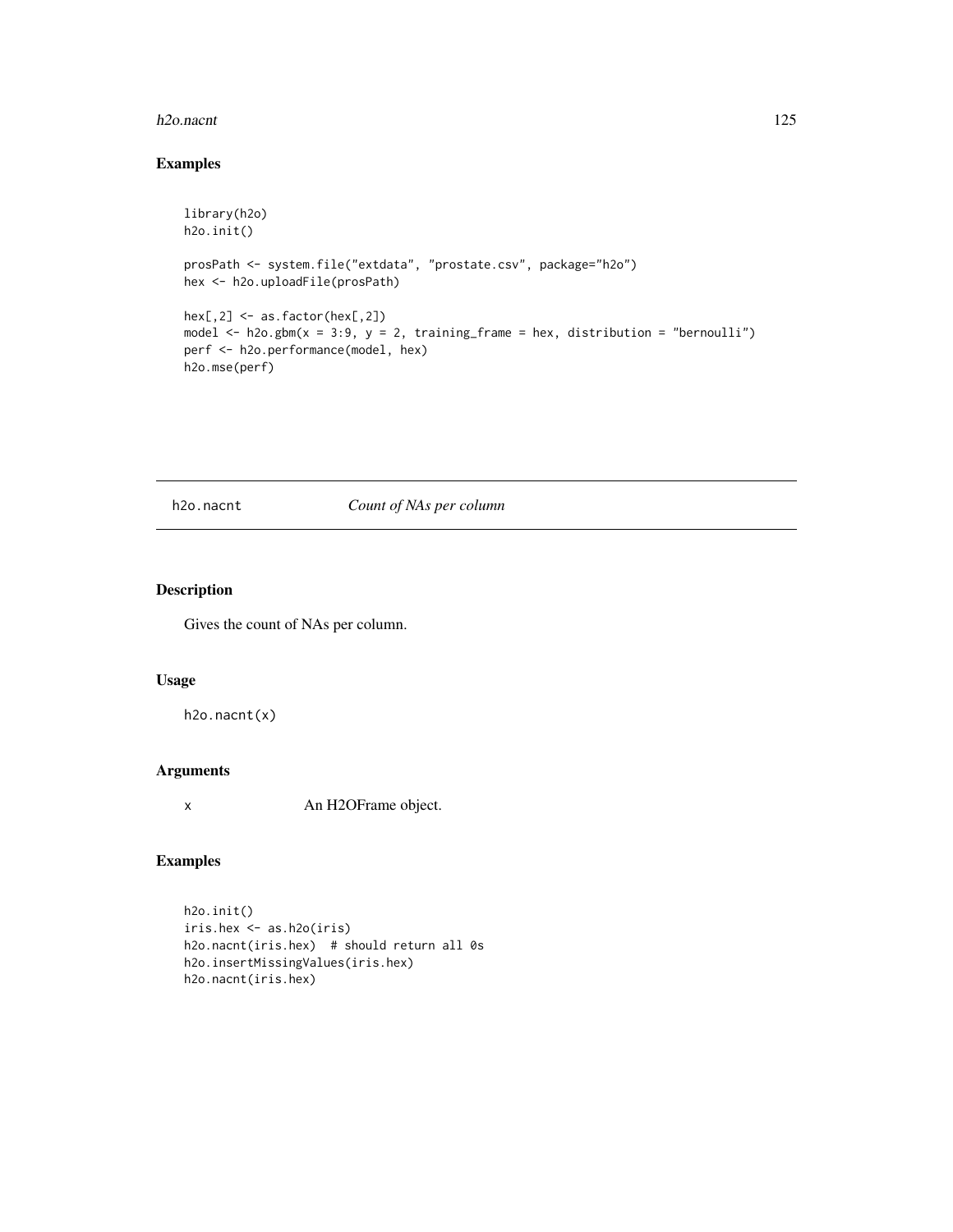The naive Bayes classifier assumes independence between predictor variables conditional on the response, and a Gaussian distribution of numeric predictors with mean and standard deviation computed from the training dataset. When building a naive Bayes classifier, every row in the training dataset that contains at least one NA will be skipped completely. If the test dataset has missing values, then those predictors are omitted in the probability calculation during prediction.

#### Usage

```
h2o.naiveBayes(x, y, training-frame, model_id = NULL, nfolds = 0,seed = -1, fold_assignment = c("AUTO", "Random", "Modulo", "Stratified"),
  fold_column = NULL, keep_cross_validation_predictions = FALSE,
  keep_cross_validation_fold_assignment = FALSE, validation_frame = NULL,
  ignore_const_cols = TRUE, score_each_iteration = FALSE,
  balance_classes = FALSE, class_sampling_factors = NULL,
 max_{a}fter_balance_size = 5, max_hit_ratio_k = 0, laplace = 0,
  threshold = 0.001, eps = 0, compute_metrics = TRUE,
 max_runtime_secs = 0)
```

| $\mathsf{x}$    | A vector containing the names or indices of the predictor variables to use in<br>building the model. If x is missing, then all columns except y are used.                                                                                                                       |  |
|-----------------|---------------------------------------------------------------------------------------------------------------------------------------------------------------------------------------------------------------------------------------------------------------------------------|--|
| y               | The name of the response variable in the model. If the data does not contain a<br>header, this is the column index number starting at 0, and increasing from left to<br>right. (The response must be either an integer or a categorical variable).                              |  |
|                 | training frame Id of the training data frame (Not required, to allow initial validation of model<br>parameters).                                                                                                                                                                |  |
| $model_id$      | Destination id for this model; auto-generated if not specified.                                                                                                                                                                                                                 |  |
| nfolds          | Number of folds for N-fold cross-validation (0 to disable or $\geq$ 2). Defaults to<br>$\Omega$ .                                                                                                                                                                               |  |
| seed            | Seed for random numbers (affects certain parts of the algo that are stochastic<br>and those might or might not be enabled by default) Defaults to -1 (time-based<br>random number).                                                                                             |  |
| fold_assignment |                                                                                                                                                                                                                                                                                 |  |
|                 | Cross-validation fold assignment scheme, if fold_column is not specified. The<br>'Stratified' option will stratify the folds based on the response variable, for clas-<br>sification problems. Must be one of: "AUTO", "Random", "Modulo", "Strati-<br>fied". Defaults to AUTO. |  |
| fold_column     | Column with cross-validation fold index assignment per observation.                                                                                                                                                                                                             |  |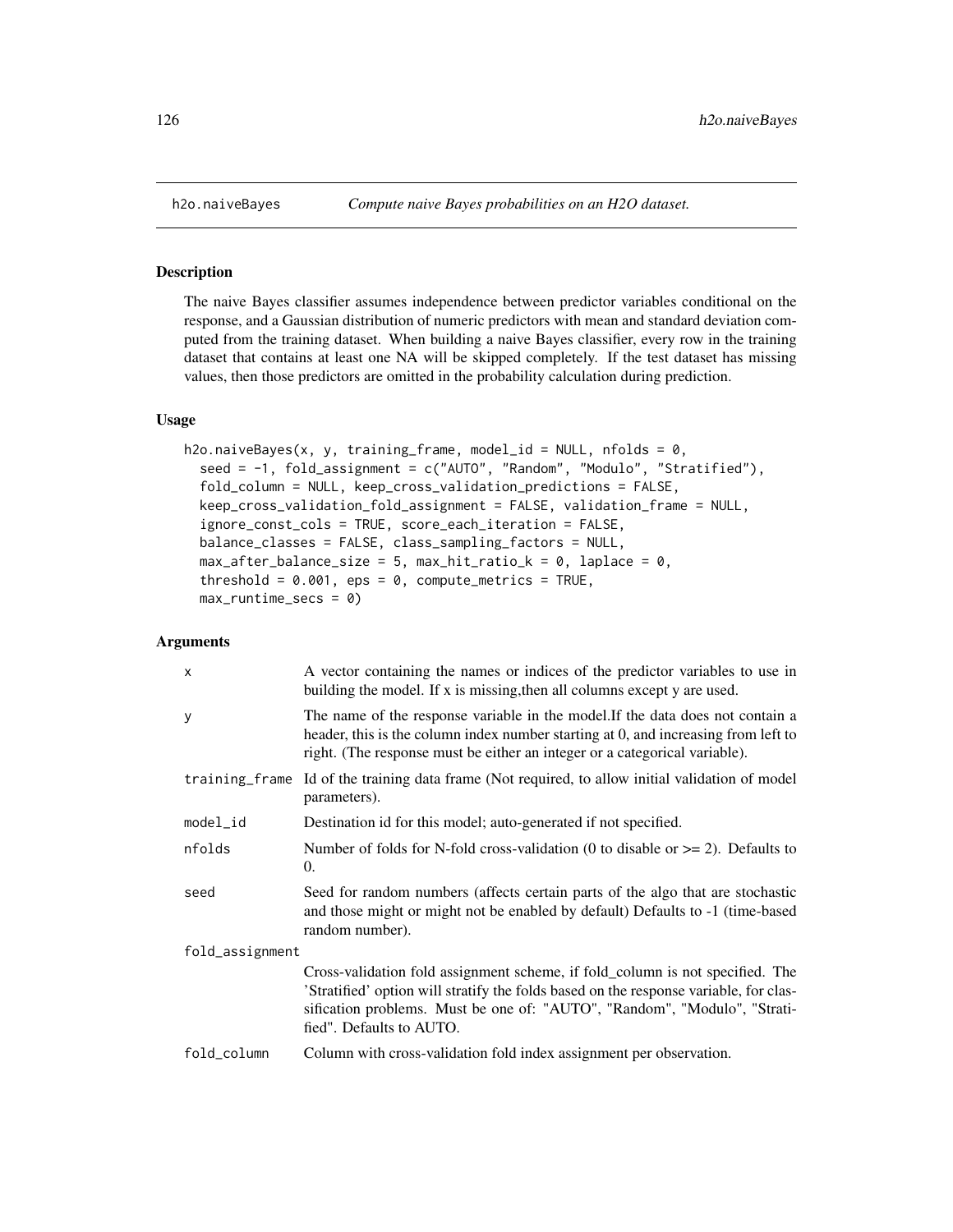|                        | keep_cross_validation_predictions                                                                                                                                                                                   |
|------------------------|---------------------------------------------------------------------------------------------------------------------------------------------------------------------------------------------------------------------|
|                        | Logical. Whether to keep the predictions of the cross-validation models. De-<br>faults to FALSE.                                                                                                                    |
|                        | keep_cross_validation_fold_assignment                                                                                                                                                                               |
|                        | Logical. Whether to keep the cross-validation fold assignment. Defaults to<br>FALSE.                                                                                                                                |
| validation_frame       |                                                                                                                                                                                                                     |
|                        | Id of the validation data frame.                                                                                                                                                                                    |
| ignore_const_cols      |                                                                                                                                                                                                                     |
|                        | Logical. Ignore constant columns. Defaults to TRUE.                                                                                                                                                                 |
| score_each_iteration   |                                                                                                                                                                                                                     |
|                        | Logical. Whether to score during each iteration of model training. Defaults to<br>FALSE.                                                                                                                            |
| balance_classes        |                                                                                                                                                                                                                     |
|                        | Logical. Balance training data class counts via over/under-sampling (for im-<br>balanced data). Defaults to FALSE.                                                                                                  |
| class_sampling_factors |                                                                                                                                                                                                                     |
|                        | Desired over/under-sampling ratios per class (in lexicographic order). If not<br>specified, sampling factors will be automatically computed to obtain class bal-<br>ance during training. Requires balance_classes. |
| max_after_balance_size |                                                                                                                                                                                                                     |
|                        | Maximum relative size of the training data after balancing class counts (can be<br>less than 1.0). Requires balance_classes. Defaults to 5.0.                                                                       |
| max_hit_ratio_k        |                                                                                                                                                                                                                     |
|                        | Max. number (top $K$ ) of predictions to use for hit ratio computation (for multi-<br>class only, 0 to disable) Defaults to 0.                                                                                      |
| laplace                | Laplace smoothing parameter Defaults to 0.                                                                                                                                                                          |
| threshold              | The minimum standard deviation to use for observations without enough data.<br>Must be at least 1e-10.                                                                                                              |
| eps                    | A threshold cutoff to deal with numeric instability, must be positive.                                                                                                                                              |
| compute_metrics        |                                                                                                                                                                                                                     |
|                        | Logical. Compute metrics on training data Defaults to TRUE.                                                                                                                                                         |
| max_runtime_secs       |                                                                                                                                                                                                                     |
|                        | Maximum allowed runtime in seconds for model training. Use 0 to disable.<br>Defaults to 0.                                                                                                                          |

## Details

The naive Bayes classifier assumes independence between predictor variables conditional on the response, and a Gaussian distribution of numeric predictors with mean and standard deviation computed from the training dataset. When building a naive Bayes classifier, every row in the training dataset that contains at least one NA will be skipped completely. If the test dataset has missing values, then those predictors are omitted in the probability calculation during prediction.

#### Value

Returns an object of class [H2OBinomialModel](#page-188-1) if the response has two categorical levels, and [H2OMultinomialModel](#page-188-1) otherwise.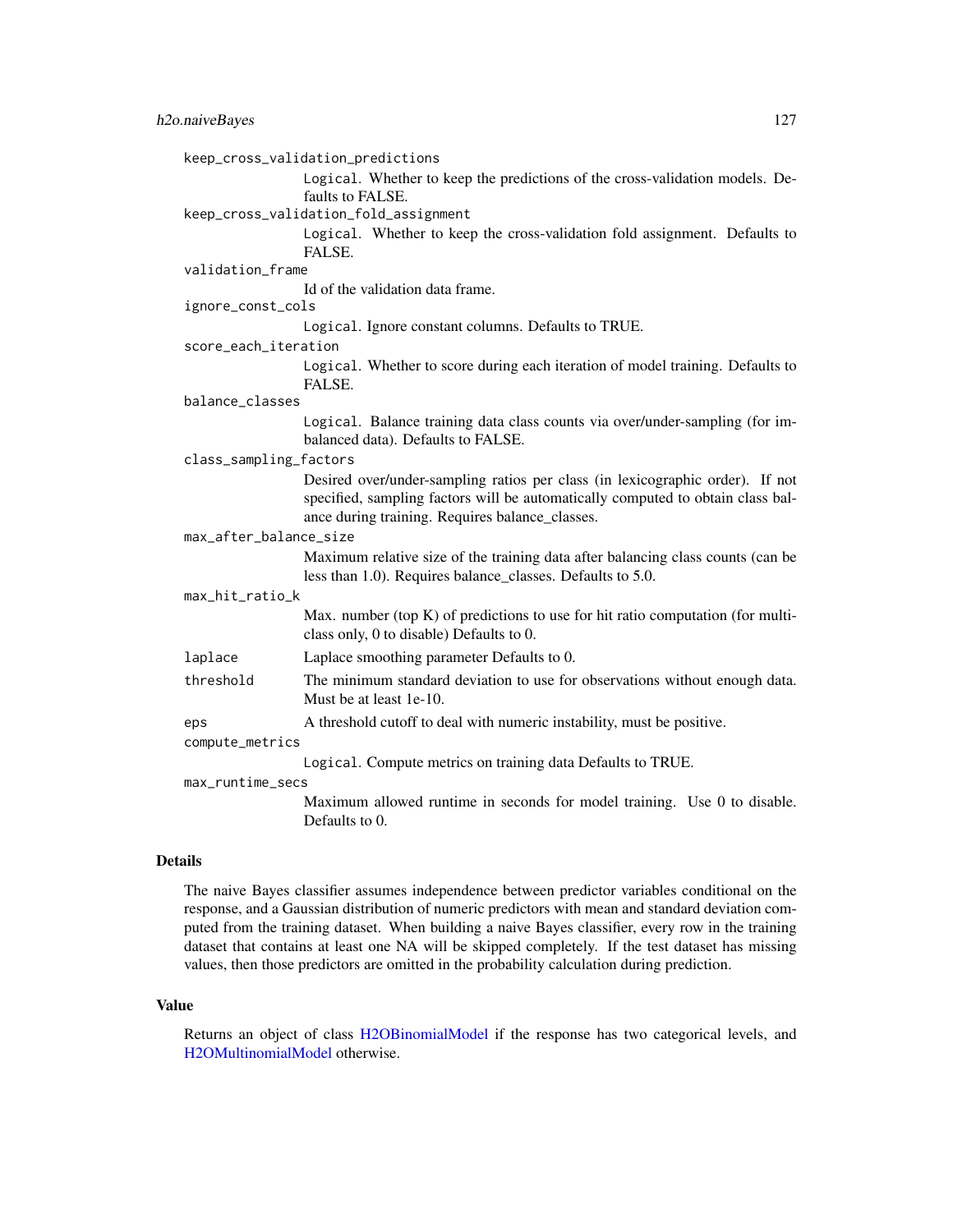## Examples

```
h2o.init()
votesPath <- system.file("extdata", "housevotes.csv", package="h2o")
votes.hex <- h2o.uploadFile(path = votesPath, header = TRUE)
h2o.naiveBayes(x = 2:17, y = 1, training-frame = votes.hex, laplace = 3)
```
h2o.names *Column names of an H2OFrame*

## Description

Column names of an H2OFrame

#### Usage

h2o.names(x)

#### Arguments

x An H2OFrame object.

#### See Also

[names](#page-0-0) for the base R implementation.

h2o.na\_omit *Remove Rows With NAs*

## Description

Remove Rows With NAs

## Usage

h2o.na\_omit(object, ...)

| object   | H <sub>2</sub> OFrame object |
|----------|------------------------------|
| $\cdots$ | Ignored                      |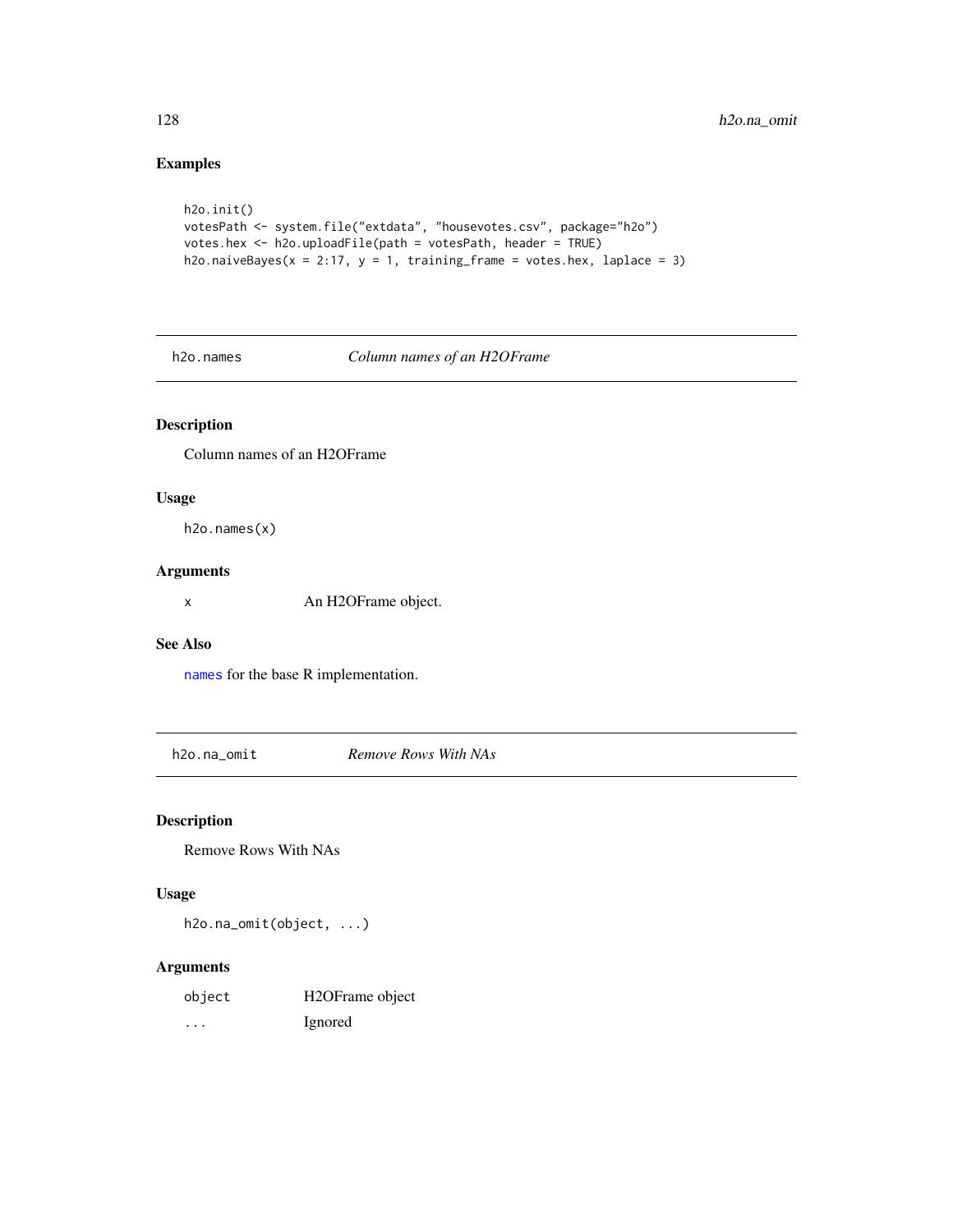h2o.nchar *String length*

# Description

String length

## Usage

h2o.nchar(x)

## Arguments

x The column whose string lengths will be returned.

h2o.ncol *Return the number of columns present in x.*

# Description

Return the number of columns present in x.

# Usage

h2o.ncol(x)

## Arguments

x An H2OFrame object.

# See Also

[ncol](#page-0-0) for the base R implementation.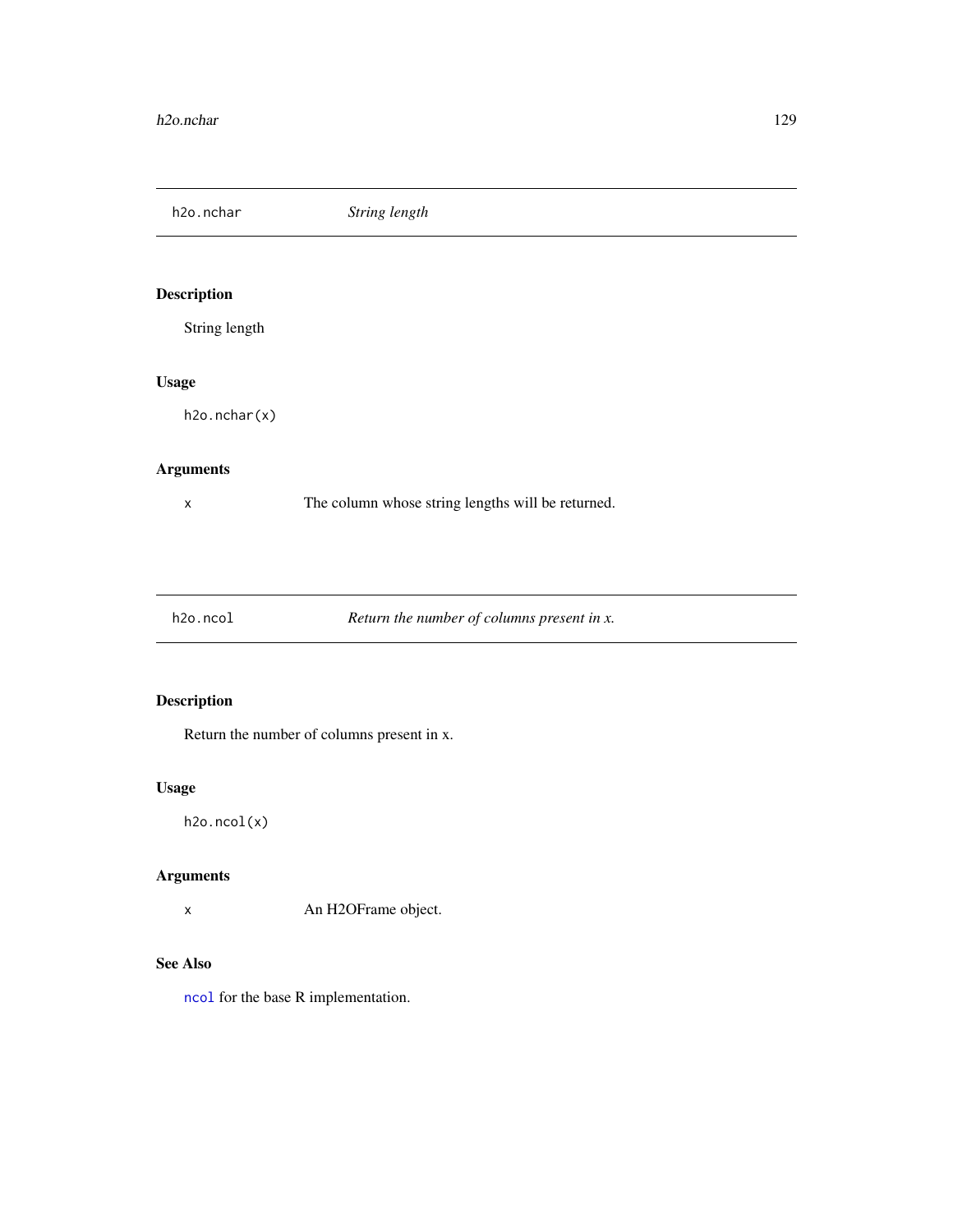h2o.networkTest *View Network Traffic Speed*

## Description

View speed with various file sizes.

## Usage

h2o.networkTest()

# Value

Returns a table listing the network speed for 1B, 10KB, and 10MB.

h2o.nlevels *Get the number of factor levels for this frame.*

# Description

Get the number of factor levels for this frame.

## Usage

h2o.nlevels(x)

## Arguments

x An H2OFrame object.

#### See Also

[nlevels](#page-0-0) for the base R method.

h2o.no\_progress *Disable Progress Bar*

## Description

Disable Progress Bar

#### Usage

h2o.no\_progress()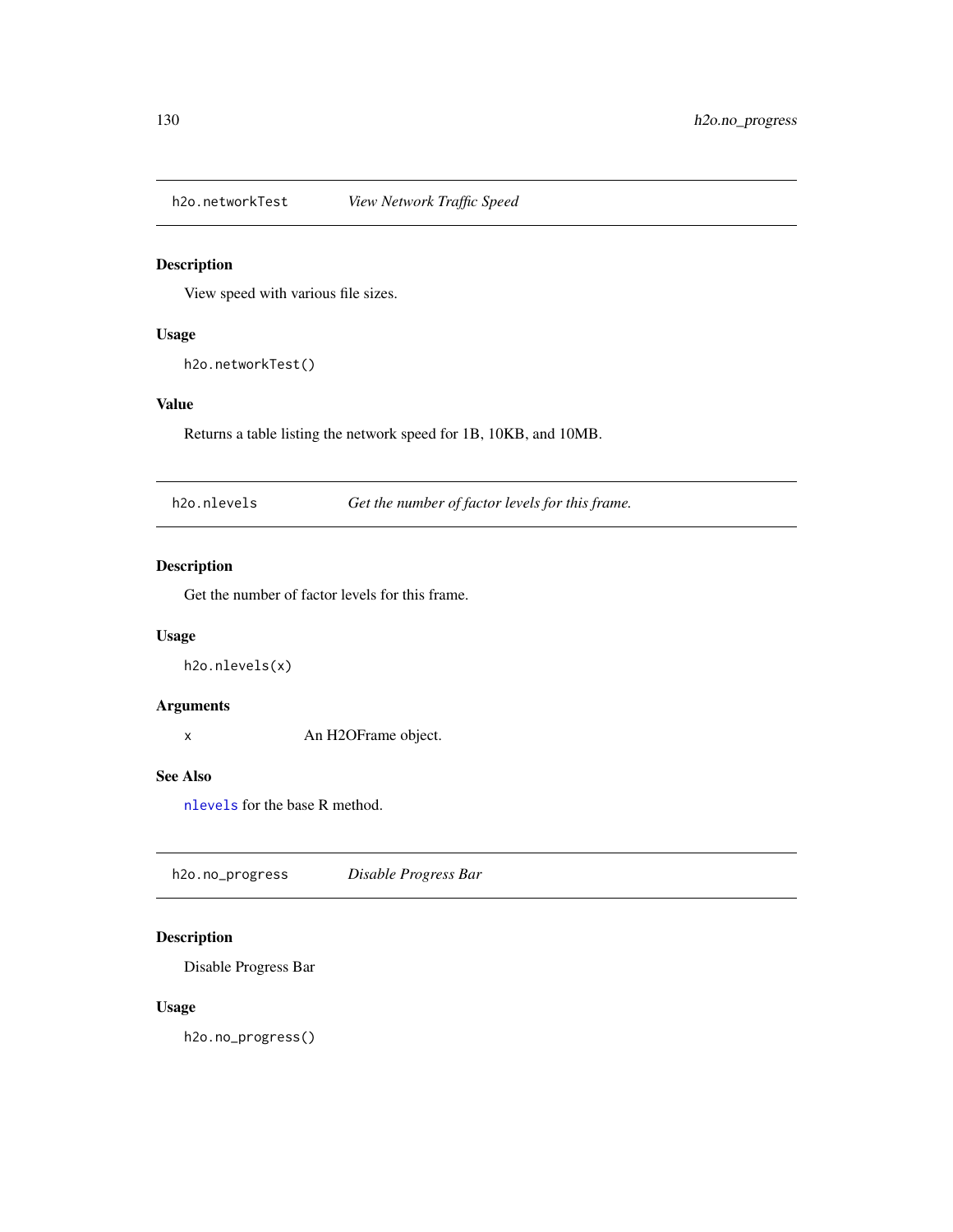Return the number of rows present in x.

#### Usage

h2o.nrow(x)

#### Arguments

x An H2OFrame object.

#### See Also

[nrow](#page-0-0) for the base R implementation.

| h2o.null_deviance | Retrieve the null deviance If "train", "valid", and "xval" parameters   |
|-------------------|-------------------------------------------------------------------------|
|                   | are FALSE (default), then the training null deviance value is returned. |
|                   | If more than one parameter is set to TRUE, then a named vector of       |
|                   | null deviances are returned, where the names are "train", "valid" or    |
|                   | "xval"                                                                  |

# Description

Retrieve the null deviance If "train", "valid", and "xval" parameters are FALSE (default), then the training null deviance value is returned. If more than one parameter is set to TRUE, then a named vector of null deviances are returned, where the names are "train", "valid" or "xval".

## Usage

```
h2o.null_deviance(object, train = FALSE, valid = FALSE, xval = FALSE)
```

| object | An H2OModel or H2OModelMetrics              |
|--------|---------------------------------------------|
| train  | Retrieve the training null deviance         |
| valid  | Retrieve the validation null deviance       |
| xval   | Retrieve the cross-validation null deviance |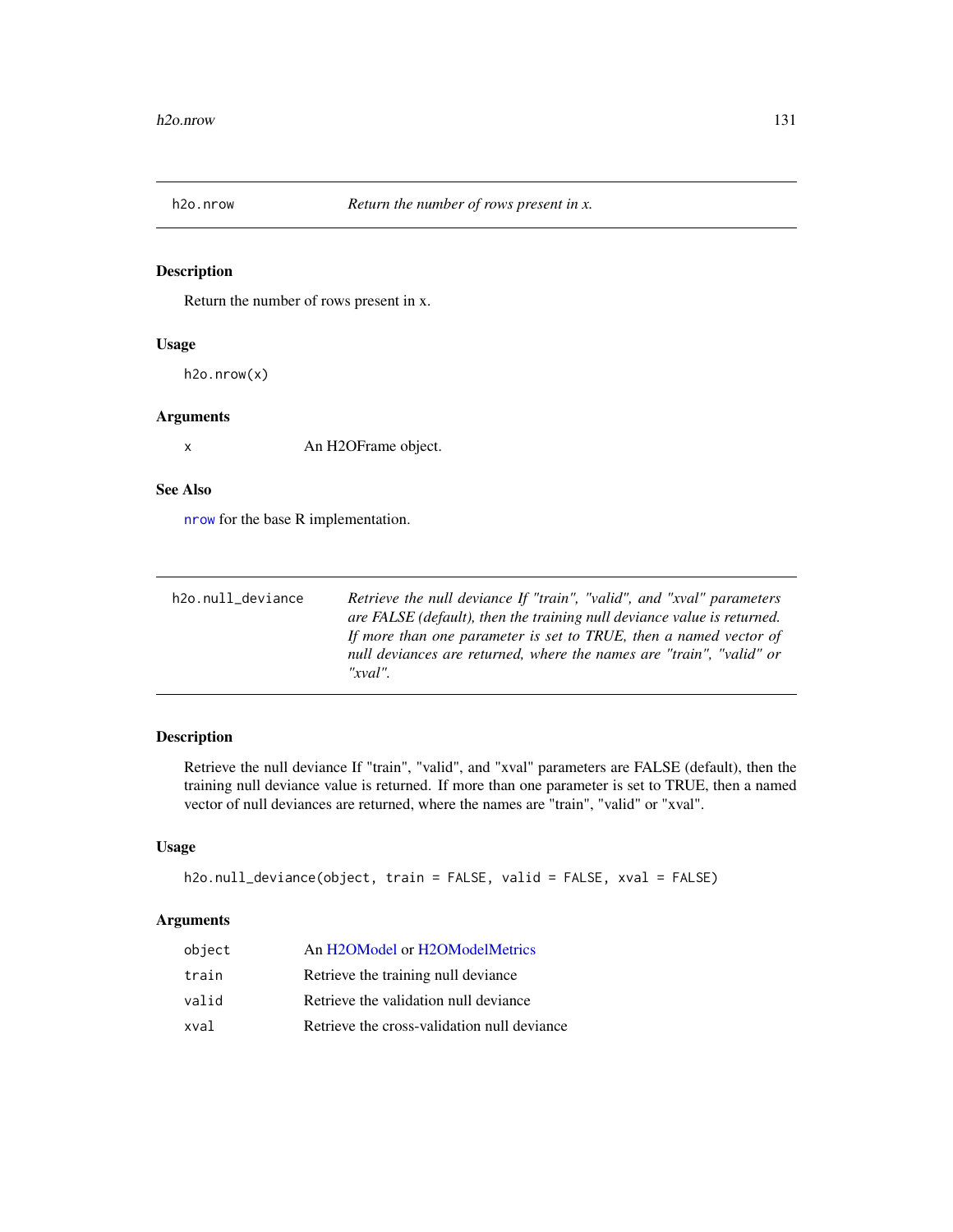h2o.null\_dof *Retrieve the null degrees of freedom If "train", "valid", and "xval" parameters are FALSE (default), then the training null degrees of freedom value is returned. If more than one parameter is set to TRUE, then a named vector of null degrees of freedom are returned, where the names are "train", "valid" or "xval".*

### Description

Retrieve the null degrees of freedom If "train", "valid", and "xval" parameters are FALSE (default), then the training null degrees of freedom value is returned. If more than one parameter is set to TRUE, then a named vector of null degrees of freedom are returned, where the names are "train", "valid" or "xval".

## Usage

h2o.null\_dof(object, train = FALSE, valid = FALSE, xval = FALSE)

#### Arguments

| object | An H2OModel or H2OModelMetrics                        |
|--------|-------------------------------------------------------|
| train  | Retrieve the training null degrees of freedom         |
| valid  | Retrieve the validation null degrees of freedom       |
| xval   | Retrieve the cross-validation null degrees of freedom |

h2o.num\_iterations *Retrieve the number of iterations.*

#### Description

Retrieve the number of iterations.

## Usage

h2o.num\_iterations(object)

| object   | An H2OClusteringModel object.                               |
|----------|-------------------------------------------------------------|
| $\cdots$ | further arguments to be passed on (currently unimplemented) |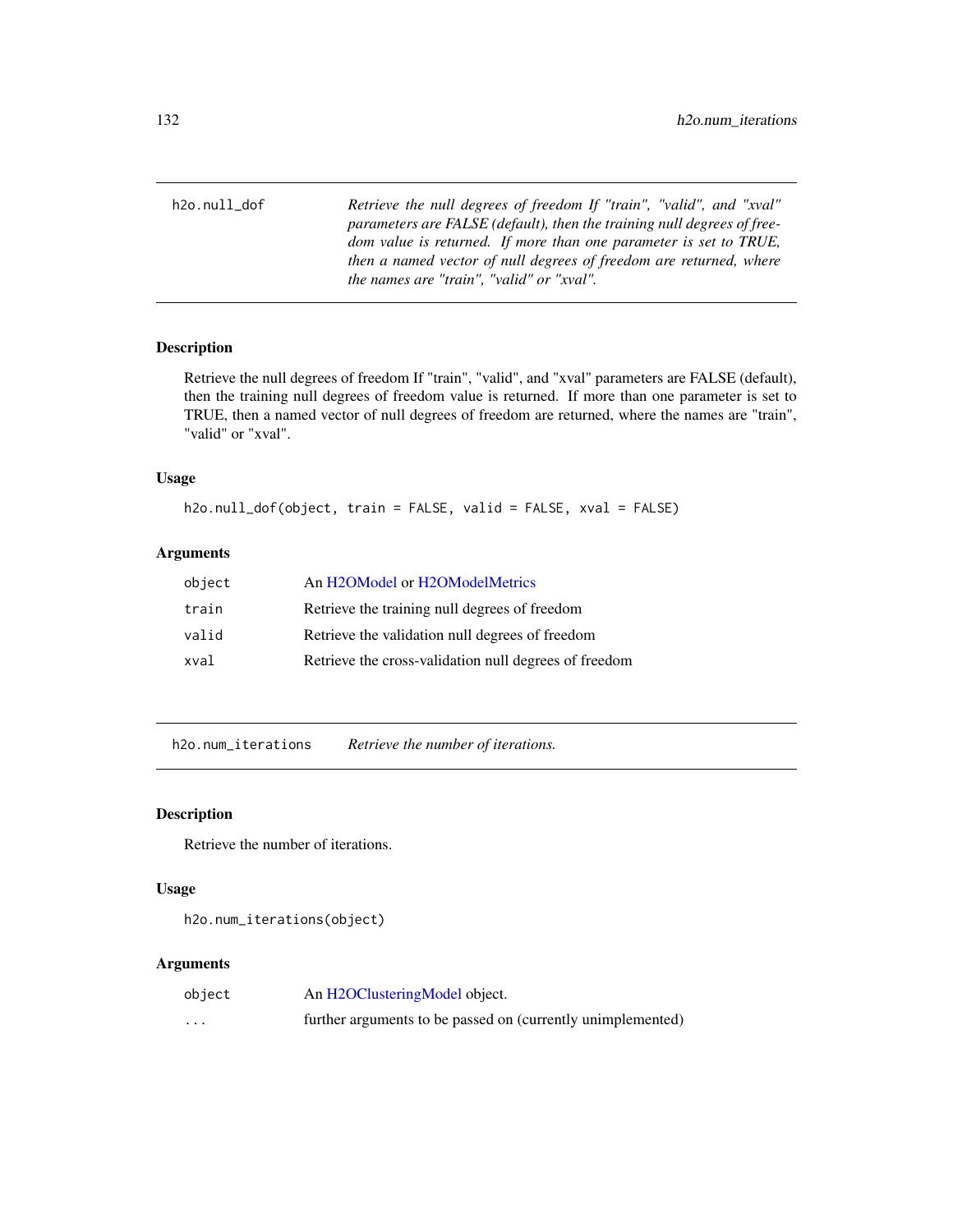h2o.num\_valid\_substrings

*Count of substrings >= 2 chars that are contained in file*

# Description

Find the count of all possible substrings  $\geq$  2 chars that are contained in the specified line-separated text file.

#### Usage

h2o.num\_valid\_substrings(x, path)

## Arguments

| $\mathsf{x}$ | The column on which to calculate the number of valid substrings.      |
|--------------|-----------------------------------------------------------------------|
| path         | Path to text file containing line-separated strings to be referenced. |

h2o.openLog *View H2O R Logs*

# Description

Open existing logs of H2O R POST commands and error resposnes on local disk. Used primarily for debugging purposes.

## Usage

h2o.openLog(type)

#### Arguments

type Currently unimplemented.

# See Also

[h2o.startLogging,](#page-165-0) [h2o.stopLogging,](#page-166-0) [h2o.clearLog](#page-26-0)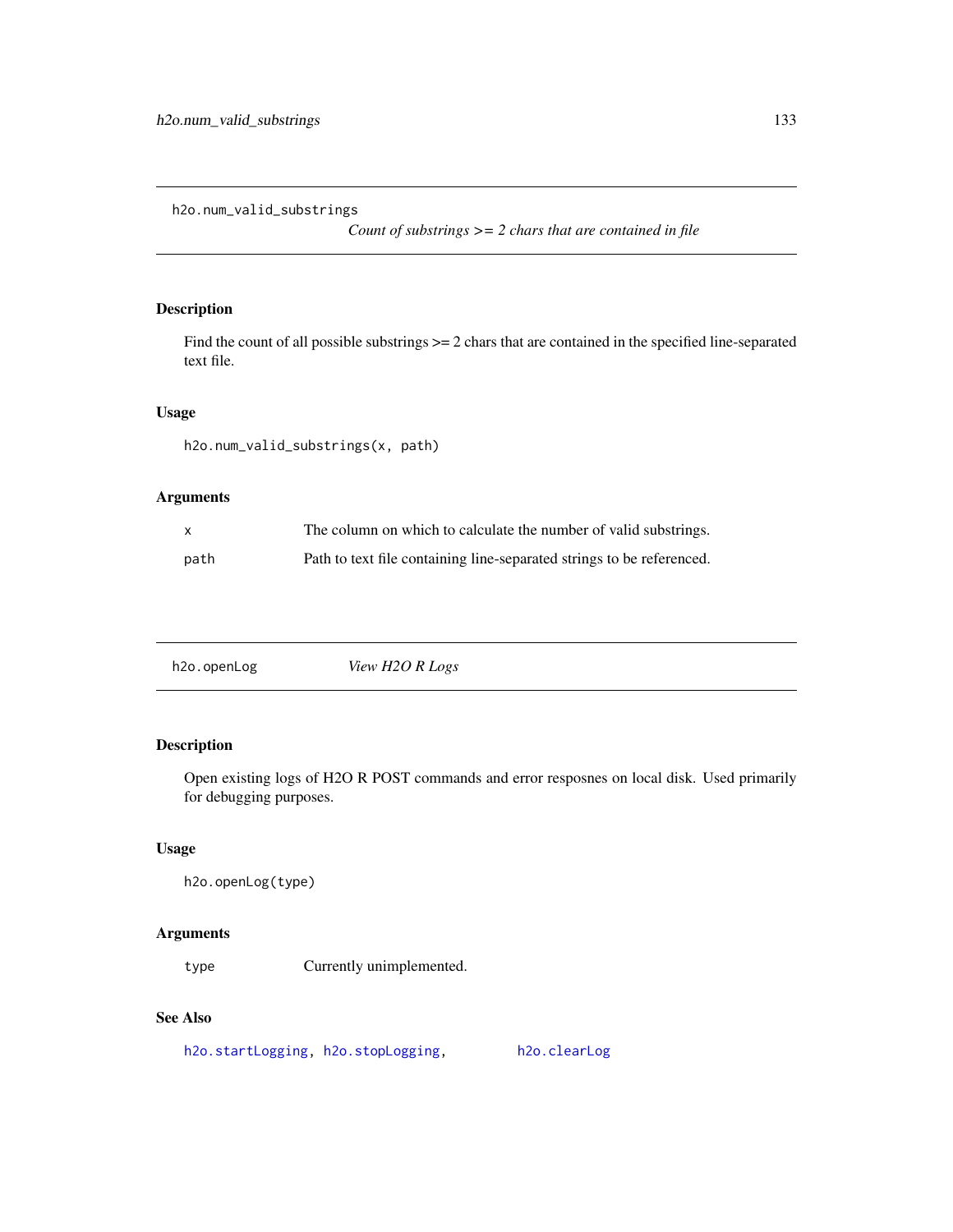## Examples

```
## Not run:
h2o.init()
h2o.startLogging()
ausPath = system.file("extdata", "australia.csv", package="h2o")
australia.hex = h2o.importFile(path = ausPath)
h2o.stopLogging()
# Not run to avoid windows being opened during R CMD check
# h2o.openLog("Command")
# h2o.openLog("Error")
## End(Not run)
```
<span id="page-133-0"></span>h2o.parseRaw *H2O Data Parsing*

#### Description

The second phase in the data ingestion step.

## Usage

```
h2o.parseRaw(data, pattern = "", destination_frame = "", header = NA,
  sep = "", col.names = NULL, col.types = NULL, na.strings = NULL,
 blocking = FALSE, parse_type = NULL, chunk_size = NULL)
```

| data              | An H2OF rame object to be parsed.                                                                                                                                                     |
|-------------------|---------------------------------------------------------------------------------------------------------------------------------------------------------------------------------------|
| pattern           | (Optional) Character string containing a regular expression to match file(s) in<br>the folder.                                                                                        |
| destination_frame |                                                                                                                                                                                       |
|                   | (Optional) The hex key assigned to the parsed file.                                                                                                                                   |
| header            | (Optional) A logical value indicating whether the first row is the column header.<br>If missing, H2O will automatically try to detect the presence of a header.                       |
| sep               | (Optional) The field separator character. Values on each line of the file are sep-<br>arated by this character. If sep $=$ "", the parser will automatically detect the<br>separator. |
| col.names         | (Optional) An H2OFrame object containing a single delimited line with the col-<br>umn names for the file.                                                                             |
| col.types         | (Optional) A vector specifying the types to attempt to force over columns.                                                                                                            |
| na.strings        | (Optional) H2O will interpret these strings as missing.                                                                                                                               |
| blocking          | (Optional) Tell H2O parse call to block synchronously instead of polling. This<br>can be faster for small datasets but loses the progress bar.                                        |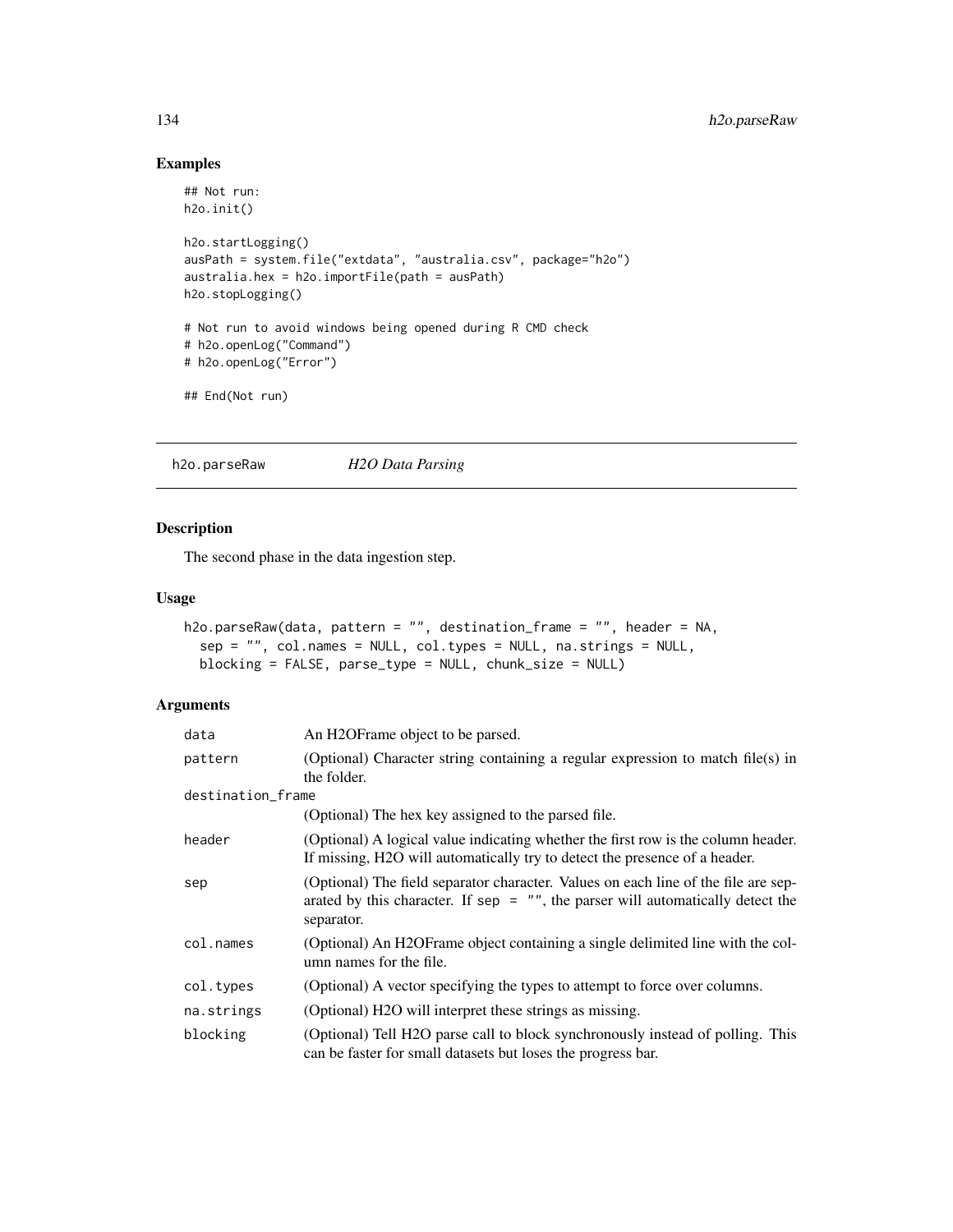## h2o.parseSetup 135

| parse_type | (Optional) Specify which parser type H2O will use. Valid types are "ARFF",<br>"XLS", "CSV", "SVMLight" |  |
|------------|--------------------------------------------------------------------------------------------------------|--|
| chunk size | size of chunk of (input) data in bytes                                                                 |  |

# Details

Parse the Raw Data produced by the import phase.

## See Also

[h2o.importFile,](#page-92-0) [h2o.parseSetup](#page-134-0)

<span id="page-134-0"></span>h2o.parseSetup *Get a parse setup back for the staged data.*

# Description

Get a parse setup back for the staged data.

#### Usage

```
h2o.parseSetup(data, pattern = "", destination_frame = "", header = NA,
  sep = "", col.names = NULL, col.types = NULL, na.strings = NULL,
 parse_type = NULL, chunk_size = NULL)
```

| data              | An H2OF rame object to be parsed.                                                                                                                                                     |
|-------------------|---------------------------------------------------------------------------------------------------------------------------------------------------------------------------------------|
| pattern           | (Optional) Character string containing a regular expression to match file(s) in<br>the folder.                                                                                        |
| destination_frame |                                                                                                                                                                                       |
|                   | (Optional) The hex key assigned to the parsed file.                                                                                                                                   |
| header            | (Optional) A logical value indicating whether the first row is the column header.<br>If missing, H2O will automatically try to detect the presence of a header.                       |
| sep               | (Optional) The field separator character. Values on each line of the file are sep-<br>arated by this character. If sep $=$ "", the parser will automatically detect the<br>separator. |
| col.names         | (Optional) An H2OFrame object containing a single delimited line with the col-<br>umn names for the file.                                                                             |
| col.types         | (Optional) A vector specifying the types to attempt to force over columns.                                                                                                            |
| na.strings        | (Optional) H2O will interpret these strings as missing.                                                                                                                               |
| parse_type        | (Optional) Specify which parser type H2O will use. Valid types are "ARFF",<br>"XLS", "CSV", "SVMLight"                                                                                |
| chunk_size        | size of chunk of (input) data in bytes                                                                                                                                                |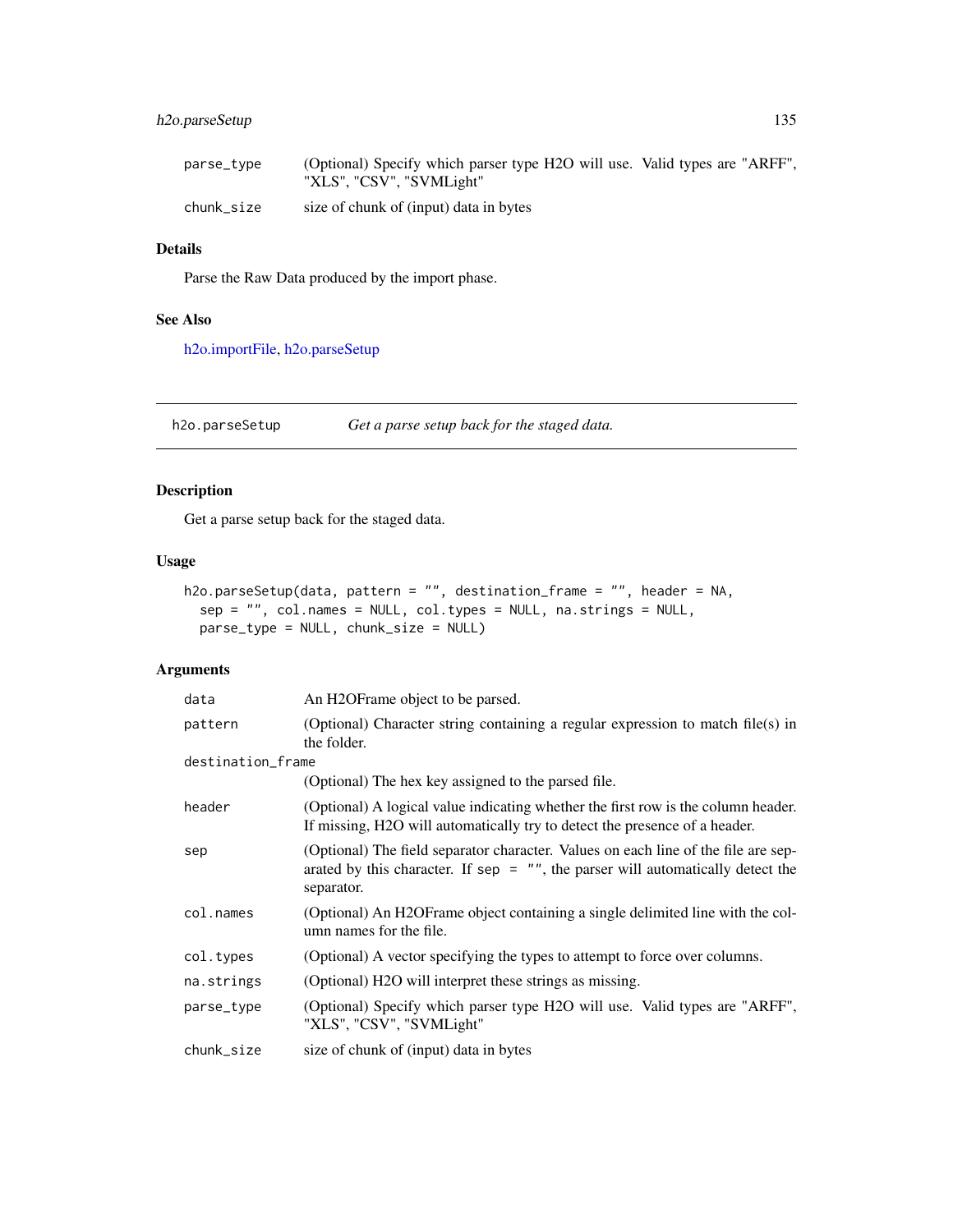## See Also

[h2o.parseRaw](#page-133-0)

h2o.partialPlot *Partial Dependence Plots*

#### Description

Partial dependence plot gives a graphical depiction of the marginal effect of a variable on the response. The effect of a variable is measured in change in the mean response. Note: Unlike random-Forest's partialPlot when plotting partial dependence the mean response (probabilities) is returned rather than the mean of the log class probability.

#### Usage

```
h2o.partialPlot(object, data, cols, destination_key, nbins = 20,
 plot = TRUE)
```
## Arguments

| object          | An H <sub>2</sub> OModel object.                                                                     |  |
|-----------------|------------------------------------------------------------------------------------------------------|--|
| data            | An H2OFrame object used for scoring and constructing the plot.                                       |  |
| cols            | Feature(s) for which partial dependence will be calculated.                                          |  |
| destination_key |                                                                                                      |  |
|                 | An key reference to the created partial dependence tables in H2O.                                    |  |
| nbins           | Number of bins used. For categorical columns make sure the number of bins<br>exceed the level count. |  |
| plot            | A logical specifying whether to plot partial dependence table.                                       |  |

## Value

Plot and list of calculated mean response tables for each feature requested.

```
library(h2o)
h2o.init(nthreads = -1)
prostate.path = system.file("extdata", "prostate.csv", package="h2o")
prostate.hex = h2o.uploadFile(path = prostate.path, destination_frame = "prostate.hex")
prostate.hex[, "CAPSULE"] <- as.factor(prostate.hex[, "CAPSULE"] )
prostate.hex[, "RACE"] <- as.factor(prostate.hex[,"RACE"] )
prostate.gbm = h2o.gbm(x = c("AGE", "RACE"),y = "CAPSULE",
                       training_frame = prostate.hex,
                       ntrees = 10,
                       max\_depth = 5,
```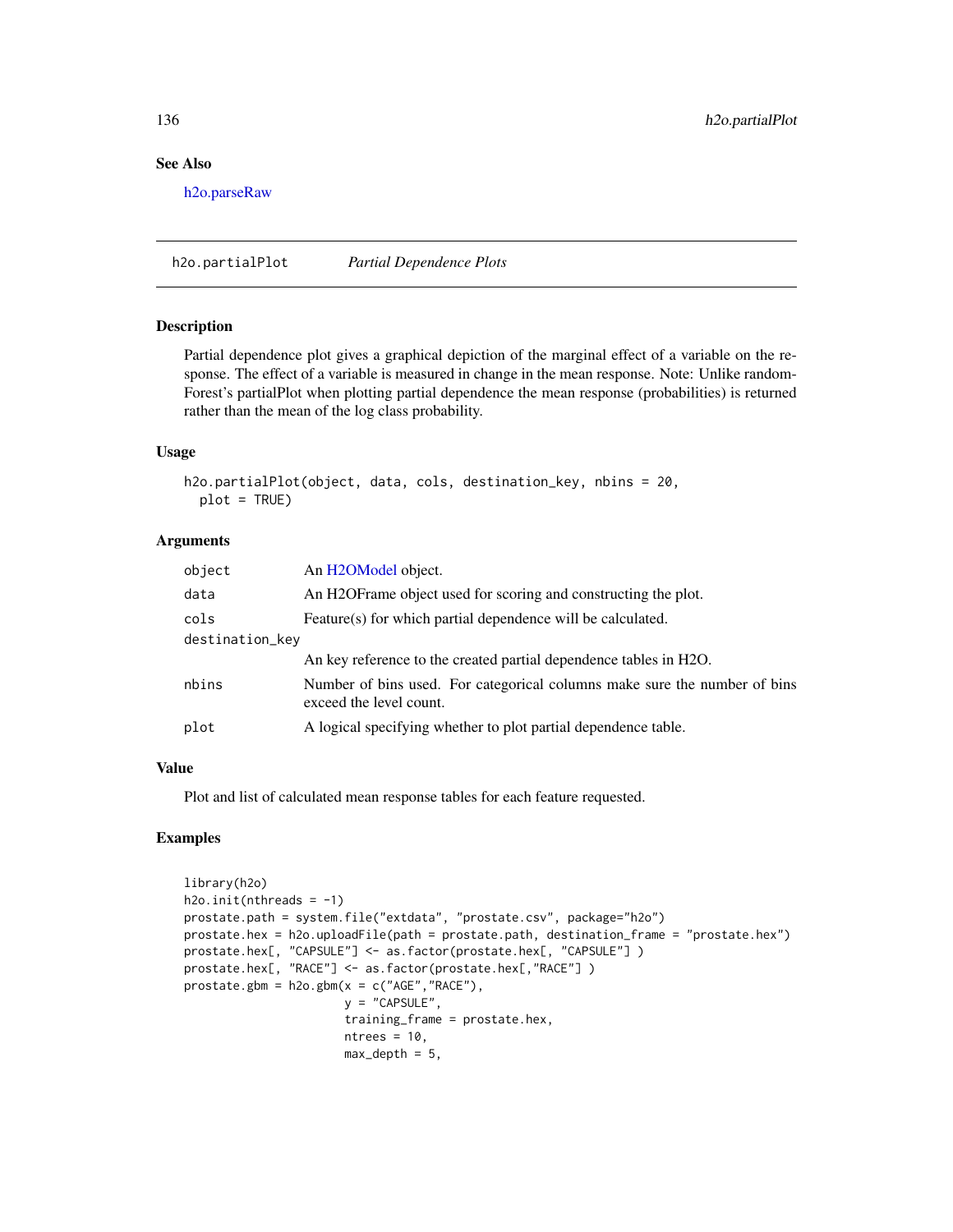## h2o.performance 137

```
learn_rate = 0.1h2o.partialPlot(object = prostate.gbm, data = prostate.hex, cols = c("AGE", "RACE"))
```
<span id="page-136-0"></span>h2o.performance *Model Performance Metrics in H2O*

## Description

Given a trained h2o model, compute its performance on the given dataset

#### Usage

```
h2o.performance(model, newdata = NULL, train = FALSE, valid = FALSE,
  xval = FALSE, data = NULL)
```
## Arguments

| newdata<br>An H2OFrame. The model will make predictions on this dataset, and subse-<br>quently score them. The dataset should match the dataset that was used to train<br>the model, in terms of column names, types, and dimensions. If newdata is<br>passed in, then train, valid, and xval are ignored.<br>A logical value indicating whether to return the training metrics (constructed<br>train<br>during training).<br>Note: when the trained h <sub>20</sub> model uses balance_classes, the training metrics<br>constructed during training will be from the balanced training dataset. For more<br>information visit: https://0xdata.atlassian.net/browse/TN-9<br>valid<br>A logical value indicating whether to return the validation metrics (constructed<br>during training). |
|--------------------------------------------------------------------------------------------------------------------------------------------------------------------------------------------------------------------------------------------------------------------------------------------------------------------------------------------------------------------------------------------------------------------------------------------------------------------------------------------------------------------------------------------------------------------------------------------------------------------------------------------------------------------------------------------------------------------------------------------------------------------------------------------|
|                                                                                                                                                                                                                                                                                                                                                                                                                                                                                                                                                                                                                                                                                                                                                                                            |
|                                                                                                                                                                                                                                                                                                                                                                                                                                                                                                                                                                                                                                                                                                                                                                                            |
|                                                                                                                                                                                                                                                                                                                                                                                                                                                                                                                                                                                                                                                                                                                                                                                            |
|                                                                                                                                                                                                                                                                                                                                                                                                                                                                                                                                                                                                                                                                                                                                                                                            |
| xval<br>A logical value indicating whether to return the cross-validation metrics (con-<br>structed during training).                                                                                                                                                                                                                                                                                                                                                                                                                                                                                                                                                                                                                                                                      |
| (DEPRECATED) An H2OFrame. This argument is now called 'newdata'.<br>data                                                                                                                                                                                                                                                                                                                                                                                                                                                                                                                                                                                                                                                                                                                   |

#### Value

Returns an object of the [H2OModelMetrics](#page-189-1) subclass.

```
library(h2o)
h2o.init()
prosPath <- system.file("extdata", "prostate.csv", package="h2o")
prostate.hex <- h2o.uploadFile(path = prosPath)
prostate.hex$CAPSULE <- as.factor(prostate.hex$CAPSULE)
prostate.gbm <- h2o.gbm(3:9, "CAPSULE", prostate.hex)
```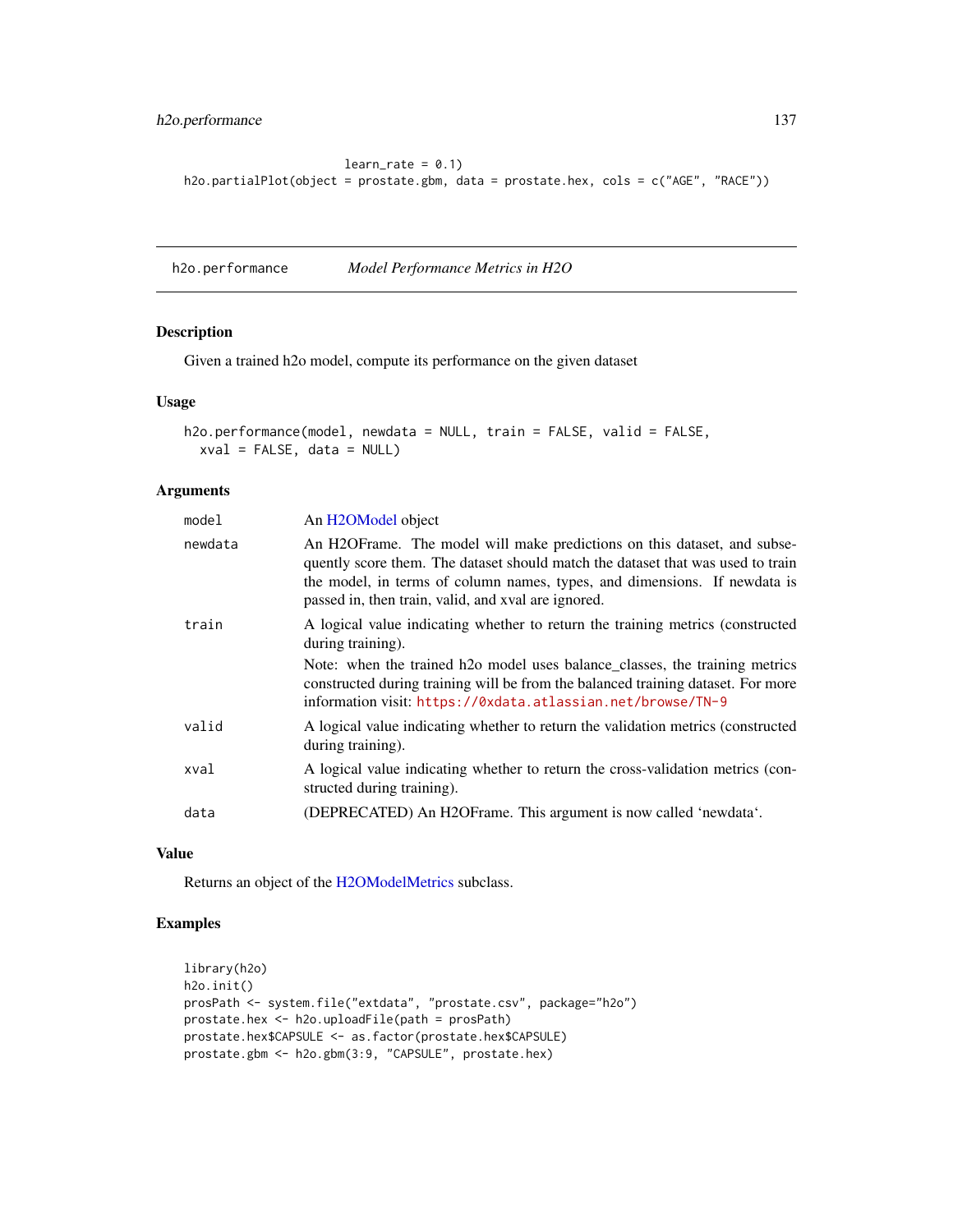```
h2o.performance(model = prostate.gbm, newdata=prostate.hex)
## If model uses balance_classes
## the results from train = TRUE will not match the results from newdata = prostate.hex
prostate.gbm.balanced <- h2o.gbm(3:9, "CAPSULE", prostate.hex, balance_classes = TRUE)
h2o.performance(model = prostate.gbm.balanced, newdata = prostate.hex)
h2o.performance(model = prostate.gbm.balanced, train = TRUE)
```

| h2o.prcomp | Principal components analysis of an H2O data frame using the power   |
|------------|----------------------------------------------------------------------|
|            | method to calculate the singular value decomposition of the Gram ma- |
|            | trix.                                                                |

Principal components analysis of an H2O data frame using the power method to calculate the singular value decomposition of the Gram matrix.

#### Usage

```
h2o.prcomp(training_frame, x, model_id = NULL, validation_frame = NULL,
  ignore_const_cols = TRUE, score_each_iteration = FALSE,
  transform = c("NONE", "STANDARDIZE", "NORMALIZE", "DEMEAN", "DESCALE"),
  pca_method = c("GramSVD", "Power", "Randomized", "GLRM"), k = 1,
 max_iterations = 1000, use_all_factor_levels = FALSE,
  compute_metrics = TRUE, impute_missing = FALSE, seed = -1,
 max_runtime_secs = 0)
```

|                      | training frame Id of the training data frame (Not required, to allow initial validation of model<br>parameters).                                                                  |
|----------------------|-----------------------------------------------------------------------------------------------------------------------------------------------------------------------------------|
| X                    | A vector containing the character names of the predictors in the model.                                                                                                           |
| model_id             | Destination id for this model; auto-generated if not specified.                                                                                                                   |
| validation_frame     |                                                                                                                                                                                   |
|                      | Id of the validation data frame.                                                                                                                                                  |
| ignore_const_cols    |                                                                                                                                                                                   |
|                      | Logical. Ignore constant columns. Defaults to TRUE.                                                                                                                               |
| score_each_iteration |                                                                                                                                                                                   |
|                      | Logical. Whether to score during each iteration of model training. Defaults to<br>FALSE.                                                                                          |
| transform            | Transformation of training data Must be one of: "NONE", "STANDARDIZE",<br>"NORMALIZE", "DEMEAN", "DESCALE". Defaults to NONE.                                                     |
| pca_method           | Method for computing PCA (Caution: Power and GLRM are currently exper-<br>imental and unstable) Must be one of: "GramSVD", "Power", "Randomized",<br>"GLRM". Defaults to GramSVD. |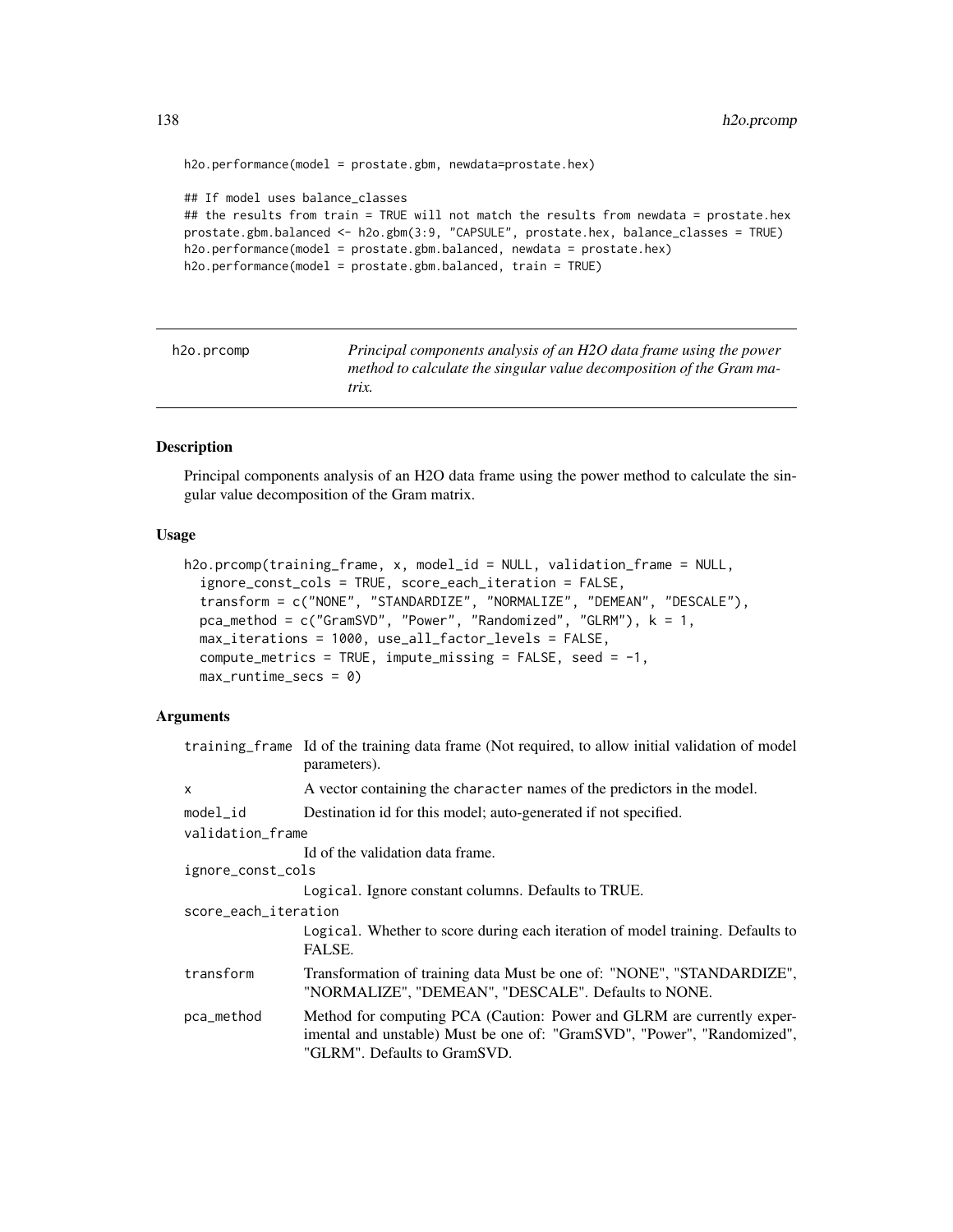## h2o.prcomp 139

| k                     | Rank of matrix approximation Defaults to 1.                                                                                                                                         |  |
|-----------------------|-------------------------------------------------------------------------------------------------------------------------------------------------------------------------------------|--|
|                       | max_iterations Maximum training iterations Defaults to 1000.                                                                                                                        |  |
| use_all_factor_levels | Logical. Whether first factor level is included in each categorical expansion<br>Defaults to FALSE.                                                                                 |  |
| compute_metrics       |                                                                                                                                                                                     |  |
|                       | Logical. Whether to compute metrics on the training data Defaults to TRUE.                                                                                                          |  |
|                       | impute_missing Logical. Whether to impute missing entries with the column mean Defaults to<br>FALSE.                                                                                |  |
| seed                  | Seed for random numbers (affects certain parts of the algo that are stochastic<br>and those might or might not be enabled by default) Defaults to -1 (time-based<br>random number). |  |
| max_runtime_secs      |                                                                                                                                                                                     |  |
|                       | Maximum allowed runtime in seconds for model training. Use 0 to disable.<br>Defaults to 0.                                                                                          |  |

## Value

Returns an object of class [H2ODimReductionModel.](#page-188-1)

#### References

N. Halko, P.G. Martinsson, J.A. Tropp. Finding structure with randomness: Probabilistic algorithms for constructing approximate matrix decompositions[http://arxiv.org/abs/0909.4061]. SIAM Rev., Survey and Review section, Vol. 53, num. 2, pp. 217-288, June 2011.

## See Also

[h2o.svd](#page-170-0), [h2o.glrm](#page-82-0)

```
library(h2o)
h2o.init()
ausPath <- system.file("extdata", "australia.csv", package="h2o")
australia.hex <- h2o.uploadFile(path = ausPath)
h2o.prcomp(training_frame = australia.hex, k = 8, transform = "STANDARDIZE")
```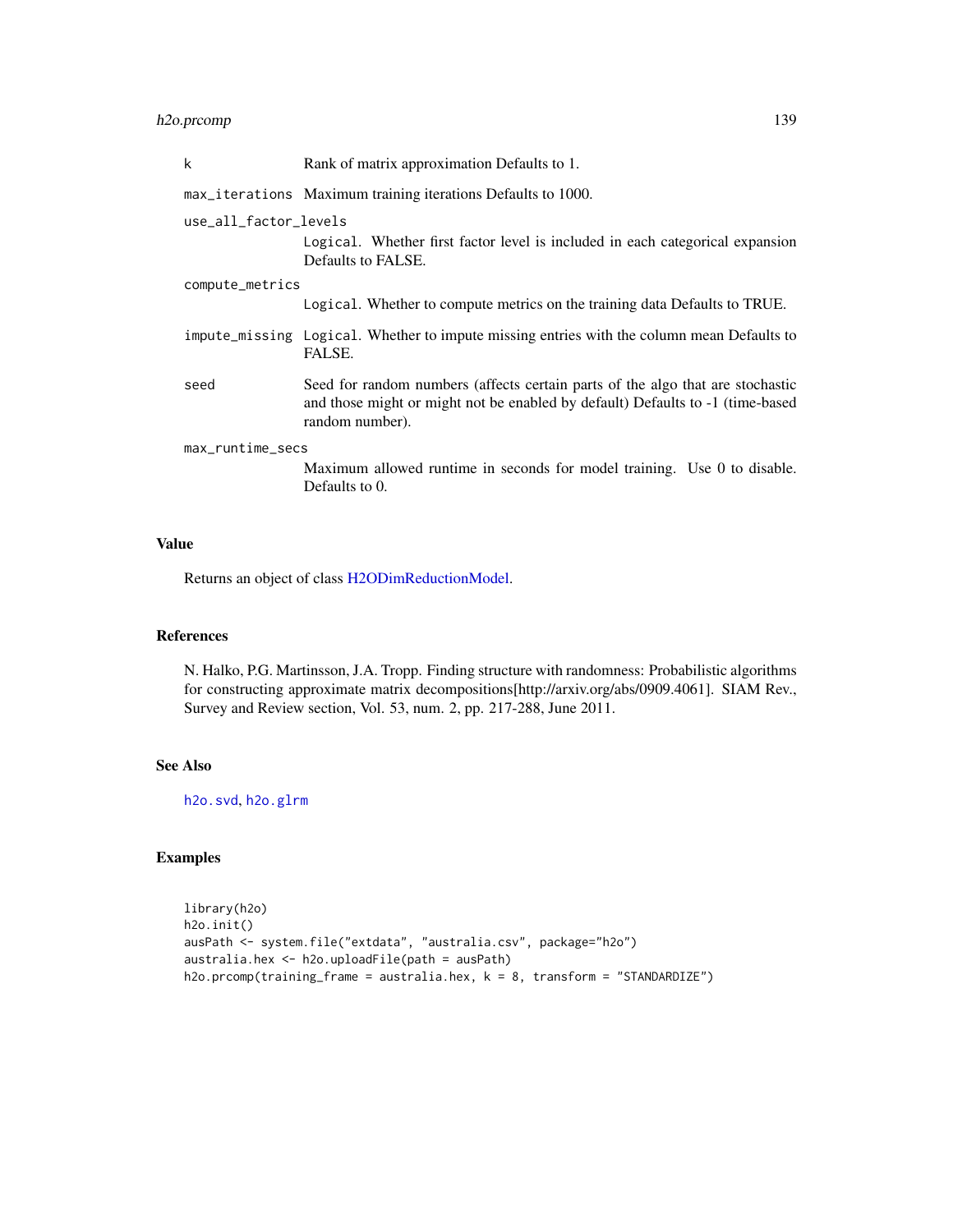Print An H2OFrame

## Usage

 $h2o.print(x, n = 6L)$ 

# Arguments

| $\mathsf{x}$         | An H2OFrame object                                                                                                                                                                                                                                 |
|----------------------|----------------------------------------------------------------------------------------------------------------------------------------------------------------------------------------------------------------------------------------------------|
| n                    | An (Optional) A single integer. If positive, number of rows in x to return. If<br>negative, all but the n first/last number of rows in x. Anything bigger than 20<br>rows will require asking the server (first 20 rows are cached on the client). |
| $\ddot{\phantom{0}}$ | Further arguments to be passed from or to other methods.                                                                                                                                                                                           |

| h2o.prod | Return the product of all the values present in its arguments. |
|----------|----------------------------------------------------------------|
|----------|----------------------------------------------------------------|

# Description

Return the product of all the values present in its arguments.

## Usage

h2o.prod(x)

# Arguments

x An H2OFrame object.

## See Also

[prod](#page-0-0) for the base R implementation.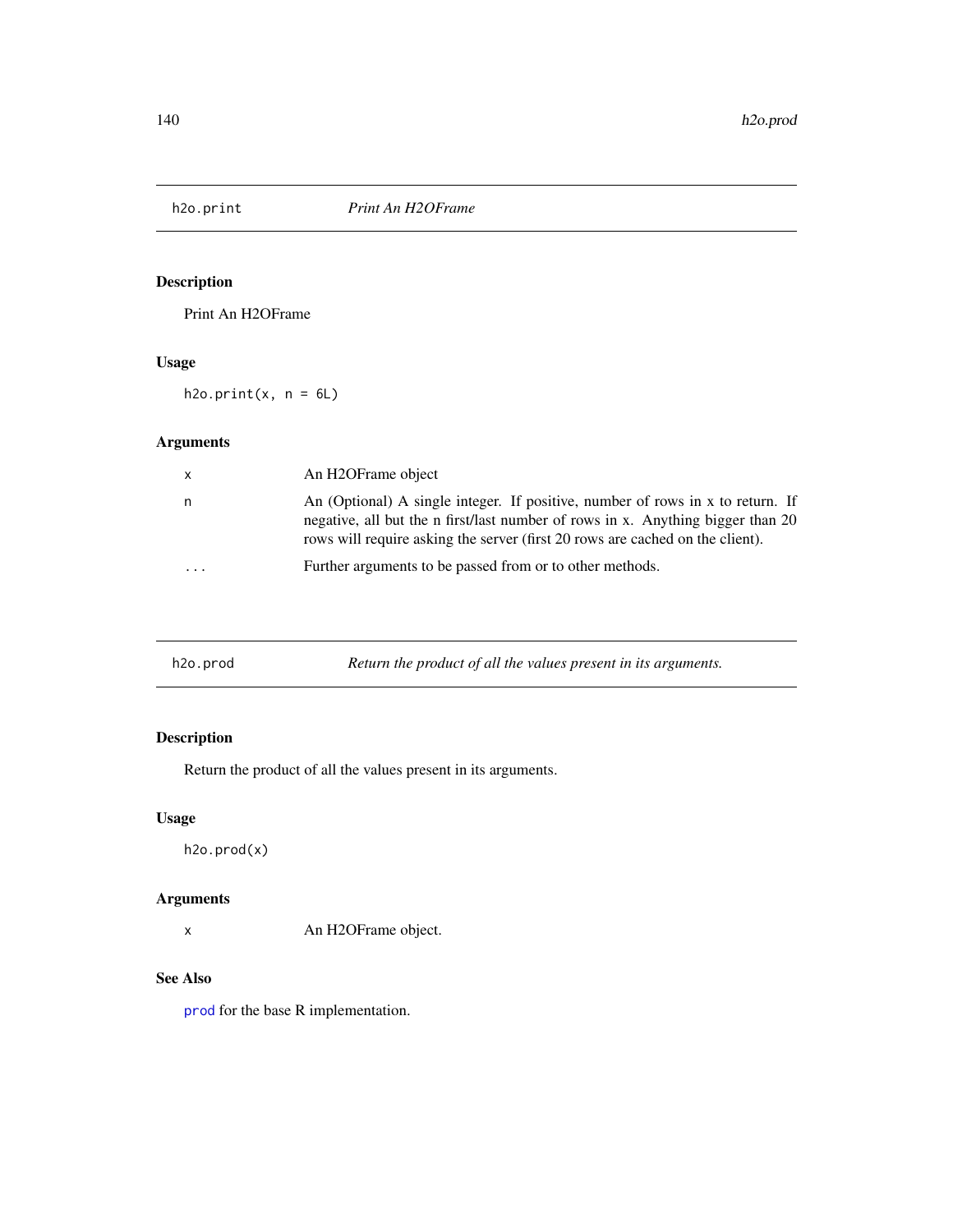h2o.proj\_archetypes *Convert Archetypes to Features from H2O GLRM Model*

#### Description

Project each archetype in an H2O GLRM model into the corresponding feature space from the H2O training frame.

### Usage

```
h2o.proj_archetypes(object, data, reverse_transform = FALSE)
```
#### Arguments

| object            | An H2ODimReductionModel object that represents the model containing archetypes<br>to be projected.                                                                                                 |  |
|-------------------|----------------------------------------------------------------------------------------------------------------------------------------------------------------------------------------------------|--|
| data              | An H2OF rame object representing the training data for the H2O GLRM model.                                                                                                                         |  |
| reverse_transform |                                                                                                                                                                                                    |  |
|                   | (Optional) A logical value indicating whether to reverse the transformation from<br>model-building by re-scaling columns and adding back the offset to each column<br>of the projected archetypes. |  |

# Value

Returns an H2OFrame object containing the projection of the archetypes down into the original feature space, where each row is one archetype.

#### See Also

[h2o.glrm](#page-82-0) for making an H2ODimReductionModel.

```
library(h2o)
h2o.init()
irisPath <- system.file("extdata", "iris_wheader.csv", package="h2o")
iris.hex <- h2o.uploadFile(path = irisPath)
iris.glrm <- h2o.glrm(training_frame = iris.hex, k = 4, loss = "Quadratic",
                      multi_loss = "Categorical", max_iterations = 1000)
iris.parch <- h2o.proj_archetypes(iris.glrm, iris.hex)
head(iris.parch)
```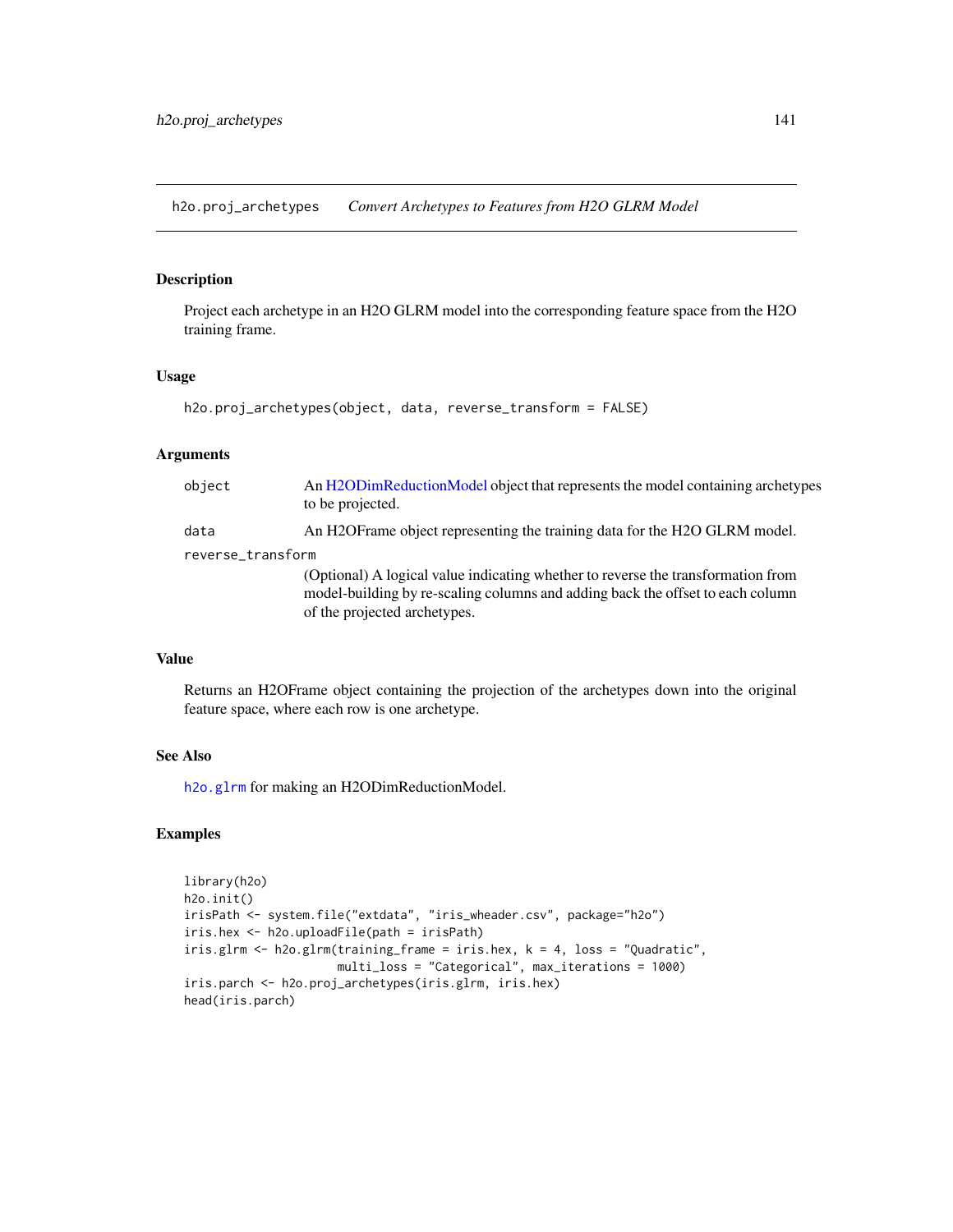Obtain and display quantiles for H2O parsed data.

#### Usage

```
h2o.quantile(x, probs = c(0.001, 0.01, 0.1, 0.25, 0.333, 0.5, 0.667, 0.75,
  0.9, 0.99, 0.999), combine_method = c("interpolate", "average", "avg",
  "low", "high"), weights_column = NULL, ...)
```
## S3 method for class 'H2OFrame'

```
quantile(x, probs = c(0.001, 0.01, 0.1, 0.25, 0.333, 0.5,
 0.667, 0.75, 0.9, 0.99, 0.999), combine_method = c("interpolate", "average",
  "avg", "low", "high"), weights_column = NULL, ...)
```
## Arguments

| X.       | An H2OF rame object with a single numeric column.                                                                                                                                                                                                             |
|----------|---------------------------------------------------------------------------------------------------------------------------------------------------------------------------------------------------------------------------------------------------------------|
| probs    | Numeric vector of probabilities with values in [0,1].                                                                                                                                                                                                         |
|          | combine_method How to combine quantiles for even sample sizes. Default is to do linear inter-<br>polation. E.g., If method is "lo", then it will take the lo value of the quantile.<br>Abbreviations for average, low, and high are acceptable (avg, lo, hi). |
|          | weights_column (Optional) String name of the observation weights column in x or an H2OFrame<br>object with a single numeric column of observation weights.                                                                                                    |
| $\cdots$ | Further arguments passed to or from other methods.                                                                                                                                                                                                            |
|          |                                                                                                                                                                                                                                                               |

#### Details

quantile.H2OFrame, a method for the [quantile](#page-0-0) generic. Obtain and return quantiles for an H2OFrame object.

#### Value

A vector describing the percentiles at the given cutoffs for the H2OFrame object.

```
# Request quantiles for an H2O parsed data set:
library(h2o)
h2o.init()
prosPath <- system.file("extdata", "prostate.csv", package="h2o")
prostate.hex <- h2o.uploadFile(path = prosPath)
# Request quantiles for a subset of columns in an H2O parsed data set
```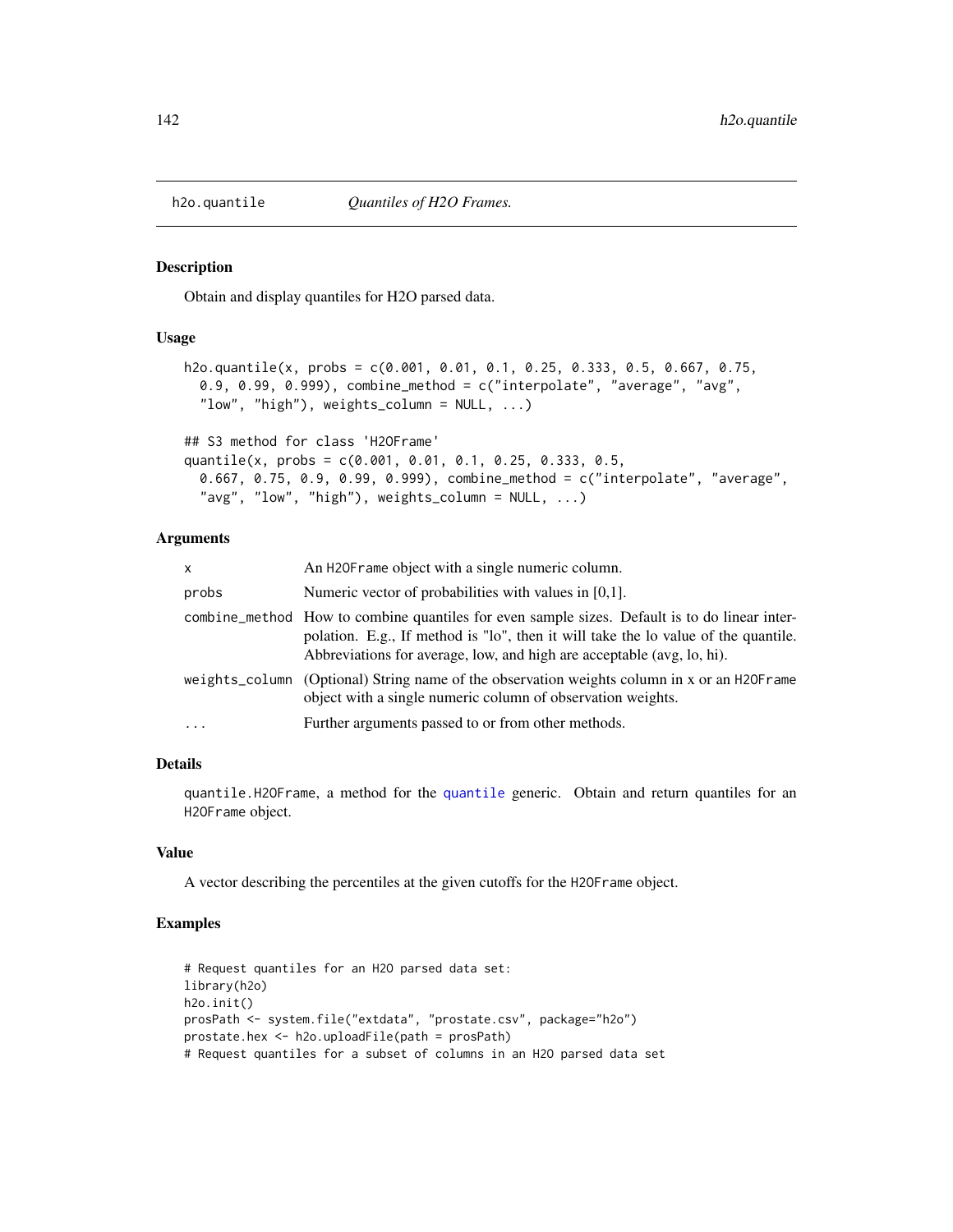```
quantile(prostate.hex[,3])
for(i in 1:ncol(prostate.hex))
  quantile(prostate.hex[,i])
```
h2o.r2 *Retrieve the R2 value*

# Description

Retrieves the R2 value from an H2O model. Will return R^2 for GLM Models and will return NaN otherwise. If "train", "valid", and "xval" parameters are FALSE (default), then the training R2 value is returned. If more than one parameter is set to TRUE, then a named vector of R2s are returned, where the names are "train", "valid" or "xval".

## Usage

h2o.r2(object, train = FALSE, valid = FALSE, xval = FALSE)

## Arguments

| object | An H2OModel object.                                                                          |
|--------|----------------------------------------------------------------------------------------------|
| train  | Retrieve the training R2                                                                     |
| valid  | Retrieve the validation set R2 if a validation set was passed in during model<br>build time. |
| xval   | Retrieve the cross-validation R2                                                             |

```
library(h2o)
h \leftarrow h20.init()fr < - as.h2o(iris)
m <- h2o.glm(x=2:5,y=1,training_frame=fr)
h2o.r2(m)
```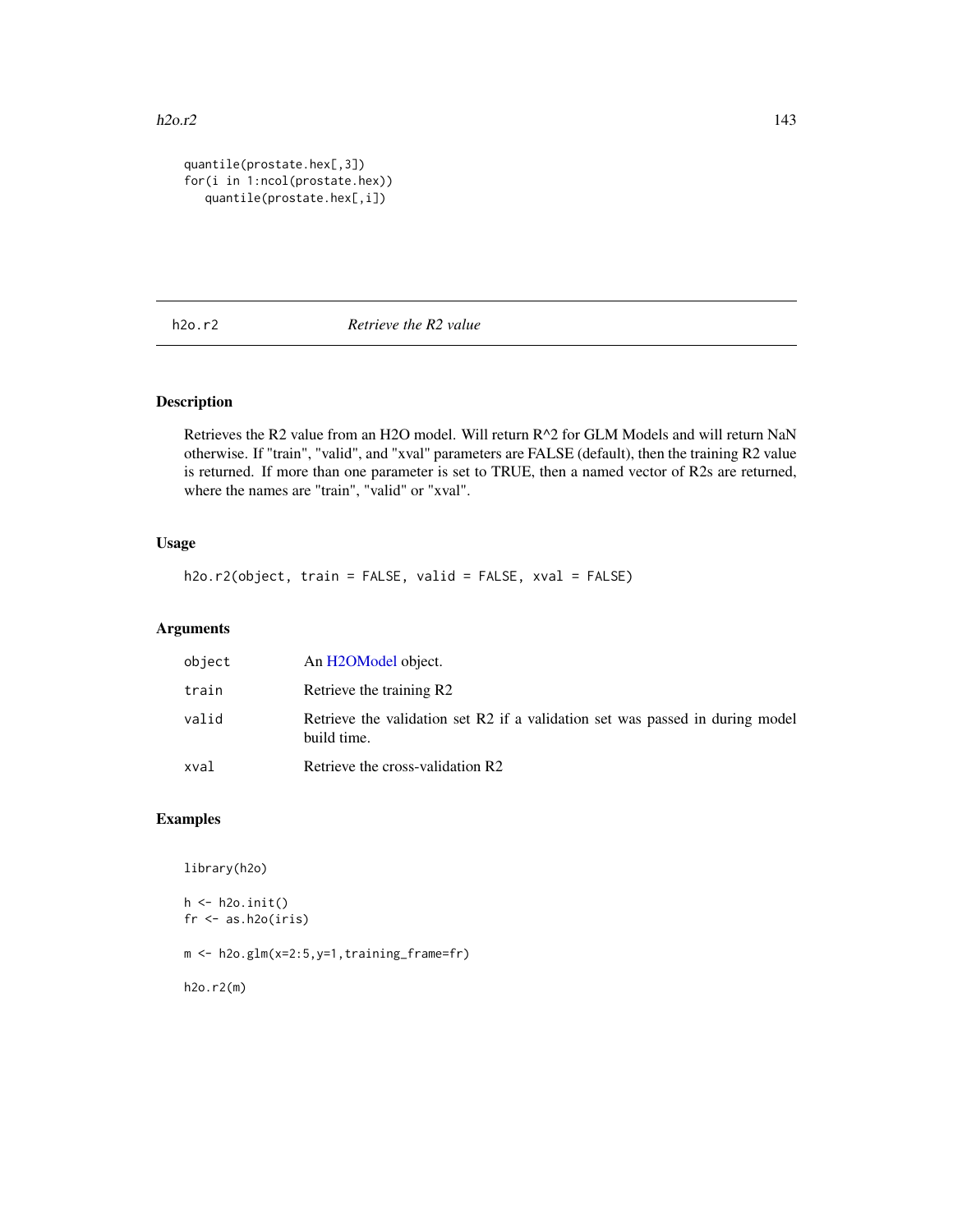Builds a Random Forest Model on an H2OFrame

#### Usage

```
h2o.randomForest(x, y, training-frame, model_id = NULL,validation_frame = NULL, nfolds = 0,
  keep_cross_validation_predictions = FALSE,
  keep_cross_validation_fold_assignment = FALSE,
  score_each_iteration = FALSE, score_tree_interval = 0,
  fold_assignment = c("AUTO", "Random", "Modulo", "Stratified"),
  fold_column = NULL, ignore_const_cols = TRUE, offset_column = NULL,
  weights_column = NULL, balance_classes = FALSE,
  class_sampling_factors = NULL, max_after_balance_size = 5,
  max\_hit\_ratio\_k = 0, ntrees = 50, max_{def} = 20, min_{rows} = 1,
  nbins = 20, nbins\_top\_level = 1024, nbins\_cats = 1024,
  r2_stopping = Inf, stopping_rounds = 0, stopping_metric = c("AUTO","deviance", "logloss", "MSE", "RMSE", "MAE", "RMSLE", "AUC", "lift_top_group",
  "misclassification", "mean_per_class_error"), stopping_tolerance = 0.001,
  max_runtime_secs = 0, seed = -1, build_tree_one_node = FALSE,
  mtries = -1, sample_rate = 0.6320000291, sample_rate_per_class = NULL,
  binomial_double_trees = FALSE, checkpoint = NULL,
  col\_sample\_rate\_change\_per\_level = 1, col\_sample\_rate\_per\_tree = 1,min_split_improvement = 1e-05, histogram_type = c("AUTO",
  "UniformAdaptive", "Random", "QuantilesGlobal", "RoundRobin"),
  categorical_encoding = c("AUTO", "Enum", "OneHotInternal", "OneHotExplicit",
  "Binary", "Eigen"))
```

| $\mathsf{x}$     | A vector containing the names or indices of the predictor variables to use in<br>building the model. If x is missing, then all columns except y are used.                                                                                          |  |
|------------------|----------------------------------------------------------------------------------------------------------------------------------------------------------------------------------------------------------------------------------------------------|--|
| У                | The name of the response variable in the model. If the data does not contain a<br>header, this is the column index number starting at 0, and increasing from left to<br>right. (The response must be either an integer or a categorical variable). |  |
|                  | training_frame Id of the training data frame (Not required, to allow initial validation of model<br>parameters).                                                                                                                                   |  |
| model id         | Destination id for this model; auto-generated if not specified.                                                                                                                                                                                    |  |
| validation_frame |                                                                                                                                                                                                                                                    |  |
|                  | Id of the validation data frame.                                                                                                                                                                                                                   |  |
| nfolds           | Number of folds for N-fold cross-validation (0 to disable or $\geq$ 2). Defaults to<br>$\Omega$                                                                                                                                                    |  |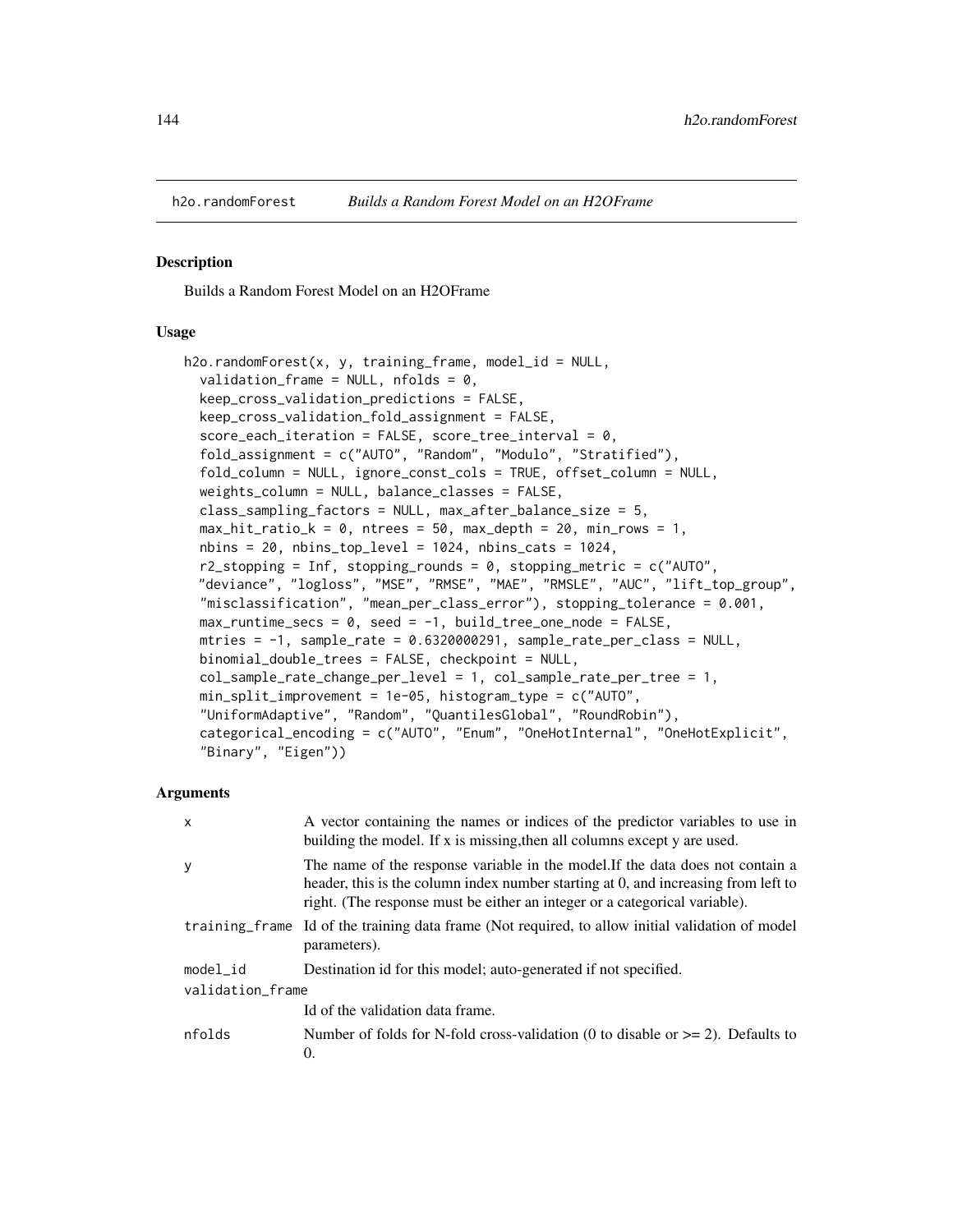|                        | keep_cross_validation_predictions                                                                                                                                                                                                                                               |  |
|------------------------|---------------------------------------------------------------------------------------------------------------------------------------------------------------------------------------------------------------------------------------------------------------------------------|--|
|                        | Logical. Whether to keep the predictions of the cross-validation models. De-                                                                                                                                                                                                    |  |
|                        | faults to FALSE.                                                                                                                                                                                                                                                                |  |
|                        | keep_cross_validation_fold_assignment                                                                                                                                                                                                                                           |  |
|                        | Logical. Whether to keep the cross-validation fold assignment. Defaults to<br>FALSE.                                                                                                                                                                                            |  |
| score_each_iteration   |                                                                                                                                                                                                                                                                                 |  |
|                        | Logical. Whether to score during each iteration of model training. Defaults to<br>FALSE.                                                                                                                                                                                        |  |
| score_tree_interval    |                                                                                                                                                                                                                                                                                 |  |
|                        | Score the model after every so many trees. Disabled if set to 0. Defaults to 0.                                                                                                                                                                                                 |  |
| fold_assignment        |                                                                                                                                                                                                                                                                                 |  |
|                        | Cross-validation fold assignment scheme, if fold_column is not specified. The<br>'Stratified' option will stratify the folds based on the response variable, for clas-<br>sification problems. Must be one of: "AUTO", "Random", "Modulo", "Strati-<br>fied". Defaults to AUTO. |  |
| fold_column            | Column with cross-validation fold index assignment per observation.                                                                                                                                                                                                             |  |
| ignore_const_cols      |                                                                                                                                                                                                                                                                                 |  |
|                        | Logical. Ignore constant columns. Defaults to TRUE.                                                                                                                                                                                                                             |  |
| offset_column          | Offset column. This will be added to the combination of columns before apply-<br>ing the link function.                                                                                                                                                                         |  |
| weights_column         | Column with observation weights. Giving some observation a weight of zero<br>is equivalent to excluding it from the dataset; giving an observation a relative<br>weight of 2 is equivalent to repeating that row twice. Negative weights are not<br>allowed.                    |  |
| balance_classes        |                                                                                                                                                                                                                                                                                 |  |
|                        | Logical. Balance training data class counts via over/under-sampling (for im-<br>balanced data). Defaults to FALSE.                                                                                                                                                              |  |
| class_sampling_factors |                                                                                                                                                                                                                                                                                 |  |
|                        | Desired over/under-sampling ratios per class (in lexicographic order). If not<br>specified, sampling factors will be automatically computed to obtain class bal-<br>ance during training. Requires balance_classes.                                                             |  |
| max_after_balance_size |                                                                                                                                                                                                                                                                                 |  |
|                        | Maximum relative size of the training data after balancing class counts (can be<br>less than 1.0). Requires balance_classes. Defaults to 5.0.                                                                                                                                   |  |
| max_hit_ratio_k        |                                                                                                                                                                                                                                                                                 |  |
|                        | Max. number (top $K$ ) of predictions to use for hit ratio computation (for multi-<br>class only, 0 to disable) Defaults to 0.                                                                                                                                                  |  |
| ntrees                 | Number of trees. Defaults to 50.                                                                                                                                                                                                                                                |  |
| max_depth              | Maximum tree depth. Defaults to 20.                                                                                                                                                                                                                                             |  |
| min_rows               | Fewest allowed (weighted) observations in a leaf. Defaults to 1.                                                                                                                                                                                                                |  |
| nbins                  | For numerical columns (real/int), build a histogram of (at least) this many bins,<br>then split at the best point Defaults to 20.                                                                                                                                               |  |
| nbins_top_level        |                                                                                                                                                                                                                                                                                 |  |
|                        | For numerical columns (real/int), build a histogram of (at most) this many bins<br>at the root level, then decrease by factor of two per level Defaults to 1024.                                                                                                                |  |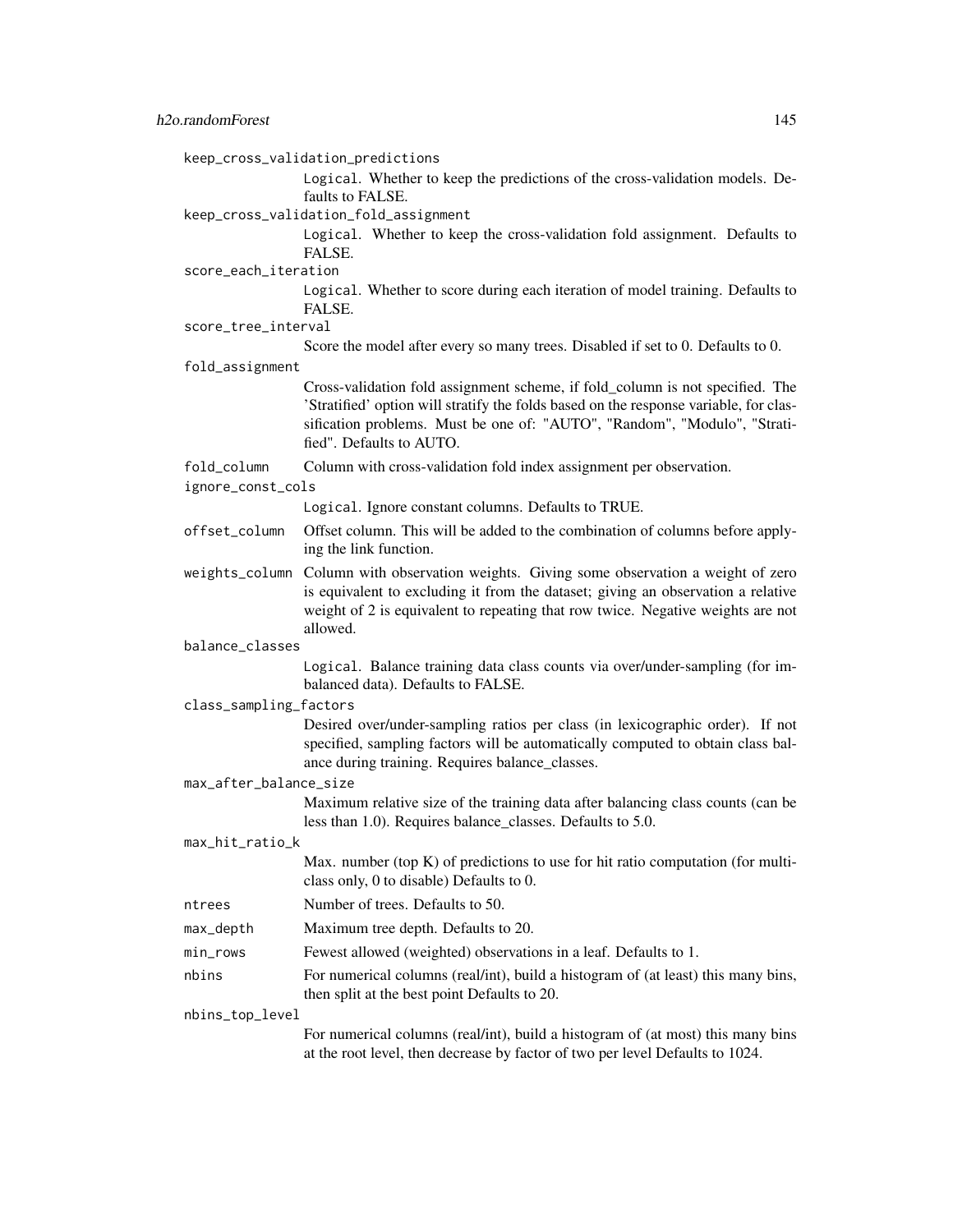| nbins_cats               | For categorical columns (factors), build a histogram of this many bins, then split<br>at the best point. Higher values can lead to more overfitting. Defaults to 1024.                                                                                                          |  |
|--------------------------|---------------------------------------------------------------------------------------------------------------------------------------------------------------------------------------------------------------------------------------------------------------------------------|--|
| r2_stopping              | r2_stopping is no longer supported and will be ignored if set - please use stop-<br>ping_rounds, stopping_metric and stopping_tolerance instead. Previous version<br>of H2O would stop making trees when the R^2 metric equals or exceeds this<br>Defaults to 1.797693135e+308. |  |
| stopping_rounds          |                                                                                                                                                                                                                                                                                 |  |
|                          | Early stopping based on convergence of stopping_metric. Stop if simple moving<br>average of length k of the stopping_metric does not improve for k:=stopping_rounds<br>scoring events (0 to disable) Defaults to 0.                                                             |  |
| stopping_metric          |                                                                                                                                                                                                                                                                                 |  |
|                          | Metric to use for early stopping (AUTO: logloss for classification, deviance for<br>regression) Must be one of: "AUTO", "deviance", "logloss", "MSE", "RMSE",<br>"MAE", "RMSLE", "AUC", "lift_top_group", "misclassification", "mean_per_class_error".<br>Defaults to AUTO.     |  |
| stopping_tolerance       |                                                                                                                                                                                                                                                                                 |  |
|                          | Relative tolerance for metric-based stopping criterion (stop if relative improve-<br>ment is not at least this much) Defaults to 0.001.                                                                                                                                         |  |
| max_runtime_secs         |                                                                                                                                                                                                                                                                                 |  |
|                          | Maximum allowed runtime in seconds for model training. Use 0 to disable.<br>Defaults to 0.                                                                                                                                                                                      |  |
| seed                     | Seed for random numbers (affects certain parts of the algo that are stochastic<br>and those might or might not be enabled by default) Defaults to -1 (time-based<br>random number).                                                                                             |  |
| build_tree_one_node      |                                                                                                                                                                                                                                                                                 |  |
|                          | Logical. Run on one node only; no network overhead but fewer cpus used.<br>Suitable for small datasets. Defaults to FALSE.                                                                                                                                                      |  |
| mtries                   | Number of variables randomly sampled as candidates at each split. If set to -1,<br>defaults to sqrtp for classification and $p/3$ for regression (where p is the # of<br>predictors Defaults to -1.                                                                             |  |
| sample_rate              | Row sample rate per tree (from 0.0 to 1.0) Defaults to 0.6320000291.                                                                                                                                                                                                            |  |
| sample_rate_per_class    |                                                                                                                                                                                                                                                                                 |  |
|                          | Row sample rate per tree per class (from $0.0$ to $1.0$ )                                                                                                                                                                                                                       |  |
| binomial_double_trees    |                                                                                                                                                                                                                                                                                 |  |
|                          | Logical. For binary classification: Build 2x as many trees (one per class) - can<br>lead to higher accuracy. Defaults to FALSE.                                                                                                                                                 |  |
| checkpoint               | Model checkpoint to resume training with.                                                                                                                                                                                                                                       |  |
|                          | col_sample_rate_change_per_level                                                                                                                                                                                                                                                |  |
|                          | Relative change of the column sampling rate for every level (from 0.0 to 2.0)<br>Defaults to 1.                                                                                                                                                                                 |  |
| col_sample_rate_per_tree |                                                                                                                                                                                                                                                                                 |  |
|                          | Column sample rate per tree (from 0.0 to 1.0) Defaults to 1.                                                                                                                                                                                                                    |  |
| min_split_improvement    |                                                                                                                                                                                                                                                                                 |  |
|                          | Minimum relative improvement in squared error reduction for a split to happen<br>Defaults to 1e-05.                                                                                                                                                                             |  |
|                          |                                                                                                                                                                                                                                                                                 |  |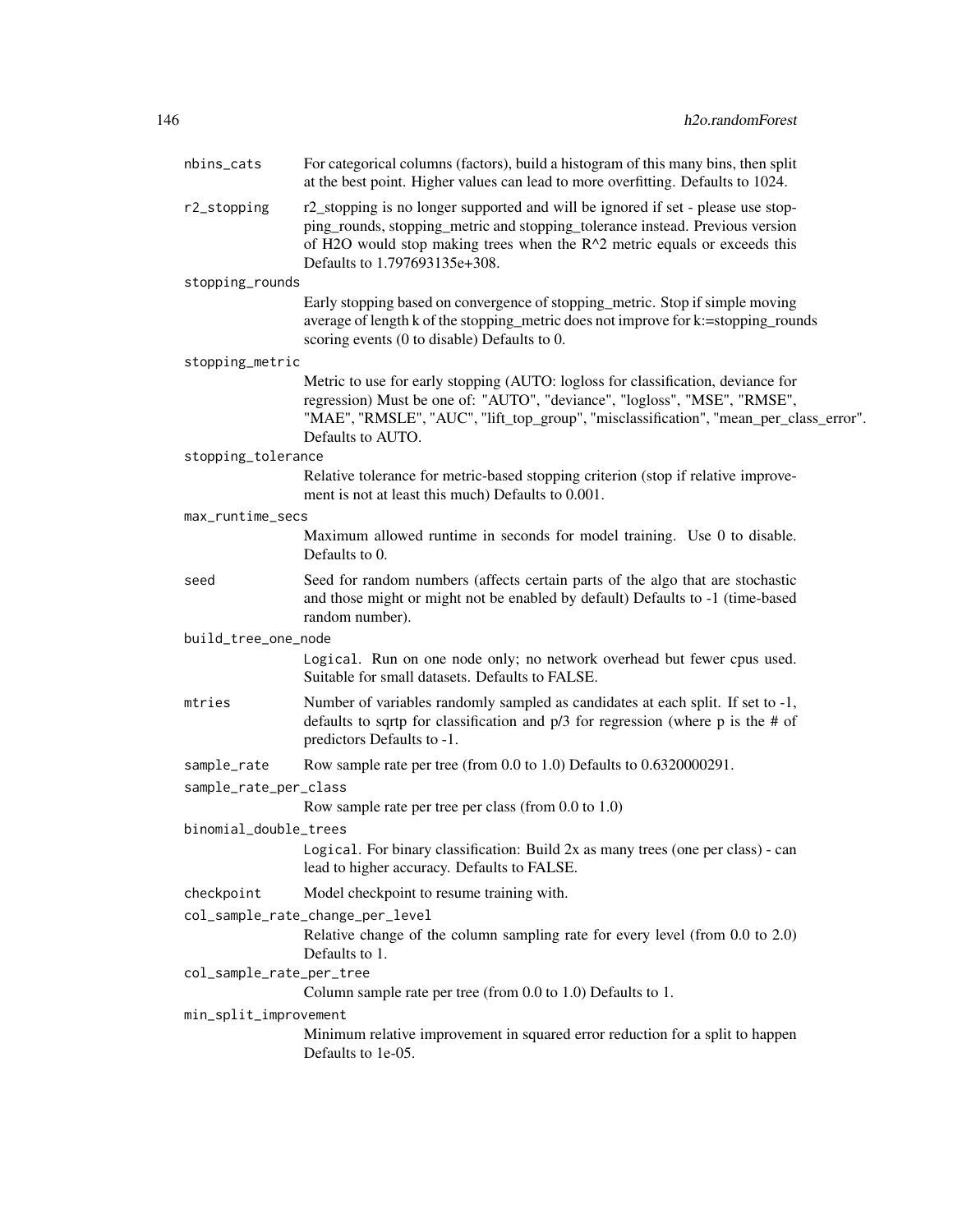#### h2o.range 147

histogram\_type What type of histogram to use for finding optimal split points Must be one of: "AUTO", "UniformAdaptive", "Random", "QuantilesGlobal", "RoundRobin". Defaults to AUTO.

#### categorical\_encoding

Encoding scheme for categorical features Must be one of: "AUTO", "Enum", "OneHotInternal", "OneHotExplicit", "Binary", "Eigen". Defaults to AUTO.

## Value

Creates a [H2OModel](#page-188-0) object of the right type.

## See Also

[predict.H2OModel](#page-198-0) for prediction

| h2o.range | Returns a vector containing the minimum and maximum of all the |
|-----------|----------------------------------------------------------------|
|           | given arguments.                                               |

## Description

Returns a vector containing the minimum and maximum of all the given arguments.

## Usage

h2o.range(x, na.rm = FALSE, finite = FALSE)

## Arguments

| x      | An H <sub>2</sub> OFrame object.                                  |
|--------|-------------------------------------------------------------------|
| na.rm  | logical, indicating whether missing values should be removed.     |
| finite | logical, indicating if all non-finite elements should be omitted. |

## See Also

[range](#page-0-0) for the base R implementation.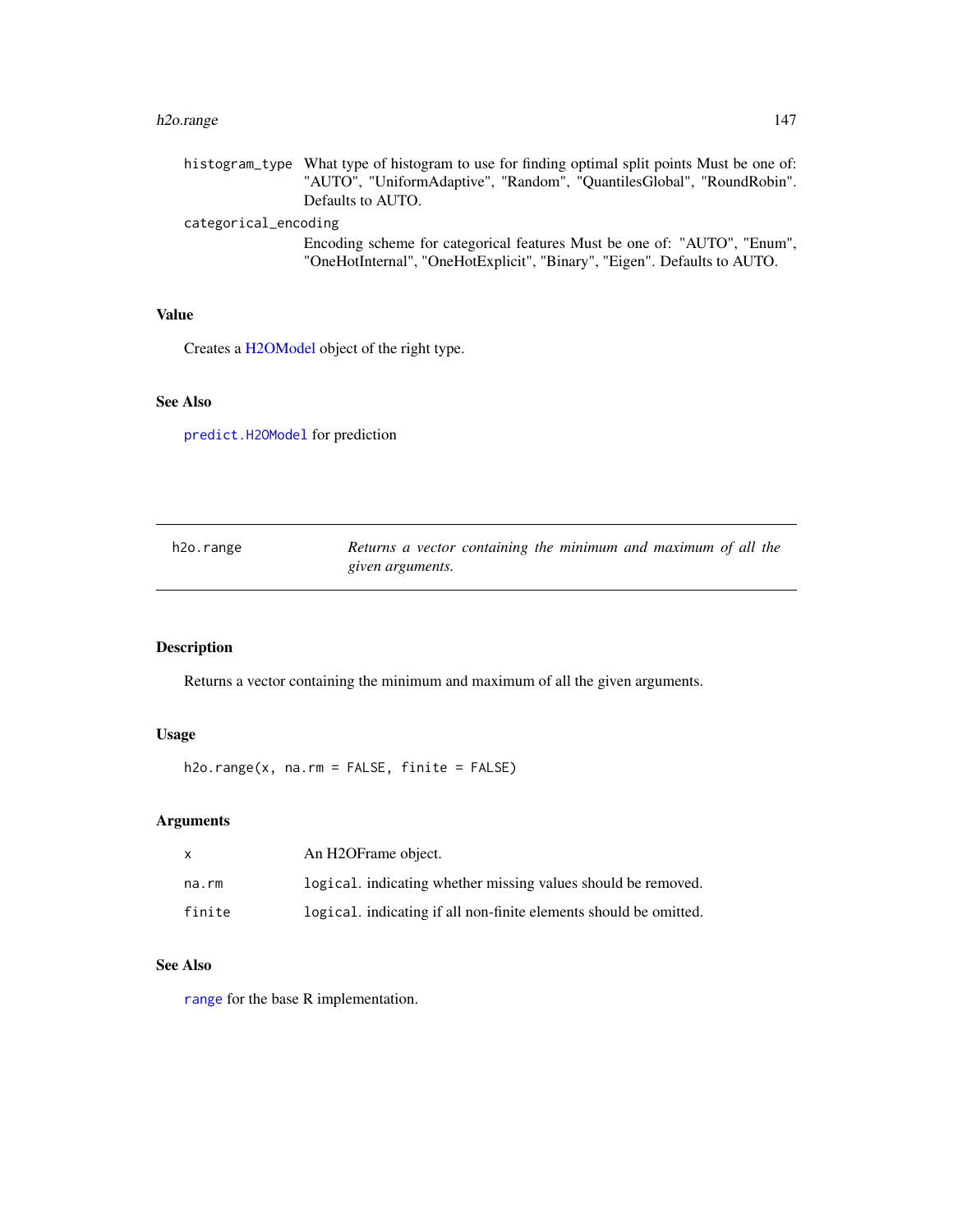Takes a sequence of H2O data sets and combines them by rows

#### Usage

```
h2o.rbind(...)
```
#### Arguments

... A sequence of H2OFrame arguments. All datasets must exist on the same H2O instance (IP and port) and contain the same number and types of columns.

## Value

An H2OFrame object containing the combined . . . arguments row-wise.

## See Also

[rbind](#page-0-0) for the base R method.

## Examples

```
library(h2o)
h2o.init()
prosPath <- system.file("extdata", "prostate.csv", package="h2o")
prostate.hex <- h2o.uploadFile(path = prosPath)
prostate.cbind <- h2o.rbind(prostate.hex, prostate.hex)
head(prostate.cbind)
```
h2o.reconstruct *Reconstruct Training Data via H2O GLRM Model*

#### Description

Reconstruct the training data and impute missing values from the H2O GLRM model by computing the matrix product of X and Y, and transforming back to the original feature space by minimizing each column's loss function.

#### Usage

```
h2o.reconstruct(object, data, reverse_transform = FALSE)
```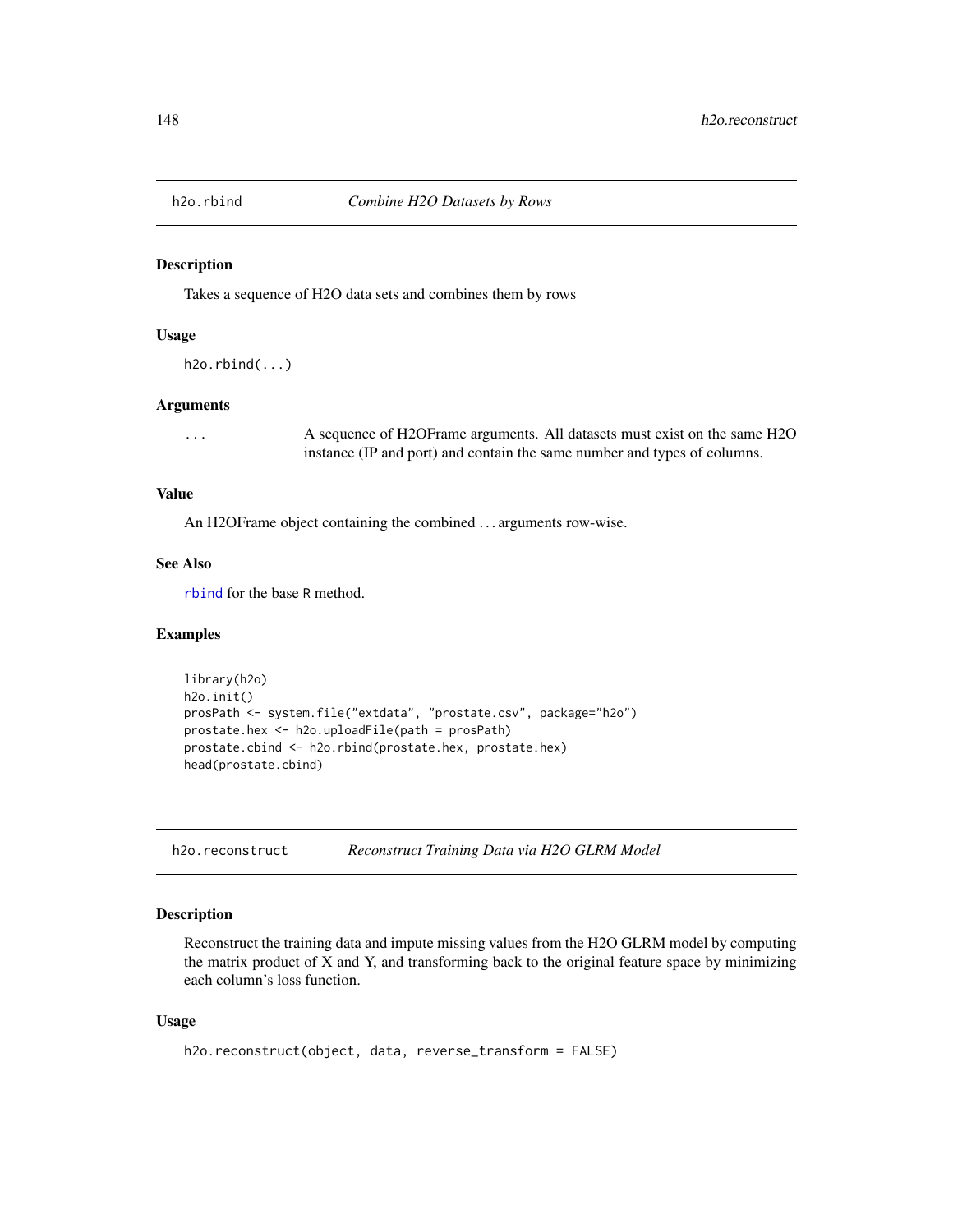#### h2o.relevel 149

## Arguments

| object            | An H2ODimReductionModel object that represents the model to be used for<br>reconstruction.                                                                                                        |  |
|-------------------|---------------------------------------------------------------------------------------------------------------------------------------------------------------------------------------------------|--|
| data              | An H2OFrame object representing the training data for the H2O GLRM model.<br>Used to set the domain of each column in the reconstructed frame.                                                    |  |
| reverse_transform |                                                                                                                                                                                                   |  |
|                   | (Optional) A logical value indicating whether to reverse the transformation from<br>model-building by re-scaling columns and adding back the offset to each column<br>of the reconstructed frame. |  |

## Value

Returns an H2OFrame object containing the approximate reconstruction of the training data;

#### See Also

[h2o.glrm](#page-82-0) for making an H2ODimReductionModel.

## Examples

```
library(h2o)
h2o.init()
irisPath <- system.file("extdata", "iris_wheader.csv", package="h2o")
iris.hex <- h2o.uploadFile(path = irisPath)
iris.glrm <- h2o.glrm(training_frame = iris.hex, k = 4, transform = "STANDARDIZE",
                  loss = "Quadratic", multi_loss = "Categorical", max_iterations = 1000)
iris.rec <- h2o.reconstruct(iris.glrm, iris.hex, reverse_transform = TRUE)
head(iris.rec)
```
h2o.relevel *Reorders levels of an H2O factor, similarly to standard R's relevel.*

## Description

The levels of a factor are reordered os that the reference level is at level 0, remaining levels are moved down as needed.

## Usage

h2o.relevel(x, y)

| x        | factor column in h <sub>20</sub> frame |
|----------|----------------------------------------|
| <b>V</b> | reference level (string)               |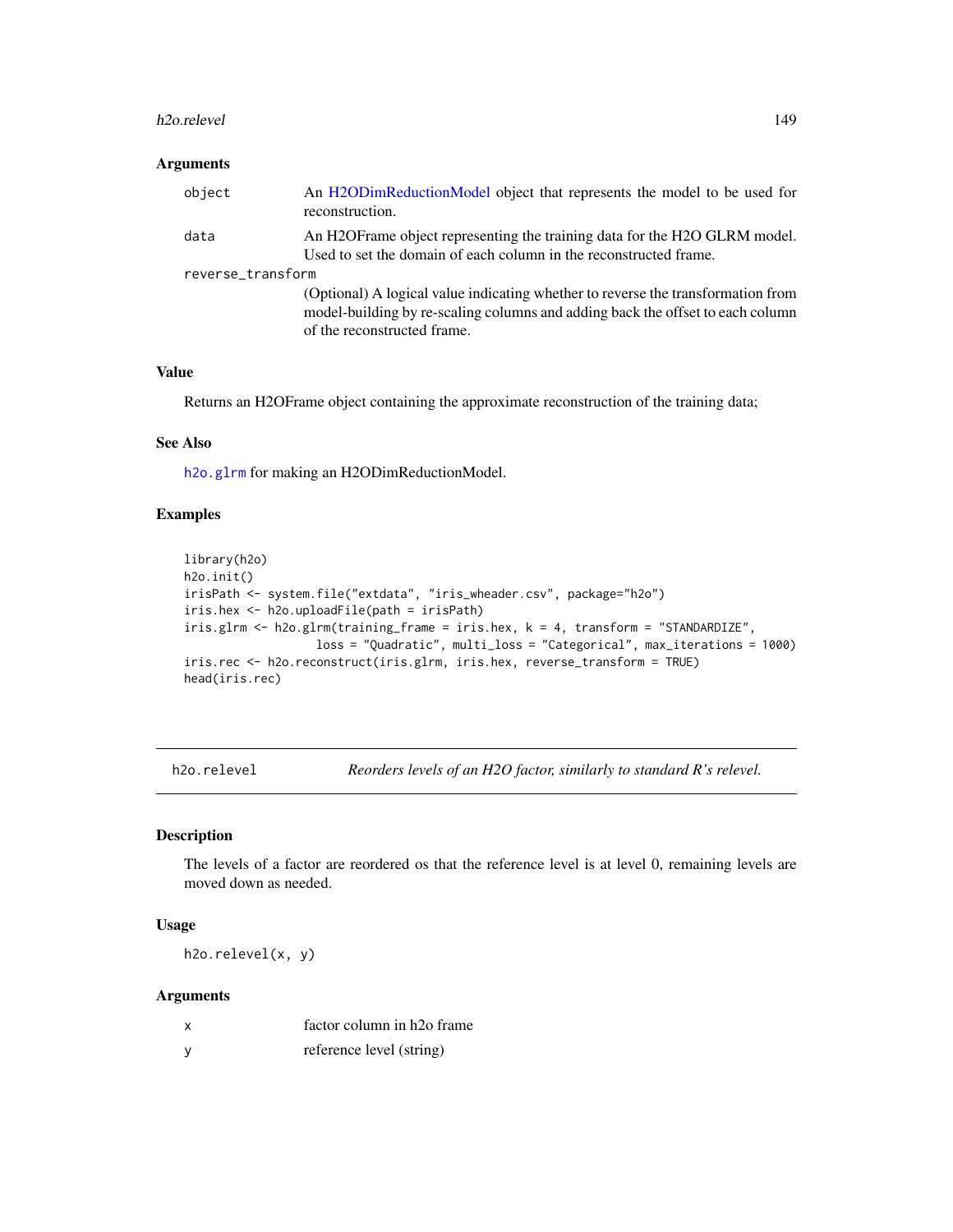## Value

new reordered factor column

h2o.removeAll *Remove All Objects on the H2O Cluster*

## Description

Removes the data from the h2o cluster, but does not remove the local references.

## Usage

```
h2o.removeAll(timeout_secs = 0)
```
## Arguments

timeout\_secs Timeout in seconds. Default is no timeout.

## See Also

[h2o.rm](#page-151-0)

## Examples

```
library(h2o)
h2o.init()
prosPath <- system.file("extdata", "prostate.csv", package = "h2o")
prostate.hex <- h2o.uploadFile(path = prosPath)
h2o.ls()
h2o.removeAll()
h2o.ls()
```
h2o.removeVecs *Delete Columns from an H2OFrame*

## Description

Delete the specified columns from the H2OFrame. Returns an H2OFrame without the specified columns.

#### Usage

```
h2o.removeVecs(data, cols)
```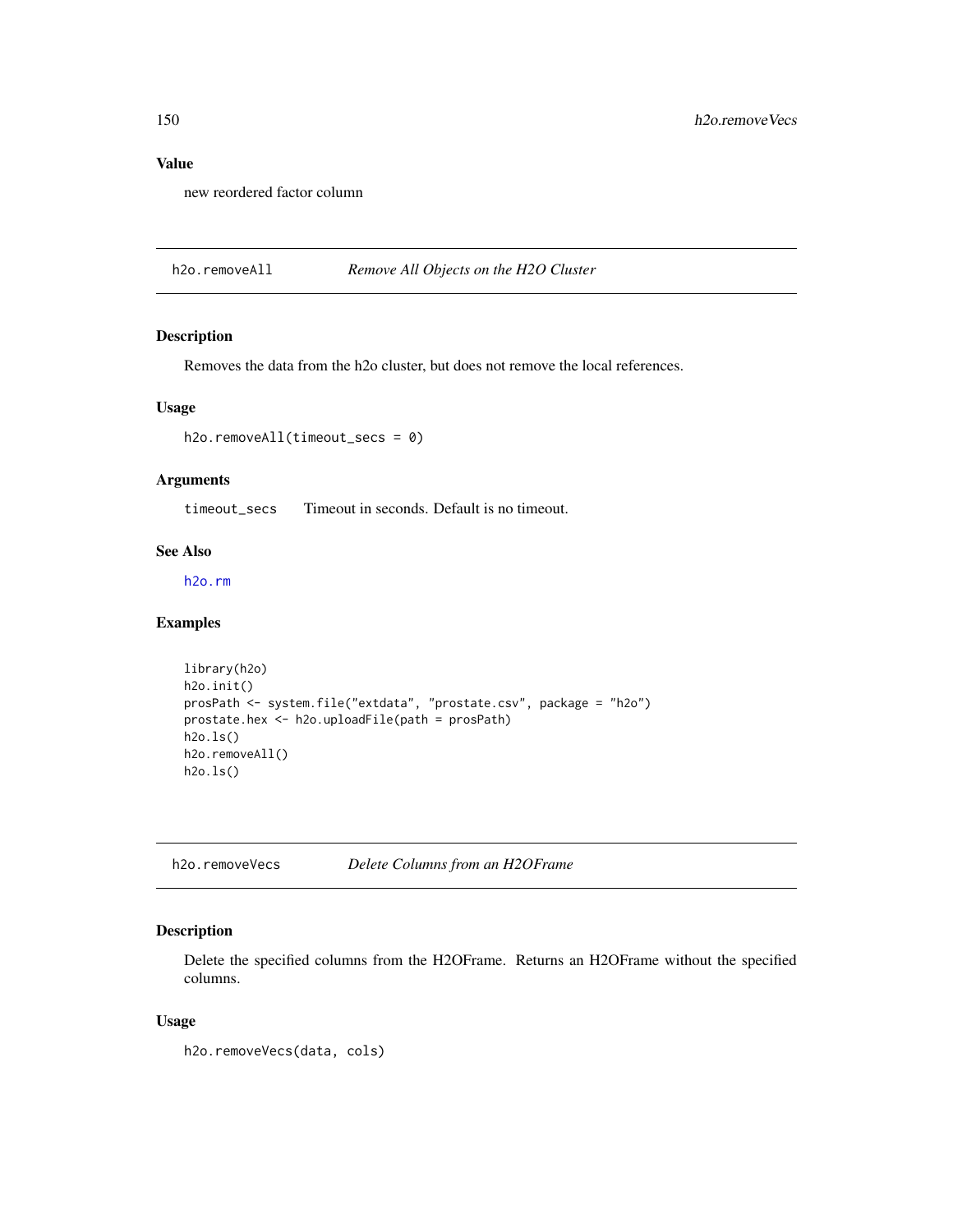## h2o.rep\_len 151

## Arguments

| data | The H2OFrame.          |
|------|------------------------|
| cols | The columns to remove. |

| h2o.rep_len |  |
|-------------|--|
|             |  |

#### Replicate Elements of Vectors or Lists into H2O

#### Description

h2o.rep performs just as rep does. It replicates the values in x in the H2O backend.

#### Usage

h2o.rep\_len(x, length.out)

#### Arguments

|            | a vector (of any mode including a list) or a factor            |
|------------|----------------------------------------------------------------|
| length.out | non negative integer. The desired length of the output vector. |

#### Value

Creates an H2OFrame vector of the same type as x

| h2o.residual_deviance Retrieve the residual deviance If "train", "valid", and "xval" parame- |
|----------------------------------------------------------------------------------------------|
| ters are FALSE (default), then the training residual deviance value is                       |
| returned. If more than one parameter is set to TRUE, then a named                            |
| vector of residual deviances are returned, where the names are "train",                      |
| "valid" or "xval".                                                                           |

#### Description

Retrieve the residual deviance If "train", "valid", and "xval" parameters are FALSE (default), then the training residual deviance value is returned. If more than one parameter is set to TRUE, then a named vector of residual deviances are returned, where the names are "train", "valid" or "xval".

#### Usage

```
h2o.residual_deviance(object, train = FALSE, valid = FALSE, xval = FALSE)
```

| object | An H2OModel or H2OModelMetrics                  |
|--------|-------------------------------------------------|
| train  | Retrieve the training residual deviance         |
| valid  | Retrieve the validation residual deviance       |
| xval   | Retrieve the cross-validation residual deviance |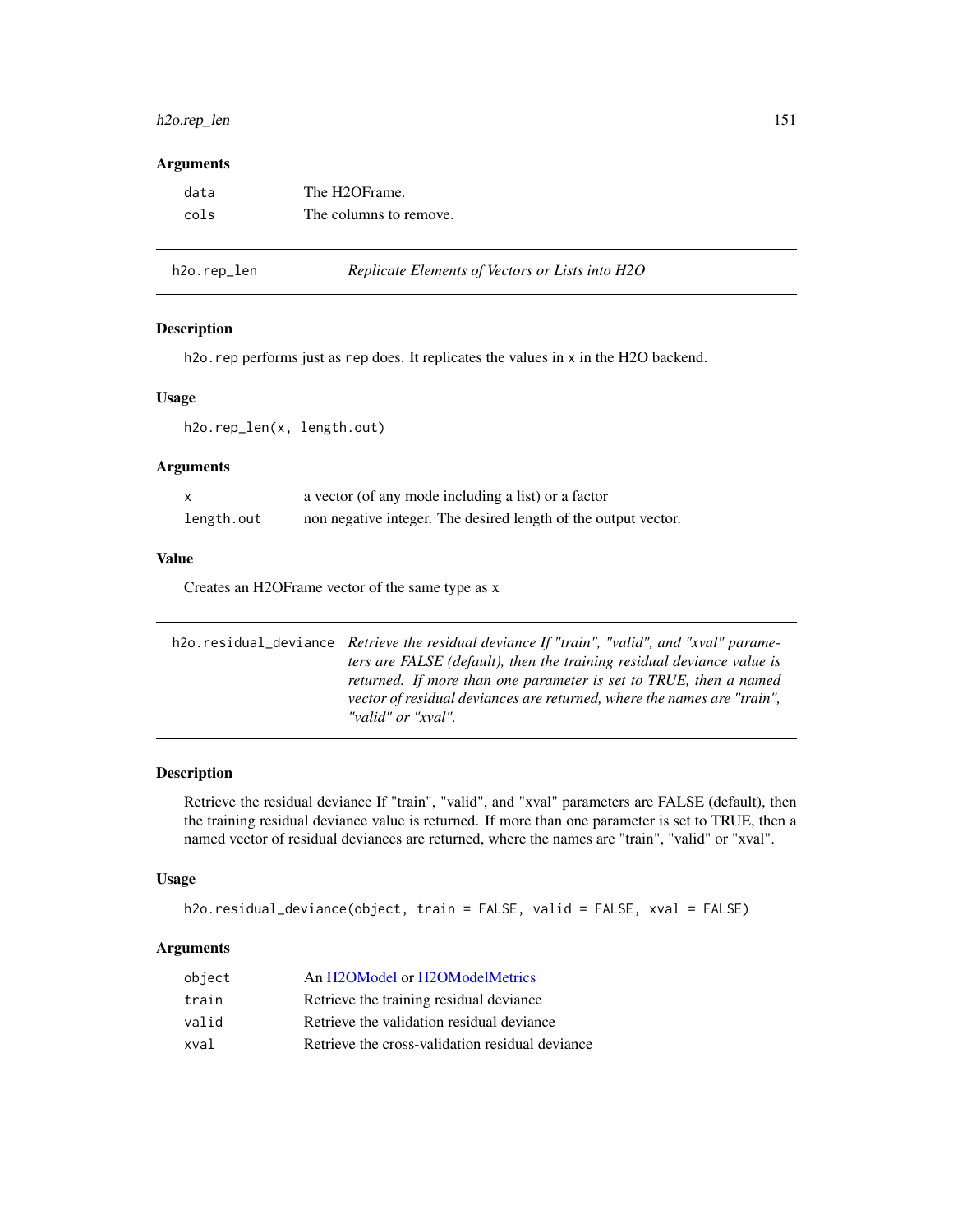h2o.residual\_dof *Retrieve the residual degrees of freedom If "train", "valid", and "xval" parameters are FALSE (default), then the training residual degrees of freedom value is returned. If more than one parameter is set to TRUE, then a named vector of residual degrees of freedom are returned, where the names are "train", "valid" or "xval".*

#### Description

Retrieve the residual degrees of freedom If "train", "valid", and "xval" parameters are FALSE (default), then the training residual degrees of freedom value is returned. If more than one parameter is set to TRUE, then a named vector of residual degrees of freedom are returned, where the names are "train", "valid" or "xval".

#### Usage

```
h2o.residual_dof(object, train = FALSE, valid = FALSE, xval = FALSE)
```
## Arguments

| object | An H2OModel or H2OModelMetrics                            |
|--------|-----------------------------------------------------------|
| train  | Retrieve the training residual degrees of freedom         |
| valid  | Retrieve the validation residual degrees of freedom       |
| xval   | Retrieve the cross-validation residual degrees of freedom |

<span id="page-151-0"></span>h2o.rm *Delete Objects In H2O*

#### Description

Remove the h2o Big Data object(s) having the key name(s) from ids.

#### Usage

h2o.rm(ids)

#### Arguments

ids The object or hex key associated with the object to be removed or a vector/list of those things.

## See Also

[h2o.assign](#page-21-0), [h2o.ls](#page-111-0)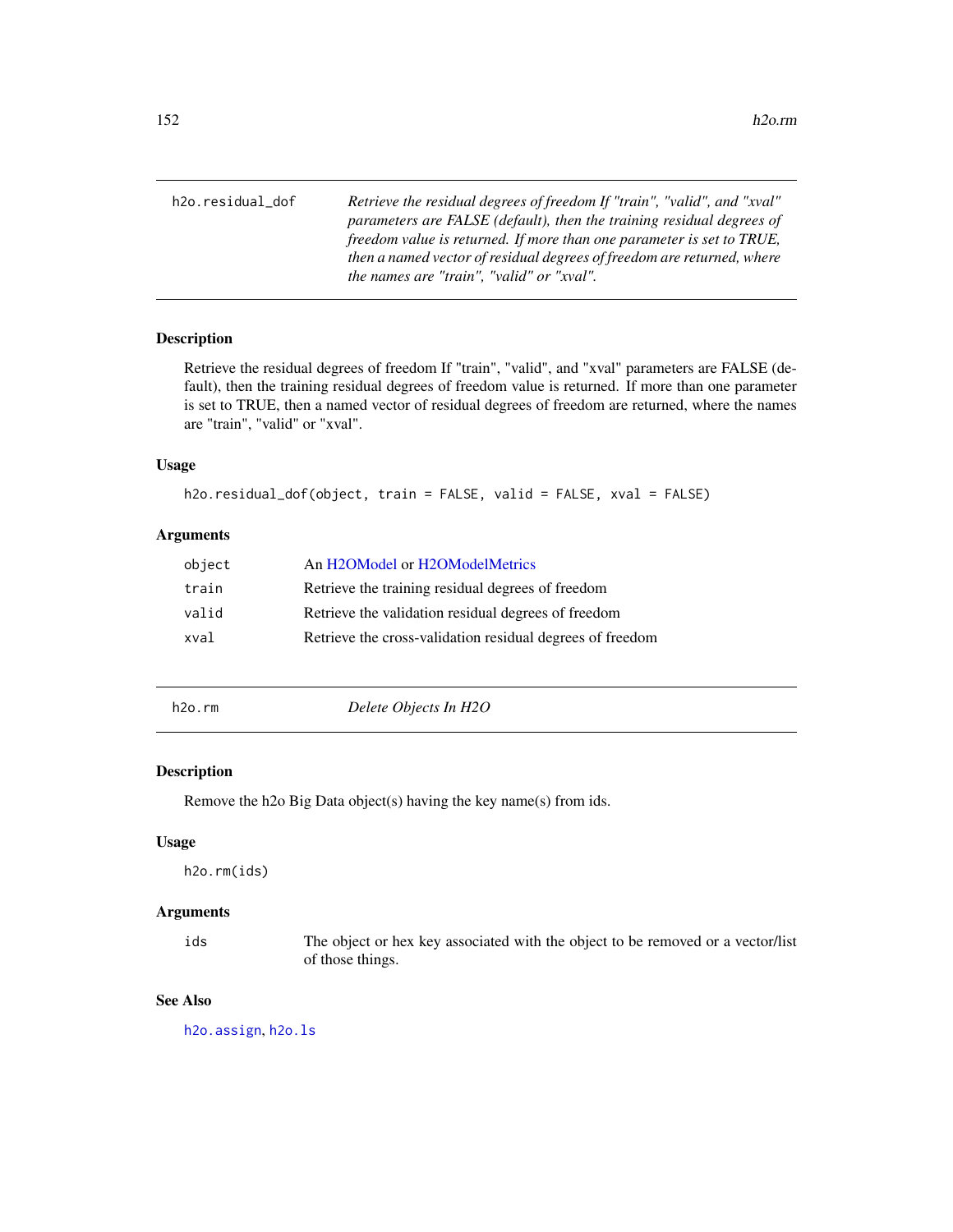Retrieves the root mean squared error value from an [H2OModelMetrics](#page-189-0) object. If "train", "valid", and "xval" parameters are FALSE (default), then the training RMSEvalue is returned. If more than one parameter is set to TRUE, then a named vector of RMSEs are returned, where the names are "train", "valid" or "xval".

#### Usage

```
h2o.rmse(object, train = FALSE, valid = FALSE, xval = FALSE)
```
#### Arguments

| object | An H2OModelMetrics object of the correct type. |
|--------|------------------------------------------------|
| train  | Retrieve the training RMSE                     |
| valid  | Retrieve the validation RMSE                   |
| xval   | Retrieve the cross-validation RMSE             |

## Details

This function only supports [H2OBinomialMetrics,](#page-189-1) [H2OMultinomialMetrics,](#page-189-1) and [H2ORegressionMetrics](#page-189-1) objects.

## See Also

[h2o.auc](#page-22-0) for AUC, [h2o.mse](#page-123-0) for RMSE, and [h2o.metric](#page-120-0) for the various threshold metrics. See [h2o.performance](#page-136-0) for creating H2OModelMetrics objects.

```
library(h2o)
h2o.init()
prosPath <- system.file("extdata", "prostate.csv", package="h2o")
hex <- h2o.uploadFile(prosPath)
hex[,2] <- as.factor(hex[,2])
model \leq h2o.gbm(x = 3:9, y = 2, training_frame = hex, distribution = "bernoulli")
perf <- h2o.performance(model, hex)
h2o.rmse(perf)
```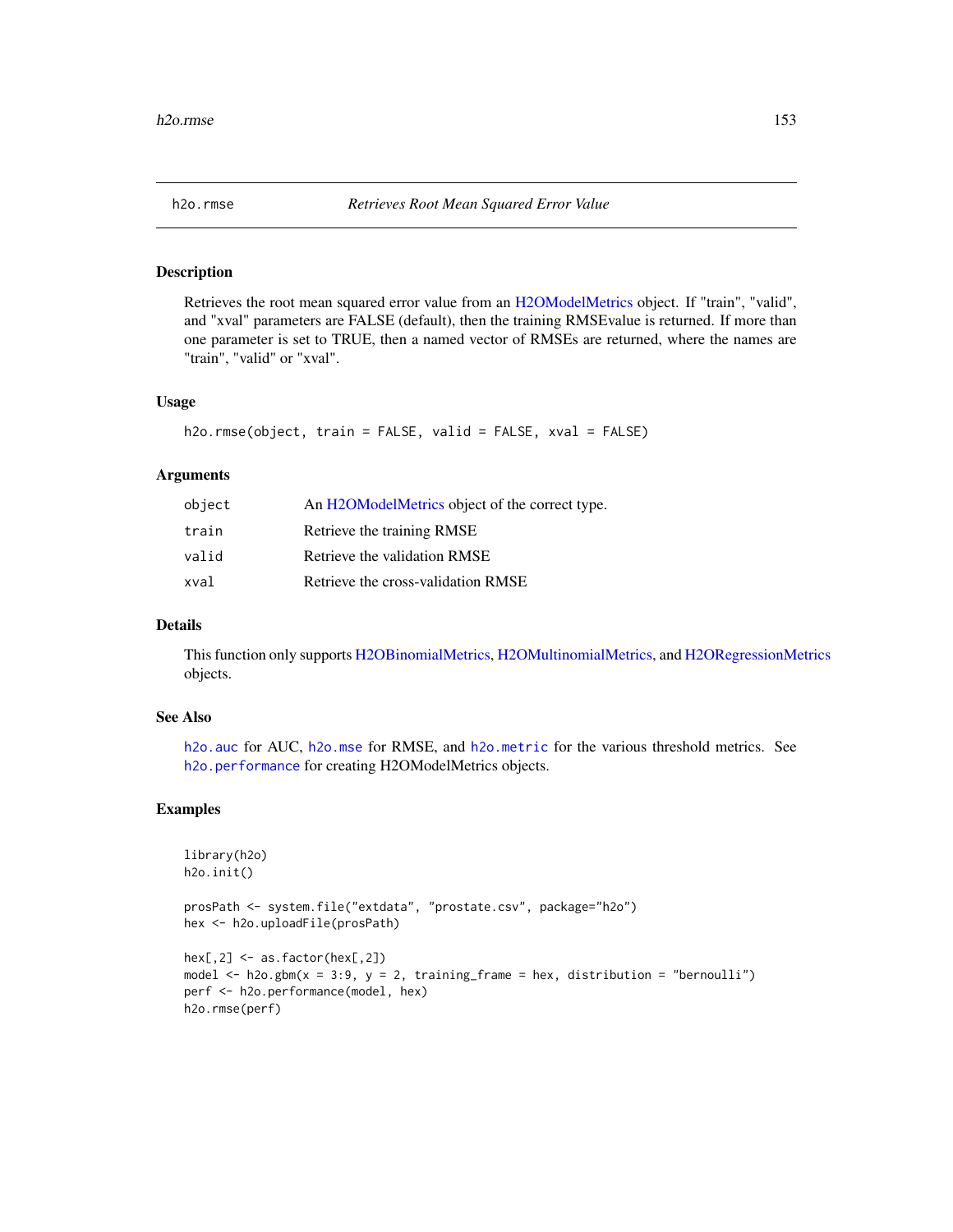Retrieves the root mean squared log error (RMSLE) value from an H2O model. If "train", "valid", and "xval" parameters are FALSE (default), then the training rmsle value is returned. If more than one parameter is set to TRUE, then a named vector of rmsles are returned, where the names are "train", "valid" or "xval".

#### Usage

```
h2o.rmsle(object, train = FALSE, valid = FALSE, xval = FALSE)
```
## Arguments

| object | An H <sub>2</sub> OM <sub>odel</sub> object.                                                    |
|--------|-------------------------------------------------------------------------------------------------|
| train  | Retrieve the training rmsle                                                                     |
| valid  | Retrieve the validation set rmsle if a validation set was passed in during model<br>build time. |
| xval   | Retrieve the cross-validation rmsle                                                             |

#### Examples

```
library(h2o)
```

```
h \leftarrow h2o.init()fr < - as.h2o(iris)
m <- h2o.deeplearning(x=2:5,y=1,training_frame=fr)
h2o.rmsle(m)
```
h2o.round *Round doubles/floats to the given number of decimal places.*

#### <span id="page-153-0"></span>Description

Round doubles/floats to the given number of decimal places.

#### Usage

h2o.round(x, digits =  $0$ )

round(x, digits =  $\theta$ )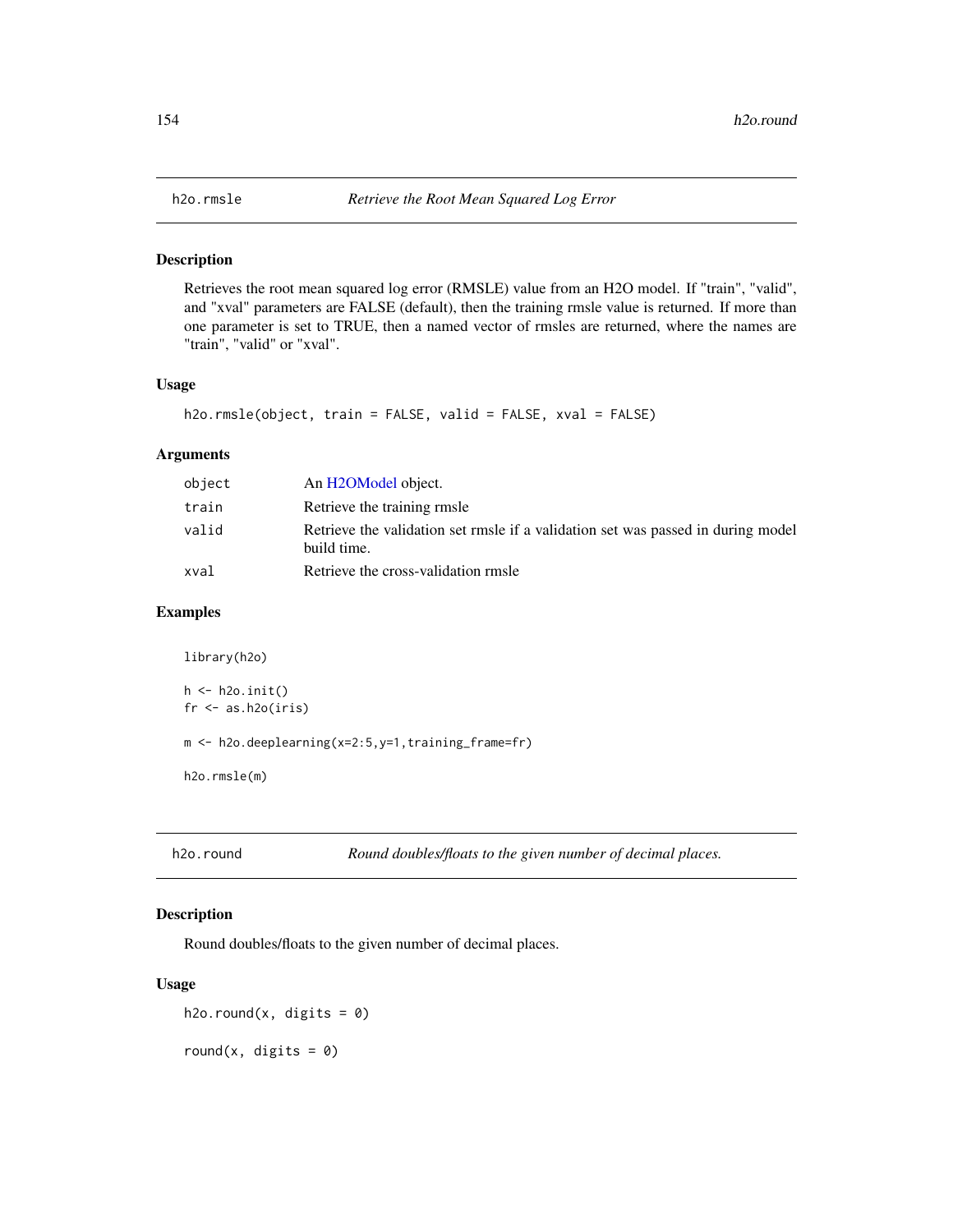#### h2o.rstrip 155

#### Arguments

|        | An H2OFrame object.                                                           |
|--------|-------------------------------------------------------------------------------|
| digits | Number of decimal places to round doubles/floats. Rounding to a negative num- |
|        | ber of decimal places is                                                      |

#### See Also

[round](#page-153-0) for the base R implementation.

| h2o.rstrip | Strip set from right |
|------------|----------------------|
|            |                      |

## Description

Return a copy of the target column with leading characters removed. The set argument is a string specifying the set of characters to be removed. If omitted, the set argument defaults to removing whitespace.

## Usage

h2o.rstrip(x, set =  $"$ )

## Arguments

| x   | The column whose strings should be ratrip-ed. |
|-----|-----------------------------------------------|
| set | string of characters to be removed            |

h2o.runif *Produce a Vector of Random Uniform Numbers*

# Description

Creates a vector of random uniform numbers equal in length to the length of the specified H2O dataset.

## Usage

h2o.runif(x, seed =  $-1$ )

|      | An H2OFrame object.                                                 |
|------|---------------------------------------------------------------------|
| seed | A random seed used to generate draws from the uniform distribution. |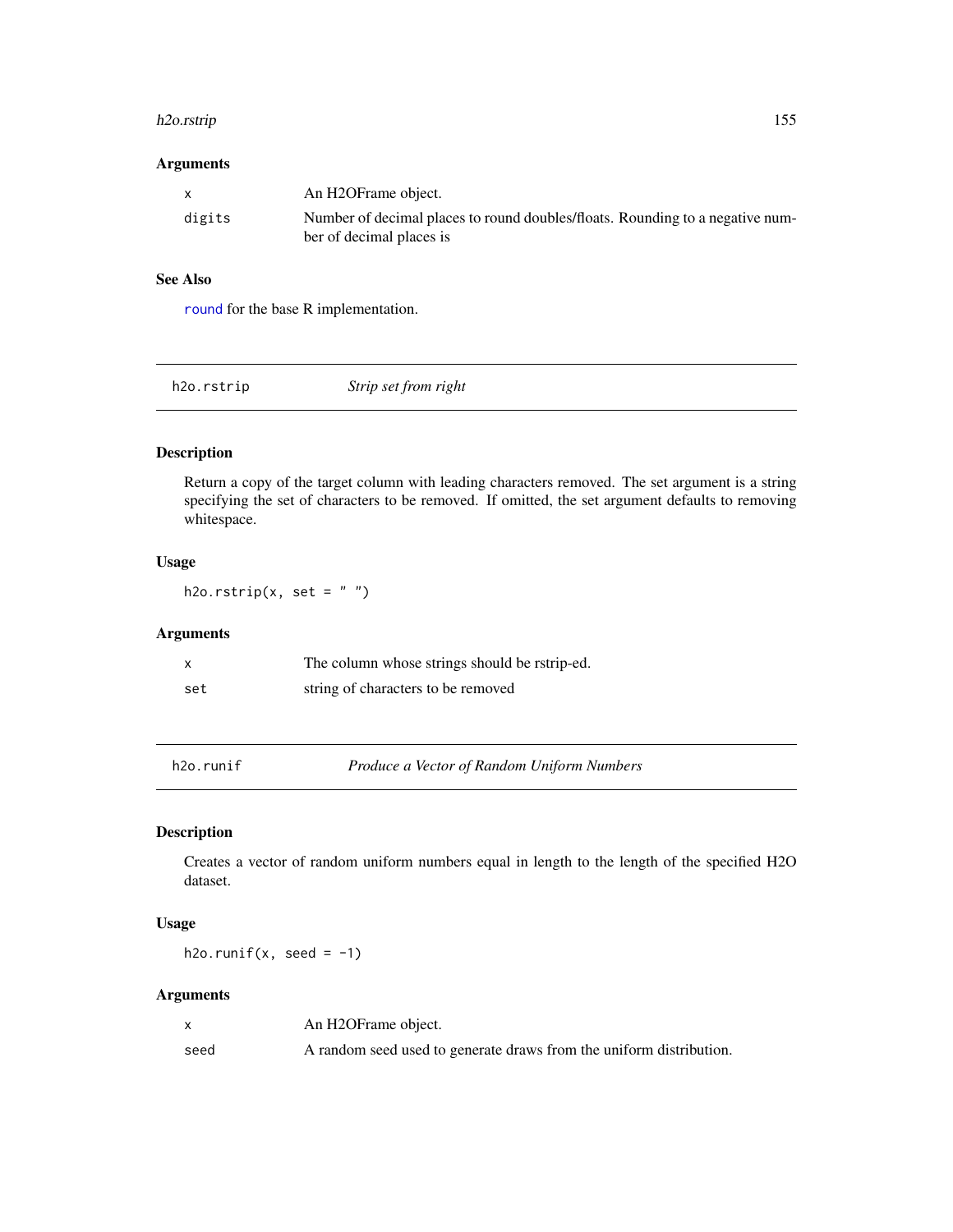## Value

A vector of random, uniformly distributed numbers. The elements are between 0 and 1.

#### Examples

```
library(h2o)
h2o.init()
prosPath = system.file("extdata", "prostate.csv", package="h2o")
prostate.hex = h2o.importFile(path = prosPath, destination_frame = "prostate.hex")
s = h2o.runif(prostate.hex)
summary(s)
prostate.train = prostate.hex[s \le 0.8,]
prostate.train = h2o.assign(prostate.train, "prostate.train")
prostate.test = prostate.hex[s > 0.8,]prostate.test = h2o.assign(prostate.test, "prostate.test")
nrow(prostate.train) + nrow(prostate.test)
```
<span id="page-155-0"></span>h2o.saveModel *Save an H2O Model Object to Disk*

#### Description

Save an [H2OModel](#page-188-0) to disk.

#### Usage

```
h2o.saveModel(object, path = "", force = FALSE)
```
#### Arguments

| object | an H2OModel object.                                           |
|--------|---------------------------------------------------------------|
| path   | string indicating the directory the model will be written to. |
| force  | logical, indicates how to deal with files that already exist. |

## Details

In the case of existing files force = TRUE will overwrite the file. Otherwise, the operation will fail.

## See Also

h2o. loadModel for loading a model to H2O from disk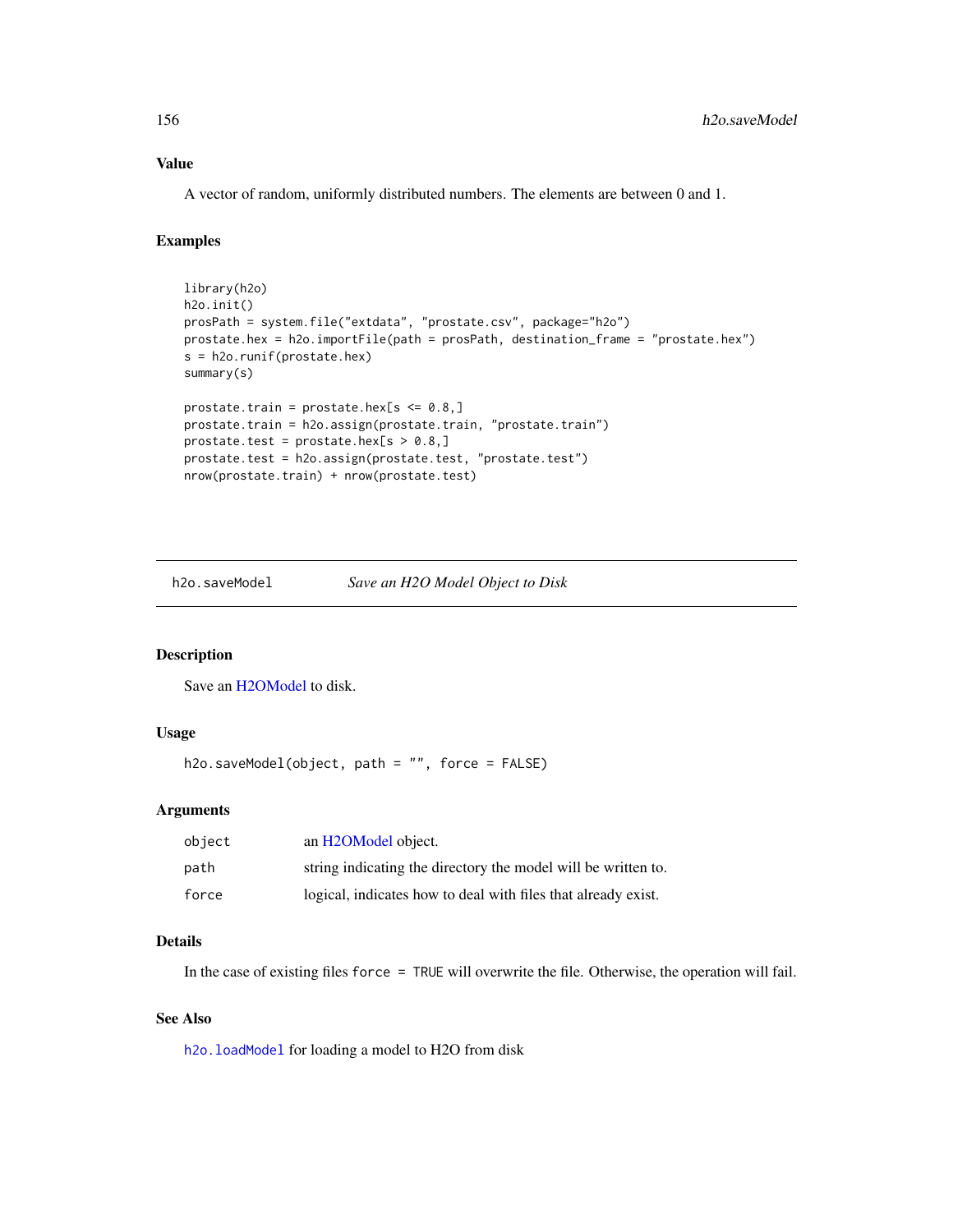## h2o.saveMojo 157

#### Examples

```
## Not run:
# library(h2o)
# h2o.init()
# prostate.hex <- h2o.importFile(path = paste("https://raw.github.com",
# "h2oai/h2o-2/master/smalldata/logreg/prostate.csv", sep = "/"),
# destination_frame = "prostate.hex")
# prostate.glm <- h2o.glm(y = "CAPSULE", x = c("AGE","RACE","PSA","DCAPS"),
# training_frame = prostate.hex, family = "binomial", alpha = 0.5)
# h2o.saveModel(object = prostate.glm, path = "/Users/UserName/Desktop", force=TRUE)
```
## End(Not run)

h2o.saveMojo *Save an H2O Model Object as Mojo to Disk*

#### **Description**

Save an MOJO (Model Object, Optimized) to disk.

#### Usage

h2o.saveMojo(object, path = "", force = FALSE)

#### Arguments

| object | an H2OModel object.                                           |
|--------|---------------------------------------------------------------|
| path   | string indicating the directory the model will be written to. |
| force  | logical, indicates how to deal with files that already exist. |

#### Details

MOJO will download as a zip file. In the case of existing files force = TRUE will overwrite the file. Otherwise, the operation will fail.

#### See Also

[h2o.saveModel](#page-155-0) for saving a model to disk as a binary object.

#### Examples

```
## Not run:
# library(h2o)
# h2o.init()
# prostate.hex <- h2o.uploadFile(path = system.file("extdata", "prostate.csv", package="h2o"))
# prostate.glm <- h2o.glm(y = "CAPSULE", x = c("AGE","RACE","PSA","DCAPS"),
# training_frame = prostate.hex, family = "binomial", alpha = 0.5)
# h2o.saveMojo(object = prostate.glm, path = "/Users/UserName/Desktop", force=TRUE)
```
## End(Not run)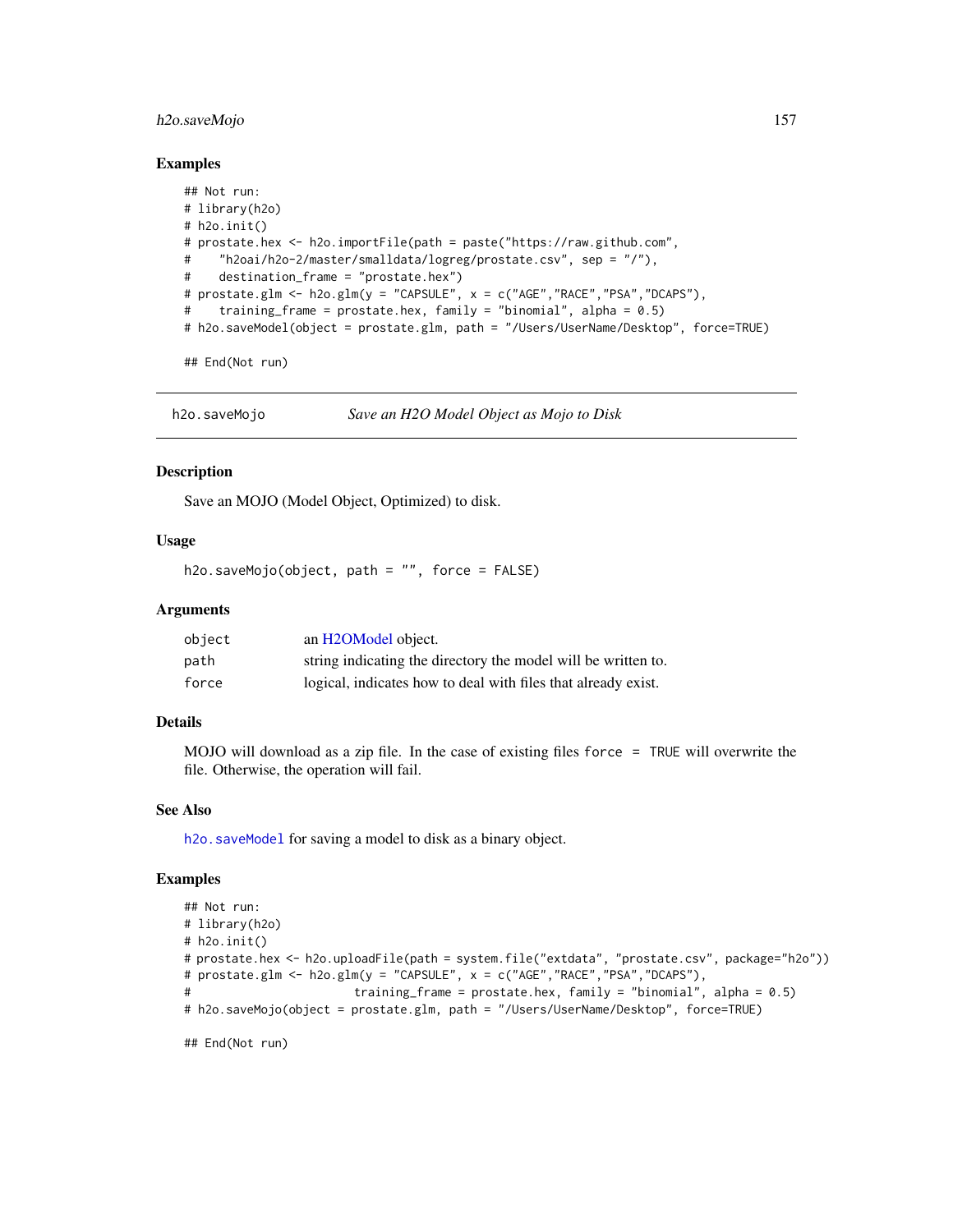Centers and/or scales the columns of an H2O dataset.

#### Usage

```
h2o.scale(x, center = TRUE, scale = TRUE)## S3 method for class 'H2OFrame'
scale(x, center = TRUE, scale = TRUE)
```
#### Arguments

| X.     | An H2OFrame object.                                                                        |
|--------|--------------------------------------------------------------------------------------------|
| center | either a logical value or numeric vector of length equal to the number of<br>columns of x. |
| scale  | either a logical value or numeric vector of length equal to the number of<br>columns of x. |

## Examples

```
library(h2o)
h2o.init()
irisPath <- system.file("extdata", "iris_wheader.csv", package="h2o")
iris.hex <- h2o.uploadFile(path = irisPath, destination_frame = "iris.hex")
summary(iris.hex)
# Scale and center all the numeric columns in iris data set
```
scale(iris.hex[, 1:4])

h2o.scoreHistory *Retrieve Model Score History*

## Description

Retrieve Model Score History

#### Usage

h2o.scoreHistory(object)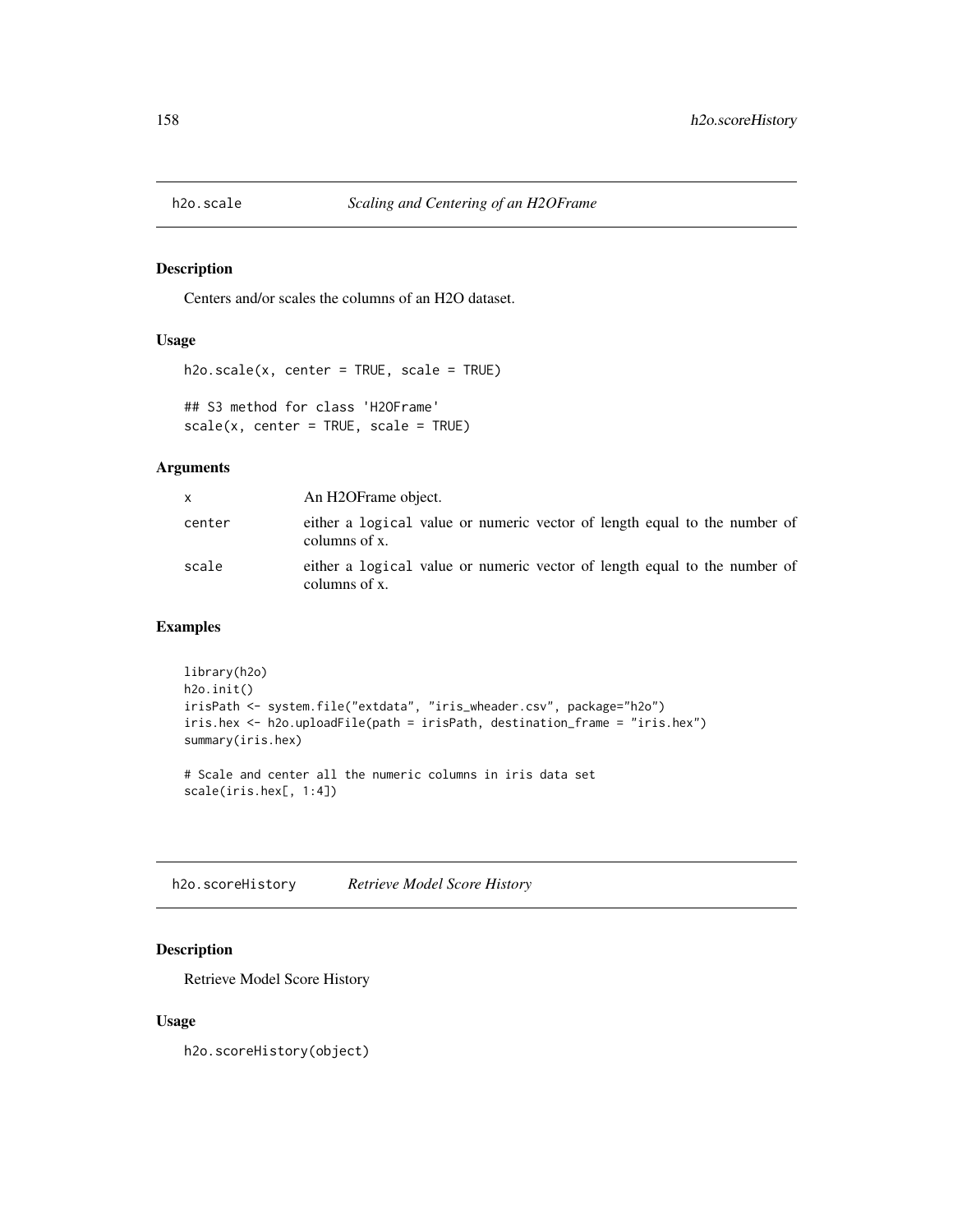#### h2o.sd 159

## Arguments

<span id="page-158-1"></span>

| object | An H2OModel object.                     |  |
|--------|-----------------------------------------|--|
|        |                                         |  |
| h2o.sd | Standard Deviation of a column of data. |  |

# <span id="page-158-0"></span>Description

Obtain the standard deviation of a column of data.

## Usage

 $h2o.sd(x, na.rm = FALSE)$ 

sd(x, na.rm = FALSE)

#### Arguments

| x     | An H2OFrame object.                        |
|-------|--------------------------------------------|
| na.rm | logical. Should missing values be removed? |

## See Also

h2o. var for variance, and [sd](#page-158-0) for the base R implementation.

#### Examples

```
h2o.init()
prosPath <- system.file("extdata", "prostate.csv", package="h2o")
prostate.hex <- h2o.uploadFile(path = prosPath)
sd(prostate.hex$AGE)
```
#### Description

Retrieve the standard deviations of principal components

## Usage

h2o.sdev(object)

## Arguments

object An [H2ODimReductionModel](#page-188-1) object.

h2o.sdev *Retrieve the standard deviations of principal components*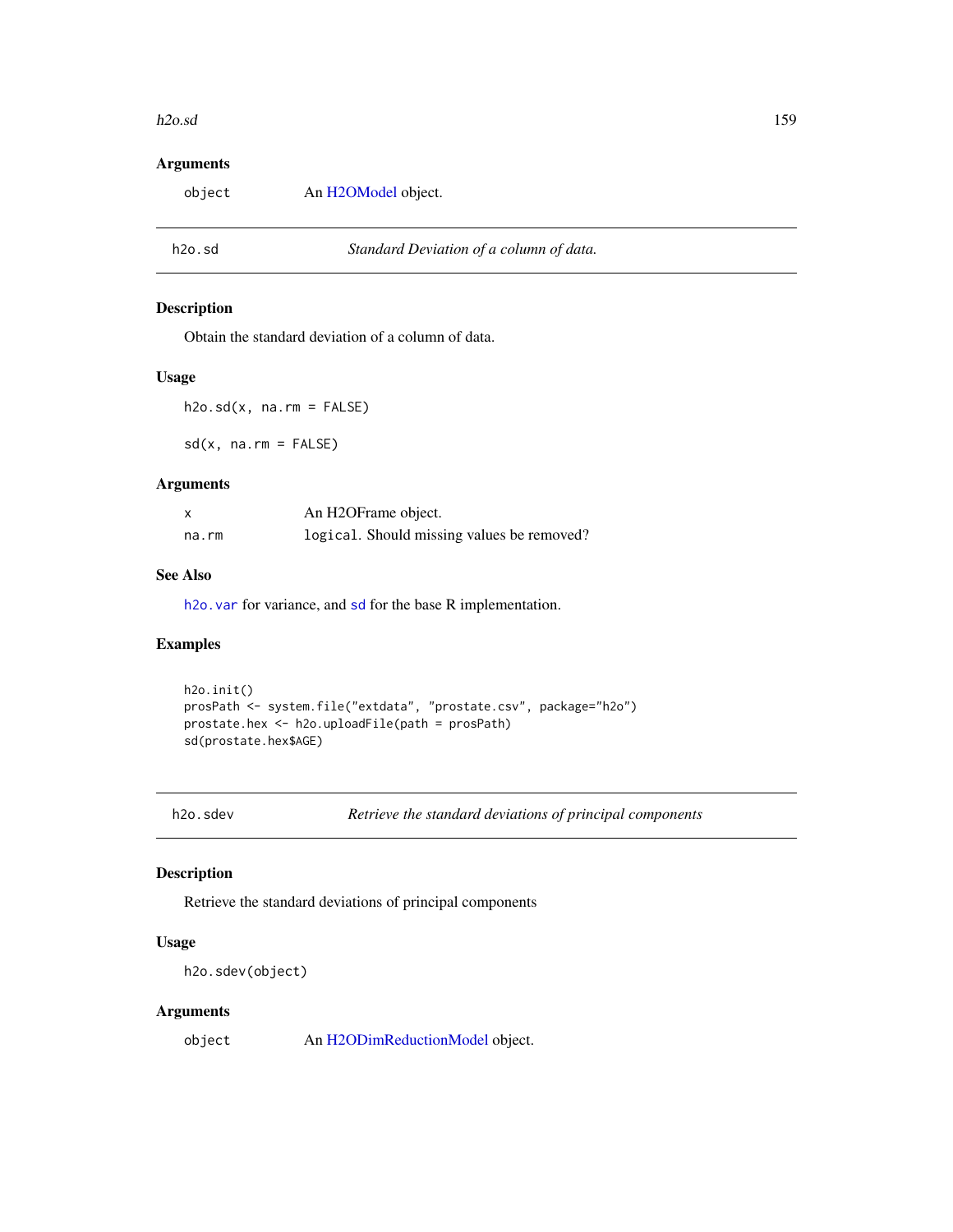Works on a single categorical vector. New domains must be aligned with the old domains. This call has SIDE EFFECTS and mutates the column in place (does not make a copy).

## Usage

h2o.setLevels(x, levels)

## Arguments

|        | A single categorical column.                                                                                   |
|--------|----------------------------------------------------------------------------------------------------------------|
| levels | A character vector specifying the new levels. The number of new levels must<br>match the number of old levels. |

| h2o.setTimezone | Set the Time Zone on the H2O Cloud |  |
|-----------------|------------------------------------|--|
|                 |                                    |  |

## Description

Set the Time Zone on the H2O Cloud

#### Usage

h2o.setTimezone(tz)

## Arguments

tz The desired timezone.

h2o.show\_progress *Enable Progress Bar*

## Description

Enable Progress Bar

# Usage

h2o.show\_progress()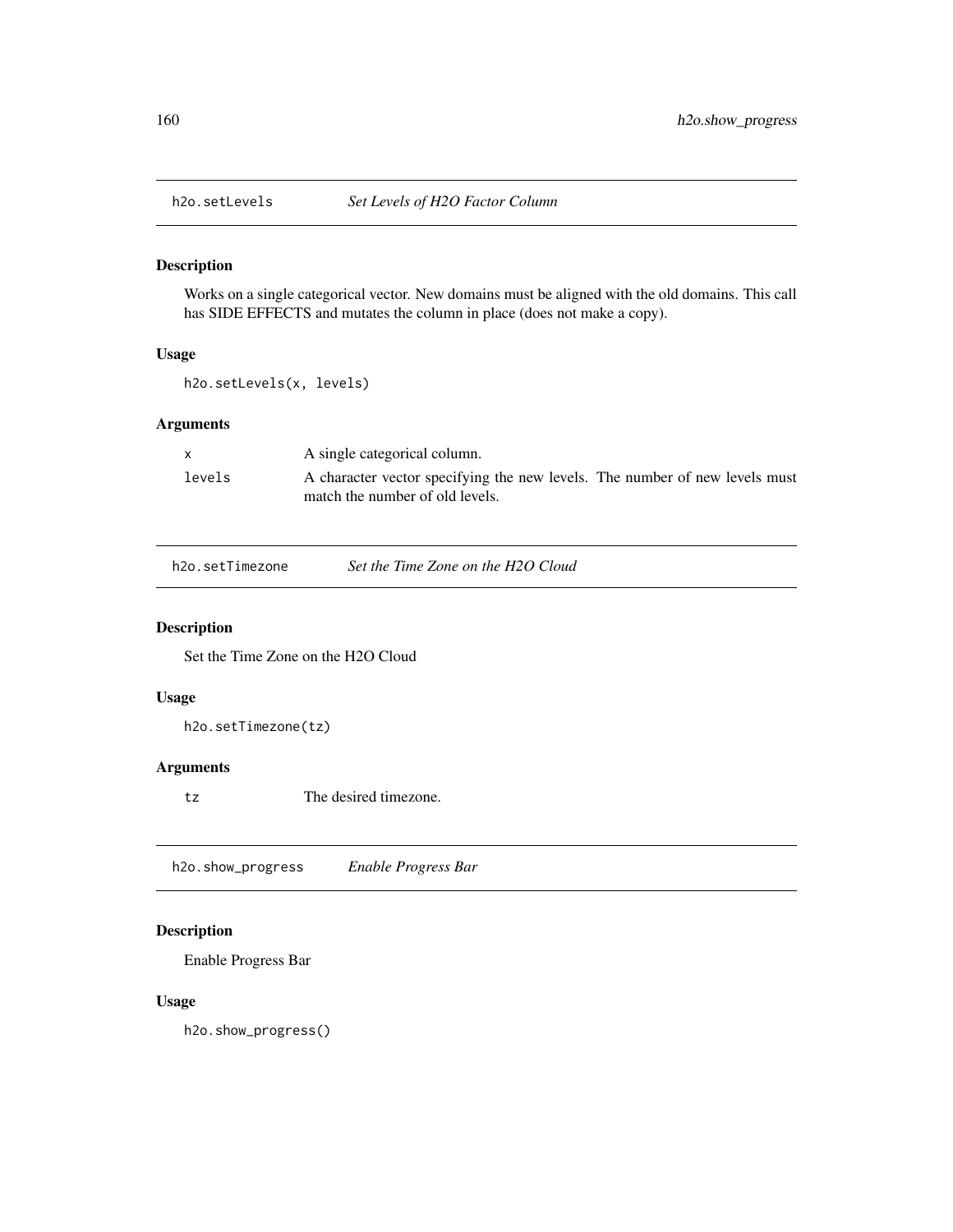Shut down the specified instance. All data will be lost.

#### Usage

```
h2o.shutdown(prompt = TRUE)
```
#### Arguments

prompt A logical value indicating whether to prompt the user before shutting down the H2O server.

#### Details

This method checks if H2O is running at the specified IP address and port, and if it is, shuts down that H2O instance.

### WARNING

All data, models, and other values stored on the server will be lost! Only call this function if you and all other clients connected to the H2O server are finished and have saved your work.

#### Note

Users must call h2o.shutdown explicitly in order to shut down the local H2O instance started by R. If R is closed before H2O, then an attempt will be made to automatically shut down H2O. This only applies to local instances started with h2o.init, not remote H2O servers.

## See Also

[h2o.init](#page-96-0)

#### Examples

```
# Don't run automatically to prevent accidentally shutting down a cloud
## Not run:
library(h2o)
h2o.init()
h2o.shutdown()
```
## End(Not run)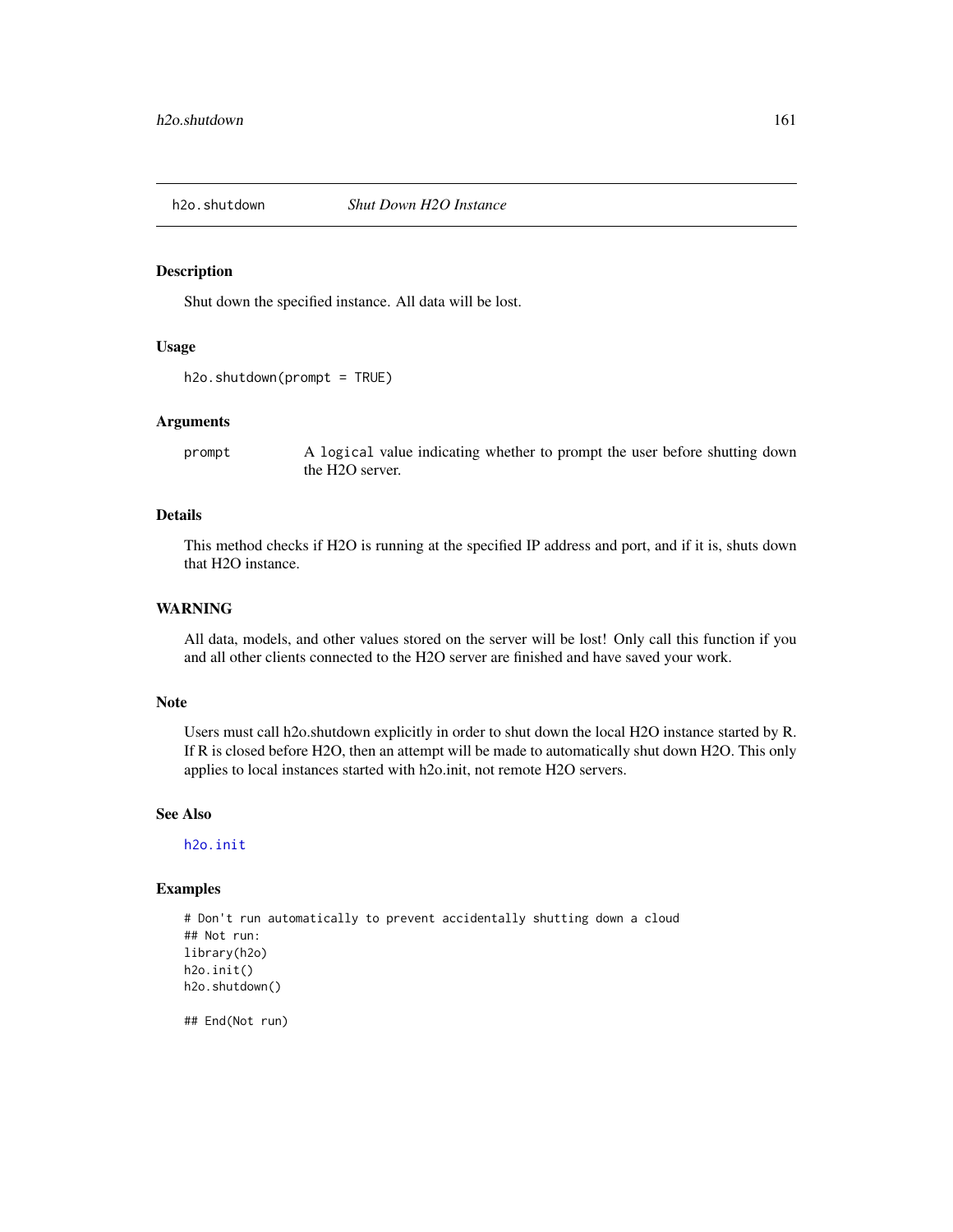<span id="page-161-0"></span>

Round doubles/floats to the given number of significant digits.

## Usage

```
h2o.signif(x, digits = 6)
```
signif(x, digits = 6)

## Arguments

|        | An H2OFrame object.                                   |
|--------|-------------------------------------------------------|
| digits | Number of significant digits to round doubles/floats. |

## See Also

[signif](#page-161-0) for the base R implementation.

| h2o.sin | Compute the sine of $x$ |  |
|---------|-------------------------|--|
|         |                         |  |

# Description

Compute the sine of x

## Usage

h2o.sin(x)

## Arguments

x An H2OFrame object.

#### See Also

[sin](#page-0-0) for the base R implementation.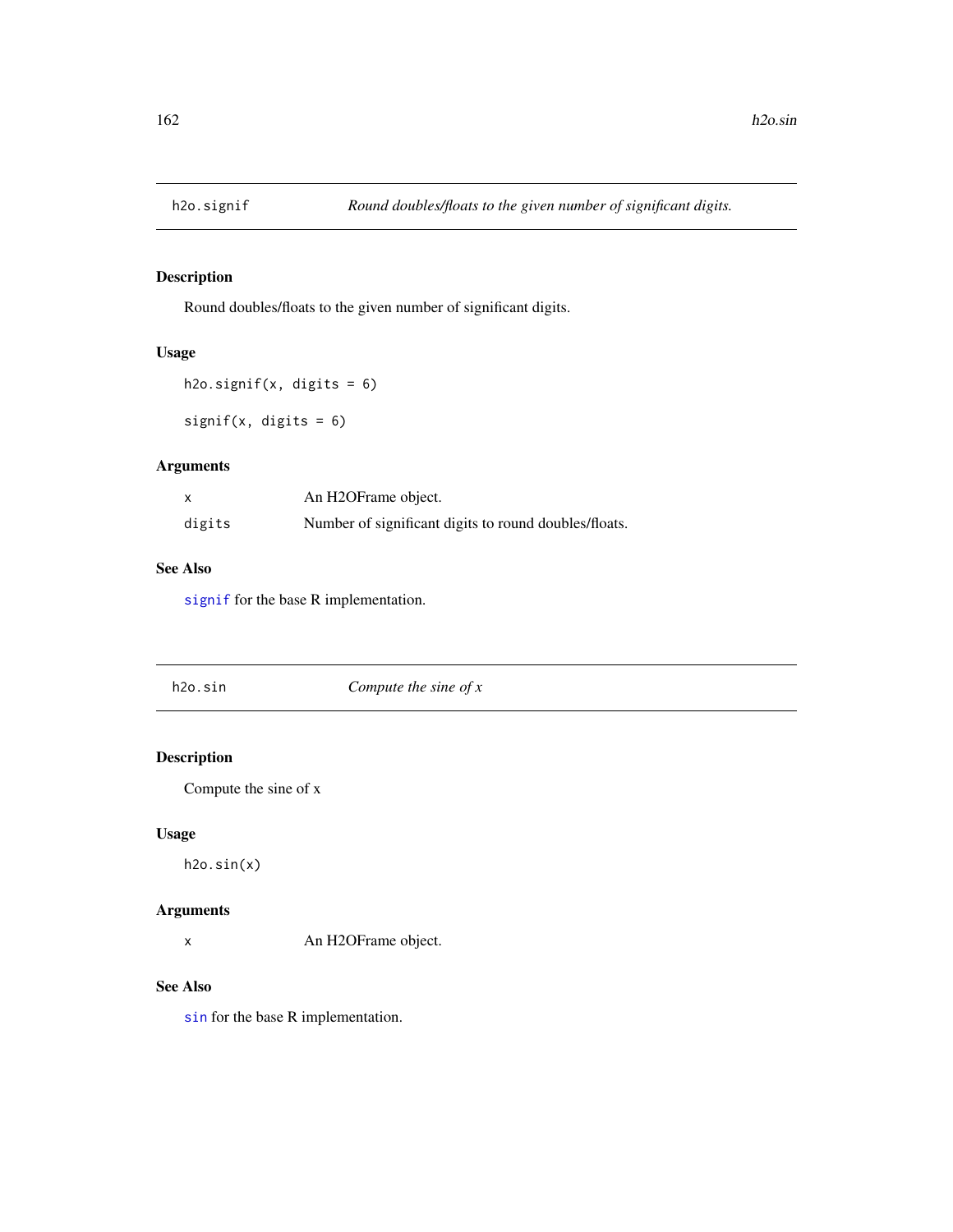h2o.skewness *Skewness of a column*

#### Description

Obtain the skewness of a column of a parsed H2O data object.

#### Usage

 $h2o.$ skewness $(x, \ldots, na.rm = TRUE)$ 

skewness.H2OFrame(x, ..., na.rm = TRUE)

#### Arguments

|                         | An H2OFrame object.                                                                                     |
|-------------------------|---------------------------------------------------------------------------------------------------------|
| $\cdot$ $\cdot$ $\cdot$ | Further arguments to be passed from or to other methods.                                                |
| na.rm                   | A logical value indicating whether NA or missing values should be stripped be-<br>fore the computation. |

#### Value

Returns a list containing the skewness for each column (NaN for non-numeric columns).

## Examples

```
h2o.init()
prosPath <- system.file("extdata", "prostate.csv", package="h2o")
prostate.hex <- h2o.uploadFile(path = prosPath)
h2o.skewness(prostate.hex$AGE)
```
h2o.splitFrame *Split an H2O Data Set*

#### Description

Split an existing H2O data set according to user-specified ratios. The number of subsets is always 1 more than the number of given ratios. Note that this does not give an exact split. H2O is designed to be efficient on big data using a probabilistic splitting method rather than an exact split. For example, when specifying a split of 0.75/0.25, H2O will produce a test/train split with an expected value of 0.75/0.25 rather than exactly 0.75/0.25. On small datasets, the sizes of the resulting splits will deviate from the expected value more than on big data, where they will be very close to exact.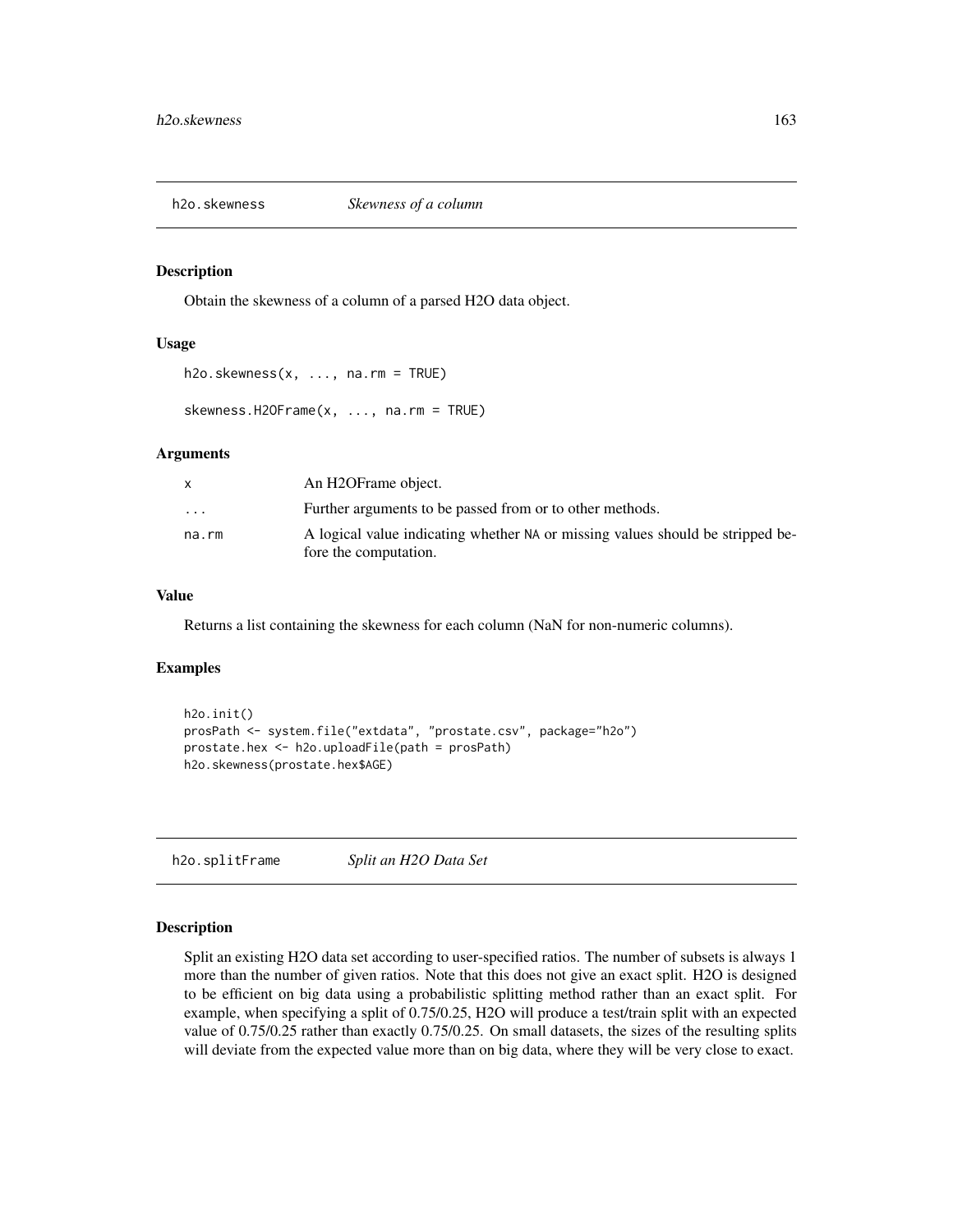## Usage

```
h2o.splitFrame(data, ratios = 0.75, destination_frames, seed = -1)
```
# Arguments

| data               | An H2OF rame object representing the dataste to split.                                                                |
|--------------------|-----------------------------------------------------------------------------------------------------------------------|
| ratios             | A numeric value or array indicating the ratio of total rows contained in each<br>split. Must total up to less than 1. |
| destination_frames |                                                                                                                       |
|                    | An array of frame IDs equal to the number of ratios specified plus one.                                               |
| seed               | Random seed.                                                                                                          |

## Examples

```
library(h2o)
h2o.init()
irisPath = system.file("extdata", "iris.csv", package = "h2o")
iris.hex = h2o.importFile(path = irisPath)
iris.split = h2o.splitFrame(iris.hex, ratios = c(0.2, 0.5))
head(iris.split[[1]])
summary(iris.split[[1]])
```
h2o.sqrt *Compute the square root of x*

## Description

Compute the square root of x

#### Usage

h2o.sqrt(x)

#### Arguments

x An H2OFrame object.

#### See Also

[sqrt](#page-0-0) for the base R implementation.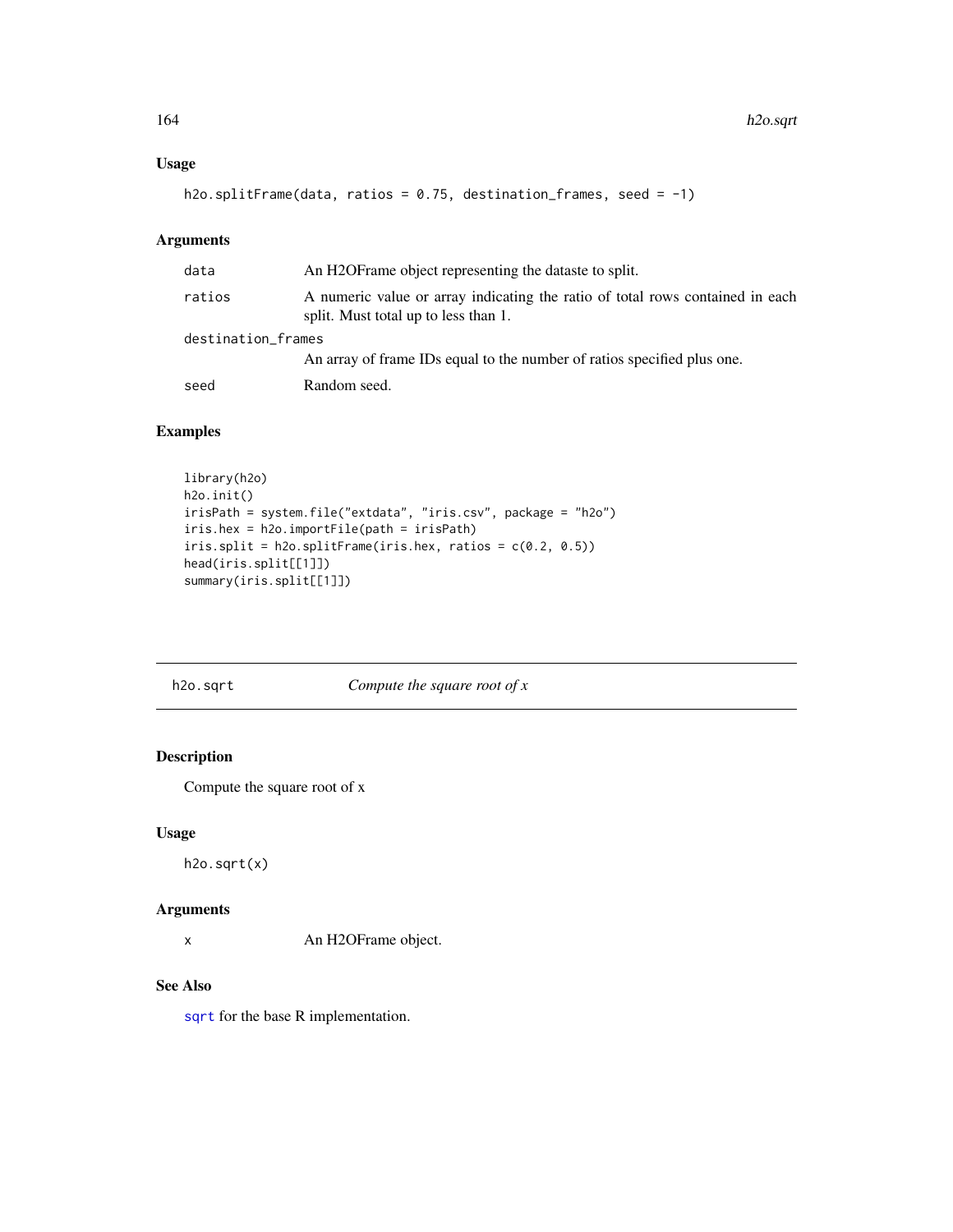h2o.stackedEnsemble *Build a stacked ensemble (aka. Super Learner) using the H2O base learning algorithms specified by the user.*

## Description

Build a stacked ensemble (aka. Super Learner) using the H2O base learning algorithms specified by the user.

## Usage

```
h2o.stackedEnsemble(x, y, training-frame, model_id = NULL,validation_frame = NULL, base_models = list(),
  selection_strategy = c("choose_all"))
```
## Arguments

| X                  | A vector containing the names or indices of the predictor variables to use in<br>building the model. If x is missing, then all columns except y are used.                                                                                                                                                                                                                          |
|--------------------|------------------------------------------------------------------------------------------------------------------------------------------------------------------------------------------------------------------------------------------------------------------------------------------------------------------------------------------------------------------------------------|
| y                  | The name of the response variable in the model. If the data does not contain a<br>header, this is the column index number starting at 0, and increasing from left to<br>right. (The response must be either an integer or a categorical variable).                                                                                                                                 |
|                    | training frame Id of the training data frame (Not required, to allow initial validation of model<br>parameters).                                                                                                                                                                                                                                                                   |
| model_id           | Destination id for this model; auto-generated if not specified.                                                                                                                                                                                                                                                                                                                    |
| validation_frame   |                                                                                                                                                                                                                                                                                                                                                                                    |
|                    | Id of the validation data frame.                                                                                                                                                                                                                                                                                                                                                   |
| base_models        | List of model ids which we can stack together. Which ones are chosen de-<br>pends on the selection_strategy (currently, all models will be used since selec-<br>tion strategy can only be set to choose all). Models must have been cross-<br>validated using nfolds > 1, fold_assignment equal to Modulo, and keep_cross_validation_folds<br>must be set to True. Defaults to []. |
| selection_strategy |                                                                                                                                                                                                                                                                                                                                                                                    |
|                    | Strategy for choosing which models to stack. Must be one of: "choose_all".                                                                                                                                                                                                                                                                                                         |

- # See example R code here:
- # http://docs.h2o.ai/h2o/latest-stable/h2o-docs/data-science/stacked-ensembles.html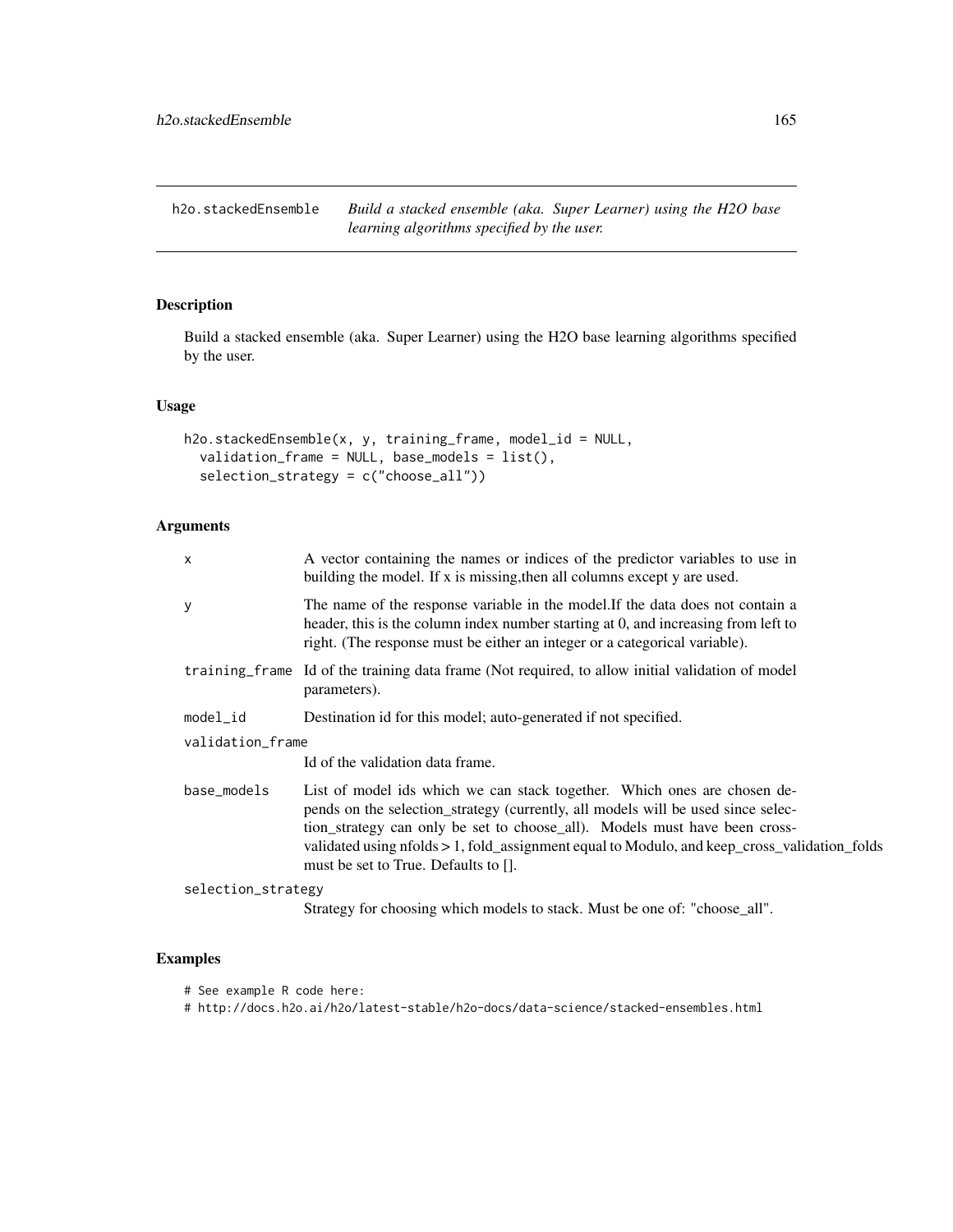<span id="page-165-0"></span>h2o.startLogging *Start Writing H2O R Logs*

## Description

Begin logging H2o R POST commands and error responses to local disk. Used primarily for debuggin purposes.

#### Usage

```
h2o.startLogging(file)
```
#### Arguments

file a character string name for the file, automatically generated

#### See Also

[h2o.stopLogging,](#page-166-0) [h2o.clearLog,](#page-26-0) [h2o.openLog](#page-132-0)

#### Examples

```
library(h2o)
h2o.init()
h2o.startLogging()
ausPath = system.file("extdata", "australia.csv", package="h2o")
australia.hex = h2o.importFile(path = ausPath)
h2o.stopLogging()
```
h2o.std\_coef\_plot *Plot Standardized Coefficient Magnitudes*

### Description

Plot a GLM model's standardized coefficient magnitudes.

#### Usage

```
h2o.std_coef_plot(model, num_of_features = NULL)
```
#### Arguments

model A trained generalized linear model num\_of\_features

The number of features to be shown in the plot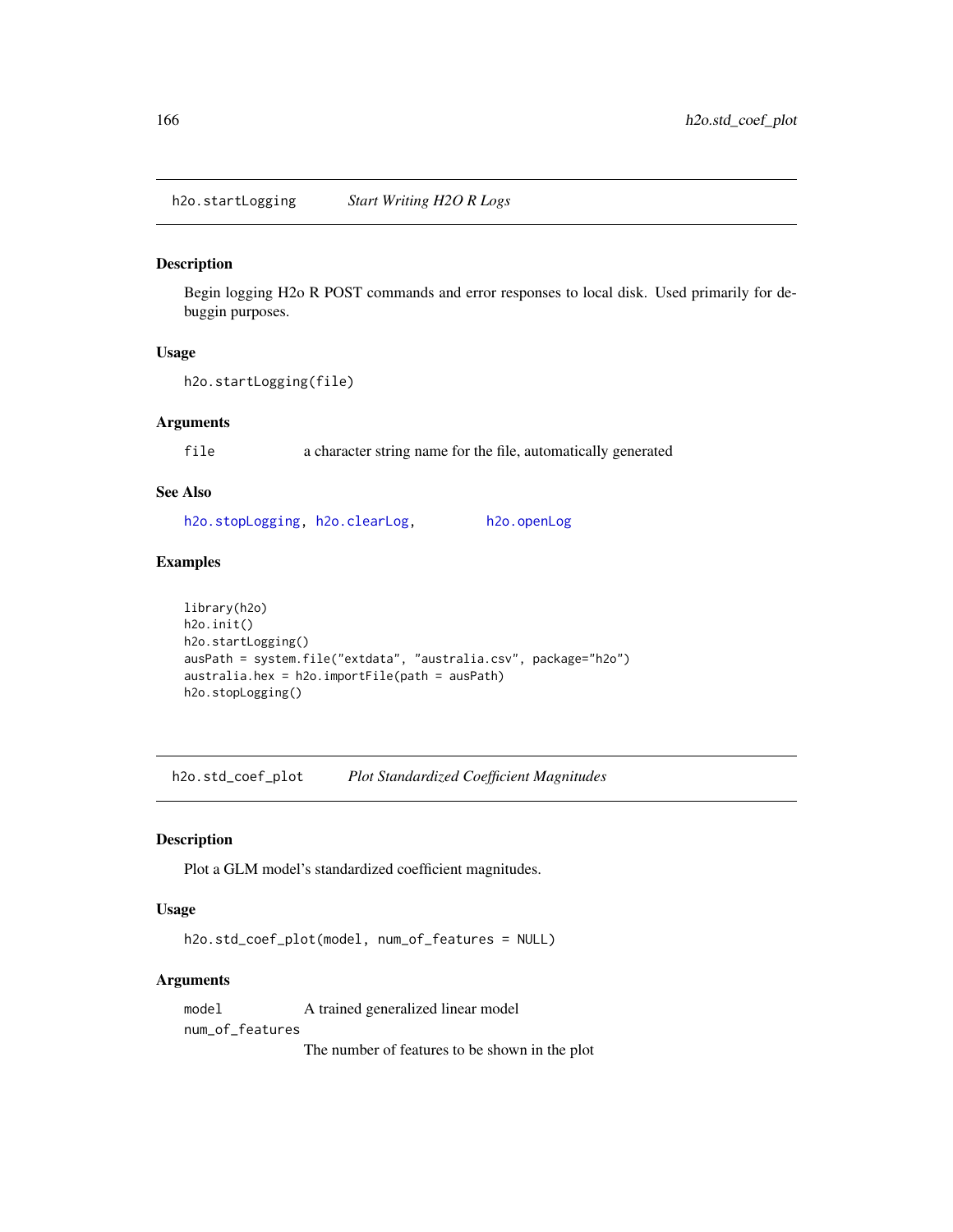## h2o.stopLogging 167

## See Also

[h2o.varimp\\_plot](#page-180-0) for variable importances plot of random forest, GBM, deep learning.

#### Examples

```
library(h2o)
h2o.init()
prosPath <- system.file("extdata", "prostate.csv", package="h2o")
prostate.hex <- h2o.importFile(prosPath)
prostate.hex[,2] <- as.factor(prostate.hex[,2])
prostate.glm <- h2o.glm(y = "CAPSULE", x = c("AGE","RACE","PSA","DCAPS"),
                         training_frame = prostate.hex, family = "binomial",
                         nfolds = 0, alpha = 0.5, lambda_search = FALSE)
h2o.std_coef_plot(prostate.glm)
```
<span id="page-166-0"></span>h2o.stopLogging *Stop Writing H2O R Logs*

#### Description

Halt logging of H2O R POST commands and error responses to local disk. Used primarily for debugging purposes.

#### Usage

h2o.stopLogging()

## See Also

[h2o.startLogging,](#page-165-0) [h2o.clearLog,](#page-26-0) [h2o.openLog](#page-132-0)

```
library(h2o)
h2o.init()
h2o.startLogging()
ausPath = system.file("extdata", "australia.csv", package="h2o")
australia.hex = h2o.importFile(path = ausPath)
h2o.stopLogging()
```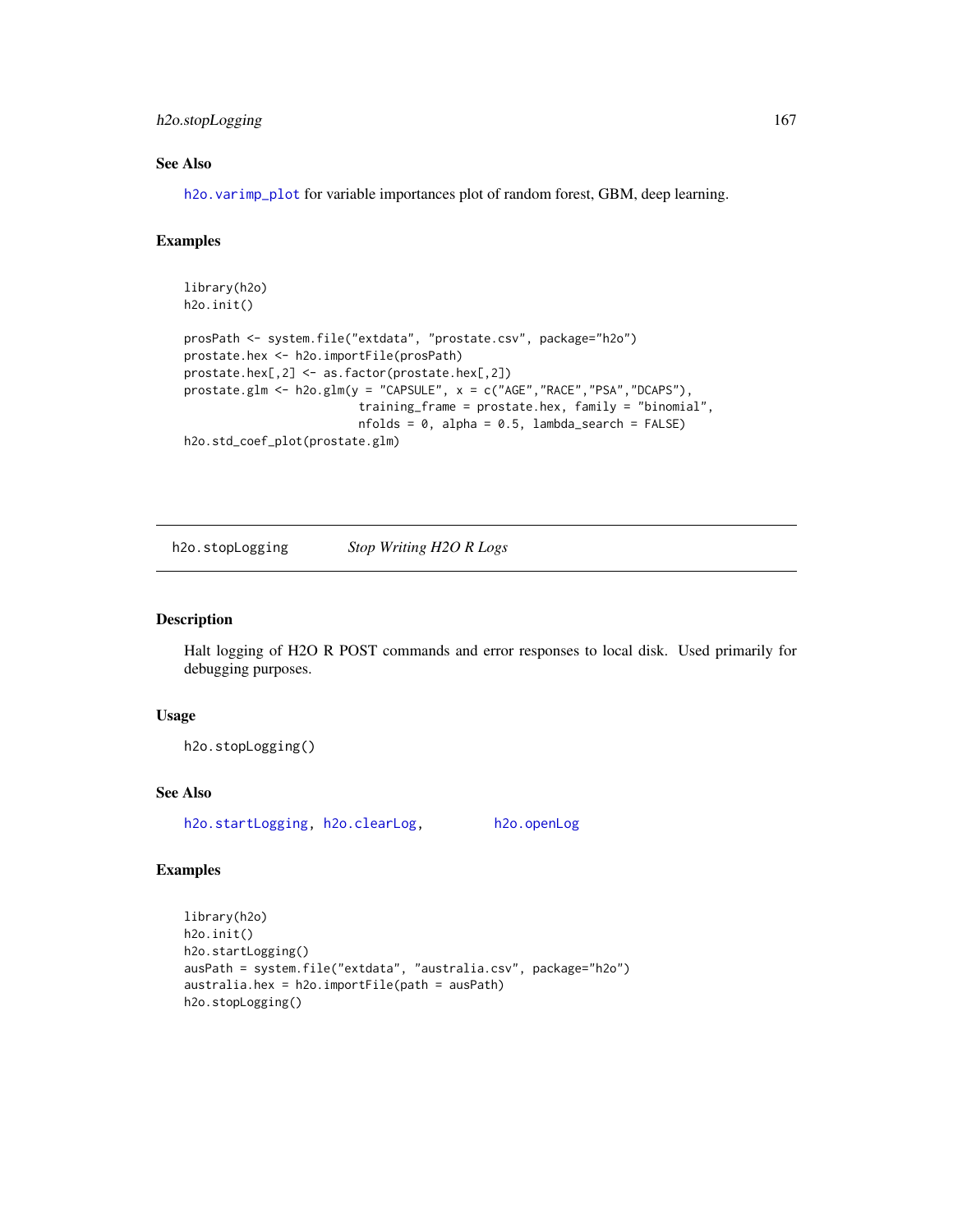Display the structure of an H2OFrame object

## Usage

h2o.str(object, ..., cols = FALSE)

## Arguments

| object                  | An H2OFrame.                                             |
|-------------------------|----------------------------------------------------------|
| $\cdot$ $\cdot$ $\cdot$ | Further arguments to be passed from or to other methods. |
| cols                    | Print the per-column str for the H2OF rame               |

# Description

String Split

# Usage

```
h2o.strsplit(x, split)
```

|       | The column whose strings must be split. |
|-------|-----------------------------------------|
| split | The pattern to split on.                |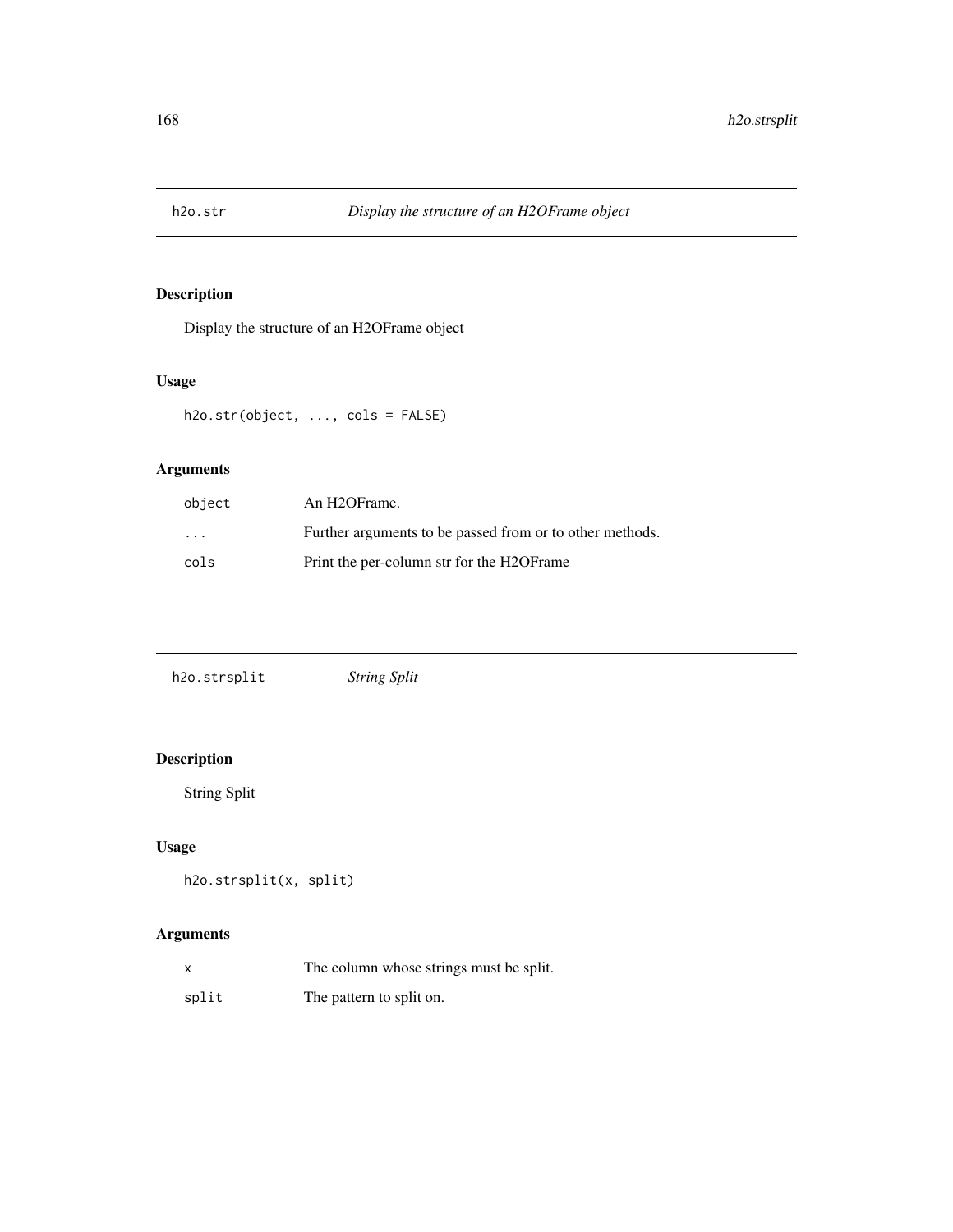Creates a copy of the target column in which each string has the first occurence of the regex pattern replaced with the replacement substring.

#### Usage

```
h2o.sub(pattern, replacement, x, ignore.case = FALSE)
```
## Arguments

| pattern     | The pattern to replace.         |
|-------------|---------------------------------|
| replacement | The replacement pattern.        |
| X           | The column on which to operate. |
| ignore.case | Case sensitive or not           |

## Description

Returns a copy of the target column that is a substring at the specified start and stop indices, inclusive. If the stop index is not specified, then the substring extends to the end of the original string. If start is longer than the number of characters in the original string, or is greater than stop, an empty string is returned. Negative start is coerced to 0.

#### Usage

```
h2o.substring(x, start, stop = "[]")
```
# $h2o.substr(x, start, stop = "[]")$

|       | The column on which to operate.                                          |
|-------|--------------------------------------------------------------------------|
| start | The index of the first element to be included in the substring.          |
| stop  | Optional, The index of the last element to be included in the substring. |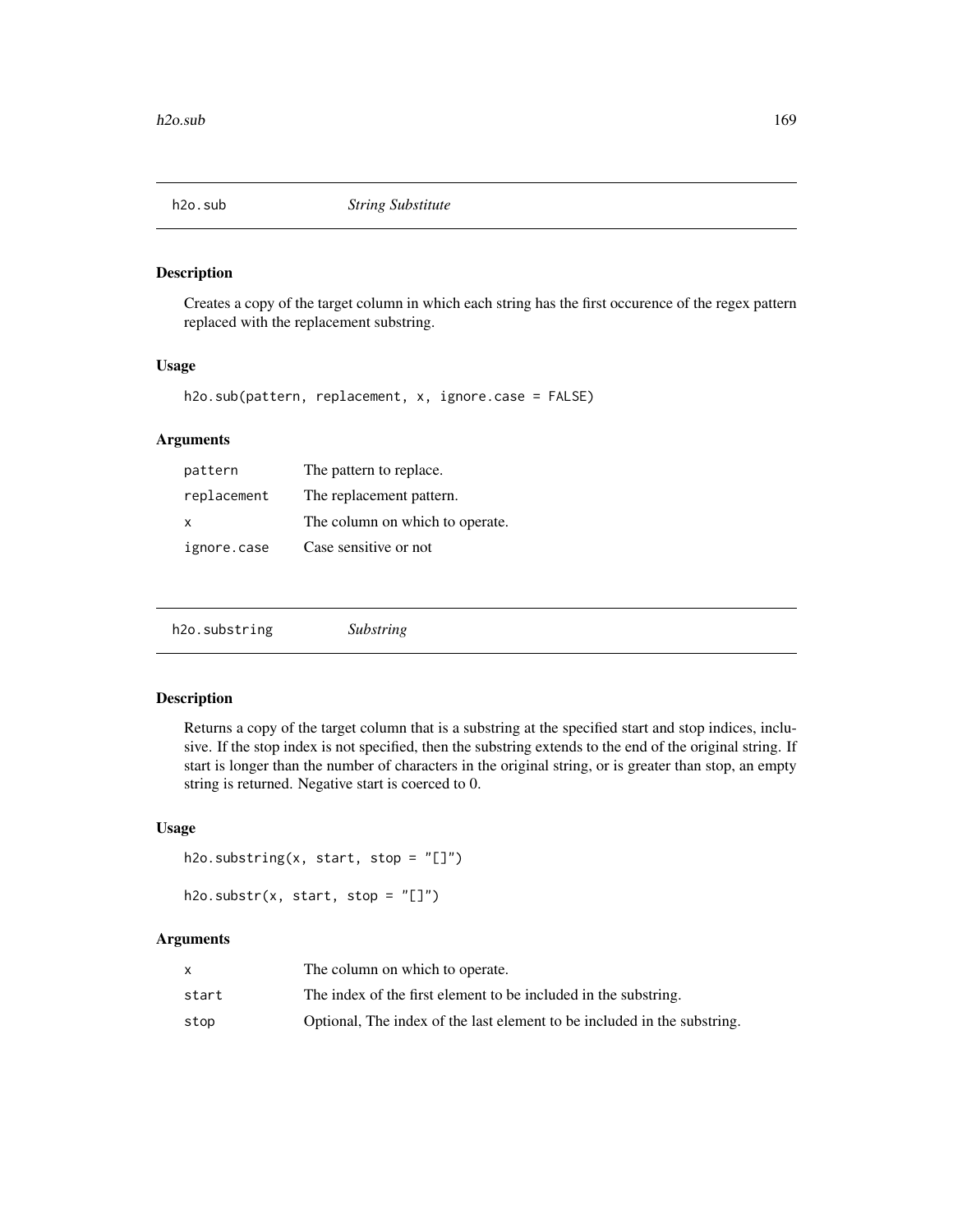Compute the frame's sum by-column (or by-row).

## Usage

h2o.sum $(x, \text{na.m = FALSE}, \text{axis = 0}, \text{return\_frame = FALSE})$ 

## Arguments

| $\mathsf{x}$ | An H2OFrame object.                                                                     |
|--------------|-----------------------------------------------------------------------------------------|
| na.rm        | logical, indicating whether missing values should be removed.                           |
| axis         | An int that indicates whether to do down a column $(0)$ or across a row $(1)$ .         |
| return frame | A boolean that indicates whether to return an H2O frame or a list. Default is<br>FALSE. |

#### See Also

[sum](#page-0-0) for the base R implementation.

| h2o.summary<br>Summarizes the columns of an H2OFrame. |  |
|-------------------------------------------------------|--|
|-------------------------------------------------------|--|

#### Description

A method for the [summary](#page-0-0) generic. Summarizes the columns of an H2O data frame or subset of columns and rows using vector notation (e.g. dataset[row, col]).

#### Usage

```
h2o.summary(object, factors = 6L, exact_quantiles = FALSE, ...)
```
## S3 method for class 'H2OFrame' summary(object, factors, exact\_quantiles, ...)

| object          | An H <sub>2</sub> OFrame object.                                               |
|-----------------|--------------------------------------------------------------------------------|
| factors         | The number of factors to return in the summary. Default is the top 6.          |
| exact_quantiles |                                                                                |
|                 | Compute exact quantiles or use approximation. Default is to use approximation. |
| $\cdots$        | Further arguments passed to or from other methods.                             |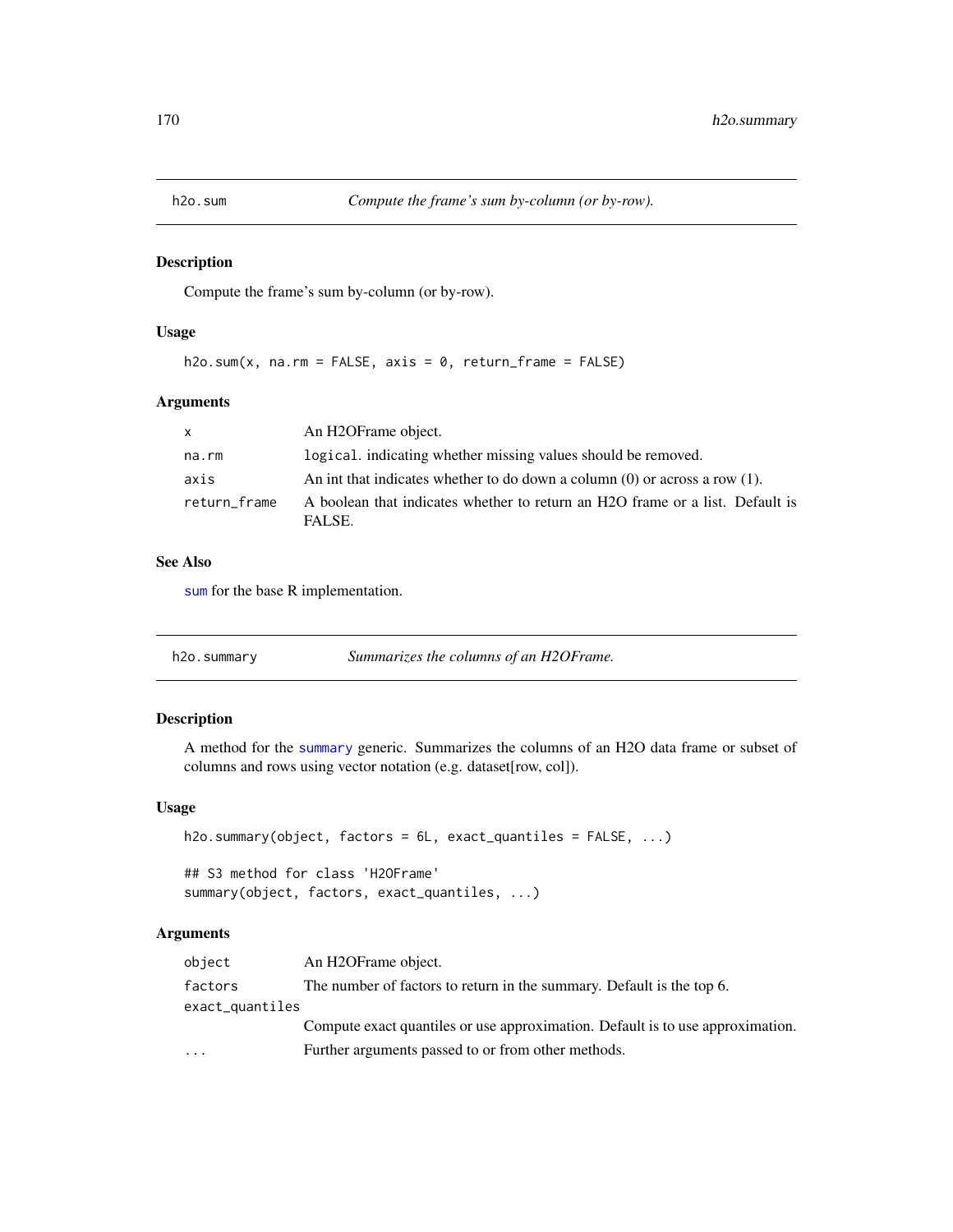#### h2o.svd 171

#### Details

By default it uses approximated version of quantiles computation, however, user can modify this behavior by setting up exact\_quantiles argument to true.

#### Value

A table displaying the minimum, 1st quartile, median, mean, 3rd quartile and maximum for each numeric column, and the levels and category counts of the levels in each categorical column.

#### Examples

```
library(h2o)
h2o.init()
prosPath = system.file("extdata", "prostate.csv", package="h2o")
prostate.hex = h2o.importFile(path = prosPath)
summary(prostate.hex)
summary(prostate.hex$GLEASON)
summary(prostate.hex[,4:6])
summary(prostate.hex, exact_quantiles=TRUE)
```

| h2o.svd | Singular value decomposition of an H2O data frame using the power |
|---------|-------------------------------------------------------------------|
|         | method.                                                           |

#### Description

Singular value decomposition of an H2O data frame using the power method.

#### Usage

```
h2o.svd(training_frame, x, destination_key, model_id = NULL,
  validation_frame = NULL, ignore_const_cols = TRUE,
  score_each_iteration = FALSE, transform = c("NONE", "STANDARDIZE",
  "NORMALIZE", "DEMEAN", "DESCALE"), svd_method = c("GramSVD", "Power",
  "Randomized"), nv = 1, max\_iterations = 1000, seed = -1,
  keep_u = TRUE, u_name = NULL, use_all_factor_levels = TRUE,
  max_runtime_secs = 0)
```

|                 | training frame Id of the training data frame (Not required, to allow initial validation of model |  |
|-----------------|--------------------------------------------------------------------------------------------------|--|
|                 | parameters).                                                                                     |  |
| x               | A vector containing the character names of the predictors in the model.                          |  |
| destination_kev |                                                                                                  |  |
|                 | (Optional) The unique hex key assigned to the resulting model. Automatically                     |  |
|                 | generated if none is provided.                                                                   |  |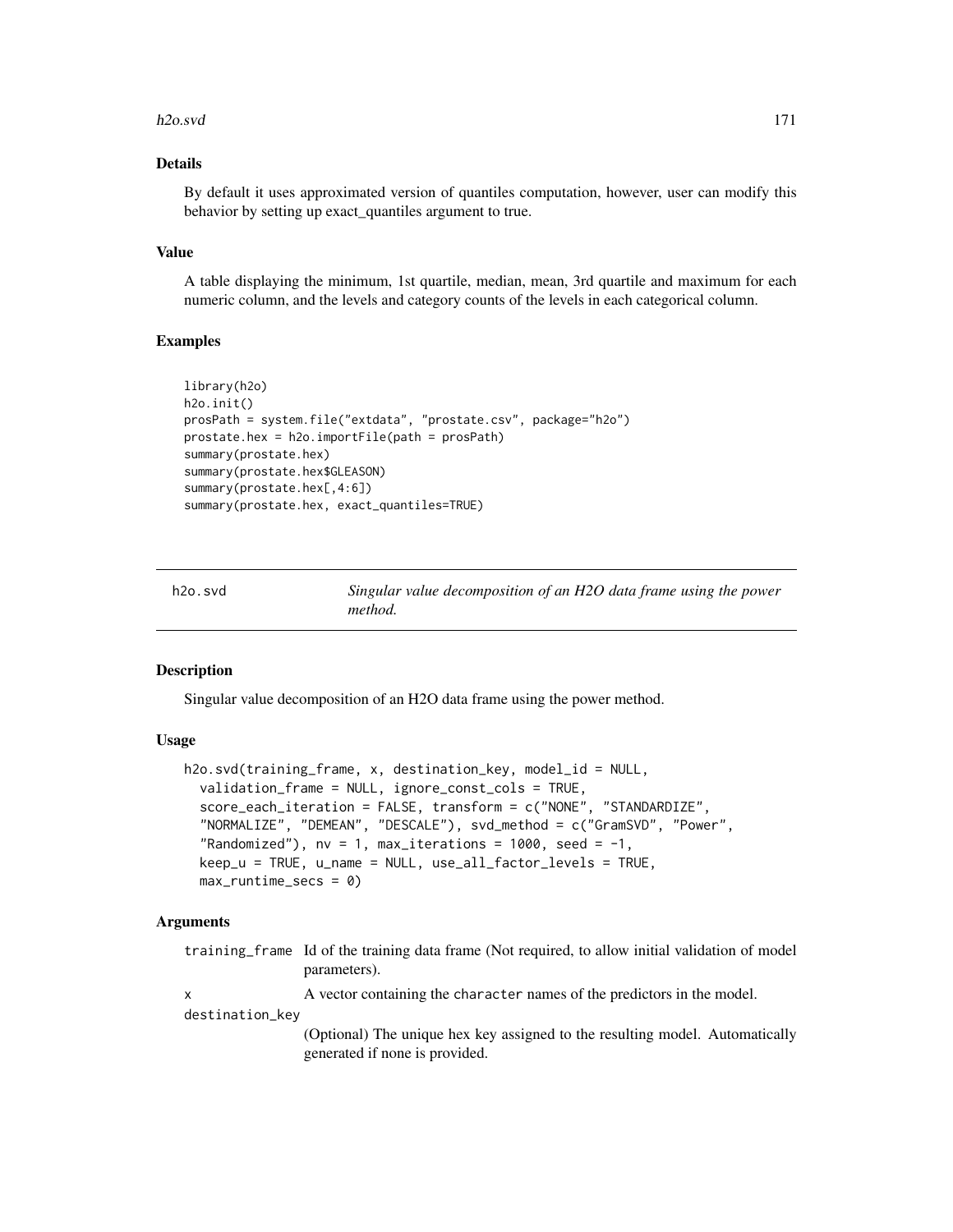| model_id              | Destination id for this model; auto-generated if not specified.                                                                                                                     |  |
|-----------------------|-------------------------------------------------------------------------------------------------------------------------------------------------------------------------------------|--|
| validation_frame      |                                                                                                                                                                                     |  |
|                       | Id of the validation data frame.                                                                                                                                                    |  |
| ignore_const_cols     |                                                                                                                                                                                     |  |
|                       | Logical. Ignore constant columns. Defaults to TRUE.                                                                                                                                 |  |
| score_each_iteration  |                                                                                                                                                                                     |  |
|                       | Logical. Whether to score during each iteration of model training. Defaults to<br>FALSE.                                                                                            |  |
| transform             | Transformation of training data Must be one of: "NONE", "STANDARDIZE",<br>"NORMALIZE", "DEMEAN", "DESCALE". Defaults to NONE.                                                       |  |
| svd_method            | Method for computing SVD (Caution: Power and Randomized are currently<br>experimental and unstable) Must be one of: "GramSVD", "Power", "Random-<br>ized". Defaults to GramSVD.     |  |
| nv                    | Number of right singular vectors Defaults to 1.                                                                                                                                     |  |
|                       | max_iterations Maximum iterations Defaults to 1000.                                                                                                                                 |  |
| seed                  | Seed for random numbers (affects certain parts of the algo that are stochastic<br>and those might or might not be enabled by default) Defaults to -1 (time-based<br>random number). |  |
| keep_u                | Logical. Save left singular vectors? Defaults to TRUE.                                                                                                                              |  |
| $u$ <sub>name</sub>   | Frame key to save left singular vectors                                                                                                                                             |  |
| use_all_factor_levels |                                                                                                                                                                                     |  |
|                       | Logical. Whether first factor level is included in each categorical expansion<br>Defaults to TRUE.                                                                                  |  |
| max_runtime_secs      |                                                                                                                                                                                     |  |
|                       | Maximum allowed runtime in seconds for model training. Use 0 to disable.<br>Defaults to 0.                                                                                          |  |
|                       |                                                                                                                                                                                     |  |

## Value

Returns an object of class [H2ODimReductionModel.](#page-188-1)

# References

N. Halko, P.G. Martinsson, J.A. Tropp. Finding structure with randomness: Probabilistic algorithms for constructing approximate matrix decompositions[http://arxiv.org/abs/0909.4061]. SIAM Rev., Survey and Review section, Vol. 53, num. 2, pp. 217-288, June 2011.

```
library(h2o)
h2o.init()
ausPath <- system.file("extdata", "australia.csv", package="h2o")
australia.hex <- h2o.uploadFile(path = ausPath)
h2o.svd(training_frame = australia.hex, nv = 8)
```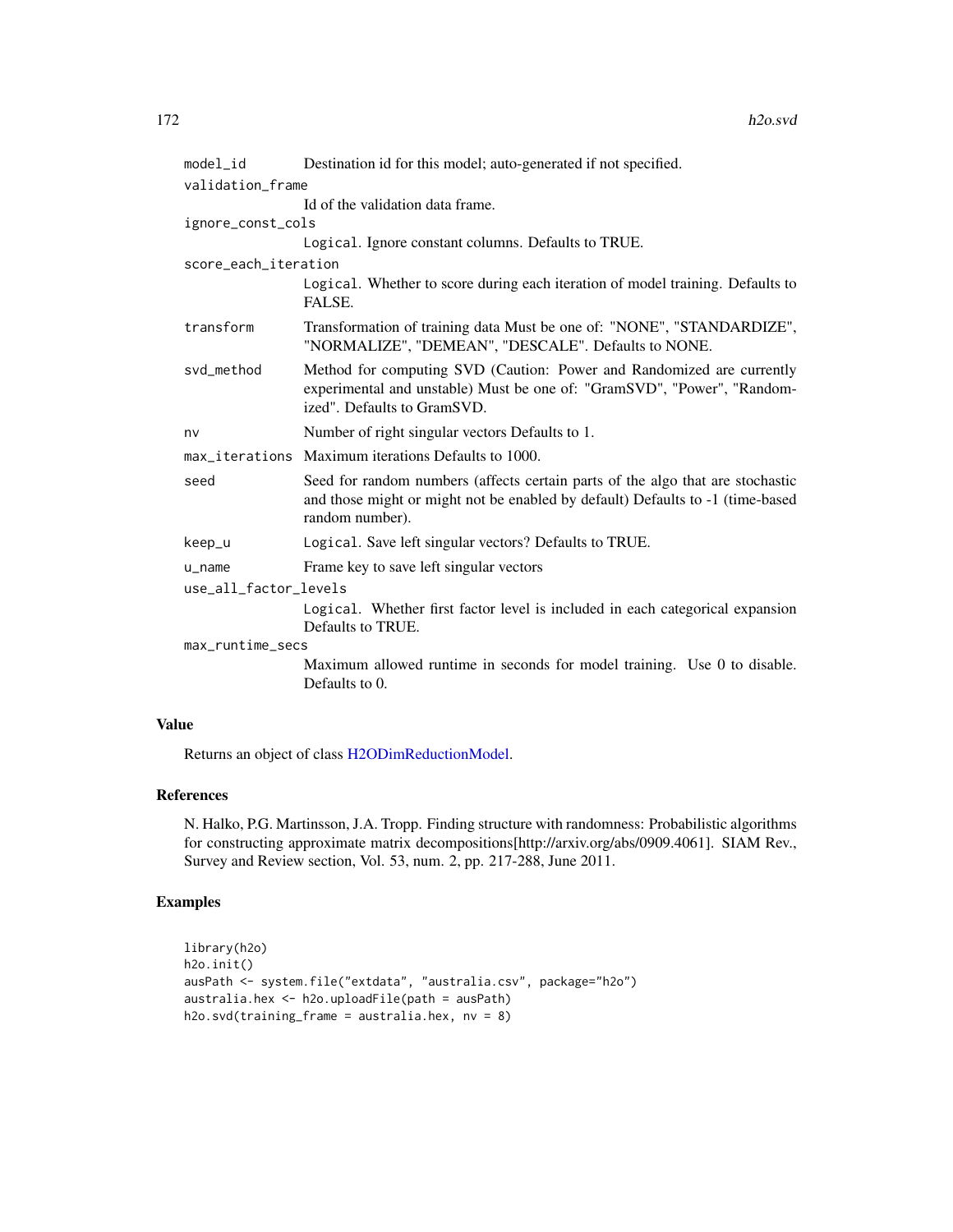Uses the cross-classifying factors to build a table of counts at each combination of factor levels.

#### Usage

 $h2o.table(x, y = NULL, dense = TRUE)$ 

 $table.H20Frame(x, y = NULL, dense = TRUE)$ 

#### Arguments

|       | An H2OF rame object with at most two columns.                                                                                                            |
|-------|----------------------------------------------------------------------------------------------------------------------------------------------------------|
|       | An H2OFrame similar to x, or NULL.                                                                                                                       |
| dense | A logical for dense representation, which lists only non-zero counts, 1 combi-<br>nation per row. Set to FALSE to expand counts across all combinations. |

## Value

Returns a tabulated H2OFrame object.

h2o.table(prostate.hex[,c(3,4)])

```
library(h2o)
h2o.init()
prosPath <- system.file("extdata", "prostate.csv", package="h2o")
prostate.hex <- h2o.uploadFile(path = prosPath, destination_frame = "prostate.hex")
summary(prostate.hex)
# Counts of the ages of all patients
head(h2o.table(prostate.hex[,3]))
h2o.table(prostate.hex[,3])
# Two-way table of ages (rows) and race (cols) of all patients
head(h2o.table(prostate.hex[,c(3,4)]))
```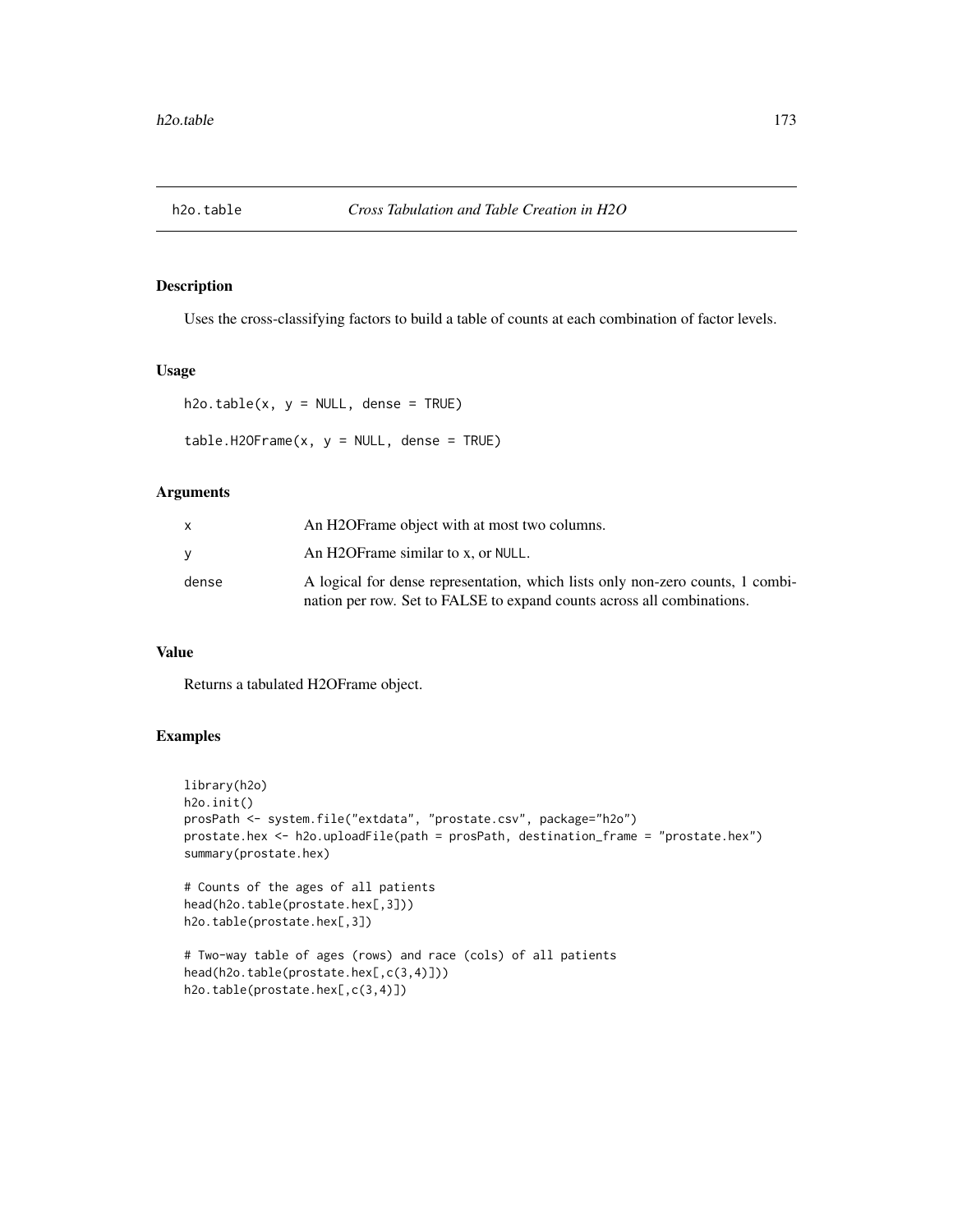Simple Co-Occurrence based tabulation of X vs Y, where X and Y are two Vecs in a given dataset. Uses histogram of given resolution in  $X$  and  $Y$ . Handles numerical/categorical data and missing values. Supports observation weights.

#### Usage

```
h2o.tabulate(data, x, y, weights_column = NULL, nbins_x = 50,
  nbins_y = 50
```
## Arguments

| data         | An H2OFrame object.                                  |
|--------------|------------------------------------------------------|
| $\mathsf{x}$ | predictor column                                     |
| <b>V</b>     | response column                                      |
|              | weights_column (optional) observation weights column |
| $nbins_x$    | number of bins for predictor column                  |
| nbins_y      | number of bins for response column                   |

#### Value

Returns two TwoDimTables of 3 columns each count\_table: X Y counts response\_table: X meanY counts

```
library(h2o)
h2o.init()
df <- as.h2o(iris)
tab \le h2o.tabulate(data = df, x = "Sepal.Length", y = "Petal.Width",
             weights_column = NULL, nbins_x = 10, nbins_y = 10)
plot(tab)
```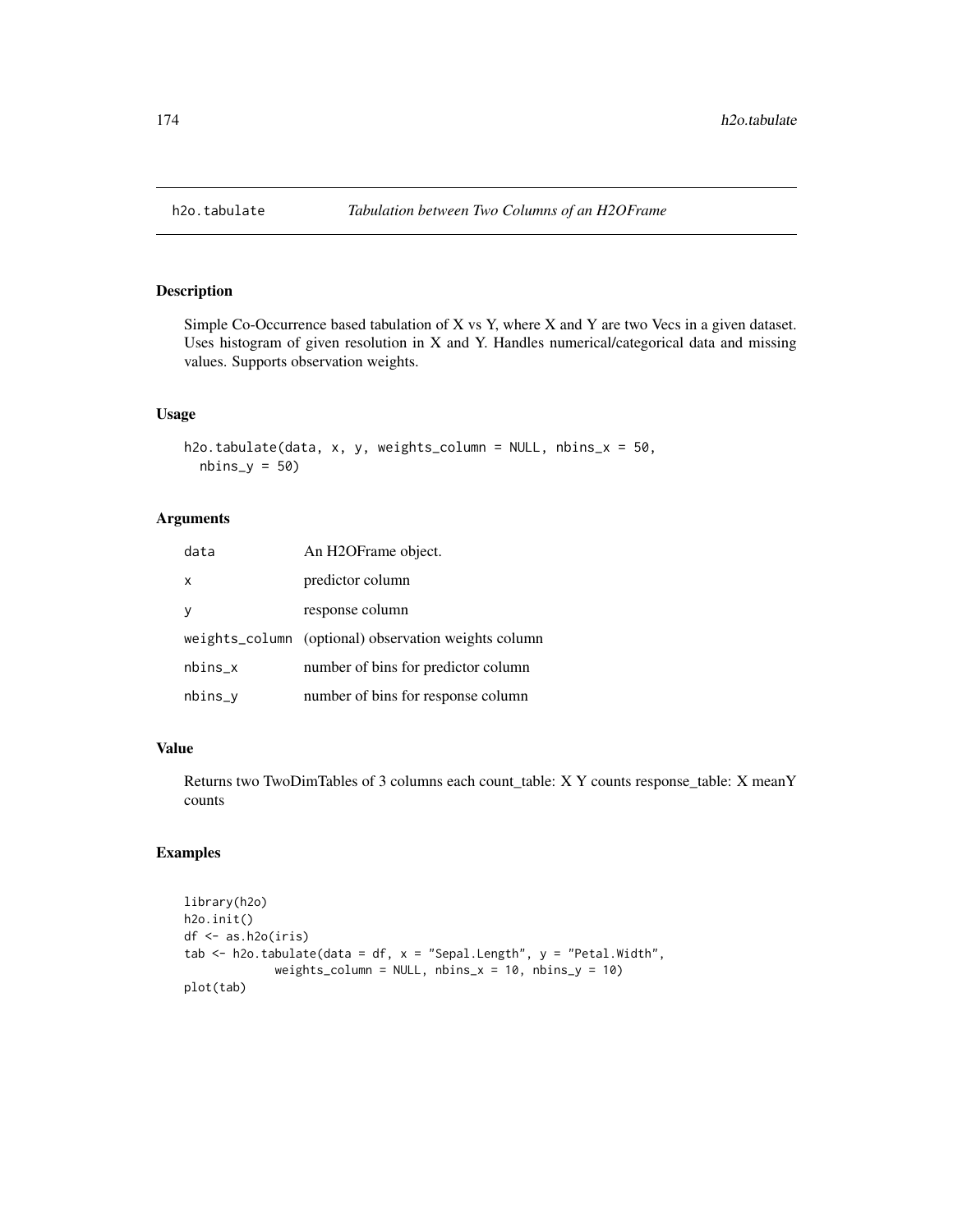Compute the tangent of x

## Usage

h2o.tan(x)

# Arguments

x An H2OFrame object.

## See Also

[tan](#page-0-0) for the base R implementation.

# h2o.tanh *Compute the hyperbolic tangent of x*

# Description

Compute the hyperbolic tangent of x

## Usage

h2o.tanh(x)

## Arguments

x An H2OFrame object.

## See Also

[tanh](#page-0-0) for the base R implementation.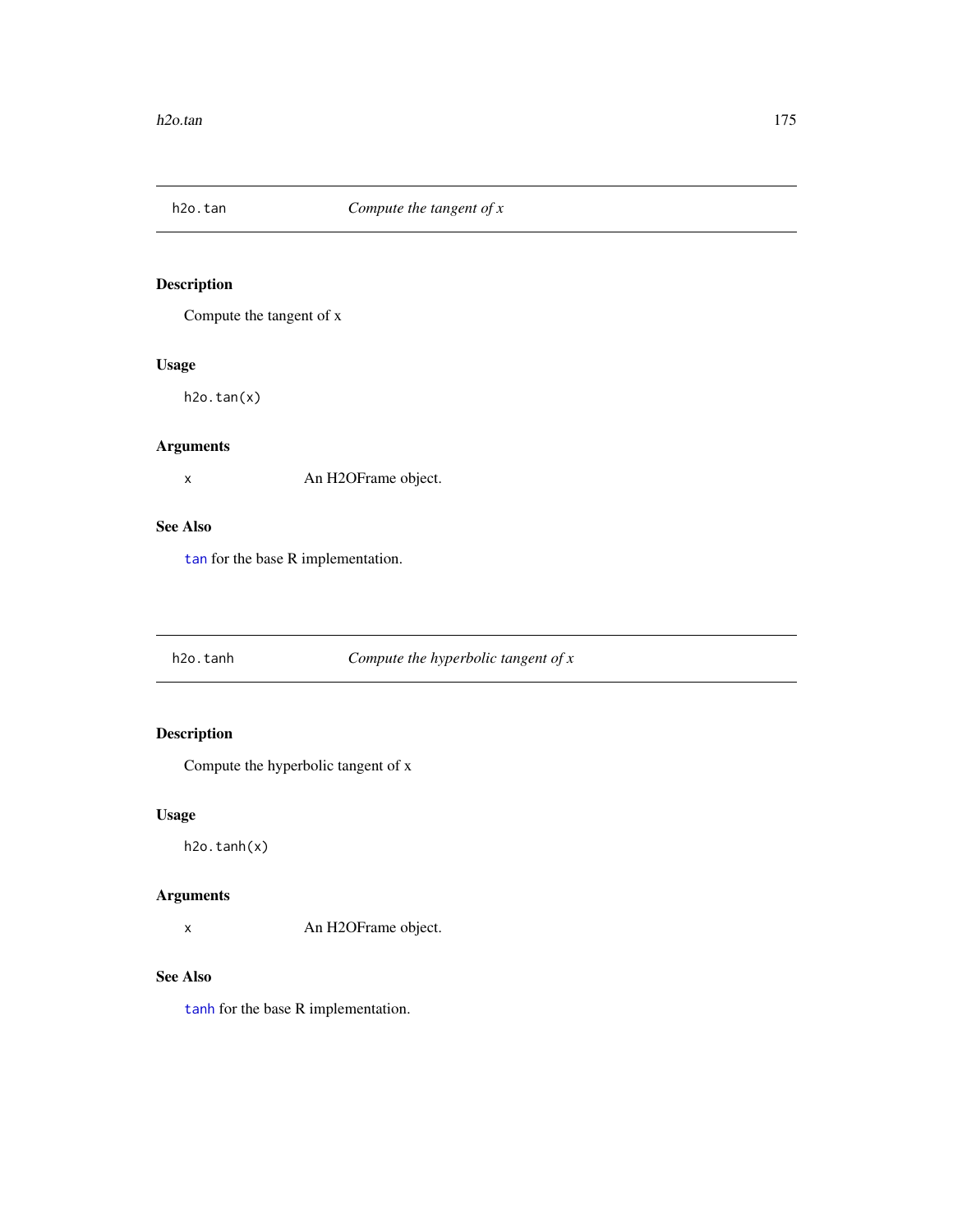h2o.tokenize *Tokenize String*

#### Description

h2o.tokenize is similar to h2o.strsplit, the difference between them is that h2o.tokenize will store the tokenized text into a single column making it easier for additional processing (filtering stop words, word2vec algo, ...).

## Usage

h2o.tokenize(x, split)

#### Arguments

| $\boldsymbol{\mathsf{x}}$ | The column or columns whose strings to tokenize. |
|---------------------------|--------------------------------------------------|
| split                     | The regular expression to split on.              |

## Value

An H2OFrame with a single column representing the tokenized Strings. Original rows of the input DF are separated by NA.

h2o.tolower *To Lower*

## Description

To Lower

#### Usage

```
h2o.tolower(x)
```
# Arguments

x An H2OFrame object whose strings should be lower'd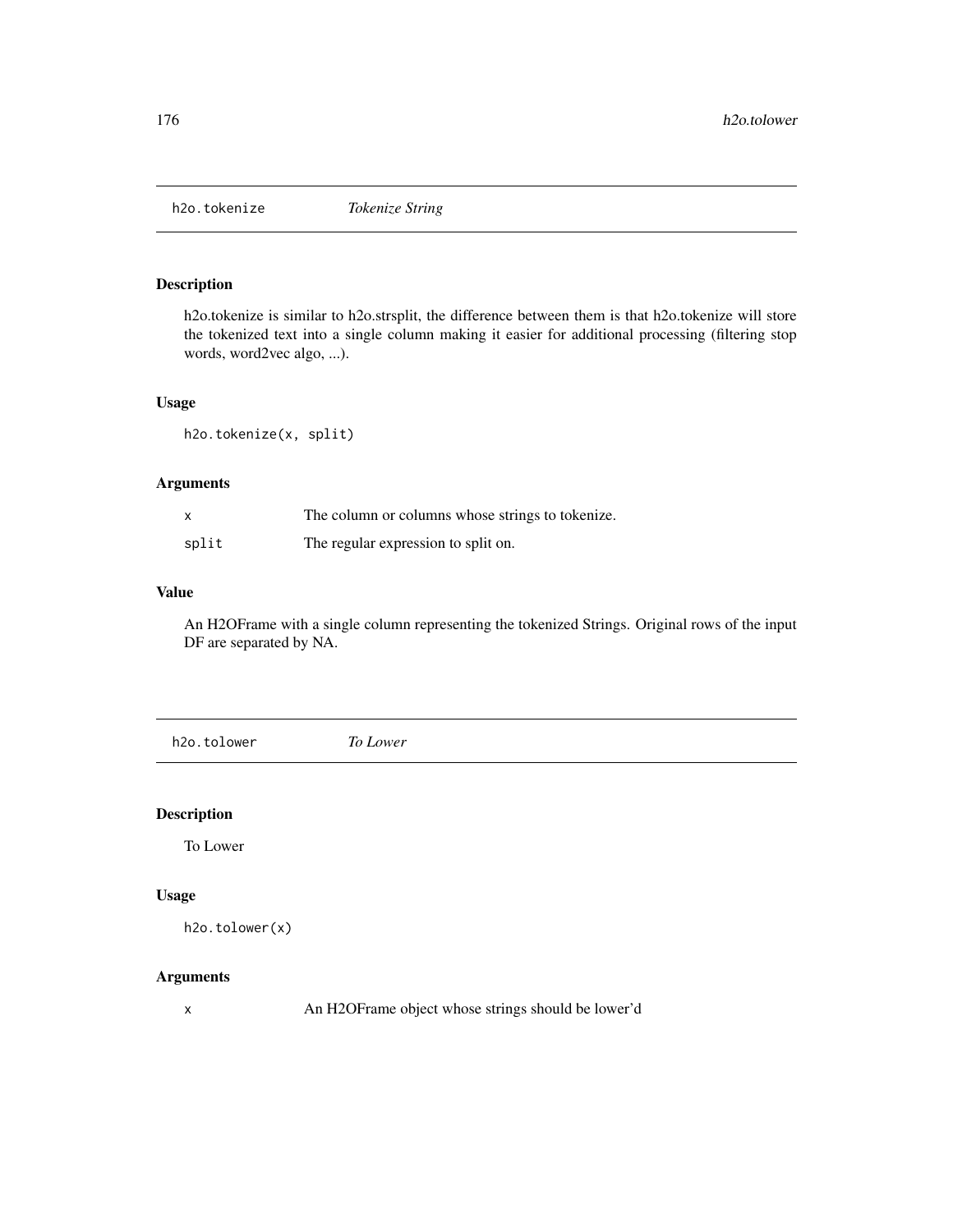h2o.totss *Get the total sum of squares. If "train", "valid", and "xval" parameters are FALSE (default), then the training totss value is returned. If more than one parameter is set to TRUE, then a named vector of totss' are returned, where the names are "train", "valid" or "xval".*

#### Description

Get the total sum of squares. If "train", "valid", and "xval" parameters are FALSE (default), then the training totss value is returned. If more than one parameter is set to TRUE, then a named vector of totss' are returned, where the names are "train", "valid" or "xval".

## Usage

h2o.totss(object, train = FALSE, valid = FALSE, xval = FALSE)

## Arguments

| object | An H2OClusteringModel object.                      |
|--------|----------------------------------------------------|
| train  | Retrieve the training total sum of squares         |
| valid  | Retrieve the validation total sum of squares       |
| xval   | Retrieve the cross-validation total sum of squares |

| h2o.tot_withinss | Get the total within cluster sum of squares. If "train", "valid", and |
|------------------|-----------------------------------------------------------------------|
|                  | "xval" parameters are FALSE (default), then the training tot_withinss |
|                  | value is returned. If more than one parameter is set to TRUE, then    |
|                  | a named vector of tot_withinss' are returned, where the names are     |
|                  | "train", "valid" or "xval".                                           |

## Description

Get the total within cluster sum of squares. If "train", "valid", and "xval" parameters are FALSE (default), then the training tot\_withinss value is returned. If more than one parameter is set to TRUE, then a named vector of tot\_withinss' are returned, where the names are "train", "valid" or "xval".

#### Usage

```
h2o.tot_withinss(object, train = FALSE, valid = FALSE, xval = FALSE)
```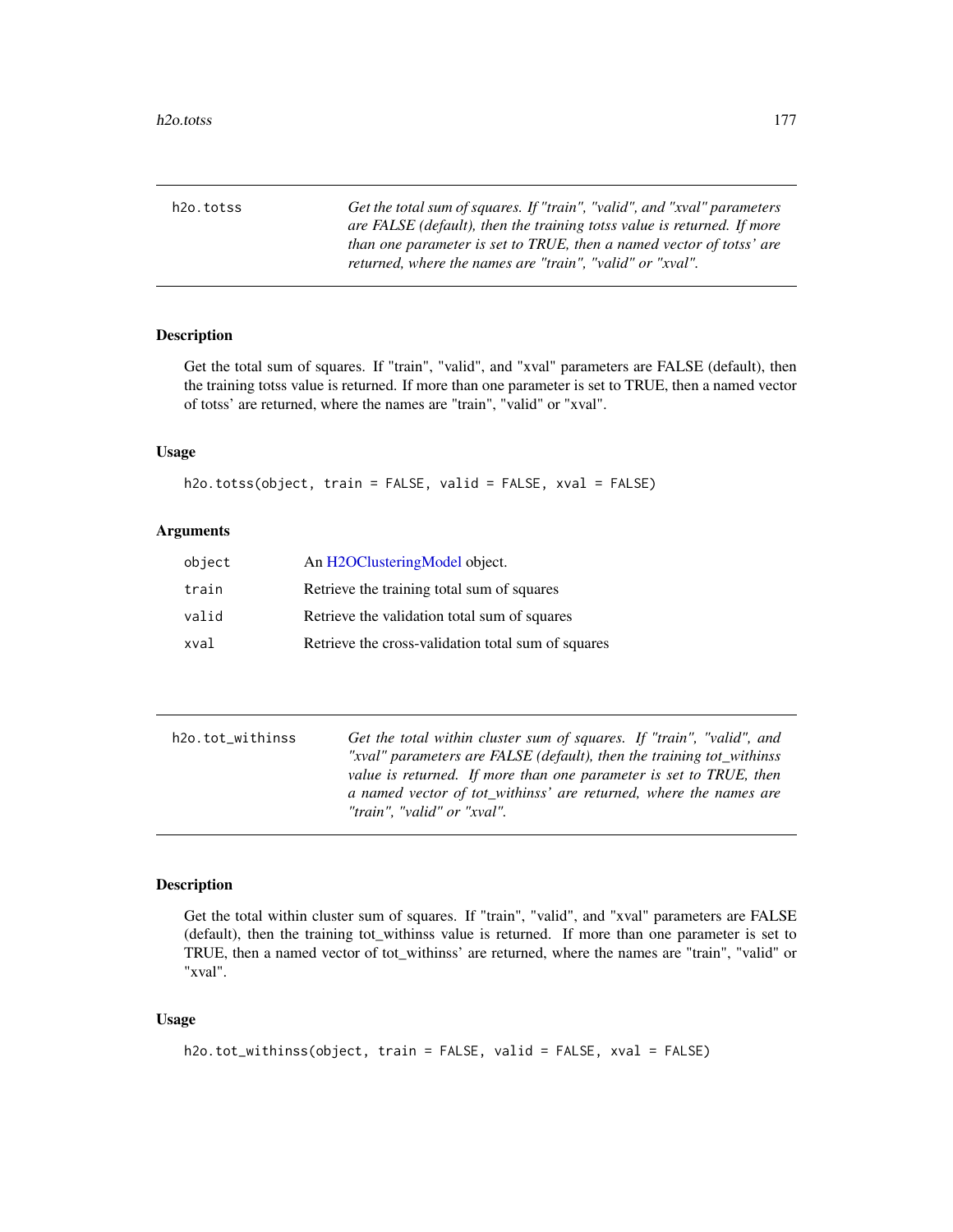# Arguments

| An H <sub>2</sub> OClusteringModel object.                        |
|-------------------------------------------------------------------|
| Retrieve the training total within cluster sum of squares         |
| Retrieve the validation total within cluster sum of squares       |
| Retrieve the cross-validation total within cluster sum of squares |
|                                                                   |

h2o.toupper *To Upper*

# Description

To Upper

## Usage

h2o.toupper(x)

# Arguments

x An H2OFrame object whose strings should be upper'd

fransform words to vectors using a word2vec model.

# Description

Transform words to vectors using a word2vec model.

## Usage

```
h2o.transform(word2vec, words)
```

| word2vec | A word2vec model.                                            |
|----------|--------------------------------------------------------------|
| words    | An H2OFrame made of a single column containing source words. |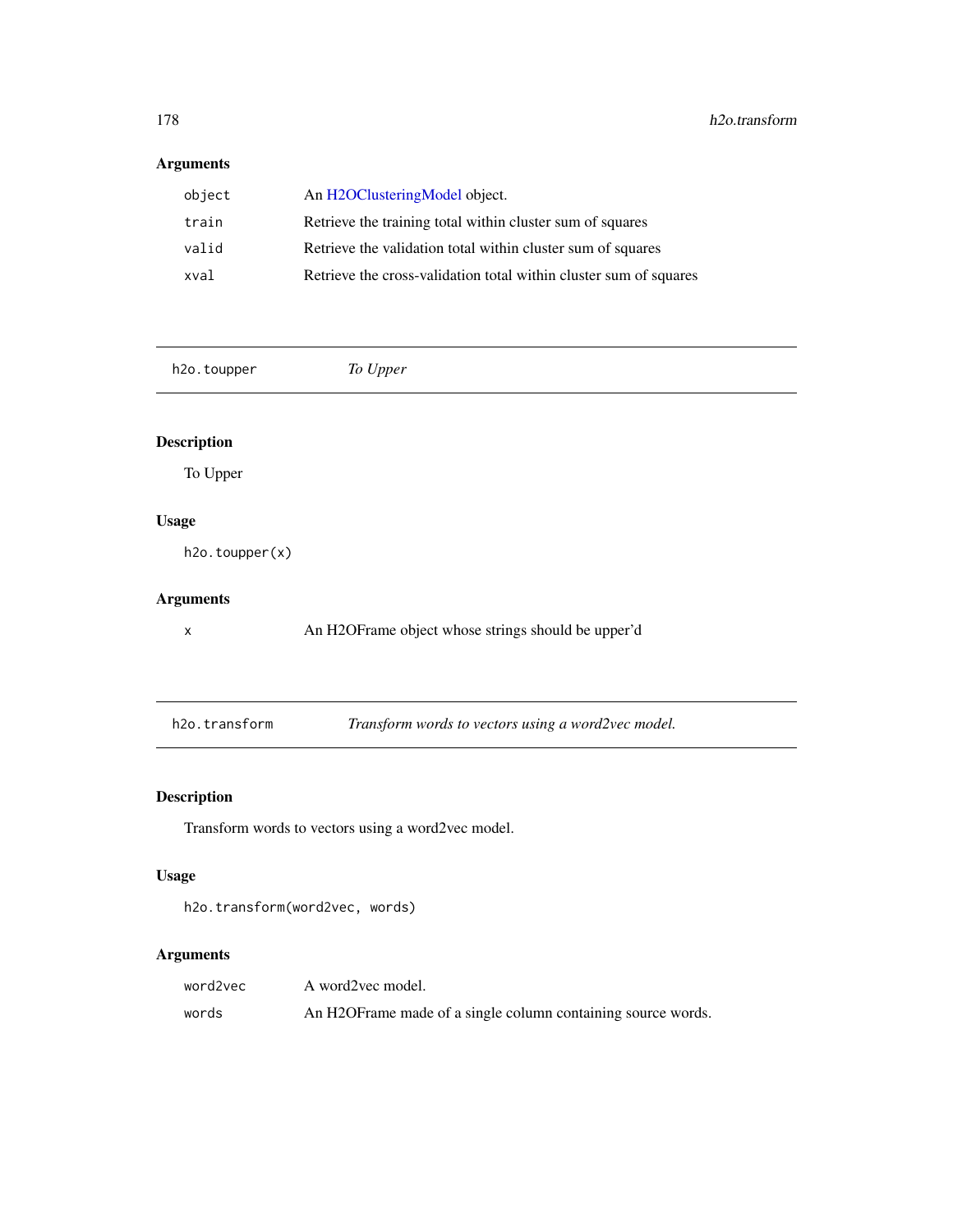h2o.trim *Trim Space*

Description

Trim Space

## Usage

h2o.trim(x)

## Arguments

x The column whose strings should be trimmed.

| h2o.trunc | trunc takes a single numeric argument x and returns a numeric vector   |
|-----------|------------------------------------------------------------------------|
|           | containing the integers formed by truncating the values in x toward 0. |

# Description

trunc takes a single numeric argument x and returns a numeric vector containing the integers formed by truncating the values in x toward 0.

## Usage

h2o.trunc(x)

# Arguments

x An H2OFrame object.

## See Also

[trunc](#page-194-0) for the base R implementation.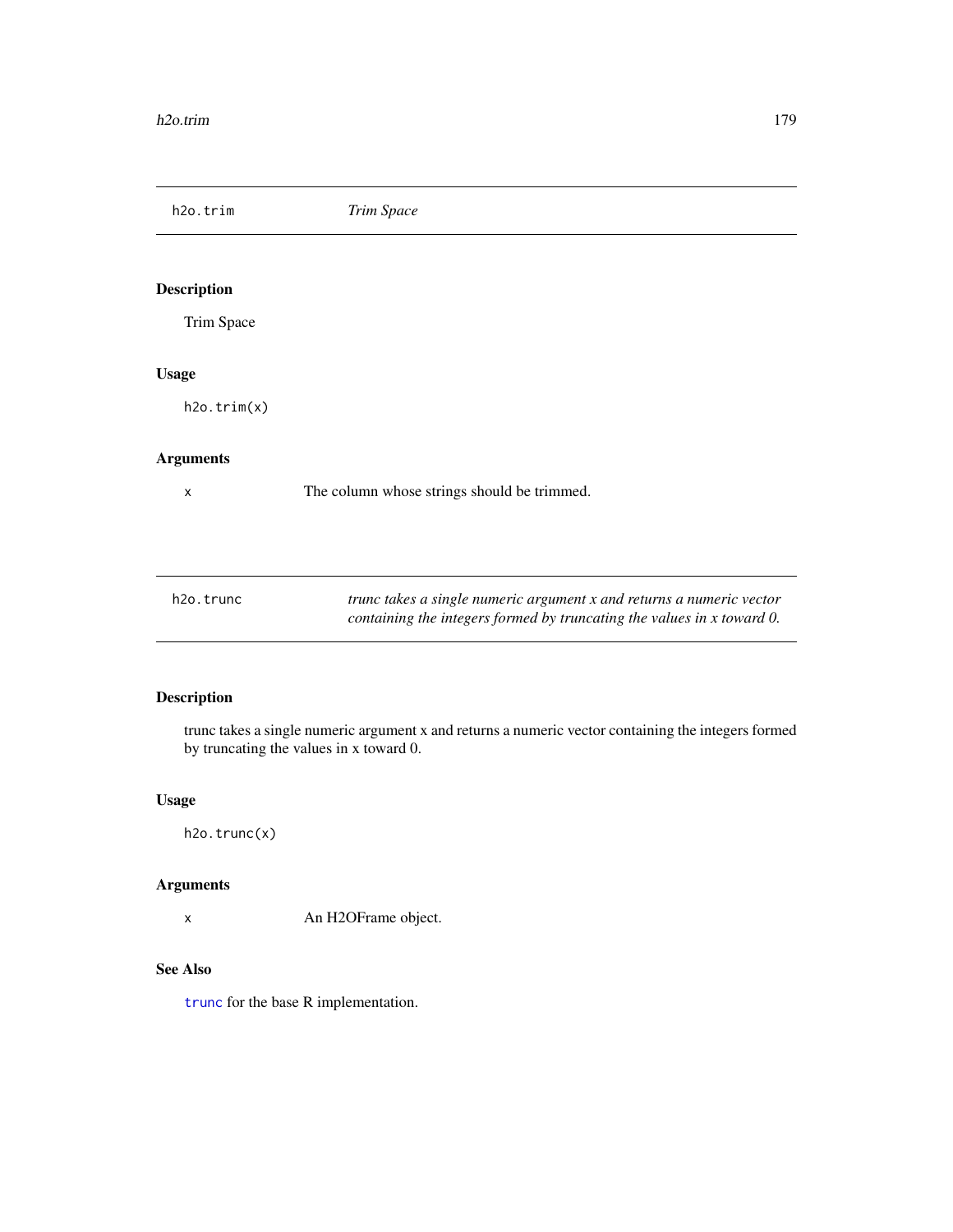h2o.unique *H2O Unique*

# Description

Extract unique values in the column.

#### Usage

h2o.unique(x)

## Arguments

x An H2OFrame object.

<span id="page-179-0"></span>h2o.var *Variance of a column or covariance of columns.*

## <span id="page-179-1"></span>Description

Compute the variance or covariance matrix of one or two H2OFrames.

#### Usage

h2o.var(x, y = NULL, na.rm = FALSE, use)

 $var(x, y = NULL, na.rm = FALSE, use)$ 

## Arguments

| $\mathsf{x}$ | An H <sub>2</sub> OFrame object.                                                                                                                                                                                                                                                                                                                                                                              |
|--------------|---------------------------------------------------------------------------------------------------------------------------------------------------------------------------------------------------------------------------------------------------------------------------------------------------------------------------------------------------------------------------------------------------------------|
| У            | NULL (default) or an H2OF rame. The default is equivalent to $y = x$ .                                                                                                                                                                                                                                                                                                                                        |
| na.rm        | logical. Should missing values be removed?                                                                                                                                                                                                                                                                                                                                                                    |
| use          | An optional character string indicating how to handle missing values. This must<br>be one of the following: "everything" - outputs NaNs whenever one of its con-<br>tributing observations is missing "all.obs" - presence of missing observations<br>will throw an error "complete.obs" - discards missing values along with all ob-<br>servations in their rows so that only complete observations are used |

## See Also

[var](#page-179-1) for the base R implementation. [h2o.sd](#page-158-1) for standard deviation.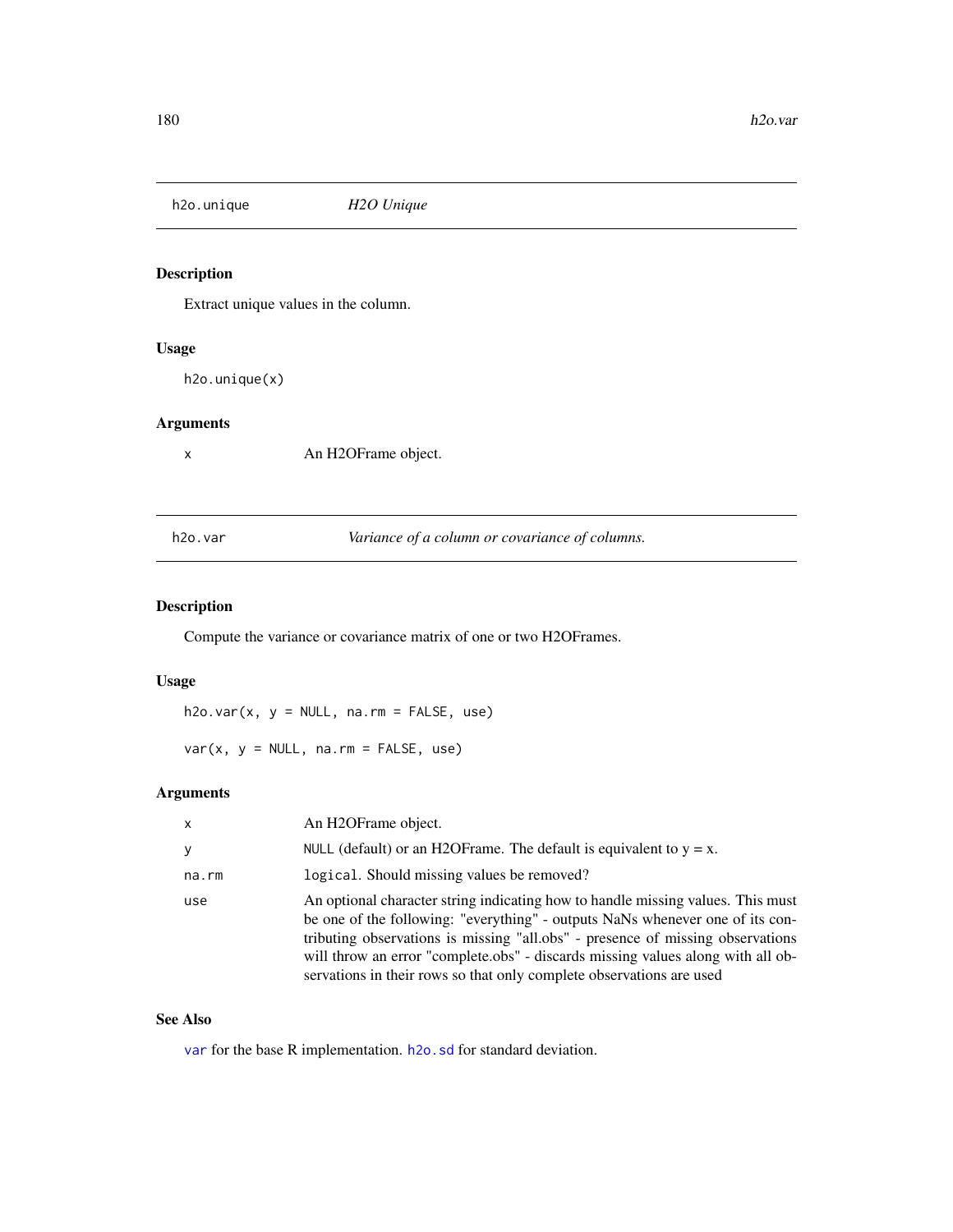## <span id="page-180-0"></span>h<sub>2</sub>o.varimp 181

## Examples

```
h2o.init()
prosPath <- system.file("extdata", "prostate.csv", package="h2o")
prostate.hex <- h2o.uploadFile(path = prosPath)
var(prostate.hex$AGE)
```
h2o.varimp *Retrieve the variable importance.*

## Description

Retrieve the variable importance.

## Usage

h2o.varimp(object)

## Arguments

object An [H2OModel](#page-188-0) object.

h2o.varimp\_plot *Plot Variable Importances*

## Description

Plot Variable Importances

#### Usage

```
h2o.varimp_plot(model, num_of_features = NULL)
```
## Arguments

```
model A trained model (accepts a trained random forest, GBM, or deep learning model,
                will use h2o.std_coef_plot for a trained GLM
```
num\_of\_features

The number of features to be shown in the plot

## See Also

[h2o.std\\_coef\\_plot](#page-165-0) for GLM.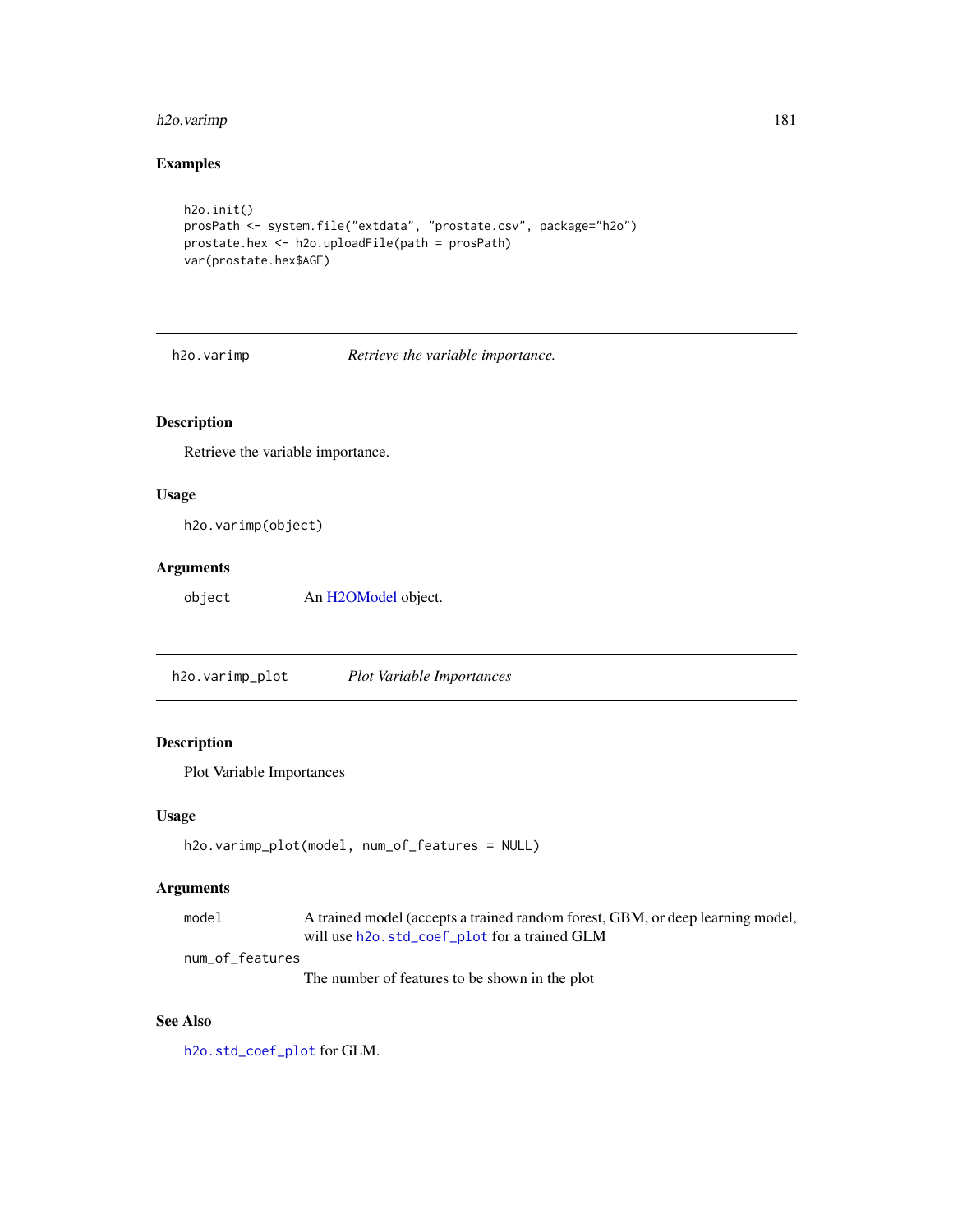## Examples

```
library(h2o)
h2o.init()
prosPath <- system.file("extdata", "prostate.csv", package="h2o")
hex <- h2o.importFile(prosPath)
hex[, 2] <- as. factor(hex[, 2])
model \leq h2o.gbm(x = 3:9, y = 2, training_frame = hex, distribution = "bernoulli")
h2o.varimp_plot(model)
# for deep learning set the variable_importance parameter to TRUE
iris.hex <- as.h2o(iris)
iris.dl <- h2o.deeplearning(x = 1:4, y = 5, training_frame = iris.hex,
variable_importances = TRUE)
h2o.varimp_plot(iris.dl)
```
h2o.week *Convert Milliseconds to Week of Week Year in H2O Datasets*

## Description

Converts the entries of an H2OFrame object from milliseconds to weeks of the week year (starting from 1).

#### Usage

```
h2o.week(x)
```
week(x)

## S3 method for class 'H2OFrame' week(x)

#### Arguments

x An H2OFrame object.

## Value

An H2OFrame object containing the entries of x converted to weeks of the week year.

## See Also

[h2o.month](#page-122-0)

<span id="page-181-0"></span>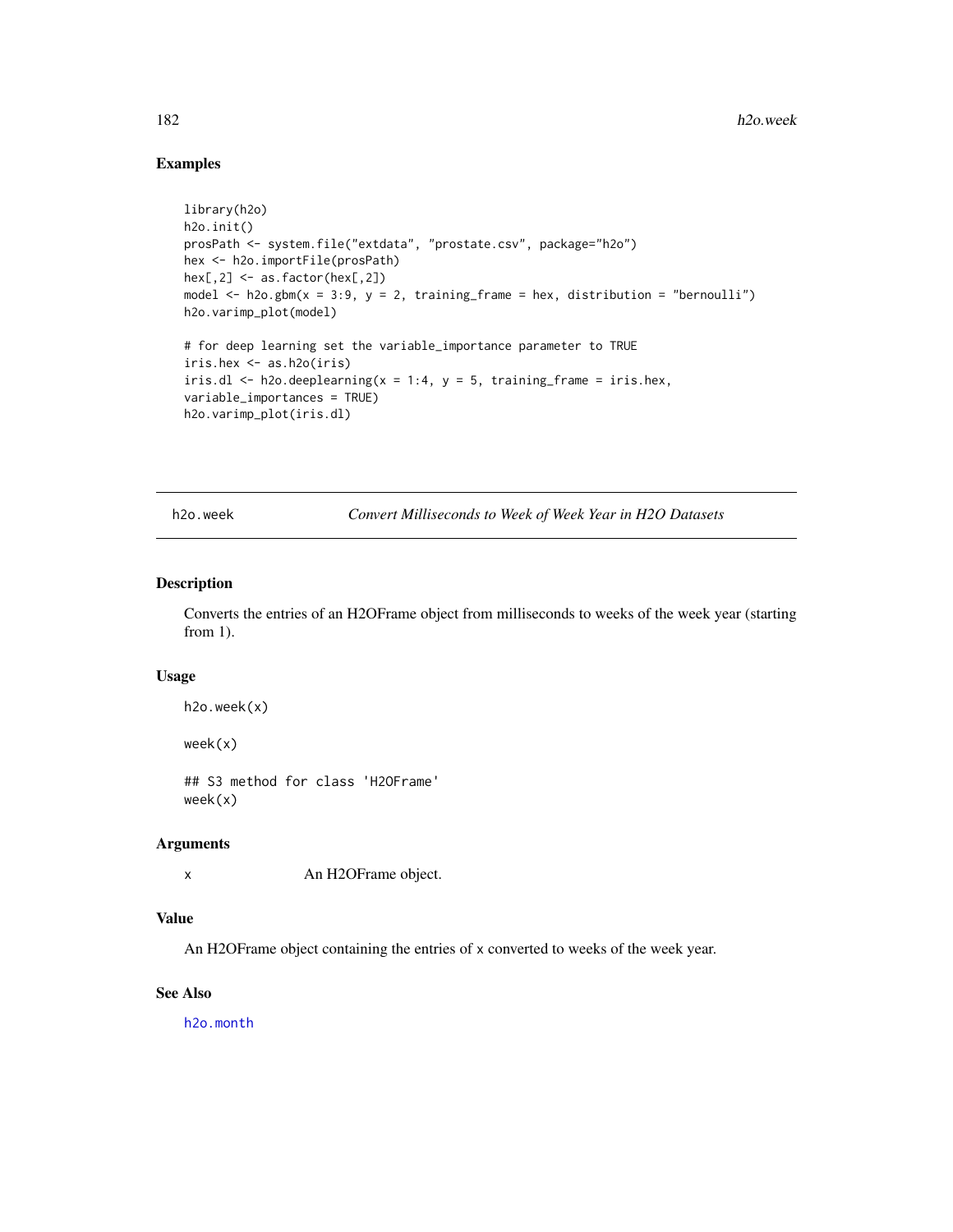<span id="page-182-0"></span>

## Description

Retrieve the respective weight matrix

## Usage

```
h2o.weights(object, matrix_id = 1)
```
## Arguments

| object    | An H2OModel or H2OModelMetrics                                                                       |
|-----------|------------------------------------------------------------------------------------------------------|
| matrix id | An integer, ranging from 1 to number of layers $+1$ , that specifies the weight<br>matrix to return. |

| h2o.which |  |
|-----------|--|
|           |  |
|           |  |

**Which indices are TRUE?** 

## Description

Give the TRUE indices of a logical object, allowing for array indices.

## Usage

h2o.which(x)

## Arguments

x An H2OFrame object.

## See Also

[which](#page-0-0) for the base R method.

## Examples

```
h2o.init()
iris.hex <- as.h2o(iris)
h2o.which(iris.hex[,1]==4.4)
```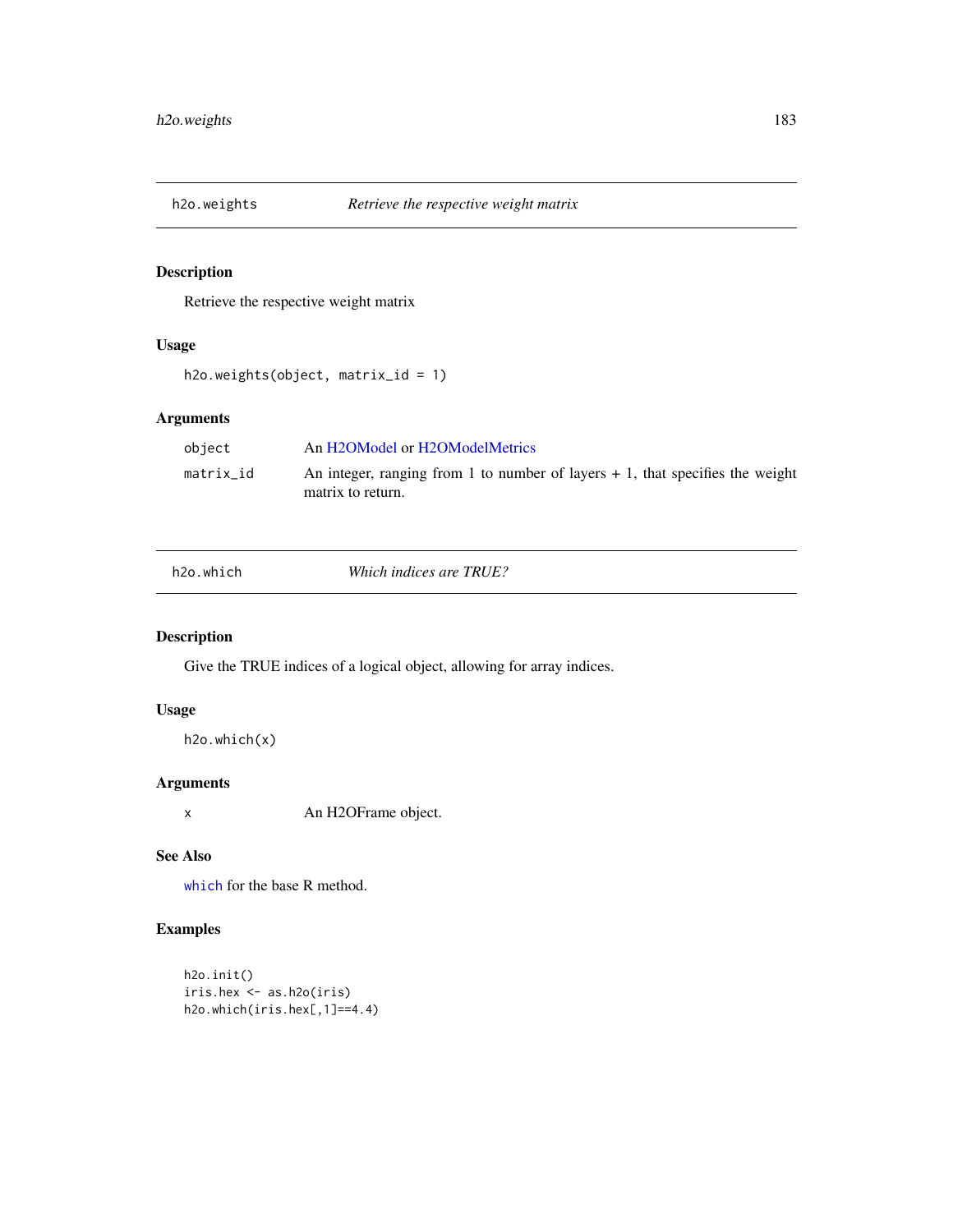<span id="page-183-0"></span>h2o.withinss *Get the Within SS*

## Description

Get the Within SS

## Usage

h2o.withinss(object)

## Arguments

object An [H2OClusteringModel](#page-184-0) object.

h2o.word2vec *Trains a word2vec model on a String column of an H2O data frame.*

## Description

Trains a word2vec model on a String column of an H2O data frame.

## Usage

```
h2o.word2vec(training_frame, model_id = NULL, min_word_freq = 5,
  word_model = c("SkipGram"), norm_model = c("HSM"), vec_size = 100,
 window_size = 5, sent_sample_rate = 0.001, init_learning_rate = 0.025,
 epochs = 5)
```
## Arguments

|                    | training frame Id of the training data frame (Not required, to allow initial validation of model<br>parameters).                                                                        |  |
|--------------------|-----------------------------------------------------------------------------------------------------------------------------------------------------------------------------------------|--|
| $model_id$         | Destination id for this model; auto-generated if not specified.                                                                                                                         |  |
| min_word_freq      | This will discard words that appear less than $\langle$ int> times Defaults to 5.                                                                                                       |  |
| word_model         | Use the Skip-Gram model Must be one of: "SkipGram". Defaults to SkipGram.                                                                                                               |  |
| norm_model         | Use Hierarchical Softmax Must be one of: "HSM". Defaults to HSM.                                                                                                                        |  |
| vec_size           | Set size of word vectors Defaults to 100.                                                                                                                                               |  |
| window size        | Set max skip length between words Defaults to 5.                                                                                                                                        |  |
| sent_sample_rate   |                                                                                                                                                                                         |  |
|                    | Set threshold for occurrence of words. Those that appear with higher frequency<br>in the training data will be randomly down-sampled; useful range is $(0, 1e-5)$<br>Defaults to 0.001. |  |
| init_learning_rate |                                                                                                                                                                                         |  |
|                    | Set the starting learning rate Defaults to 0.025.                                                                                                                                       |  |
| epochs             | Number of training iterations to run Defaults to 5.                                                                                                                                     |  |
|                    |                                                                                                                                                                                         |  |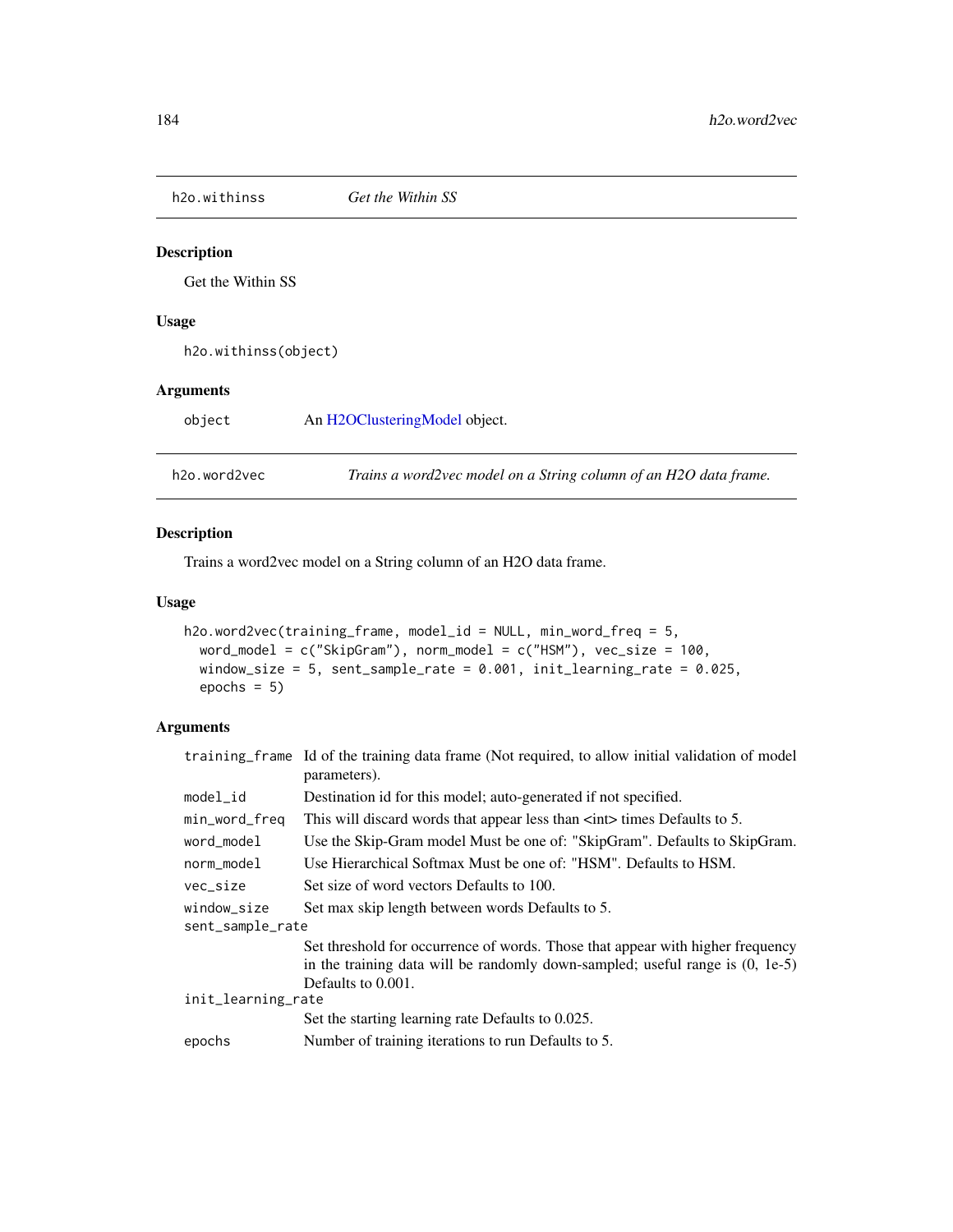<span id="page-184-1"></span>

## Description

Convert the entries of an H2OFrame object from milliseconds to years, indexed starting from 1900.

### Usage

```
h2o.year(x)
year(x)
```
## S3 method for class 'H2OFrame' year(x)

## Arguments

x An H2OFrame object.

## Details

This method calls the function of the MutableDateTime class in Java.

## Value

An H2OFrame object containing the entries of x converted to years

## See Also

[h2o.month](#page-122-0)

<span id="page-184-0"></span>H2OClusteringModel-class

*The H2OClusteringModel object.*

## Description

This virtual class represents a clustering model built by H2O.

## Details

This object has slots for the key, which is a character string that points to the model key existing in the H2O cloud, the data used to build the model (an object of class H2OFrame).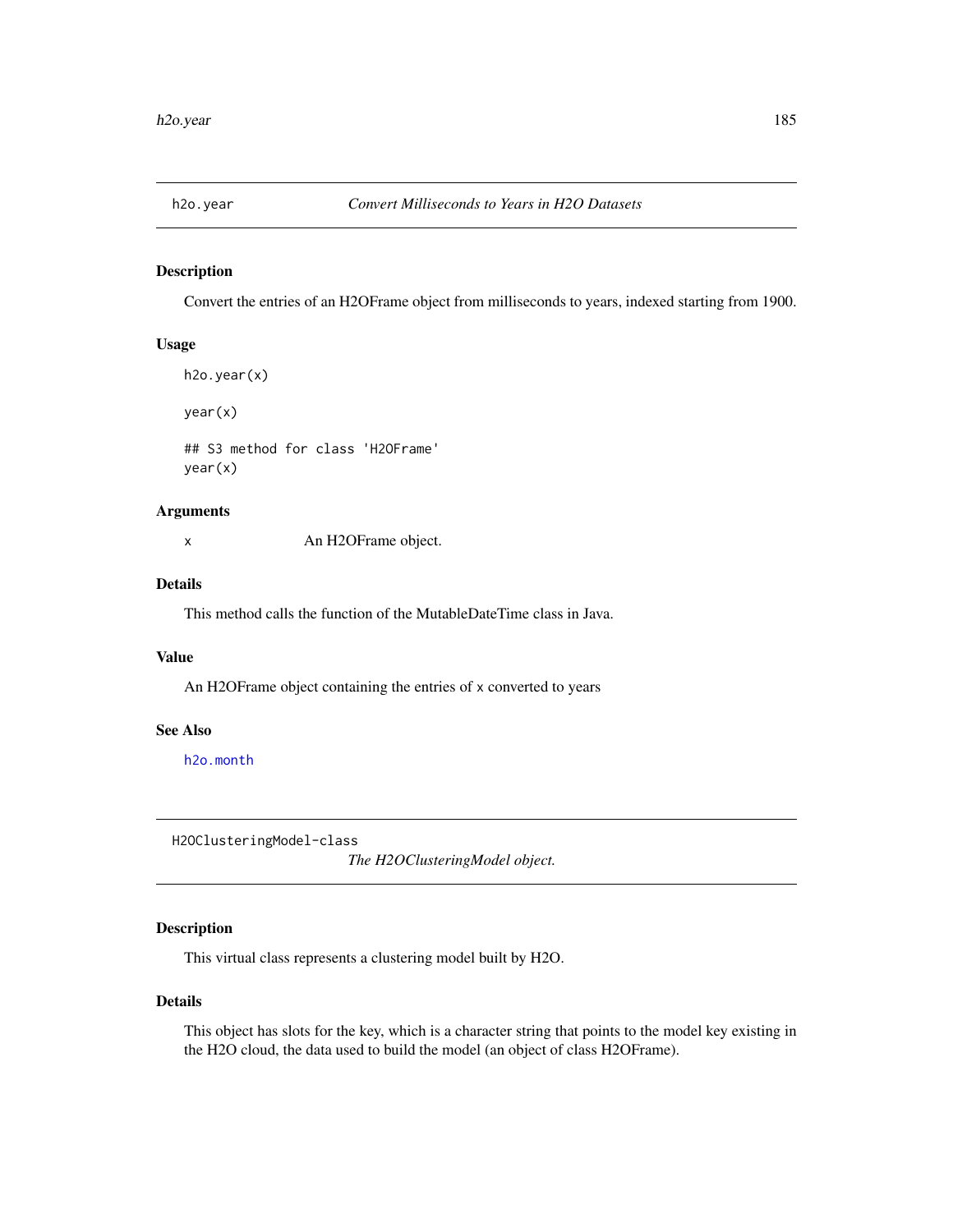## <span id="page-185-0"></span>**Slots**

- model\_id A character string specifying the key for the model fit in the H2O cloud's key-value store.
- algorithm A character string specifying the algorithm that was used to fit the model.
- parameters A list containing the parameter settings that were used to fit the model that differ from the defaults.
- allparameters A list containing all parameters used to fit the model.
- model A list containing the characteristics of the model returned by the algorithm.

size The number of points in each cluster.

totss Total sum of squared error to grand mean.

withinss A vector of within-cluster sum of squared error.

tot\_withinss Total within-cluster sum of squared error.

betweenss Between-cluster sum of squared error.

H2OConnection-class *The H2OConnection class.*

#### Description

This class represents a connection to an H2O cloud.

## Usage

## S4 method for signature 'H2OConnection' show(object)

#### **Arguments**

object an H2OConnection object.

## Details

Because H2O is not a master-slave architecture, there is no restriction on which H2O node is used to establish the connection between R (the client) and H2O (the server).

A new H2O connection is established via the h2o.init() function, which takes as parameters the 'ip' and 'port' of the machine running an instance to connect with. The default behavior is to connect with a local instance of H2O at port 54321, or to boot a new local instance if one is not found at port 54321.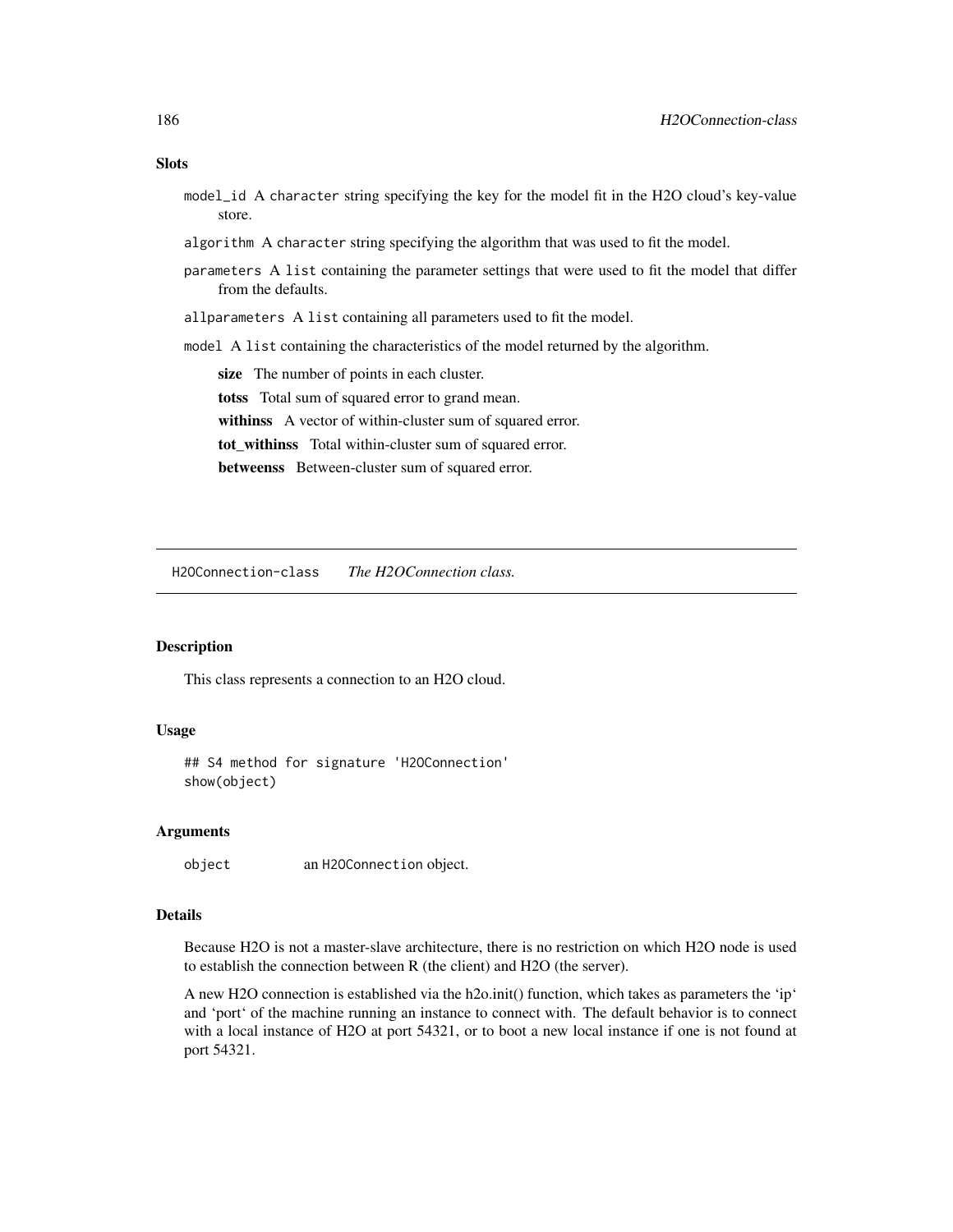## <span id="page-186-0"></span>H2OFrame-Extract 187

## Slots

ip A character string specifying the IP address of the H2O cloud. port A numeric value specifying the port number of the H2O cloud. proxy A character specifying the proxy path of the H2O cloud. https Set this to TRUE to use https instead of http. insecure Set this to TRUE to disable SSL certificate checking. username Username to login with. password Password to login with. cluster\_id Cluster to login to. Used for Steam connections cookies Cookies to add to request context\_path Context path which is appended to H2O server location. mutable An H2OConnectionMutableState object to hold the mutable state for the H2O connection.

H2OFrame-Extract *Extract or Replace Parts of an H2OFrame Object*

## Description

Operators to extract or replace parts of H2OFrame objects.

### Usage

```
## S3 method for class 'H2OFrame'
data[row, col, drop = TRUE]
## S3 method for class 'H2OFrame'
x$name
## S3 method for class 'H2OFrame'
x[[i, exact = TRUE]]## S3 method for class 'H2OFrame'
x$name
## S3 method for class 'H2OFrame'
x[[i, exact = TRUE]]## S3 replacement method for class 'H2OFrame'
data[row, col, ...] <- value
## S3 replacement method for class 'H2OFrame'
data$name <- value
## S3 replacement method for class 'H2OFrame'
data[[name]] <- value
```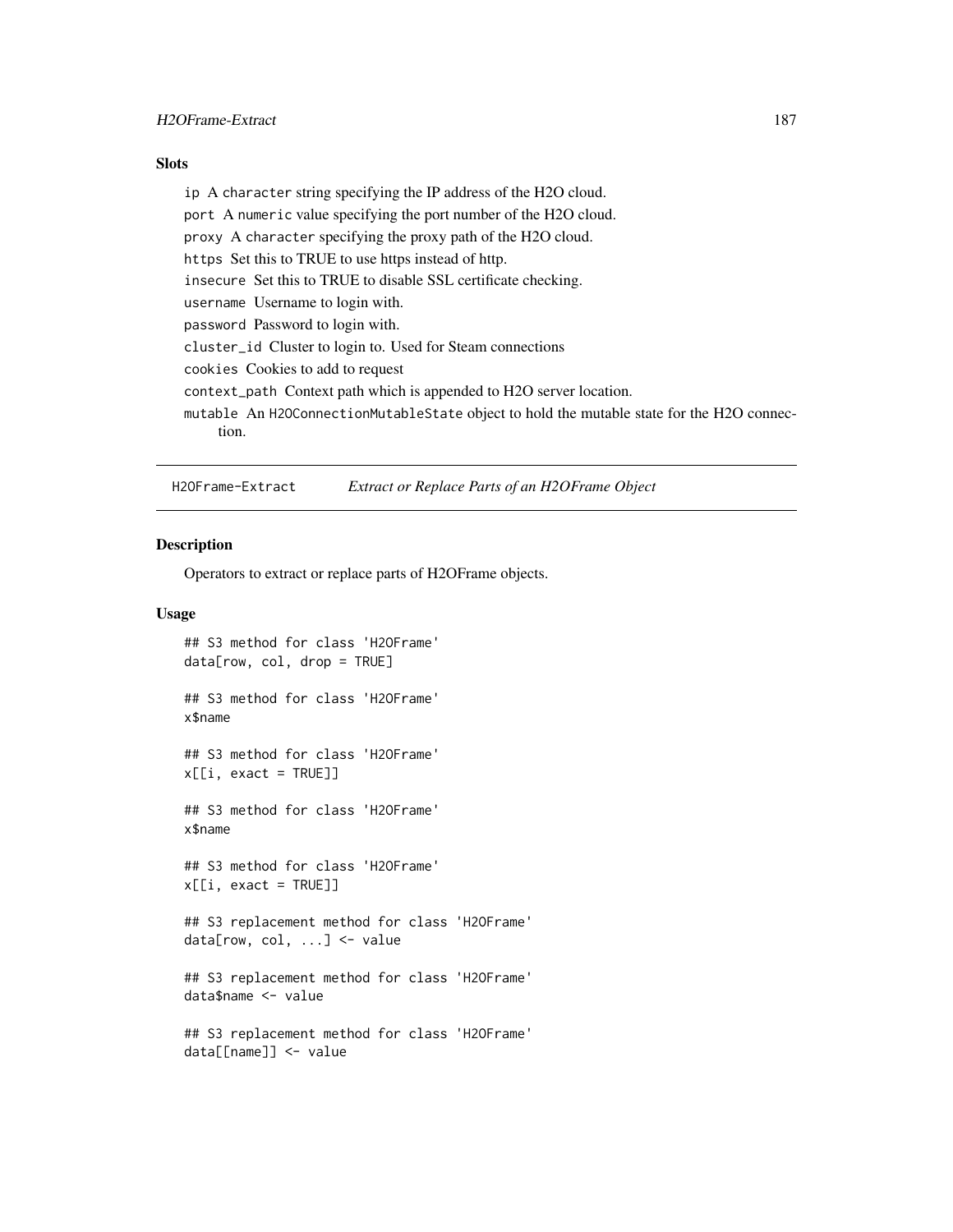## <span id="page-187-0"></span>Arguments

| data         | object from which to extract element(s) or in which to replace element(s).                                                                             |
|--------------|--------------------------------------------------------------------------------------------------------------------------------------------------------|
| row          | index specifying row element(s) to extract or replace. Indices are numeric or<br>character vectors or empty (missing) or will be matched to the names. |
| col          | index specifying column element(s) to extract or replace.                                                                                              |
| drop         | Unused                                                                                                                                                 |
| $\mathsf{x}$ | An H <sub>2</sub> OFrame                                                                                                                               |
| name         | a literal character string or a name (possibly backtick quoted).                                                                                       |
| i            | index                                                                                                                                                  |
| exact        | controls possible partial matching of [[ when extracting a character                                                                                   |
| $\cdots$     | Further arguments passed to or from other methods.                                                                                                     |
| value        | To be assigned                                                                                                                                         |
|              |                                                                                                                                                        |

H2OGrid-class *H2O Grid*

## Description

A class to contain the information about grid results Format grid object in user-friendly way

### Usage

## S4 method for signature 'H2OGrid' show(object)

## Arguments

object an H2OGrid object.

## Slots

grid\_id the final identifier of grid

model\_ids list of model IDs which are included in the grid object

hyper\_names list of parameter names used for grid search

- failed\_params list of model parameters which caused a failure during model building, it can contain a null value
- failure\_details list of detailed messages which correspond to failed parameters field
- failure\_stack\_traces list of stack traces corresponding to model failures reported by failed\_params and failure\_details fields
- failed\_raw\_params list of failed raw parameters

summary\_table table of models built with parameters and metric information.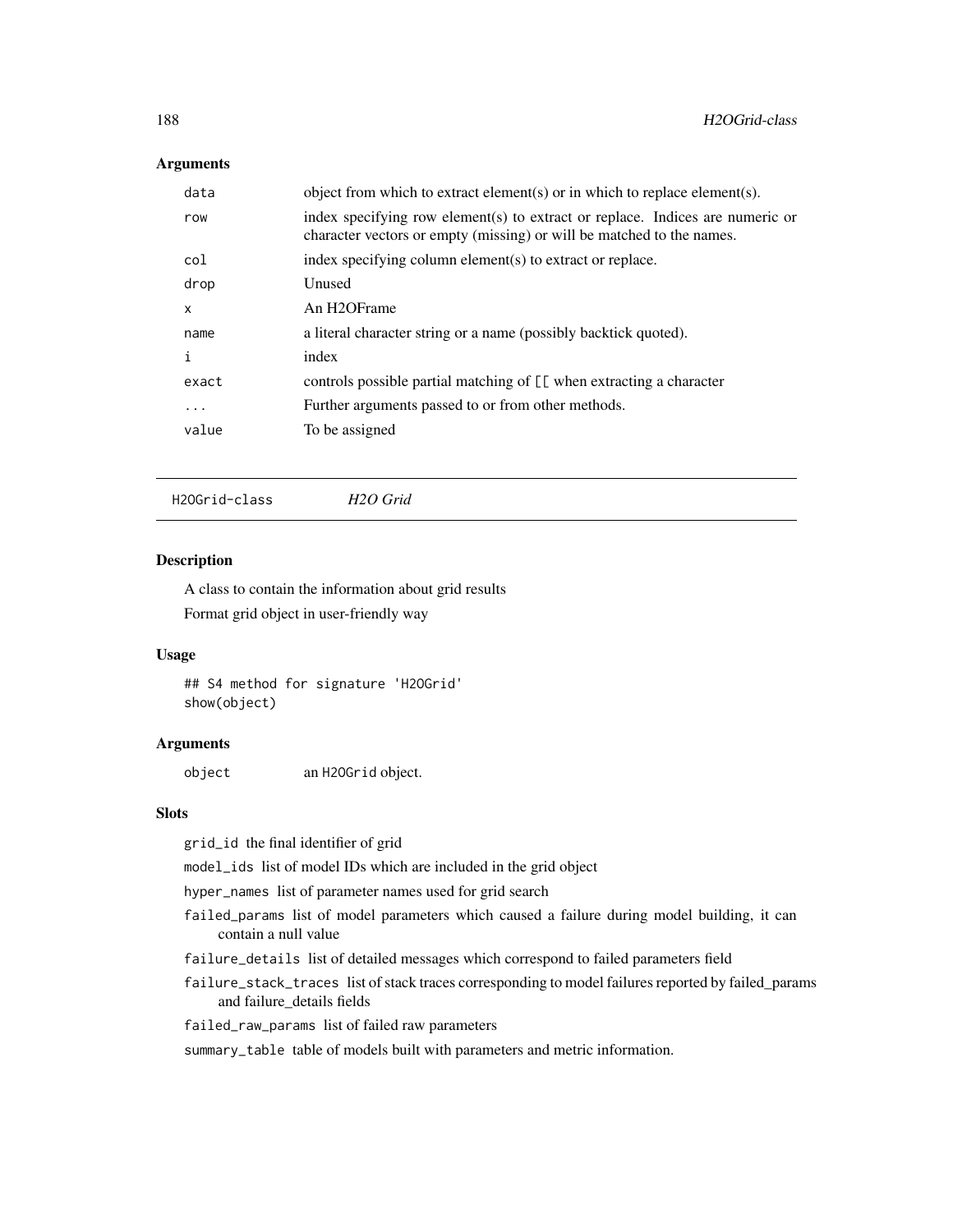<span id="page-188-1"></span>H2OModel-class 189

## See Also

[H2OModel](#page-188-0) for the final model types.

<span id="page-188-0"></span>H2OModel-class *The H2OModel object.*

## Description

This virtual class represents a model built by H2O.

## Usage

```
## S4 method for signature 'H2OModel'
show(object)
```
## Arguments

object an H2OModel object.

## Details

This object has slots for the key, which is a character string that points to the model key existing in the H2O cloud, the data used to build the model (an object of class H2OFrame).

#### **Slots**

- model\_id A character string specifying the key for the model fit in the H2O cloud's key-value store.
- algorithm A character string specifying the algorithm that were used to fit the model.
- parameters A list containing the parameter settings that were used to fit the model that differ from the defaults.
- allparameters A list containg all parameters used to fit the model.
- model A list containing the characteristics of the model returned by the algorithm.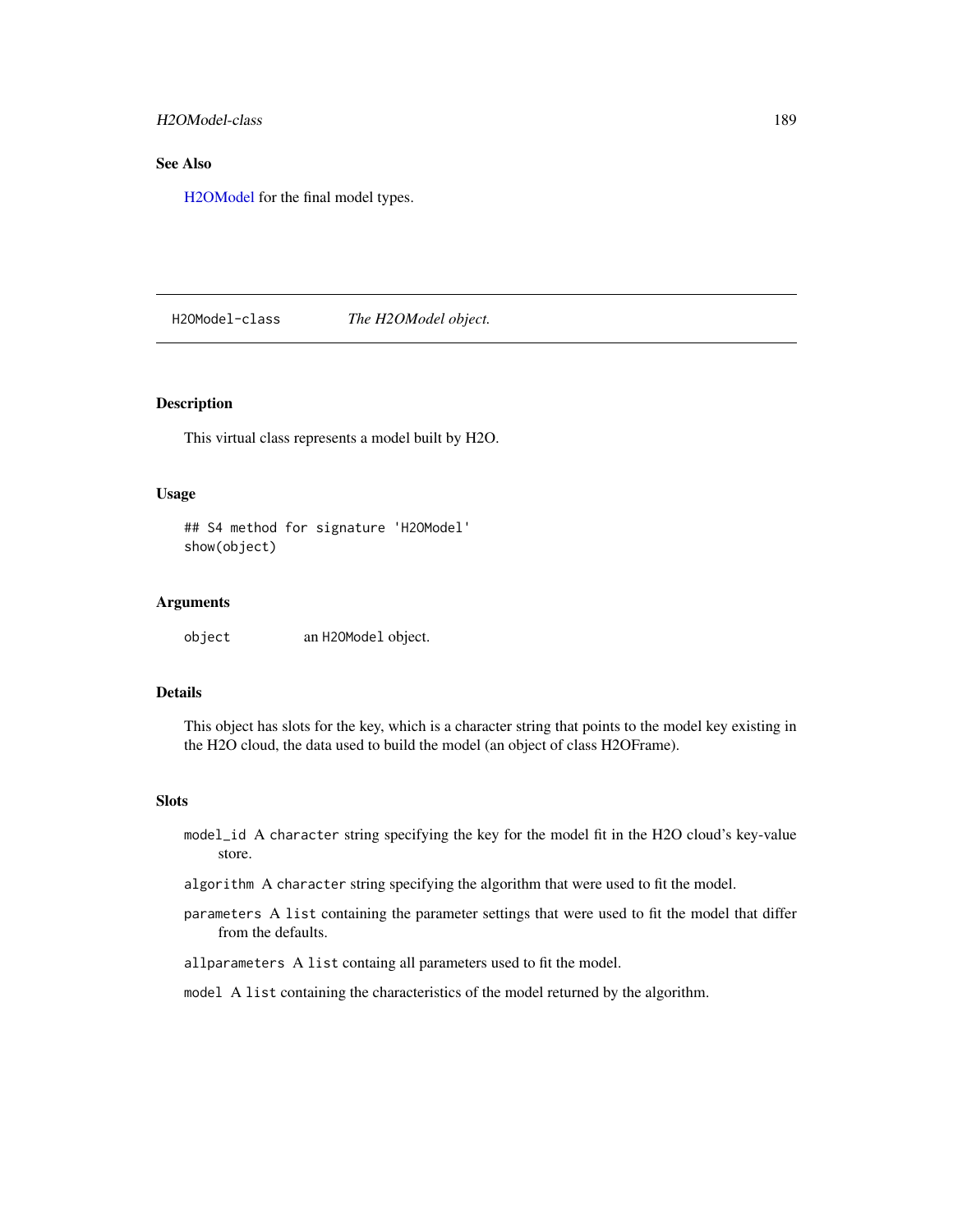<span id="page-189-1"></span>H2OModelFuture-class *H2O Future Model*

## Description

A class to contain the information for background model jobs.

## Slots

job\_key a character key representing the identification of the job process. model\_id the final identifier for the model

## See Also

[H2OModel](#page-188-0) for the final model types.

<span id="page-189-0"></span>H2OModelMetrics-class *The H2OModelMetrics Object.*

## Description

A class for constructing performance measures of H2O models.

## Usage

```
## S4 method for signature 'H2OModelMetrics'
show(object)
## S4 method for signature 'H2OBinomialMetrics'
show(object)
## S4 method for signature 'H2OMultinomialMetrics'
show(object)
## S4 method for signature 'H2ORegressionMetrics'
show(object)
```

```
## S4 method for signature 'H2OClusteringMetrics'
show(object)
```

```
## S4 method for signature 'H2OAutoEncoderMetrics'
show(object)
```

```
## S4 method for signature 'H2ODimReductionMetrics'
show(object)
```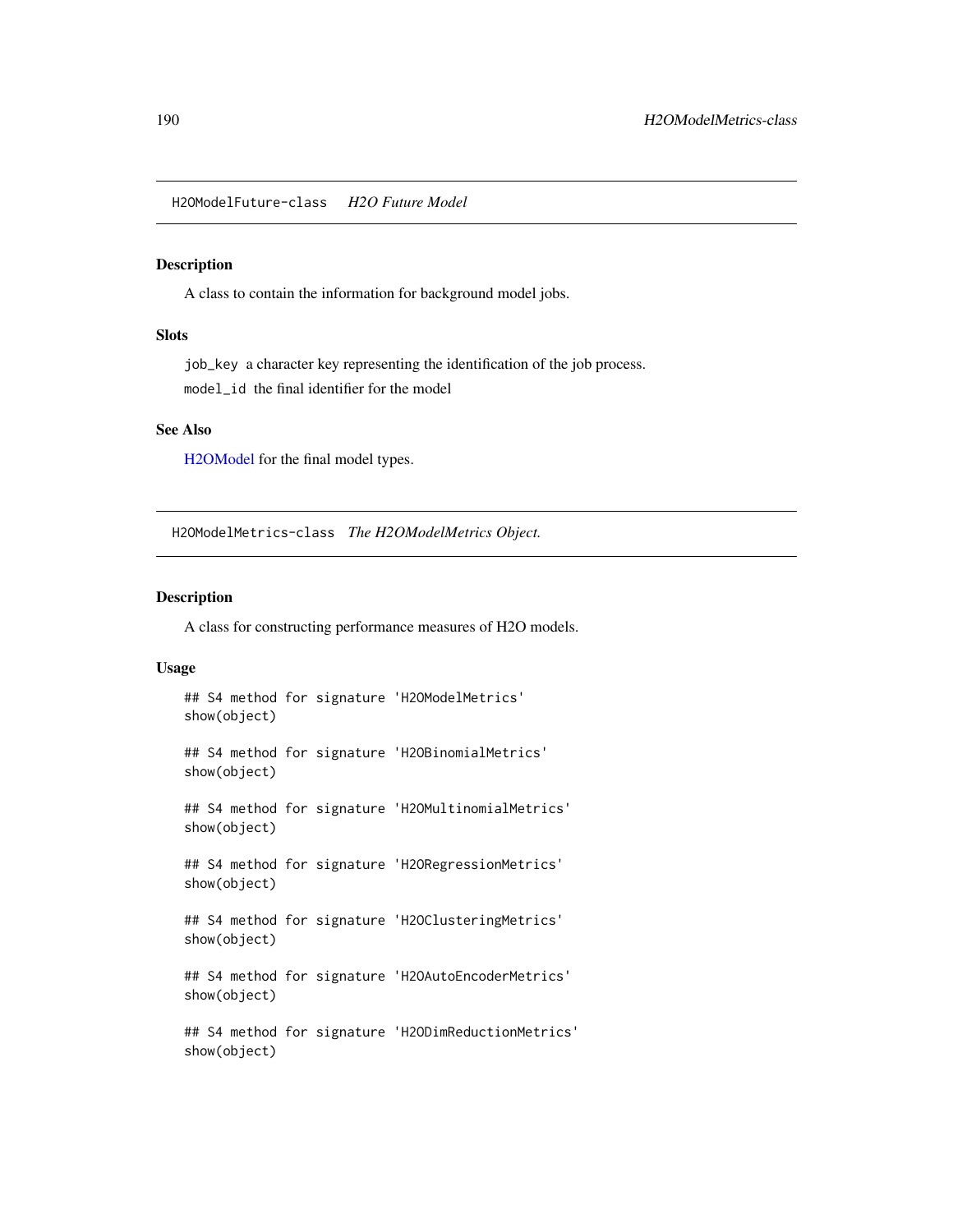#### <span id="page-190-0"></span>housevotes 191

#### Arguments

object An H2OModelMetrics object

housevotes *United States Congressional Voting Records 1984*

## Description

This data set includes votes for each of the U.S. House of Representatives Congressmen on the 16 key votes identified by the CQA. The CQA lists nine different types of votes: voted for, paired for, and announced for (these three simplified to yea), voted against, paired against, and announced against (these three simplified to nay), voted present, voted present to avoid conflict of interest, and did not vote or otherwise make a position known (these three simplified to an unknown disposition).

## Format

A data frame with 435 rows and 17 columns

## Source

Congressional Quarterly Almanac, 98th Congress, 2nd session 1984, Volume XL: Congressional Quarterly Inc., Washington, D.C., 1985

## References

Newman, D.J. & Hettich, S. & Blake, C.L. & Merz, C.J. (1998). UCI Repository of machine learning databases [http://www.ics.uci.edu/~mlearn/MLRepository.html]. Irvine, CA: University of California, Department of Information and Computer Science.

iris *Edgar Anderson's Iris Data*

## Description

Measurements in centimeters of the sepal length and width and petal length and width, respectively, for three species of iris flowers.

## Format

A data frame with 150 rows and 5 columns

## Source

Fisher, R. A. (1936) The use of multiple measurements in taxonomic problems. Annals of Eugenics, 7, Part II, 179-188.

The data were collected by Anderson, Edgar (1935). The irises of the Gaspe Peninsula, Bulletin of the American Iris Society, 59, 2-5.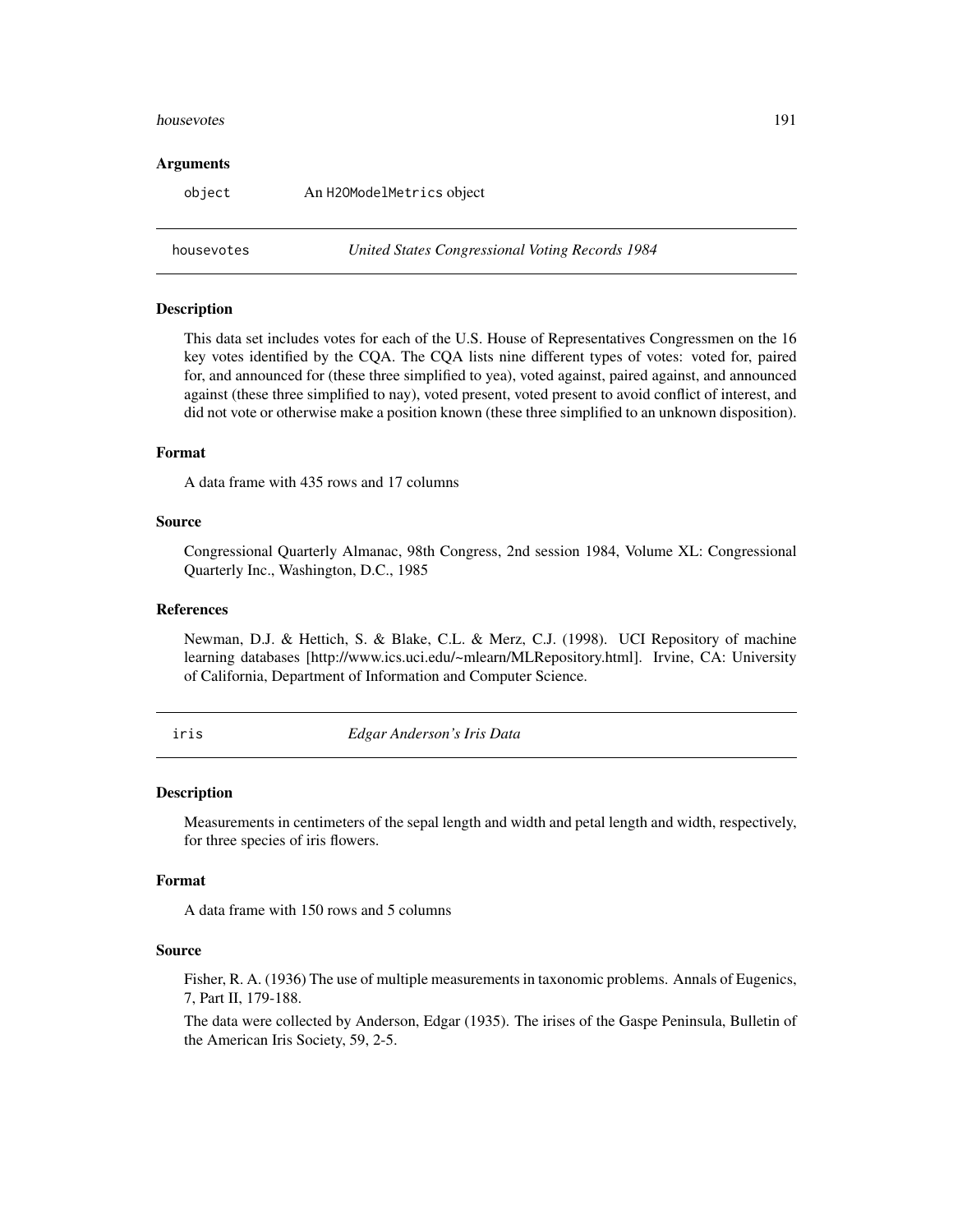<span id="page-191-0"></span>

| is.character                 | Check if character  |  |
|------------------------------|---------------------|--|
| Description                  |                     |  |
| Check if character           |                     |  |
| <b>Usage</b>                 |                     |  |
| is. character(x)             |                     |  |
| <b>Arguments</b>             |                     |  |
| $\pmb{\mathsf{X}}$           | An H2OFrame object  |  |
|                              |                     |  |
| is.factor                    | Check if factor     |  |
|                              |                     |  |
| <b>Description</b>           |                     |  |
| Check if factor              |                     |  |
| <b>Usage</b>                 |                     |  |
| is.factor(x)                 |                     |  |
| <b>Arguments</b>             |                     |  |
| $\pmb{\times}$               | An H2OFrame object  |  |
| is.h2o                       | Is H2O Frame object |  |
| Description                  |                     |  |
| Test if object is H2O Frame. |                     |  |
| <b>Usage</b>                 |                     |  |

is.h2o(x)

## Arguments

x An R object.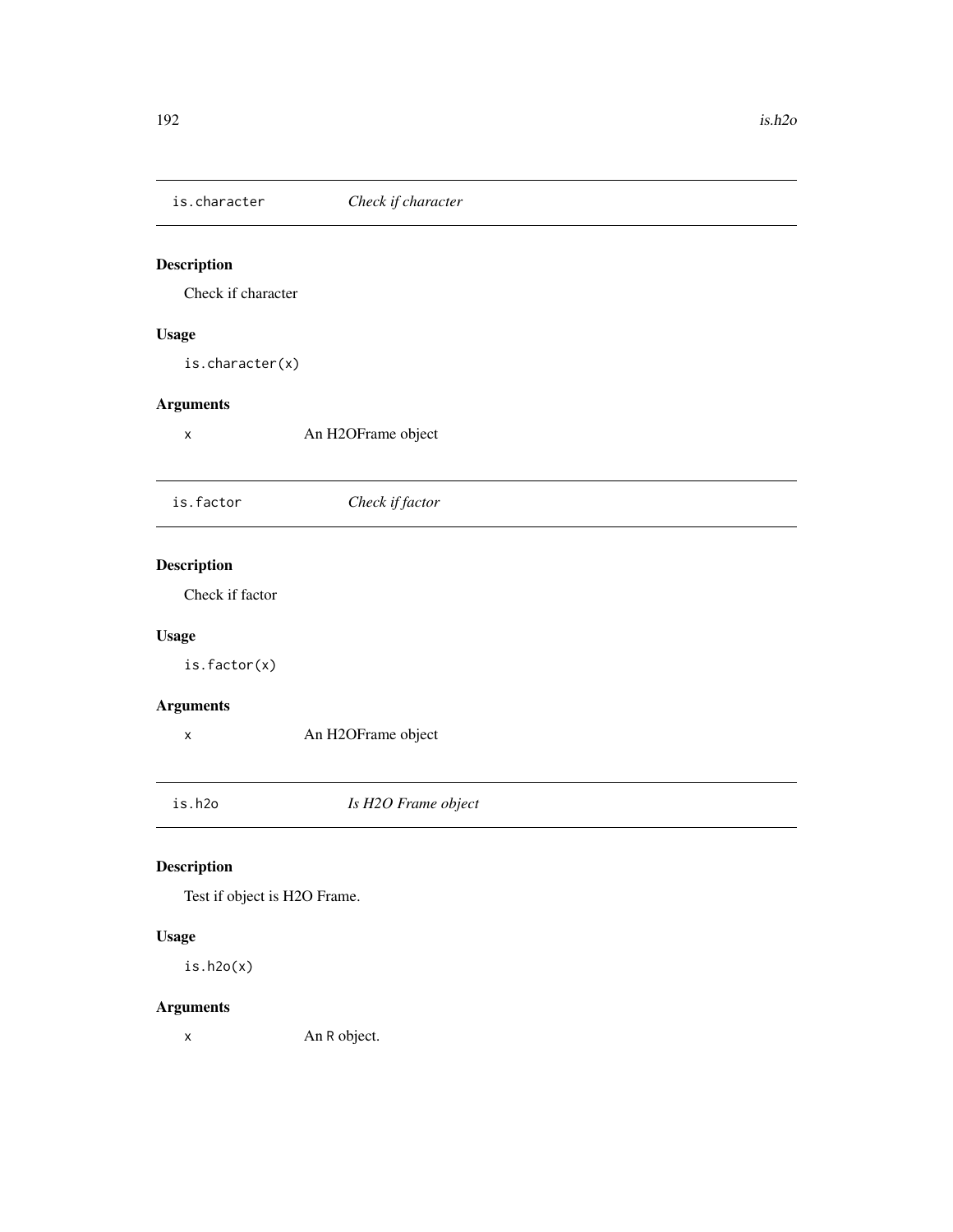<span id="page-192-0"></span>is.numeric *Check if numeric*

## Description

Check if numeric

## Usage

is.numeric(x)

## Arguments

x An H2OFrame object

Logical-or *Logical or for H2OFrames*

## Description

Logical or for H2OFrames

## Usage

 $"||"$ (x, y)

## Arguments

| X. | An H2OFrame object |
|----|--------------------|
|    | An H2OFrame object |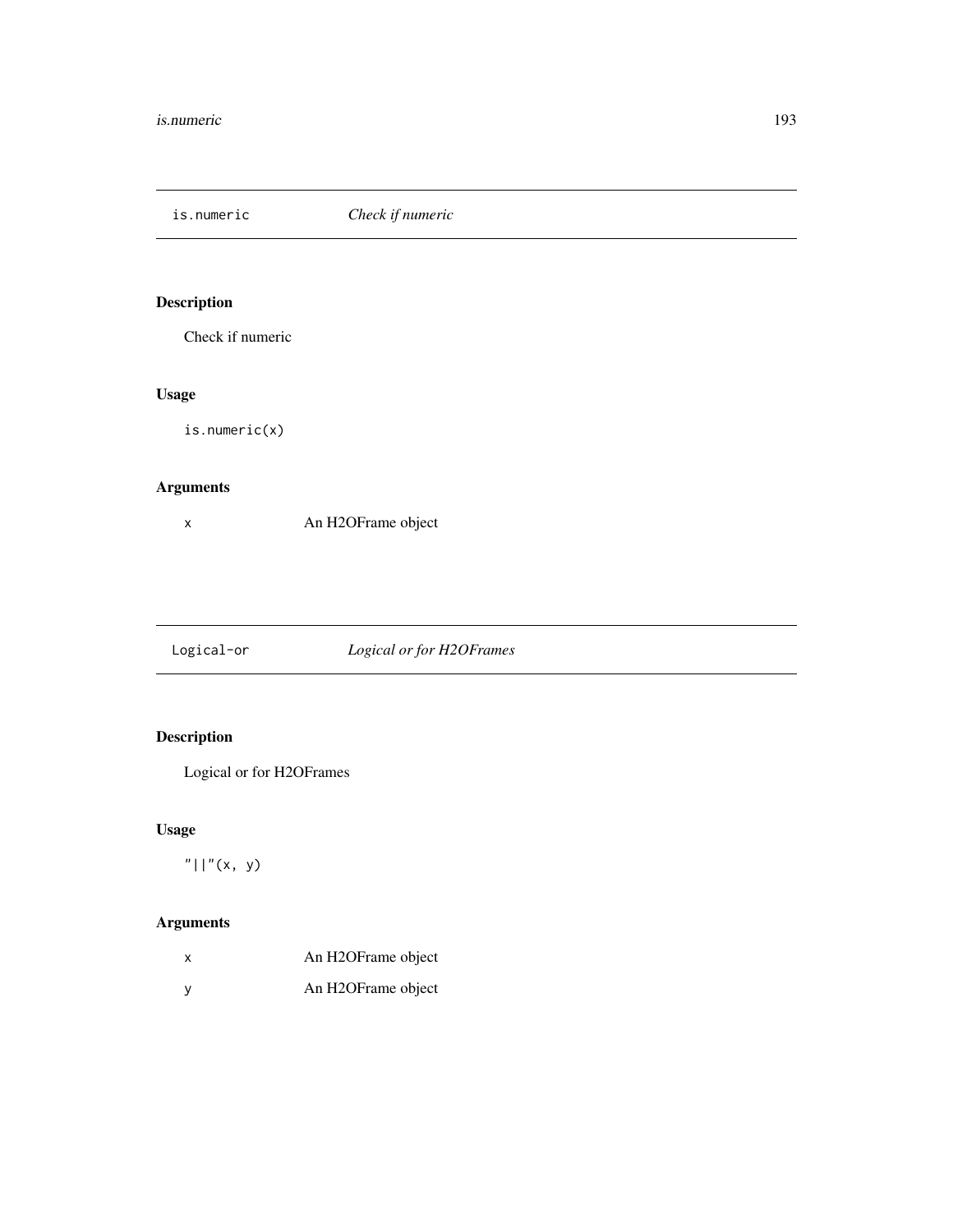<span id="page-193-0"></span>

#### Description

Function accessor methods for various H2O output fields.

### Usage

```
getParms(object)
```
## S4 method for signature 'H2OModel' getParms(object)

getCenters(object)

getCentersStd(object)

getWithinSS(object)

getTotWithinSS(object)

getBetweenSS(object)

getTotSS(object)

getIterations(object)

getClusterSizes(object)

## S4 method for signature 'H2OClusteringModel' getCenters(object)

## S4 method for signature 'H2OClusteringModel' getCentersStd(object)

## S4 method for signature 'H2OClusteringModel' getWithinSS(object)

## S4 method for signature 'H2OClusteringModel' getTotWithinSS(object)

## S4 method for signature 'H2OClusteringModel' getBetweenSS(object)

## S4 method for signature 'H2OClusteringModel' getTotSS(object)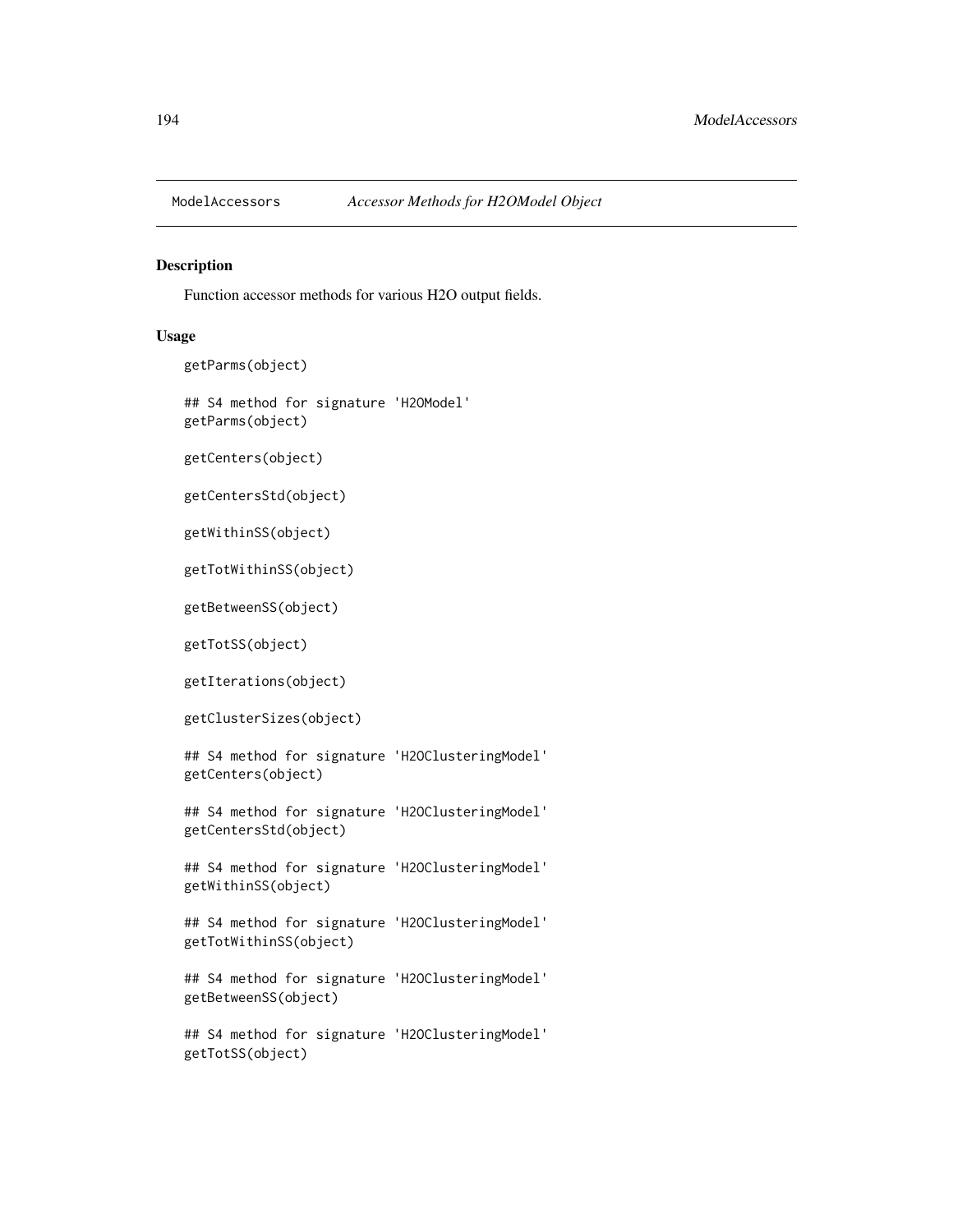<span id="page-194-0"></span>## S4 method for signature 'H2OClusteringModel' getIterations(object)

```
## S4 method for signature 'H2OClusteringModel'
getClusterSizes(object)
```
## Arguments

object an [H2OModel](#page-188-0) class object.

names.H2OFrame *Column names of an H2OFrame*

## Description

Column names of an H2OFrame

## Usage

## S3 method for class 'H2OFrame' names(x)

## Arguments

x An H2OFrame

Ops.H2OFrame *S3 Group Generic Functions for H2O*

## Description

Methods for group generic functions and H2O objects.

## Usage

## S3 method for class 'H2OFrame' Ops(e1, e2) ## S3 method for class 'H2OFrame'  $Math(x, \ldots)$ ## S3 method for class 'H2OFrame' Math(x, ...) ## S3 method for class 'H2OFrame'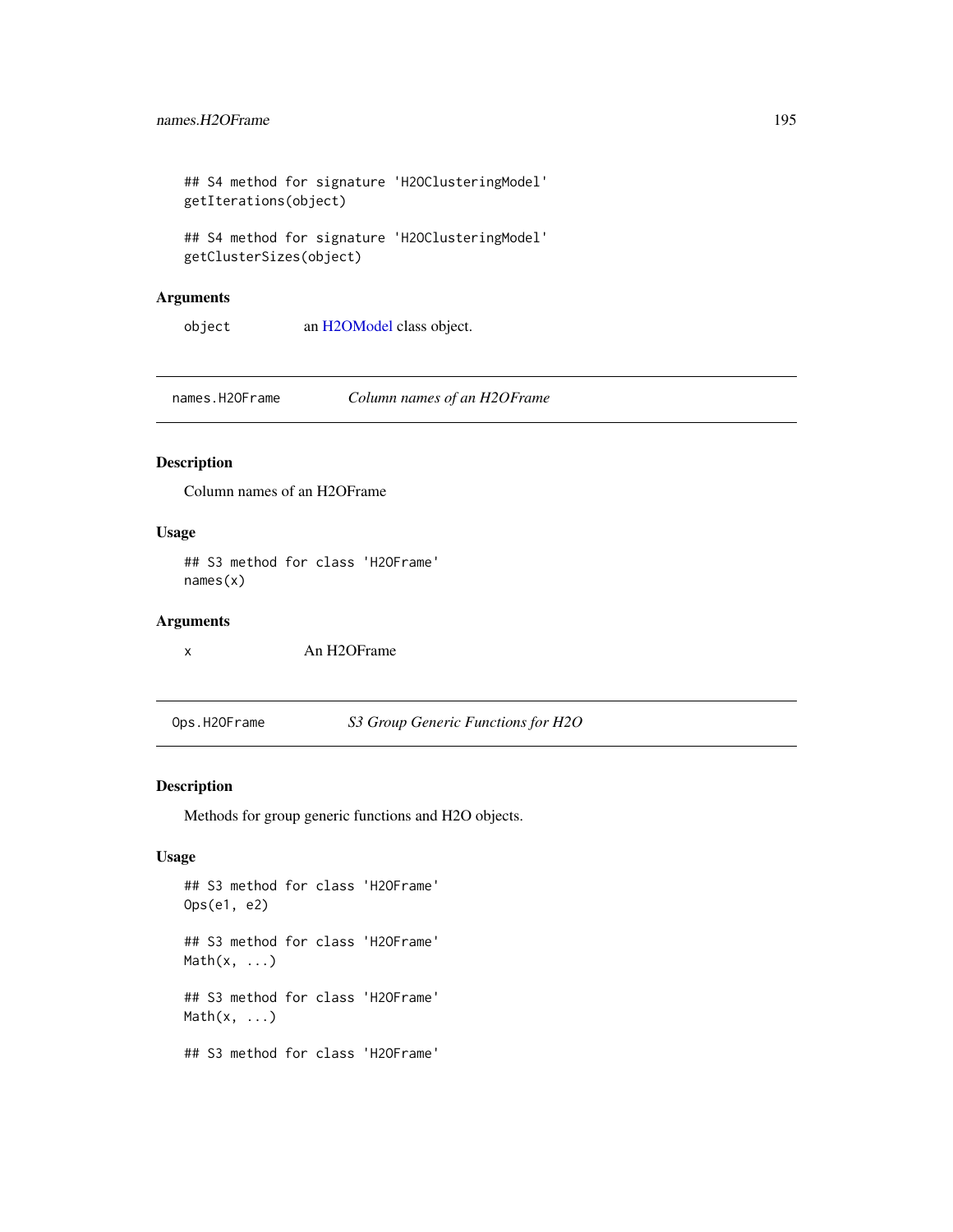196 Ops.H2OFrame

 $Math(x, \ldots)$ ## S3 method for class 'H2OFrame' Summary(x, ..., na.rm) ## S3 method for class 'H2OFrame' !x ## S3 method for class 'H2OFrame' is.na(x) ## S3 method for class 'H2OFrame'  $t(x)$  $log(x, \ldots)$ log10(x)  $log2(x)$ log1p(x)  $trunc(x, \ldots)$ x %\*% y nrow.H2OFrame(x) ncol.H2OFrame(x) ## S3 method for class 'H2OFrame' length(x) h2o.length(x) ## S3 replacement method for class 'H2OFrame'  $names(x)$  <- value colnames(x) <- value

## Arguments

| e1                      | object                                                   |
|-------------------------|----------------------------------------------------------|
| e <sub>2</sub>          | object                                                   |
| X                       | object                                                   |
| $\cdot$ $\cdot$ $\cdot$ | Further arguments passed to or from other methods.       |
| na.rm                   | logical. whether or not missing values should be removed |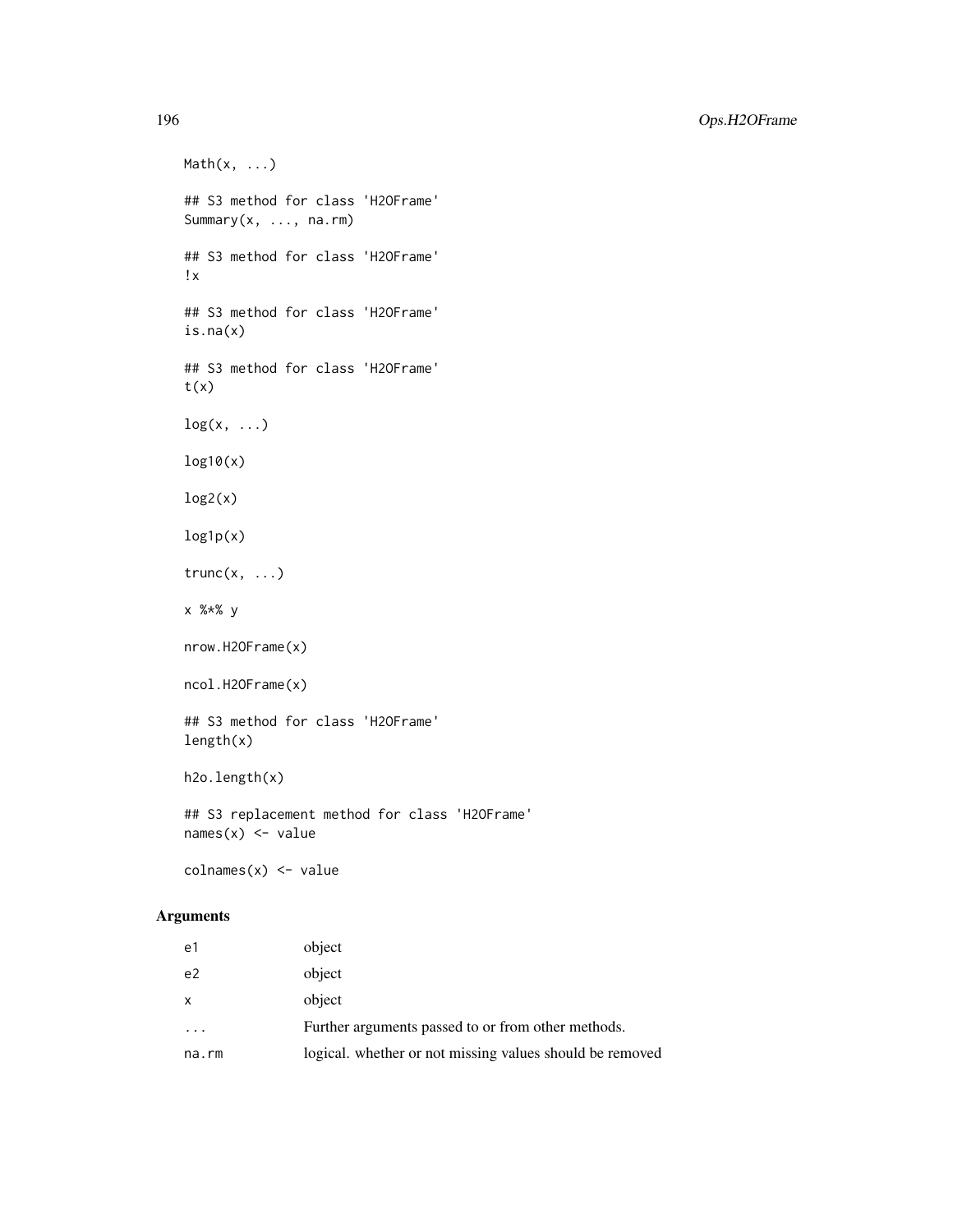<span id="page-196-0"></span>

| - V   | object         |
|-------|----------------|
| value | To be assigned |

plot.H2OModel *Plot an H2O Model*

#### Description

Plots training set (and validation set if available) scoring history for an H2O Model

## Usage

```
## S3 method for class 'H2OModel'
plot(x, timestep = "AUT0", metric = "AUT0", ...)
```
## Arguments

| X.        | A fitted H2OModel object for which the scoring history plot is desired. |
|-----------|-------------------------------------------------------------------------|
| timestep  | A unit of measurement for the x-axis.                                   |
| metric    | A unit of measurement for the y-axis.                                   |
| $\ddotsc$ | additional arguments to pass on.                                        |

## Details

This method dispatches on the type of H2O model to select the correct scoring history. The timestep and metric arguments are restricted to what is available in the scoring history for a particular type of model.

## Value

Returns a scoring history plot.

## See Also

[h2o.deeplearning](#page-46-0), [h2o.gbm](#page-68-0), [h2o.glm](#page-78-0), [h2o.randomForest](#page-143-0) for model generation in h2o.

## Examples

```
if (requireNamespace("mlbench", quietly=TRUE)) {
    library(h2o)
   h2o.init()
    df <- as.h2o(mlbench::mlbench.friedman1(10000,1))
    rng <- h2o.runif(df, seed=1234)
    train \leq df[rng\leq 0.8,]
   valid \leq df[rng>=0.8,]
```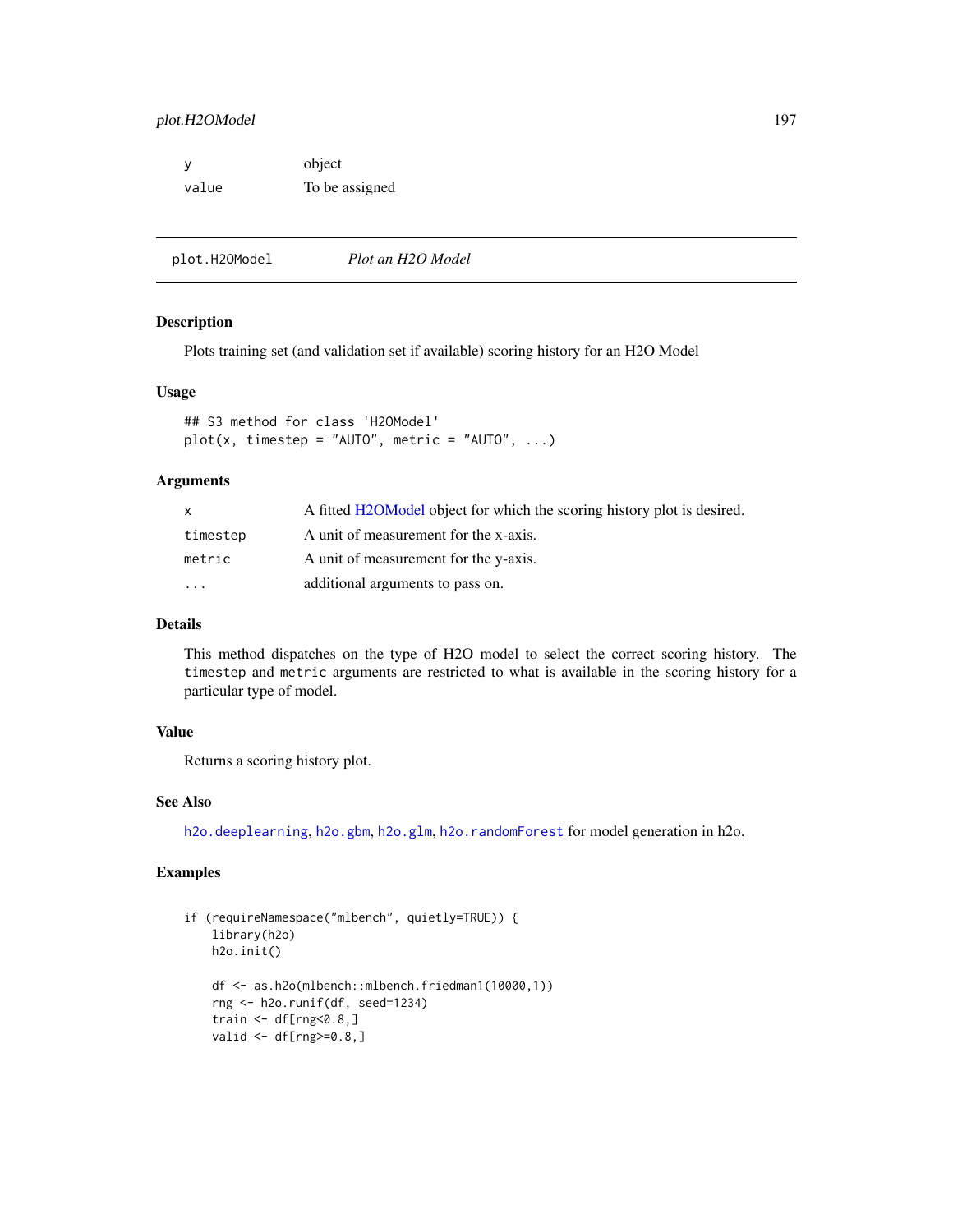```
gbm \leq h2o.gbm(x = 1:10, y = "y", training_frame = train, validation_frame = valid,
               ntrees=500, learn_rate=0.01, score_each_iteration = TRUE)
plot(gbm)
plot(gbm, timestep = "duration", metric = "deviance")
plot(gbm, timestep = "number_of_trees", metric = "deviance")
plot(gbm, timestep = "number_of_trees", metric = "rmse")
plot(gbm, timestep = "number_of_trees", metric = "mae")
```
plot.H2OTabulate *Plot an H2O Tabulate Heatmap*

## Description

}

Plots the simple co-occurrence based tabulation of  $X$  vs  $Y$  as a heatmap, where  $X$  and  $Y$  are two Vecs in a given dataset. This function requires suggested ggplot2 package.

#### Usage

## S3 method for class 'H2OTabulate' plot(x, xlab = x\$cols[1], ylab = x\$cols[2], base\_size =  $12, ...$ )

## Arguments

| x         | An H2OTabulate object for which the heatmap plot is desired.                              |
|-----------|-------------------------------------------------------------------------------------------|
| xlab      | A title for the x-axis. Defaults to what is specified in the given H2OTabulate<br>object. |
| vlab      | A title for the y-axis. Defaults to what is specified in the given H2OTabulate<br>object. |
| base_size | Base font size for plot.                                                                  |
| .         | additional arguments to pass on.                                                          |

## Value

Returns a ggplot2-based heatmap of co-occurance.

## See Also

link{h2o.tabulate}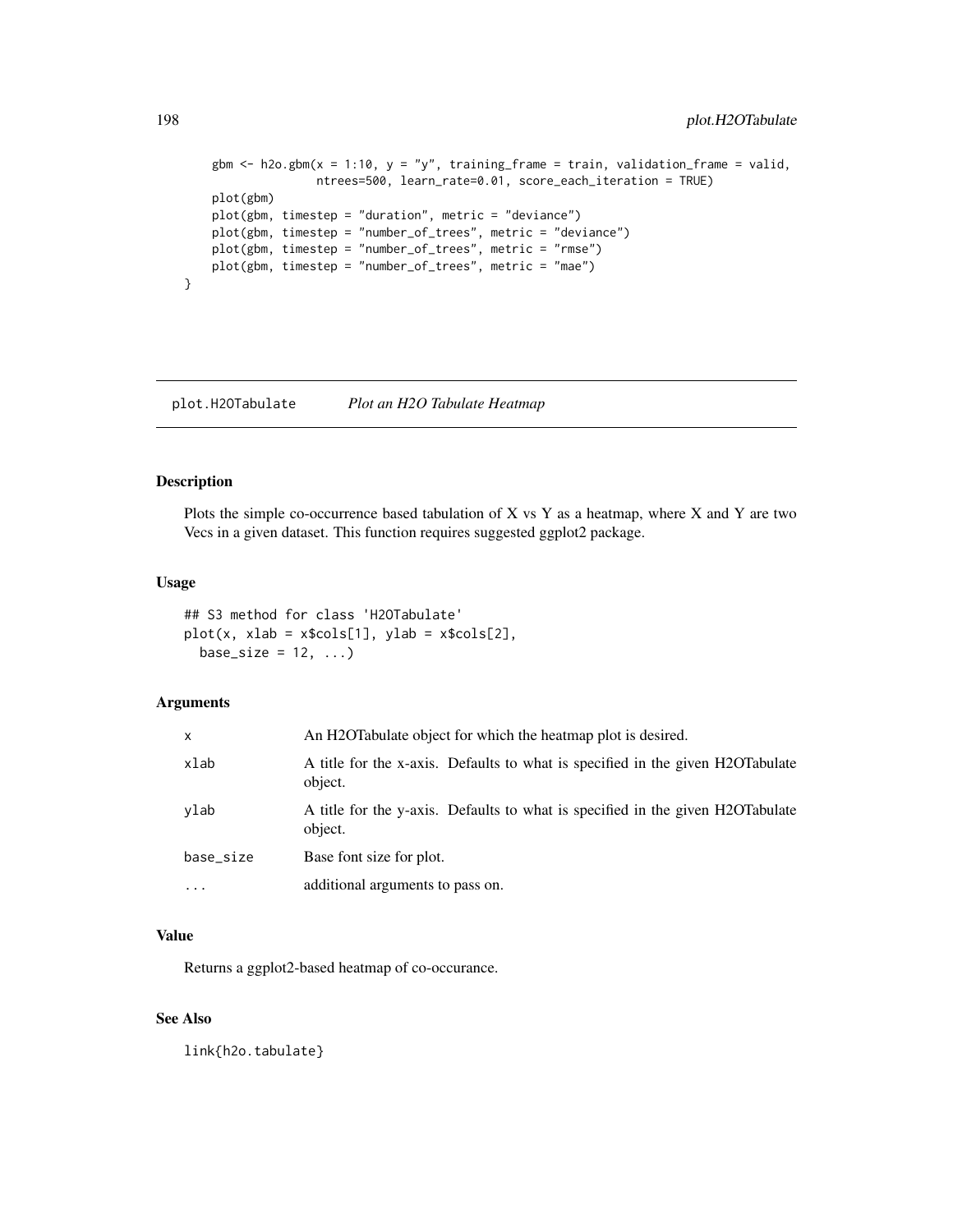## <span id="page-198-0"></span>predict.H2OModel 199

## Examples

```
library(h2o)
h2o.init()
df <- as.h2o(iris)
tab \le h2o.tabulate(data = df, x = "Sepal.Length", y = "Petal.Width",
             weights_column = NULL, nbins_x = 10, nbins_y = 10)
plot(tab)
```
predict.H2OModel *Predict on an H2O Model*

## Description

Obtains predictions from various fitted H2O model objects.

## Usage

```
## S3 method for class 'H2OModel'
predict(object, newdata, ...)
```
h2o.predict(object, newdata, ...)

## Arguments

| obiect  | a fitted H2OModel object for which prediction is desired                  |
|---------|---------------------------------------------------------------------------|
| newdata | An H2OF rame object in which to look for variables with which to predict. |
| .       | additional arguments to pass on.                                          |

## Details

This method dispatches on the type of H2O model to select the correct prediction/scoring algorithm. The order of the rows in the results is the same as the order in which the data was loaded, even if some rows fail (for example, due to missing values or unseen factor levels).

## Value

Returns an H2OFrame object with probabilites and default predictions.

## See Also

[h2o.deeplearning](#page-46-0), [h2o.gbm](#page-68-0), [h2o.glm](#page-78-0), [h2o.randomForest](#page-143-0) for model generation in h2o.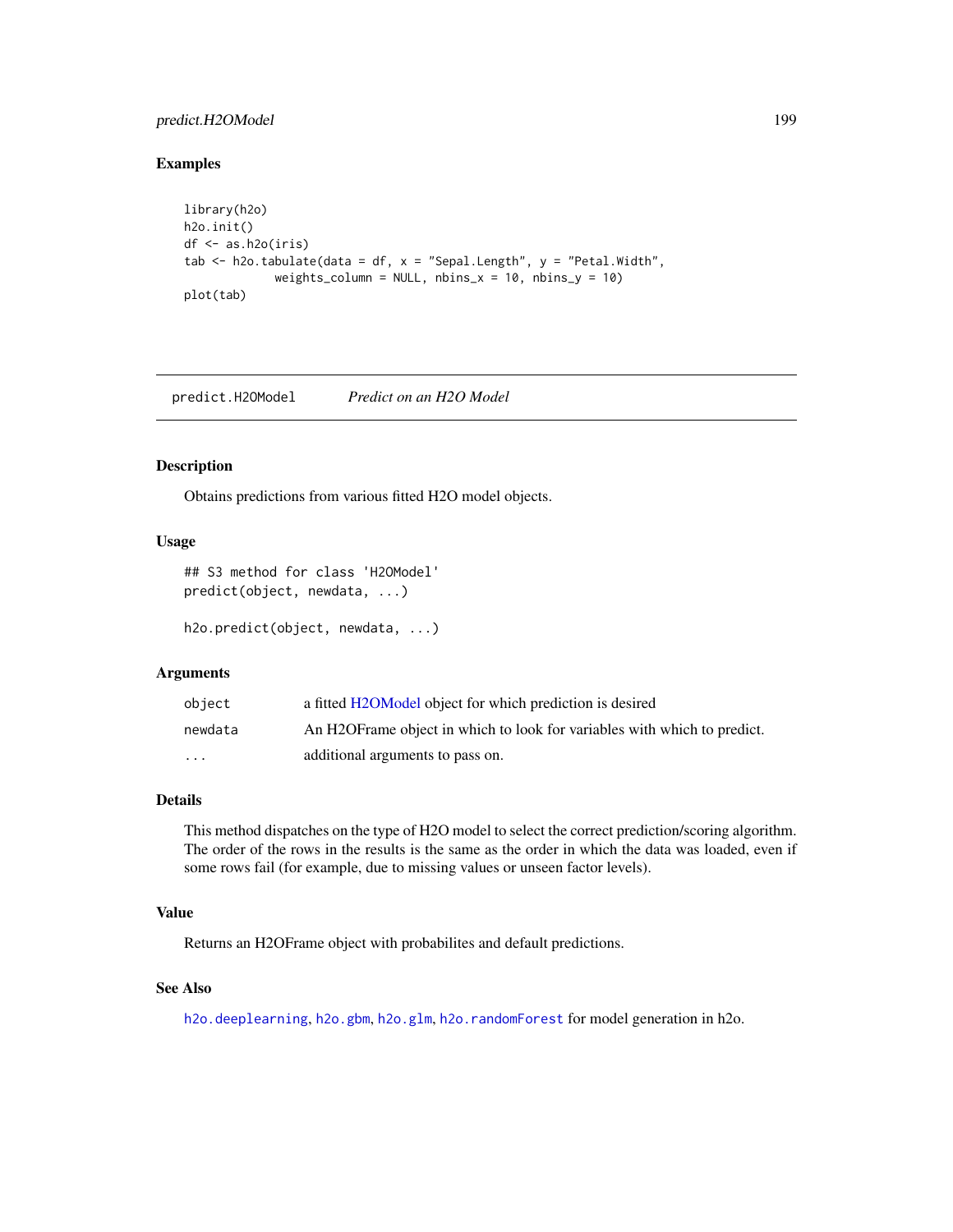<span id="page-199-0"></span>predict\_leaf\_node\_assignment.H2OModel

*Predict the Leaf Node Assignment on an H2O Model*

## Description

Obtains leaf node assignment from fitted H2O model objects.

## Usage

```
predict_leaf_node_assignment.H2OModel(object, newdata, ...)
```
h2o.predict\_leaf\_node\_assignment(object, newdata, ...)

## Arguments

| obiect   | a fitted H2OModel object for which prediction is desired                  |
|----------|---------------------------------------------------------------------------|
| newdata  | An H2OF rame object in which to look for variables with which to predict. |
| $\cdots$ | additional arguments to pass on.                                          |

## Details

For every row in the test set, return a set of factors that identify the leaf placements of the row in all the trees in the model. The order of the rows in the results is the same as the order in which the data was loaded

## Value

Returns an H2OFrame object with categorical leaf assignment identifiers for each tree in the model.

#### See Also

[h2o.gbm](#page-68-0) and [h2o.randomForest](#page-143-0) for model generation in h2o.

## Examples

```
library(h2o)
h2o.init()
prosPath <- system.file("extdata", "prostate.csv", package="h2o")
prostate.hex <- h2o.uploadFile(path = prosPath)
prostate.hex$CAPSULE <- as.factor(prostate.hex$CAPSULE)
prostate.gbm <- h2o.gbm(3:9, "CAPSULE", prostate.hex)
h2o.predict(prostate.gbm, prostate.hex)
h2o.predict_leaf_node_assignment(prostate.gbm, prostate.hex)
```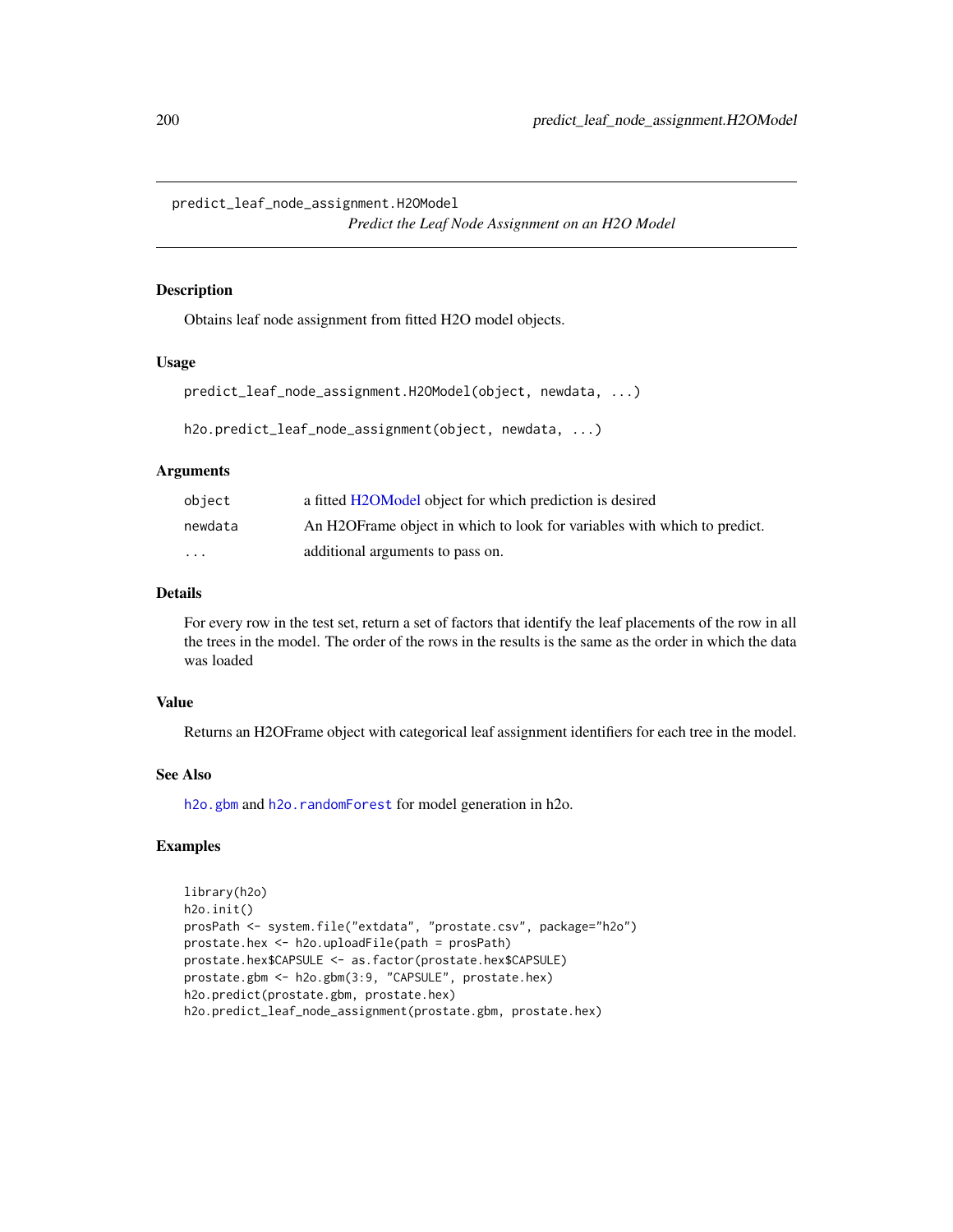<span id="page-200-0"></span>print.H2OFrame *Print An H2OFrame*

## Description

Print An H2OFrame

## Usage

## S3 method for class 'H2OFrame' print(x,  $n = 6L, ...$ )

## Arguments

| $\mathsf{x}$ | An H2OFrame object                                                                                                                                                                                                                                 |
|--------------|----------------------------------------------------------------------------------------------------------------------------------------------------------------------------------------------------------------------------------------------------|
| n.           | An (Optional) A single integer. If positive, number of rows in x to return. If<br>negative, all but the n first/last number of rows in x. Anything bigger than 20<br>rows will require asking the server (first 20 rows are cached on the client). |
| $\cdot$      | Further arguments to be passed from or to other methods.                                                                                                                                                                                           |

print.H2OTable *Print method for H2OTable objects*

## Description

This will print a truncated view of the table if there are more than 20 rows.

## Usage

```
## S3 method for class 'H2OTable'
print(x, header = TRUE, ...)
```
## Arguments

| X        | An H2OTable object                                                         |
|----------|----------------------------------------------------------------------------|
| header   | A logical value dictating whether or not the table name should be printed. |
| $\cdots$ | Further arguments passed to or from other methods.                         |

## Value

The original x object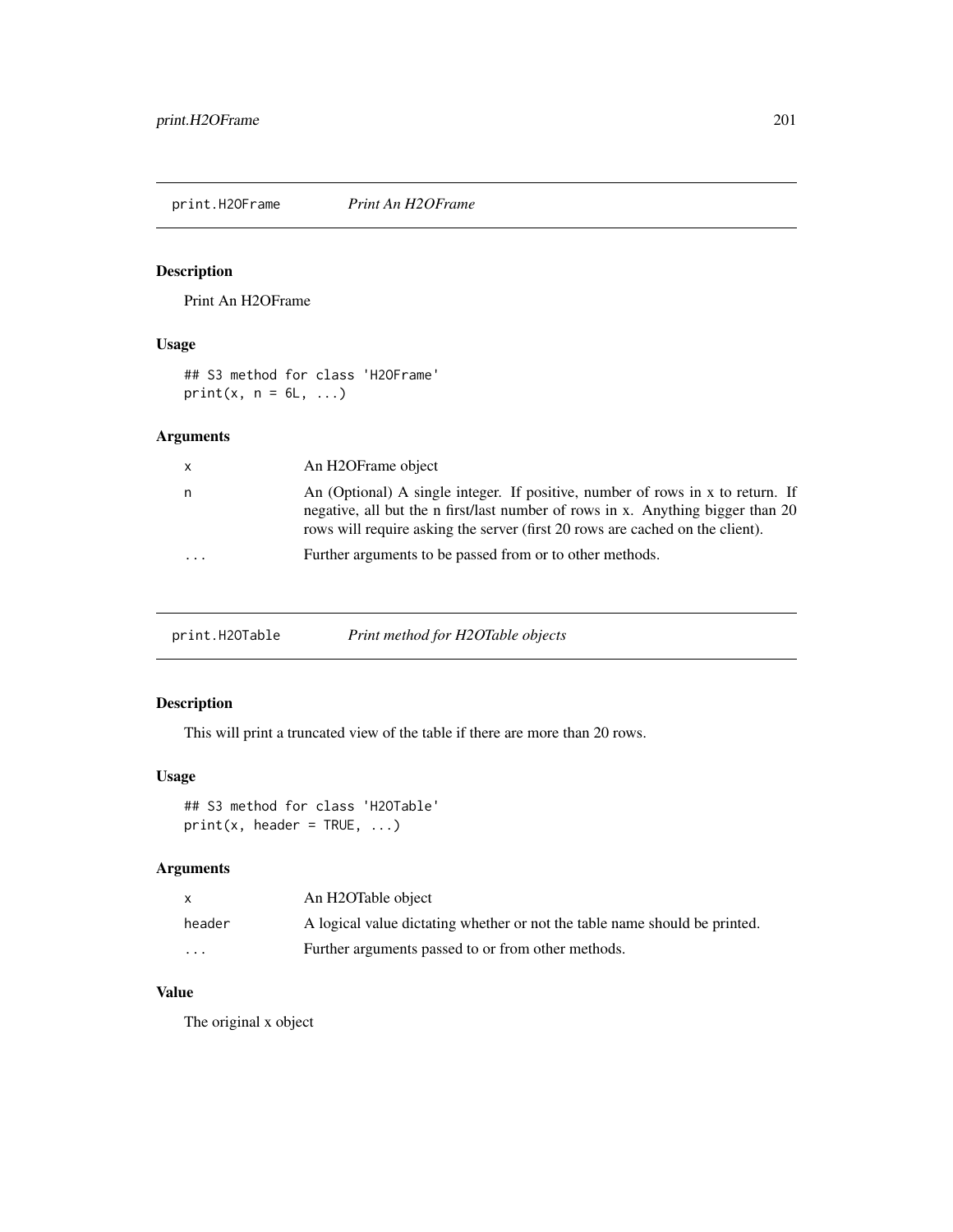<span id="page-201-0"></span>

## Description

Baseline exam results on prostate cancer patients from Dr. Donn Young at The Ohio State University Comprehensive Cancer Center.

## Format

A data frame with 380 rows and 9 columns

## Source

Hosmer and Lemeshow (2000) Applied Logistic Regression: Second Edition.

range.H2OFrame *Range of an H2O Column*

## Description

Range of an H2O Column

## Usage

## S3 method for class 'H2OFrame'  $range(..., na.rm = TRUE)$ 

## Arguments

| $\cdots$ | An H2OFrame object.   |
|----------|-----------------------|
| na.rm    | ignore missing values |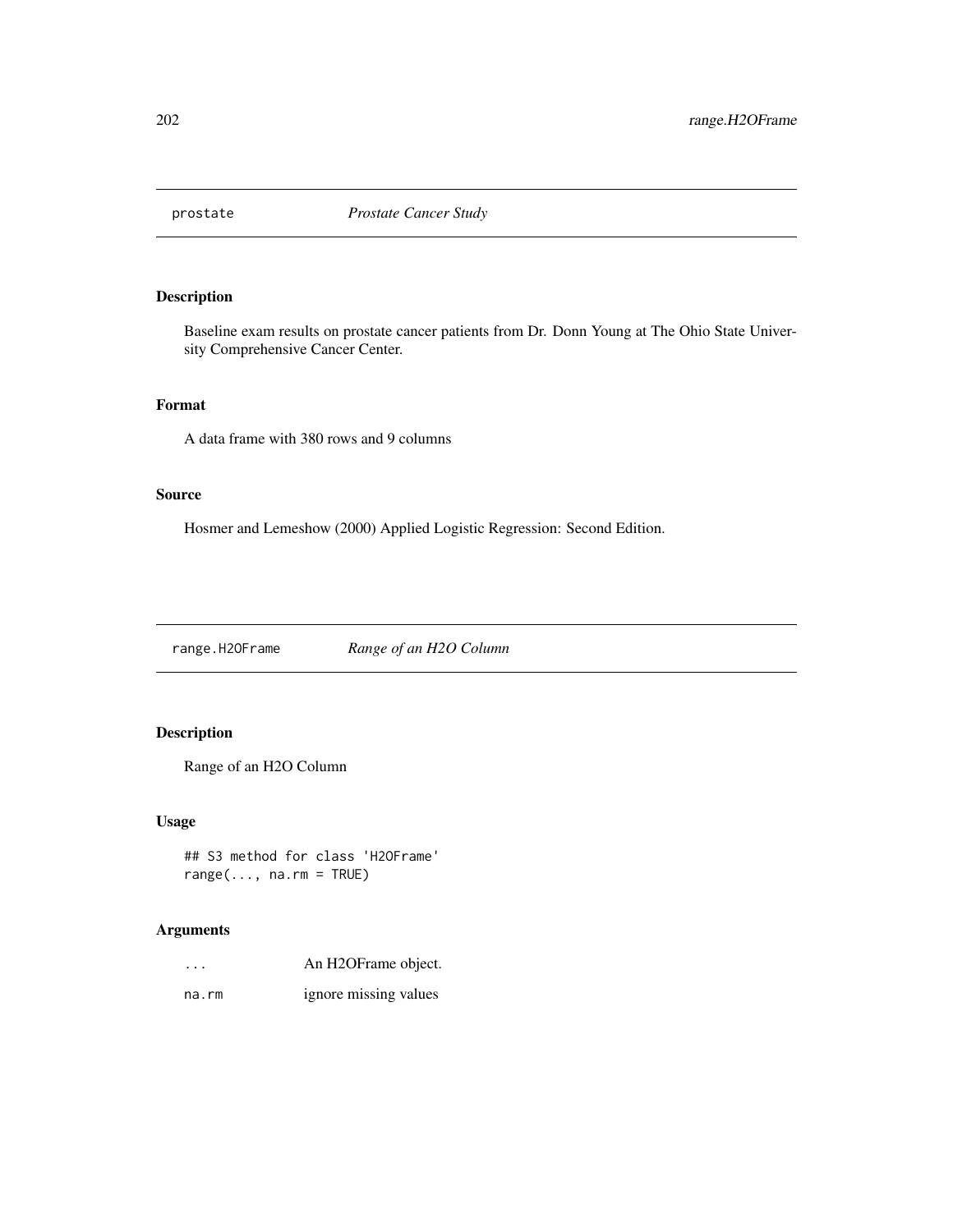<span id="page-202-0"></span>

## Description

Display the structure of an H2OFrame object

## Usage

## S3 method for class 'H2OFrame' str(object, ..., cols = FALSE)

## Arguments

| object | An H <sub>2</sub> OFrame.                                |
|--------|----------------------------------------------------------|
| .      | Further arguments to be passed from or to other methods. |
| cols   | Print the per-column str for the H2OFrame                |

```
summary,H2OGrid-method
```
*Format grid object in user-friendly way*

## Description

Format grid object in user-friendly way

## Usage

```
## S4 method for signature 'H2OGrid'
summary(object, show_stack_traces = FALSE)
```
## Arguments

object an H2OGrid object.

show\_stack\_traces

a flag to show stack traces for model failures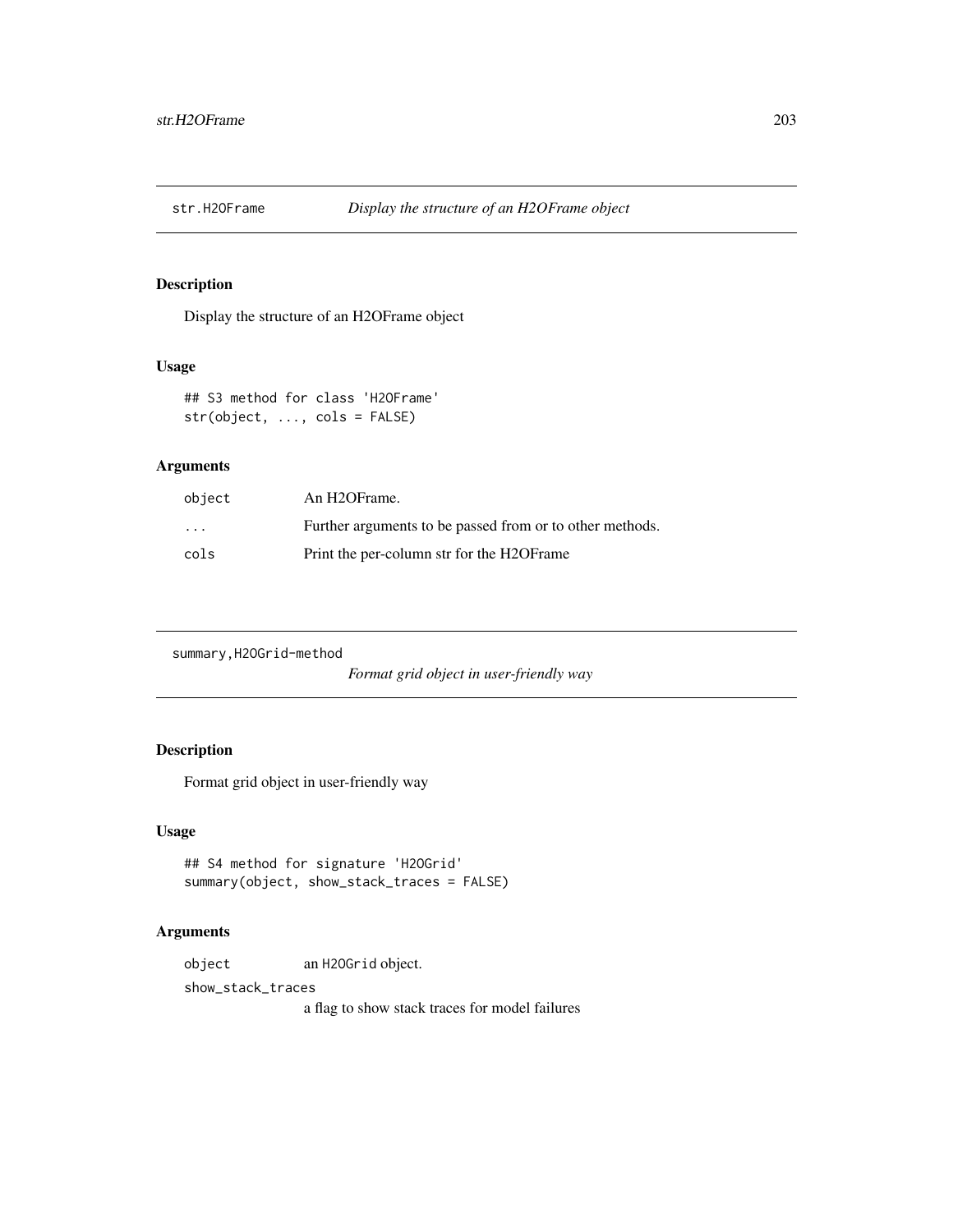<span id="page-203-0"></span>summary,H2OModel-method

*Print the Model Summary*

#### Description

Print the Model Summary

### Usage

## S4 method for signature 'H2OModel' summary(object, ...)

## Arguments

| object                  | An H2OModel object.                                         |
|-------------------------|-------------------------------------------------------------|
| $\cdot$ $\cdot$ $\cdot$ | further arguments to be passed on (currently unimplemented) |

| use.package | Use optional package |  |
|-------------|----------------------|--|
|-------------|----------------------|--|

## Description

Testing availability of optional package, its version, and extra global default. This function is used internally. It is exported and documented because user can control behavior of the function by global option.

## Usage

```
use.package(package, version = "1.9.8"[package == "data.table"],
 use = getOption("h2o.use.data.table", FALSE)[package == "data.table"])
```
## Arguments

| package | character scalar name of a package that we Suggests or Enhances on. |
|---------|---------------------------------------------------------------------|
| version | character scalar required version of a package.                     |
| use     | logical scalar, extra escape option, to be used as global option.   |

## Details

We use this function to control csv read/write with optional [data.table](#page-0-0) package. Currently data.table is disabled by default, to enable it set options("h2o.use.data.table"=TRUE). It is possible to control just [fread](#page-0-0) or [fwrite](#page-0-0) with options("h2o.fread"=FALSE, "h2o.fwrite"=FALSE). h2o.fread and h2o.fwrite options are not handled in this function but next to *fread* and *fwrite* calls.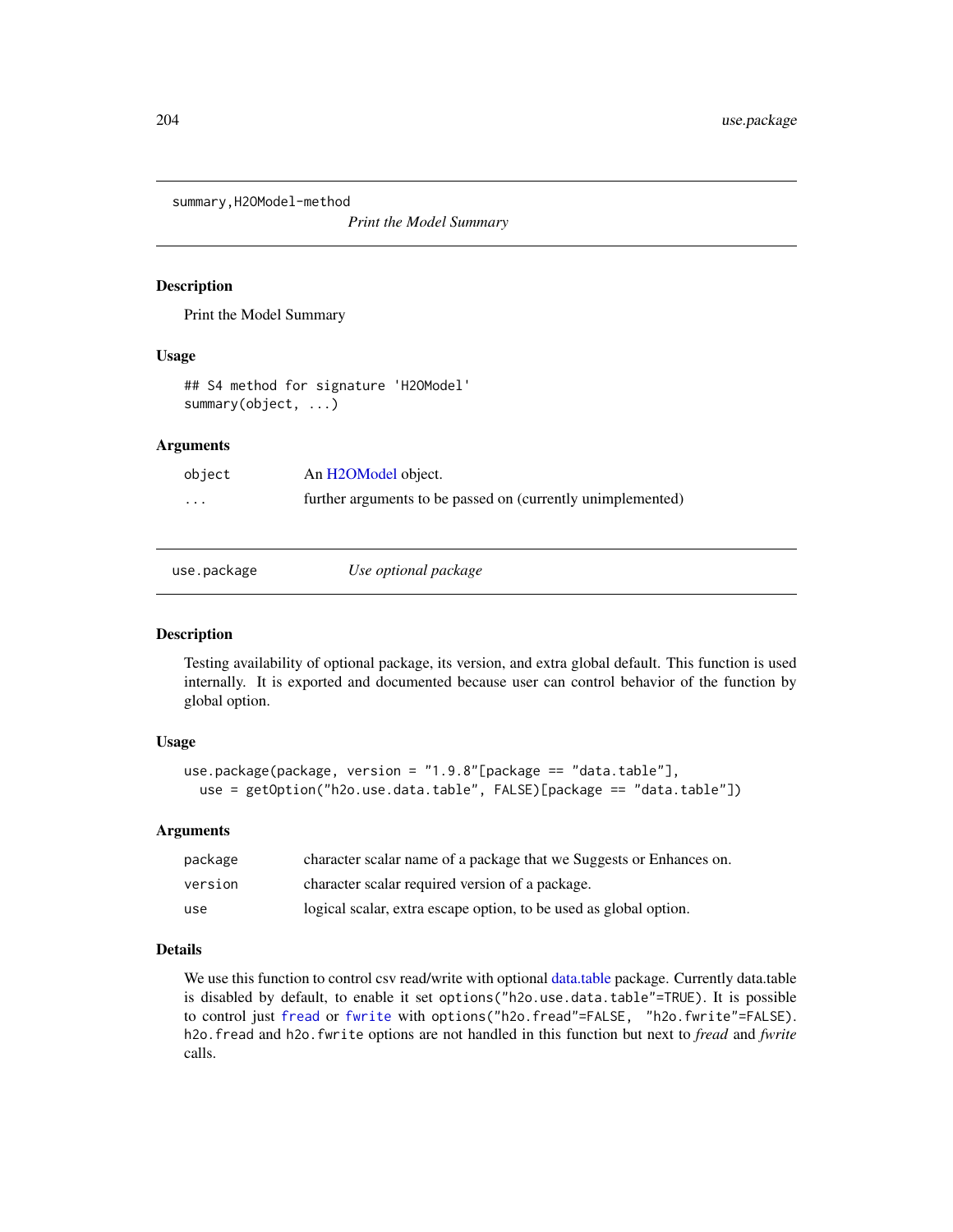#### <span id="page-204-0"></span>walking 205

## See Also

[as.h2o.data.frame](#page-11-0), [as.data.frame.H2OFrame](#page-9-0)

#### Examples

```
op <- options("h2o.use.data.table" = TRUE)
if (use.package("data.table")) {
 cat("optional package data.table 1.9.8+ is available\n")
} else {
 cat("optional package data.table 1.9.8+ is not available\n")
}
options(op)
```
walking *Muscular Actuations for Walking Subject*

## Description

The musculoskeletal model, experimental data, settings files, and results for three-dimensional, muscle-actuated simulations at walking speed as described in Hamner and Delp (2013). Simulations were generated using OpenSim 2.4. The data is available from [https://simtk.org/project/](https://simtk.org/project/xml/downloads.xml?group_id=603) [xml/downloads.xml?group\\_id=603](https://simtk.org/project/xml/downloads.xml?group_id=603).

## Format

A data frame with 151 rows and 124 columns

## References

Hamner, S.R., Delp, S.L. Muscle contributions to fore-aft and vertical body mass center accelerations over a range of running speeds. Journal of Biomechanics, vol 46, pp 780-787. (2013)

zzz *Shutdown H2O cloud after examples run*

## Description

Shutdown H2O cloud after examples run

## Examples

```
library(h2o)
h2o.init()
h2o.shutdown(prompt = FALSE)
Sys.sleep(3)
```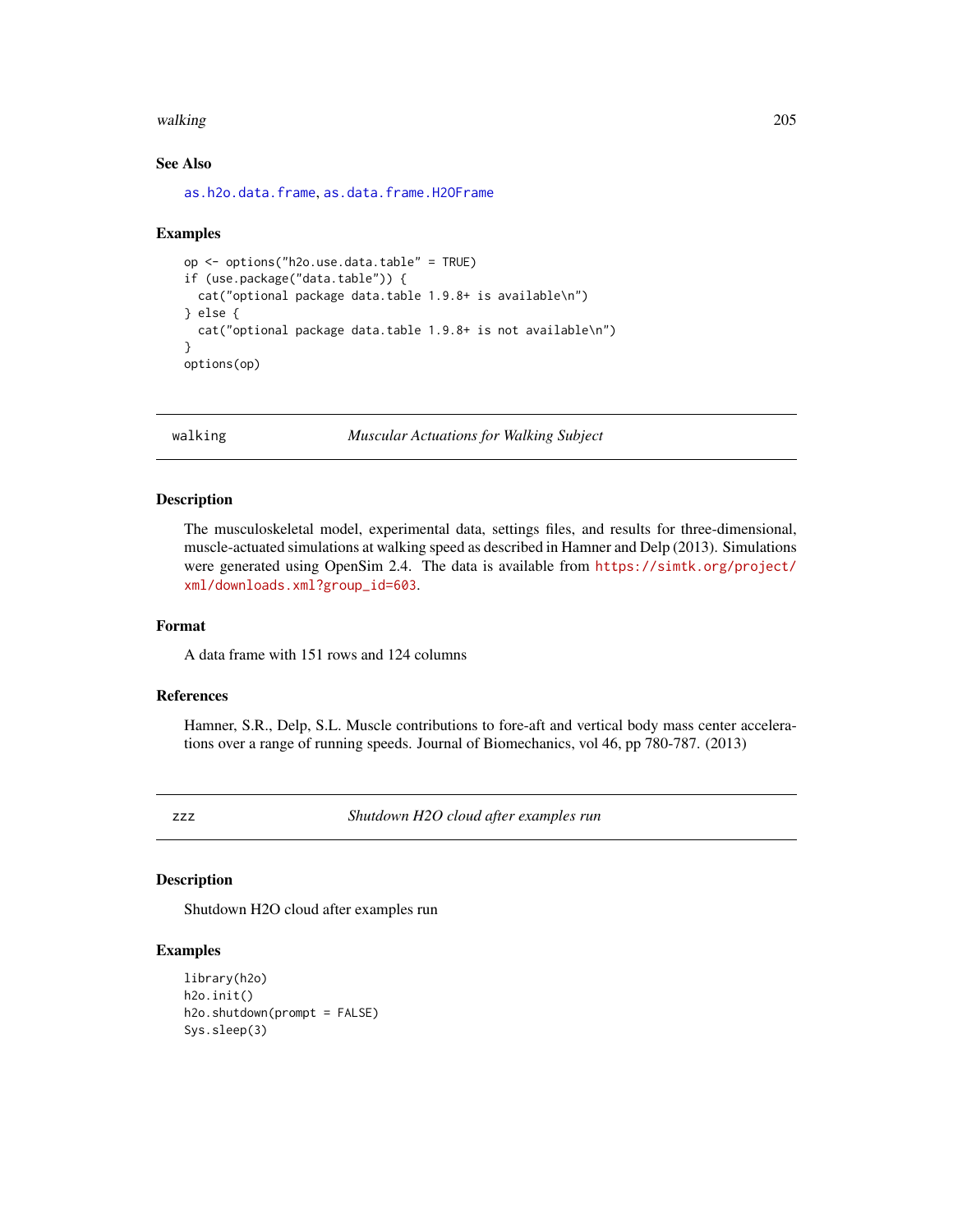<span id="page-205-0"></span>

## Description

Logical and for H2OFrames

## Usage

"&&"(x, y)

## Arguments

| x | An H2OFrame object |
|---|--------------------|
|   | An H2OFrame object |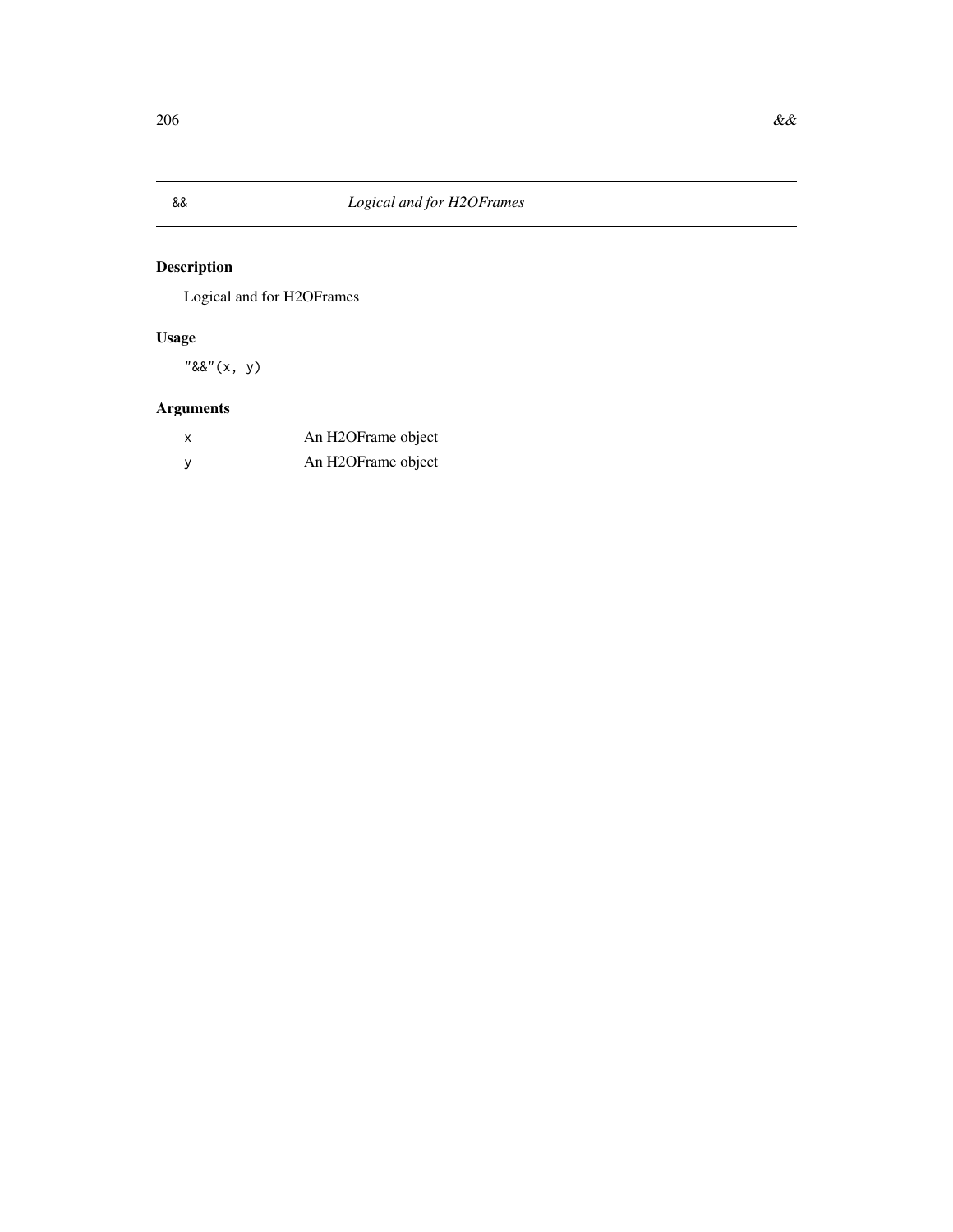# **Index**

```
!.H2OFrame (Ops.H2OFrame), 195
∗Topic datasets
    australia, 15
    housevotes, 191
    iris, 191
    prostate, 202
    walking, 205
∗Topic package
    h2o-package, 7
[,H2OFrame-method (H2OFrame-Extract),
         187
[.H2OFrame (H2OFrame-Extract), 187
[<-.H2OFrame (H2OFrame-Extract), 187
[[.H2OFrame (H2OFrame-Extract), 187
[[<-.H2OFrame (H2OFrame-Extract), 187
$.H2OFrame (H2OFrame-Extract), 187
$<-.H2OFrame (H2OFrame-Extract), 187
%*% (Ops.H2OFrame), 195
%in% (h2o.match), 115
&&, 206
aaa, 8
abs, 16
acos, 17
all, 18, 19
apply, 9, 9
as.character, 20
as.character.H2OFrame, 10
as.data.frame.H2OFrame, 10, 205
as.factor, 11, 11, 21
as.h2o, 12
as.h2o.data.frame, 205
as.matrix.H2OFrame, 13
as.numeric, 14, 21
as.vector.H2OFrame, 14
australia, 15
cbind, 25
```
ceiling, *[26](#page-25-0)* colMeans, *[117](#page-116-0)* colnames, [15,](#page-14-0) *[31](#page-30-0)* colnames<- *(*Ops.H2OFrame*)*, [195](#page-194-0) cor *(*h2o.cor*)*, [35](#page-34-0) cos, *[36](#page-35-0)* cosh, *[36](#page-35-0)* cummax, *[40](#page-39-0)* cummin, *[41](#page-40-0)* cumprod, *[41](#page-40-0)* cumsum, *[42](#page-41-0)* cut.H2OFrame *(*h2o.cut*)*, [42](#page-41-0)

data.table, *[204](#page-203-0)* day *(*h2o.day*)*, [43](#page-42-0) dayOfWeek *(*h2o.dayOfWeek*)*, [44](#page-43-0) ddply, *[46](#page-45-0)* dim, *[16](#page-15-0)*, *[59](#page-58-0)* dim.H2OFrame, [15](#page-14-0) dimnames, *[60](#page-59-0)* dimnames.H2OFrame, [16](#page-15-0)

exp, *[63](#page-62-0)*

floor, *[67](#page-66-0)* fread, *[10](#page-9-1)*, *[204](#page-203-0)* fwrite, *[12](#page-11-1)*, *[204](#page-203-0)*

getBetweenSS *(*ModelAccessors*)*, [194](#page-193-0) getBetweenSS,H2OClusteringModel-method *(*ModelAccessors*)*, [194](#page-193-0) getCenters *(*ModelAccessors*)*, [194](#page-193-0) getCenters,H2OClusteringModel-method *(*ModelAccessors*)*, [194](#page-193-0) getCentersStd *(*ModelAccessors*)*, [194](#page-193-0) getCentersStd,H2OClusteringModel-method *(*ModelAccessors*)*, [194](#page-193-0) getClusterSizes *(*ModelAccessors*)*, [194](#page-193-0) getClusterSizes,H2OClusteringModel-method *(*ModelAccessors*)*, [194](#page-193-0) getIterations *(*ModelAccessors*)*, [194](#page-193-0) getIterations,H2OClusteringModel-method *(*ModelAccessors*)*, [194](#page-193-0)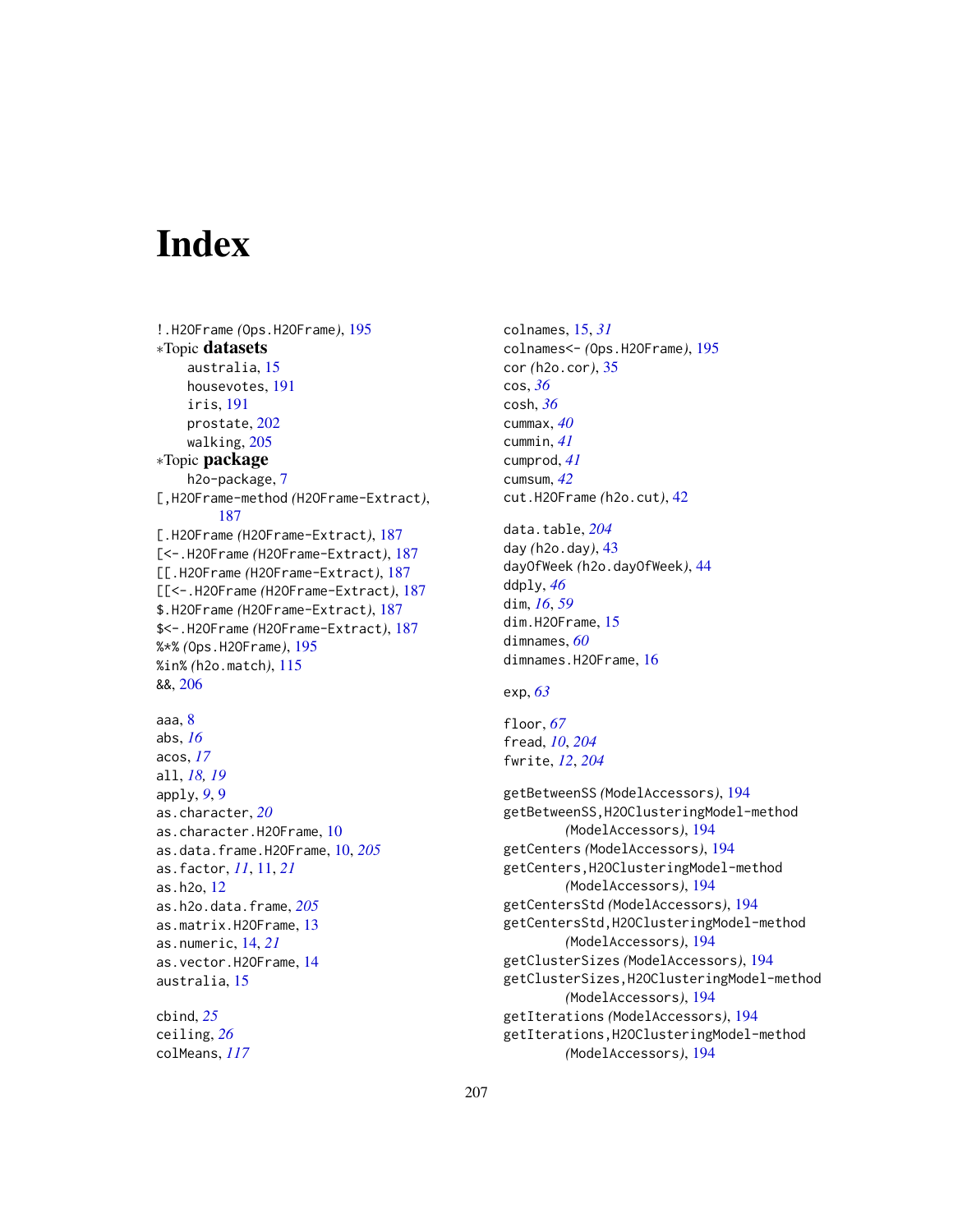## 208 **INDEX**

getParms *(*ModelAccessors*)*, [194](#page-193-0) getParms,H2OModel-method *(*ModelAccessors*)*, [194](#page-193-0) getTotSS *(*ModelAccessors*)*, [194](#page-193-0) getTotSS,H2OClusteringModel-method *(*ModelAccessors*)*, [194](#page-193-0) getTotWithinSS *(*ModelAccessors*)*, [194](#page-193-0) getTotWithinSS,H2OClusteringModel-method *(*ModelAccessors*)*, [194](#page-193-0) getWithinSS *(*ModelAccessors*)*, [194](#page-193-0) getWithinSS,H2OClusteringModel-method *(*ModelAccessors*)*, [194](#page-193-0)

h2o *(*h2o-package*)*, [7](#page-6-0) h2o-package, [7](#page-6-0) h2o.abs, [16](#page-15-0) h2o.accuracy *(*h2o.metric*)*, [121](#page-120-0) h2o.acos, [17](#page-16-0) h2o.aic, [17](#page-16-0) h2o.all, [18](#page-17-0) h2o.anomaly, [18](#page-17-0) h2o.any, [19](#page-18-0) h2o.anyFactor, [19](#page-18-0) h2o.arrange, [20](#page-19-0) h2o.as\_date, [22](#page-21-0) h2o.ascharacter, [20](#page-19-0) h2o.asfactor, [21](#page-20-0) h2o.asnumeric, [21](#page-20-0) h2o.assign, [22,](#page-21-0) *[152](#page-151-0)* h2o.auc, [23,](#page-22-0) *[78](#page-77-0)*, *[82](#page-81-0)*, *[122](#page-121-0)*, *[124](#page-123-0)*, *[153](#page-152-0)* h2o.betweenss, [24,](#page-23-0) *[106](#page-105-0)* h2o.biases, [24](#page-23-0) h2o.cbind, [25](#page-24-0) h2o.ceiling, [25](#page-24-0) h2o.centers, [26,](#page-25-0) *[106](#page-105-0)* h2o.centersSTD, [26,](#page-25-0) *[106](#page-105-0)* h2o.centroid\_stats, [27](#page-26-0) h2o.clearLog, [27,](#page-26-0) *[133](#page-132-0)*, *[166,](#page-165-1) [167](#page-166-0)* h2o.cluster\_sizes, [29,](#page-28-0) *[106](#page-105-0)* h2o.clusterInfo, [28](#page-27-0) h2o.clusterIsUp, [28](#page-27-0) h2o.clusterStatus, [29](#page-28-0) h2o.coef, [30](#page-29-0) h2o.coef\_norm, [30](#page-29-0) h2o.colnames, [30](#page-29-0) h2o.columns\_by\_type, [31](#page-30-0) h2o.computeGram, [32](#page-31-0) h2o.confusionMatrix, [32,](#page-31-0) *[82](#page-81-0)*

h2o.confusionMatrix,H2OModel-method *(*h2o.confusionMatrix*)*, [32](#page-31-0) h2o.confusionMatrix,H2OModelMetrics-method *(*h2o.confusionMatrix*)*, [32](#page-31-0) h2o.connect, [34](#page-33-0) h2o.cor, [35](#page-34-0) h2o.cos, [36](#page-35-0) h2o.cosh, [36](#page-35-0) h2o.createFrame, [37](#page-36-0) h2o.cross\_validation\_fold\_assignment, [38](#page-37-0) h2o.cross\_validation\_holdout\_predictions, [39](#page-38-0) h2o.cross\_validation\_models, [39](#page-38-0) h2o.cross\_validation\_predictions, [40](#page-39-0) h2o.cummax,  $40$ h2o.cummin, [41](#page-40-0) h2o.cumprod, [41](#page-40-0) h2o.cumsum, [42](#page-41-0) h2o.cut, [42](#page-41-0) h2o.day, [43,](#page-42-0) *[44](#page-43-0)*, *[92](#page-91-0)* h2o.dayOfWeek, [44](#page-43-0) h2o.dct, [44](#page-43-0) h2o.ddply, [45](#page-44-0) h2o.deepfeatures, [46](#page-45-0) h2o.deeplearning, *[18](#page-17-0)*, [47,](#page-46-1) *[197](#page-196-0)*, *[199](#page-198-0)* h2o.deepwater, [53](#page-52-0) h2o.deepwater.available, [58](#page-57-0) h2o.describe, [58](#page-57-0) h2o.difflag1, [59](#page-58-0) h2o.dim, [59](#page-58-0) h2o.dimnames, [60](#page-59-0) h2o.download\_mojo, [61](#page-60-0) h2o.download\_pojo, [62](#page-61-0) h2o.downloadAllLogs, [60](#page-59-0) h2o.downloadCSV, [61](#page-60-0) h2o.entropy, [63](#page-62-0) h2o.error *(*h2o.metric*)*, [121](#page-120-0) h2o.exp, [63](#page-62-0) h2o.exportFile, [64](#page-63-0) h2o.exportHDFS, [65](#page-64-0) h2o.F0point5 *(*h2o.metric*)*, [121](#page-120-0) h2o.F1 *(*h2o.metric*)*, [121](#page-120-0) h2o.F2 *(*h2o.metric*)*, [121](#page-120-0) h2o.fallout *(*h2o.metric*)*, [121](#page-120-0) h2o.filterNACols, [65](#page-64-0) h2o.find\_row\_by\_threshold, [66](#page-65-0) h2o.find\_threshold\_by\_max\_metric, [67](#page-66-0)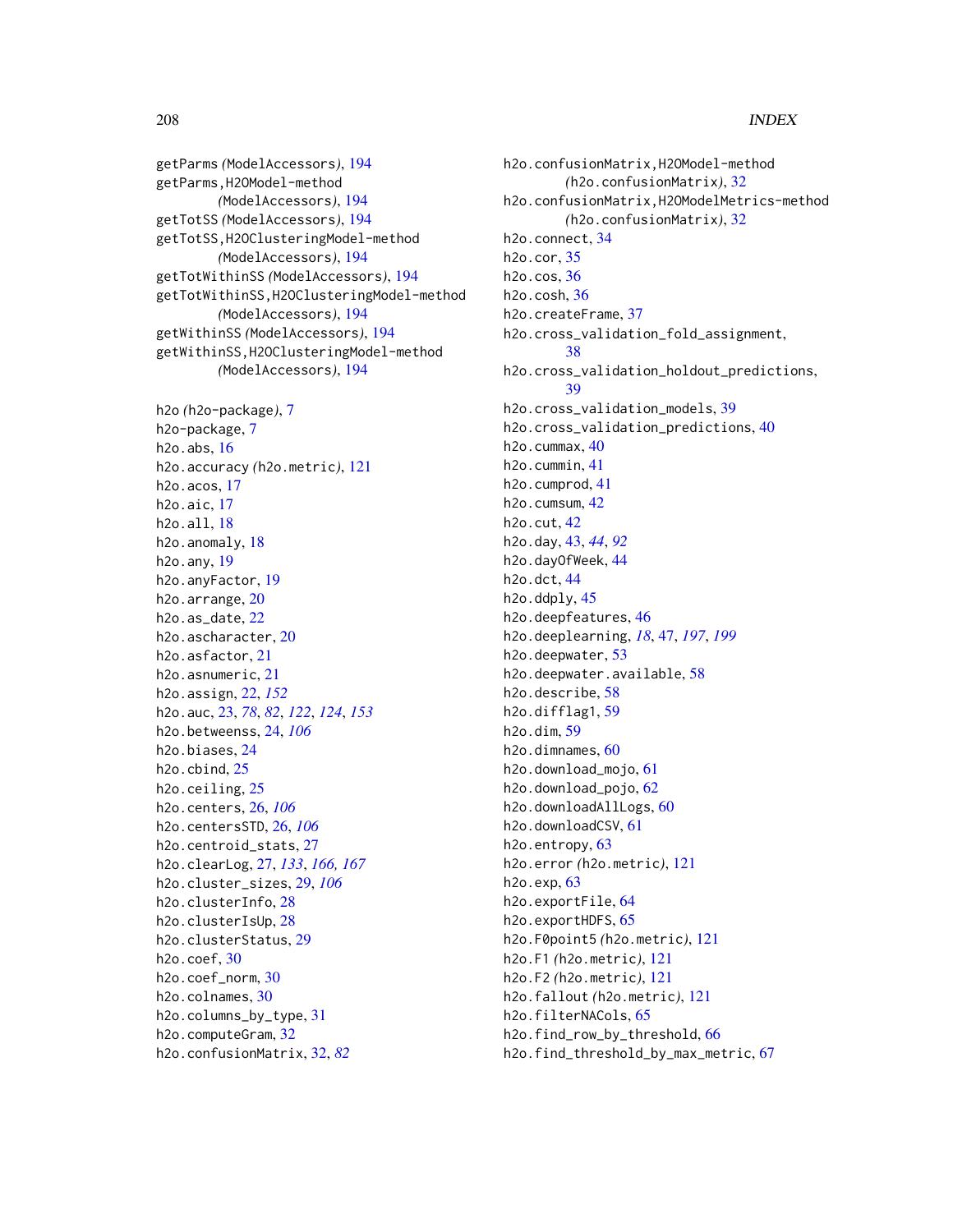## INDEX 209

h2o.findSynonyms, [66](#page-65-0) h2o.floor, [67](#page-66-0) h2o.fnr *(*h2o.metric*)*, [121](#page-120-0) h2o.fpr *(*h2o.metric*)*, [121](#page-120-0) h2o.gainsLift, [68](#page-67-0) h2o.gainsLift,H2OModel-method *(*h2o.gainsLift*)*, [68](#page-67-0) h2o.gainsLift,H2OModelMetrics-method *(*h2o.gainsLift*)*, [68](#page-67-0) h2o.gbm, [69,](#page-68-1) *[197](#page-196-0)*, *[199,](#page-198-0) [200](#page-199-0)* h2o.getConnection, [73](#page-72-0) h2o.getFrame, [73](#page-72-0) h2o.getFutureModel, [74](#page-73-0) h2o.getGLMFullRegularizationPath, [74](#page-73-0) h2o.getGrid, [75](#page-74-0) h2o.getId, [76](#page-75-0) h2o.getModel, [76](#page-75-0) h2o.getTimezone, [77](#page-76-0) h2o.getTypes, [77](#page-76-0) h2o.getVersion, [77](#page-76-0) h2o.giniCoef, *[23](#page-22-0)*, *[78](#page-77-0)*, [78,](#page-77-0) *[82](#page-81-0)*, *[122](#page-121-0)* h2o.glm, *[8](#page-7-0)*, [79,](#page-78-1) *[197](#page-196-0)*, *[199](#page-198-0)* h2o.glrm, [83,](#page-82-0) *[139](#page-138-0)*, *[141](#page-140-0)*, *[149](#page-148-0)* h2o.grep, [86](#page-85-0) h2o.grid, [87](#page-86-0) h2o.group\_by, [88](#page-87-0) h2o.gsub, [89](#page-88-0) h2o.head, [89](#page-88-0) h2o.hist, [90](#page-89-0) h2o.hit\_ratio\_table, [91](#page-90-0) h2o.hour, [91](#page-90-0) h2o.ifelse, [92](#page-91-0) h2o.import\_sql\_select, *[94](#page-93-0)*, [95](#page-94-0) h2o.import\_sql\_table, *[94](#page-93-0)*, [95](#page-94-0) h2o.importFile, [93,](#page-92-0) *[135](#page-134-0)* h2o.importFolder *(*h2o.importFile*)*, [93](#page-92-0) h2o.importHDFS *(*h2o.importFile*)*, [93](#page-92-0) h2o.importURL *(*h2o.importFile*)*, [93](#page-92-0) h2o.impute, [96](#page-95-0) h2o.init, *[29](#page-28-0)*, [97,](#page-96-0) *[161](#page-160-0)* h2o.insertMissingValues, [100](#page-99-0) h2o.interaction, [101](#page-100-0) h2o.is\_client, [104](#page-103-0) h2o.isax, [102](#page-101-0) h2o.ischaracter, [103](#page-102-0) h2o.isfactor, [103](#page-102-0) h2o.isnumeric, [104](#page-103-0) h2o.kfold\_column, [104](#page-103-0)

h2o.killMinus3, [105](#page-104-0) h2o.kmeans, *[85](#page-84-0)*, [105](#page-104-0) h2o.kurtosis, [107](#page-106-0) h2o.length *(*Ops.H2OFrame*)*, [195](#page-194-0) h2o.levels, [108](#page-107-0) h2o.listTimezones, [108](#page-107-0) h2o.loadModel, [109,](#page-108-0) *[156](#page-155-0)* h2o.log, [109](#page-108-0) h2o.log10, [110](#page-109-0) h2o.log1p, [110](#page-109-0) h2o.log2, [111](#page-110-0) h2o.logAndEcho, [111](#page-110-0) h2o.logloss, *[82](#page-81-0)*, [112](#page-111-0) h2o.ls, [112,](#page-111-0) *[152](#page-151-0)* h2o.lstrip, [113](#page-112-0) h2o.mae, [113](#page-112-0) h2o.make\_metrics, [114](#page-113-0) h2o.makeGLMModel, [114](#page-113-0) h2o.match, [115](#page-114-0) h2o.max, [116](#page-115-0) h2o.maxPerClassError *(*h2o.metric*)*, [121](#page-120-0) h2o.mcc *(*h2o.metric*)*, [121](#page-120-0) h2o.mean, [116](#page-115-0) h2o.mean\_per\_class\_accuracy *(*h2o.metric*)*, [121](#page-120-0) h2o.mean\_per\_class\_error, [117](#page-116-0) h2o.mean\_residual\_deviance, [118](#page-117-0) h2o.median, [119](#page-118-0) h2o.merge, [120](#page-119-0) h2o.metric, *[23](#page-22-0)*, *[78](#page-77-0)*, *[118](#page-117-0)*, [121,](#page-120-0) *[124](#page-123-0)*, *[153](#page-152-0)* h2o.min, [122](#page-121-0) h2o.missrate *(*h2o.metric*)*, [121](#page-120-0) h2o.mktime, [123](#page-122-1) h2o.month, *[44](#page-43-0)*, [123,](#page-122-1) *[182](#page-181-0)*, *[185](#page-184-1)* h2o.mse, *[23](#page-22-0)*, *[82](#page-81-0)*, *[118](#page-117-0)*, *[122](#page-121-0)*, *[124](#page-123-0)*, [124,](#page-123-0) *[153](#page-152-0)* h2o.na\_omit, [128](#page-127-0) h2o.nacnt, [125](#page-124-0) h2o.naiveBayes, [126](#page-125-0) h2o.names, [128](#page-127-0) h2o.nchar, [129](#page-128-0) h2o.ncol, [129](#page-128-0) h2o.networkTest, [130](#page-129-0) h2o.nlevels, [130](#page-129-0) h2o.no\_progress, [130](#page-129-0) h2o.nrow, [131](#page-130-0) h2o.null\_deviance, [131](#page-130-0) h2o.null\_dof, [132](#page-131-0) h2o.num\_iterations, *[106](#page-105-0)*, [132](#page-131-0)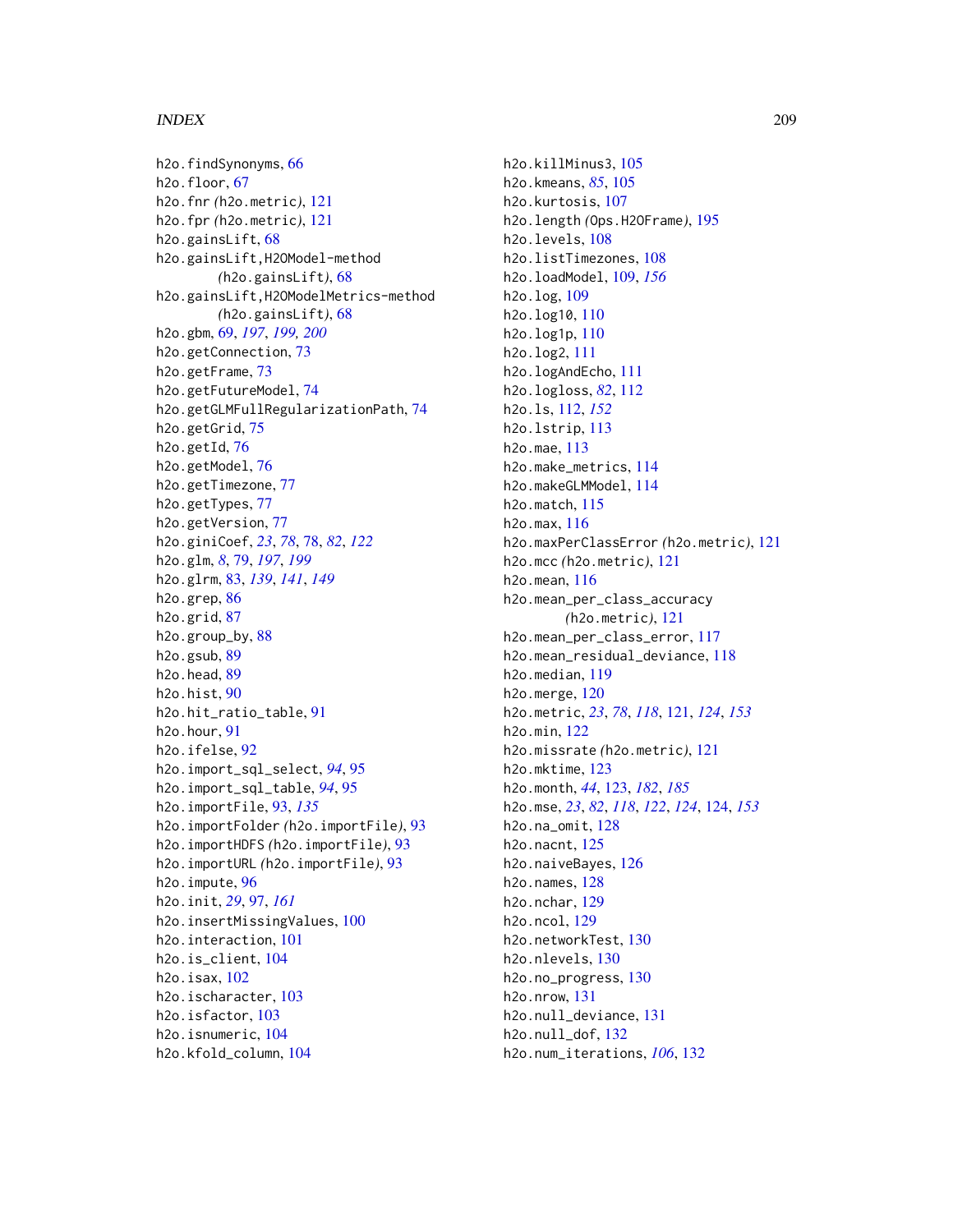h2o.num\_valid\_substrings, [133](#page-132-0) h2o.openLog, *[27](#page-26-0)*, [133,](#page-132-0) *[166,](#page-165-1) [167](#page-166-0)* h2o.parseRaw, *[93,](#page-92-0) [94](#page-93-0)*, [134,](#page-133-0) *[136](#page-135-0)* h2o.parseSetup, *[135](#page-134-0)*, [135](#page-134-0) h2o.partialPlot, [136](#page-135-0) h2o.performance, *[23](#page-22-0)*, *[33](#page-32-0)*, *[68](#page-67-0)*, *[78](#page-77-0)*, *[82](#page-81-0)*, *[118](#page-117-0)*, *[122](#page-121-0)*, *[124](#page-123-0)*, [137,](#page-136-0) *[153](#page-152-0)* h2o.prcomp, *[85](#page-84-0)*, [138](#page-137-0) h2o.precision *(*h2o.metric*)*, [121](#page-120-0) h2o.predict *(*predict.H2OModel*)*, [199](#page-198-0) h2o.predict\_leaf\_node\_assignment [200](#page-199-0) h2o.print, [140](#page-139-0) h2o.prod, [140](#page-139-0) h2o.proj\_archetypes, [141](#page-140-0) h2o.quantile, [142](#page-141-0) h2o.r2, [143](#page-142-0) h2o.randomForest, [144,](#page-143-1) *[197](#page-196-0)*, *[199,](#page-198-0) [200](#page-199-0)* h2o.range, [147](#page-146-0) h2o.rbind, [148](#page-147-0) h2o.recall *(*h2o.metric*)*, [121](#page-120-0) h2o.reconstruct, [148](#page-147-0) h2o.relevel, [149](#page-148-0) h2o.removeAll, [150](#page-149-0) h2o.removeVecs, [150](#page-149-0) h2o.rep\_len, [151](#page-150-0) h2o.residual\_deviance, [151](#page-150-0) h2o.residual\_dof, [152](#page-151-0) h2o.rm, *[150](#page-149-0)*, [152](#page-151-0) h2o.rmse, [153](#page-152-0) h2o.rmsle, [154](#page-153-0) h2o.round, [154](#page-153-0) h2o.rstrip, [155](#page-154-0) h2o.runif, [155](#page-154-0) h2o.saveModel, *[109](#page-108-0)*, [156,](#page-155-0) *[157](#page-156-0)* h2o.saveMojo, [157](#page-156-0) h2o.scale, [158](#page-157-0) h2o.scoreHistory, *[82](#page-81-0)*, [158](#page-157-0) h2o.sd, [159,](#page-158-0) *[180](#page-179-0)* h2o.sdev, [159](#page-158-0) h2o.sensitivity *(*h2o.metric*)*, [121](#page-120-0) h2o.setLevels, [160](#page-159-0) h2o.setTimezone, [160](#page-159-0) h2o.show\_progress, [160](#page-159-0) h2o.shutdown, *[99](#page-98-0)*, [161](#page-160-0) h2o.signif, [162](#page-161-0) h2o.sin, [162](#page-161-0)

*(*predict\_leaf\_node\_assignment.H2OModel*)*, h2o.substr *(*h2o.substring*)*, [169](#page-168-0) h2o.skewness, [163](#page-162-0) h2o.specificity *(*h2o.metric*)*, [121](#page-120-0) h2o.splitFrame, [163](#page-162-0) h2o.sqrt, [164](#page-163-0) h2o.stackedEnsemble, [165](#page-164-0) h2o.startLogging, *[27](#page-26-0)*, *[133](#page-132-0)*, [166,](#page-165-1) *[167](#page-166-0)* h2o.std\_coef\_plot, [166,](#page-165-1) *[181](#page-180-0)* h2o.stopLogging, *[27](#page-26-0)*, *[133](#page-132-0)*, *[166](#page-165-1)*, [167](#page-166-0) h2o.str, [168](#page-167-0) h2o.strsplit, [168](#page-167-0) h2o.sub, [169](#page-168-0) h2o.substring, [169](#page-168-0) h2o.sum, [170](#page-169-0) h2o.summary, [170](#page-169-0) h2o.svd, *[85](#page-84-0)*, *[139](#page-138-0)*, [171](#page-170-0) h2o.table, [173](#page-172-0) h2o.tabulate, [174](#page-173-0) h2o.tail *(*h2o.head*)*, [89](#page-88-0) h2o.tan, [175](#page-174-0) h2o.tanh, [175](#page-174-0) h2o.tnr *(*h2o.metric*)*, [121](#page-120-0) h2o.tokenize, [176](#page-175-0) h2o.tolower, [176](#page-175-0) h2o.tot\_withinss, *[106](#page-105-0)*, [177](#page-176-0) h2o.totss, *[106](#page-105-0)*, [177](#page-176-0) h2o.toupper, [178](#page-177-0) h2o.tpr *(*h2o.metric*)*, [121](#page-120-0) h2o.transform, [178](#page-177-0) h2o.trim, [179](#page-178-0) h2o.trunc, [179](#page-178-0) h2o.unique, [180](#page-179-0) h2o.uploadFile *(*h2o.importFile*)*, [93](#page-92-0) h2o.var, *[159](#page-158-0)*, [180](#page-179-0) h2o.varimp, *[82](#page-81-0)*, [181](#page-180-0) h2o.varimp\_plot, *[167](#page-166-0)*, [181](#page-180-0) h2o.week, [182](#page-181-0) h2o.weights, [183](#page-182-0) h2o.which, [183](#page-182-0) h2o.withinss, *[106](#page-105-0)*, [184](#page-183-0) h2o.word2vec, [184](#page-183-0) h2o.year, *[124](#page-123-0)*, [185](#page-184-1) H2OAutoEncoderMetrics-class *(*H2OModelMetrics-class*)*, [190](#page-189-1) H2OAutoEncoderModel, *[18](#page-17-0)* H2OAutoEncoderModel-class *(*H2OModel-class*)*, [189](#page-188-1) H2OBinomialMetrics, *[23](#page-22-0)*, *[33](#page-32-0)*, *[68](#page-67-0)*, *[78](#page-77-0)*, *[112](#page-111-0)*,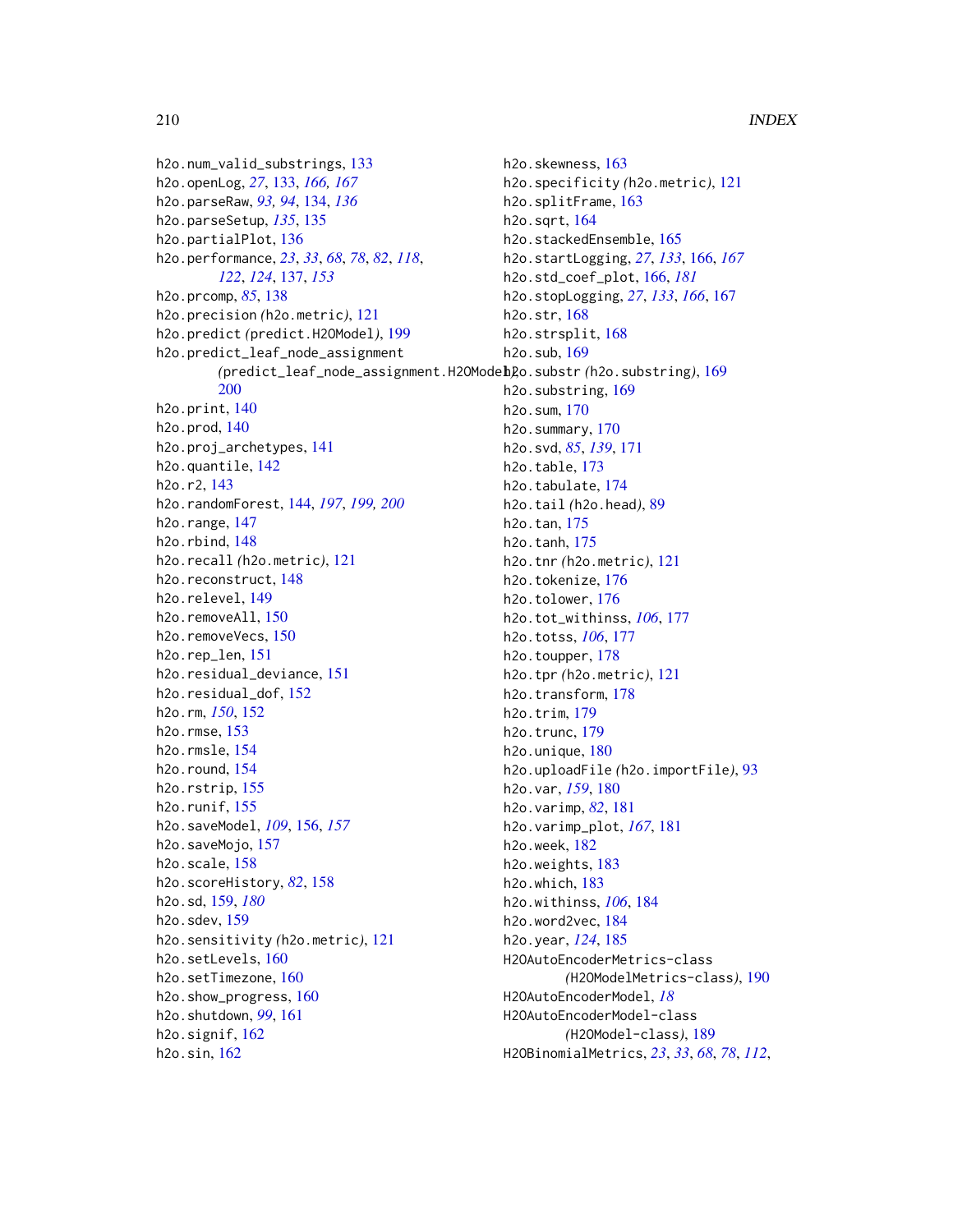## *[117,](#page-116-0) [118](#page-117-0)*, *[122](#page-121-0)*, *[124](#page-123-0)*, *[153](#page-152-0)*

H2OBinomialMetrics-class *(*H2OModelMetrics-class*)*, [190](#page-189-1) H2OBinomialModel, *[82](#page-81-0)*, *[127](#page-126-0)* H2OBinomialModel-class *(*H2OModel-class*)*, [189](#page-188-1) H2OClusteringMetrics-class *(*H2OModelMetrics-class*)*, [190](#page-189-1) H2OClusteringModel, *[24](#page-23-0)*, *[26,](#page-25-0) [27](#page-26-0)*, *[29](#page-28-0)*, *[106](#page-105-0)*, *[132](#page-131-0)*, *[177,](#page-176-0) [178](#page-177-0)*, *[184](#page-183-0)* H2OClusteringModel-class, [185](#page-184-1) H2OConnection, *[29](#page-28-0)*, *[73](#page-72-0)* H2OConnection *(*H2OConnection-class*)*, [186](#page-185-0) H2OConnection-class, [186](#page-185-0) H2ODimReductionMetrics-class *(*H2OModelMetrics-class*)*, [190](#page-189-1) H2ODimReductionModel, *[85](#page-84-0)*, *[139](#page-138-0)*, *[141](#page-140-0)*, *[149](#page-148-0)*, *[159](#page-158-0)*, *[172](#page-171-0)* H2ODimReductionModel-class *(*H2OModel-class*)*, [189](#page-188-1) H2OFrame-Extract, [187](#page-186-0) H2OGrid *(*H2OGrid-class*)*, [188](#page-187-0) H2OGrid-class, [188](#page-187-0) H2OModel, *[17](#page-16-0)*, *[24](#page-23-0)*, *[30](#page-29-0)*, *[32,](#page-31-0) [33](#page-32-0)*, *[38–](#page-37-0)[40](#page-39-0)*, *[46](#page-45-0)*, *[65](#page-64-0)*, *[68](#page-67-0)*, *[74](#page-73-0)*, *[76](#page-75-0)*, *[82](#page-81-0)*, *[91](#page-90-0)*, *[109](#page-108-0)*, *[113,](#page-112-0) [114](#page-113-0)*, *[118](#page-117-0)*, *[131,](#page-130-0) [132](#page-131-0)*, *[136,](#page-135-0) [137](#page-136-0)*, *[143](#page-142-0)*, *[147](#page-146-0)*, *[151,](#page-150-0) [152](#page-151-0)*, *[154](#page-153-0)*, *[156,](#page-155-0) [157](#page-156-0)*, *[159](#page-158-0)*, *[181](#page-180-0)*, *[183](#page-182-0)*, *[189,](#page-188-1) [190](#page-189-1)*, *[195](#page-194-0)*, *[197](#page-196-0)*, *[199,](#page-198-0) [200](#page-199-0)*, *[204](#page-203-0)* H2OModel *(*H2OModel-class*)*, [189](#page-188-1) H2OModel-class, [189](#page-188-1) H2OModelFuture-class, [190](#page-189-1) H2OModelMetrics, *[17](#page-16-0)*, *[24](#page-23-0)*, *[33](#page-32-0)*, *[68](#page-67-0)*, *[112](#page-111-0)*, *[115](#page-114-0)*, *[122](#page-121-0)*, *[124](#page-123-0)*, *[131,](#page-130-0) [132](#page-131-0)*, *[137](#page-136-0)*, *[151–](#page-150-0)[153](#page-152-0)*, *[183](#page-182-0)* H2OModelMetrics *(*H2OModelMetrics-class*)*, [190](#page-189-1) H2OModelMetrics-class, [190](#page-189-1) H2OMultinomialMetrics, *[33](#page-32-0)*, *[112](#page-111-0)*, *[124](#page-123-0)*, *[153](#page-152-0)* H2OMultinomialMetrics-class *(*H2OModelMetrics-class*)*, [190](#page-189-1) H2OMultinomialModel, *[127](#page-126-0)* H2OMultinomialModel-class *(*H2OModel-class*)*, [189](#page-188-1) H2ORegressionMetrics, *[124](#page-123-0)*, *[153](#page-152-0)* H2ORegressionMetrics-class *(*H2OModelMetrics-class*)*, [190](#page-189-1) H2ORegressionModel, *[82](#page-81-0)*

H2ORegressionModel-class *(*H2OModel-class*)*, [189](#page-188-1) H2OUnknownMetrics-class *(*H2OModelMetrics-class*)*, [190](#page-189-1) H2OUnknownModel-class *(*H2OModel-class*)*, [189](#page-188-1) H2OWordEmbeddingMetrics-class *(*H2OModelMetrics-class*)*, [190](#page-189-1) H2OWordEmbeddingModel-class *(*H2OModel-class*)*, [189](#page-188-1) head.H2OFrame *(*h2o.head*)*, [89](#page-88-0) hour *(*h2o.hour*)*, [91](#page-90-0) housevotes, [191](#page-190-0)

ifelse *(*h2o.ifelse*)*, [92](#page-91-0) iris, [191](#page-190-0) is.character, *[103](#page-102-0)*, [192](#page-191-0) is.factor, *[103](#page-102-0)*, [192](#page-191-0) is.h2o, [192](#page-191-0) is.na.H2OFrame *(*Ops.H2OFrame*)*, [195](#page-194-0) is.numeric, *[104](#page-103-0)*, [193](#page-192-0)

kurtosis.H2OFrame *(*h2o.kurtosis*)*, [107](#page-106-0)

length.H2OFrame *(*Ops.H2OFrame*)*, [195](#page-194-0) levels, *[108](#page-107-0)* log, *[110](#page-109-0)* log *(*Ops.H2OFrame*)*, [195](#page-194-0) log10, *[110](#page-109-0)* log10 *(*Ops.H2OFrame*)*, [195](#page-194-0) log1p, *[110](#page-109-0)* log1p *(*Ops.H2OFrame*)*, [195](#page-194-0) log2, *[111](#page-110-0)* log2 *(*Ops.H2OFrame*)*, [195](#page-194-0) Logical-or, [193](#page-192-0)

match, *[115](#page-114-0)* match.H2OFrame *(*h2o.match*)*, [115](#page-114-0) Math.H2OFrame *(*Ops.H2OFrame*)*, [195](#page-194-0) max, *[116](#page-115-0)* mean, *[117](#page-116-0)* mean.H2OFrame *(*h2o.mean*)*, [116](#page-115-0) median.H2OFrame *(*h2o.median*)*, [119](#page-118-0) min, *[123](#page-122-1)* ModelAccessors, [194](#page-193-0) month *(*h2o.month*)*, [123](#page-122-1)

names, *[128](#page-127-0)* names.H2OFrame, [195](#page-194-0)